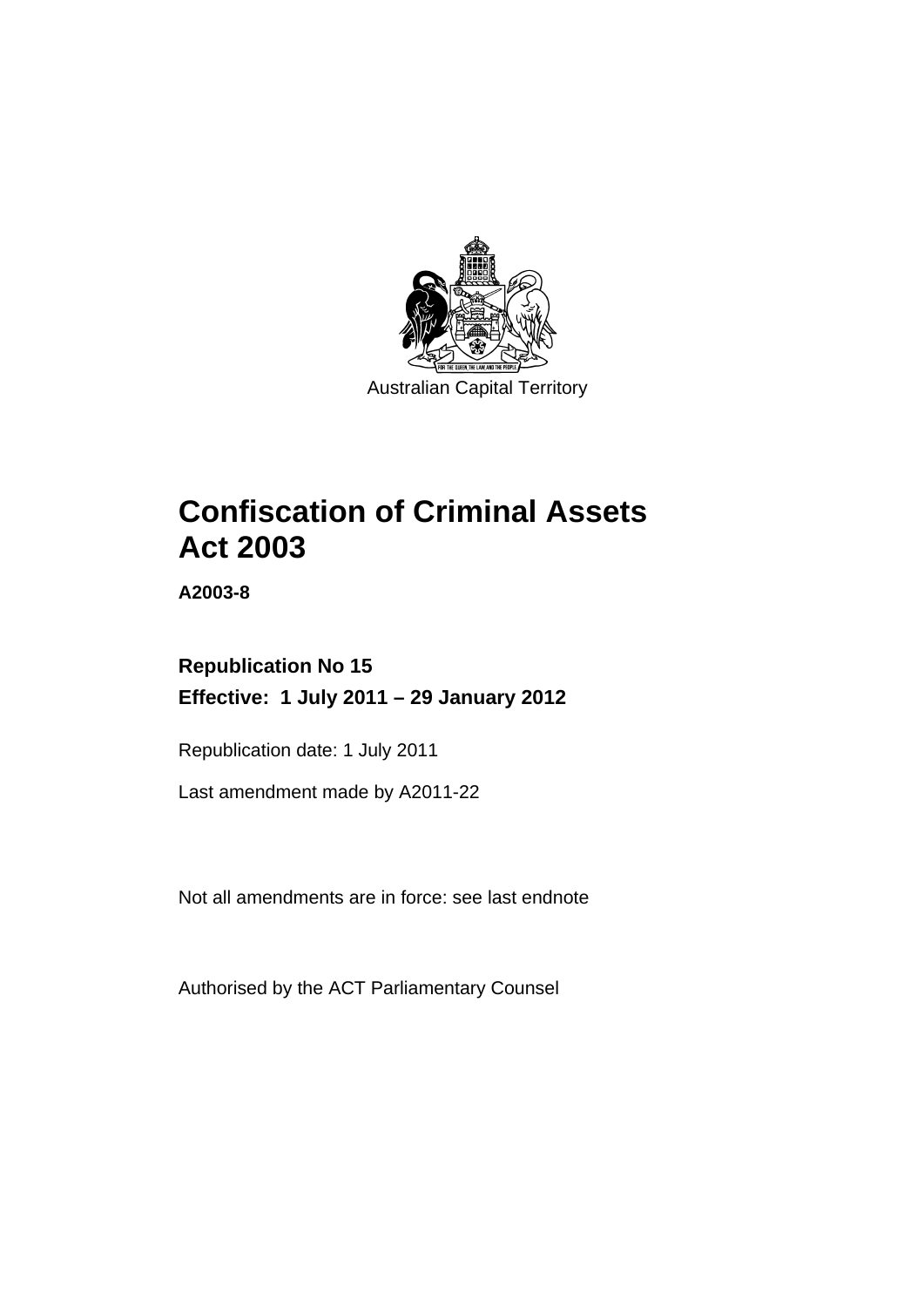## **About this republication**

#### **The republished law**

This is a republication of the *Confiscation of Criminal Assets Act 2003* (including any amendment made under the *Legislation Act 2001*, part 11.3 (Editorial changes)) as in force on 1 July 2011*.* It also includes any commencement, amendment, repeal or expiry affecting the republished law to 1 July 2011.

The legislation history and amendment history of the republished law are set out in endnotes 3 and 4.

#### **Kinds of republications**

The Parliamentary Counsel's Office prepares 2 kinds of republications of ACT laws (see the ACT legislation register at www.legislation.act.gov.au):

- authorised republications to which the *Legislation Act 2001* applies
- unauthorised republications.

The status of this republication appears on the bottom of each page.

#### **Editorial changes**

The *Legislation Act 2001, part 11.3* authorises the Parliamentary Counsel to make editorial amendments and other changes of a formal nature when preparing a law for republication. Editorial changes do not change the effect of the law, but have effect as if they had been made by an Act commencing on the republication date (see *Legislation Act 2001*, s 115 and s 117). The changes are made if the Parliamentary Counsel considers they are desirable to bring the law into line, or more closely into line, with current legislative drafting practice.

This republication does not include amendments made under part 11.3 (see endnote 1).

#### **Uncommenced provisions and amendments**

If a provision of the republished law has not commenced or is affected by an uncommenced amendment, the symbol  $\mathbf{U}$  appears immediately before the provision heading. The text of the uncommenced provision  $\overline{or}$  amendment appears only in the last endnote.

#### **Modifications**

If a provision of the republished law is affected by a current modification, the symbol  $\mathbf{M}$ appears immediately before the provision heading. The text of the modifying provision appears in the endnotes. For the legal status of modifications, see *Legislation Act 2001*, section 95.

#### **Penalties**

At the republication date, the value of a penalty unit for an offence against this law is \$110 for an individual and \$550 for a corporation (see *Legislation Act 2001*, s 133).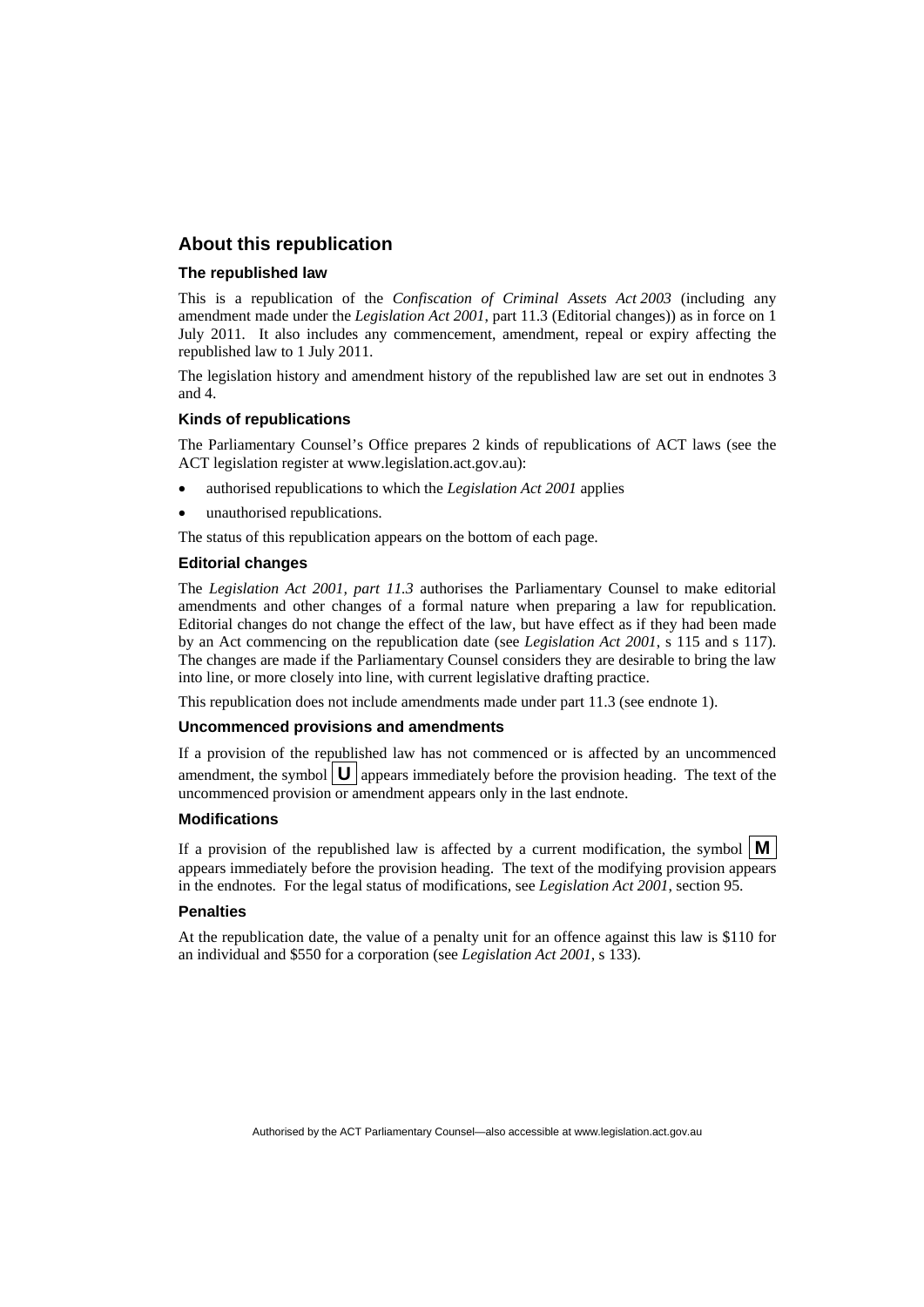

# **Confiscation of Criminal Assets Act 2003**

# **Contents**

|                             |                                                                          | Page       |
|-----------------------------|--------------------------------------------------------------------------|------------|
| Part 1                      | <b>Preliminary</b>                                                       |            |
| 1                           | Name of Act                                                              | 2          |
| 3                           | Purposes of Act                                                          | 2          |
| 4                           | Application of Act to property and dealings                              | 2          |
| 5                           | Application of Act to offences                                           | 3          |
| 6                           | Dictionary                                                               | 3          |
| 7                           | <b>Notes</b>                                                             | 3          |
| 8                           | Offences against Act-application of Criminal Code etc                    | 3          |
| Part 2                      | <b>General overview of confiscation scheme</b>                           |            |
| 9                           | General overview                                                         | 5          |
| R <sub>15</sub><br>01/07/11 | Confiscation of Criminal Assets Act 2003<br>Effective: 01/07/11-29/01/12 | contents 1 |
|                             |                                                                          |            |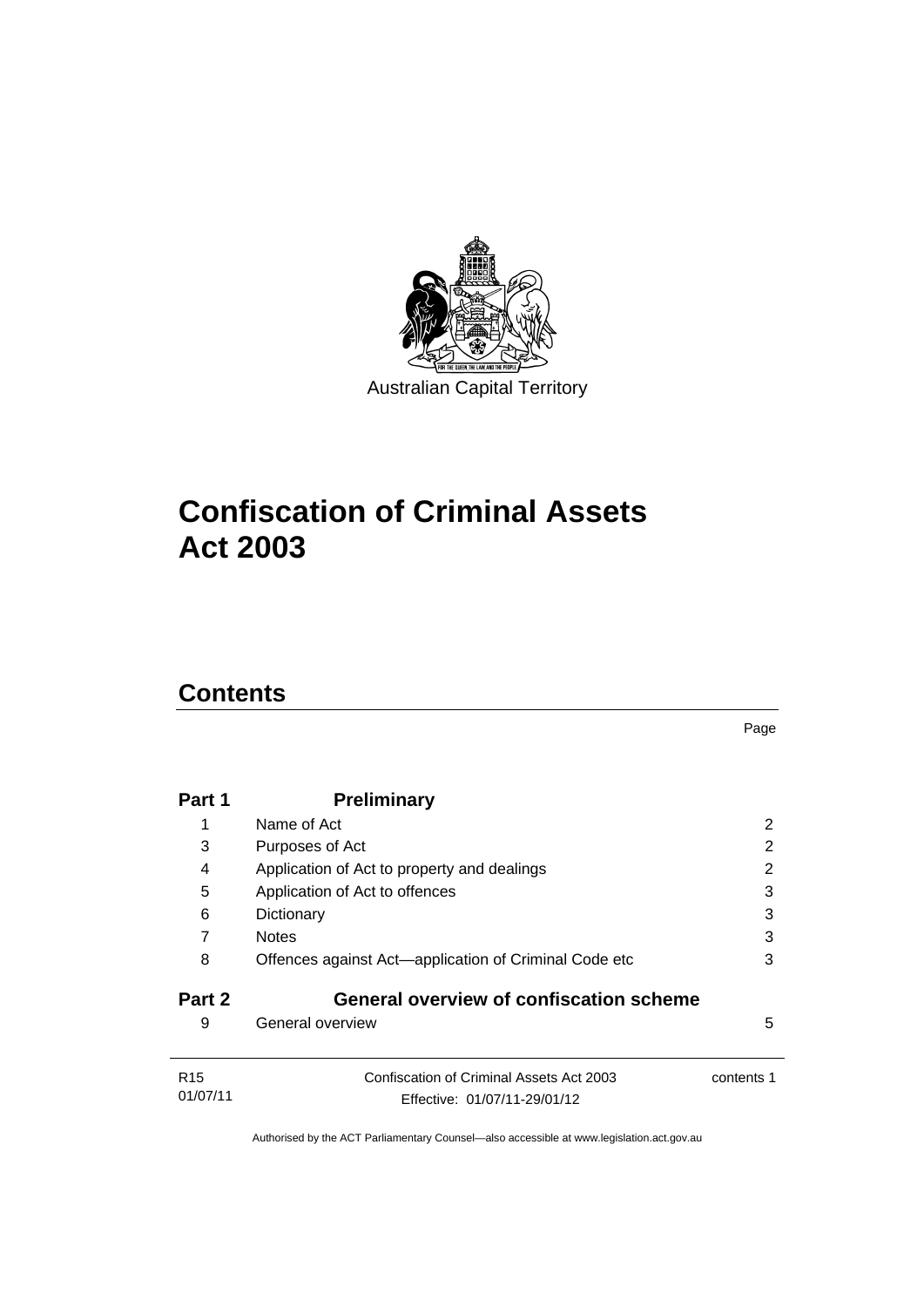#### **Contents**

| Page |
|------|
|      |

| Part 3              | <b>Key concepts</b>                                                                    |                 |
|---------------------|----------------------------------------------------------------------------------------|-----------------|
| 10                  | What is tainted property                                                               | 6               |
| 11                  | What is unclaimed tainted property                                                     | 8               |
| 12                  | Meaning of derived                                                                     | 9               |
| 13                  | Meaning of offence and of particular kinds of offences                                 | 10              |
| 14                  | Meaning of effective control of property                                               | 11              |
| 15                  | Meaning of convicted and quashed                                                       | 12              |
| 16                  | When does someone abscond                                                              | 13              |
| 17                  | When is someone <i>cleared</i> of an offence                                           | 14              |
| 18                  | When a proceeding is finalised                                                         | 15              |
| Part 4              | <b>Restraint of property</b>                                                           |                 |
| <b>Division 4.1</b> | General                                                                                |                 |
| 19                  | Meaning of restraining order                                                           | 17              |
| 20                  | Meaning of artistic profits restraining order                                          | 17              |
| 21                  | Meaning of unclaimed tainted property restraining order                                | 17              |
| 22                  | Restraining orders-purposes                                                            | 18              |
| 23                  | Contravening restraining orders                                                        | 18              |
| 24                  | Setting aside dealings with restrained property                                        | 19              |
| <b>Division 4.2</b> | <b>Making restraining orders</b>                                                       |                 |
| 25                  | Restraining orders over unclaimed tainted property—application                         | 20              |
| 26                  | Restraining orders over other property-application                                     | 21              |
| 27                  | Restraining orders—time for making certain applications                                | 22              |
| 28                  | Restraining orders over unclaimed tainted property-affidavit<br>supporting application | 23              |
| 29                  | Restraining orders over other property-affidavit supporting                            |                 |
|                     | application                                                                            | 24              |
| 30                  | Restraining orders over unclaimed tainted property-making                              | 26              |
| 31                  | Restraining orders over other property-making                                          | 27              |
| 32                  | Making of restraining orders-specific serious offence not required etc                 | 29              |
| 33                  | Restraining orders-contents                                                            | 30              |
| 34                  | Restraining orders-notice of making                                                    | 32              |
| 35                  | Restraining order proceedings-restrictions on disclosure                               | 32              |
| 36                  | Restraining orders-disclosure offences                                                 | 33              |
| contents 2          | Confiscation of Criminal Assets Act 2003                                               | R <sub>15</sub> |
|                     | Effective: 01/07/11-29/01/12                                                           | 01/07/11        |

Effective: 01/07/11-29/01/12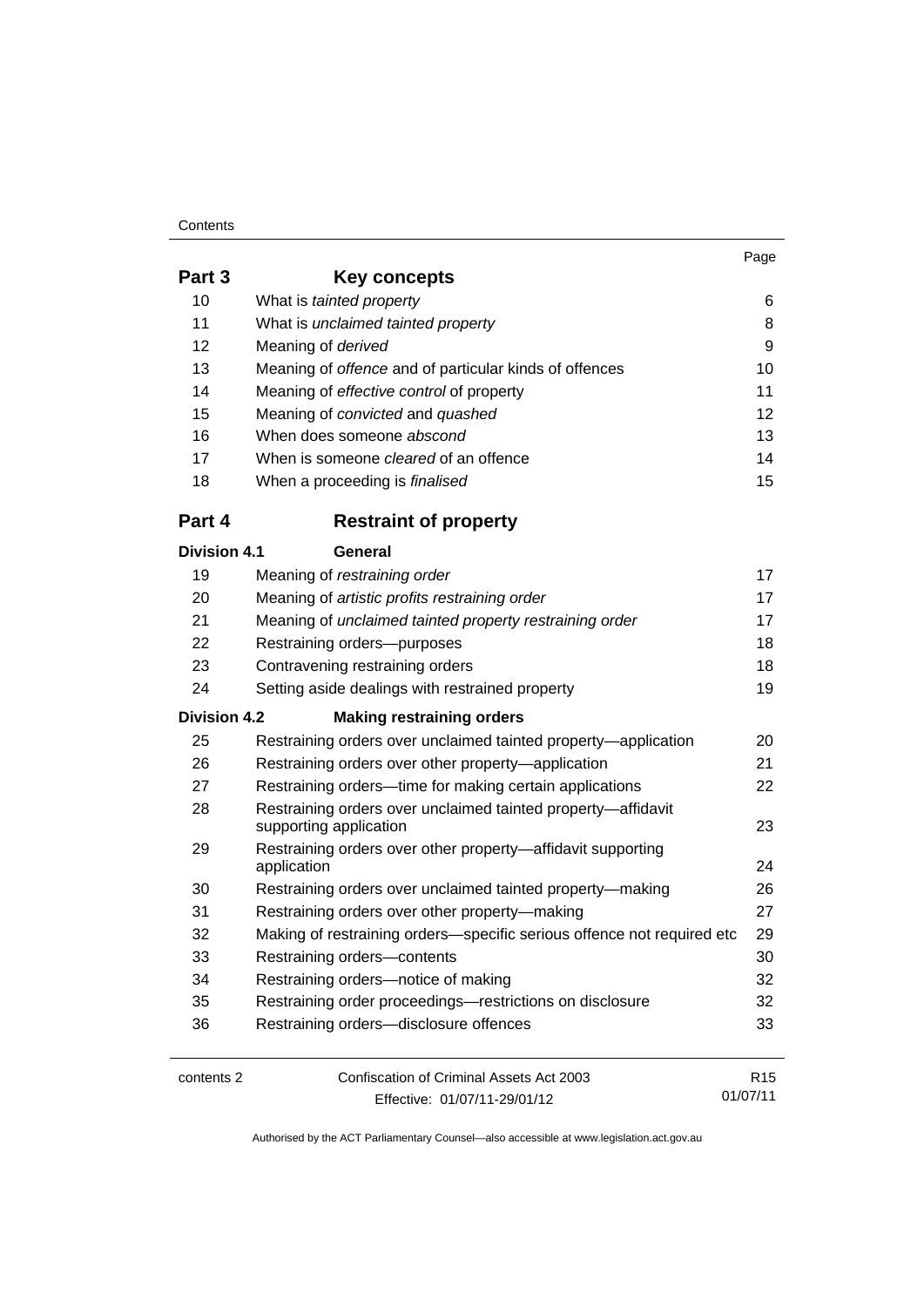| Contents |  |
|----------|--|
|----------|--|

|                     |                                                                                     | Page       |
|---------------------|-------------------------------------------------------------------------------------|------------|
| 37                  | Payment of living and business expenses from restrained property                    | 36         |
| 38                  | Payment of certain legal expenses from restrained property                          | 37         |
| 39                  | Additional orders about restraining orders and restrained property                  | 39         |
| 40                  | Contravention of additional orders under s 39                                       | 41         |
| <b>Division 4.3</b> | <b>Duration of restraining orders</b>                                               |            |
| 41                  | Meaning of forfeiture or penalty application for div 4.3                            | 41         |
| 42                  | Restraining orders generally not time limited                                       | 41         |
| 43                  | Revocation or variation of restraining orders made without notice of<br>application | 42         |
| 44                  | Revocation or variation of restraining orders if security or undertakings<br>given  | 42         |
| 45                  | When restraining order over particular property ends                                | 43         |
| 46                  | When unclaimed tainted property restraining order ends                              | 44         |
| 47                  | When restraining order ends-ordinary offences                                       | 45         |
| 48                  | When restraining order ends-serious offences                                        | 48         |
| 49                  | Extension of time for restraining orders                                            | 50         |
| <b>Division 4.4</b> | <b>Restraining orders-other matters</b>                                             |            |
| 50                  | Restraining orders—registration in statutory property registers                     | 52         |
| 51                  | Penalty orders—execution against restrained property                                | 53         |
| Part 5              | <b>Forfeiture of property</b>                                                       |            |
| <b>Division 5.1</b> | <b>Conviction forfeiture orders</b>                                                 |            |
| 52                  | Meaning of conviction forfeiture order                                              | 54         |
| 53                  | Conviction forfeiture orders-application                                            | 54         |
| 54                  | Conviction forfeiture orders-making                                                 | 54         |
| 55                  | Conviction forfeiture orders-forfeiture                                             | 55         |
| 56                  | When conviction forfeiture order ends                                               | 55         |
| <b>Division 5.2</b> | Automatic forfeiture-conviction for serious offences                                |            |
| 57                  | Unclaimed tainted property restraining orders-<br>non-application of div 5.2        | 56         |
| 58                  | Automatic forfeiture of restrained property on conviction for serious<br>offences   | 56         |
| 59                  | Automatic forfeiture-court order declaring property automatically<br>forfeited      | 57         |
| R <sub>15</sub>     | Confiscation of Criminal Assets Act 2003                                            | contents 3 |
| 01/07/11            | Effective: 01/07/11-29/01/12                                                        |            |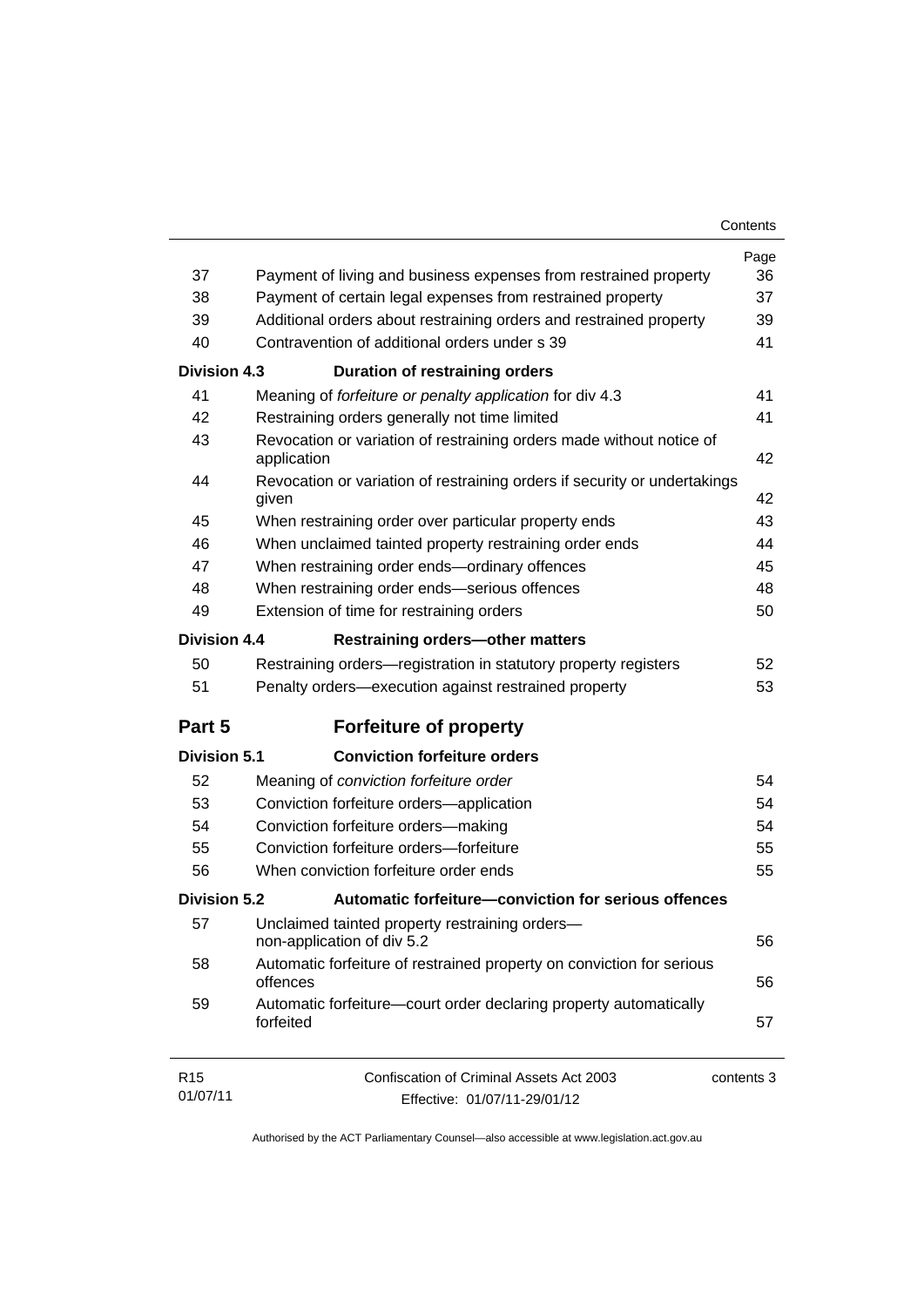| Contents |
|----------|
|----------|

| 60                  | Automatic forfeiture-court orders                                              | Page<br>57 |
|---------------------|--------------------------------------------------------------------------------|------------|
| 61                  | When automatic forfeiture under div 5.2 ends                                   | 59         |
|                     |                                                                                |            |
| Division 5.3        | Automatic forfeiture-unclaimed tainted property                                |            |
| 62                  | Forfeiture of unclaimed tainted property                                       | 59         |
| 63                  | When automatic forfeiture under div 5.3 ends                                   | 60         |
| Division 5.4        | <b>Civil forfeiture orders</b>                                                 |            |
| 64                  | Artistic profits and unclaimed tainted property-<br>non-application of div 5.4 | 60         |
| 65                  | Meaning of civil forfeiture order                                              | 60         |
| 66                  | Civil forfeiture orders-application                                            | 61         |
| 67                  | Civil forfeiture orders-making                                                 | 61         |
| 68                  | Civil forfeiture orders-forfeiture                                             | 63         |
| 69                  | Civil forfeiture order proceedings-restrictions on disclosure                  | 63         |
| 70                  | Civil forfeiture orders-disclosure offences                                    | 64         |
| 71                  | When civil forfeiture order ends                                               | 67         |
| Part 6              | <b>Exclusion of property</b>                                                   |            |
| <b>Division 6.1</b> | General                                                                        |            |
| 72                  | Meaning of exclusion order                                                     | 68         |
| 73                  | When property is subject to forfeiture                                         | 68         |
| 74                  | Effect of exclusion order                                                      | 69         |
| <b>Division 6.2</b> | <b>Making exclusion orders</b>                                                 |            |
| 75                  | Exclusion orders-application                                                   | 69         |
| 76                  | Making of exclusion orders-ordinary offences                                   | 70         |
| 77                  | Making of exclusion orders-serious offences                                    | 72         |
| 78                  | Making of exclusion orders—unclaimed tainted property                          | 73         |
| Part 7              | <b>Penalty orders</b>                                                          |            |
| <b>Division 7.1</b> | <b>Benefits</b>                                                                |            |
| 79                  | Meaning of commission of serious offence for pt 7                              | 75         |
| 80                  | Meaning of benefits derived by an offender                                     | 75         |

| contents 4 | Confiscation of Criminal Assets Act 2003 | R <sub>15</sub> |
|------------|------------------------------------------|-----------------|
|            | Effective: 01/07/11-29/01/12             | 01/07/11        |

81 Meaning of *artistic profits* [76](#page-89-0)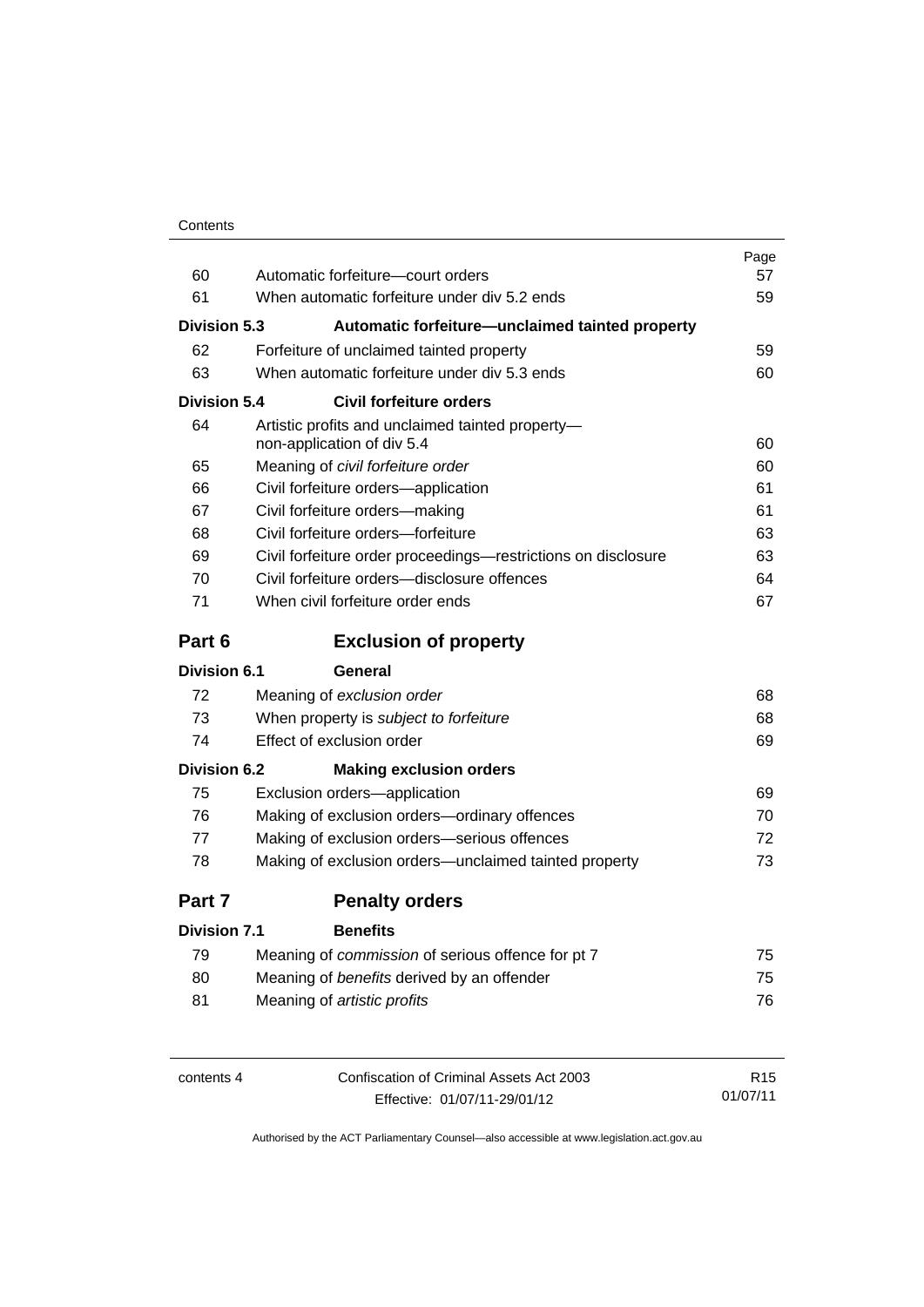|                     |                                                                                         | Contents |
|---------------------|-----------------------------------------------------------------------------------------|----------|
|                     |                                                                                         | Page     |
| <b>Division 7.2</b> | <b>Making penalty orders</b>                                                            |          |
| 82                  | Meaning of penalty order                                                                | 78       |
| 83                  | Penalty orders-application                                                              | 78       |
| 84                  | Penalty orders-offenders convicted of ordinary offences                                 | 78       |
| 85                  | Penalty orders-commission of serious offences                                           | 79       |
| 86                  | Penalty orders-amount of penalty                                                        | 81       |
| 87                  | Penalty orders-contents                                                                 | 82       |
| 88                  | Penalty orders-enforceable as judgment debt                                             | 82       |
| 89                  | Penalty orders-variation for reassessed value of benefits                               | 82       |
| <b>Division 7.3</b> | <b>Value of benefits</b>                                                                |          |
| 90                  | Meaning of narcotic substance and property for div 7.3                                  | 83       |
| 91                  | Presumed value of benefits-ordinary offence                                             | 84       |
| 92                  | Presumed value of benefits-serious offence                                              | 85       |
| 93                  | Value of benefits-relevant matters                                                      | 86       |
| Division 7.4        | Satisfaction of penalty order                                                           |          |
| 94                  | Creation of penalty charge over restrained property                                     | 88       |
| 95                  | When penalty charge over property ends                                                  | 89       |
| 96                  | Power to satisfy penalty order                                                          | 90       |
| 97                  | Public trustee to repay any amount surplus to satisfying penalty order                  | 91       |
| <b>Division 7.5</b> | End of penalty orders                                                                   |          |
| 98                  | When penalty order ends                                                                 | 91       |
| Part 8              | <b>Restrained property</b>                                                              |          |
| <b>Division 8.1</b> | Management of restrained property by public trustee                                     |          |
| 99                  | Application of div 8.1                                                                  | 93       |
| 100                 | Powers of public trustee to preserve restrained property etc                            | 93       |
| 101                 | Sale, modification or destruction of property by public trustee                         | 94       |
| 102                 | Notice of sale, modification or destruction of restrained property by<br>public trustee | 95       |
| 103                 | Emergency modification or destruction of restrained property                            | 96       |
| 104                 | Notice details to be included in public trustee's report                                | 96       |
| 105                 | Order to stop sale, modification or destruction of restrained property                  | 97       |
|                     |                                                                                         |          |

| R <sub>15</sub> | Confiscation of Criminal Assets Act 2003 | contents 5 |
|-----------------|------------------------------------------|------------|
| 01/07/11        | Effective: 01/07/11-29/01/12             |            |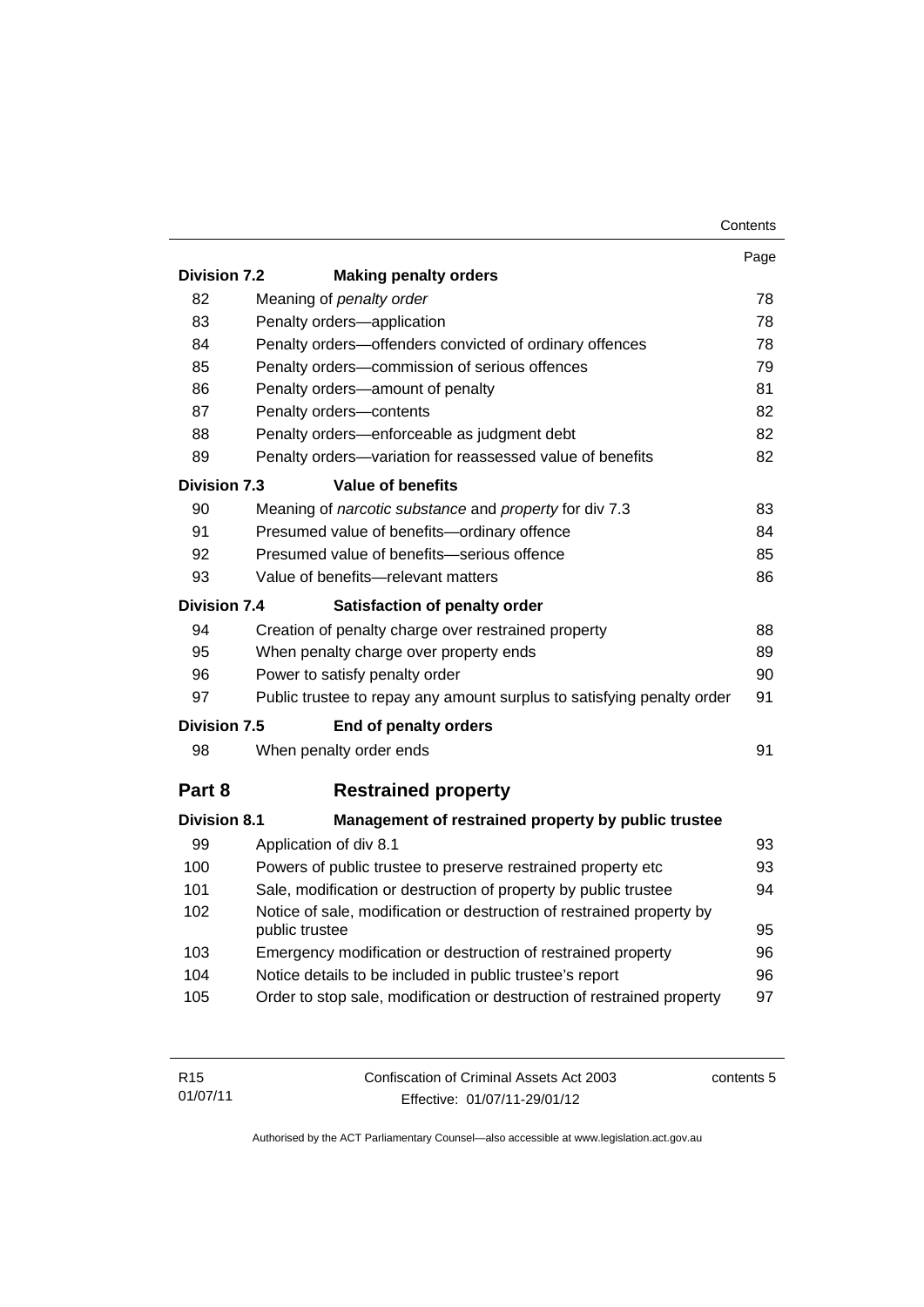| Contents |
|----------|
|----------|

| <b>Division 8.2</b> | Joint ownership of restrained property                              | Page            |
|---------------------|---------------------------------------------------------------------|-----------------|
| 106                 | Effect of death on joint ownership                                  | 98              |
| Part 9              | <b>Forfeited property</b>                                           |                 |
| <b>Division 9.1</b> | Preliminary                                                         |                 |
| 107                 | Meaning of interested person in pt 9                                | 100             |
| 108                 | Forfeited property-powers of public trustee                         | 100             |
| <b>Division 9.2</b> | Vesting and disposal of forfeited property                          |                 |
| 109                 | Vesting of forfeited property-general rule                          | 101             |
| 110                 | Vesting of registrable property on forfeiture                       | 101             |
| 111                 | Disposal of forfeited property                                      | 102             |
| <b>Division 9.3</b> | Improperly obtained registered property interests                   |                 |
| 112                 | Application of div 9.3 to registered property interests             | 103             |
| 113                 | Discharge of prior registered property interests given for improper |                 |
|                     | purposes                                                            | 104             |
| Division 9.4        | Sale of jointly owned forfeited property                            |                 |
| 114                 | Application of div 9.4 to jointly owned property                    | 104             |
| 115                 | Inconsistency with Trustee Act or Conveyancing Act                  | 105             |
| 116                 | Order for sale of jointly owned property                            | 105             |
| 117                 | Trust for sale of property                                          | 106             |
| 118                 | Effect of trust for sale on joint ownership                         | 107             |
| 119                 | Distribution of proceeds of sale of property                        | 107             |
| 120                 | Variation of court order for sale                                   | 107             |
| <b>Division 9.5</b> | Forfeited property-return or compensation                           |                 |
| 121                 | Meaning of return or compensation order                             | 108             |
| 122                 | Return or compensation orders-application                           | 108             |
| 123                 | Return or compensation orders-making                                | 109             |
| <b>Division 9.6</b> | Forfeited property-buyback of interest                              |                 |
| 124                 | Meaning of buyback order                                            | 110             |
| 125                 | Buyback orders-application                                          | 110             |
| 126                 | Buyback orders-making                                               | 110             |
| 127                 | Buyback orders-buying interest in property                          | 111             |
| contents 6          | Confiscation of Criminal Assets Act 2003                            | R <sub>15</sub> |
|                     | Effective: 01/07/11-29/01/12                                        | 01/07/11        |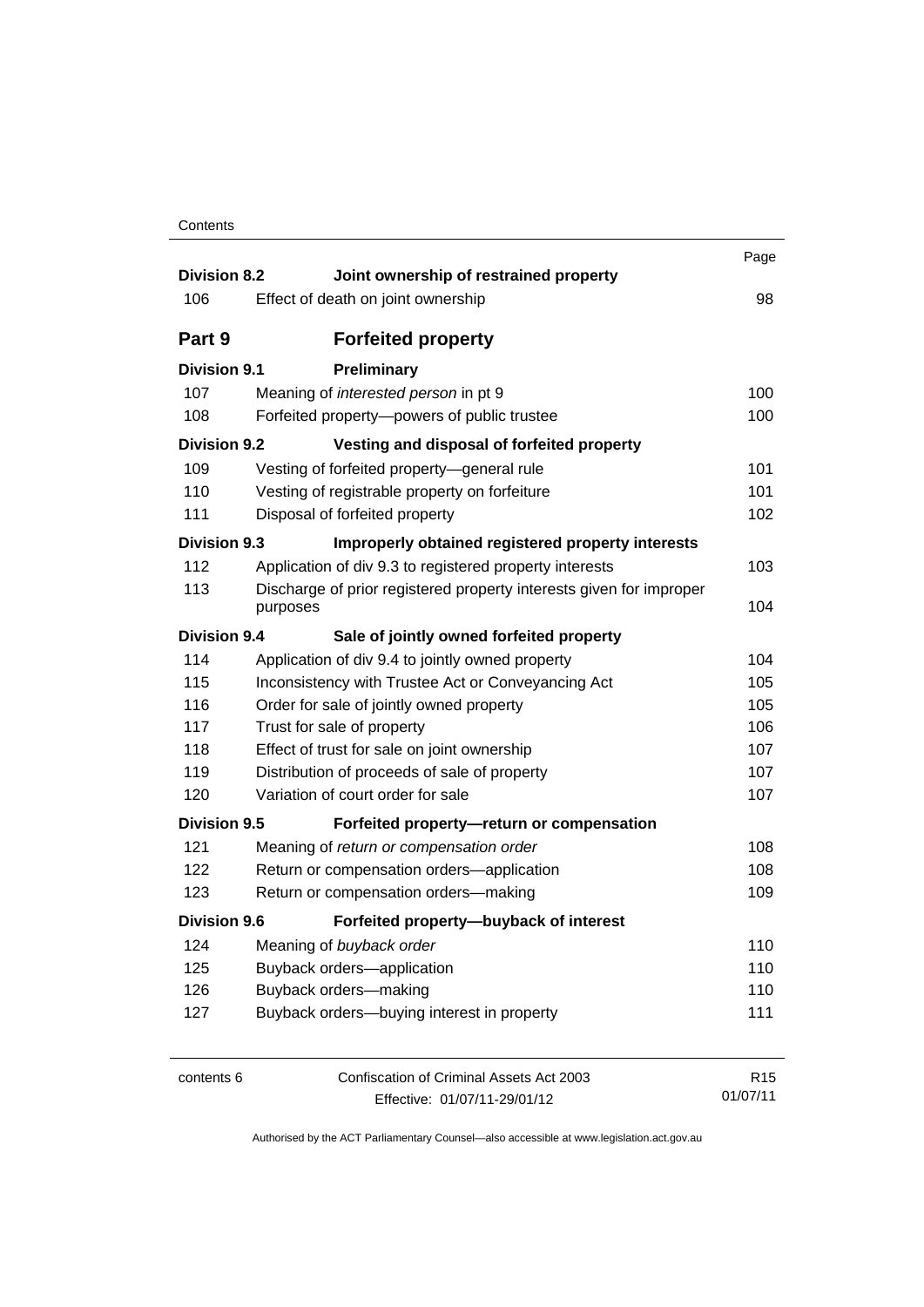|                      |                                                                                  | Contents   |
|----------------------|----------------------------------------------------------------------------------|------------|
|                      |                                                                                  | Page       |
| Part 10              | <b>Confiscated assets trust fund</b>                                             |            |
| 128                  | Definitions for pt 10                                                            | 112        |
| 129                  | Meaning of equitable sharing program                                             | 112        |
| 130                  | Establishment of trust fund                                                      | 113        |
| 131                  | Payments into trust fund                                                         | 113        |
| 132                  | Purposes of trust fund                                                           | 114        |
| 133                  | Payments from trust fund                                                         | 115        |
| 134                  | Distribution of surplus funds                                                    | 115        |
| 135                  | Review of reserved and distributable funds by public trustee                     | 116        |
| Part 11              | Interstate orders                                                                |            |
| 136                  | Meaning of authenticated for pt 11                                               | 117        |
| 137                  | Interstate restraining and forfeiture orders etc-registration                    | 117        |
| 138                  | Interstate restraining and forfeiture orders etc-interim registration            | 118        |
| 139                  | Interstate restraining and forfeiture orders etc-effect of registration          | 119        |
| 140                  | Interstate restraining and forfeiture orders etc—ending of registration          | 119        |
| 141                  | Interstate restraining and forfeiture orders etc-cancellation of<br>registration | 120        |
| 142                  | Creation of interstate penalty charges                                           | 120        |
| 143                  | Interstate penalty charges-effect of creation                                    | 121        |
| Part 12              | <b>Information gathering</b>                                                     |            |
| <b>Division 12.1</b> | <b>Inquiry notices</b>                                                           |            |
| 144                  | Meaning of <i>inquiry notice</i>                                                 | 122        |
| 145                  | Inquiry notices-giving                                                           | 122        |
| 146                  | Inquiry notices-form                                                             | 123        |
| 147                  | Inquiry notices—immunity for complying financial institutions and staff          | 123        |
| <b>Division 12.2</b> | <b>Monitoring orders</b>                                                         |            |
| 148                  | Meaning of <i>monitoring order</i>                                               | 124        |
| 149                  | Monitoring orders-application                                                    | 124        |
| 150                  | Monitoring orders-affidavit supporting application                               | 125        |
| 151                  | Monitoring orders-making                                                         | 125        |
| <b>Division 12.3</b> | <b>Transaction suspension orders</b>                                             |            |
| 152                  | Meaning of transaction suspension order                                          | 126        |
| R <sub>15</sub>      | Confiscation of Criminal Assets Act 2003                                         | contents 7 |
| 01/07/11             | Effective: 01/07/11-29/01/12                                                     |            |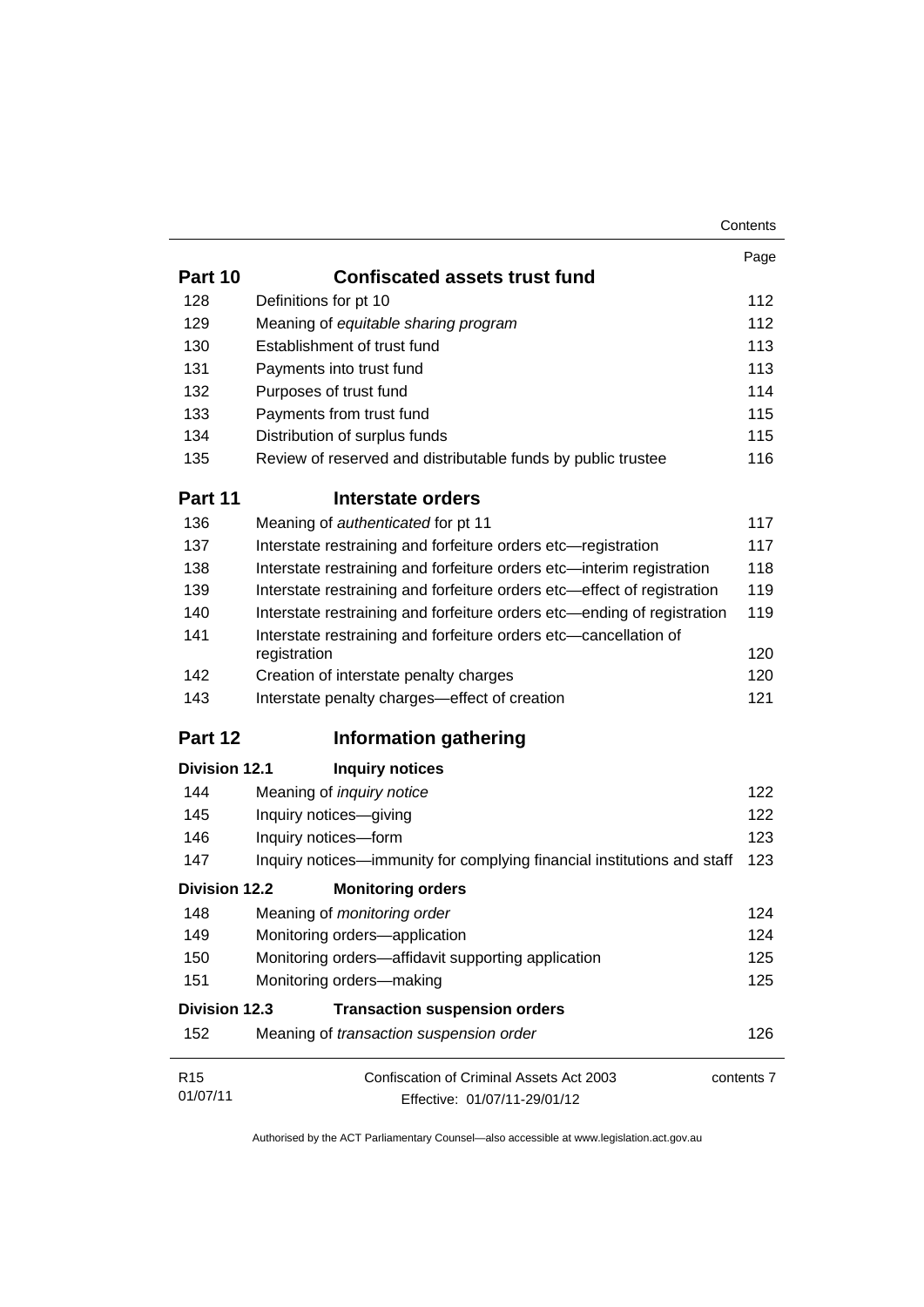#### **Contents**

| 153                  | Transaction suspension orders-application                      | Page<br>127     |  |
|----------------------|----------------------------------------------------------------|-----------------|--|
| 154                  | Transaction suspension orders-affidavit supporting application | 128             |  |
| 155                  | Transaction suspension orders-making                           |                 |  |
|                      |                                                                | 128             |  |
| <b>Division 12.4</b> | Production orders for property-tracking documents              |                 |  |
| 156                  | Meaning of production order                                    | 130             |  |
| 157                  | Meaning of property-tracking document                          | 130             |  |
| 158                  | Production orders-application                                  | 131             |  |
| 159                  | Production orders-affidavit supporting application             | 131             |  |
| 160                  | Production orders-making                                       | 131             |  |
| 161                  | Production order proceedings-restrictions on disclosure        | 133             |  |
| 162                  | Production orders-variation                                    | 133             |  |
| 163                  | Production orders-consequential powers about documents         | 133             |  |
| <b>Division 12.5</b> | <b>Examination orders and notices</b>                          |                 |  |
|                      | Subdivision 12.5.1<br>Preliminary                              |                 |  |
| 164                  | Definitions for div 12.5                                       | 134             |  |
| 165                  | Authorised investigators                                       | 135             |  |
|                      | Subdivision 12.5.2 Examination orders                          |                 |  |
| 166                  | Meaning of examination order                                   | 136             |  |
| 167                  | Examination orders-application                                 | 136             |  |
| 168                  | Examination orders-affidavit supporting application            | 137             |  |
| 169                  | Examination orders-making                                      | 137             |  |
| 170                  | Examination order proceedings-restrictions on disclosure       | 138             |  |
|                      | Subdivision 12.5.3 Examination notices                         |                 |  |
| 171                  | Meaning of examination notice                                  | 138             |  |
| 172                  | Examination notices-giving                                     | 139             |  |
| 173                  | Examination notices-form                                       |                 |  |
|                      | Subdivision 12.5.4 Conducting examinations                     |                 |  |
| 174                  | Time and place of examination                                  | 140             |  |
| 175                  | Requirements made of person examined                           | 140             |  |
| 176                  | Conduct of examination                                         |                 |  |
| 177                  | Role of the examinee's lawyer                                  |                 |  |
| 178                  | Examinations-consequential powers about documents              |                 |  |
| 179                  | Examinations-additional restrictions on disclosure             |                 |  |
| contents 8           | Confiscation of Criminal Assets Act 2003                       | R <sub>15</sub> |  |
|                      | Effective: 01/07/11-29/01/12                                   | 01/07/11        |  |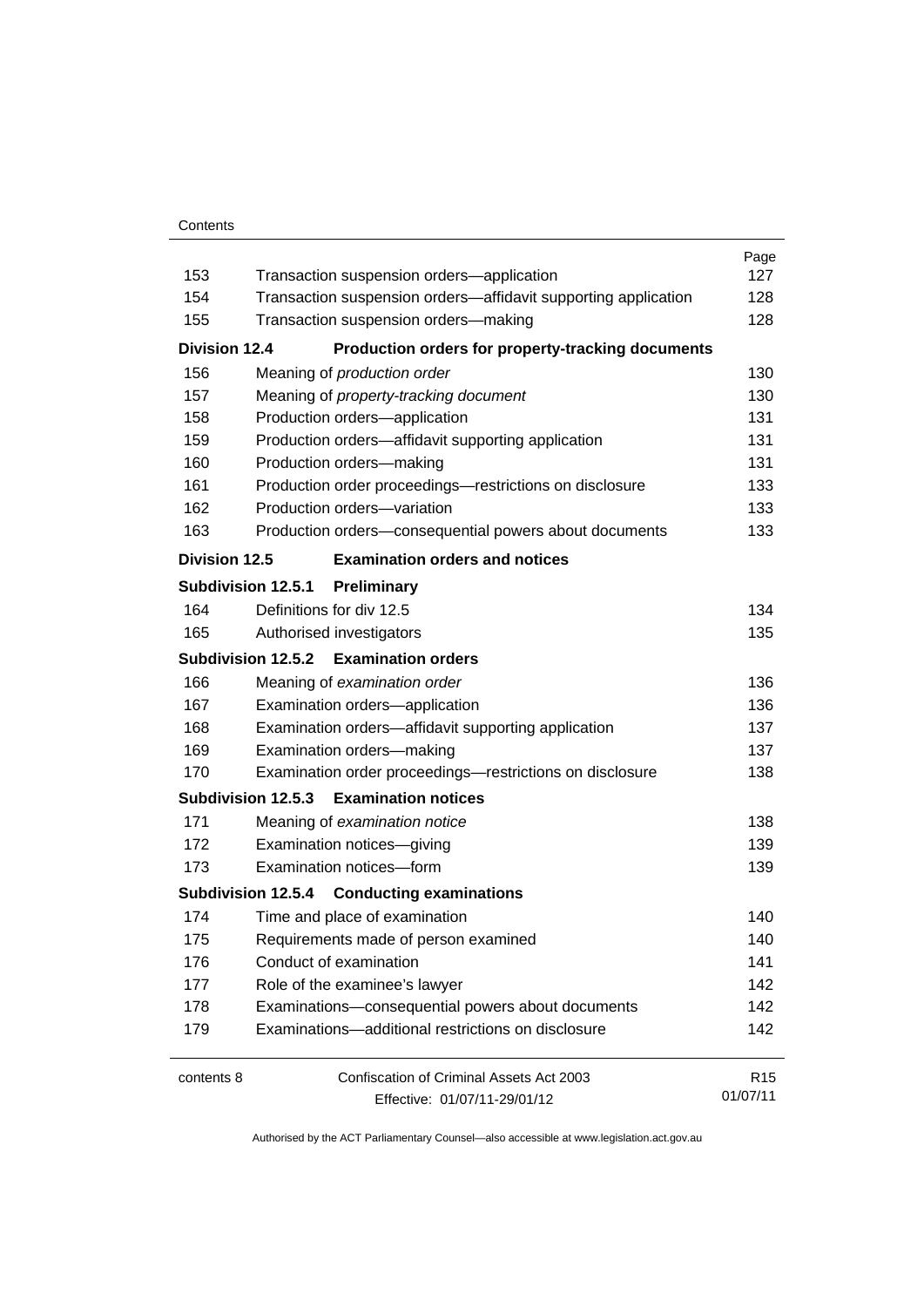|                      |                                                                        | Contents                        |
|----------------------|------------------------------------------------------------------------|---------------------------------|
|                      |                                                                        | Page                            |
| 180                  | Protection of authorised investigator etc                              | 143                             |
| Subdivision 12.5.5   | Offences-examination notices                                           |                                 |
| 181                  | Obstruction etc of authorised investigator                             | 144                             |
| 182                  | Failing to attend examination                                          | 144                             |
| 183                  | Offences relating to appearance at examination                         | 145                             |
| 184                  | Unauthorised presence at an examination                                | 145                             |
| 185                  | Examinations-additional disclosure offences                            | 146                             |
| <b>Division 12.6</b> | Information order offences                                             |                                 |
| 186                  | Meaning of information order                                           | 148                             |
| 187                  | Information orders-failure to comply                                   | 149                             |
| 188                  | Information orders-false or misleading information                     | 149                             |
| 189                  | Information orders-false or misleading documents                       | 150                             |
| 190                  | Destruction etc of documents                                           | 150                             |
| 191                  | Meaning of non-disclosable information order                           | 151                             |
| 192                  | Information orders-disclosure offences                                 | 152                             |
| 193                  | Information orders-disclosure by police officers                       | 154                             |
| 194                  | Information orders-protection of complying financial institutions      | 154                             |
| Part 13              | <b>Search warrants</b>                                                 |                                 |
| <b>Division 13.1</b> | <b>Preliminary</b>                                                     |                                 |
| 195                  | Definitions for pt 13                                                  | 156                             |
| <b>Division 13.2</b> | Search warrants-general                                                |                                 |
| 196                  | Applications for search warrants-general                               | 158                             |
| 197                  | Offence for making false etc statements in search warrant applications | 158                             |
| 198                  | Additional contents of search warrant applications                     |                                 |
|                      |                                                                        |                                 |
| 199                  | Issuing search warrants                                                |                                 |
| 200                  | When search warrant for property-tracking document may be issued       |                                 |
| 201                  | Contents of search warrants                                            |                                 |
| 202                  | Authorisation given by search warrants                                 |                                 |
| <b>Division 13.3</b> | <b>Telephone and electronic warrants</b>                               |                                 |
| 203                  | Applying for search warrants by telephone or other electronic means    | 159<br>160<br>160<br>161<br>162 |

| R <sub>15</sub> | Confiscation of Criminal Assets Act 2003 | contents 9 |
|-----------------|------------------------------------------|------------|
| 01/07/11        | Effective: 01/07/11-29/01/12             |            |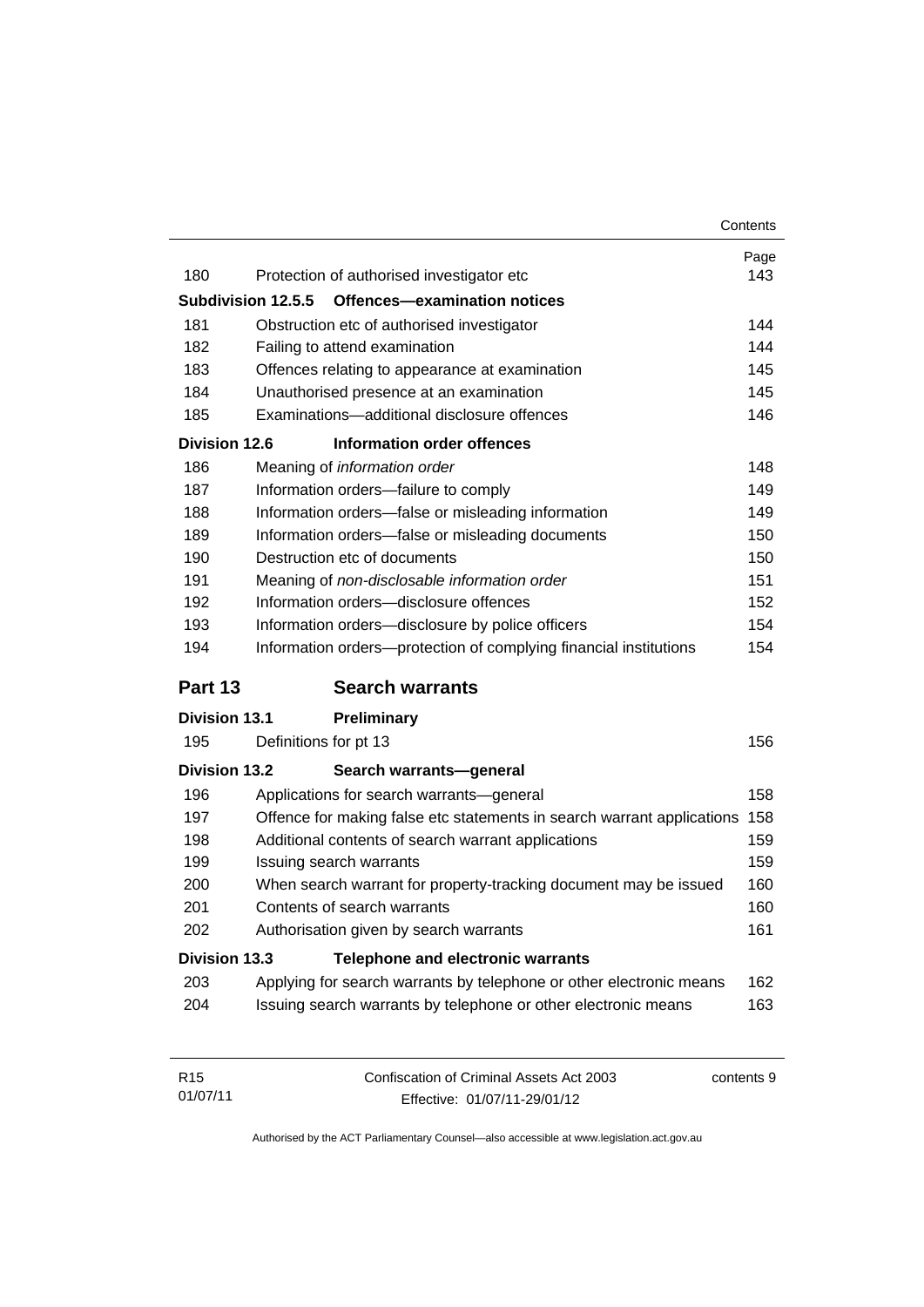|                      |                                                                                           | Page |
|----------------------|-------------------------------------------------------------------------------------------|------|
| 205                  | Unsigned warrants by telephone or other electronic means in court<br>proceedings          | 164  |
| 206                  | Offence for stating incorrect names in warrants by telephone or other<br>electronic means | 164  |
| 207                  | Offence for execution etc of search warrant departing in material form                    | 165  |
| 208                  | Offence for execution etc of unauthorised form of search warrant                          | 165  |
| 209                  | Offence for giving unauthorised form of search warrant                                    | 166  |
| <b>Division 13.4</b> | <b>Executing search warrants</b>                                                          |      |
| 210                  | Search warrants—whether must be executed only during particular<br>hours                  | 166  |
| 211                  | Search warrants-restrictions on personal searches                                         | 167  |
| 212                  | Use of force and availability of assistance in executing search warrant                   | 168  |
| 213                  | Search warrants-announcement before entry                                                 | 168  |
| 214                  | Details of search warrant to be given to occupier etc                                     | 169  |
| 215                  | Occupier entitled to be present during search etc                                         | 169  |
| 216                  | Particular powers available to officers executing search warrant                          | 170  |
| 217                  | Use of equipment to examine or process things                                             | 170  |
| 218                  | Moving things to another place for examination or processing                              | 171  |
| 219                  | Use of electronic equipment at premises                                                   | 172  |
| 220                  | Person with knowledge of computer or computer system to assist<br>access etc              | 173  |
| 221                  | Securing electronic equipment                                                             | 174  |
| 222                  | Copies of seized things to be provided                                                    | 175  |
| 223                  | Providing documents after execution of search warrant                                     | 176  |
| Division 13.5        | <b>Stopping and searching vehicles</b>                                                    |      |
| 224                  | Searches of vehicles without search warrant in emergency situations                       | 176  |
| 225                  | How police officer exercises powers under s 224                                           | 177  |
| <b>Division 13.6</b> | Search warrants-things seized                                                             |      |
| 226                  | Receipts for things seized under search warrants                                          | 178  |
| 227                  | Keeping seized things under search warrants                                               | 179  |
| 228                  | Keeping things for further period                                                         | 180  |
| 229                  | Issuing officer may order keeping of thing                                                | 180  |
| 230                  | Transfer of things seized to public trustee                                               | 181  |
|                      |                                                                                           |      |

contents 10 Confiscation of Criminal Assets Act 2003 Effective: 01/07/11-29/01/12 R15 01/07/11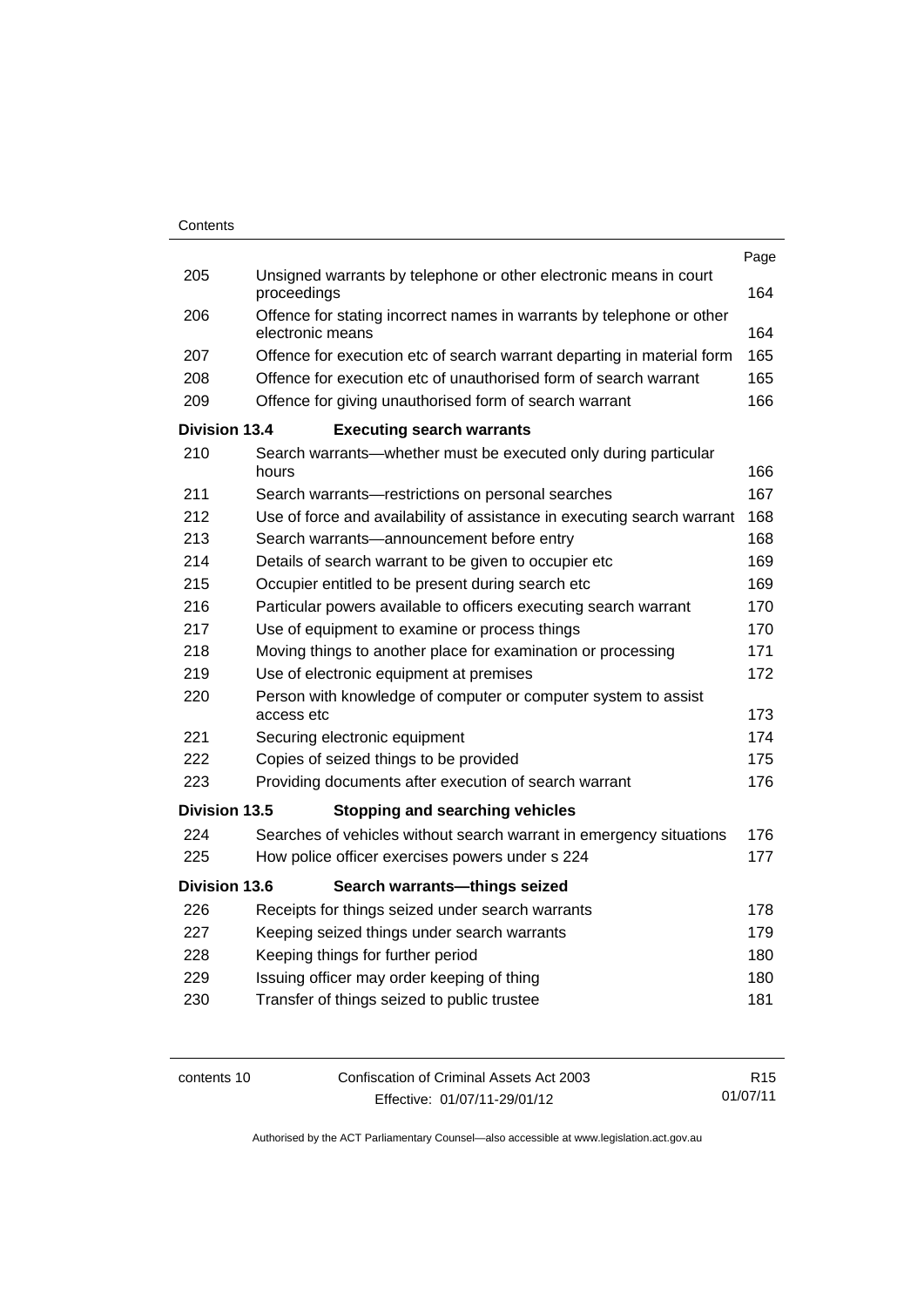|                      |                                                                                                | Contents    |
|----------------------|------------------------------------------------------------------------------------------------|-------------|
|                      |                                                                                                | Page        |
| <b>Division 13.7</b> | Search warrants-miscellaneous                                                                  |             |
| 231                  | Search warrants—false or misleading information                                                | 181         |
| 232                  | Search warrants-false or misleading documents                                                  | 182         |
| 233                  | Obstruction etc of police officers and people assisting                                        | 182         |
| 234                  | Damage etc to be minimised                                                                     | 183         |
| 235                  | Compensation                                                                                   | 183         |
| Part 14              | <b>Court procedure</b>                                                                         |             |
| 236                  | Meaning of confiscation proceeding                                                             | 185         |
| 237                  | Confiscation and corresponding law order proceedings are civil, not<br>criminal                | 187         |
| 238                  | Meaning of relevant court                                                                      | 187         |
| 239                  | Jurisdiction of Magistrates Court-confiscation proceedings                                     | 188         |
| 240                  | Jurisdiction of Magistrates Court-interstate orders                                            | 189         |
| 241                  | Jurisdiction of Supreme Court                                                                  | 190         |
| 242                  | Confiscation proceedings-transferred proceedings                                               | 190         |
| 243                  | Restricted access proceedings—notice of applications etc                                       | 191         |
| 244                  | Other confiscation proceedings—notice of applications etc                                      | 192         |
| 245                  | Applications for another confiscation proceeding in relation to same<br>offence                | 193         |
| 246                  | Confiscation proceedings—time extensions for applications                                      | 194         |
| 247                  | Confiscation proceedings—amendment of applications                                             | 194         |
| 248                  | Confiscation proceedings-relevant material                                                     | 195         |
| 249                  | Confiscation proceedings—witness not required to answer questions<br>prejudicing investigation | 195         |
| 250                  | Confiscation proceedings-additional orders                                                     | 195         |
| 251                  | Contravention of additional orders under s 250                                                 | 197         |
| 252                  | Confiscation proceedings-consent orders                                                        | 197         |
| 253                  | Confiscation proceedings—notice of making orders                                               | 197         |
| 254                  | Concurrent proceedings                                                                         | 198         |
| Part 15              | <b>Miscellaneous</b>                                                                           |             |
| 255                  | Selfincrimination and other privileges overridden                                              | 199         |
| 256                  | Powers under Act not limited by criminal proceedings                                           | 200         |
| 257                  | Powers under Act do not limit each other or powers under other laws                            | 201         |
| R <sub>15</sub>      | Confiscation of Criminal Assets Act 2003                                                       | contents 11 |
| 01/07/11             | Effective: 01/07/11-29/01/12                                                                   |             |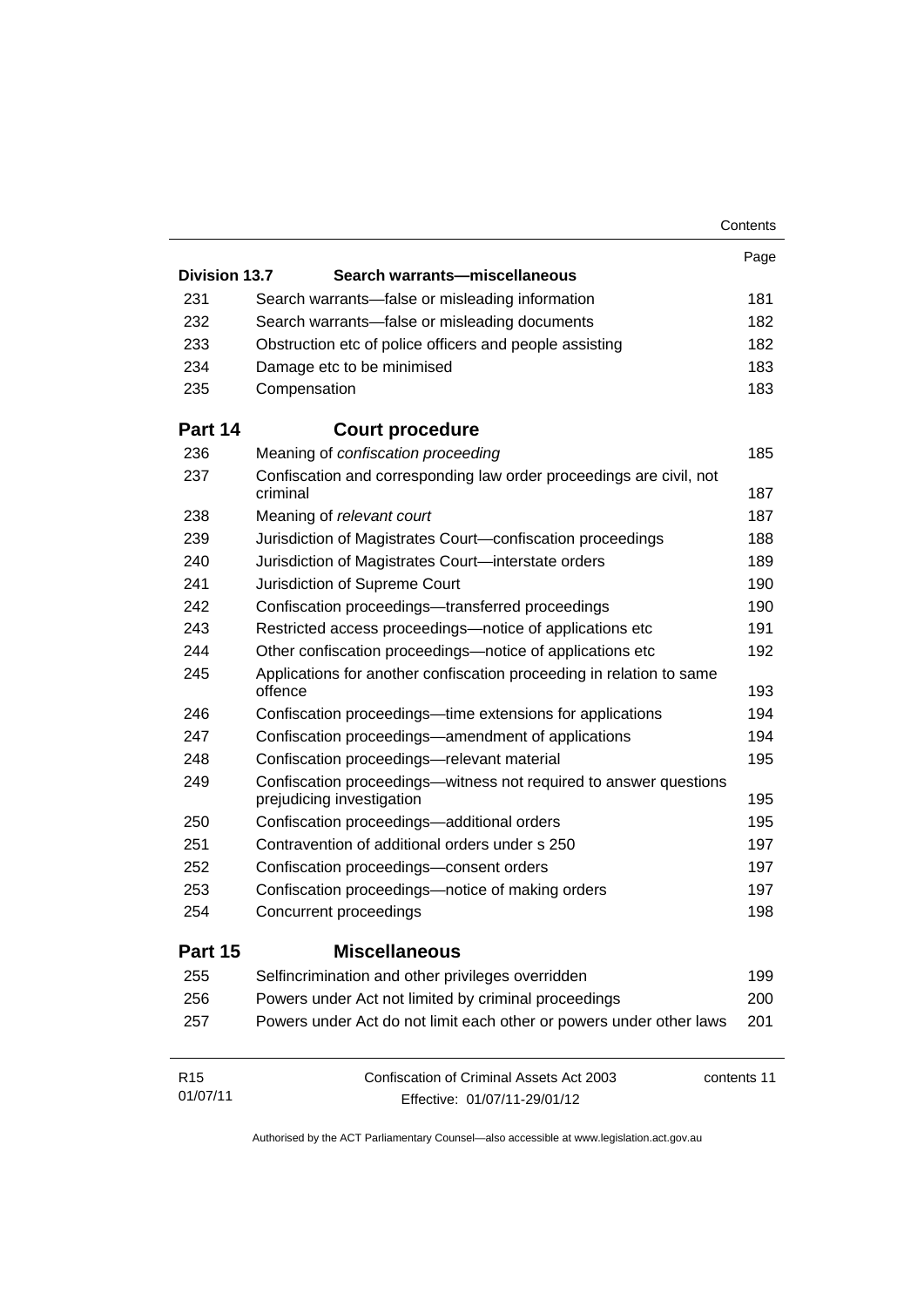|                   |                                           | Page |
|-------------------|-------------------------------------------|------|
| 258               | Examination orders-reporting requirements | 201  |
| 259               | Approved forms                            | 203  |
| 260               | Regulation-making power                   | 203  |
|                   |                                           |      |
| <b>Dictionary</b> |                                           | 204  |
|                   |                                           |      |
| <b>Endnotes</b>   |                                           |      |
| 1                 | About the endnotes                        | 215  |
| 2                 | Abbreviation key                          | 215  |
| 3                 | Legislation history                       | 216  |
| 4                 | Amendment history                         | 218  |
| 5                 | Earlier republications                    | 222  |
| 6                 | Uncommenced amendments                    | 223  |

contents 12 Confiscation of Criminal Assets Act 2003 Effective: 01/07/11-29/01/12

R15 01/07/11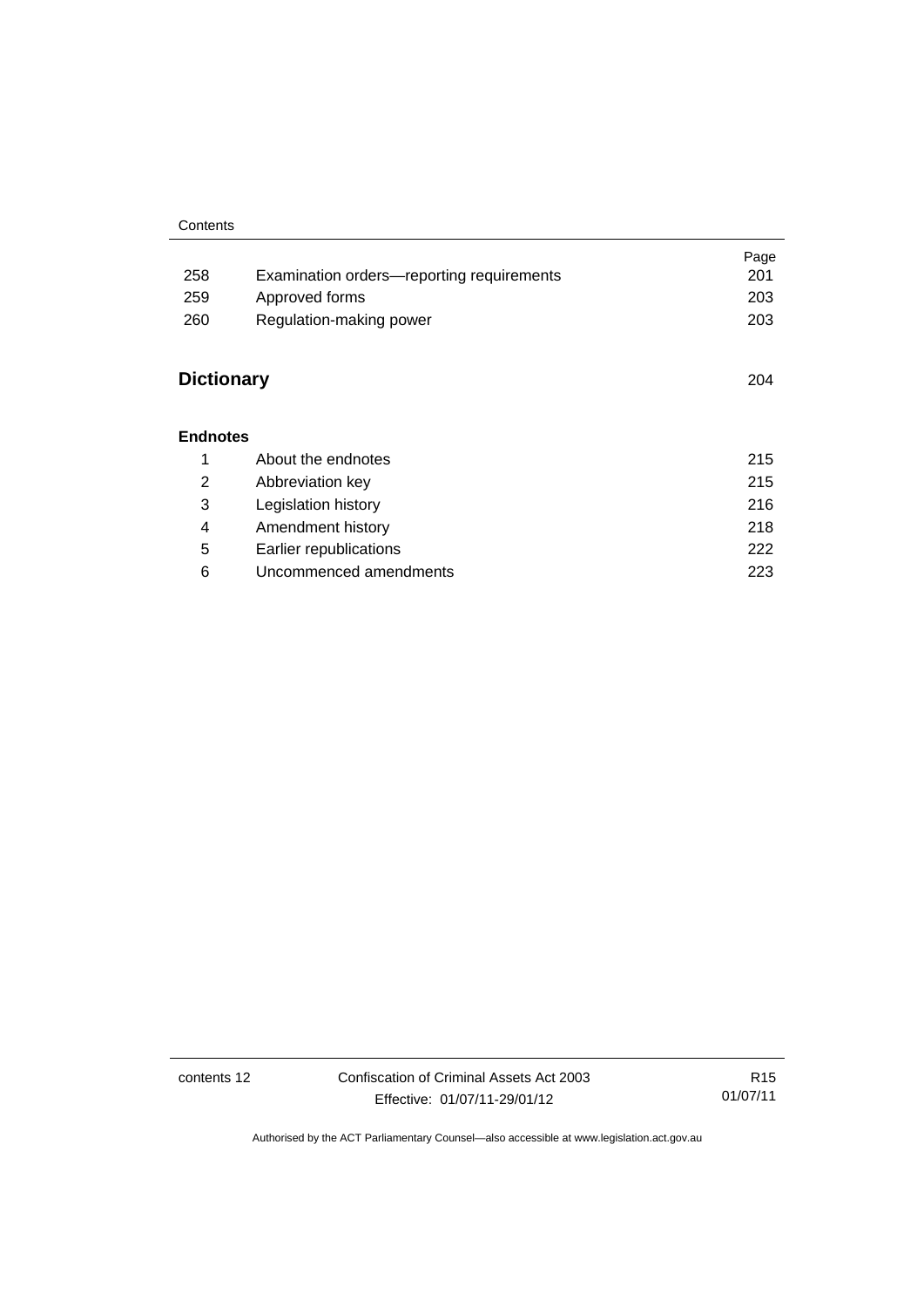

# **Confiscation of Criminal Assets Act 2003**

An Act to deprive people of the proceeds of crime and of property used for criminal activity, and for other purposes

R15 01/07/11

l

Confiscation of Criminal Assets Act 2003 Effective: 01/07/11-29/01/12

page 1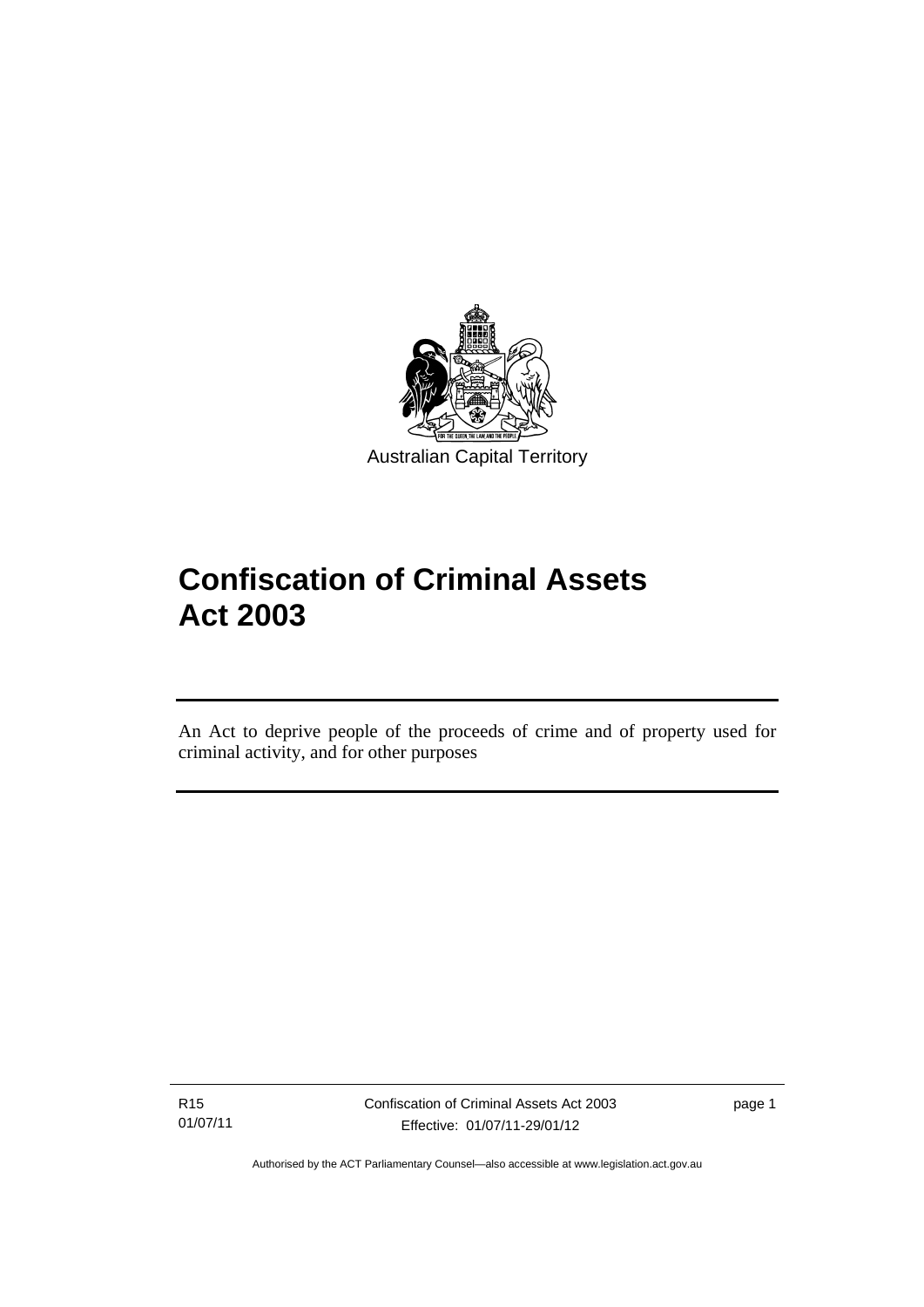#### Part 1 **Preliminary**

Section 1

# <span id="page-15-0"></span>**Part 1** Preliminary

## <span id="page-15-1"></span>**1 Name of Act**

This Act is the *Confiscation of Criminal Assets Act 2003.*

## <span id="page-15-2"></span>**3 Purposes of Act**

The *purposes of this Act* include the following:

- (a) to encourage law-abiding behaviour by the community;
- (b) to give effect to the principle of public policy that a person should not be enriched because of the commission of an offence, whether or not anyone has been convicted of the offence;
- (c) to deprive a person of all material advantage derived from the commission of an offence, whatever the form into which property or benefits derived from the offence may have been changed;
- (d) to deprive a person of property used, or intended by an offender to be used, in relation to the commission of an offence, whatever the form into which it may have been changed, and to prevent the person from using the property to commit other offences;
- (e) to enable the effective tracing and seizure by law enforcement authorities of property used, or intended by an offender to be used, in relation to the commission of an offence and all material advantage derived from the offence;
- (f) to provide for the enforcement in the ACT of orders, notices or decisions (however described) made under corresponding laws.

## <span id="page-15-3"></span>**4 Application of Act to property and dealings**

(1) This Act applies to property located anywhere, whether in the ACT, in Australia outside the ACT, or outside Australia.

R15 01/07/11

Authorised by the ACT Parliamentary Counsel—also accessible at www.legislation.act.gov.au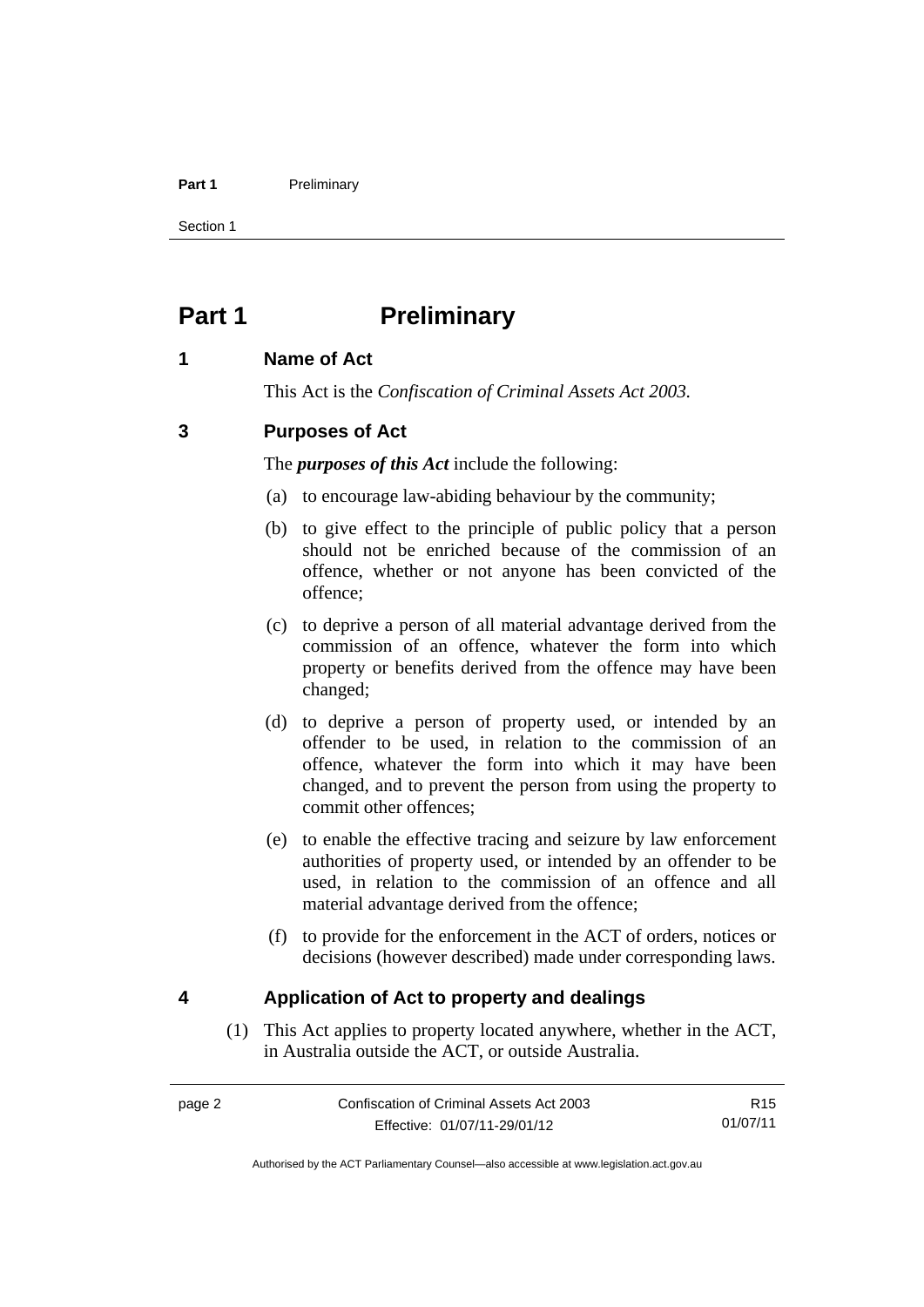(2) This Act applies to dealings with property anywhere, whether it happens in the ACT, in Australia outside the ACT, or outside Australia.

## <span id="page-16-0"></span>**5 Application of Act to offences**

This Act applies in relation to offences, whether committed, or alleged to have been committed, before or after the commencement of this Act.

## <span id="page-16-1"></span>**6 Dictionary**

The dictionary at the end of this Act is part of this Act.

*Note 1* The dictionary at the end of this Act defines certain terms used in this Act, and includes references (*signpost definitions*) to other terms defined elsewhere in this Act.

> For example, the signpost definition '*effective control*, of property—see section 14.' means that the term 'effective control' is defined in that section.

*Note* 2 A definition in the dictionary (including a signpost definition) applies to the entire Act unless the definition, or another provision of the Act, provides otherwise or the contrary intention otherwise appears (see Legislation Act,  $s$  155 and  $s$  156 (1)).

### <span id="page-16-2"></span>**7 Notes**

A note included in this Act is explanatory and is not part of this Act.

*Note* See the Legislation Act, s 127 (1), (4) and (5) for the legal status of notes.

<span id="page-16-3"></span>**8 Offences against Act—application of Criminal Code etc** 

Other legislation applies in relation to offences against this Act.

*Note 1 Criminal Code*

The Criminal Code, ch 2 applies to all offences against this Act (see Code, pt 2.1).

The chapter sets out the general principles of criminal responsibility (including burdens of proof and general defences), and defines terms

| R15      | Confiscation of Criminal Assets Act 2003 | page 3 |
|----------|------------------------------------------|--------|
| 01/07/11 | Effective: 01/07/11-29/01/12             |        |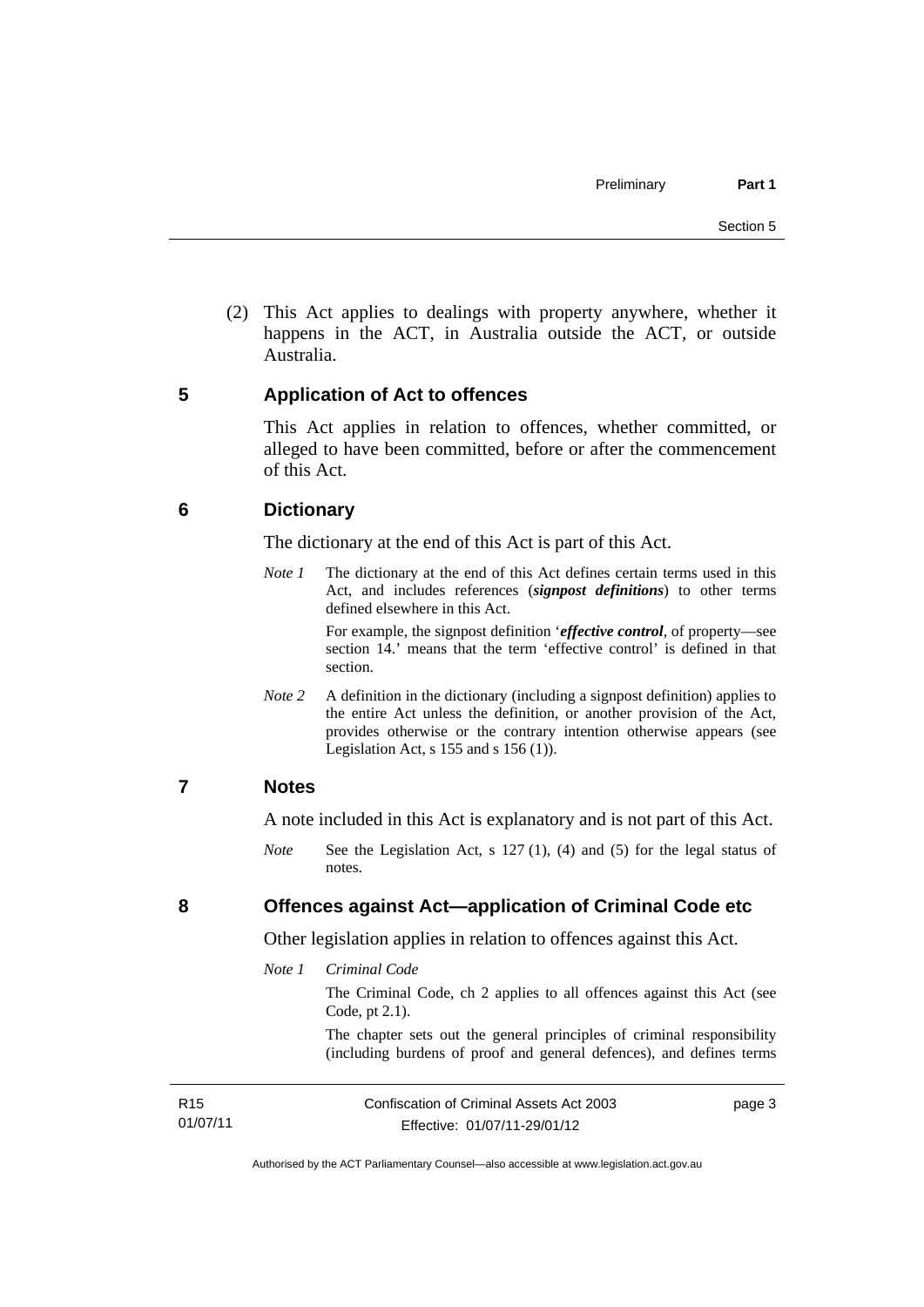#### Part 1 **Preliminary**

Section 8

used for offences to which the Code applies (eg *conduct*, *intention*, *recklessness* and *strict liability*).

*Note 2 Penalty units* 

The Legislation Act, s 133 deals with the meaning of offence penalties that are expressed in penalty units.

page 4 Confiscation of Criminal Assets Act 2003 Effective: 01/07/11-29/01/12

R15 01/07/11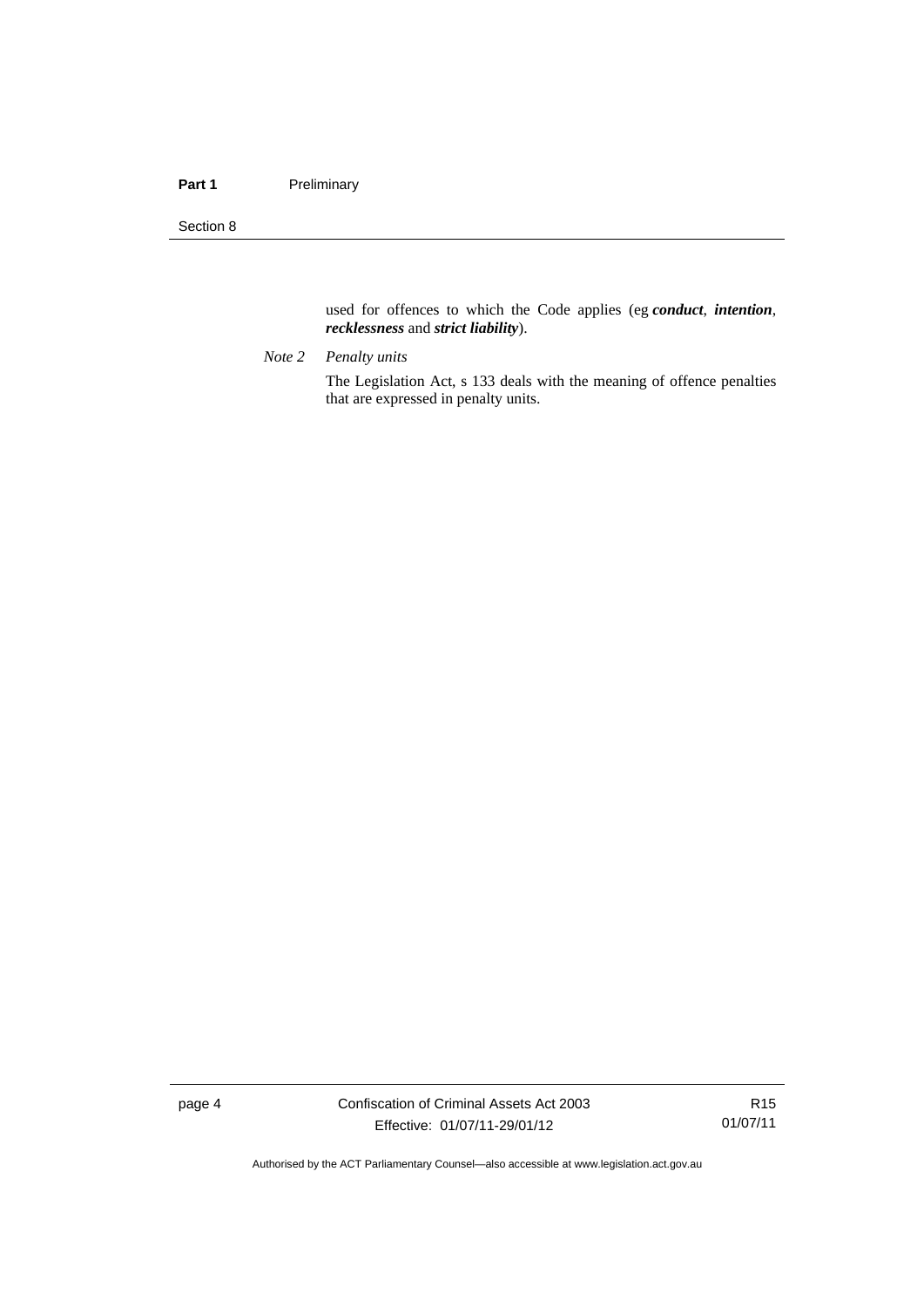## <span id="page-18-0"></span>**Part 2 General overview of confiscation scheme**

#### <span id="page-18-1"></span>**9 General overview**

The notes to this section provide a general overview of the scheme of this Act.

#### *Note 1 Restraining orders*

A court may make an order (a *restraining order*) preventing the disposal or other dealing with property. A restraining order may also be made to secure a property for the payment of a penalty order (see note 4).

Property may be restrained even though it is not the offender's property.

#### *Note 2 Confiscation of property on conviction*

A court that convicts a person of a relevant offence may make an order (a *conviction forfeiture order*) for the forfeiture to the Territory of tainted property in relation to the offence (whether or not the tainted property is restrained).

If a person is convicted of a serious offence (generally an offence punishable by imprisonment for 5 years or more), all restrained property is, by the operation of this Act, forfeited to the Territory (an *automatic forfeiture*).

Property may be forfeited even though it is not the offender's property.

#### *Note 3 Confiscation of property without conviction*

If a court is satisfied on the balance of probabilities that a person has committed a serious offence, it may make an order (a *civil forfeiture order*) for the forfeiture to the Territory of all restrained property even though the person has not been convicted, or the person has been cleared, of the relevant offence.

#### *Note 4 Penalty orders*

A court may order the payment to the Territory (a *penalty order*) of the value of the tainted property and the advantages and other benefits derived in any way from the commission of a relevant offence and for restrained property be sold to satisfy the penalty order.

#### *Note 5 Exclusion of property from forfeiture and return or compensation for forfeited property*

Provision is made for a order that property be excluded from forfeiture (an *exclusion order*) and forfeited property can be returned or compensation paid for it in certain circumstances. Provision is also made for the buyback of interests in forfeited property.

page 5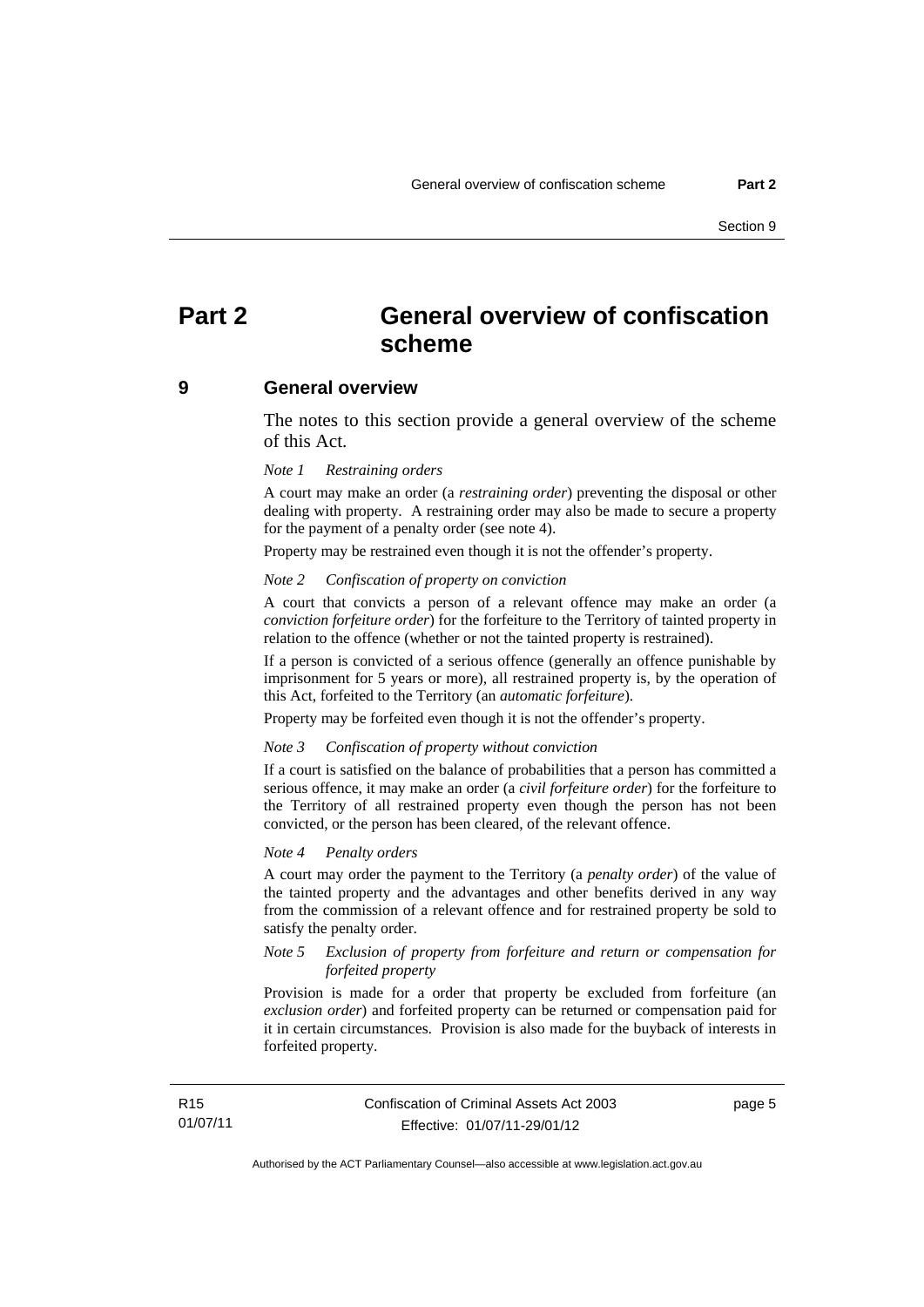#### Part 3 **Key concepts**

Section 10

## <span id="page-19-0"></span>**Part 3 Key concepts**

*Note 1* The following concepts are defined in this part:

- *abscond*—see s 16
- *cleared*, of an offence—see s 17
- *convicted*—see s 15 (1)
- *derived*—see s 12
- *effective control*, of property—see s 14
- *finalised* confiscation or criminal proceeding—see s 18
- *offence*—see s 13 (1)
- *ordinary offence*—see s 13 (2)
- *quashed*—see s 15 (3) and (4)
- *related offence*—see s 13 (3)
- *relevant offence*—see s 13 (2)
- *serious offence*—see s 13 (2)
- *tainted property*—see s 10
- *unclaimed tainted property*—see s 11.
- *Note 2* Other important concepts include *benefits* (see s 80), *penalty order* (see s 82) and *relevant court* (see s 238).
- *Note 3* Other important concepts are defined in the Legislation Act, dict, pt 1, including the following:
	- indictment
	- present.

## <span id="page-19-1"></span>**10 What is** *tainted property*

(1) In this Act:

*tainted property*, in relation to an offence, means—

- (a) property that was used, or was intended by an offender to be used, in relation to the commission of the offence; or
- (b) property that was derived by anyone from the commission of the offence; or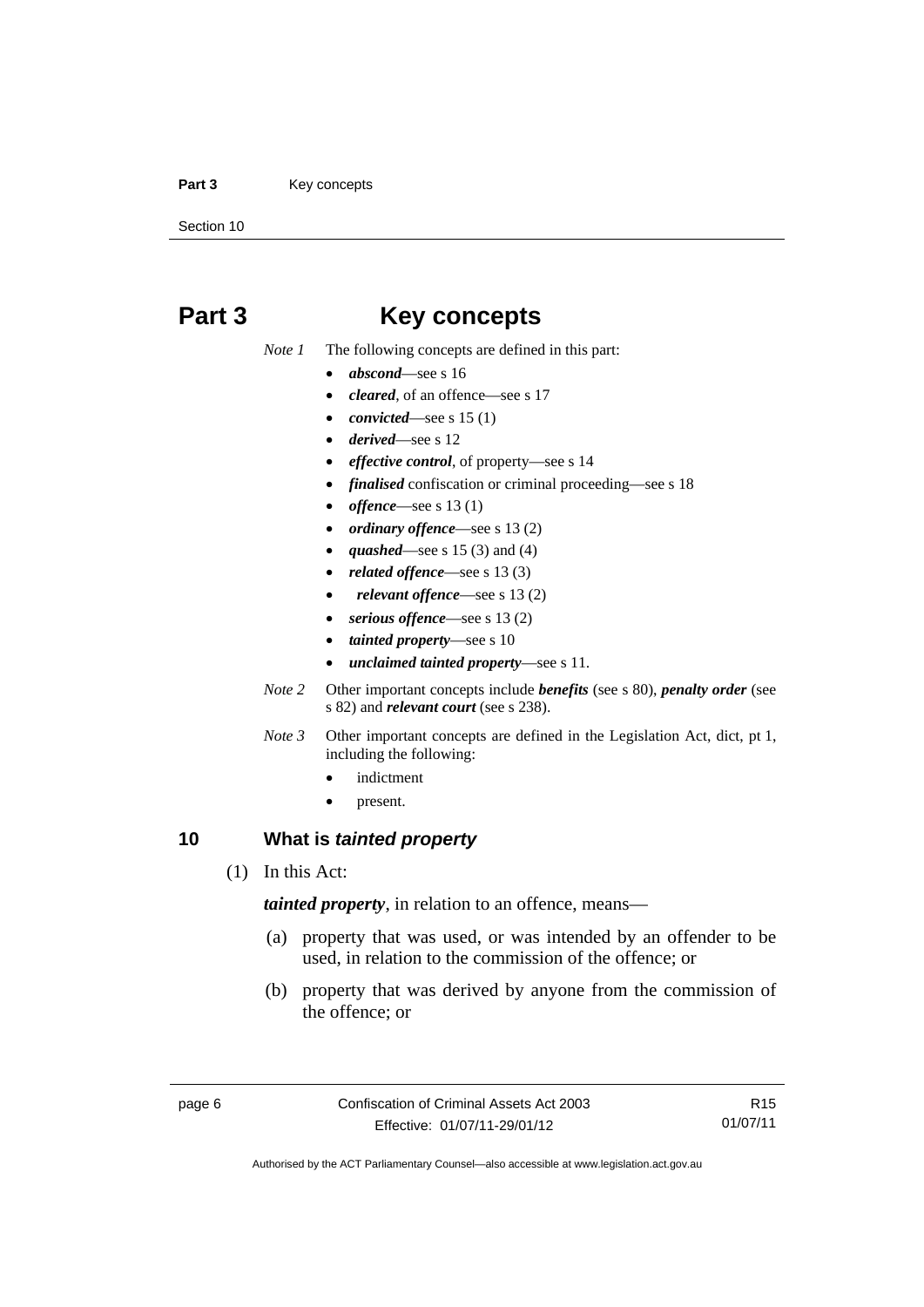(c) property that was derived by anyone from property mentioned in paragraph (a) or (b);

and includes an amount of money held in an account with a financial institution that represents the value of property mentioned in paragraph (a), (b) or (c) that has been directly or indirectly credited to the account.

- *Note 1* For the meaning of *in relation to*, see dict.
- *Note 2* For the meaning of *derived*, see s 12.
- *Note 3 Property* includes an interest in property, see the Legislation Act, dict, pt 1.
- (2) For subsection (1) (a), any property found in the possession of an offender at the time of, or immediately after, the commission of the offence is taken to be property that was used, or was intended by the offender to be used, in relation to the commission of the offence, unless the contrary is established by the offender.

#### **Examples of** *tainted property* **for s 10**

- 1 A car used as a getaway car for an armed robbery (see s (1) (a)).
- 2 Money and jewellery stolen during the commission of the armed robbery offence (see s (1) (b)).
- 3 Shares bought using money stolen during the commission of the armed robbery offence, or a mixture of that money and money unconnected with the offence (see s (1) (c) and s 12 (1) (Meaning of *derived*)).
- 4 A house in relation to which a mortgage is partly or completely discharged using money stolen during the commission of the armed robbery offence, or a mixture of that money and money unconnected with the offence (see s (1) (c) and s 12 (1)).
- 5 Money or other property received from the sale of the car, jewellery, shares or house mentioned in examples 1 to 4 (see s (1) (c) and s 12 (1)).
- 6 Other property purchased using the money mentioned in example 5 (see s (1) (c) and s 12 (1)).
- 7 Money stolen during the commission of the armed robbery offence is deposited in 1 or more accounts with a credit union and later transferred to a bank account that also contains money unconnected with the offence. The money in the bank account to the value of the money stolen during the commission of the offence is *tainted property* (see s (1)).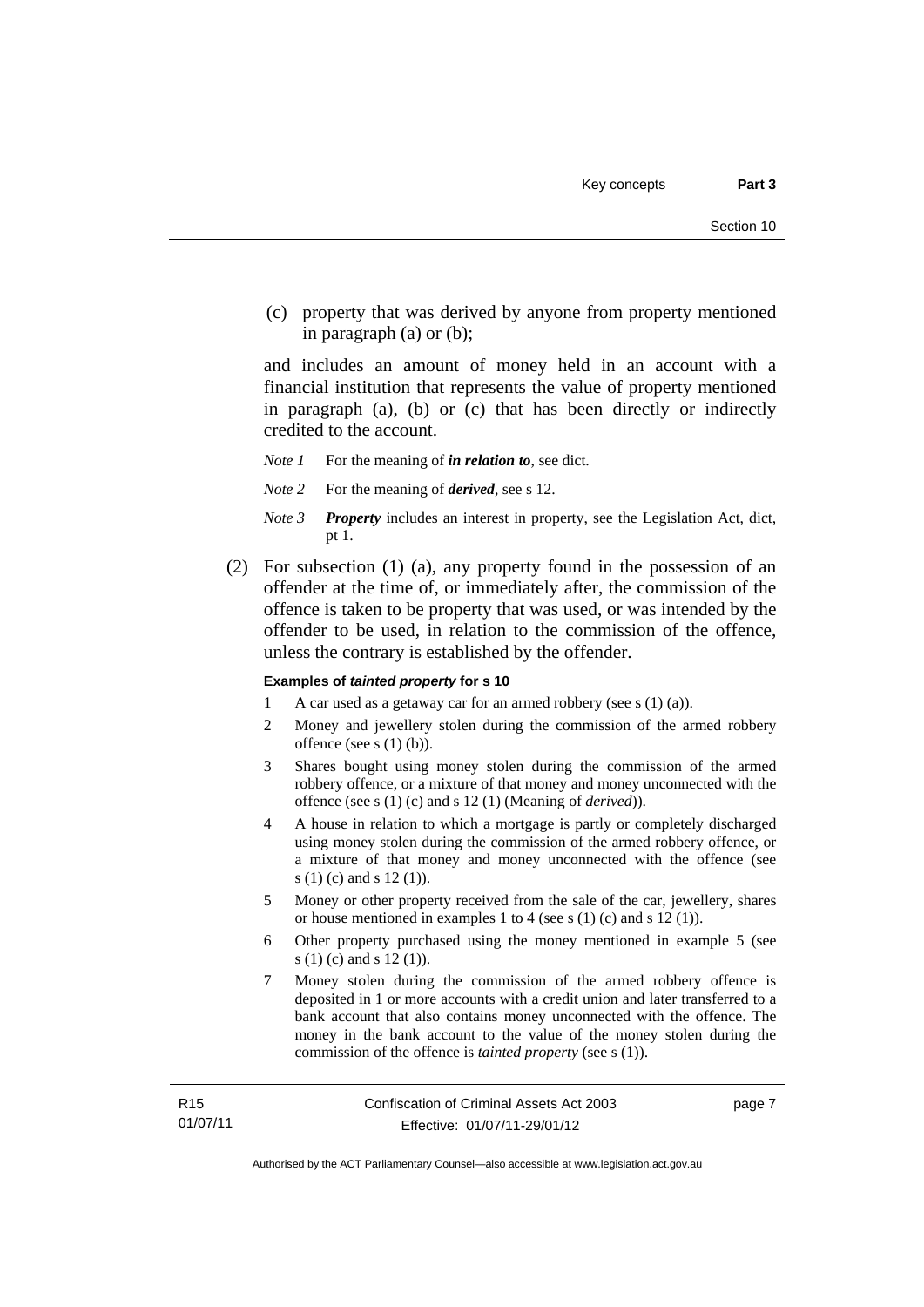- 8 Money received from the sale of the car, jewellery, shares or house mentioned in examples 1 to 4 is deposited in a credit union account that also contains money unconnected with the armed robbery offence. The money in the account to the value of the money received from the sale of the car, jewellery, shares or house mentioned in examples 1 to 4 is *tainted property* (see s (1) and s 12 (1)).
- *Note* An example is part of the Act, is not exhaustive and may extend, but does not limit, the meaning of the provision in which it appears (see Legislation Act, s 126 and s 132).

### <span id="page-21-0"></span>**11 What is** *unclaimed tainted property*

In this Act:

*unclaimed tainted property* means property that—

(a) is tainted property in relation to an offence; and

*Note* For the meaning of *in relation to*, see dict.

(b) is not claimed by anyone;

even if it is not possible to identify the offence or an offender.

#### **Examples of property that may be** *unclaimed tainted property*

- 1 a large quantity of hydroponic equipment and lights for growing plants indoors that is found at premises suspected of being used for the production of drugs and that is not claimed by anyone
- 2 a large amount of money with traces of cocaine that is found in a house suspected of being used for drug dealing and that is not claimed by anyone
- 3 a large quantity of jewellery found in a car that has been recently used by several people and that is not claimed by anyone
- 4 a large amount of money found beneath a bridge in a bag that also contains traces of explosives
- *Note 1* A claim for property restrained under an unclaimed tainted property restraining order does not, of itself, change or end the restraining order, see s 46 (2).
- *Note 2* An example is part of the Act, is not exhaustive and may extend, but does not limit, the meaning of the provision in which it appears (see Legislation Act, s 126 and s 132).

R15 01/07/11

Authorised by the ACT Parliamentary Counsel—also accessible at www.legislation.act.gov.au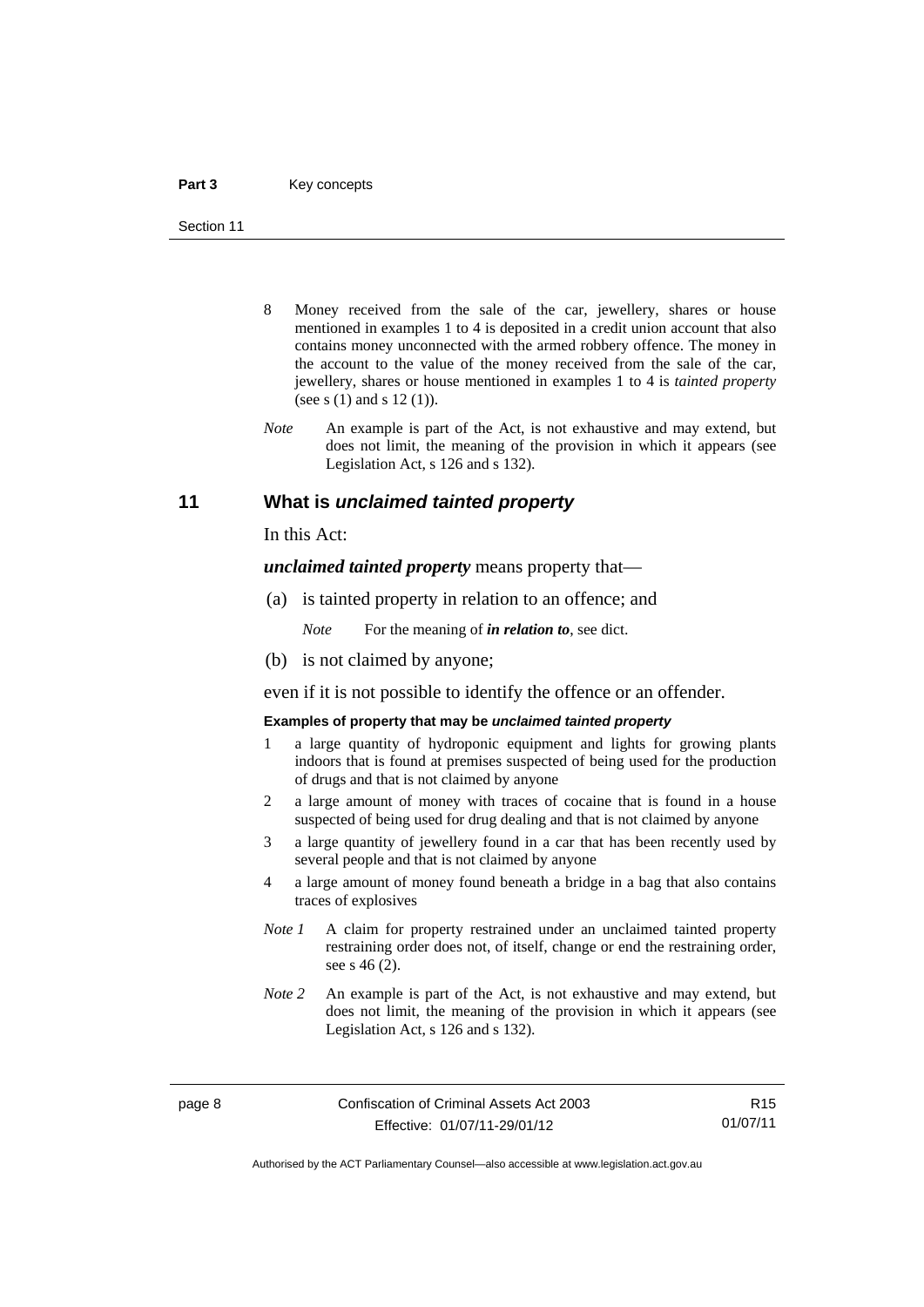## <span id="page-22-0"></span>**12 Meaning of** *derived*

(1) In this Act:

*derived*—property or a benefit is *derived* if it is derived or realised, whether completely or partly and whether directly or indirectly.

#### **Examples**

See section 10, examples 3 to 6 and 8.

*Note 1* For the meaning of *benefits*, see s 80.

- *Note 2* An example is part of the Act, is not exhaustive and may extend, but does not limit, the meaning of the provision in which it appears (see Legislation Act, s 126 and s 132).
- (2) Property or a benefit is *derived* by a person if it is derived by someone else at the request or direction of the person.

#### **Example**

Jane Citizen commits a relevant offence and then writes a book about the commission of the offence. Ms Citizen directs the book's publisher to pay the royalties for the book to her husband rather than to herself. The royalties would still be *derived* by Ms Citizen because they are derived by her husband at her direction. (This may be relevant, for example, for deciding whether they are artistic profits and thus benefits under div 7.1.)

- (3) For subsection (2), a request or direction of a person (the *first person*)—
	- (a) includes an understanding between the first person and someone else or the first person making it known (directly or indirectly) to someone else that a particular outcome (or an outcome of a particular kind) is wanted or required by the first person; and
	- (b) may be taken to have been made even though, after all the evidence has been considered, the existence of the request or direction can be found only by inference from the actions of people or from other relevant circumstances.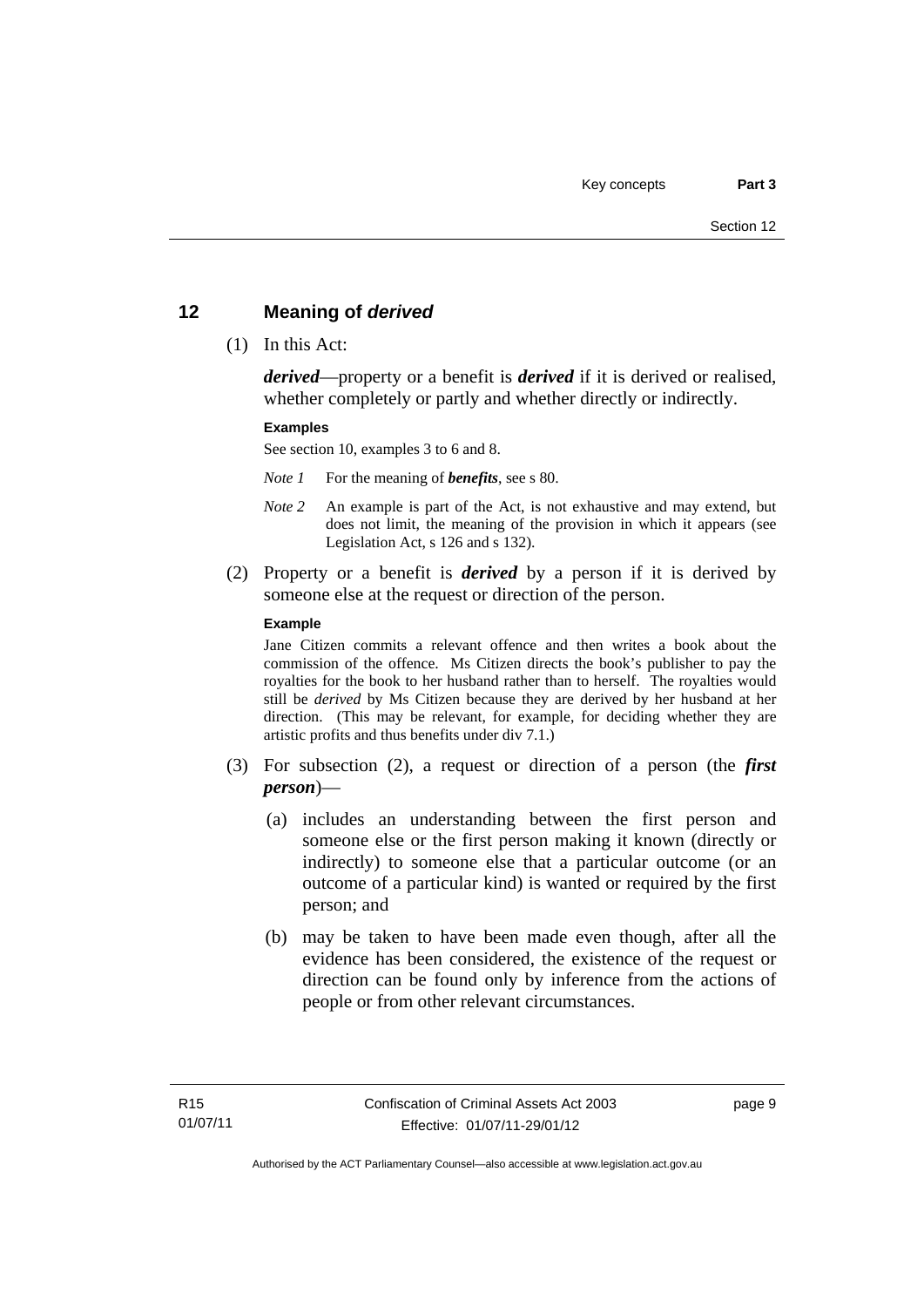#### Part 3 **Key concepts**

Section 13

## <span id="page-23-0"></span>**13 Meaning of** *offence* **and of particular kinds of offences**

(1) In this Act:

*offence* means an offence against the law of the Territory, the Commonwealth, a State or another Territory.

(2) In this Act:

*ordinary offence* means a relevant offence other than a serious offence.

#### *relevant offence*—

- (a) means an offence punishable by imprisonment for longer than 12 months; and
- (b) includes an offence (however described) against the law of the Commonwealth, a State or another Territory that may be dealt with under a law of the Commonwealth, the State or the other Territory as an indictable offence (or in a way corresponding to the way in which an indictable offence against an ACT law may be dealt with), even if it may also be dealt with as a summary offence (however described) in some circumstances.
	- *Note* An offence against an ACT law is an indictable offence if it is punishable by imprisonment for longer than 2 years, or is declared by law to be an indictable offence (see Legislation Act, s 190 (1)).

*serious offence* means—

- (a) an offence punishable by imprisonment for 5 years or longer; or
- (b) any other offence prescribed by regulation.
- (3) For this Act, an offence is *related* to another offence if the physical elements of the 2 offences are the same, or substantially the same, acts or omissions.

Authorised by the ACT Parliamentary Counsel—also accessible at www.legislation.act.gov.au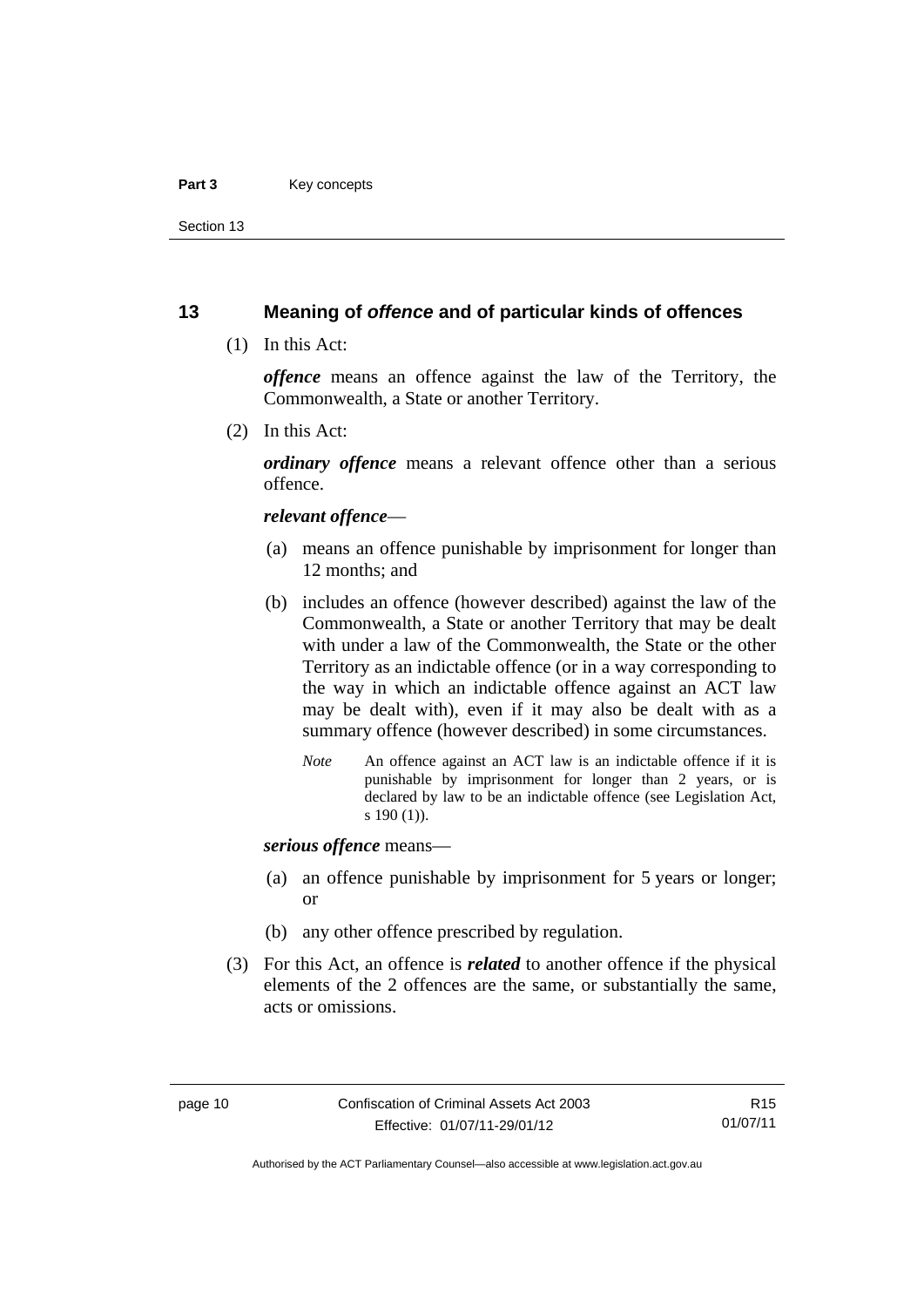## <span id="page-24-0"></span>**14 Meaning of** *effective control* **of property**

 (1) For this Act, property may be subject to the *effective control* of a person whether or not the person has an interest in it.

*Note Interest*, in relation to land or other property, means—

- (a) a legal or equitable estate in the land or other property; or
- (b) a right, power or privilege over, or in relation to, the land or other property.

See the Legislation Act, dict, pt 1.

- (2) In deciding whether or not property is subject to the effective control of a person, or whether or not there are reasonable grounds to suspect or believe that it is, regard may be had to any relevant matter, including, for example, any of the following:
	- (a) shareholdings in, debentures over, or directorships of, a company that has an interest (whether direct or indirect) in the property (a *relevant company*);
	- (b) a trust that has a relationship to the property (a *relevant trust*);
	- (c) family, personal, business and other relationships between people having an interest in the property, or in a relevant company or relevant trust, and other people.
	- *Note* An example is part of the Act, is not exhaustive and may extend, but does not limit, the meaning of the provision in which it appears (see Legislation Act, s 126 and s 132).
- (3) However, property is taken to be subject to the *effective control* of a person if—
	- (a) it is held by someone else on trust or otherwise for the ultimate benefit of the person; or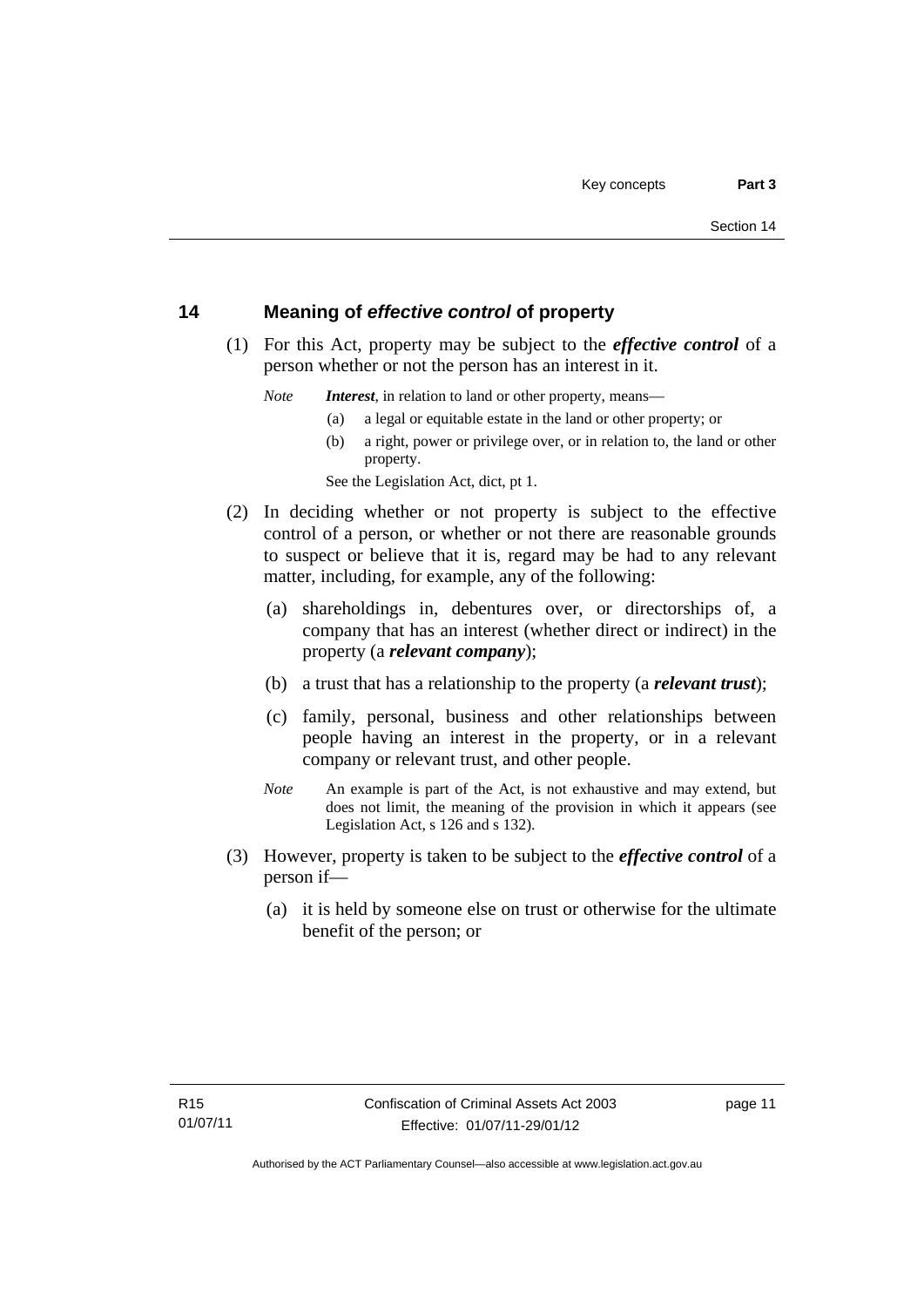- (b) within 6 years before or after the commission of the offence in relation to which an application is made in a confiscation proceeding, the person disposed of the property without sufficient consideration to someone else.
- *Note 1* For the meaning of *in relation to*, see dict.

*Note 2* For the meaning of *sufficient consideration*, see dict.

#### <span id="page-25-0"></span>**15 Meaning of** *convicted* **and** *quashed*

- (1) For this Act, a person is taken to be *convicted* of an offence if—
	- (a) the person is convicted of the offence, whether summarily or on indictment; or
	- (b) the person is found guilty, but not convicted, of the offence; or
	- (c) the person absconds in relation to the offence.

*Note 1 Found guilty*, of an offence, includes—

- having an order made for the offence under the *Crimes (Sentencing) Act 2005*, s 17 (Non-conviction orders—general)
- having the offence taken into account under the *Crimes (Sentencing) Act 2005*, s 57 (Outstanding additional offences taken into account in sentencing)

(see Legislation Act, dict, pt 1).

*Note* 2 For the meaning of *abscond*, see s 16.

- (2) The person is taken to be convicted of the offence—
	- (a) if subsection (1) (a) applies—on the day the person is convicted; or
	- (b) if subsection (1) (b) applies—on the day the person is found guilty; or
	- (c) if subsection (1) (c) applies—
		- (i) on the day the person is committed for trial for the offence; or

R15 01/07/11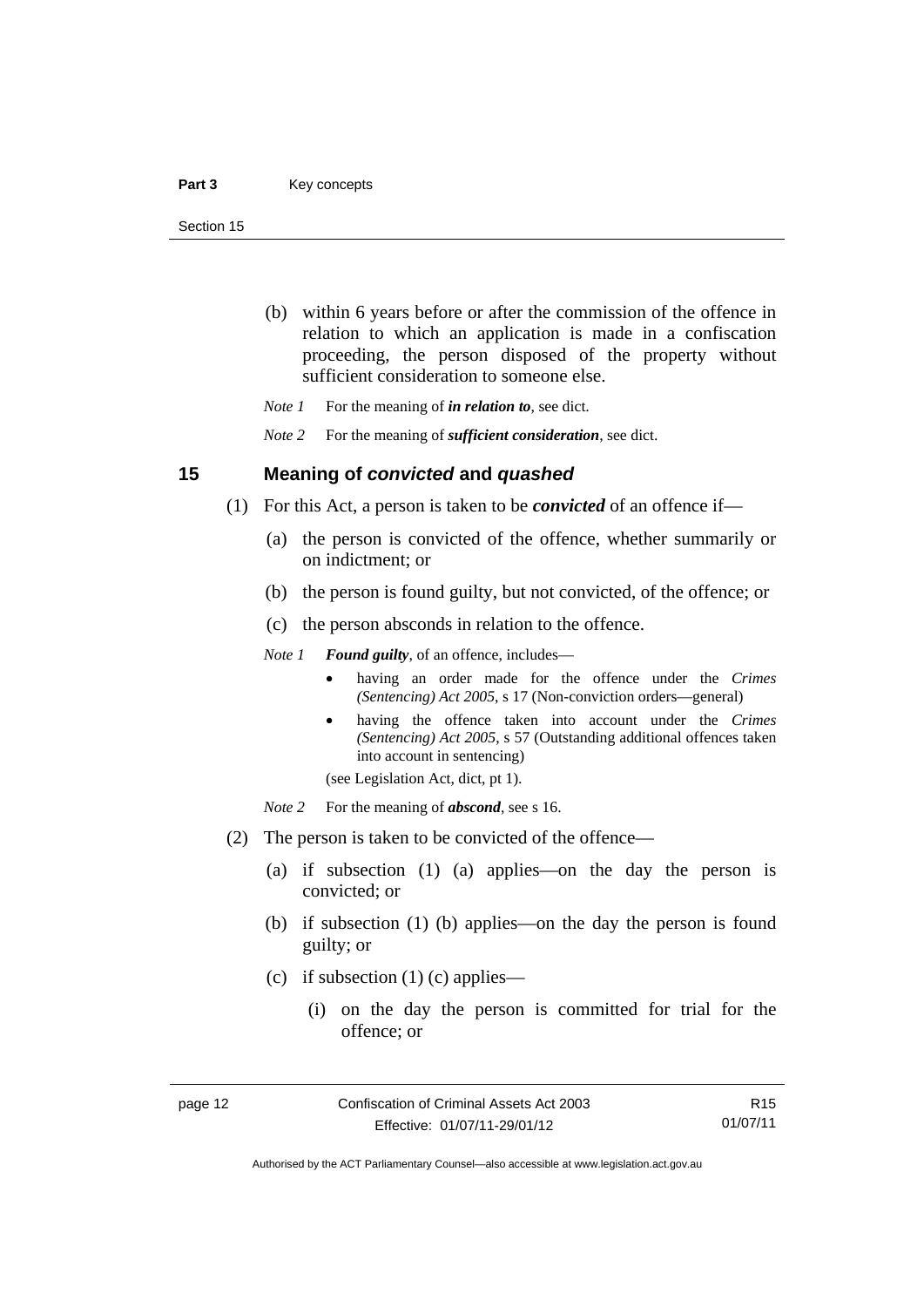- (ii) on the day a court, in a confiscation proceeding, makes an order that the evidence is of sufficient weight to support a conviction for the offence.
- (3) For this Act, the person's conviction for the offence is taken to be *quashed* when—
	- (a) if subsection (1) (a) applies—the conviction is quashed or set aside; or
	- (b) if subsection (1) (b) applies because the offence was taken into account in passing sentence for another offence—
		- (i) the person's conviction or finding of guilty for the other offence is quashed or set aside; or
		- (ii) the decision to take the offence into account is quashed or set aside; or
	- (c) if subsection (1) (b) applies for another reason—the finding of guilty for the offence (however described) is quashed or set aside; or
	- (d) if subsection (1) (c) applies—the person is brought before a court for the offence, and the person is cleared of the offence.

*Note* For the meaning of *cleared*, see s 17.

 (4) However, a person's conviction for an offence is not taken to be *quashed* if a court quashes or sets aside the conviction or finding of guilty (however described) but orders the person to be retried for the offence.

## <span id="page-26-0"></span>**16 When does someone** *abscond*

- (1) This section applies to an offender in relation to a relevant offence if—
	- (a) an indictment is presented against the offender for the offence; and

page 13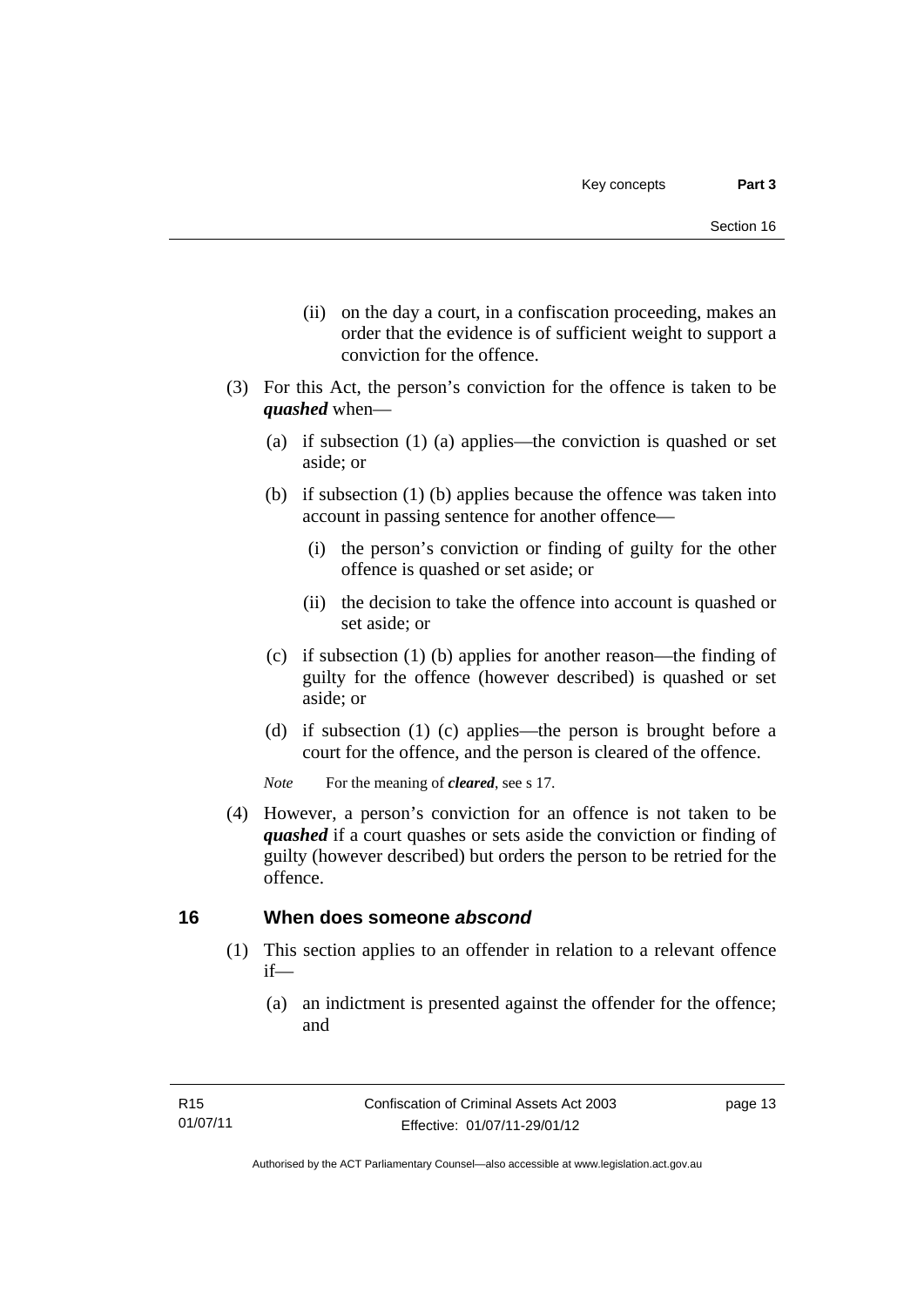Section 17

- (b) a warrant is issued for the arrest of the offender for the offence; and
- (c) either—
	- (i) the offender is committed for trial for the offence; or
	- (ii) a court, in a confiscation proceeding, makes a finding that the evidence is of sufficient weight to support the offender's conviction for the offence.
- *Note Indictment* is defined in the Legislation Act, dict, pt 1 as including an information. (See also that Act, dict, pt 1, def *present*.)
- (2) For this Act, the offender is taken to have *absconded* in relation to the offence if—
	- (a) the offender dies before the warrant is executed; or
	- (b) at the end of 6 months after the day the warrant is issued, the offender cannot be found; or
	- (c) at the end of 6 months after the day the warrant is issued—
		- (i) the offender is not amenable to justice for any other reason; and
		- (ii) if the offender is outside the ACT—an extradition proceeding against the offender is not on foot; or
	- (d) at the end of 6 months after the day the warrant is issued—
		- (i) the offender is not amenable to justice because the offender is outside the ACT; and
		- (ii) an extradition proceeding against the offender is on foot;

and the extradition proceeding later ends without an order for the offender's extradition being made.

## <span id="page-27-0"></span>**17 When is someone** *cleared* **of an offence**

For this Act, a person is *cleared* of an offence if—

R15 01/07/11

Authorised by the ACT Parliamentary Counsel—also accessible at www.legislation.act.gov.au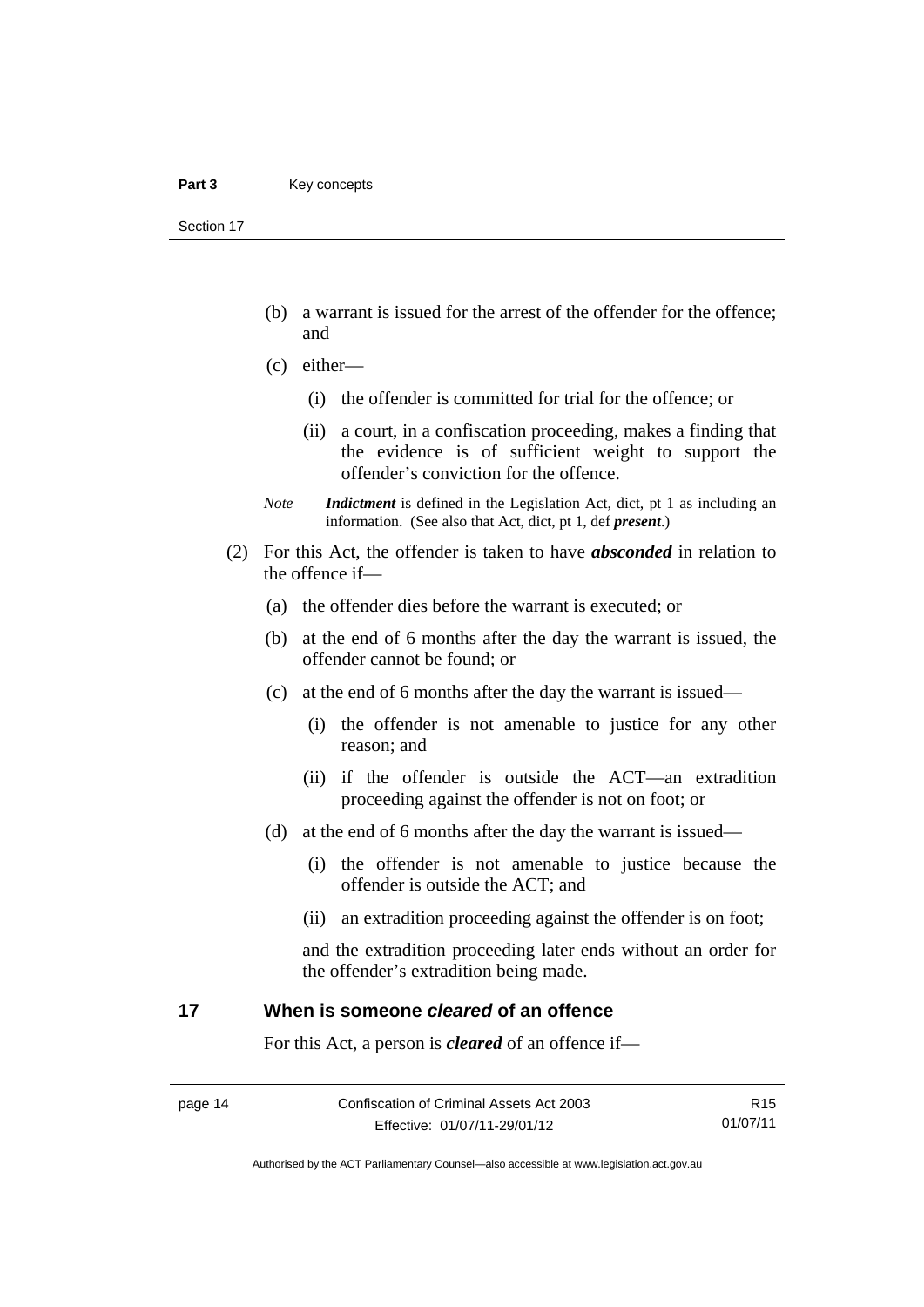- (a) an indictment for the offence lapses, or is withdrawn or struck out; or
- (b) a charge for the offence is withdrawn or discharged; or
- (c) the person is acquitted of the offence; or
- (d) the person's conviction for the offence is quashed.
- *Note Indictment* is defined in the Legislation Act, dict, pt 1 as including an information. (See also that Act, dict, pt 1, def *present*.)

## <span id="page-28-0"></span>**18 When a proceeding is** *finalised*

- (1) For this Act, a confiscation proceeding is *finalised* if—
	- (a) the proceeding lapses, or is withdrawn or struck out; or
	- (b) the appeal period for an appeal against the final judgment of the court hearing the proceeding ends without an appeal having been made against the judgment; or
	- (c) if an appeal against the final judgment is made within the appeal period—the appeal is dismissed, withdrawn or struck out, or the appeal is otherwise finalised (within the meaning of this subsection).
- (2) For this Act, a criminal proceeding is *finalised* if—
	- (a) the offender is cleared of the offence to which the proceeding relates; or
	- (b) the offender is convicted of an offence to which the proceeding relates, and the appeal period for an appeal against the conviction or finding of guilty (however described) ends without an appeal having been made against it; or
	- (c) if an appeal is made against the conviction or finding of guilty (however described) within the appeal period—the appeal is dismissed, withdrawn or struck out, or the appeal is otherwise finalised (within the meaning of this subsection) without a retrial having been ordered; or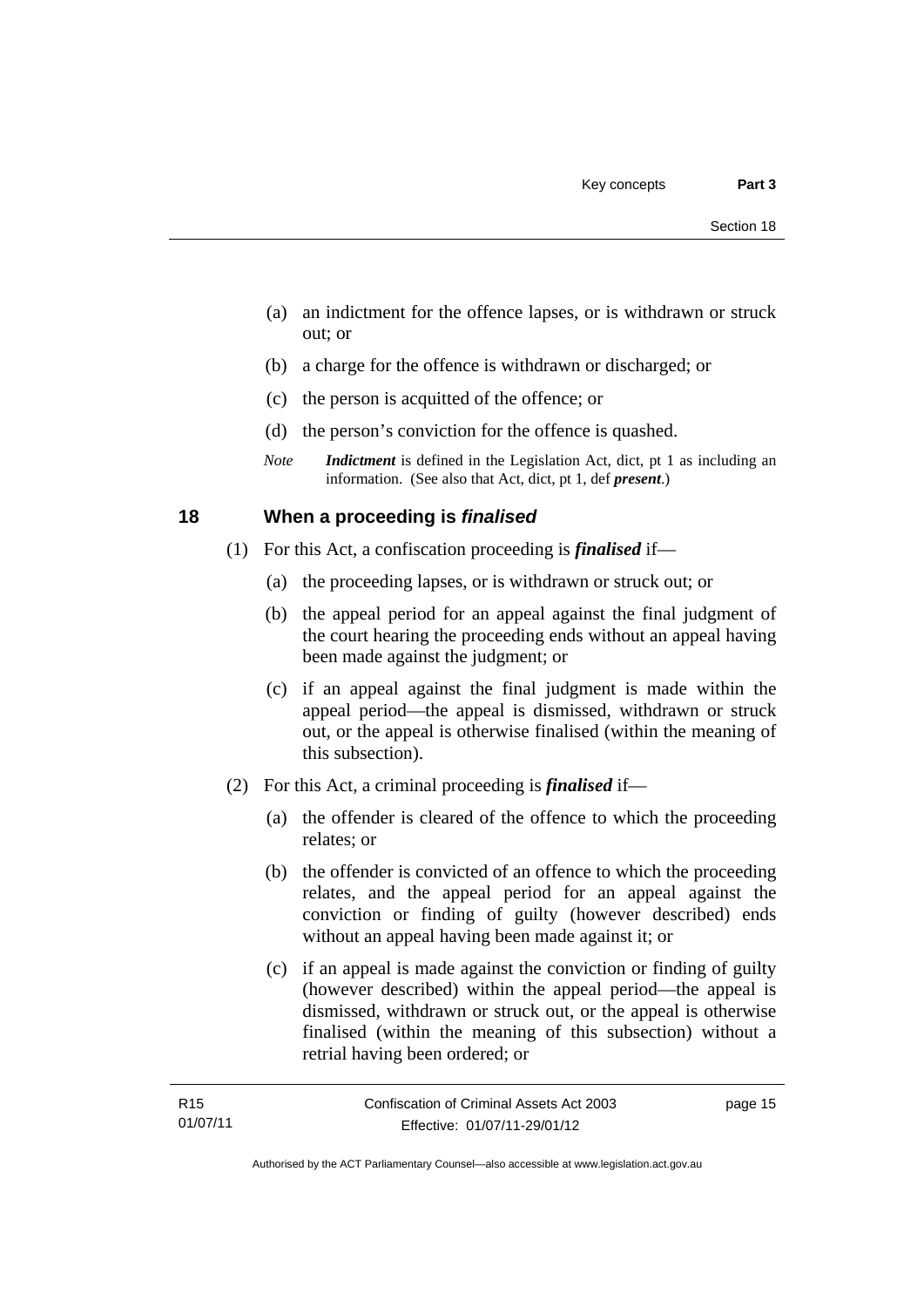#### Part 3 **Key concepts**

Section 18

- (d) if a retrial has been ordered—the proceeding on the retrial is finalised (within the meaning of this subsection).
- (3) In this section:

*appeal period* means the period within which an appeal may be made without an extension of time or leave to make the appeal out of time.

page 16 Confiscation of Criminal Assets Act 2003 Effective: 01/07/11-29/01/12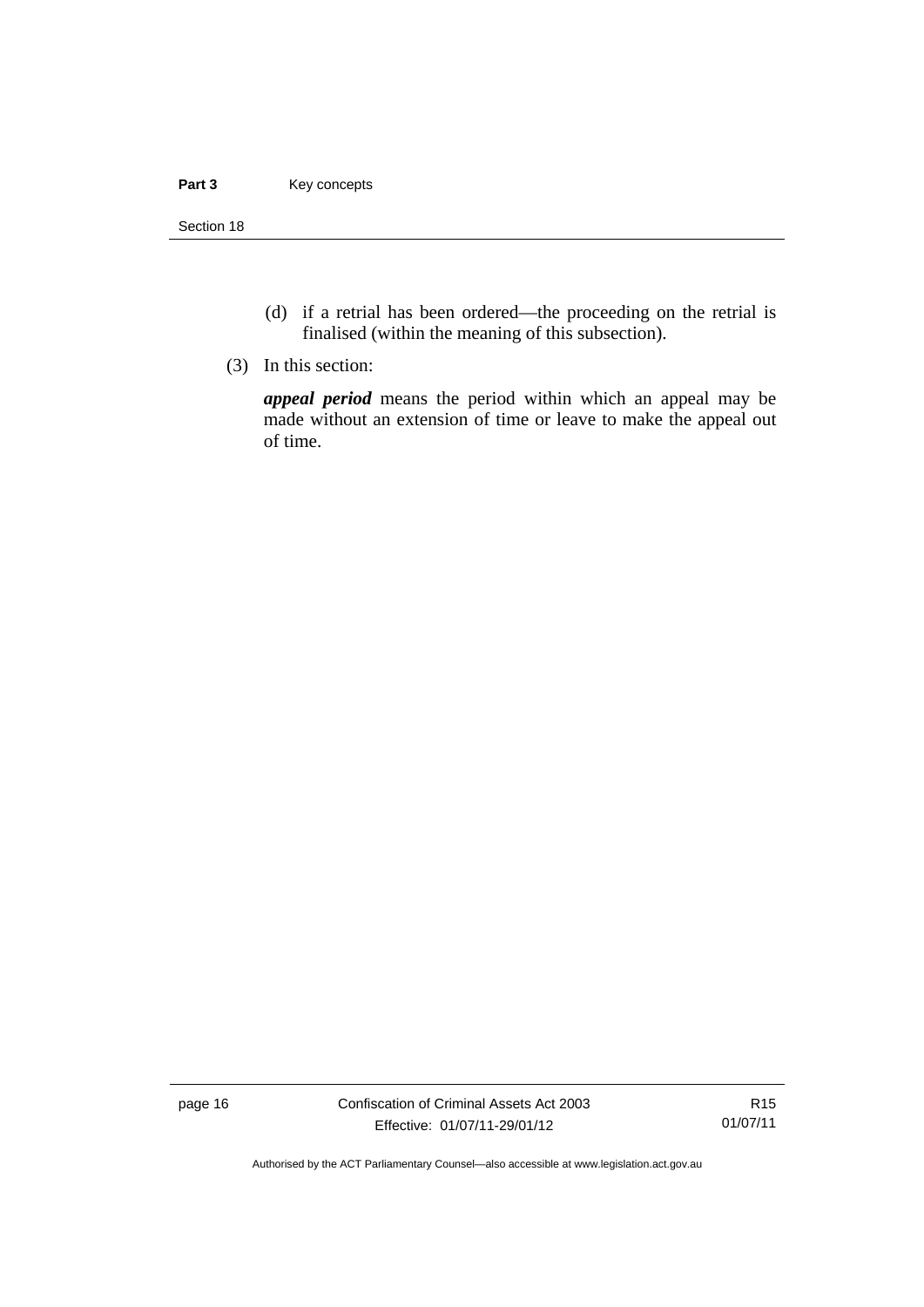# <span id="page-30-0"></span>**Part 4** Restraint of property

## <span id="page-30-1"></span>**Division 4.1 General**

## <span id="page-30-2"></span>**19 Meaning of** *restraining order*

In this Act:

*restraining order* means an order under section 30 (Restraining orders over unclaimed tainted property—making) or section 31 (Restraining orders over other property—making) that a person must not deal with the property stated in the order except in accordance with—

- (a) the order; or
- (b) another order under this Act of a relevant court; or
- (c) this Act.

## <span id="page-30-3"></span>**20 Meaning of** *artistic profits restraining order*

In this Act:

*artistic profits restraining order*, in relation to an offence, means a restraining order made solely to satisfy a penalty order for artistic profits in relation to the offence.

## <span id="page-30-4"></span>**21 Meaning of** *unclaimed tainted property restraining order*

In this Act:

*unclaimed tainted property restraining order* means a restraining order made solely over unclaimed tainted property.

*Note* A claim for property restrained under an unclaimed tainted property restraining order does not, of itself, change or end the restraining order (see s 46 (2)).

page 17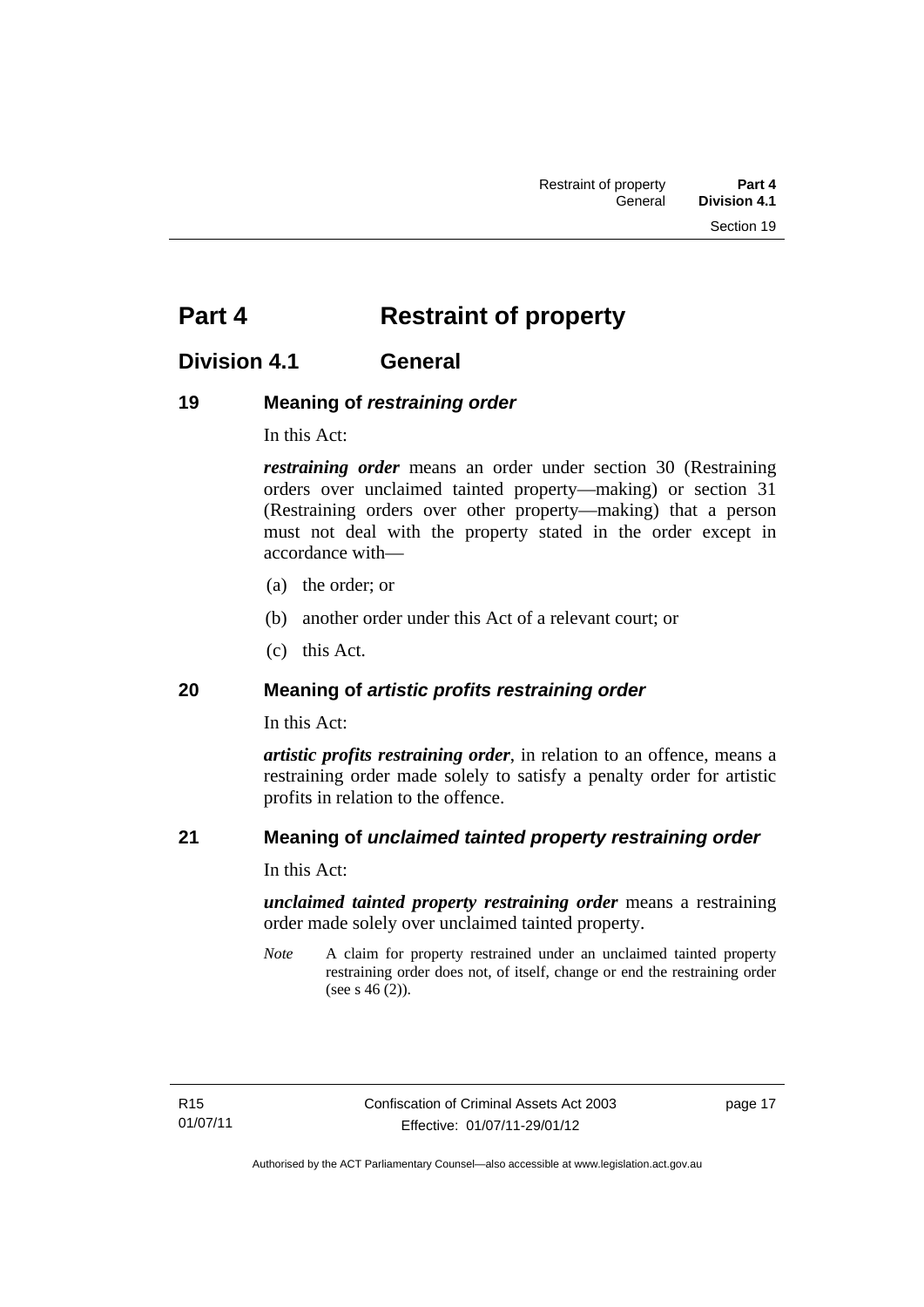## <span id="page-31-0"></span>**22 Restraining orders—purposes**

A restraining order may be made to preserve property so that the property will be available for 1 or more of the following purposes:

- (a) for forfeiture under a conviction forfeiture order;
- (b) for automatic forfeiture;
- (c) for forfeiture under a civil forfeiture order;
- (d) to satisfy a penalty order.

*Note* Pt 5 deals with forfeiture and pt 7 deals with penalty orders.

### <span id="page-31-1"></span>**23 Contravening restraining orders**

- (1) A person commits an offence if—
	- (a) the person deals with property; and
	- (b) the property is subject to a restraining order; and
	- (c) the person knows that, or is reckless about the fact that, the property is subject to a restraining order; and
	- (d) the dealing with the property contravenes the order.

Maximum penalty: 500 penalty units, imprisonment for 5 years or both.

- (2) A person commits an offence if—
	- (a) the person deals with property; and
	- (b) the property is subject to a restraining order; and
	- (c) the dealing with the property contravenes the order; and
	- (d) either of the following applies:
		- (i) the restraining order, or details of the order, were recorded in a statutory property register under section 50 (2) (Restraining orders—registration in

R15 01/07/11

Authorised by the ACT Parliamentary Counsel—also accessible at www.legislation.act.gov.au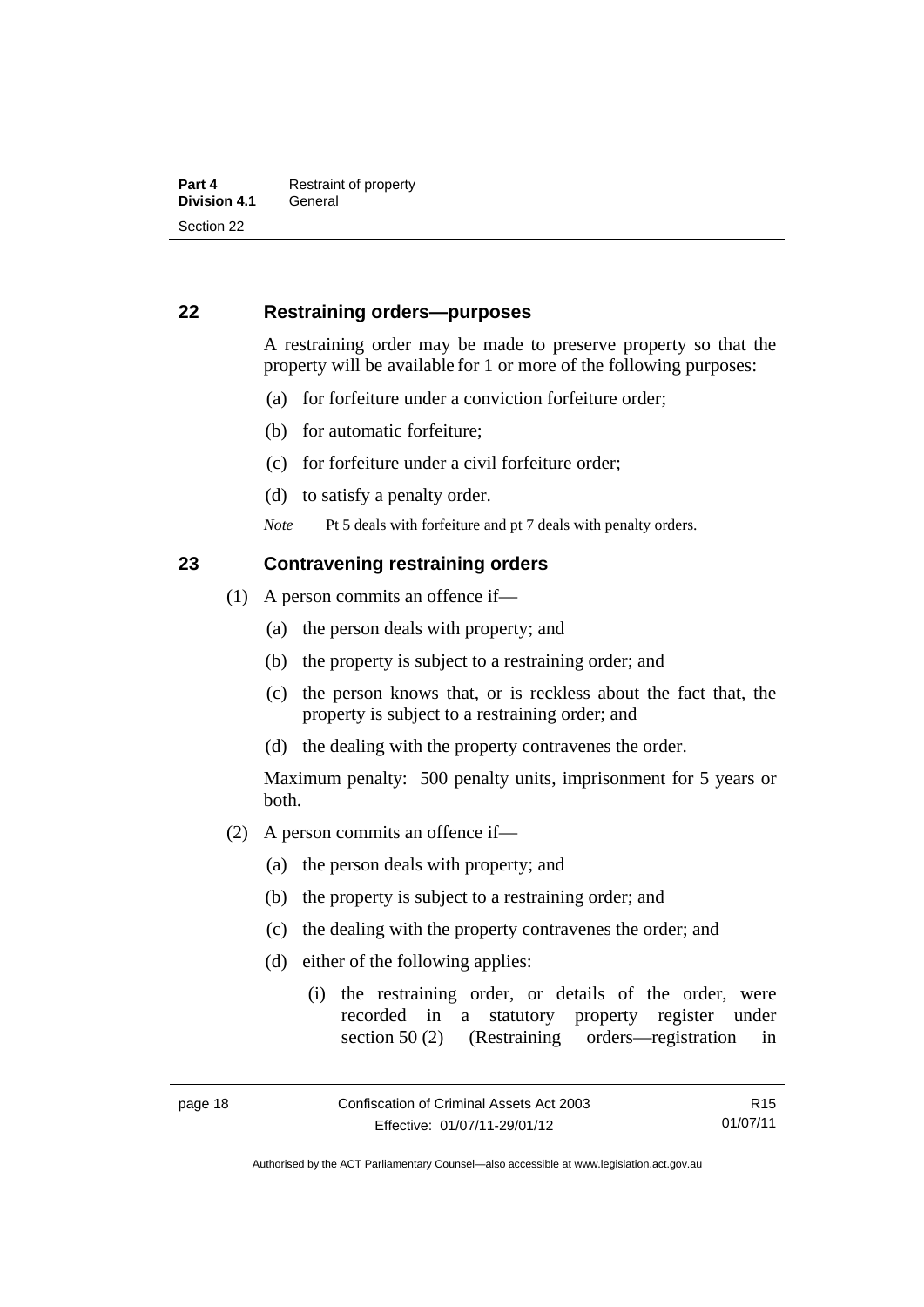statutory property registers) when the person dealt with the property;

 (ii) the person was given notice of the order under section 34 (Restraining orders—notice of making) before the person dealt with the property.

Maximum penalty: 200 penalty units, imprisonment for 2 years or both.

- (3) Strict liability applies to subsection (2) (b), (c) and (d).
- (4) Subsections (1) and (2) do not apply if the dealing with the property is in accordance with—
	- (a) an additional order under section 39; or
	- (b) this Act.

## <span id="page-32-0"></span>**24 Setting aside dealings with restrained property**

- (1) The DPP may apply to a relevant court for an order that a dealing with restrained property be set aside if—
	- (a) the dealing was in contravention of the restraining order; and
	- (b) the dealing—
		- (i) was not for sufficient consideration; or
		- (ii) transferred property to a person who was not acting honestly; or
		- (iii) transferred property to a person who did not take reasonable care to establish that the property may be lawfully acquired by the person
- (2) On application under subsection (1), the court may make an order setting aside a dealing with property in contravention of a restraining order.
- (3) The order may be expressed to take effect on—

page 19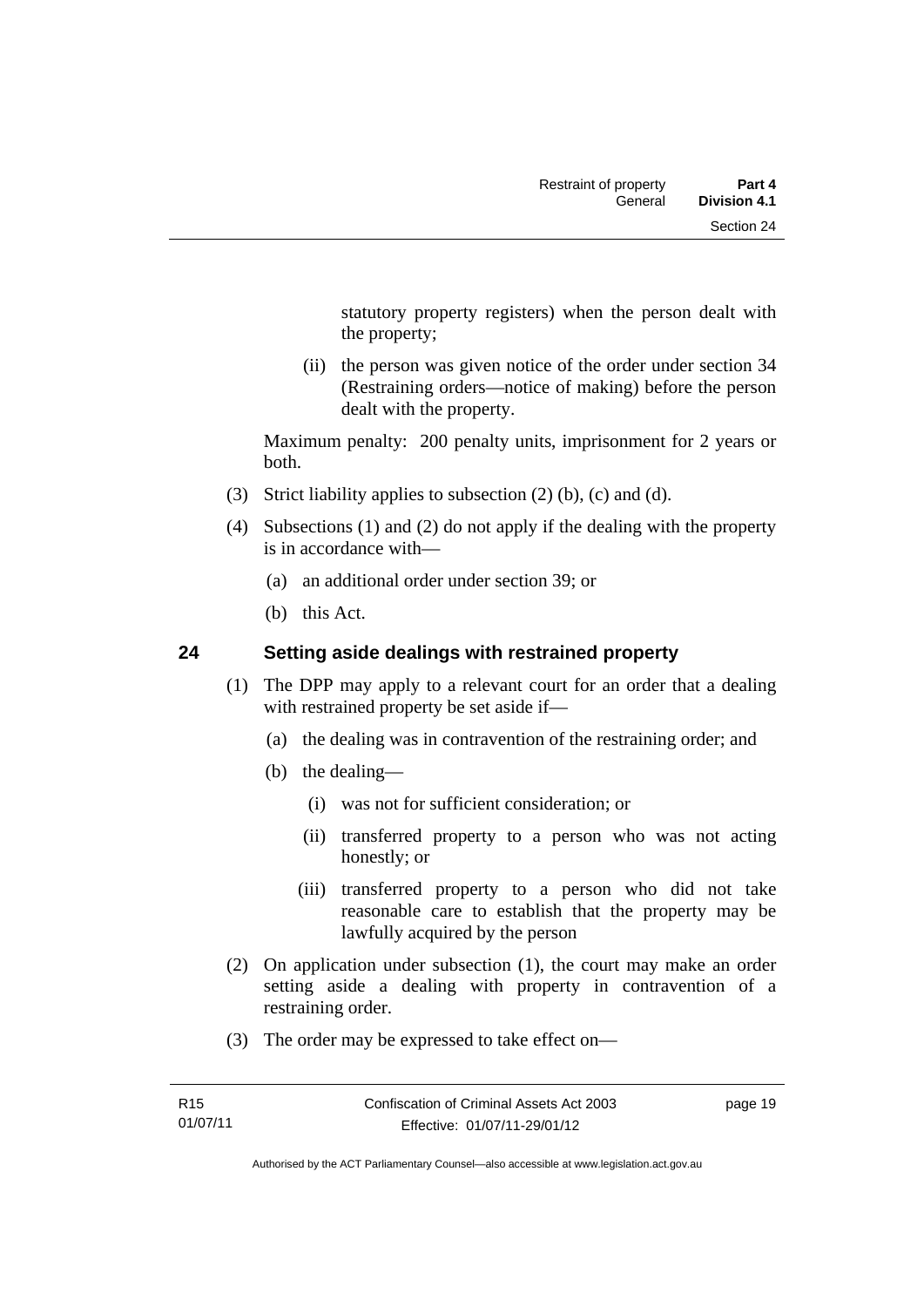- (a) the day when the dealing took place; or
- (b) the day when the order setting aside the dealing is made.
- (4) If the court makes an order mentioned in subsection (3) (b), the court must declare the rights of anyone who acquired an interest in the property on or after the day of the dealing and before the day the order is made.

## <span id="page-33-0"></span>**Division 4.2 Making restraining orders**

- *Note 1* For general provisions about a proceeding for a restraining order (which is a confiscation proceeding—see s 236), see pt 14.
- *Note* 2 In particular, no advance notice to anyone is required of the application for the order, and the application may be heard in closed court, without the offender or the public being present (see s 243).

## <span id="page-33-1"></span>**25 Restraining orders over unclaimed tainted property application**

- (1) The DPP may apply to a relevant court for a restraining order over unclaimed tainted property.
- (2) The application must state the following:
	- (a) that the application is for an unclaimed tainted property restraining order;
	- (b) the property sought to be restrained.
- (3) The application must be supported by an affidavit under section 28 (Restraining orders over unclaimed tainted property—affidavit supporting application).
- (4) An application for an unclaimed tainted property restraining order must be made only in relation to unclaimed tainted property (but may be made at the same time as an application for a restraining order over other property).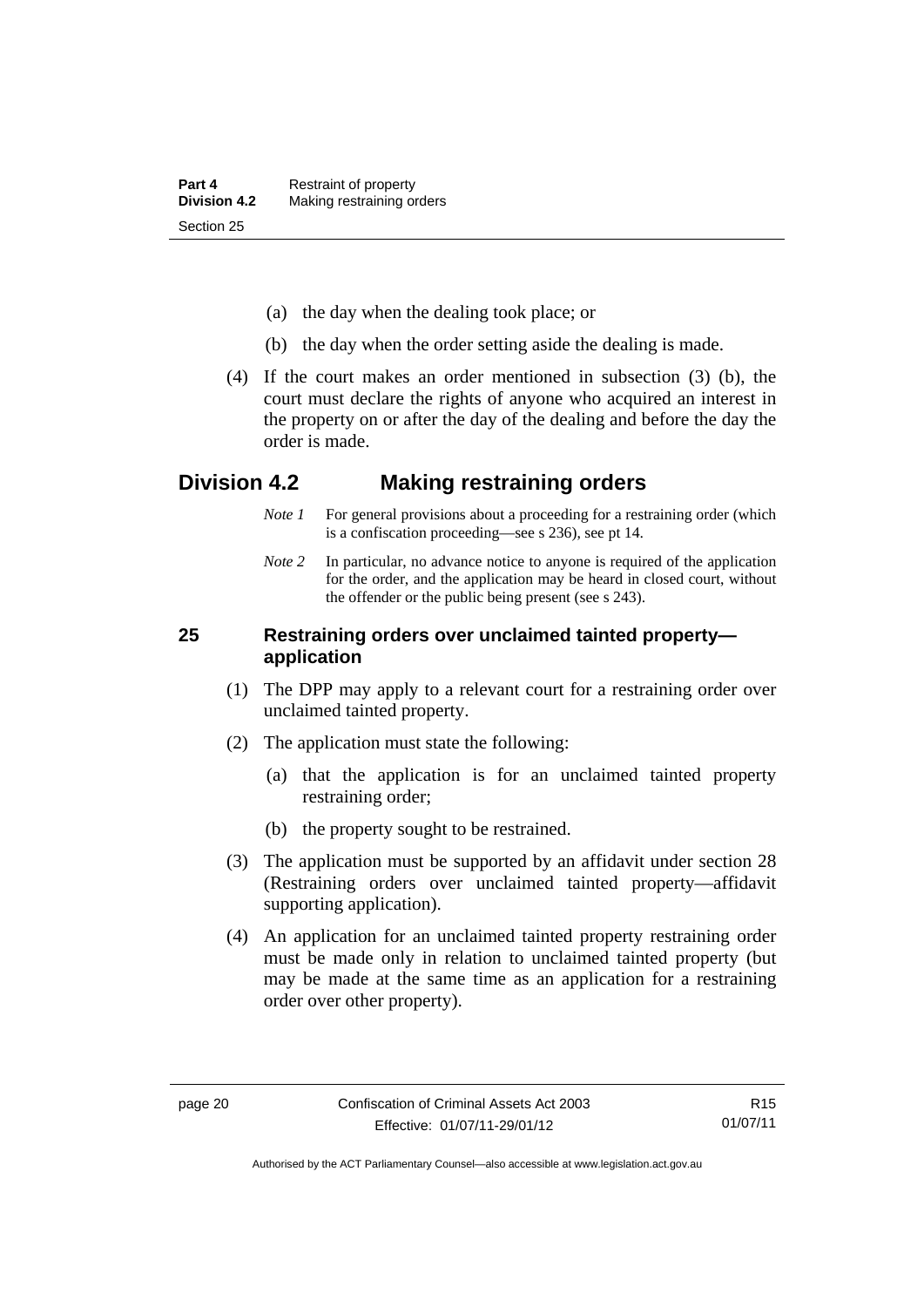## <span id="page-34-0"></span>**26 Restraining orders over other property—application**

- (1) The DPP may apply to a relevant court for a restraining order over any of the following:
	- (a) stated property of a person;
	- (b) stated property of a person and all other property of the person (including property acquired after the making of the order);
	- (c) all property of a person (including property acquired after the making of the order);
	- (d) all property of a person (including property acquired after the making of the order) other than stated property.
	- *Note 1* A reference to a *person* generally includes a reference to a corporation as well as an individual, see the Legislation Act, s 160. (See also the Legislation Act, dict, pt 1, def *person*.)
	- *Note 2 Property* includes an interest in property, see the Legislation Act, dict, pt 1.
- (2) The application must state the following:
	- (a) the offence to which the application relates;
	- (b) when it is alleged the offence was committed;
	- (c) the person who is alleged to have committed the offence;
	- (d) the person whose property the application relates to;
	- (e) the property sought to be restrained (including whether it is property of the offender or someone else);

*Note Offender* includes a corporation, see dict.

- (f) whether the application is for an artistic profits restraining order.
- (3) The application must be supported by an affidavit under section 29 (Restraining orders over other property—affidavit supporting application).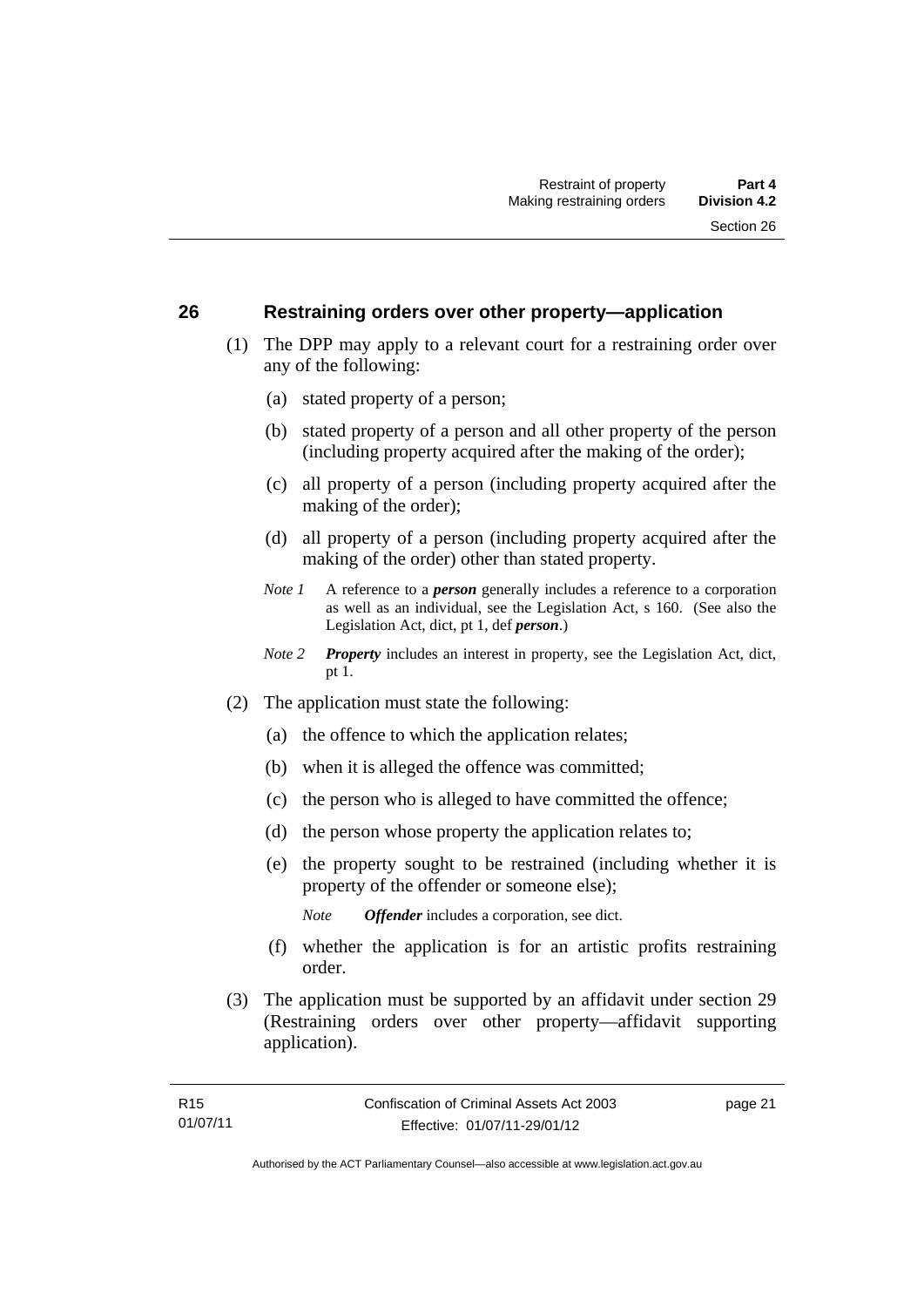- (4) For subsection (2) (a), the application need not specify a particular offence and it is sufficient if the application states that some offence or other was committed.
- (5) For subsection (2) (b), the application need not specify a particular time or day and it is sufficient if the application states a period within which the offence was committed.
- (6) To remove any doubt—
	- (a) an application for a restraining order under this section may be made in relation to an interest (or interests) in property; and
		- *Note Property* includes an interest in property, see the Legislation Act, dict, pt 1.
	- (b) an application for a restraining order under this section may be made in relation to 2 or more offences; and
	- (c) an application for a restraining order under this section may be made in relation to the property of 2 or more people; and
	- (d) this section does not apply to an application for a restraining order over unclaimed tainted property.

## <span id="page-35-0"></span>**27 Restraining orders—time for making certain applications**

- (1) This section does not apply to an application for—
	- (a) an artistic profits restraining order; or
	- (b) an unclaimed tainted property restraining order.
- (2) An application for a restraining order in relation to an ordinary offence must be made before the end of the longer of the following periods:
	- (a) if an indictment has been presented against the offender for the offence, and the offender has not been convicted or cleared of the offence—2 years after the day the indictment was presented;

R15 01/07/11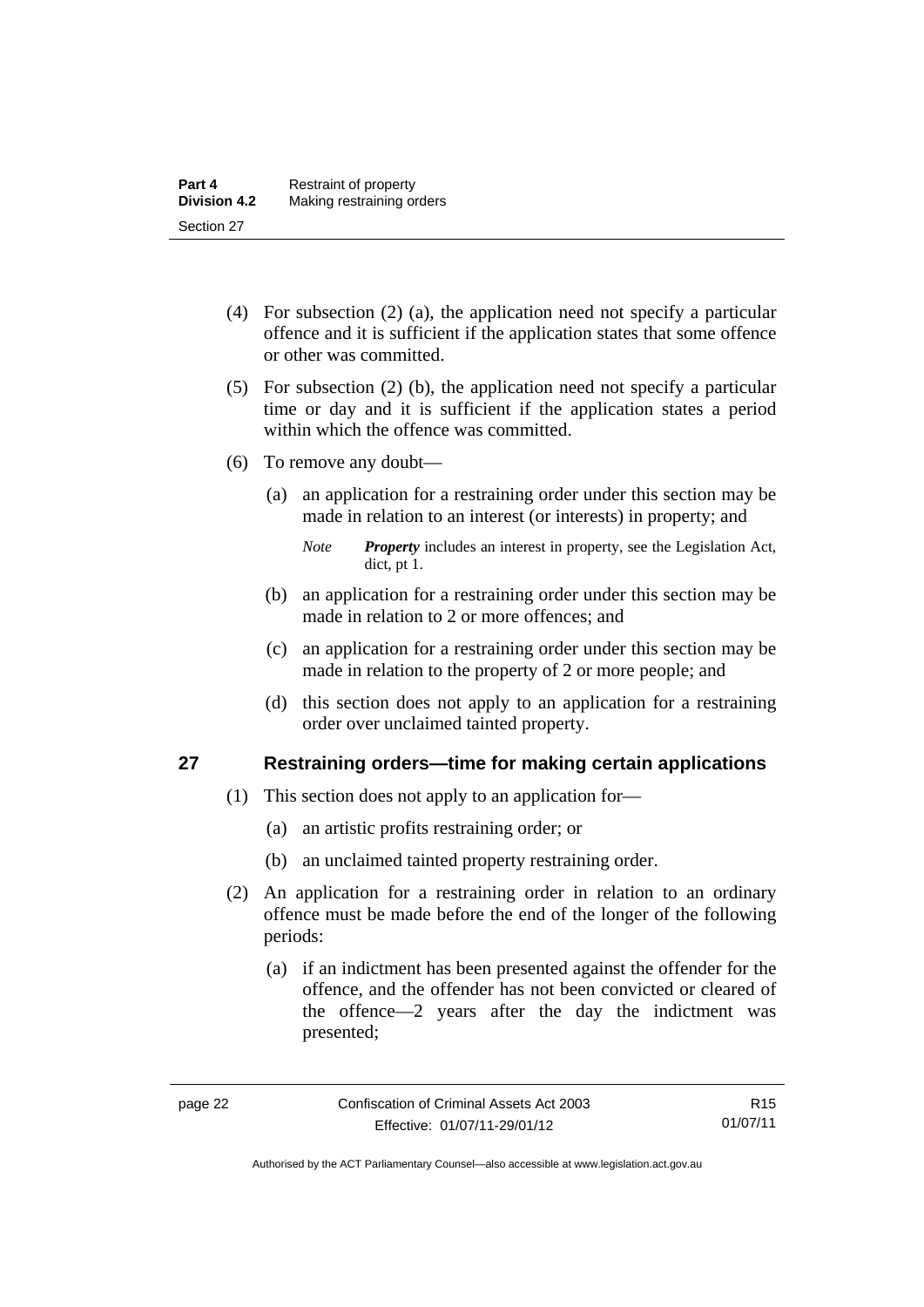- (b) if the offender has been convicted of the offence (and not cleared)—2 years after the day of the conviction;
- (c) in any case—6 years after the day the offence was committed (or is alleged to have been committed).
- *Note 1* For the meaning of *in relation to*, see dict.
- *Note 2 Indictment* is defined in the Legislation Act, dict, pt 1 as including an information. (See also that Act, dict, pt 1, def *present*.)
- *Note 3* The court may allow leave for an application to be made after a time fixed by this section in certain circumstances (see s 49 and s 246).
- (3) An application for a restraining order in relation to a serious offence must be made before the end of the longer of the following periods:
	- (a) if an indictment has been presented against the offender for the offence, and the offender has not been convicted or cleared of the offence—2 years after the day the indictment was presented;
	- (b) if the offender has been convicted of the offence—2 years after the day of the conviction;
	- (c) in any case—6 years after the day the offence was committed (or is alleged to have been committed).
	- *Note* The court may allow leave for an application to be made after a time fixed by this section in certain circumstances (see s 49 and s 246).

# **28 Restraining orders over unclaimed tainted property affidavit supporting application**

- (1) An affidavit by a police officer supporting an application under section 25 (Restraining orders over unclaimed tainted property application) for an unclaimed tainted property restraining order must state—
	- (a) that the police officer suspects that the property is unclaimed tainted property; and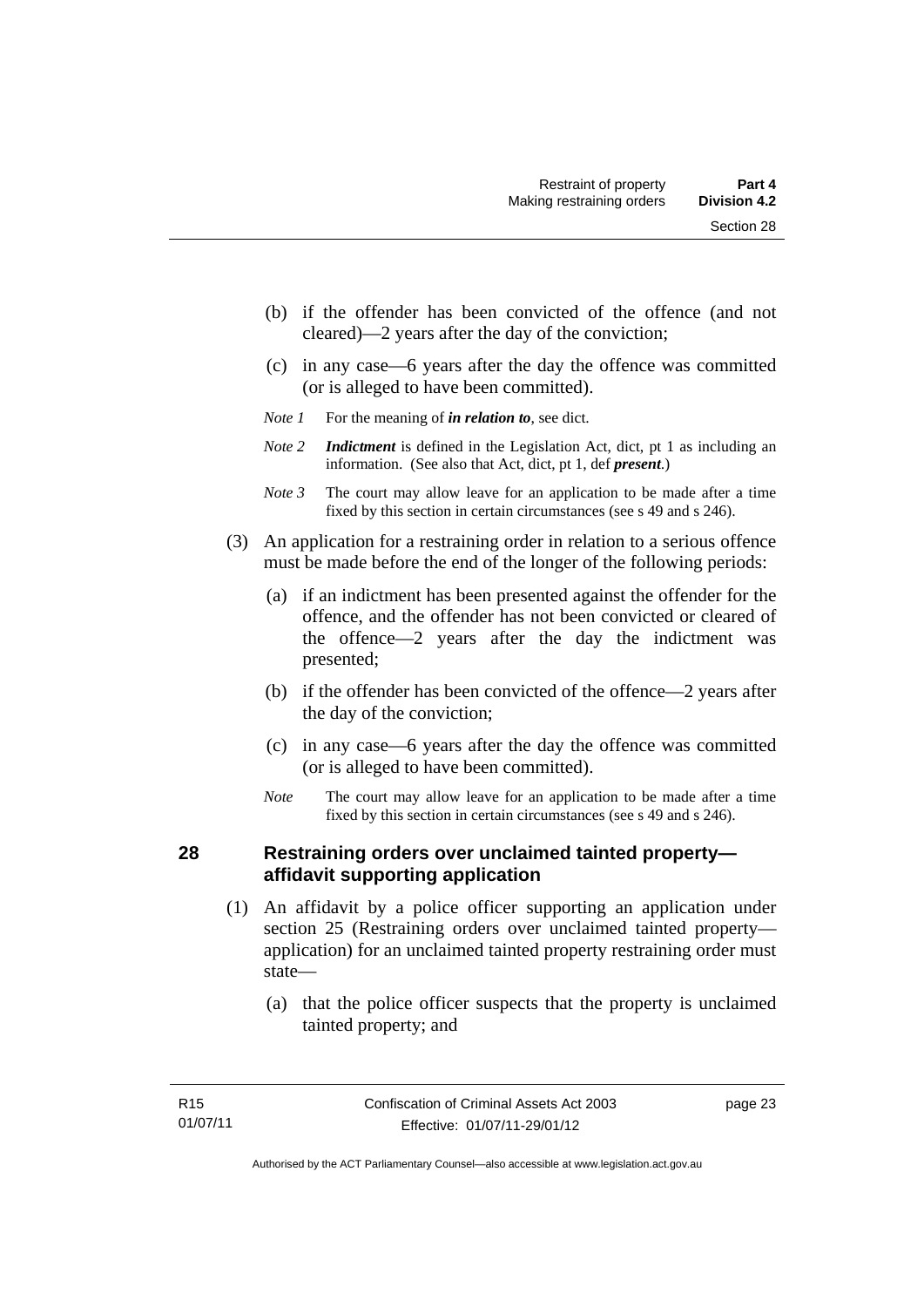- (b) that the property has not been claimed by anyone.
- *Note* No time limit applies to an application for an unclaimed tainted property restraining order (see s 27 (1) (b)).
- (2) The affidavit must state that the police officer believes that the property sought to be restrained may be required to satisfy a purpose mentioned in section 22 (Restraining orders—purposes).
- (3) For subsection (2), no particular purpose need be stated in the affidavit.
- (4) The affidavit must state the grounds for each suspicion or belief of the police officer stated in the affidavit.

### **29 Restraining orders over other property—affidavit supporting application**

- (1) An affidavit by a police officer supporting an application under section 26 (Restraining orders over other property—application) for a restraining order must state—
	- (a) that the officer believes that an indictment has been presented against the offender for a stated relevant offence, or that the offender has been convicted of a stated relevant offence; or
	- (b) that the officer suspects that the offender has committed a stated relevant offence, and that it is intended, within a stated period—
		- (i) for an ordinary offence—to present an indictment against the offender for the offence (or a related relevant offence); or
		- (ii) for a serious offence—
			- (A) to present an indictment against the offender for the offence (or a related serious offence); or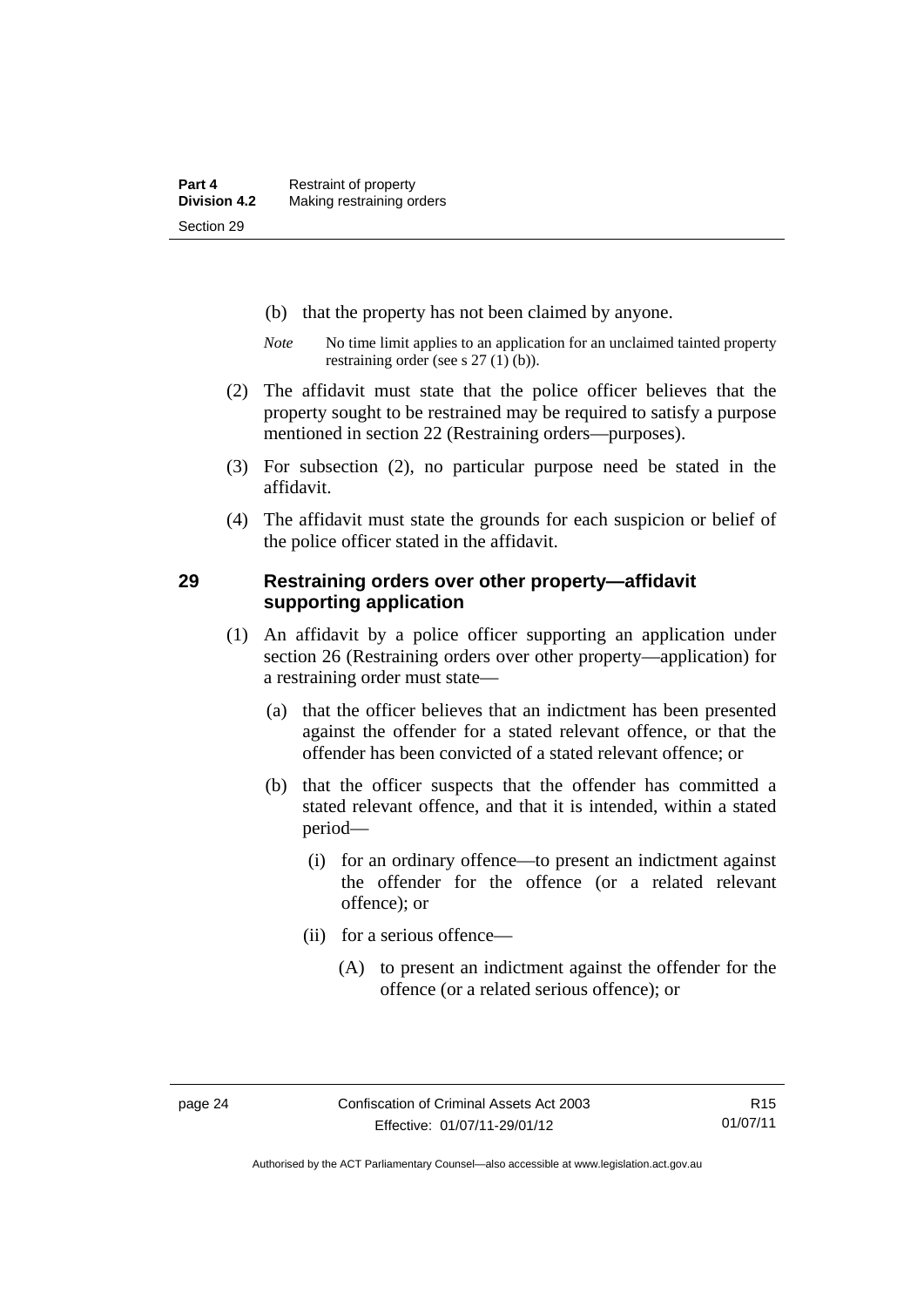- (B) to apply for a civil forfeiture order or a penalty order in relation to the offence (or a related serious offence).
- *Note Indictment* is defined in the Legislation Act, dict, pt 1 as including an information. (See also that Act, dict, pt 1, def *present*.)
- (2) Subsection (1) (b) does not require the police officer to specify a particular offence in the affidavit and it is sufficient if the police officer suspects that the offender has committed a particular kind of offence and the affidavit describes the nature of the offence in general terms.
- (3) If the application is not for an artistic profits restraining order, the affidavit must state that the police officer believes that the application is being made within the relevant period mentioned in section 27 (Restraining orders—time for making certain applications) for the offence to which the application relates.

*Note* No time limit applies to an application for an artistic profits restraining order (see s 27 (1) (a)).

- (4) For subsection (3), if the application relates to a serious offence, it is sufficient if the police officer believes that the offence was committed within the relevant period mentioned in section 27, and it is not necessary for the officer to believe that the offence was committed on any particular day or time within the relevant period.
- (5) The affidavit must state, for the property mentioned in the application, or for each stated part of the property—
	- (a) that the officer suspects that the property is either the offender's property or the property of someone else; and
	- (b) for property that the officer suspects is the property of someone else—
		- (i) that the officer suspects that the property is tainted property; or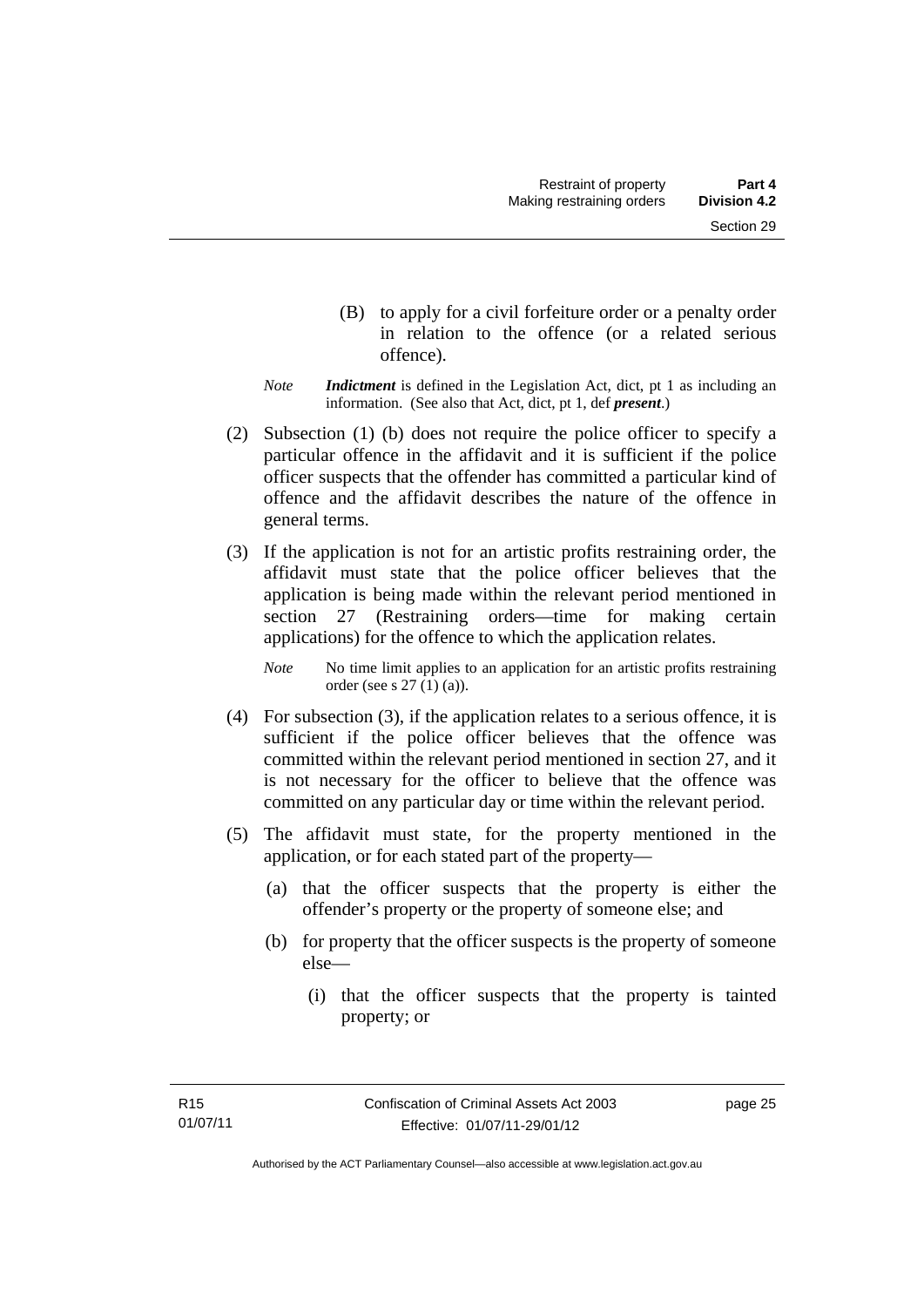- (ii) that the officer suspects that the property is subject to the offender's effective control.
- (6) The affidavit must state that the police officer believes that—
	- (a) the property sought to be restrained may be required to satisfy a purpose mentioned in section 22 (Restraining orders purposes); and
	- (b) if the application is for an artistic profits restraining order—the property sought to be restrained may be required to satisfy a penalty order for artistic profits in relation to the offence.
- (7) For subsection (6) (a), no particular purpose need be stated in the affidavit.
- (8) The affidavit must state the grounds for each belief or suspicion of the police officer stated in the affidavit.

## **30 Restraining orders over unclaimed tainted property making**

- (1) This section applies if an application is made under section 25 (Restraining orders over unclaimed tainted property—application) to a relevant court for an unclaimed tainted property restraining order in relation to an offence.
- (2) The relevant court must make a restraining order over the property to which the application relates if, having regard to the police officer's affidavit supporting the application and any other evidence before the court, the court is satisfied that there are reasonable grounds for the officer's suspicions and beliefs stated in the affidavit.
	- *Note* A claim for property restrained under an unclaimed tainted property restraining order does not, of itself, change or end the restraining order (see s  $46(2)$ ).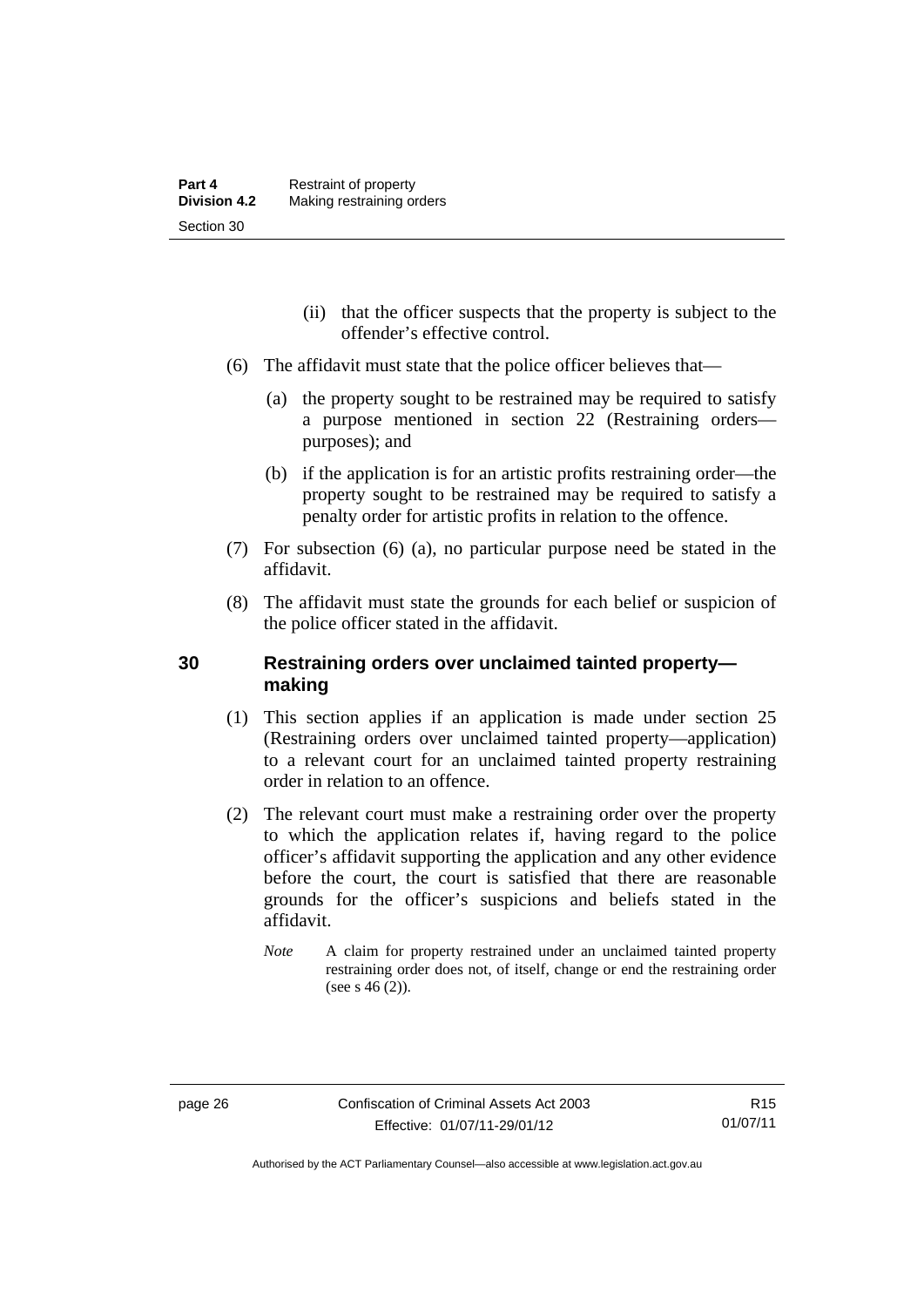- (3) The restraining order may direct the public trustee to take control of the restrained property.
	- *Note* For the commencement of a restraining order, see the Legislation Act, s 73 (4).
- (4) To remove any doubt, for making a restraining order under this section, it is irrelevant whether there is any risk of the property being dealt with in a way that would defeat or hinder the purposes of this Act.

# **31 Restraining orders over other property—making**

- (1) This section applies if an application is made under section 26 (Restraining orders over other property—application) to a relevant court for a restraining order in relation to an offence.
- (2) The relevant court must make a restraining order over the property to which the application relates if, having regard to the police officer's affidavit supporting the application and any other evidence before the court—
	- (a) the court is satisfied that there are reasonable grounds for the officer's beliefs and suspicions stated in the affidavit; and
	- (b) if an indictment has not been presented for the offence, or the offence is a serious offence of which the offender has been cleared—the court is satisfied that, within 6 weeks after the date of the order or (if allowed by the court) a longer period of not longer than 3 months after that date—
		- (i) for an ordinary offence—it is intended to present an indictment against the offender for the offence (or a related relevant offence); or
		- (ii) for a serious offence—
			- (A) it is intended to present an indictment against the offender for the offence (or a related serious offence); or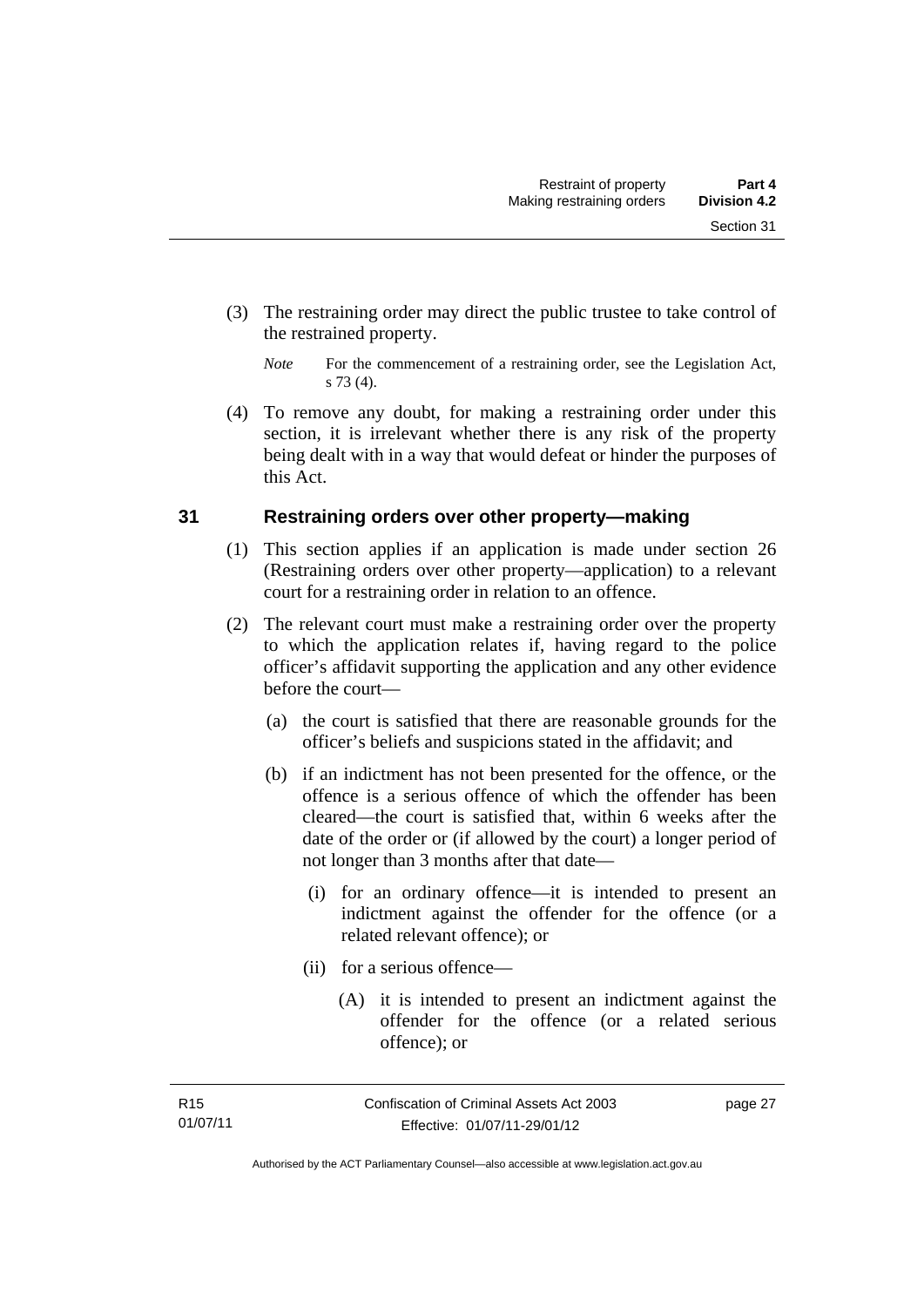- (B) it is intended to apply for a civil forfeiture order or a penalty order in relation to the offence (or a related serious offence).
- *Note Indictment* is defined in the Legislation Act, dict, pt 1 as including an information. (See also that Act, dict, pt 1, def *present*.)
- (3) The restraining order may do either or both of the following:
	- (a) direct the public trustee to take control of the restrained property or stated restrained property;
	- (b) provide, under section 37 or section 38, for living and business expenses, or legal expenses, to be met out of the restrained property.
	- *Note* For the commencement of a restraining order, see the Legislation Act, s 73 (4).
- (4) The relevant court may refuse to make the restraining order if the DPP does not give the relevant court any undertaking that the court considers appropriate about the payment of damages or costs in relation to the making or operation of the order.
- (5) To remove any doubt—
	- (a) a restraining order may be made under this section in relation to an interest (or interests) in property; and

 (b) a restraining order may relate to 2 or more offences committed (or alleged to have been committed) by an offender; and

*Note Offender* includes a corporation, see dict.

- (c) a restraining order may relate to the property of 2 or more people; and
- (d) for making a restraining order under this section, it is irrelevant whether there is any risk of the property being dealt with in a way that would defeat or hinder the purposes of this Act.

*Note Property* includes an interest in property, see the Legislation Act, dict, pt 1.

Authorised by the ACT Parliamentary Counsel—also accessible at www.legislation.act.gov.au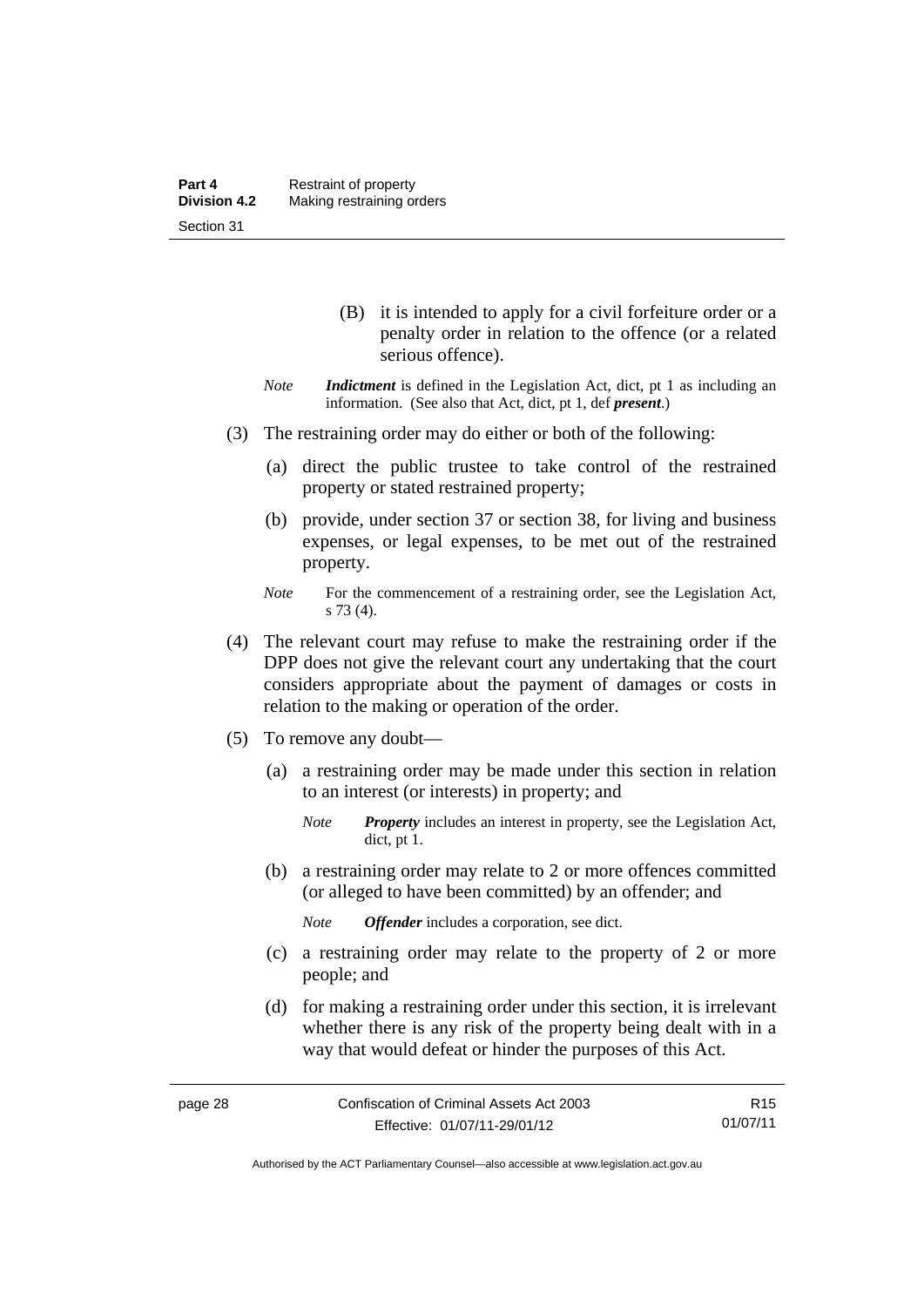# **32 Making of restraining orders—specific serious offence not required etc**

- (1) For section 31 and to remove any doubt, if the relevant court is satisfied that there are reasonable grounds for the police officer's belief that a serious offence was committed by the offender within the relevant period mentioned in section 27 (Restraining orders time for making certain applications), the court must not refuse to make a restraining order in relation to the offence only because the court is not satisfied—
	- (a) that the officer had any belief that a particular serious offence was committed within the relevant period; or
	- (b) that the officer had any belief about the particular day or time when the offender committed the offence within the relevant period; or
	- (c) that there are reasonable grounds for any belief by the officer about anything mentioned in paragraph (a) or (b).

*Note* For the meaning of *in relation to*, see dict.

- (2) Also, for section 31 and to remove any doubt, the relevant court must not refuse to make a restraining order in relation to the offender only because—
	- (a) an indictment has not been presented against the offender for the offence; or
	- (b) the offender has not been convicted of the offence; or
	- (c) the offender has been cleared of the offence, including being cleared after having been convicted of the offence; or
	- (d) a doubt is raised about whether the person committed the offence.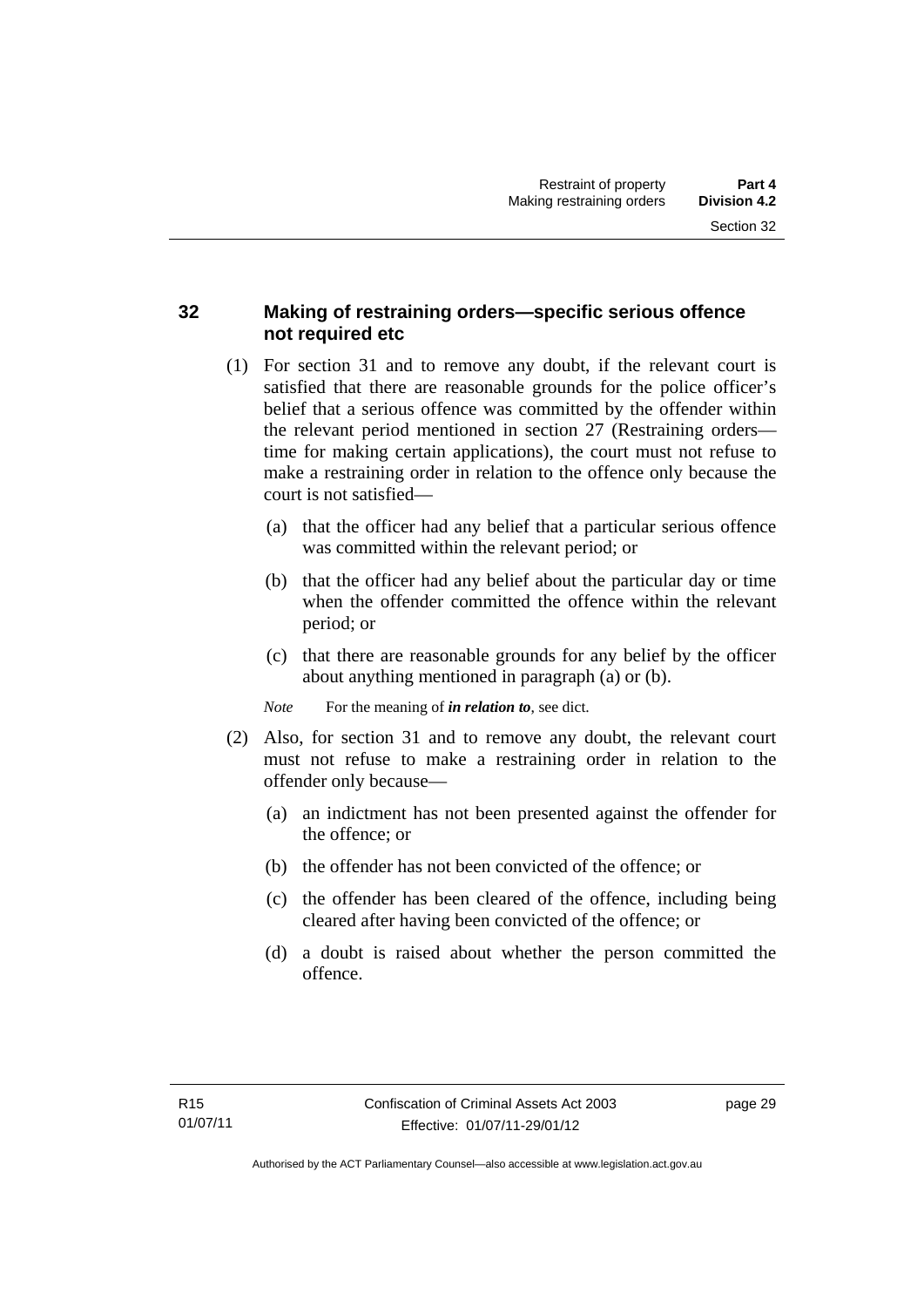## **33 Restraining orders—contents**

- (1) A restraining order must state that a person must not deal with the property stated in the order except in accordance with—
	- (a) the order; or
	- (b) another order under this Act of a relevant court; or
	- (c) this Act.
- (2) A restraining order (other than an unclaimed tainted property restraining order) must also state—
	- (a) that it is a restraining order under this Act; and
	- (b) the person (or people) whose property it applies to; and
	- (c) for each person to whose property it applies to—the property to which it applies, including whether it applies to property acquired after the making of the order; and
	- (d) if section 31 (2) (b) (Restraining orders over other property making) applies to the restraining order—the applicable period under the paragraph; and
		- *Note* The restraining order ends unless an indictment is presented or, for a serious offence, a forfeiture or penalty application is made, before the end of the stated period (see table 47 and table 48).
	- (e) if the order directs the public trustee to take control of the restrained property or stated restrained property—the direction and the property to which it applies; and
	- (f) if the relevant court making the order has given a direction under section 35 (Restraining order proceedings—restrictions on disclosure)—
		- (i) the direction given by the court; and
		- (ii) the effect of section 36 (Restraining orders—disclosure offences) in relation to the direction; and

R15 01/07/11

Authorised by the ACT Parliamentary Counsel—also accessible at www.legislation.act.gov.au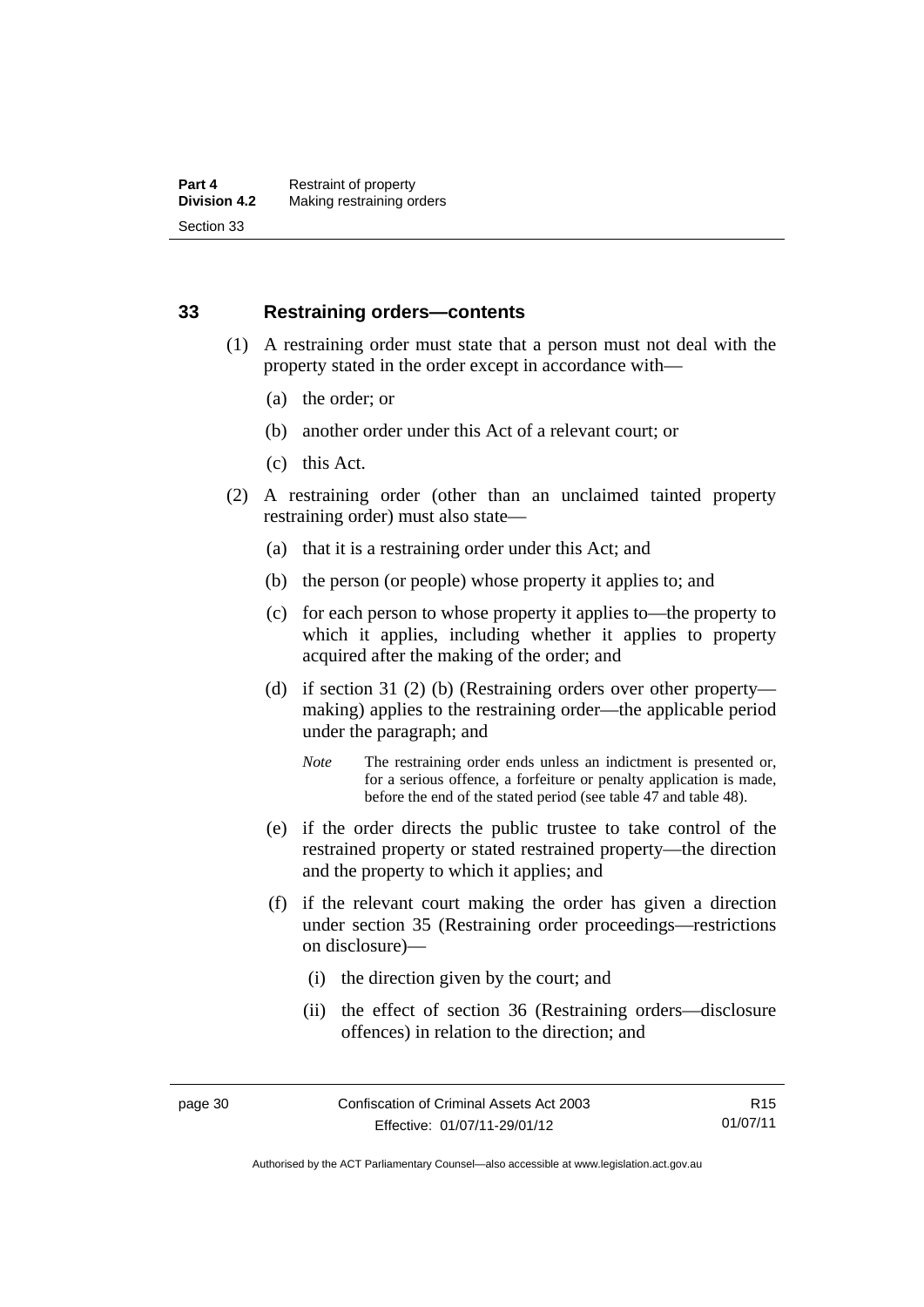- (g) if the order provides, under section 37 or section 38, for living and business expenses, or legal expenses, to be met out of the restrained property—
	- (i) the kind of expenses that may be met out of the restrained property; and
	- (ii) the period during which the expenses may be met out of the restrained property; and
	- (iii) the maximum amount of the expenses that may be met out of the restrained property.
- (3) An unclaimed tainted property restraining order must also state—
	- (a) that it is an unclaimed tainted property restraining order under this Act; and
	- (b) the property to which it applies; and
	- (c) if the relevant court making the order has given a direction under section 35—
		- (i) the direction given by the court; and
		- (ii) the effect of section 36 in relation to the direction; and
	- (d) that, unless a relevant court makes an order that stops the operation of the restraining order over the property, the property will be automatically forfeited under this Act to the Territory at the end of 14 days after the day the order is made.
- (4) A failure by a relevant court to comply with this section in relation to the restraining order does not invalidate the restraining order or any forfeiture order or automatic forfeiture made in relation to the property restrained under the restraining order.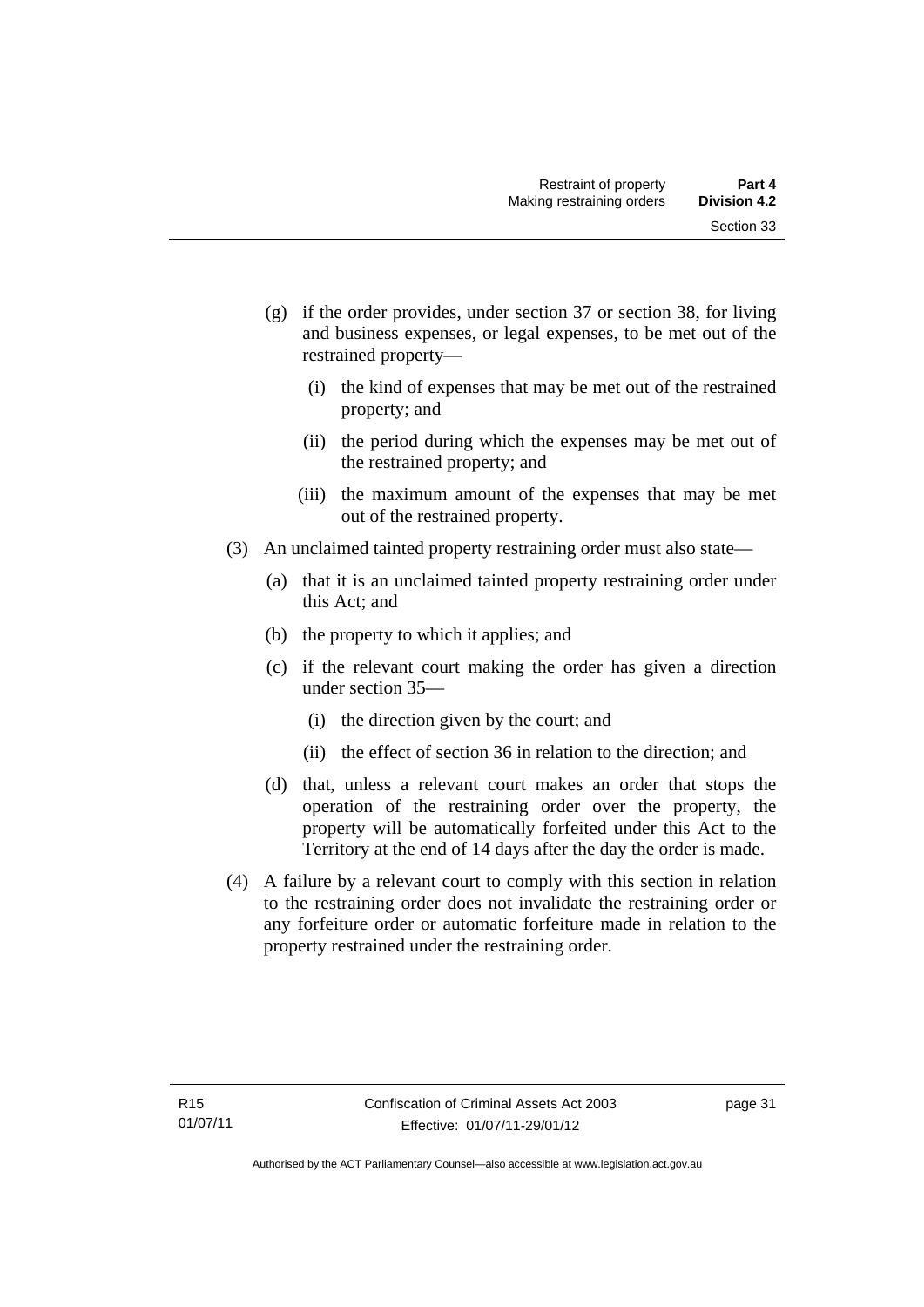#### **34 Restraining orders—notice of making**

- (1) If a court makes a restraining order over property, the DPP must give a copy of the order to—
	- (a) for an unclaimed tainted property restraining order—anyone the DPP suspects may have an interest in the property; and
	- (b) for any other restraining order—the owner of the restrained property and anyone else the DPP suspects may have an interest in the property.
	- *Note* For how documents may be served, see the Legislation Act, pt 19.5.
- (2) A relevant court may order the DPP to—
	- (a) give a copy of a restraining order, the application for the order or the supporting affidavit to anyone and may give directions about how any document is to be given to the person; or
	- (b) give notice of the order to anyone and may give directions about how the notice is to be given.
- (3) Subsections (1) and (2) have effect subject to any direction of the court under section 35.

# **35 Restraining order proceedings—restrictions on disclosure**

- (1) On application by the DPP, a relevant court hearing an application for a restraining order may give directions prohibiting or restricting the publication or disclosure of all or any of the following:
	- (a) the fact that an application for the order, or that a restraining order, has been made;
	- (b) the application for the order;
	- (c) the supporting affidavit for the order and any other affidavit filed in relation to the application;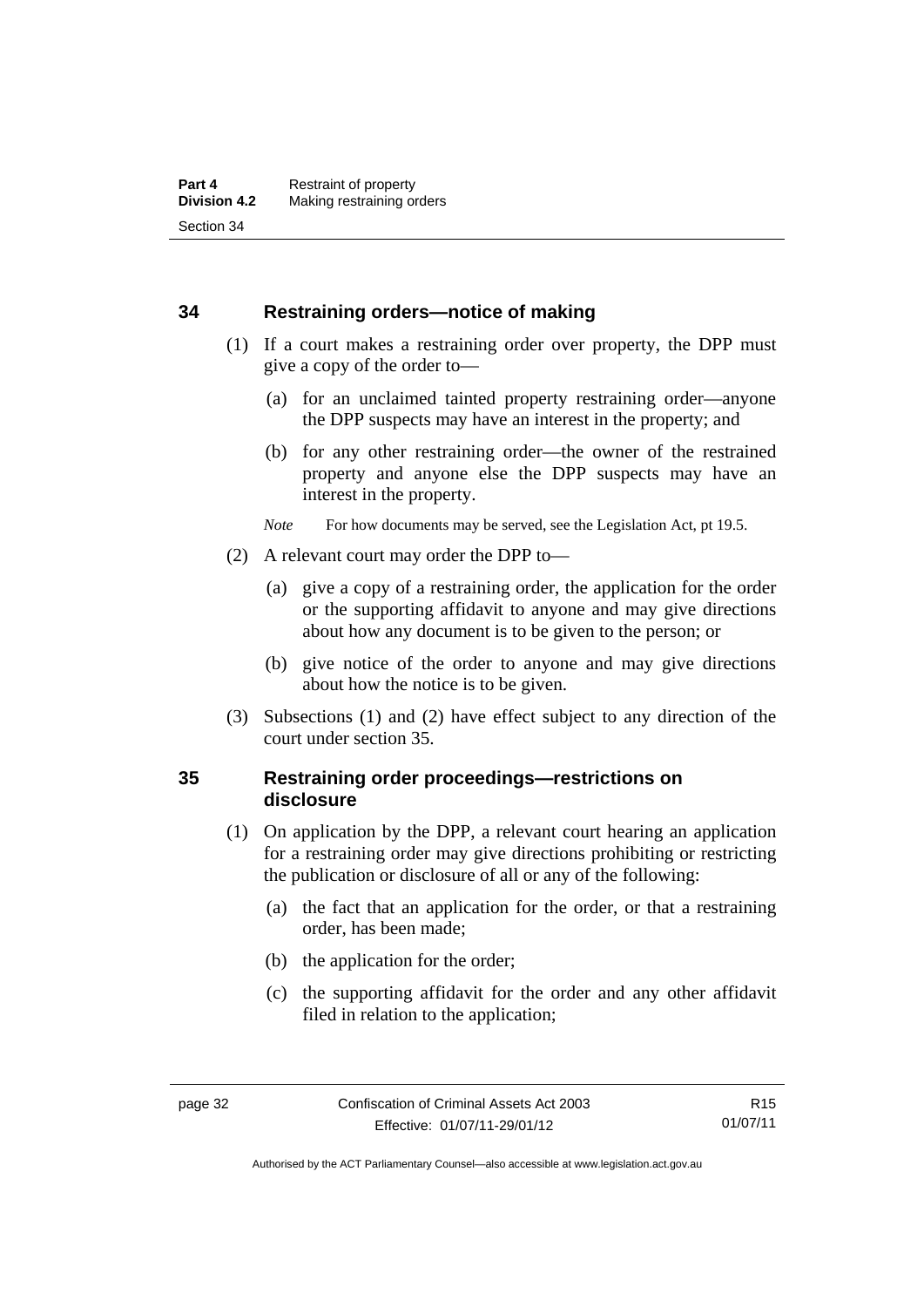- (d) any information about the proceeding (whether or not a hearing has been held);
- (e) any evidence given, statement made or thing done during the proceeding;
- (f) any information, document or thing derived from anything mentioned in this subsection.

#### **Examples of directions**

- 1 that the application for the restraining order and a stated part of the supporting affidavit not be disclosed to the person against whom the restraining order is made until the court has decided an application for another restraining order against someone else's property
- 2 that the supporting affidavit must be made available only to the offender's lawyer
- *Note* An example is part of the Act, is not exhaustive and may extend, but does not limit, the meaning of the provision in which it appears (see Legislation Act, s 126 and s 132).
- (2) In deciding whether to give a direction under subsection (1), the court must have regard to whether the direction—
	- (a) would promote the purposes of this Act; or
	- (b) is desirable to protect the integrity of an investigation (however described) for any purpose or a prosecution of an offence.
- (3) The court may also have regard to any other relevant matter in deciding whether to give a direction under subsection (1).

### **36 Restraining orders—disclosure offences**

*Note* An offence against this section is a strict liability offence (see s (7)).

- (1) A person commits an offence if—
	- (a) a relevant court has given a direction under section 35 (1) prohibiting or restricting the publication or disclosure of a matter mentioned in the subsection; and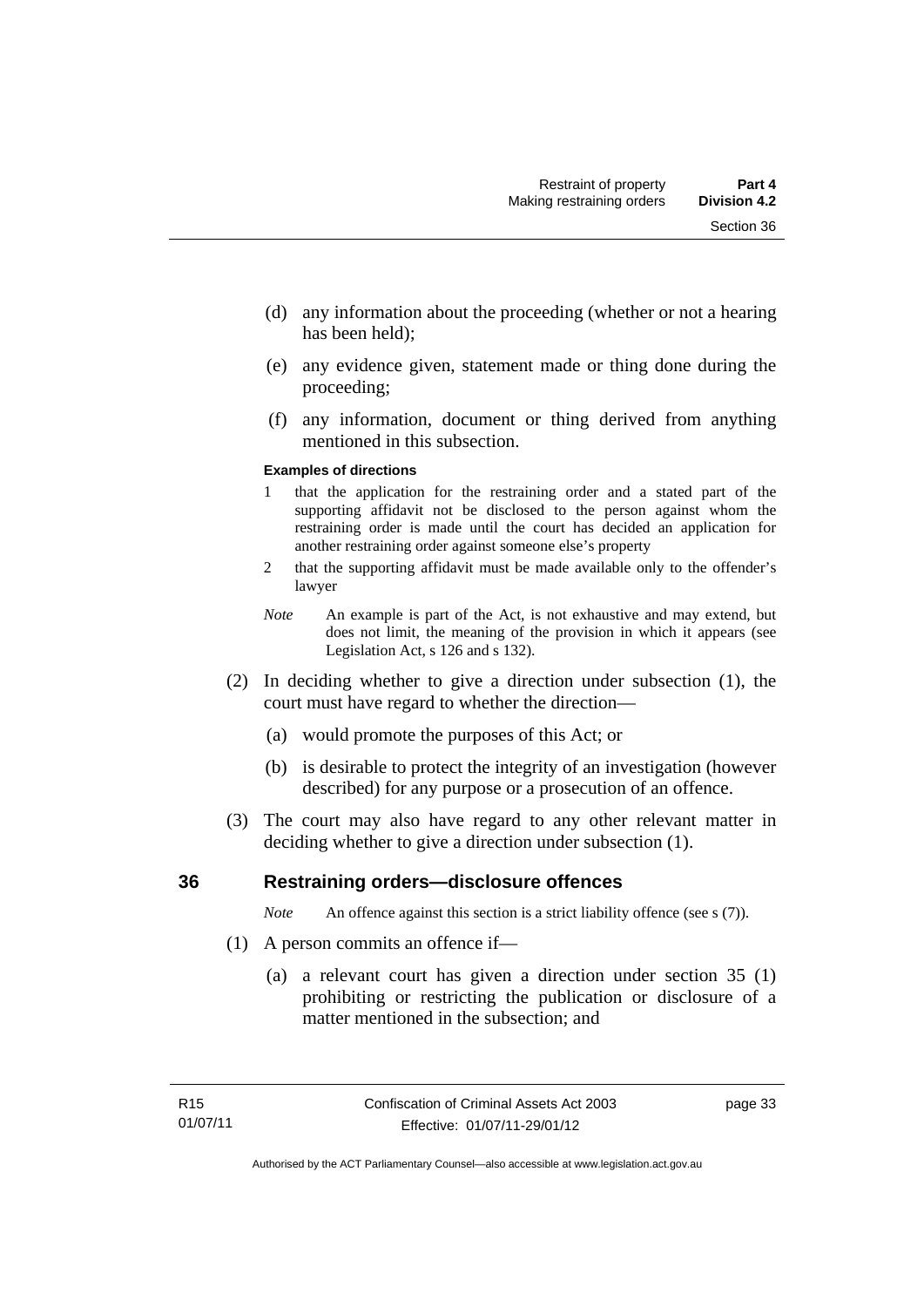- (b) the person has notice of the direction (whether by being given a copy of the restraining order to which the direction relates or otherwise); and
- (c) the person publishes or discloses the matter to someone else.

Maximum penalty: 200 penalty units, imprisonment for 2 years or both.

- (2) A person commits an offence if—
	- (a) a relevant court has given a direction under section 35 (1) prohibiting or restricting the publication or disclosure of a matter mentioned in the subsection; and
	- (b) the person has notice of the direction (whether by being given a copy of the restraining order to which the direction relates or otherwise); and
	- (c) the person publishes or discloses information to someone else; and
	- (d) the other person could infer from the information the matter to which the direction relates.

Maximum penalty: 200 penalty units, imprisonment for 2 years or both.

- (3) Subsections (1) and (2) do not apply if the publication or disclosure is made to any of the following entities in the circumstances mentioned for the entity:
	- (a) a police officer—in any circumstances;
	- (b) an officer, employee or agent of the person—to ensure that the order is complied with and the person to whom the publication or disclosure is made is given notice of the direction (whether by being given a copy of the restraining order to which the direction relates or otherwise) by the person making the publication or disclosure;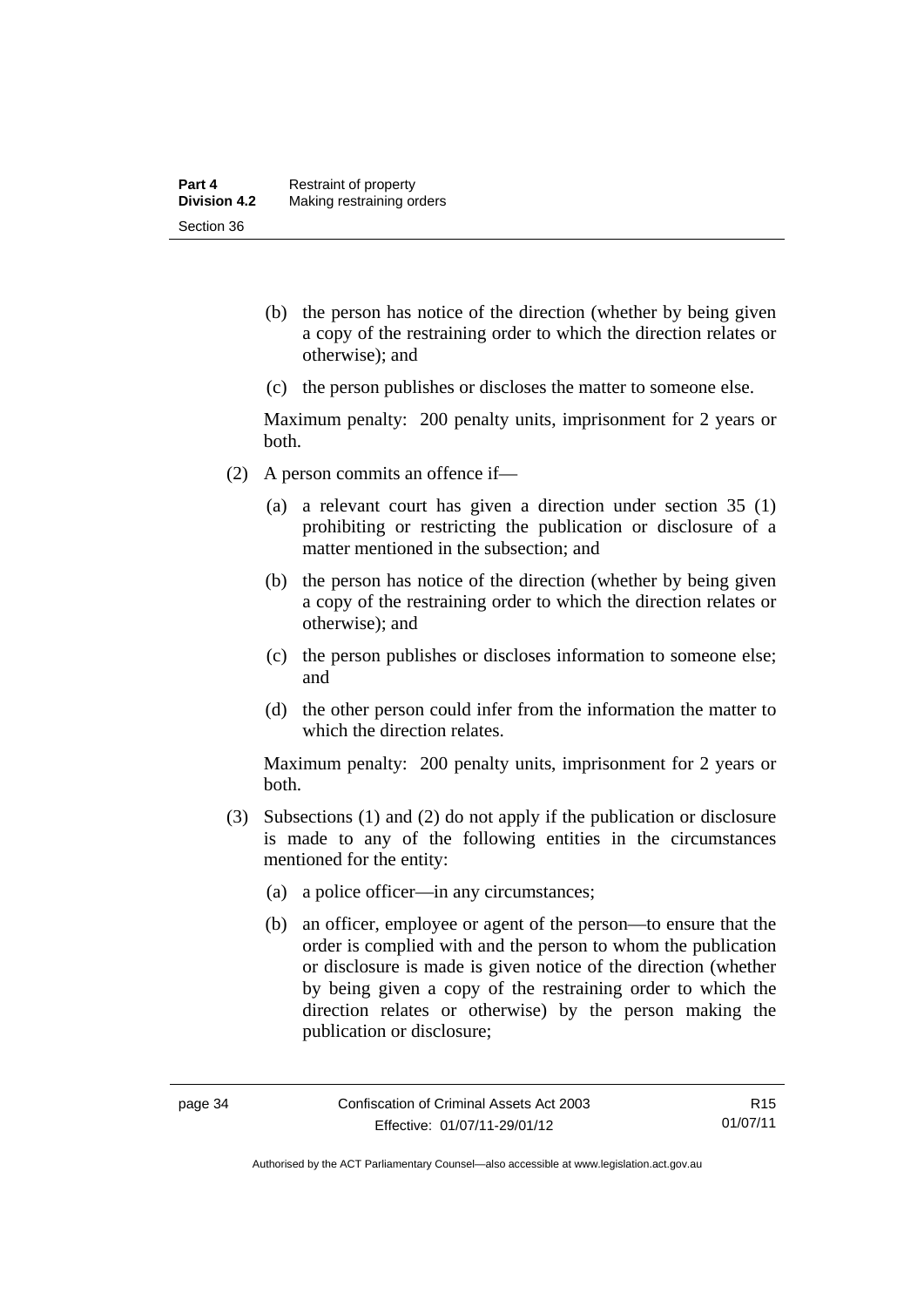- (c) a lawyer—to obtain legal advice or representation in relation to the order;
- (d) a relevant court—with the court's leave.

- (4) Also, subsections (1) and (2) do not apply if the publication or disclosure is made—
	- (a) by a police officer in the exercise of the officer's functions; or
	- (b) for the purpose of giving or obtaining legal advice, or making legal representations, in relation to the order.
- (5) A person commits an offence if—
	- (a) a relevant court has given a direction under section 35 (1) prohibiting or restricting the publication or disclosure of a matter mentioned in the subsection; and
	- (b) the person receives information in relation to the matter in accordance with subsection (3) or (4); and
	- (c) the person ceases to be a person mentioned in subsection (3) or (4); and
	- (d) the person publishes or discloses the matter to someone else.

Maximum penalty: 200 penalty units, imprisonment for 2 years or both.

- (6) A person commits an offence if—
	- (a) a relevant court has given a direction under section 35 (1) prohibiting or restricting the publication or disclosure of a matter mentioned in the subsection; and
	- (b) the person receives information in relation to the matter in accordance with subsection (3) or (4); and

*Note* The application for leave, and any proceeding with the court's leave, must be heard in closed court (see s (8)).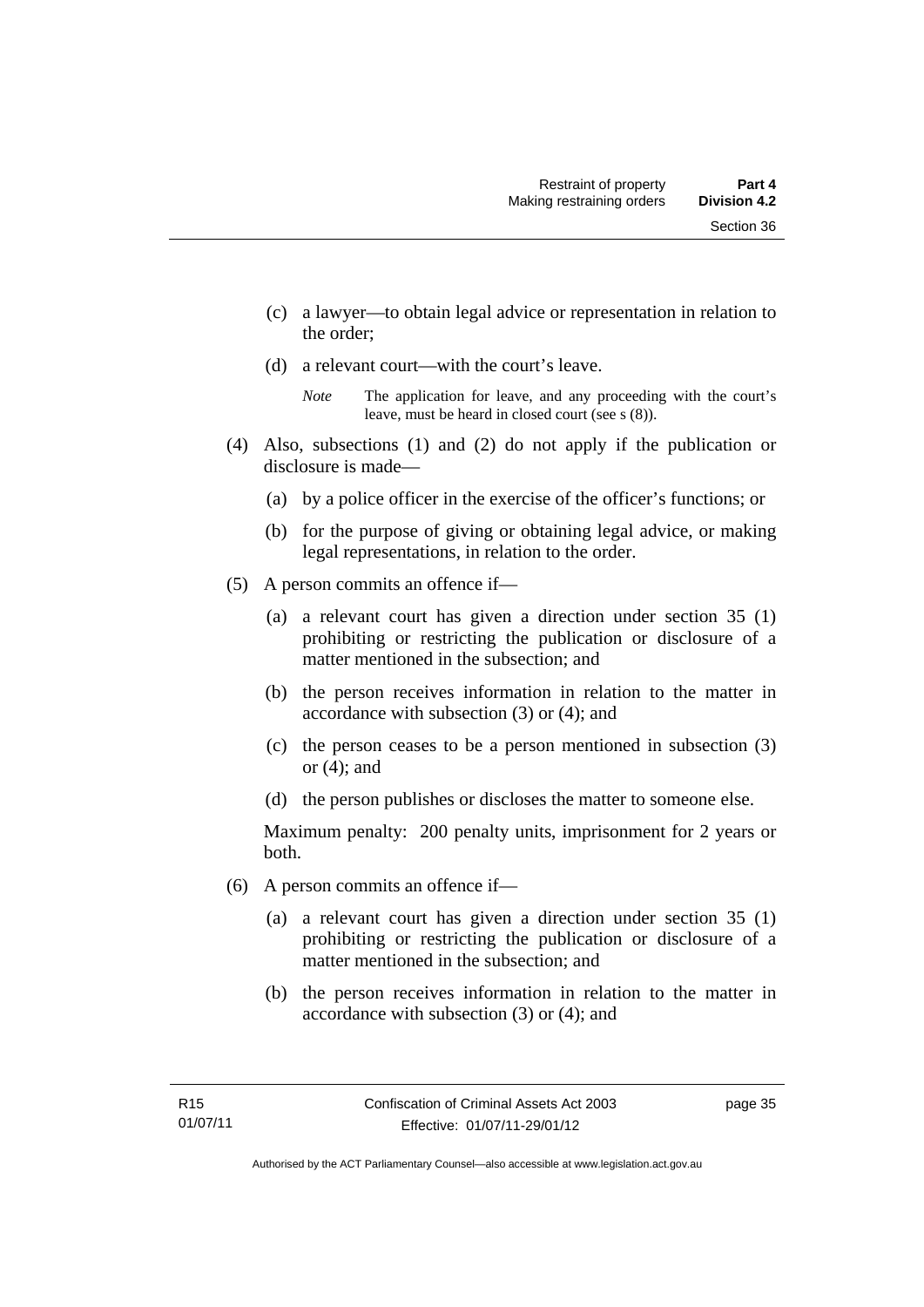- (c) the person ceases to be a person mentioned in subsection (3) or  $(4)$ ; and
- (d) the person publishes or discloses information to someone else; and
- (e) the other person could infer from the information the matter to which the direction relates.

Maximum penalty: 200 penalty units, imprisonment for 2 years or both.

- (7) An offence against this section is a strict liability offence.
- (8) For subsection (3) (d), an application for leave, and any proceeding with the court's leave, must be heard in closed court.

# **37 Payment of living and business expenses from restrained property**

- (1) A relevant court may, in a restraining order or an order under section 39 (Additional orders about restraining orders and restrained property) varying a restraining order, allow any of the following expenses to be met out of the restrained property of a person, or a stated part of the property:
	- (a) the living and business expenses of the person (other than the person's legal expenses in defending a criminal charge);
	- (b) the living expenses of a dependant of the person.

*Note* For legal expenses in defending a criminal charge, see s 38.

- (2) However, the court must not allow expenses to be met out of restrained property unless the person satisfies the court that—
	- (a) the expenses are reasonable; and
	- (b) the expenses are necessary to avoid severe hardship to the person or the person's dependants; and

Authorised by the ACT Parliamentary Counsel—also accessible at www.legislation.act.gov.au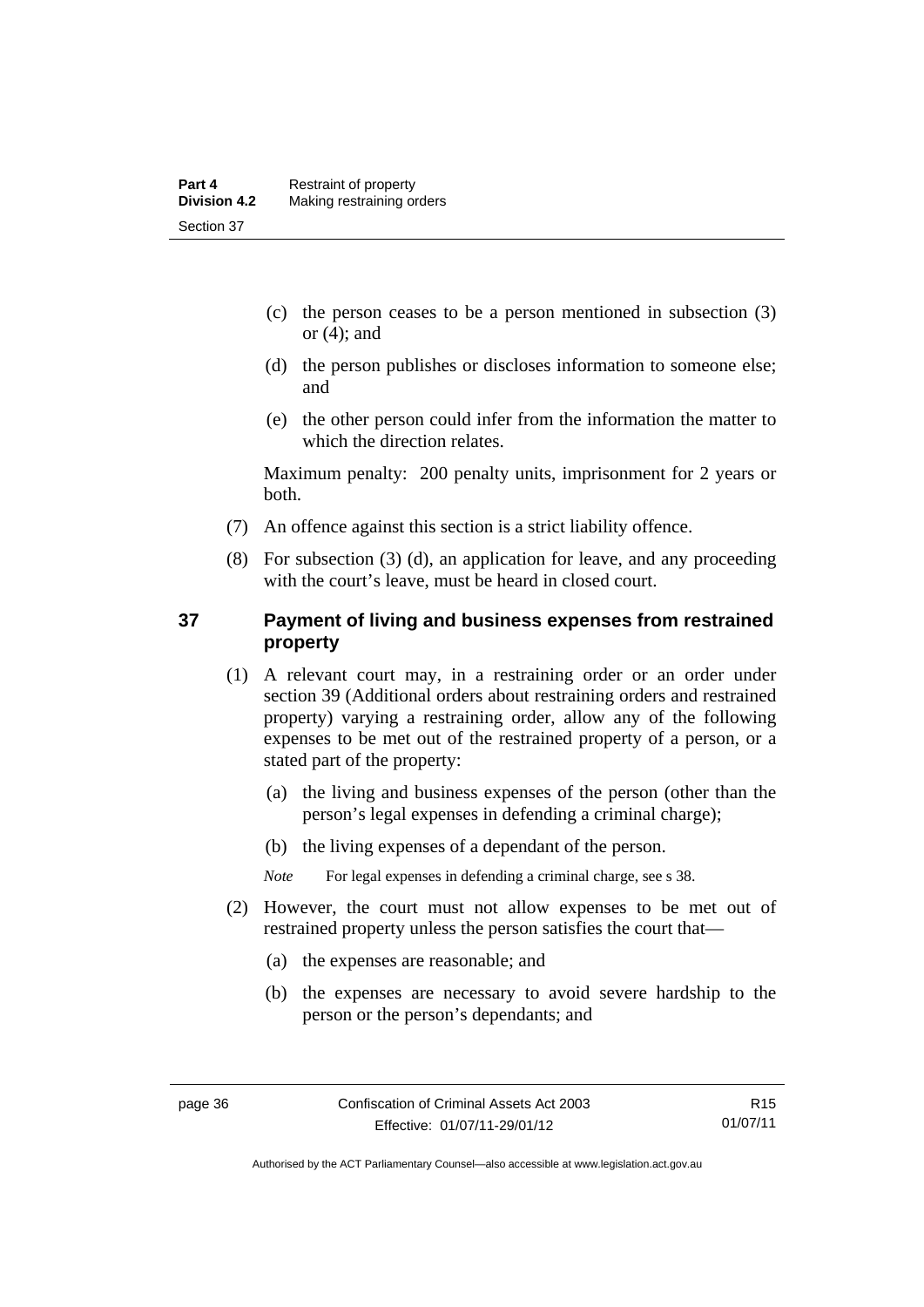- (c) the expenses cannot be met out of property of the person not subject to a restraining order; and
- (d) any property to be released from restraint for the expenses was lawfully acquired by the person, is not tainted property and does not have evidentiary value in any criminal proceeding.
- (3) A regulation may—
	- (a) prescribe matters to which the court may, must or must not have regard for subsection (2) (a) or (b); and
	- (b) prescribe, or make provision in relation to, the maximum amount of living or business expenses of a person that may be allowed (for a period or otherwise).
- (4) A regulation made for this section may apply, adopt or incorporate (with or without change) a provision of a law of the Commonwealth or a State, or an instrument, as in force from time to time.
	- *Note 1* The text of an applied, adopted or incorporated law or instrument, whether applied as in force from time to time or at a particular time, is taken to be a notifiable instrument if the operation of the Legislation Act, s 47 (5) or (6) is not disapplied (see s 47 (7)).
	- *Note 2* A notifiable instrument must be notified under the Legislation Act.
- (5) In this section:

*dependant*, of a person, means the person's domestic partner or a child of the person.

# **38 Payment of certain legal expenses from restrained property**

 (1) A relevant court may, in a restraining order or an order under section 39 (Additional orders about restraining orders and restrained property) varying a restraining order, allow a person's legal expenses in defending a criminal charge to be met out of the restrained property of the person, or a stated part of the property.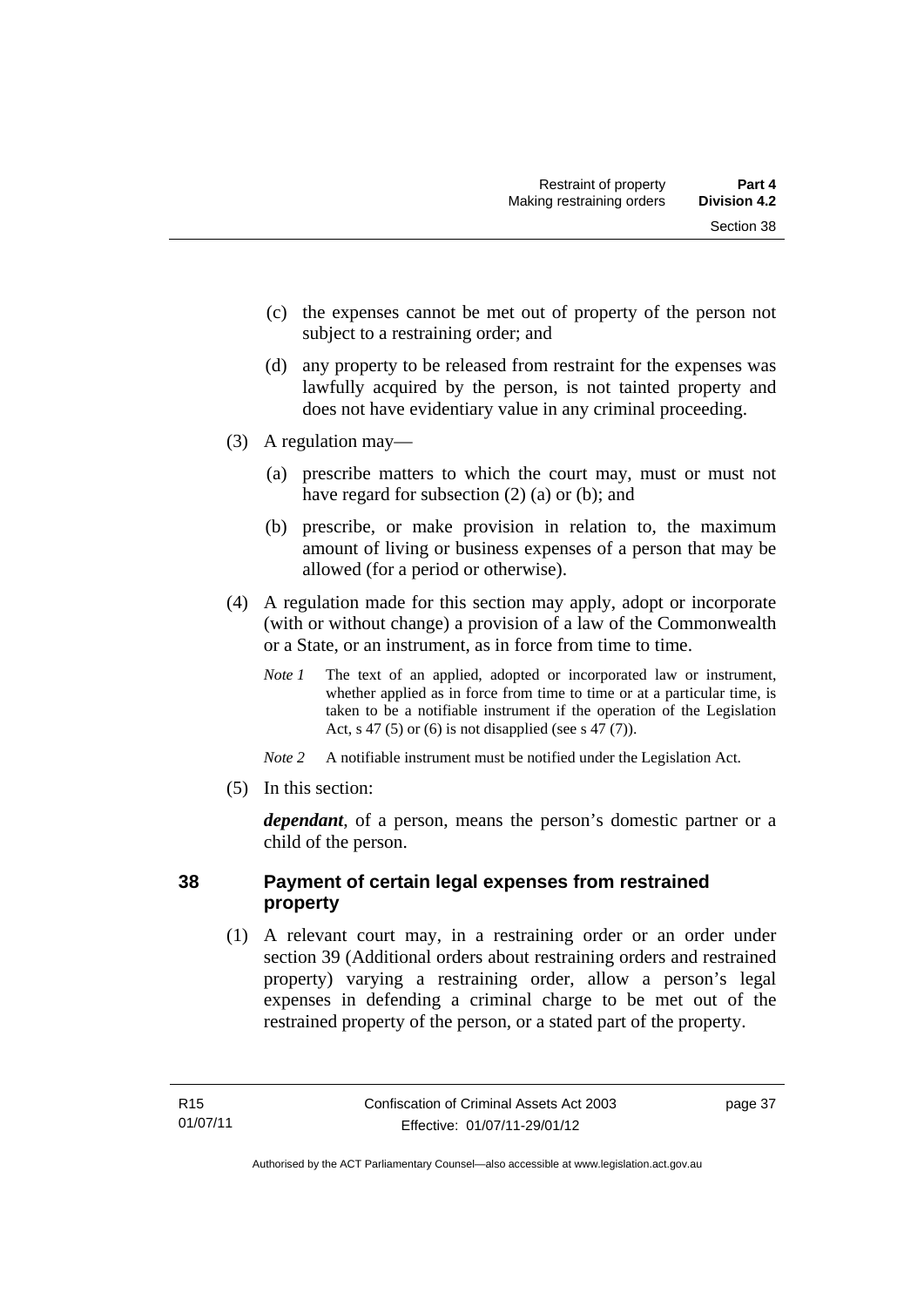- (2) However, the court must not allow the legal expenses to be met out of restrained property unless—
	- (a) the person applies for an order for the legal expenses to be met out of restrained property; and
	- (b) the application is supported by an affidavit of the person setting out all of the person's interests in property, including any property of the person outside Australia, and the person's liabilities; and
	- (c) the court is satisfied that—
		- (i) the affidavit is a true statement of the person's interests in property and the person's liabilities; and
		- (ii) the person has taken all reasonable steps to bring any property outside Australia within the jurisdiction of the court; and
		- (iii) the legal expenses cannot be met out of property of the person not subject to a restraining order; and
		- (iv) any property to be released from restraint for the expenses was lawfully acquired by the person, is not tainted property and does not have evidentiary value in any criminal proceeding.
- (3) If the court makes or varies a restraining order that allows the legal expenses to be met out of restrained property, the court must include in the order conditions ensuring that—
	- (a) restrained property is used only to meet legal fees, disbursements and out-of-pocket expenses incurred by the person in defending the criminal charge; and
	- (b) all legal fees, disbursements and out-of-pocket expenses are properly and reasonably incurred by the person; and

Authorised by the ACT Parliamentary Counsel—also accessible at www.legislation.act.gov.au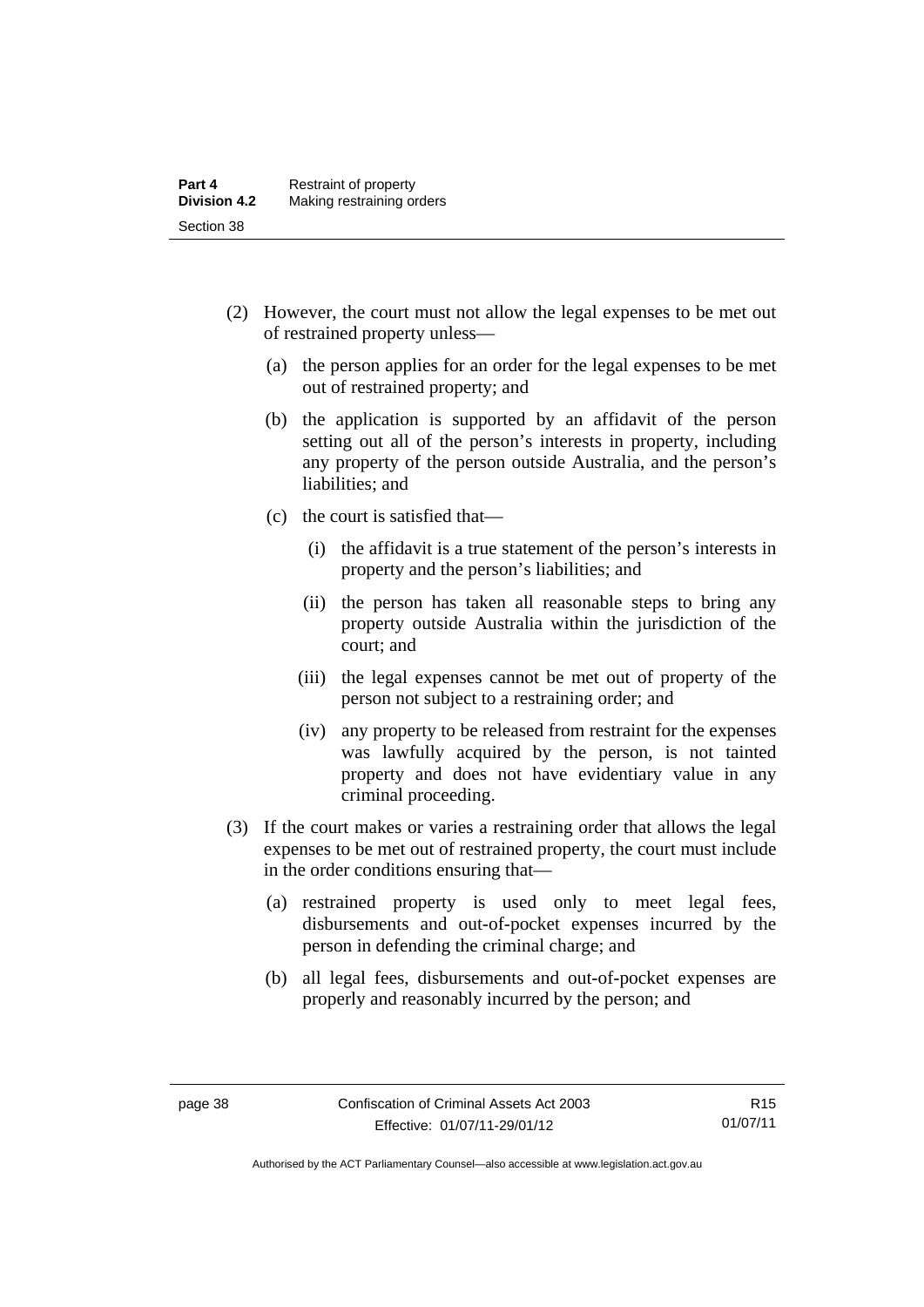(c) all legal fees are calculated in accordance with the scale of costs for criminal matters determined by the legal aid commission in accordance with the *Legal Aid Act 1977*, section 32 (5), (6) and (7).

# **39 Additional orders about restraining orders and restrained property**

 (1) A relevant court may, when it makes a restraining order or at any later time before the order ends, make any additional order that the court considers appropriate in relation to the restraining order or restrained property (other than an order mentioned in subsection  $(2)$ ).

#### **Examples of additional orders**

- 1 an order varying the property subject to the restraining order (other than an order excluding property from the restraining order)
- 2 an order authorising the disposal of the property subject to the restraining order to satisfy a penalty order
- 3 an order varying any condition to which the restraining order is subject.
- 4 an order that living or business expenses of a person, or legal expenses of a person to defend a criminal charge, be met out of restrained property
- 5 an order for the carrying out of any undertaking about the payment of damages or costs given by the Territory in relation to the making or operation of the restraining order
- 6 an order for the examination of anyone before the court, or an officer of the court, about the affairs (including the nature and location of any property) of the owner of restrained property or of the offender
- 7 an order for the examination of anyone before the court, or an officer of the court, about any property that may be tainted property
- 8 an order directing the owner of the restrained property or anyone else to give to a stated person, within a stated period, a sworn statement about stated particulars of the restrained property
- 9 an order directing the registrar-general not to register any instrument affecting restrained property except in accordance with the order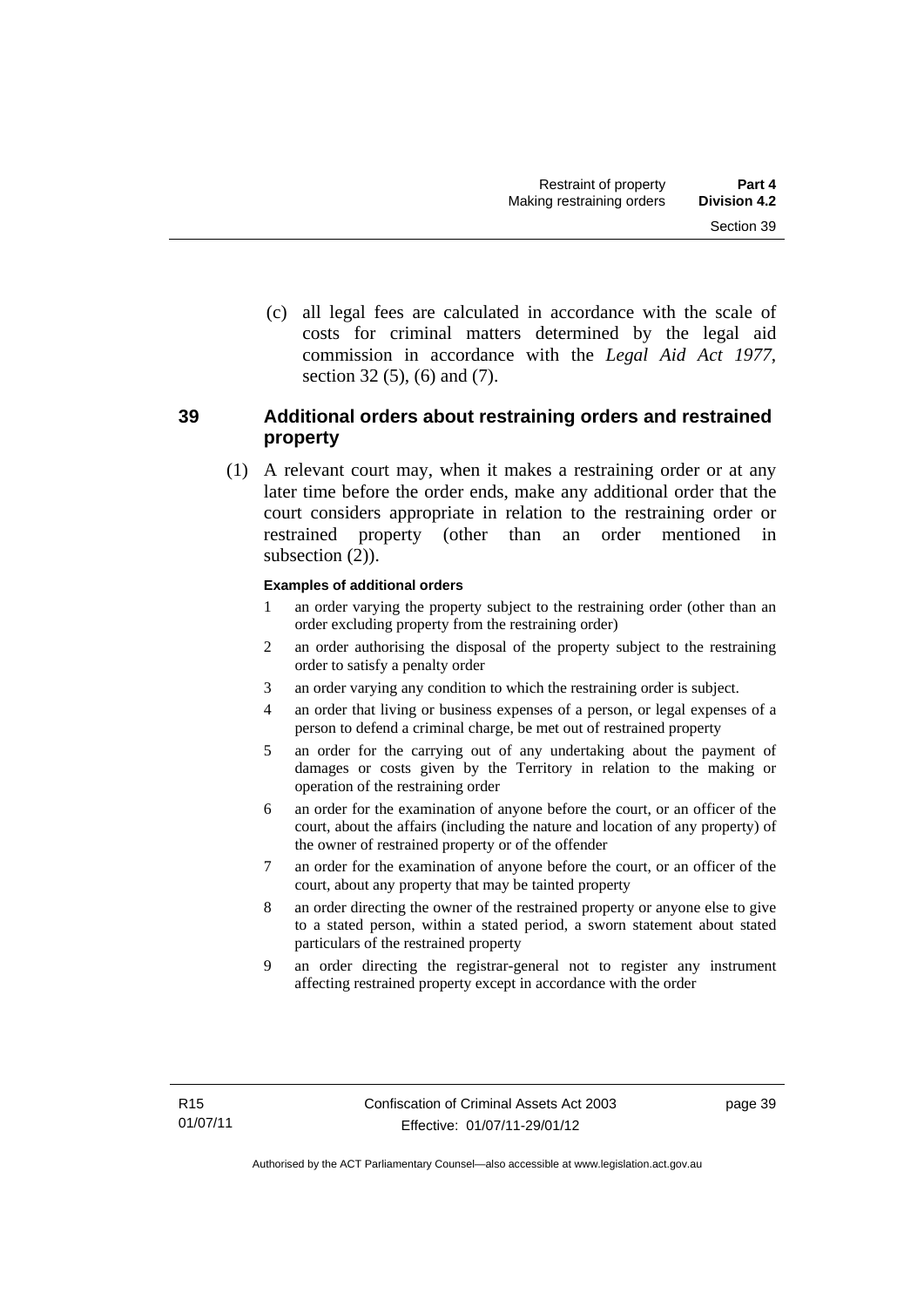- 10 an order directing the owner of restrained property or anyone else to do anything necessary or convenient to be done to allow the public trustee to take control of the property in accordance with the restraining order, including anything necessary or convenient to be done to bring the property within the jurisdiction
- 11 if the restraining order directs the public trustee to take control of property, an order regulating how the public trustee may exercise functions under the restraining order or an order deciding any question about the property
- *Note 1* For general provisions about additional orders under this section (which is a confiscation proceeding—see s 236), see pt 14.
- *Note 2* An example is part of the Act, is not exhaustive and may extend, but does not limit, the meaning of the provision in which it appears (see Legislation Act, s 126 and s 132).
- (2) However, the court must not make any of the following orders under subsection (1):
	- (a) an order revoking or otherwise ending a restraining order;
	- (b) an order for the extension of the period a restraining order is to remain in force;
	- (c) an order for the exclusion of property from a restraining order.
	- *Note 1* For the revocation of a restraining order, see s 43 and s 44.
	- *Note* 2 For the extension of the operation of a restraining order, see s 49.
	- *Note 3* For the exclusion of property from a restraining order, see pt 6.
- (3) Also, the court must not make an order that living or business expenses of a person, or legal expenses of a person to defend a criminal charge, be met out of restrained property unless the order is made in accordance with section 37 or section 38 (as appropriate).
- (4) If the DPP proposes to oppose an application by a person under this section for an additional order, the DPP must give the applicant, and anyone else to whom notice of the application was given, written notice of the grounds on which the application will be opposed.

Authorised by the ACT Parliamentary Counsel—also accessible at www.legislation.act.gov.au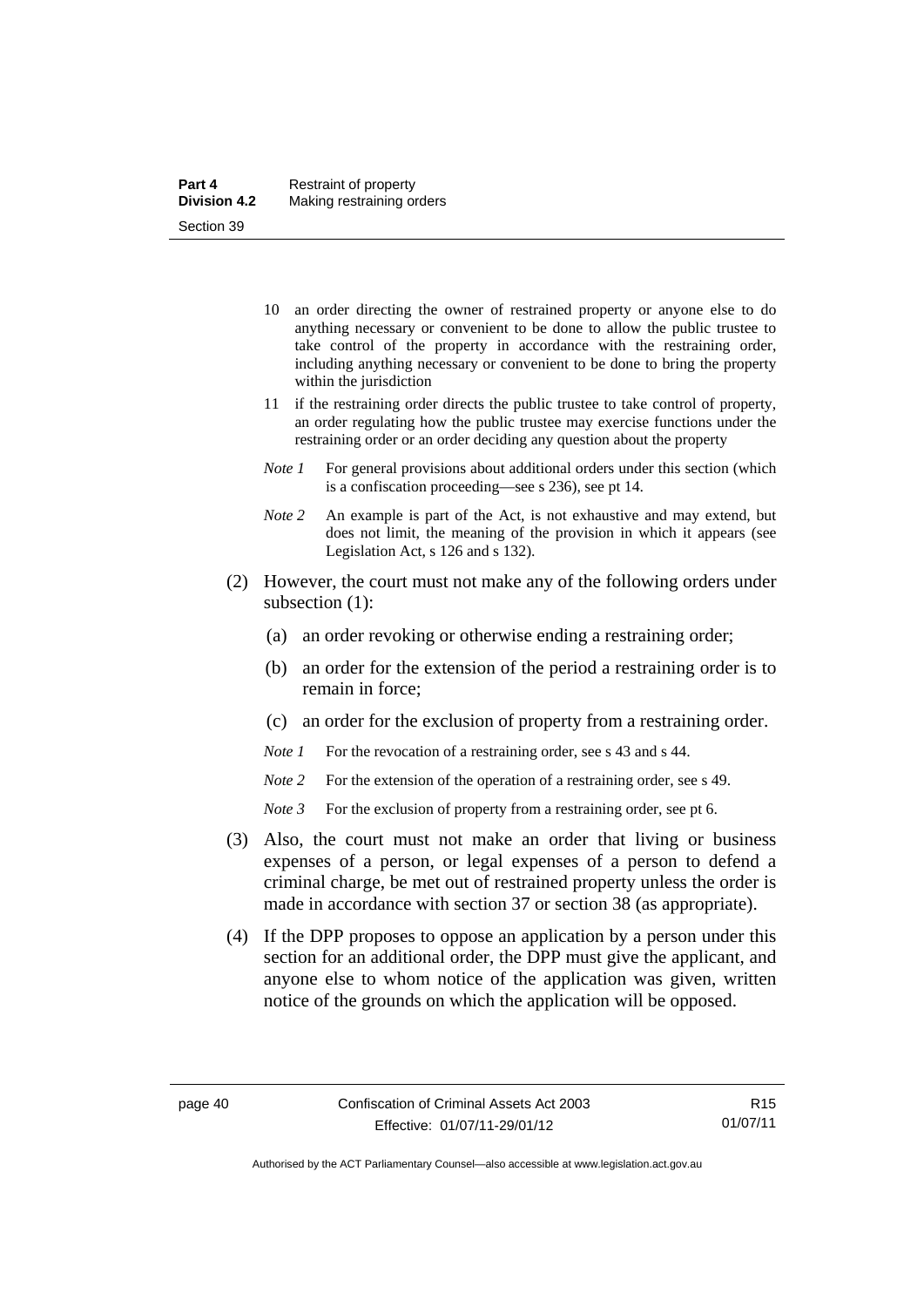(5) To remove any doubt, an additional order under this section does not end only because the restraining order ends or the property to which the additional order relates ceases to be restrained property.

# **40 Contravention of additional orders under s 39**

A person commits an offence if—

- (a) a relevant court makes an additional order under section 39; and
- (b) the person has notice of the order (whether by being given a copy of the order or otherwise); and
- (c) the person contravenes the order.

Maximum penalty: 200 penalty units, imprisonment for 2 years or both.

# **Division 4.3 Duration of restraining orders**

# **41 Meaning of** *forfeiture or penalty application* **for div 4.3**

In this division:

*forfeiture or penalty application* means an application for a forfeiture order or a penalty order.

# **42 Restraining orders generally not time limited**

A restraining order operates (or continues to operate) until it ends under this division (including in accordance with an order under section 49 (Extension of time for restraining orders)).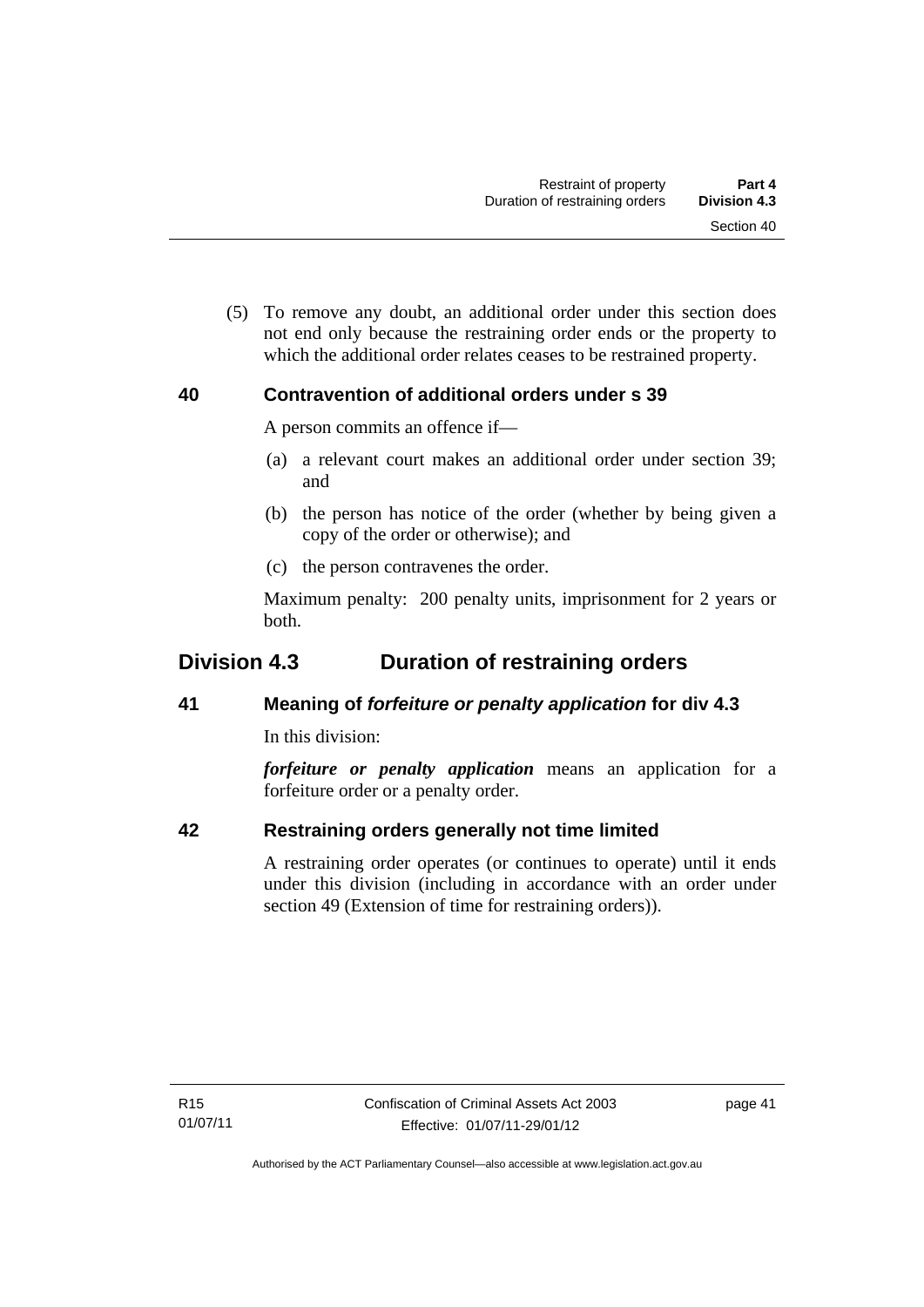# **43 Revocation or variation of restraining orders made without notice of application**

- (1) A person with an interest in restrained property may apply to the court that made the restraining order for the revocation, by order, of the restraining order if the DPP did not give the person notice of the application for the order.
- (2) The court must not make an order revoking the restraining order unless it is satisfied that there were not and are no longer, or there are no longer, sufficient grounds for making the order.
- (3) However, if the DPP has told the court that the restraining order applies to property that has evidentiary value in a criminal proceeding, the court must not revoke the restraining order without the DPP's agreement but may, by order, vary the restraining order to exclude any part of the property that the DPP has told the court does not have evidentiary value.
- (4) If the DPP proposes to oppose an application by a person under this section for the revocation of a restraining order, the DPP must give the applicant, and anyone else to whom notice of the application was given, written notice of the grounds on which the application will be opposed.

# **44 Revocation or variation of restraining orders if security or undertakings given**

- (1) The owner of restrained property may apply to the court that made the restraining order for the restraining order to be revoked or varied, by order, under this section.
- (2) The court must not make an order revoking the restraining order unless the DPP has told the court that the owner has given—
	- (a) security satisfactory to the DPP to the value estimated by the DPP of any order that may be sought under this Act in relation to the offence in relation to which the order was made (and any related offence); or

R15 01/07/11

Authorised by the ACT Parliamentary Counsel—also accessible at www.legislation.act.gov.au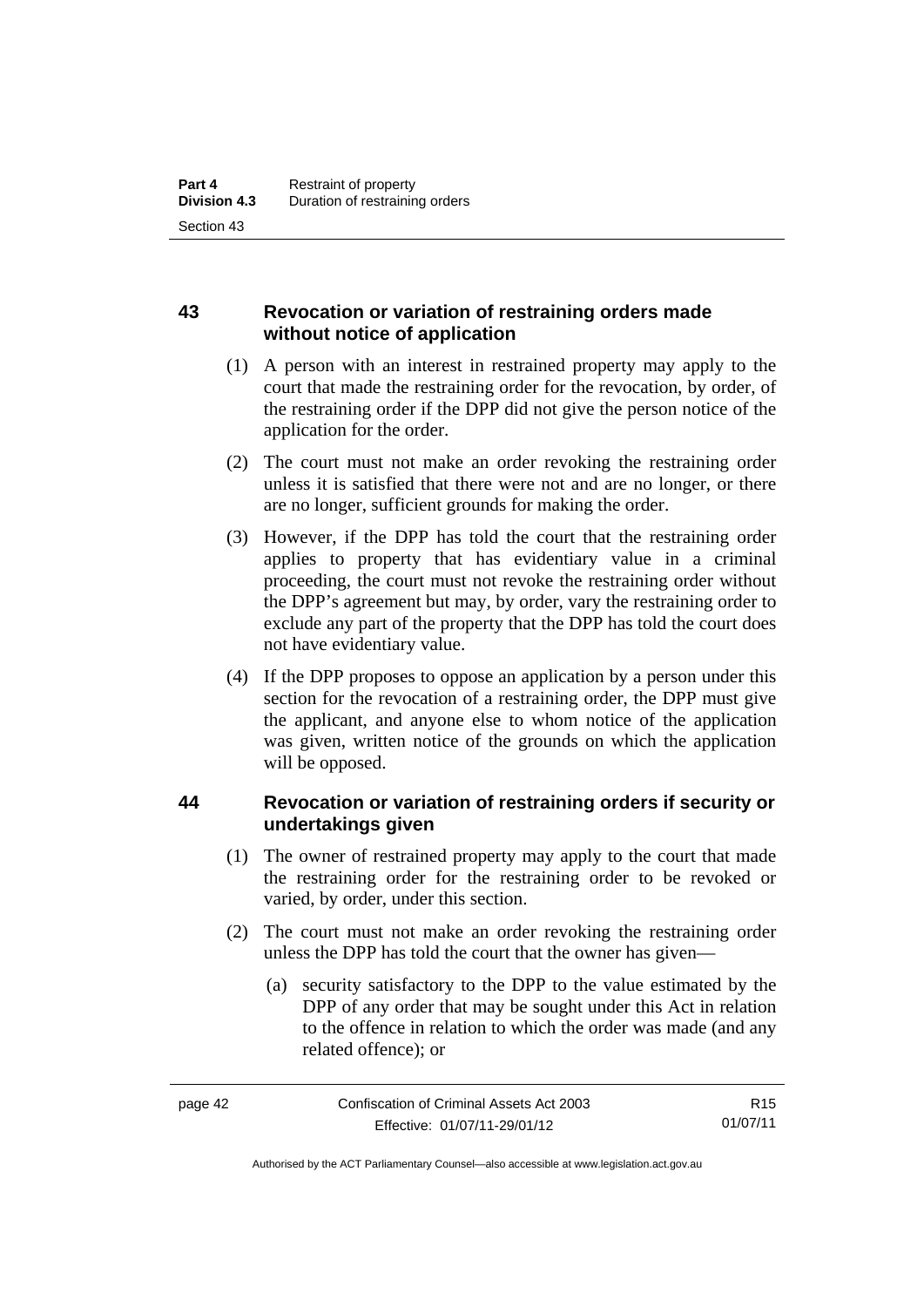- (b) an undertaking satisfactory to the DPP about the restrained property.
- (3) However, if the owner can only give security or an undertaking that partly satisfies the DPP, the court may, by order, vary the restraining order to exclude particular property in relation to which the DPP has told the court that satisfactory security or a satisfactory undertaking has been given.
- (4) Also, if the DPP has told the court that the restraining order applies to property that has evidentiary value in a criminal proceeding, the court must not revoke the restraining order without the DPP's agreement but may, by order, vary the restraining order to exclude any part of the property that the DPP has told the court does not have evidentiary value.
- (5) If the DPP proposes to oppose an application by a person under this section for the revocation of a restraining order, the DPP must give the applicant, and anyone else to whom notice of the application was given, written notice of the grounds on which the application will be opposed.
- (6) The court may order that the revocation or variation of a restraining order under this section takes effect at a stated time or on the happening of a stated event.

# **45 When restraining order over particular property ends**

- (1) A restraining order over particular property ends—
	- (a) if the restraining order stops applying to the property in accordance with an order under this Act (for example, an exclusion order); or
	- (b) if the property is forfeited under this Act—when the property vests in law in the Territory and the public trustee takes control of the property; or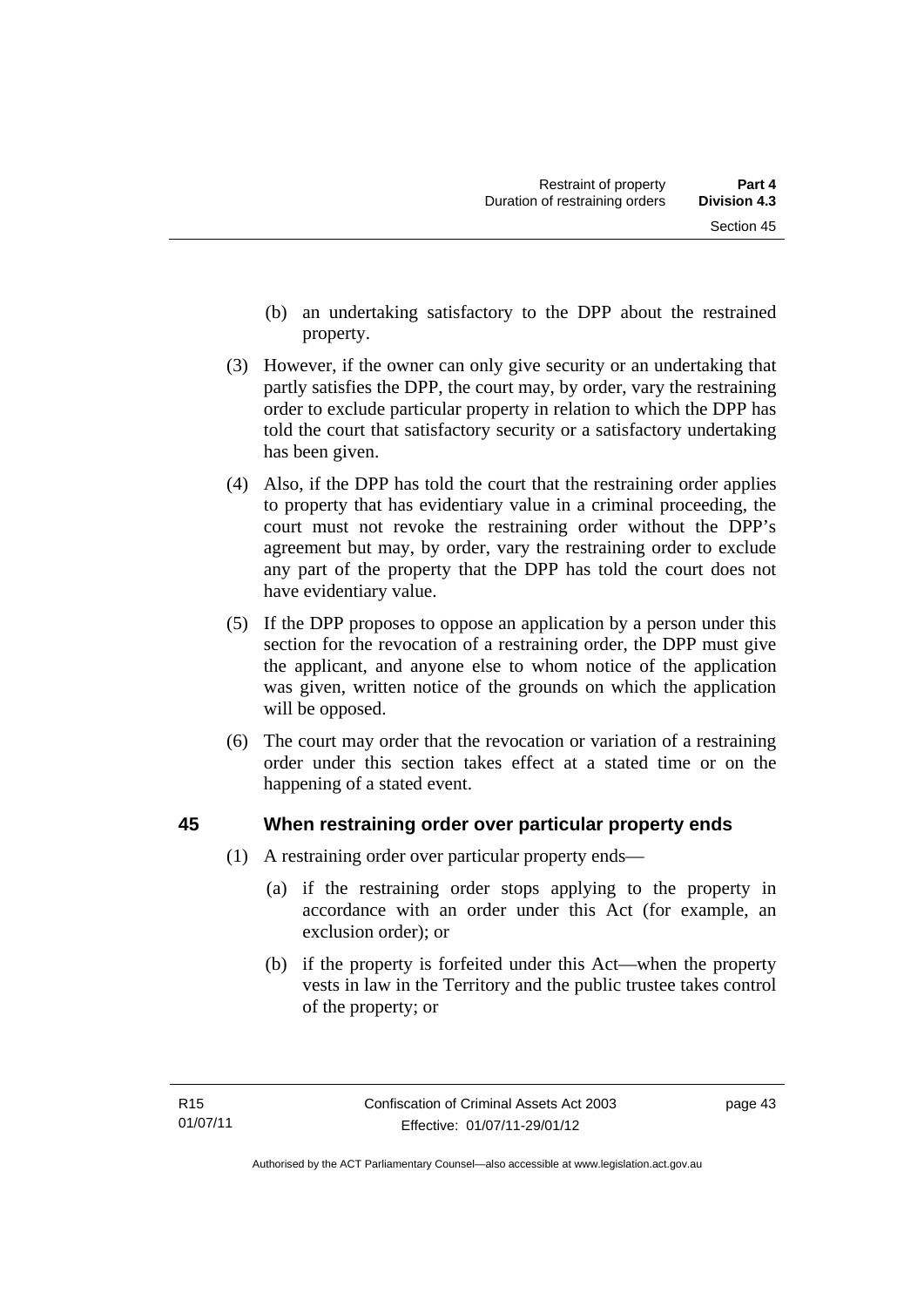- (c) if the property is disposed of by the public trustee to satisfy a penalty order; or
- (d) when the restraining order ends under this division.
- *Note 1* On forfeiture, restrained property vests in the Territory. However, registrable property does not vest in law in the Territory until the Territory's interest is registered in the appropriate register. Until then, it is vested in equity in the Territory (see s 109 and s 110).
- *Note 2* An example is part of the Act, is not exhaustive and may extend, but does not limit, the meaning of the provision in which it appears (see Legislation Act, s 126 and s 132).
- (2) To remove any doubt, the ending of a restraining order over particular property does not affect the operation of the restraining order in relation to other property restrained under the order.

*Note* For the meaning of *in relation to*, see dict.

#### **46 When unclaimed tainted property restraining order ends**

- (1) An unclaimed tainted property restraining order over property ends if—
	- (a) the restraining order stops applying to the property in accordance with an order under this Act (for example, an exclusion order); or
	- (b) the automatic forfeiture of the property is fully satisfied.
	- *Note 1* For the meaning of *fully satisfied*, see dict.
	- *Note 2* An example is part of the Act, is not exhaustive and may extend, but does not limit, the meaning of the provision in which it appears (see Legislation Act, s 126 and s 132).
- (2) If a person claims an interest in the property to which the unclaimed tainted property restraining order applies, the order does not cease to be an unclaimed tainted property restraining order, or cease to apply to the property, only because of the making of the claim.

R15 01/07/11

Authorised by the ACT Parliamentary Counsel—also accessible at www.legislation.act.gov.au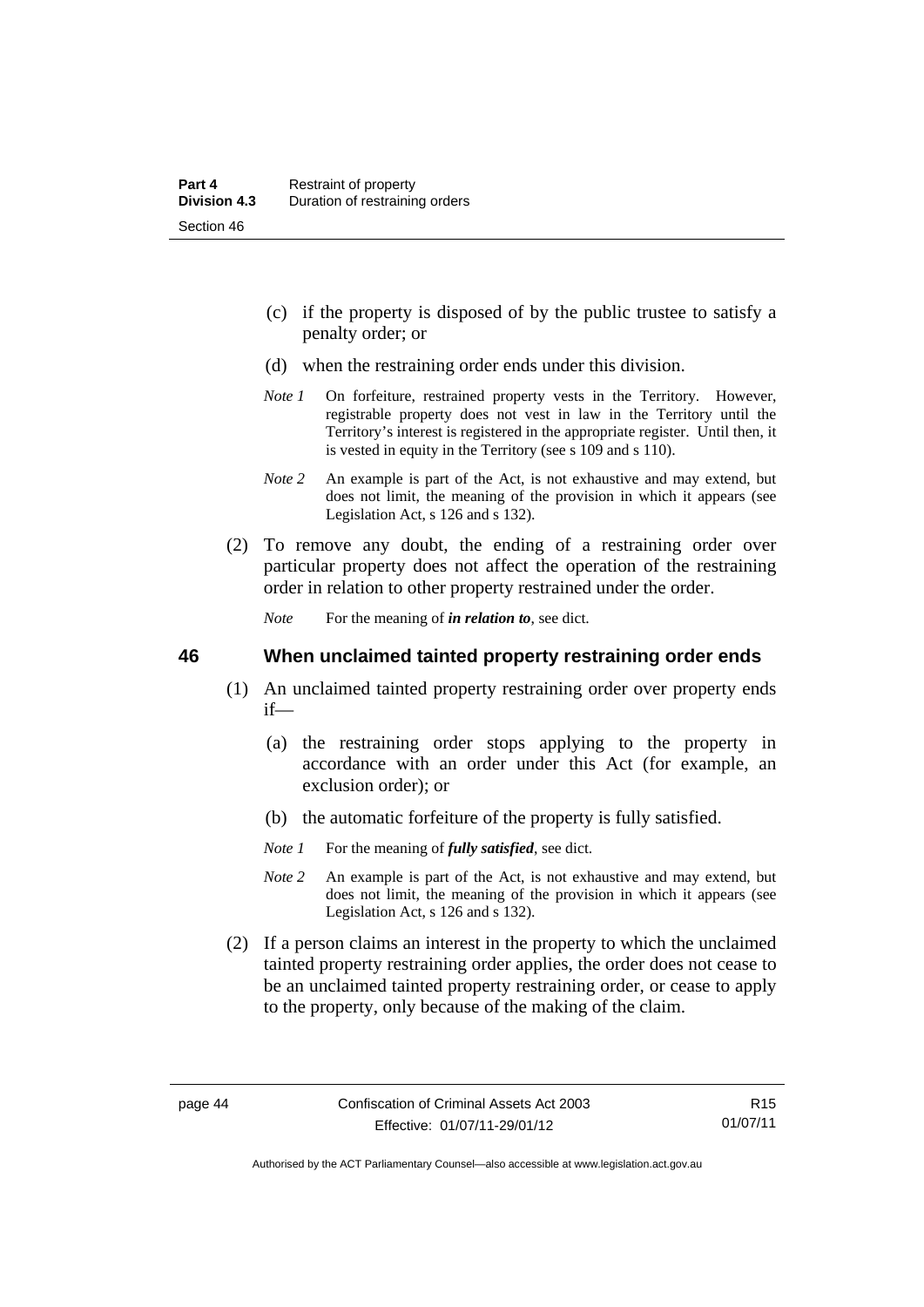(3) The relevant court may, on the application of the DPP while the order is in force, order that the restraining order is to end earlier than otherwise provided for by this section.

# **47 When restraining order ends—ordinary offences**

- (1) This section applies to an offender over whose property a restraining order has been made in relation to an ordinary offence.
- (2) However, this section does not apply if the restraining order was also given in relation to a related serious offence, or is varied to apply to a related serious offence.
- (3) The restraining order ends for the circumstances stated in table 47, column 2 at the time indicated for those circumstances in column 3.
	- *Note 1* The restraining order may continue to operate in relation to related ordinary offences (see s (6)).
	- *Note 2* For the ending of forfeiture and penalty orders for ordinary offences, see—
		- s 56 (When conviction forfeiture order ends)
		- s 98 (When penalty order ends).
- (4) A reference in table 47 to a person being convicted of the offence mentioned in subsection (1) includes a reference to the person being convicted of a related offence instead of the offence mentioned in subsection  $(1)$ .
- (5) For table 47, items 4 and 6, if more than 1 forfeiture or penalty application is made within the period stated in the item, column 2, the restraining order ends at the latest time that it would end if any of those applications were the only forfeiture or penalty application made.
- (6) If, within the period stated in the restraining order under section 33 (2) (d) (Restraining order—contents), an indictment is presented against the offender for another ordinary offence or offences related to the offence mentioned in subsection (1) (the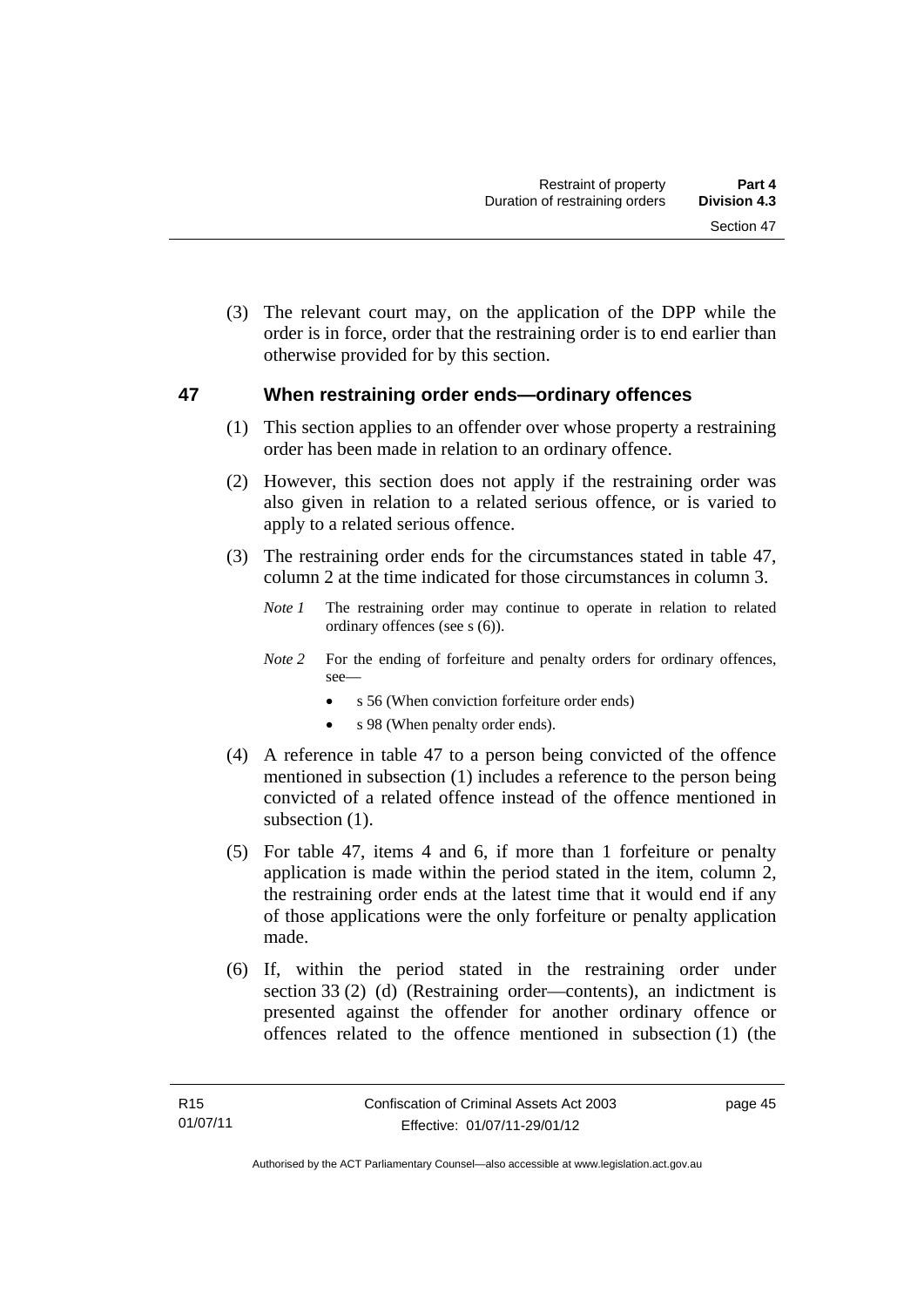*primary offence*), the restraining order ends at the later of the following times:

- (a) the time that it would end if there were no related offences;
- (b) the latest time that it would end if—
	- (i) the related offence or any of the related offences, taken by itself, were the primary offence; and
	- (ii) there were no other offences in relation to which the restraining order had been made.
- *Note Indictment* is defined in the Legislation Act, dict, pt 1 as including an information. (See also that Act, dict, pt 1, def *present*.)
- (7) The relevant court may, on the application of the DPP while the order is in force, order that the restraining order is to end earlier than otherwise provided for by this section.

| column 1<br>item | column 2<br>circumstances                                                                                                                                                                                       | column 3<br>when restraining order<br>ends                                   |
|------------------|-----------------------------------------------------------------------------------------------------------------------------------------------------------------------------------------------------------------|------------------------------------------------------------------------------|
|                  | an indictment is not presented against the<br>offender for the offence before the end of<br>the period stated in the restraining order<br>under section 33 $(2)$ $(d)$                                          | end of the period stated in<br>the restraining order under<br>that paragraph |
| $\mathfrak{D}$   | an indictment is presented against the<br>offender for the offence before the end of<br>the period stated in the restraining order<br>under section 33 $(2)$ (d), but the offender is<br>cleared of the offence | when the offender is cleared<br>of the offence                               |
| 3                | the offender is convicted of the offence, the<br>restraining order is made before the<br>conviction, and no forfeiture or penalty<br>application is made within 6 months after<br>the day of the conviction     | end of the 6 month period                                                    |

**Table 47 Ending of restraining orders—ordinary offences** 

page 46 Confiscation of Criminal Assets Act 2003 Effective: 01/07/11-29/01/12

R15 01/07/11

Authorised by the ACT Parliamentary Counsel—also accessible at www.legislation.act.gov.au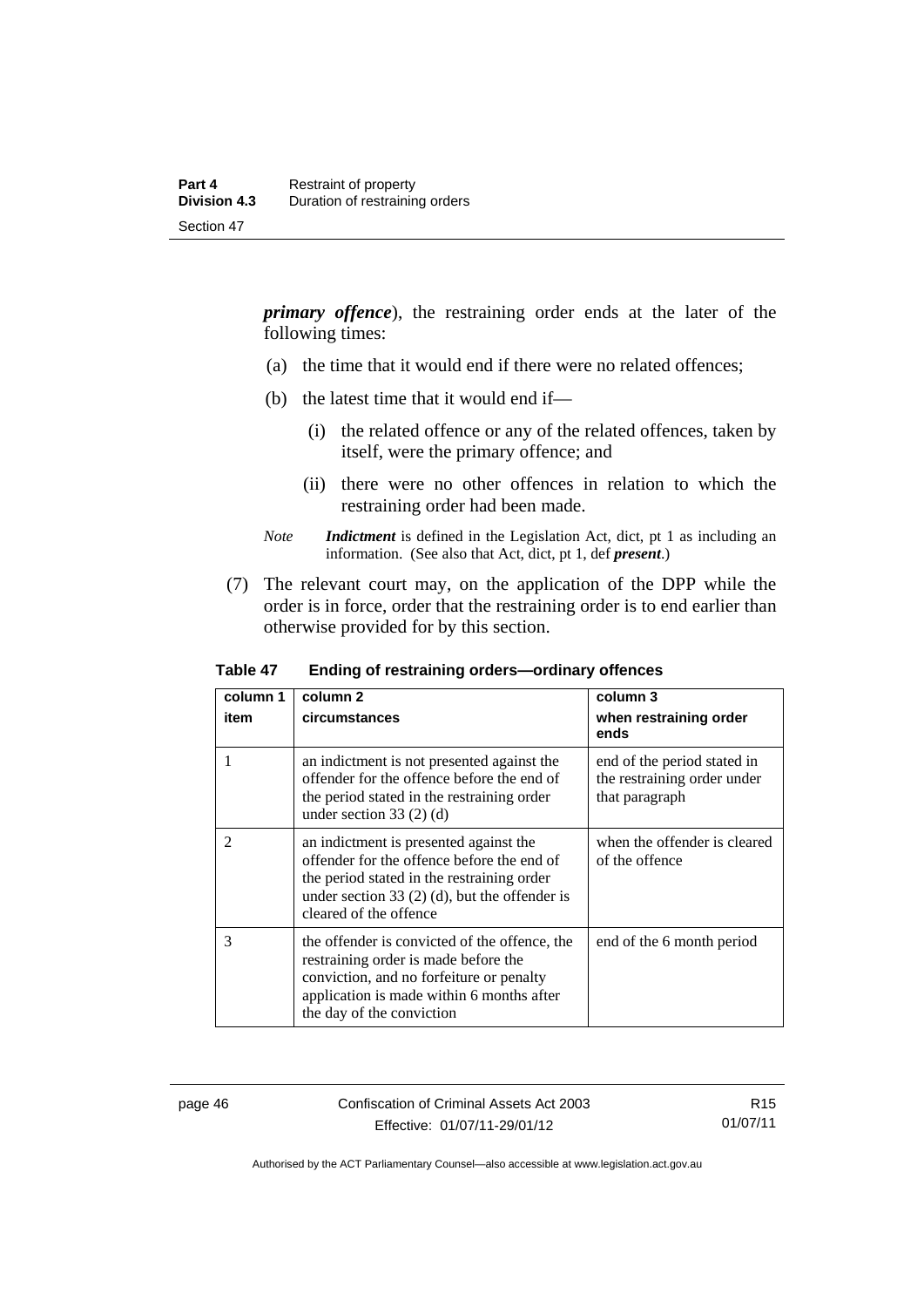| column 1       | column <sub>2</sub>                                                                                                                                                                                                                                | column 3                                                                                                                               |
|----------------|----------------------------------------------------------------------------------------------------------------------------------------------------------------------------------------------------------------------------------------------------|----------------------------------------------------------------------------------------------------------------------------------------|
| item           | circumstances                                                                                                                                                                                                                                      | when restraining order<br>ends                                                                                                         |
| $\overline{4}$ | the offender is convicted of the offence, the<br>restraining order is made before the<br>conviction, and a forfeiture or penalty<br>application is made within 6 months after<br>the day of the conviction                                         | at or after the finalisation of<br>the proceeding in relation to<br>the application, as follows:                                       |
|                |                                                                                                                                                                                                                                                    | (a) if no forfeiture order or<br>penalty order is in force<br>at the finalisation of the<br>proceeding—at that<br>time;                |
|                |                                                                                                                                                                                                                                                    | (b) if a forfeiture order or<br>penalty order is in force<br>at that time—when the<br>forfeiture order or<br>penalty order ends        |
| 5              | the offender is convicted of the offence, the<br>restraining order is made on the same day<br>as, or after, the conviction, and no forfeiture<br>or penalty application is made within<br>6 months after the day the restraining order<br>was made | end of the 6 month period                                                                                                              |
| 6              | the offender is convicted of the offence, the<br>restraining order is made on the same day<br>as, or after, the conviction, and a forfeiture<br>or penalty application is made within<br>6 months after the day the restraining order<br>was made  | at or after the finalisation of<br>the proceeding in relation to<br>the application, as follows:                                       |
|                |                                                                                                                                                                                                                                                    | (a) if no forfeiture order or<br>penalty order is in force<br>at the time of the<br>finalisation of the<br>proceeding-at that<br>time; |
|                |                                                                                                                                                                                                                                                    | (b) if a forfeiture order or<br>penalty order is in force<br>at that time—when the<br>forfeiture order or<br>penalty order ends        |

R15 01/07/11 Confiscation of Criminal Assets Act 2003 Effective: 01/07/11-29/01/12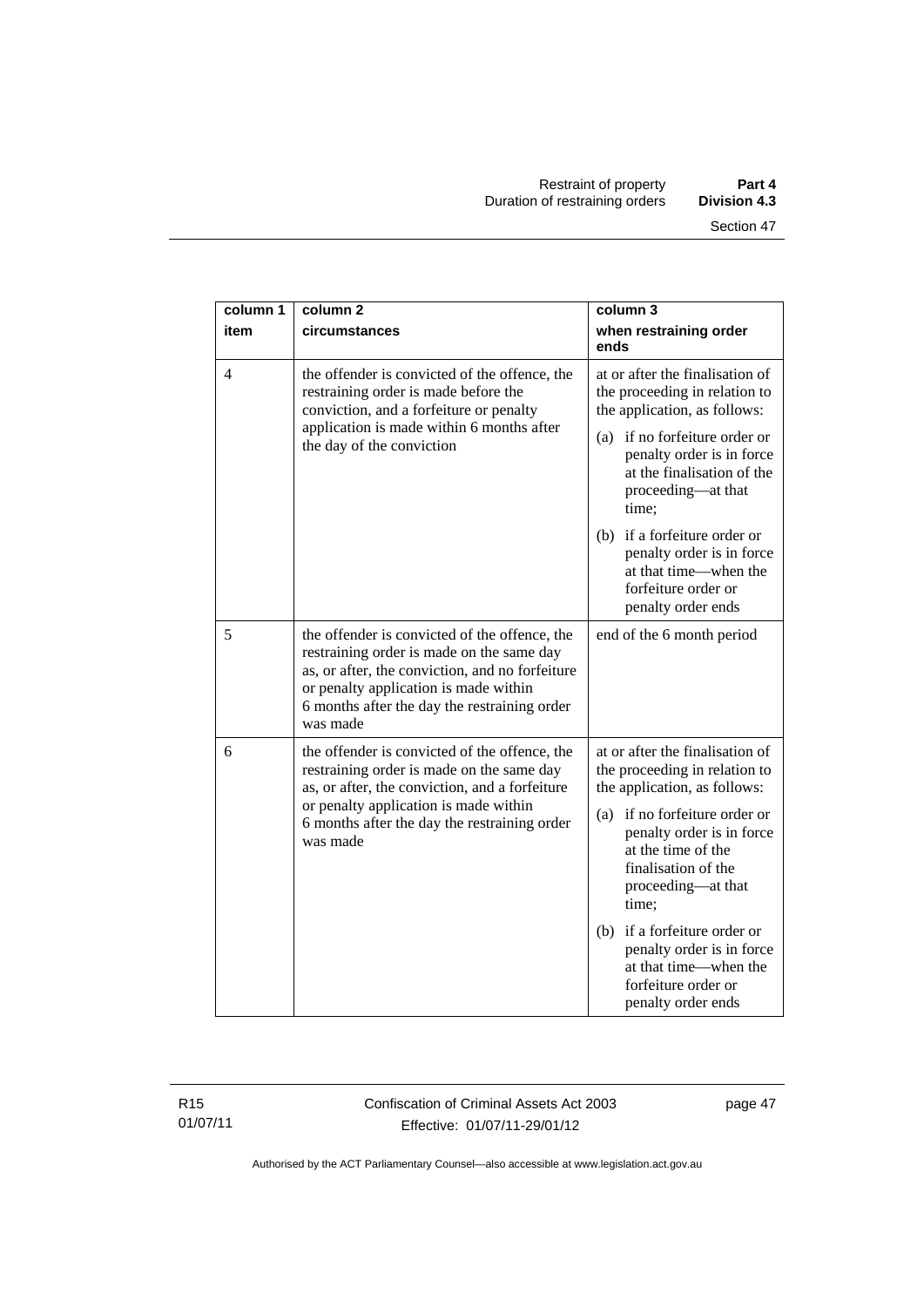#### **48 When restraining order ends—serious offences**

- (1) This section applies to an offender over whose property a restraining order has been made in relation to a serious offence.
- (2) The restraining order ends for the circumstances stated in table 48, column 2 at the time indicated for those circumstances in column 3.
	- *Note 1* The restraining order may continue to operate in relation to related serious offences (see s (5)).
	- *Note 2* For the ending of forfeiture and penalty orders for serious offences, see—
		- s 56 (When conviction forfeiture order ends)
		- s 71 (When civil forfeiture order ends)
		- s 98 (When penalty order ends).

*Note* 3 For the ending of automatic forfeiture for serious offences, see s 61.

- (3) A reference in table 48 to a person being convicted of the offence mentioned in subsection (1) includes a reference to the person being convicted of a related offence instead of the offence mentioned in subsection  $(1)$ .
- (4) For table 48, item 4, if more than 1 forfeiture or penalty application is made before the restraining order ends under item 1, 2 or 3, the restraining order ends at the latest time that it would end if any of those applications were the only forfeiture or penalty application made.
- (5) If, within the period stated in the restraining order under section 33 (2) (d) (Restraining order—contents), an indictment is presented against the offender for another offence or offences related to the offence mentioned in subsection (1) (the *primary offence*), the restraining order ends at the later of the following times:
	- (a) the time that it would end under this section if there were no related offences;

R15 01/07/11

Authorised by the ACT Parliamentary Counsel—also accessible at www.legislation.act.gov.au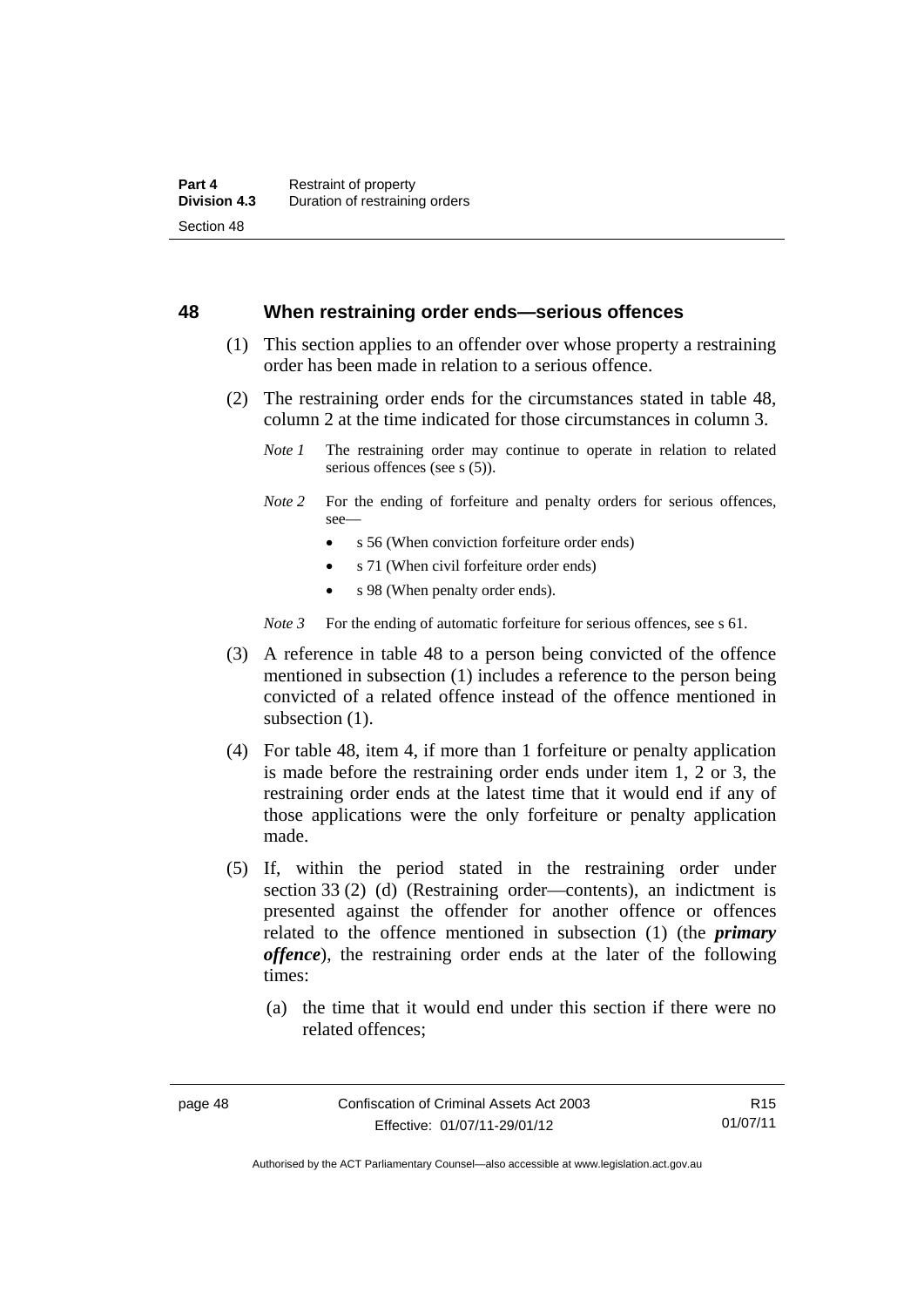- (b) the latest time that it would end under this section or section 47 (When restraining order ends—ordinary offences) if—
	- (i) the related offence or any of the related offences, taken by itself, were the primary offence; and
	- (ii) there were no other offences in relation to which the restraining order had been made.
- *Note Indictment* is defined in the Legislation Act, dict, pt 1 as including an information. (See also that Act, dict, pt 1, def *present*.)
- (6) The relevant court may, on the application of the DPP while the order is in force, order that a restraining order ends earlier than otherwise provided for by this section.

| column 1<br>item | column <sub>2</sub><br>circumstances                                                                                                                                                                                                                                                    | column 3<br>when restraining order ends                                                                                                         |
|------------------|-----------------------------------------------------------------------------------------------------------------------------------------------------------------------------------------------------------------------------------------------------------------------------------------|-------------------------------------------------------------------------------------------------------------------------------------------------|
|                  | an indictment is not presented<br>against the offender for the offence,<br>or a forfeiture or penalty application<br>is not made, before the end of the<br>period stated in the restraining order<br>under section $33(2)$ (d)                                                          | end of the period stated in the<br>restraining order under that<br>paragraph                                                                    |
| $\mathfrak{D}$   | the offender is cleared or convicted<br>of the offence, the restraining order<br>is made before the offender is<br>cleared or convicted of the offence,<br>and no forfeiture or penalty<br>application is made within 6 months<br>after the day the offender is cleared<br>or convicted | the later of whichever of the<br>following events applies:<br>end of the 6 month period;<br>(a)<br>when the automatic<br>(b)<br>forfeiture ends |

**Table 48 Ending of restraining orders—serious offences**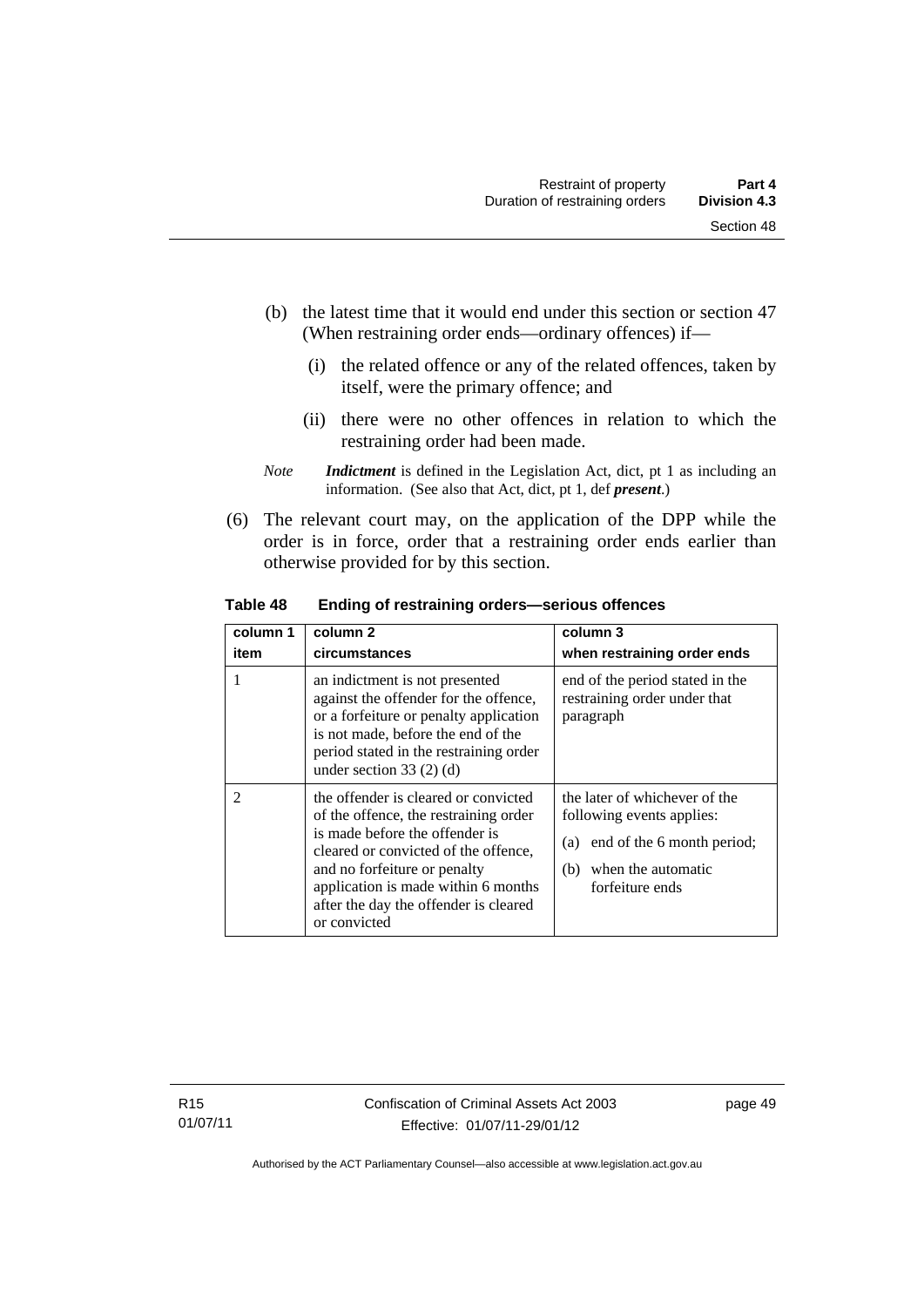#### **Part 4 Restraint of property**<br>**Division 4.3** Duration of restrainin **Division 4.3** Duration of restraining orders Section 49

| column 1 | column <sub>2</sub>                                                                                                                                                                                                                                                                                            | column 3                                                                                                                                                |
|----------|----------------------------------------------------------------------------------------------------------------------------------------------------------------------------------------------------------------------------------------------------------------------------------------------------------------|---------------------------------------------------------------------------------------------------------------------------------------------------------|
| item     | circumstances                                                                                                                                                                                                                                                                                                  | when restraining order ends                                                                                                                             |
|          |                                                                                                                                                                                                                                                                                                                |                                                                                                                                                         |
| 3        | the offender is cleared or convicted<br>of the offence, the restraining order<br>is made on the same day as, or after,<br>the offender is cleared or convicted<br>of the offence, and no forfeiture or<br>penalty application is made within<br>6 months after the day the offender<br>is cleared or convicted | the later of whichever of the<br>following events applies:<br>(a) end of the 6 month period;<br>when the automatic<br>(b)<br>forfeiture ends            |
| 4        | a forfeiture or penalty application is<br>made before the restraining order<br>ends under item 1, 2 or 3                                                                                                                                                                                                       | the later of whichever of the<br>following events applies on or<br>after the finalisation of the<br>proceeding in relation to the<br>application:       |
|          |                                                                                                                                                                                                                                                                                                                | (a) if no forfeiture order or<br>penalty order is in force at<br>the time of the finalisation<br>of the proceeding—when<br>the proceeding is finalised; |
|          |                                                                                                                                                                                                                                                                                                                | (b) if a forfeiture order or<br>penalty order is in force at<br>that time—when the order<br>ends:                                                       |
|          |                                                                                                                                                                                                                                                                                                                | (c) if the offender has been<br>convicted of the offence—<br>when the automatic<br>forfeiture ends                                                      |

# **49 Extension of time for restraining orders**

 (1) This section applies to an offender over whose property a restraining order is or has been in force in relation to the commission (or the alleged commission) of a relevant offence, despite anything else in this Act.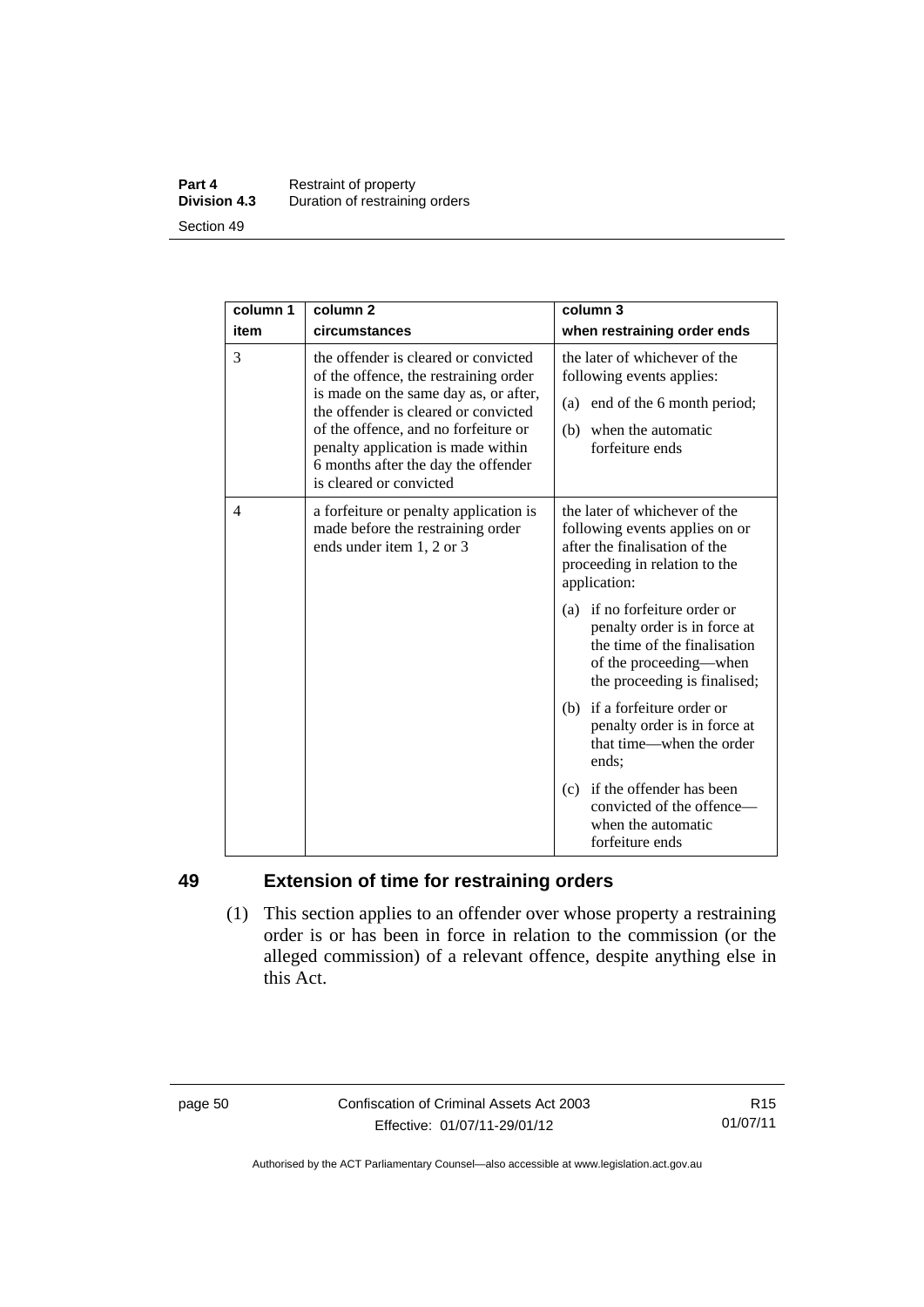- (2) On the application of the DPP, the court that made the restraining order may make either or both of the following orders:
	- (a) an order that the restraining order is to remain in force for a stated period (or as stated in the order);
	- (b) an order that a restraining order that has ended is to be revived for a stated period (or as stated in the order).
- (3) The order may be stated to have effect—
	- (a) immediately; or
	- (b) at a stated time; or
	- (c) if a stated event happens.
- (4) The court may make an order under this section only if satisfied that—
	- (a) any additional property to which the application relates was (or will be) derived from the offence, or identified, only after the restraining order ended (or would otherwise end); or
	- (b) necessary evidence for the making of a forfeiture or penalty application has (or will) become available only after the restraining order ended (or would otherwise end); or
	- (c) if an automatic forfeiture in relation to a serious offence ends because the offender is cleared of the offence—it is desirable in relation to an application for a civil forfeiture order or a penalty order under section 85 (Penalty orders—commission of serious offences); or
	- (d) it is otherwise desirable having regard to the purposes of this Act.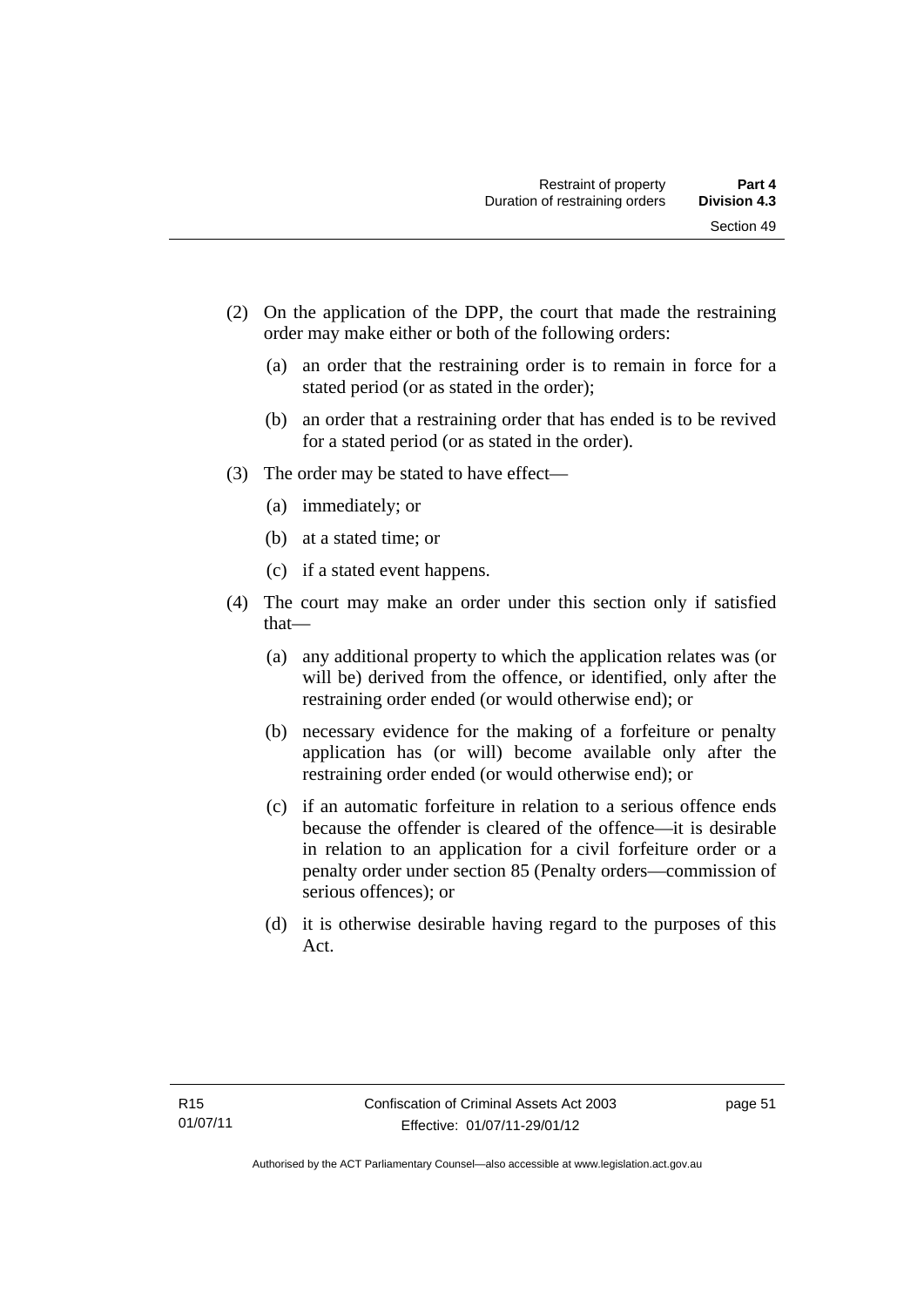# **Division 4.4 Restraining orders—other matters**

# **50 Restraining orders—registration in statutory property registers**

 (1) This section applies if a restraining order is over property that may be recorded in a statutory property register

- (2) The restraining order, or details of the restraining order, may be recorded in the register on application by a responsible authority.
- (3) Anyone who acquires an interest in the property after the recording of the restraining order in the register is taken to have notice of the restraining order at the time of acquisition.
- (4) Without limiting subsection (2), if the restraining order is over land registered under the *Land Titles Act 1925*—
	- (a) the responsible authority may lodge a copy of the restraining order with the registrar-general for registration under the *Land Titles Act 1925*, section 104 (Lodging of caveat); and
	- (b) the responsible authority is, on behalf of the Territory, taken to be a person claiming an interest in the land to which the restraining order relates; and
	- (c) to remove any doubt, that Act, section 104 (5) does not apply to the registered restraining order.
	- *Note* The *Land Titles Act 1925*, s 104 (5) allows certain dealings to be registered unless the caveat prohibits them. However, this Act, s 23 prohibits such a dealing.
- (5) If the property ceases to be restrained property, the responsible authority must apply for the cancellation of the restraining order's registration in the statutory property register.

*Note* A registered interstate restraining order is taken to be a restraining order under this Act (see s 139).

Authorised by the ACT Parliamentary Counsel—also accessible at www.legislation.act.gov.au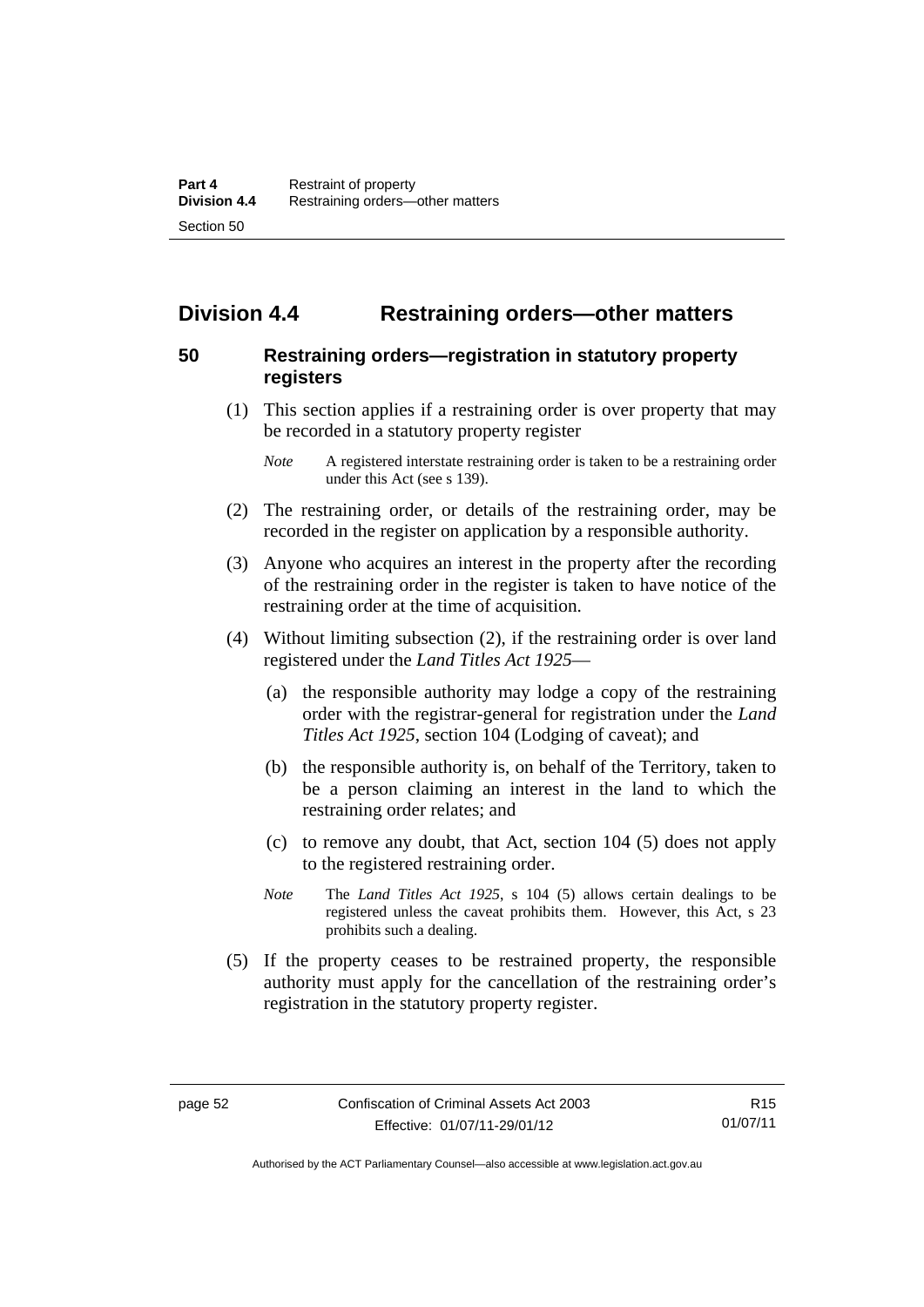- (6) Without limiting subsection (5), if the restraining order is over land registered under the *Land Titles Act 1925*, the responsible authority must lodge a notice of the ending of the restraining order with the registrar-general for registration under that Act.
- (7) In this section:

*responsible authority* means—

- (a) the DPP; or
- (b) if the public trustee has taken control of the property under this Act—the public trustee; or
- (c) for a registered interstate restraining order—anyone who is authorised under the corresponding law under which the order was made to register a restraining order, or details of a restraining order, in a statutory property register.

# **51 Penalty orders—execution against restrained property**

- (1) A restraining order over the property of a person does not prevent the levying of execution against the property, entirely or in part, in satisfaction of a penalty order in force against the person.
- (2) However, the property must not be disposed of, or otherwise dealt with, except in accordance with an order of a relevant court under section 39 (1) (Additional orders about restraining orders and restrained property).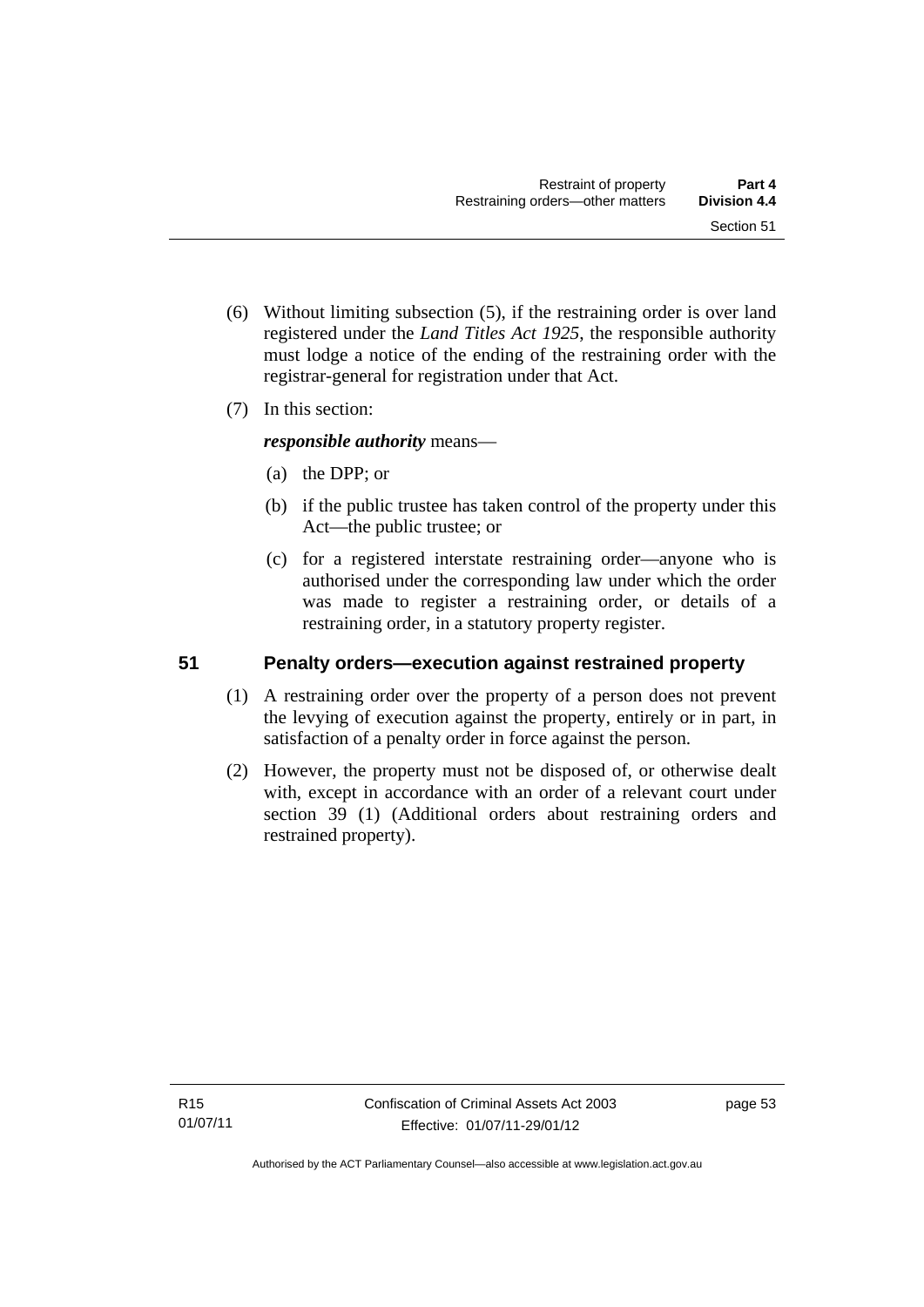**Part 5 Forfeiture of property**<br>**Division 5.1** Conviction forfeiture of **Division 5.1** Conviction forfeiture orders Section 52

# **Part 5 Forfeiture of property**

# **Division 5.1 Conviction forfeiture orders**

*Note* For general provisions about a proceeding for a conviction forfeiture order (which is a confiscation proceeding—see s 236), see pt 14.

#### **52 Meaning of** *conviction forfeiture order*

In this Act:

*conviction forfeiture order* means an order under section 54 (Conviction forfeiture orders—making) for the forfeiture to the Territory of tainted property in relation to a relevant offence.

#### **53 Conviction forfeiture orders—application**

- (1) The DPP may apply to a relevant court for a conviction forfeiture order against a person.
	- *Note* A reference to a *person* generally includes a reference to a corporation as well as an individual, see the Legislation Act, s 160. (See also the Legislation Act, dict, pt 1, def *person*.)
- (2) The application may be made before or after, or at the same time as, the person's conviction for a relevant offence.
- (3) However, if the person has been convicted of the offence, the DPP must make the application within 2 years after the day of the conviction.
	- *Note* The court may allow leave for an application to be made after the time fixed by this section in certain circumstances (see s 246).

#### **54 Conviction forfeiture orders—making**

- (1) On application under section 53, the court must make an order for the forfeiture to the Territory of tainted property in relation to the
	- (a) the offender has been convicted of the offence; and

relevant offence if satisfied that—

Authorised by the ACT Parliamentary Counsel—also accessible at www.legislation.act.gov.au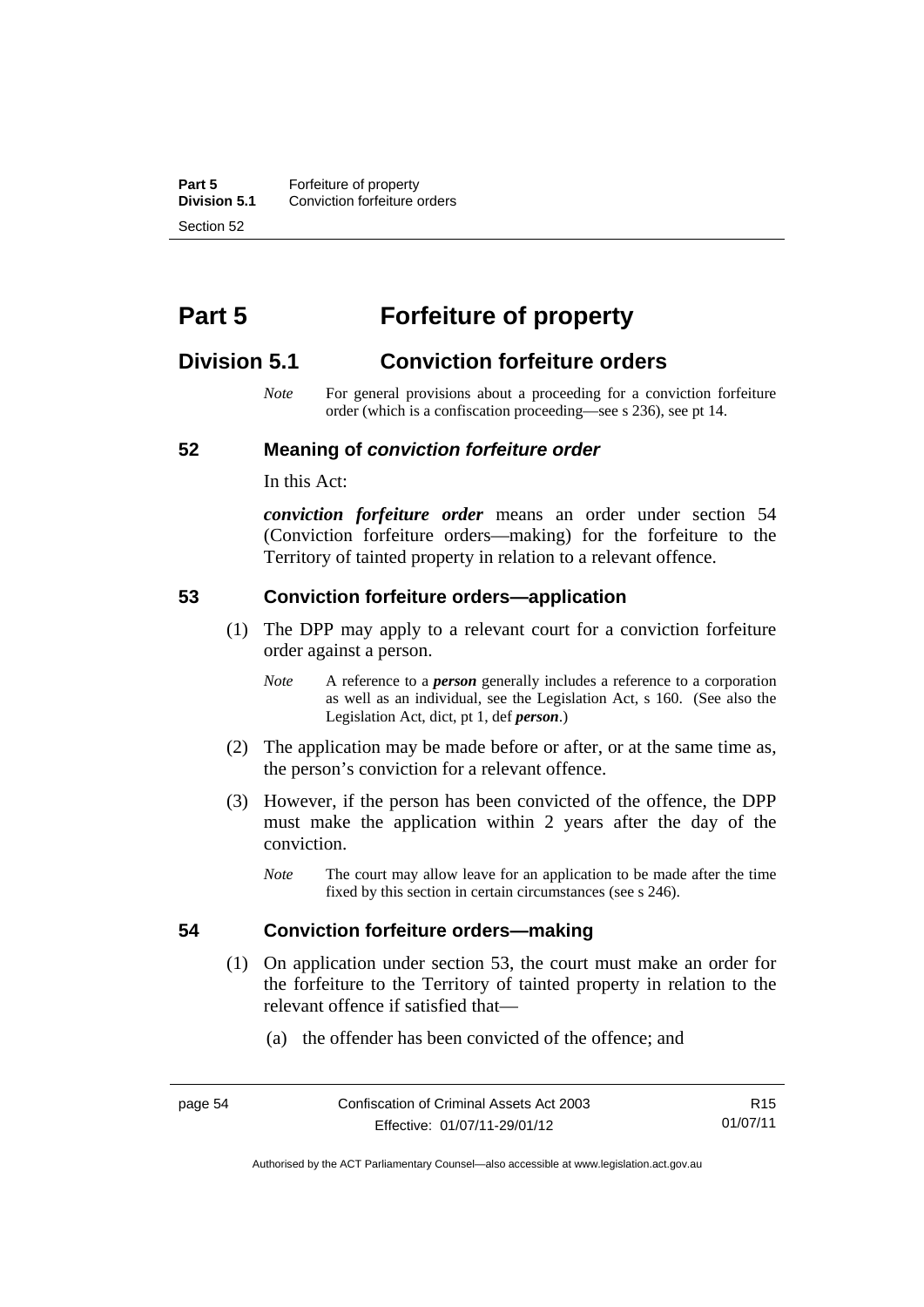- (b) the offender has not been cleared of the offence; and
- (c) the property, or any of the property, to which the application relates is tainted property in relation to the offence.
- (2) If a court makes the order, it must state in the order—
	- (a) the property to which it applies; and
	- (b) what it considers to be the value of the property (other than money) to be forfeited to the Territory under the order at the time the order is made.

### **55 Conviction forfeiture orders—forfeiture**

- (1) The property to which the conviction forfeiture order applies is forfeited to the Territory at the end of 14 days after the day the order is made, except so far as the property is excluded from forfeiture under an exclusion order.
	- *Note 1* For the commencement of a restraining order, see the Legislation Act, s 73 (4).
	- *Note 2* The effect of an exclusion order for property subject to forfeiture is that the property is excluded from forfeiture, see s 74 (c).
- (2) However, if an application for an exclusion order in relation to the property, or a part of the property, has been made (but not decided) before the end of the 14-day period, the property (or that part) is not forfeited until the proceeding in relation to the exclusion order is finalised.

# **56 When conviction forfeiture order ends**

- (1) A conviction forfeiture order ends if—
	- (a) the offender is cleared of the offence to which the order relates, and all related offences (if any); or
	- (b) the order is reversed or set aside on appeal; or
	- (c) the order is fully satisfied.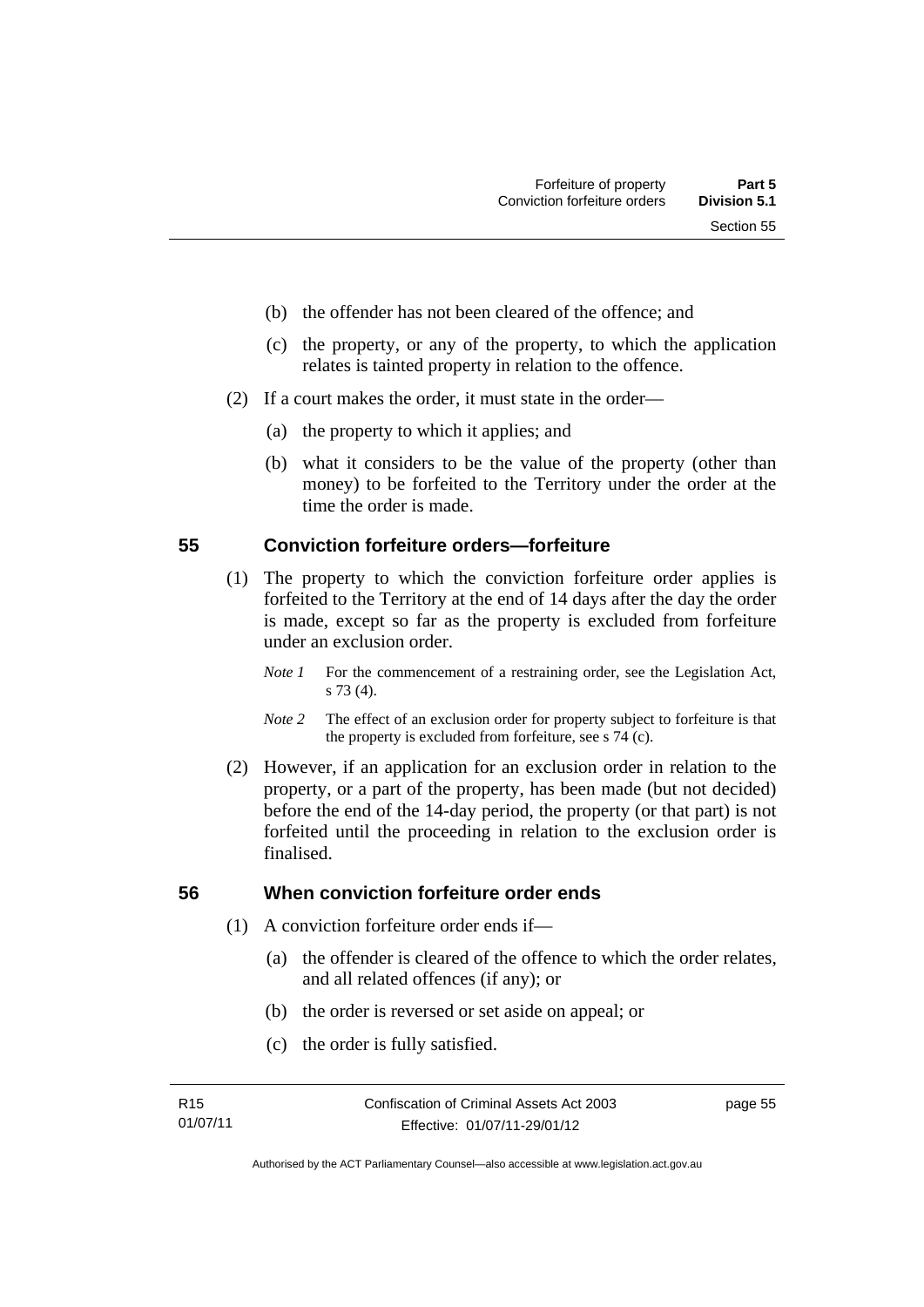*Note* For the meaning of *fully satisfied*, see dict.

- (2) The order is satisfied for a particular interest in forfeited property if the interest is bought back under section 127 (Buyback orders buying interest in property).
	- *Note* After the forfeiture of property, the offender may recover the property or its value in certain circumstances (see div 9.5).

# **Division 5.2 Automatic forfeiture—conviction for serious offences**

# **57 Unclaimed tainted property restraining orders non-application of div 5.2**

This division does not apply to property restrained under an unclaimed tainted property restraining order.

*Note* For the forfeiture of unclaimed tainted property, see div 5.3.

### **58 Automatic forfeiture of restrained property on conviction for serious offences**

- (1) This section applies if—
	- (a) a person is convicted of a serious offence; and
	- (b) a restraining order (other than an artistic profits restraining order) is made, whether before or after the conviction, over property in relation to the offence or a related serious offence committed by the person.
	- *Note* A reference to a *person* generally includes a reference to a corporation as well as an individual, see the Legislation Act, s 160. (See also the Legislation Act, dict, pt 1, def *person*.)
- (2) The restrained property is forfeited to the Territory at the end of whichever of the following periods applies (the *relevant 14-day period*), except so far as the property is excluded from forfeiture under an exclusion order:

R15 01/07/11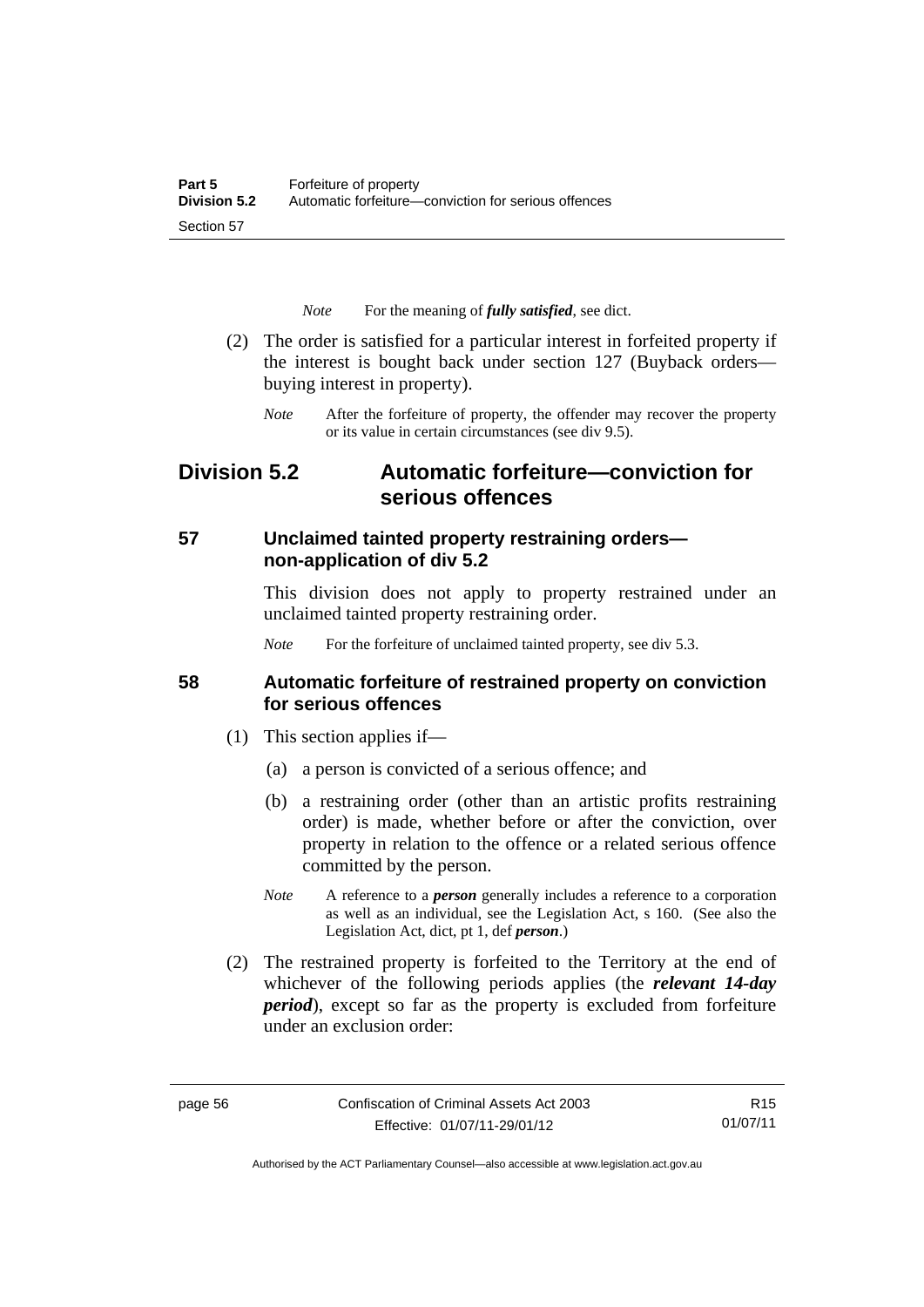- (a) if the restraining order was made before the conviction— 14 days after the day of conviction;
- (b) if the restraining order was made at the same time as or after the conviction—14 days after the day the restraining order comes into force.
- *Note 1* For the commencement of a restraining order, see the Legislation Act, s 73 (4).
- *Note* 2 The effect of an exclusion order for property subject to forfeiture is that the property is excluded from forfeiture, see s 74 (c).
- (3) However, if an application for an exclusion order in relation to the property, or a part of the property, has been made (but not decided) before the end of the relevant 14-day period, the property (or that part) is not forfeited until the proceeding in relation to the exclusion order is finalised.

# **59 Automatic forfeiture—court order declaring property automatically forfeited**

- (1) The DPP may apply to a relevant court for an order declaring that property has been automatically forfeited under this division.
- (2) If the relevant court is satisfied that the property has been automatically forfeited under this division, the court must make the order and state in the order the property to which it applies.
- (3) The registrar of the relevant court may exercise the functions of the court for this section.
	- *Note* For general provisions about a proceeding for an order under this section (which is a confiscation proceeding—see s 236), see pt 14.

# **60 Automatic forfeiture—court orders**

 (1) A relevant court may, when it convicts a person of a serious offence or at any later time, make any order that it considers appropriate for giving effect to an automatic forfeiture of property.

#### **Examples of orders**

| R <sub>15</sub> | Confiscation of Criminal Assets Act 2003 | page 57 |
|-----------------|------------------------------------------|---------|
| 01/07/11        | Effective: 01/07/11-29/01/12             |         |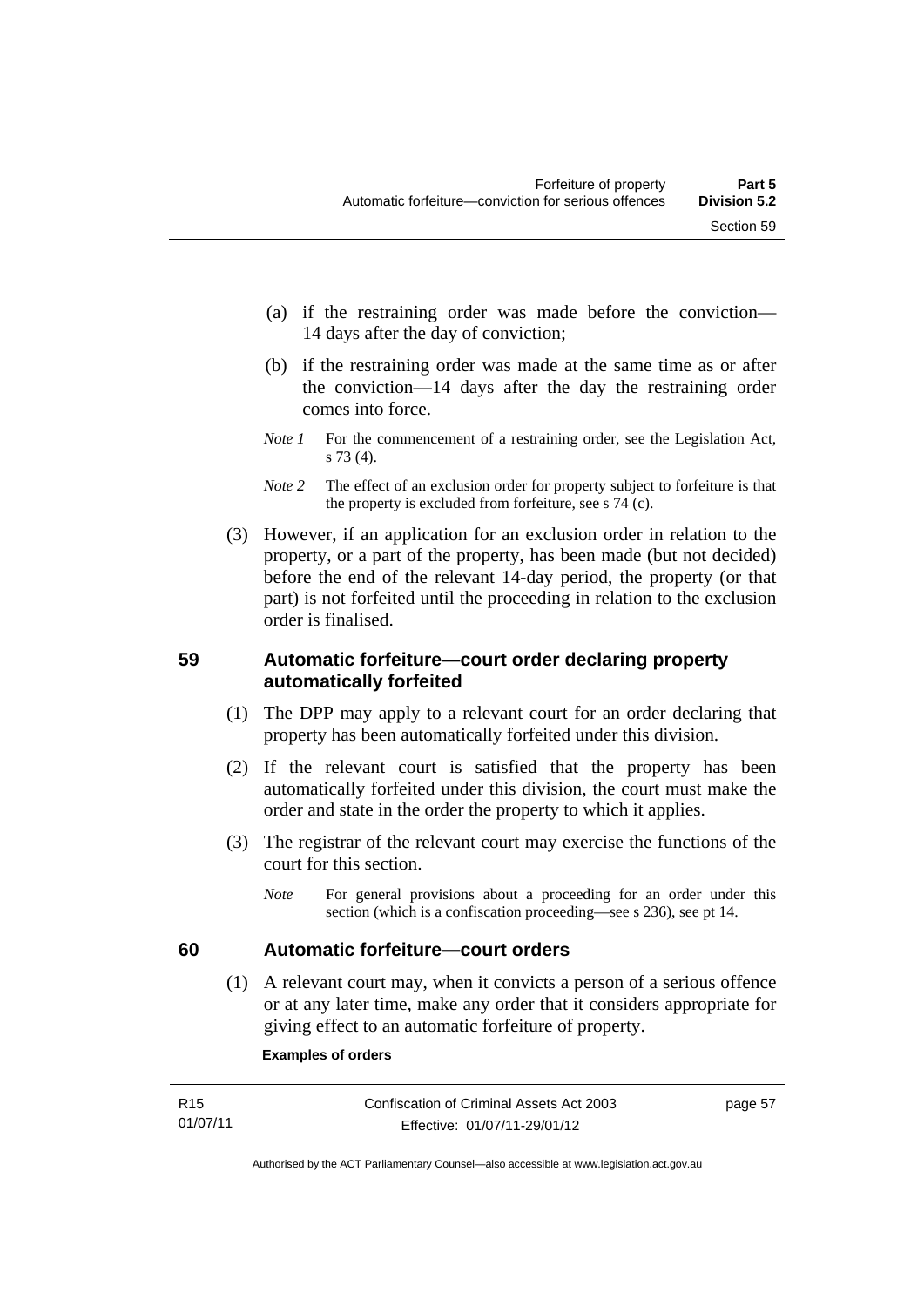- 1 an order for the examination of anyone before the court, or an officer of the court, about any property that might be forfeited because of the conviction
- 2 an order directing the owner of property that might be forfeited because of the conviction, or anyone else, to give to a stated person, within a stated period, a sworn statement about stated particulars of the property
- 3 an order directing the owner of property that might be forfeited because of the conviction, or anyone else, to do anything necessary or convenient to be done to allow the public trustee to take control of the property, including anything necessary or convenient to be done to bring the property within the jurisdiction
- 4 an order in relation to the registration of title to, or charges over, property under a territory law
- *Note* An example is part of the Act, is not exhaustive and may extend, but does not limit, the meaning of the provision in which it appears (see Legislation Act, s 126 and s 132).
- (2) The order may be made on the court's initiative, or on the application of any of the following people:
	- (a) the DPP;
	- (b) the offender;
	- (c) the public trustee;
	- (d) anyone with an interest in property to which the order relates;
	- (e) anyone else with the court's leave.
	- *Note* For general provisions about a proceeding for an order under this section (which is a confiscation proceeding—see s 236), see pt 14.
- (3) A person commits an offence if—
	- (a) a relevant court makes an order under subsection (1) to give effect to an automatic forfeiture of property; and
	- (b) the order requires the person to do, or not do, something stated in the order; and
	- (c) the person has notice of the order (whether by being given a copy of the order or otherwise); and

R15 01/07/11

Authorised by the ACT Parliamentary Counsel—also accessible at www.legislation.act.gov.au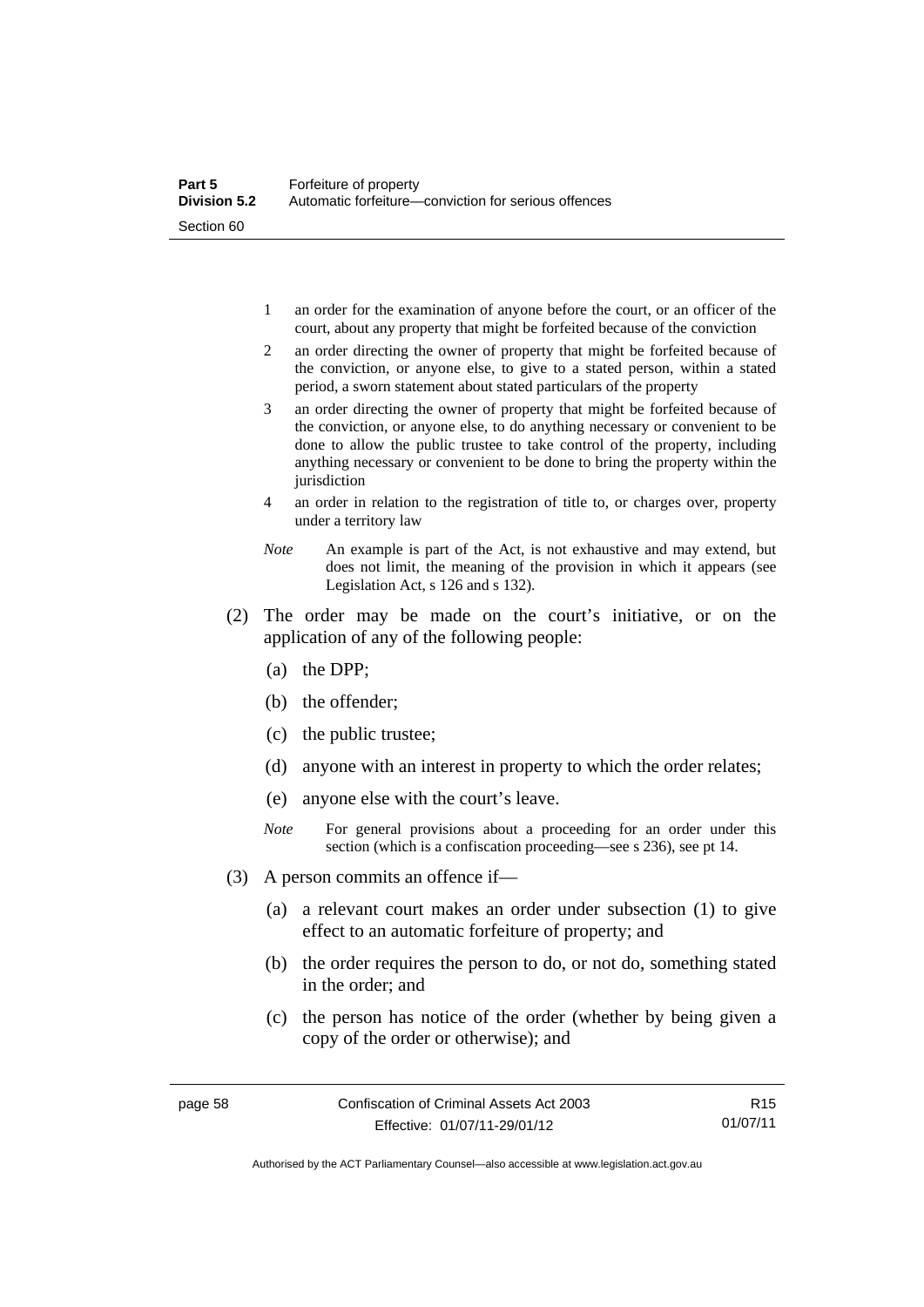(d) the person contravenes the order.

Maximum penalty: 200 penalty units, imprisonment for 2 years or both.

## **61 When automatic forfeiture under div 5.2 ends**

(1) Automatic forfeiture under this division ends if—

- (a) the offender is cleared of the offence to which the forfeiture relates, and all related serious offences (if any); or
- (b) the automatic forfeiture is fully satisfied.

*Note* For the meaning of *fully satisfied*, see dict.

- (2) Automatic forfeiture is satisfied for a particular interest in forfeited property if the interest is bought back under section 127 (Buyback orders—buying interest in property).
	- *Note* After the forfeiture of property, the offender may recover the property or its value in certain circumstances (see div 9.5).

## **Division 5.3 Automatic forfeiture—unclaimed tainted property**

*Note* For general provisions about a proceeding for a conviction forfeiture order (which is a confiscation proceeding—see s 236), see pt 14.

## **62 Forfeiture of unclaimed tainted property**

- (1) This section applies if an unclaimed tainted property restraining order is made over property.
- (2) The restrained property is forfeited to the Territory at the end of 14 days after the day the restraining order comes into force, except so far as the property is excluded from forfeiture under an exclusion order.

*Note 1* For the commencement of a restraining order, see the Legislation Act, s 73 (4).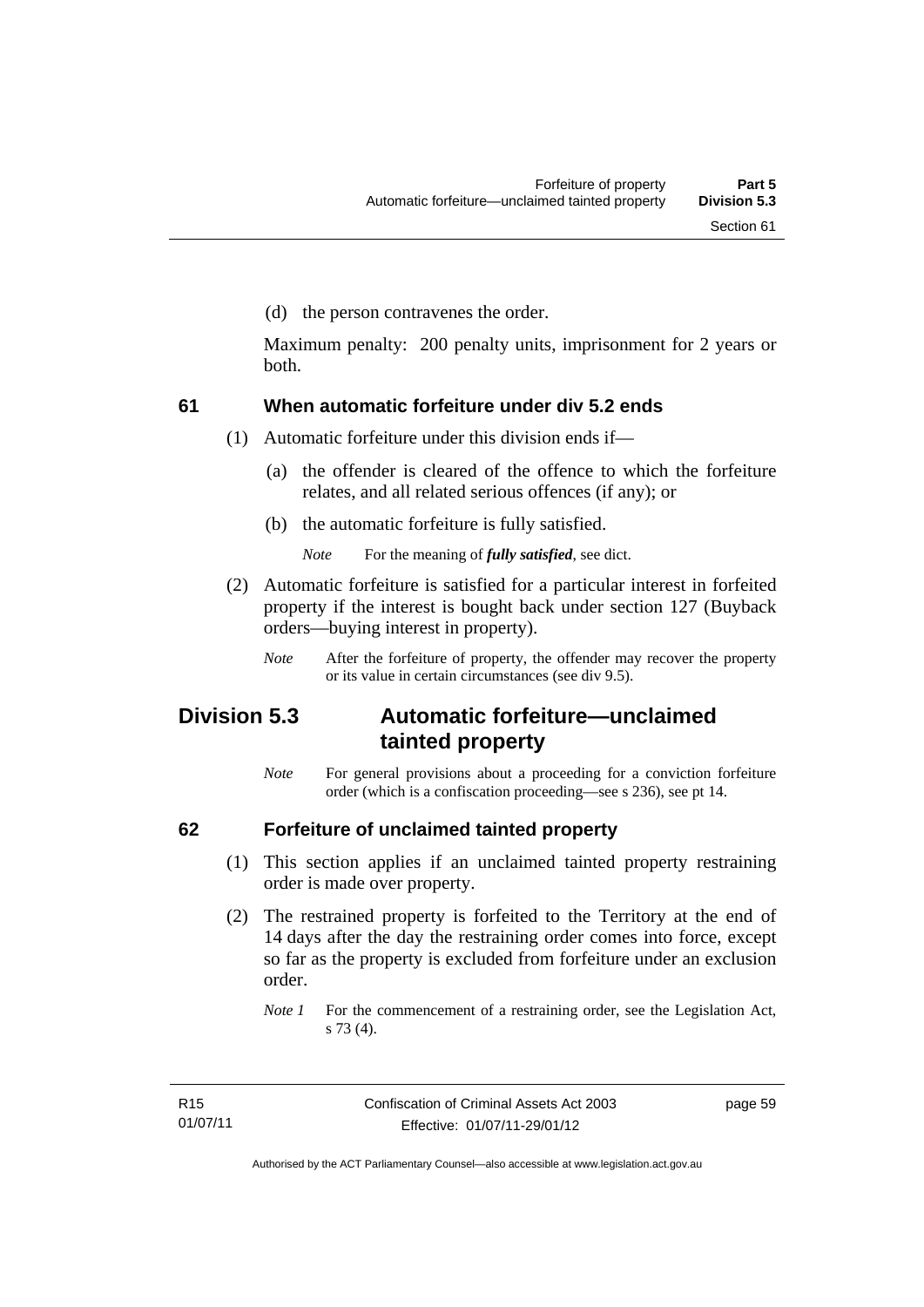- *Note 2* The effect of an exclusion order for property subject to forfeiture is that the property is excluded from forfeiture (see s 74 (c)).
- (3) However, if an application for an exclusion order in relation to the property, or a part of the property, has been made (but not decided) before the end of the 14-day period, the property (or that part) is not forfeited until the proceeding in relation to the exclusion order is finalised.

## **63 When automatic forfeiture under div 5.3 ends**

Automatic forfeiture under this division ends if the automatic forfeiture is fully satisfied.

*Note* For the meaning of *fully satisfied*, see dict.

## **Division 5.4 Civil forfeiture orders**

*Note* For general provisions about a proceeding for a conviction forfeiture order (which is a confiscation proceeding—see s 236), see pt 14.

## **64 Artistic profits and unclaimed tainted property non-application of div 5.4**

This division does not apply to property restrained under—

- (a) an artistic profits restraining order; or
- (b) an unclaimed tainted property restraining order.
- *Note 1* An artistic profits restraining order is made solely to preserve property to satisfy a penalty order for artistic profits in relation to an offence (see s 20).
- *Note 2* Unclaimed tainted property is forfeitable under div 5.3.

## **65 Meaning of** *civil forfeiture order*

In this Act:

*civil forfeiture order* means an order under section 67 (Civil forfeiture orders—making) for the forfeiture to the Territory of

R15 01/07/11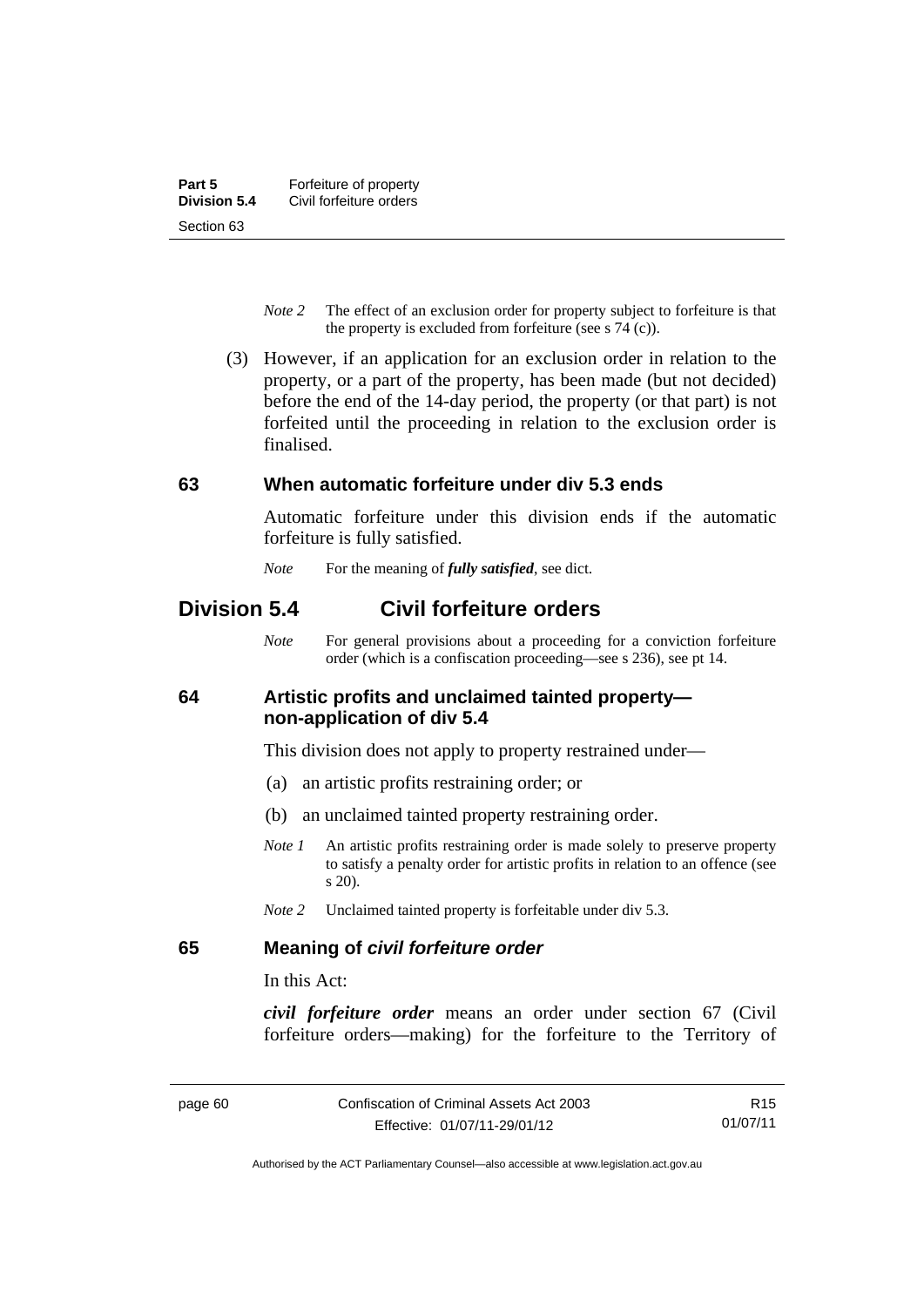restrained property in relation to the commission (or the alleged commission) of a serious offence.

## **66 Civil forfeiture orders—application**

- (1) The DPP may apply to a relevant court for a civil forfeiture order for the forfeiture to the Territory of property restrained in relation to the commission (or the alleged commission) of a serious offence.
- (2) The application may be made—
	- (a) at the same time as, or after, an application for a restraining order in relation to the offence; or
	- (b) if a restraining order is in force in relation to the offence.

## **67 Civil forfeiture orders—making**

- (1) This section applies if, on an application under section 66 for an order for the forfeiture to the Territory of restrained property, the court is satisfied on the balance of probabilities that a person (the *offender*) has committed a serious offence within whichever of the following periods applies (the *relevant period*):
	- (a) 6 years before the day the application to restrain the property was made;
	- (b) if an extended period for making the restraining order application was allowed under section 246 (Confiscation proceedings—time extensions for applications)—the total of the 6-year period and the extended period.
	- *Note 1* The court must be satisfied on the balance of probabilities about the commission of the offence because confiscation proceedings are civil, not criminal (see s 237).
	- *Note 2* A reference to a *person* generally includes a reference to a corporation as well as an individual, see the Legislation Act, s 160. (See also the Legislation Act, dict, pt 1, def *person*.)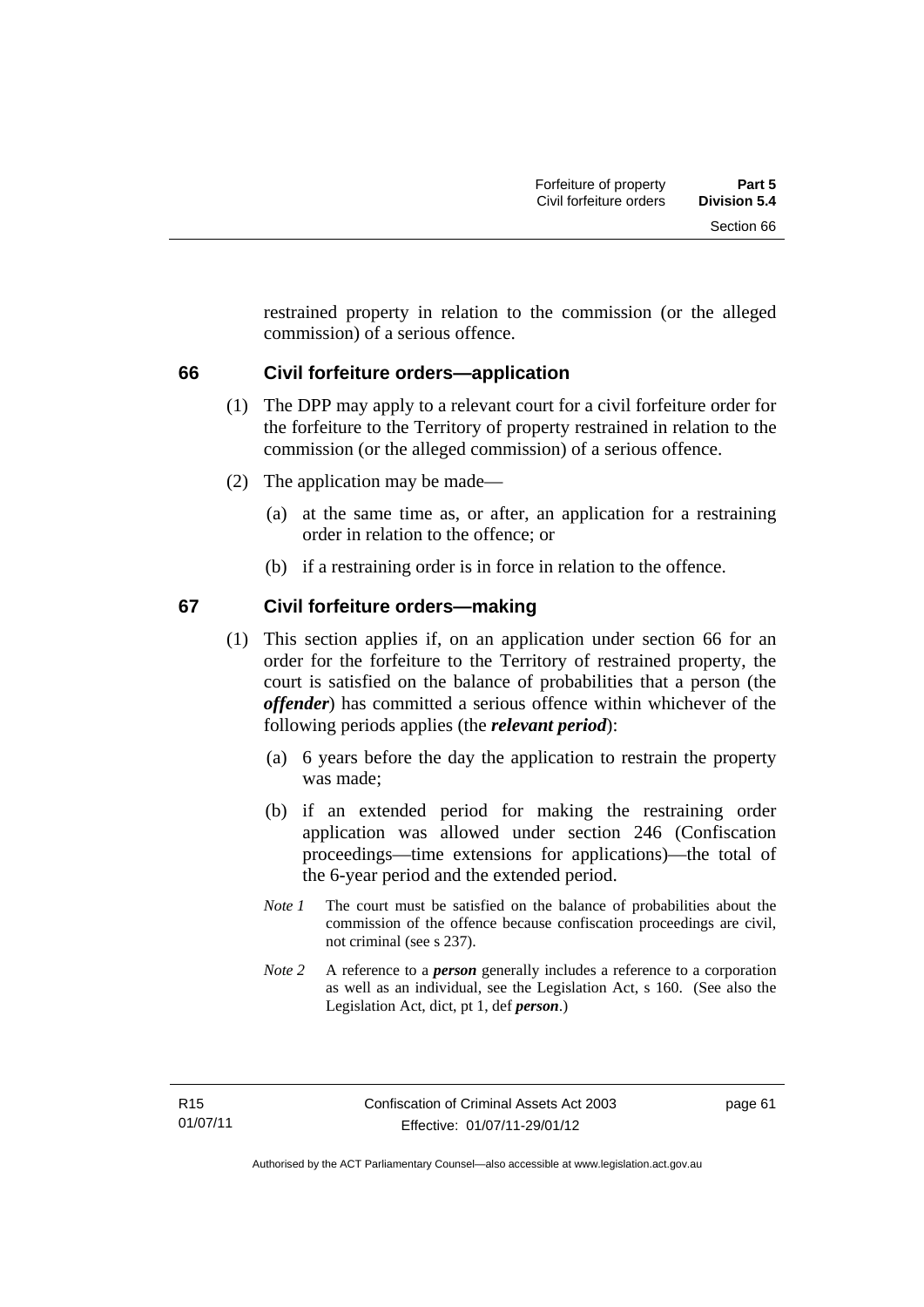- (2) If this section applies, the relevant court must order that the restrained property be forfeited to the Territory.
- (3) The order must state—
	- (a) the property to which it applies; and
	- (b) what the relevant court considers to be the value of the property (other than money) to be forfeited to the Territory under the order at the time the order is made; and
	- (c) if the relevant court making the order has given a direction under section 69 (Civil forfeiture order proceedings restrictions on disclosure)—
		- (i) the direction given by the court; and
		- (ii) the effect of section 70 (Civil forfeiture orders disclosure offences) in relation to the direction.
- (4) To remove any doubt, if the relevant court is satisfied that the offender committed a serious offence within the relevant period, the court must not refuse to make a civil forfeiture order only because it is not satisfied—
	- (a) that a particular serious offence was committed by the offender within the relevant period; or
	- (b) that the offence was committed on any particular day or time within the relevant period.
- (5) Also, to remove any doubt, the relevant court must not refuse to make a civil forfeiture order in relation to a serious offence only because—
	- (a) an indictment has not been presented against the offender for the offence; or
	- (b) the offender has not been convicted of the offence; or
	- (c) the offender has been cleared of the offence, including being cleared after having been convicted of the offence; or

| ıΑ<br>າສຕ<br>r |  |
|----------------|--|
|----------------|--|

Authorised by the ACT Parliamentary Counsel—also accessible at www.legislation.act.gov.au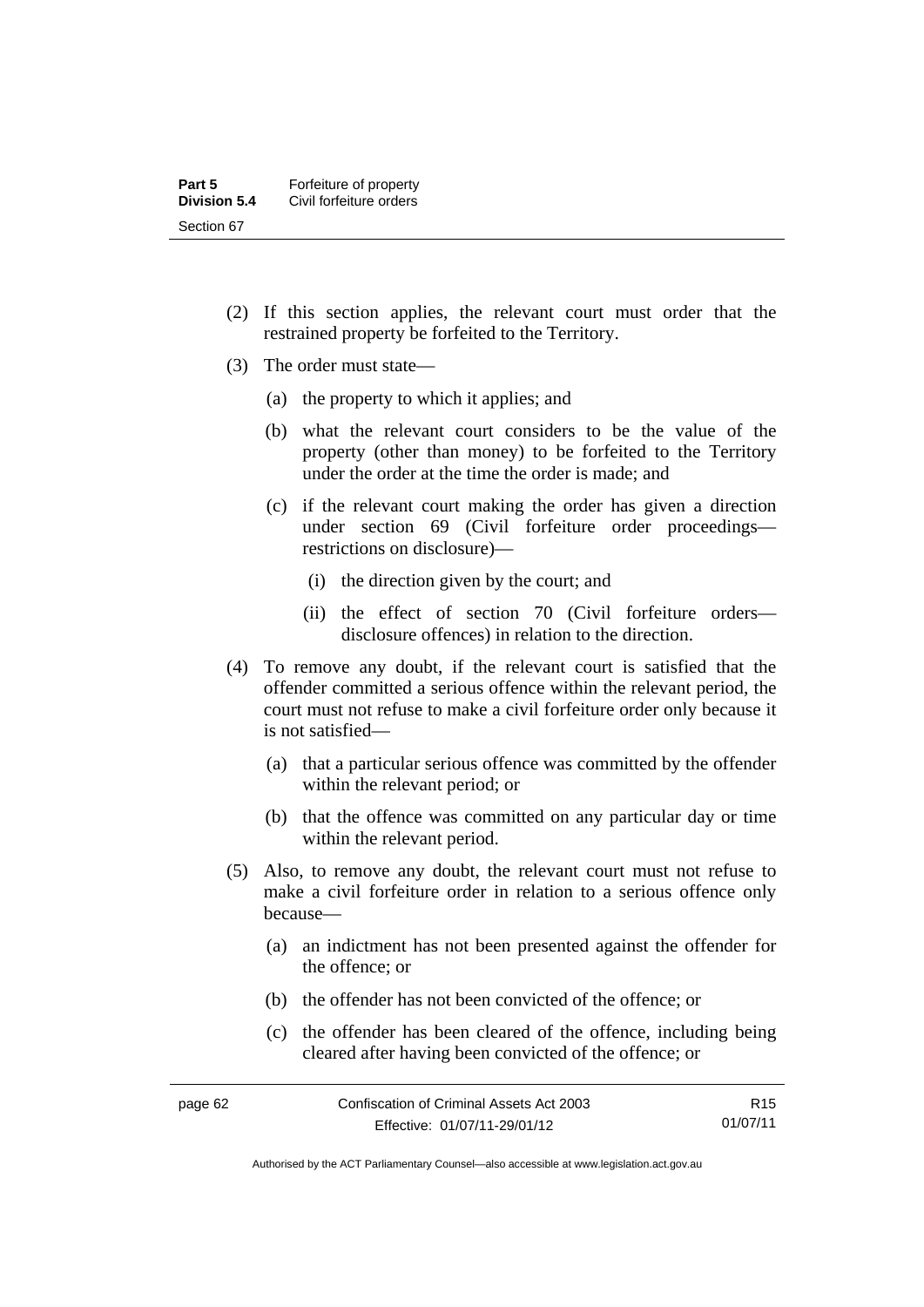- (d) a doubt is raised about whether the offender committed the offence.
- *Note Indictment* is defined in the Legislation Act, dict, pt 1 as including an information. (See also that Act, dict, pt 1, def *present*.)

## **68 Civil forfeiture orders—forfeiture**

- (1) The property to which the civil forfeiture order applies is forfeited to the Territory at the end of 14 days after the day the order is made, except so far as the property is excluded from forfeiture under an exclusion order.
	- *Note 1* For the commencement of a restraining order, see the Legislation Act, s 73 (4).
	- *Note 2* The effect of an exclusion order for property subject to forfeiture is that the property is excluded from forfeiture, see s 74 (c).
- (2) However, if an application for an exclusion order in relation to the property, or a part of the property, has been made (but not decided) before the end of the 14-day period, the property (or that part) is not forfeited until the proceeding in relation to the exclusion order is finalised.

## **69 Civil forfeiture order proceedings—restrictions on disclosure**

- (1) On application by the DPP, a relevant court hearing an application for a civil forfeiture order may—
	- (a) direct that the hearing of the application, or part of it, take place in closed court and give directions about who may be present; and
	- (b) give directions prohibiting or restricting the publication or disclosure of all or any of the following:
		- (i) the fact that an application for the order, or that a civil forfeiture order, has been made;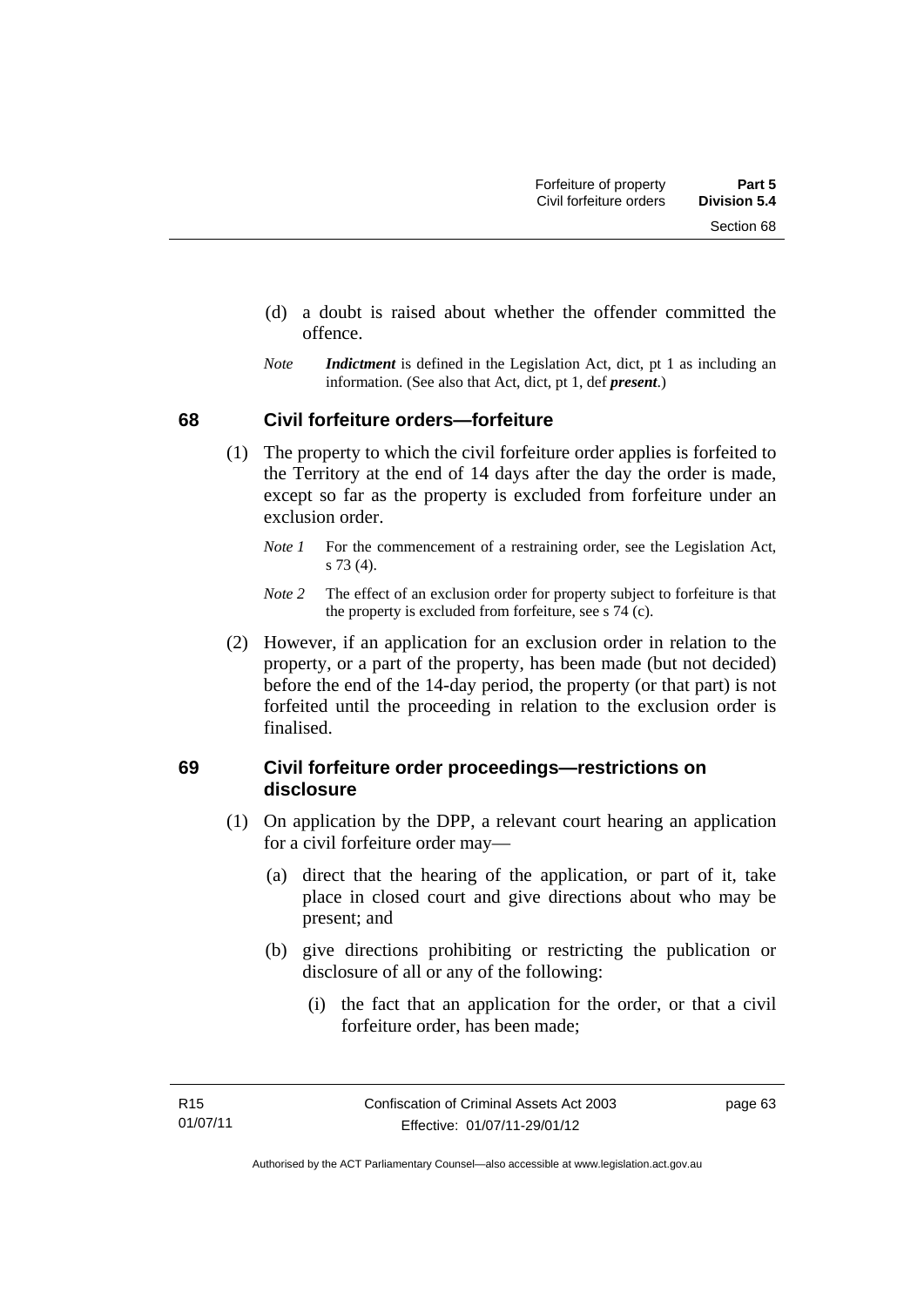- (ii) the application for the order;
- (iii) any information about the proceeding (whether or not a hearing has been held);
- (iv) any evidence given, statement made or thing done during the proceeding;
- (v) any information, document or thing derived from anything mentioned in this subsection.

#### **Examples of directions**

- 1 that the application for the civil forfeiture order not be disclosed to the person against whom the civil forfeiture order is made until the court has decided an application for a restraining order against someone else's property
- 2 that the supporting affidavit must be made available only to the offender's lawyer
- *Note* An example is part of the Act, is not exhaustive and may extend, but does not limit, the meaning of the provision in which it appears (see Legislation Act, s 126 and s 132).
- (2) In deciding whether to give a direction under subsection (1), the court must have regard to whether the direction—
	- (a) would promote the purposes of this Act; or
	- (b) is desirable to protect the integrity of an investigation (however described) for any purpose or a prosecution of an offence.
- (3) The court may also have regard to any other relevant matter in deciding whether to give a direction under subsection (1).

### **70 Civil forfeiture orders—disclosure offences**

*Note* An offence against this section is a strict liability offence (see s (7)).

- (1) A person commits an offence if—
	- (a) a relevant court has given a direction under section 69 (1) (b) prohibiting or restricting the publication or disclosure of a matter mentioned in the paragraph; and

R15 01/07/11

Authorised by the ACT Parliamentary Counsel—also accessible at www.legislation.act.gov.au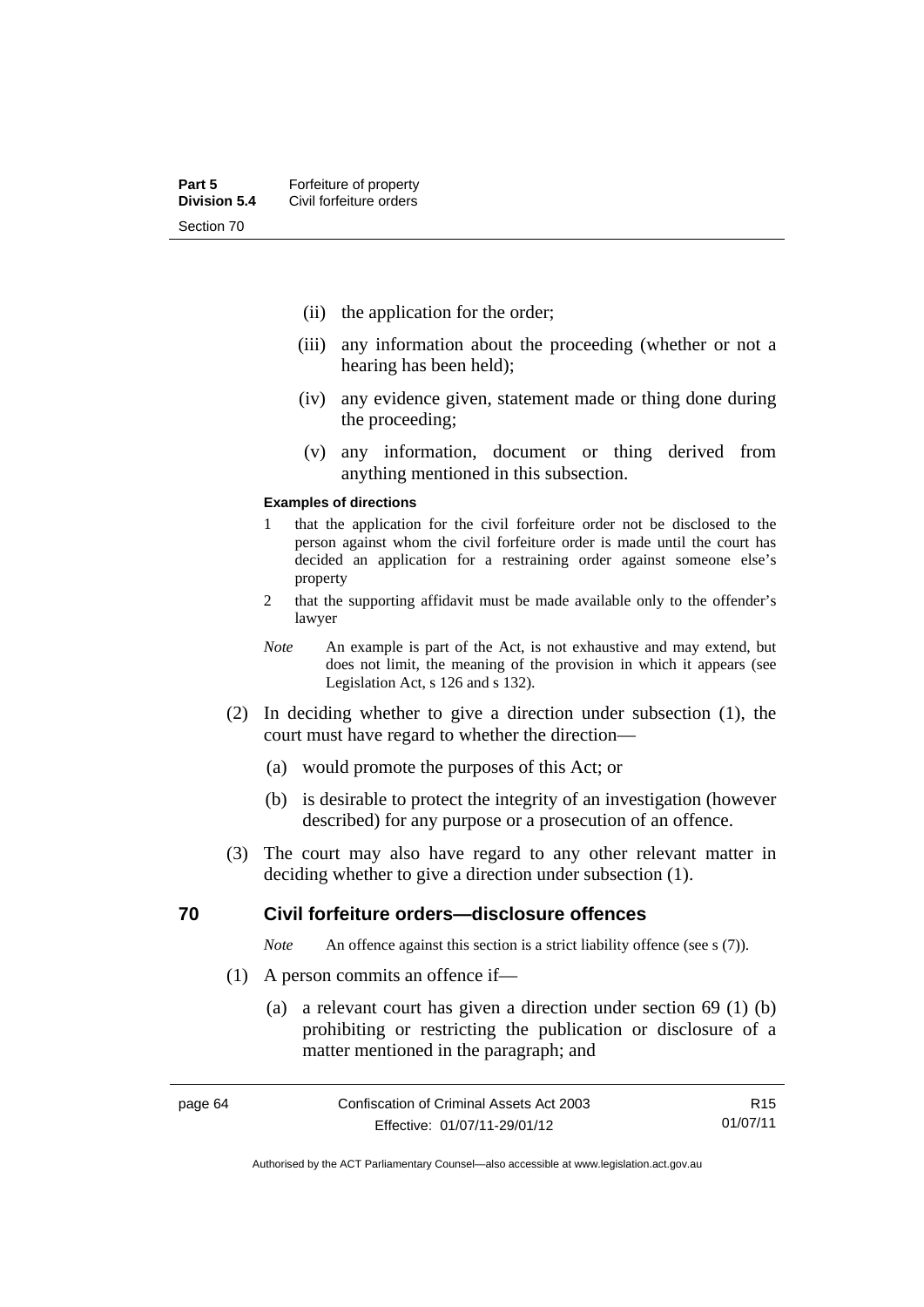- (b) the person has notice of the direction (whether by being given a copy of the civil forfeiture order to which the direction relates or otherwise); and
- (c) the person publishes or discloses the matter to someone else.

Maximum penalty: 200 penalty units, imprisonment for 2 years or both.

- (2) A person commits an offence if—
	- (a) a relevant court has given a direction under section 69 (1) (b) prohibiting or restricting the publication or disclosure of a matter mentioned in the paragraph; and
	- (b) the person has notice of the direction (whether by being given a copy of the civil forfeiture order to which the direction relates or otherwise); and
	- (c) the person publishes or discloses information to someone else; and
	- (d) the other person could infer from the information the matter to which the direction relates.

Maximum penalty: 200 penalty units, imprisonment for 2 years or both.

- (3) Subsections (1) and (2) do not apply if the publication or disclosure is to any of the following entities in the circumstances mentioned for the entity:
	- (a) a police officer—in any circumstances;
	- (b) an officer, employee or agent of the person—to ensure that the order is complied with and the person to whom the publication or disclosure is made is given notice of the direction (whether by being given a copy of the restraining order to which the direction relates or otherwise) by the person making the publication or disclosure;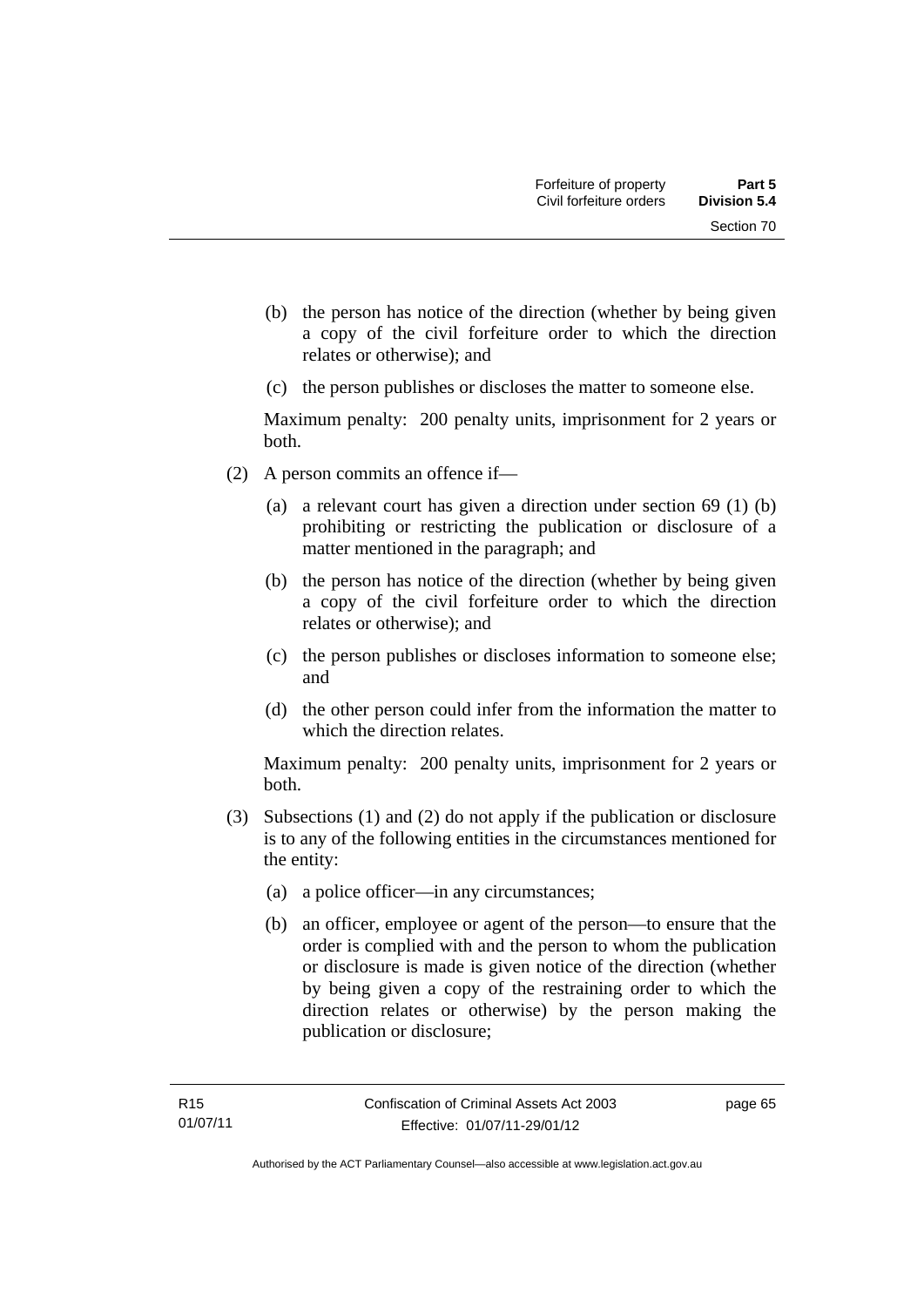- (c) a lawyer—to obtain legal advice or representation in relation to the order;
- (d) a relevant court—with the court's leave.

- (4) Also, subsections (1) and (2) do not apply if the publication or disclosure is made—
	- (a) by a police officer in the exercise of the officer's functions; or
	- (b) for the purpose of giving or obtaining legal advice, or making legal representations, in relation to the order.
- (5) A person commits an offence if—
	- (a) a relevant court has given a direction under section 69 (1) (b) prohibiting or restricting the publication or disclosure of a matter mentioned in the paragraph; and
	- (b) the person receives information in relation to the matter in accordance with subsection (3) or (4); and
	- (c) the person ceases to be a person mentioned in subsection (3) or (4); and
	- (d) the person publishes or discloses the matter to someone else.

Maximum penalty: 200 penalty units, imprisonment for 2 years or both.

- (6) A person commits an offence if—
	- (a) a relevant court has given a direction under section 69 (1) (b) prohibiting or restricting the publication or disclosure of a matter mentioned in the paragraph; and
	- (b) the person receives information in relation to the matter in accordance with subsection (3) or (4); and

*Note* The application for leave, and any proceeding with the court's leave, must be heard in closed court (see s (8)).

Authorised by the ACT Parliamentary Counsel—also accessible at www.legislation.act.gov.au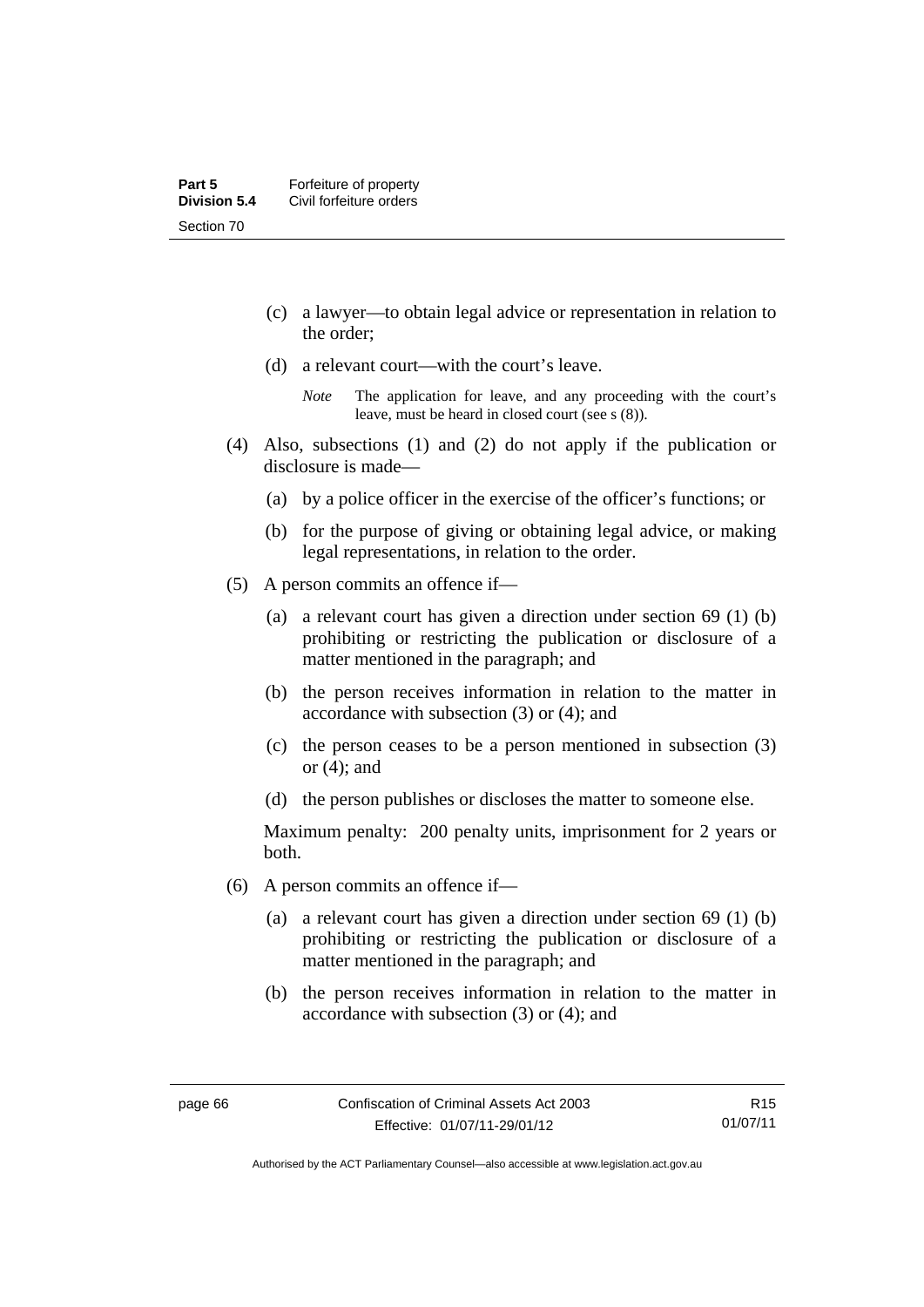Section 71

- (c) the person ceases to be a person mentioned in subsection (3) or (4); and
- (d) the person publishes or discloses information to someone else; and
- (e) the other person could infer from the information the matter to which the direction relates.

Maximum penalty: 200 penalty units, imprisonment for 2 years or both.

- (7) An offence against this section is a strict liability offence.
- (8) For subsection (3) (d), an application for leave, and any proceeding with the court's leave, must be heard in closed court.

## **71 When civil forfeiture order ends**

- (1) A civil forfeiture order ends if—
	- (a) the order is set aside or discharged on appeal; or
	- (b) the order is fully satisfied.

*Note* For the meaning of *fully satisfied*, see dict.

- (2) The order is satisfied for a particular interest in forfeited property if the interest is bought back under section 127 (Buyback orders buying interest in property).
	- *Note* After the forfeiture of property, the offender may recover the property or its value in certain circumstances (see div 9.5).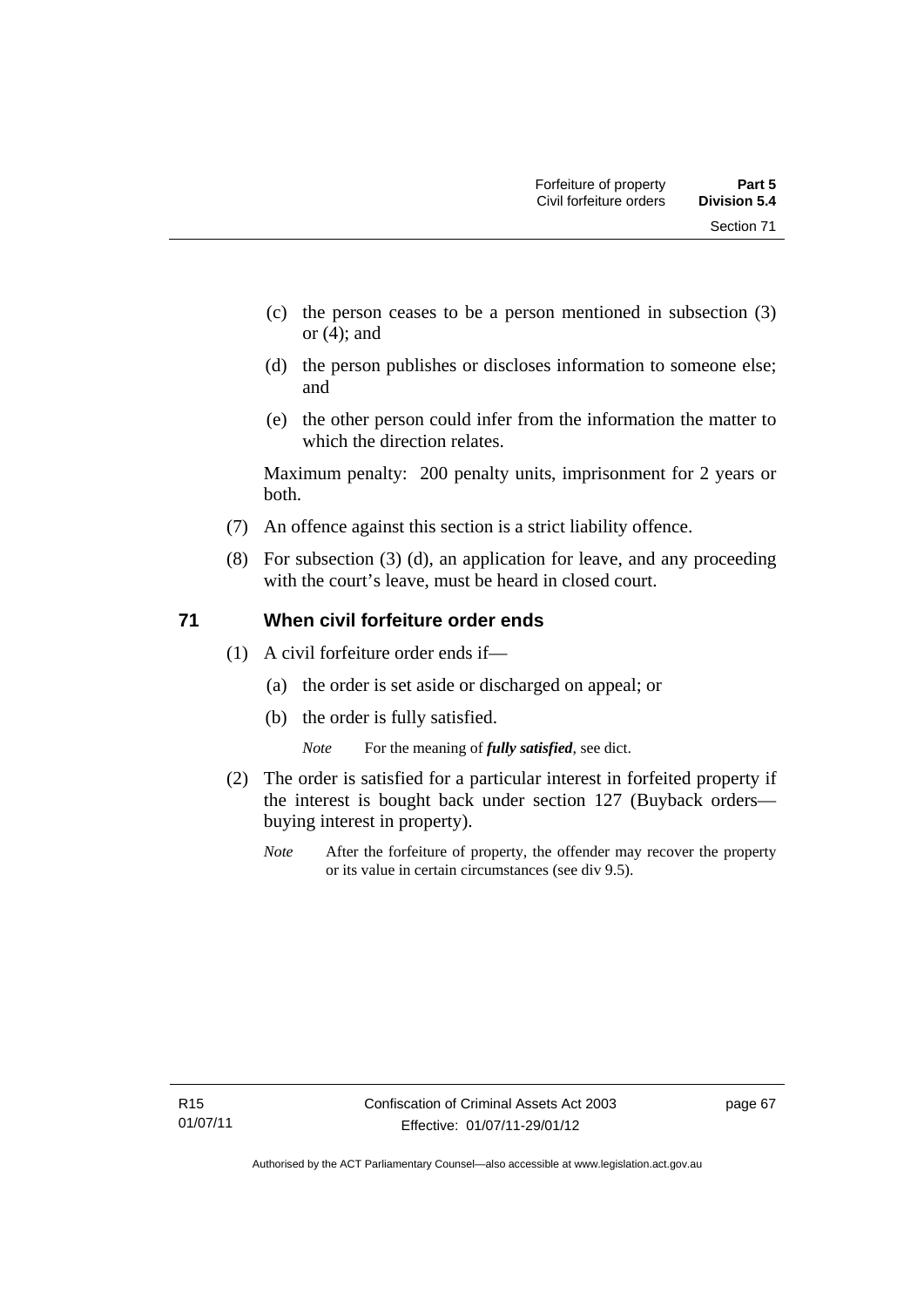**Part 6 Exclusion of property**<br>**Division 6.1 General Division 6.1** Section 72

# **Part 6 Exclusion of property**

*Note* For general provisions about a proceeding for an exclusion order (which is a confiscation proceeding—see s 236), see pt 14.

## **Division 6.1 General**

### **72 Meaning of** *exclusion order*

In this Act:

*exclusion order* means an order under this part in relation to—

- (a) restrained property (other than restrained property that has been forfeited) or property in relation to which an application for a restraining order has been made; or
- (b) property in relation to which an application for a conviction forfeiture order has been made; or
- (c) property subject to forfeiture under this Act.
- *Note 1 Property* includes an interest in property, see the Legislation Act, dict, pt 1.
- *Note 2* This part does not apply to forfeited property (see s 75 (4)). A person with an interest in forfeited property immediately before its forfeiture may apply for the return of the property or compensation for its value under a return or compensation order under div 9.5.
- *Note 3* Property is forfeited 14 days after a forfeiture order or an automatic forfeiture applies to the property unless an application for an exclusion order is made, see pt 5 (Forfeiture of property).

## **73 When property is** *subject to forfeiture*

For this Act, property is *subject to forfeiture* if—

- (a) a forfeiture order made under this Act applies to the property and the property has not been forfeited; or
- (b) an automatic forfeiture under this Act applies to the property and the property has not been forfeited.

R15 01/07/11

Authorised by the ACT Parliamentary Counsel—also accessible at www.legislation.act.gov.au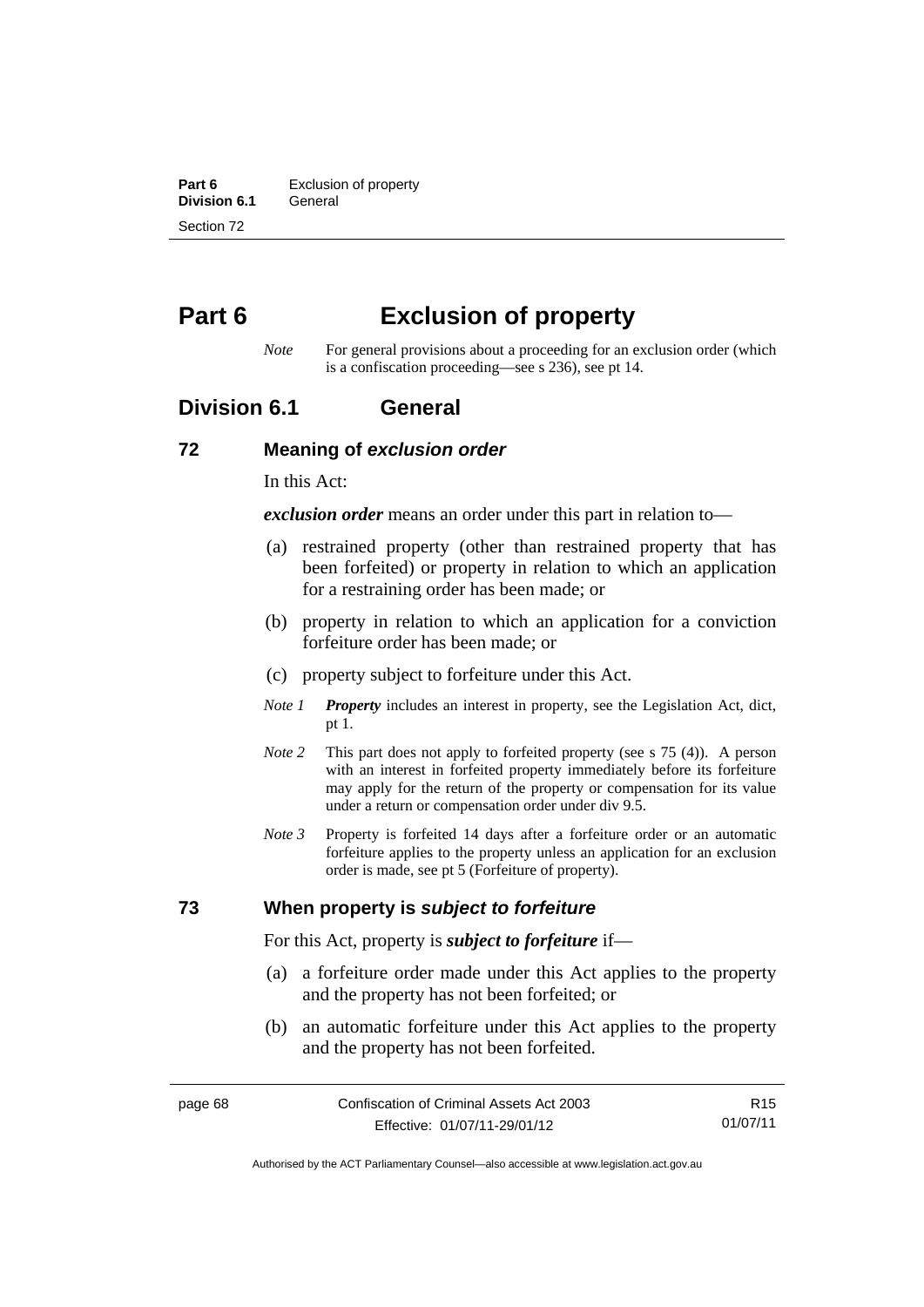## **74 Effect of exclusion order**

An exclusion order for property has effect as follows:

- (a) for property in relation to which an application for a restraining order or conviction forfeiture order has been made—the property is excluded from restraint or forfeiture (as appropriate);
- (b) for restrained property (other than restrained property that has been forfeited)—the restraining order stops applying to the property;
- (c) for property subject to forfeiture—the property is excluded from forfeiture.
- *Note* This part does not apply to forfeited property (see s 75 (4)). A person with an interest in forfeited property immediately before its forfeiture may apply for the return of the property or compensation for its value under a return or compensation order under div 9.5.

## **Division 6.2 Making exclusion orders**

## **75 Exclusion orders—application**

- (1) This section applies to—
	- (a) restrained property (other than restrained property that has been forfeited) or property in relation to which an application for a restraining order has been made; or
	- (b) property in relation to which an application for a conviction forfeiture order has been made; or
	- (c) property subject to forfeiture under this Act.

*Note* See the notes to s 72.

- (2) A person claiming an interest in the property may apply to a relevant court for an exclusion order.
- (3) The application must be made—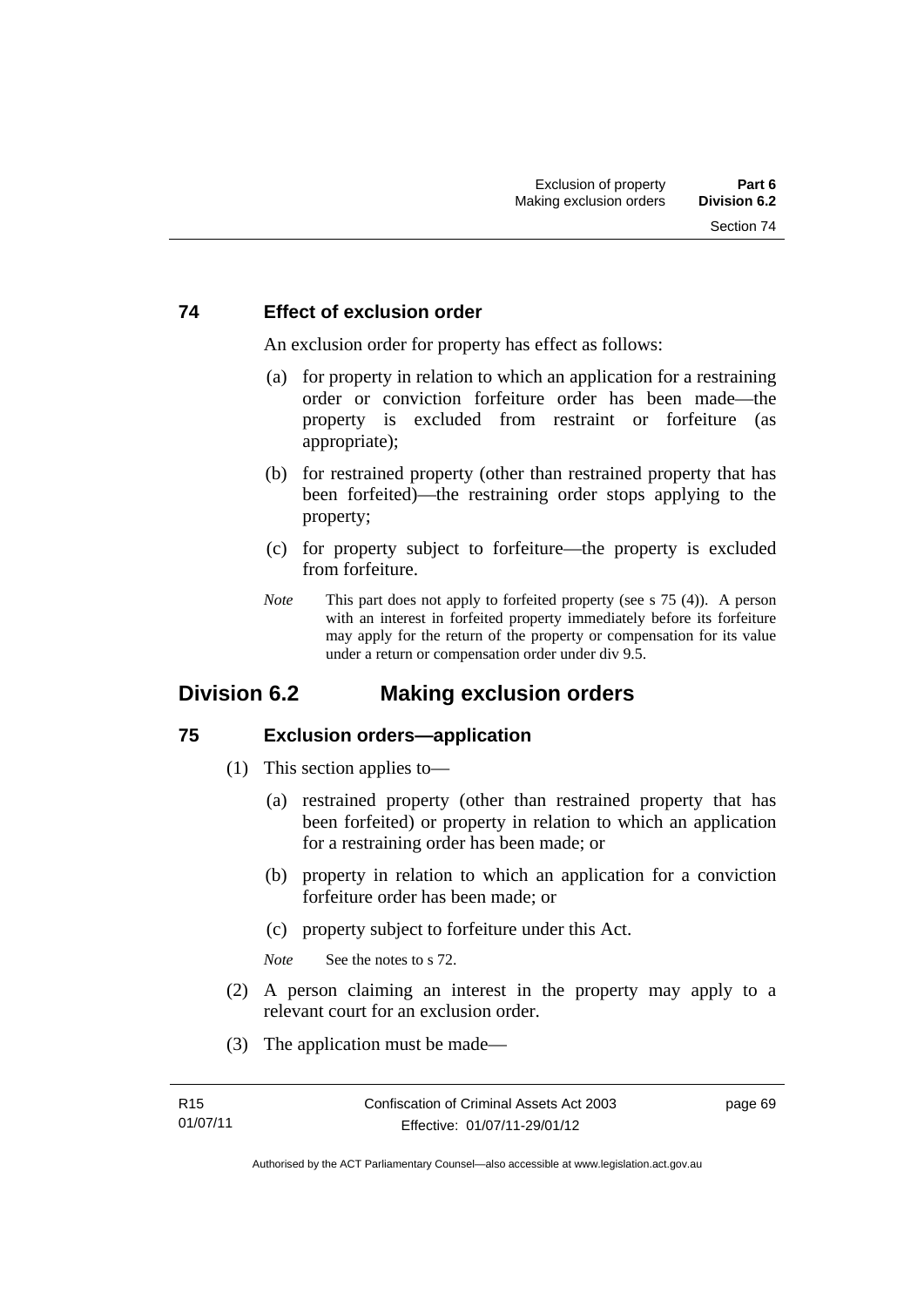- (a) if a restraining order or conviction forfeiture order has been applied for (but not made) in relation to the property—at the same time as, or after, the application is made for the order but before the order is made; or
- (b) if the property is restrained or subject to forfeiture—at any time before the property is forfeited.
- (4) To remove any doubt, an application for a exclusion order cannot be made in relation to property that has been forfeited.

## **76 Making of exclusion orders—ordinary offences**

- (1) This section applies to an application for an exclusion order for property if—
	- (a) a restraining order in relation to the property has been applied for in relation to an ordinary offence; or
	- (b) the property has been restrained (but not forfeited) in relation to an ordinary offence; or
	- (c) a conviction forfeiture order for an ordinary offence has been applied for in relation to the property; or
	- (d) the property is subject to forfeiture in relation to an ordinary offence.
- (2) If the application is made by an offender, the relevant court must not make an exclusion order for the property unless the court is satisfied that the property—
	- (a) is not tainted property in relation to any offence against a territory law, or a law of the Commonwealth, a State, another Territory or a foreign country; and
		- *Note* For the meaning of *in relation to*, see dict.
	- (b) is not required to be restrained to satisfy a penalty order; and
	- (c) does not have evidentiary value in any criminal proceeding.

Authorised by the ACT Parliamentary Counsel—also accessible at www.legislation.act.gov.au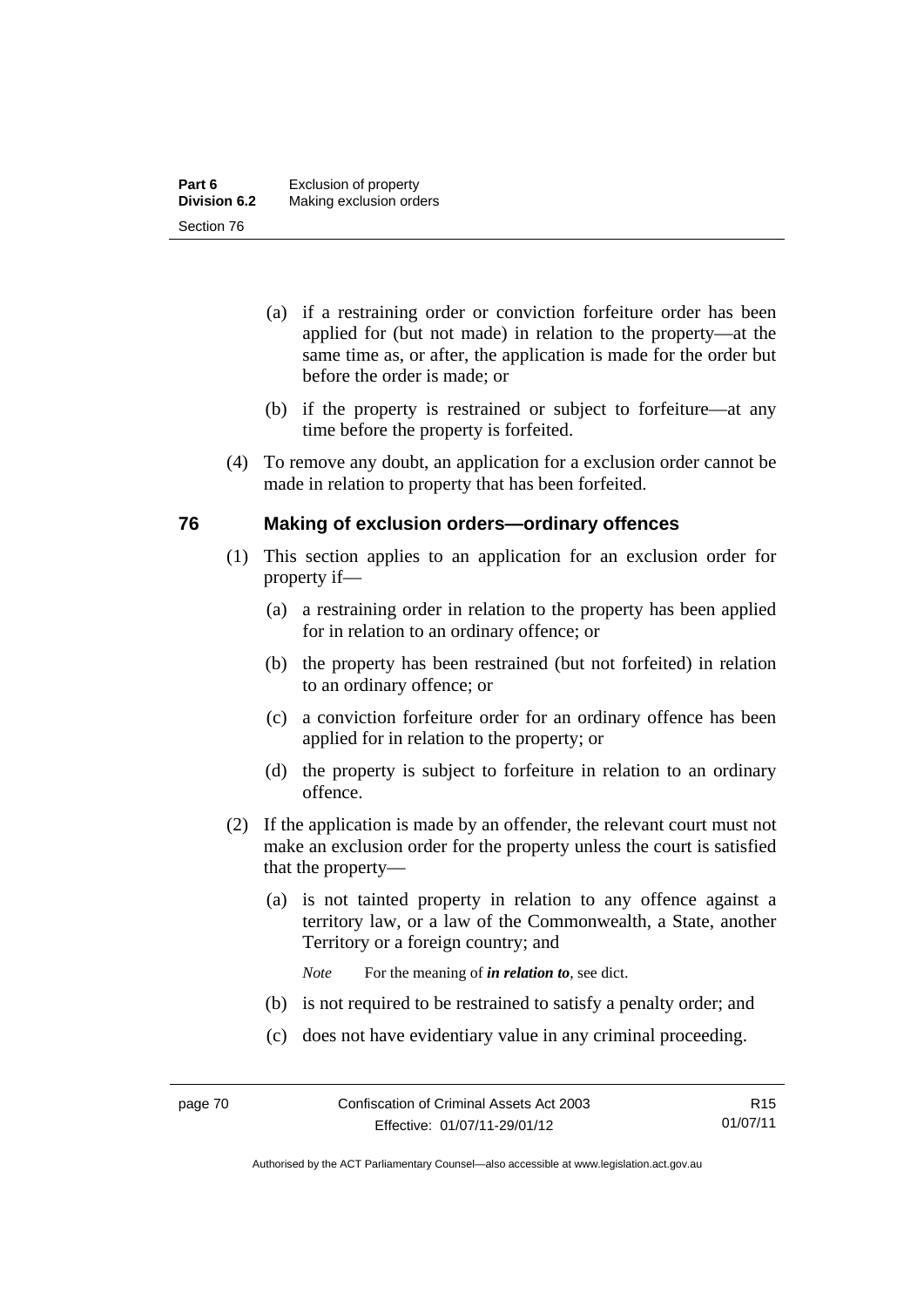- (3) However, if the court is satisfied that the property is not tainted property as mentioned in subsection (2) (a), but considers that the property (or any part of the property) may be required to be restrained to satisfy a penalty order, the court must make an exclusion order declaring that the property (or part)—
	- (a) is not subject to forfeiture under a conviction forfeiture order; but
	- (b) is to remain restrained for the purpose of satisfying a penalty order.
- (4) If the application is made by a person other than an offender, the court must not make an exclusion order for the property unless it is satisfied that—
	- (a) the applicant has an interest in the property; and

*Note* For the meaning of *interest*, see the Legislation Act, dict, pt 1.

- (b) the applicant was not a party to the relevant offence or any related offence; and
- (c) the interest is not subject to the effective control of an offender; and
	- *Note* For the meaning of *effective control*, see s 14.
- (d) the interest is not tainted property in relation to the relevant offence or any related offence; and
- (e) if the interest was acquired completely or partly, or directly or indirectly, from the offender—the interest was acquired honestly and for sufficient consideration and the applicant took reasonable care to establish that the interest may be lawfully acquired by the applicant; and
- (f) the property does not have evidentiary value in any criminal proceeding.
- (5) An exclusion order must state the property to which it applies.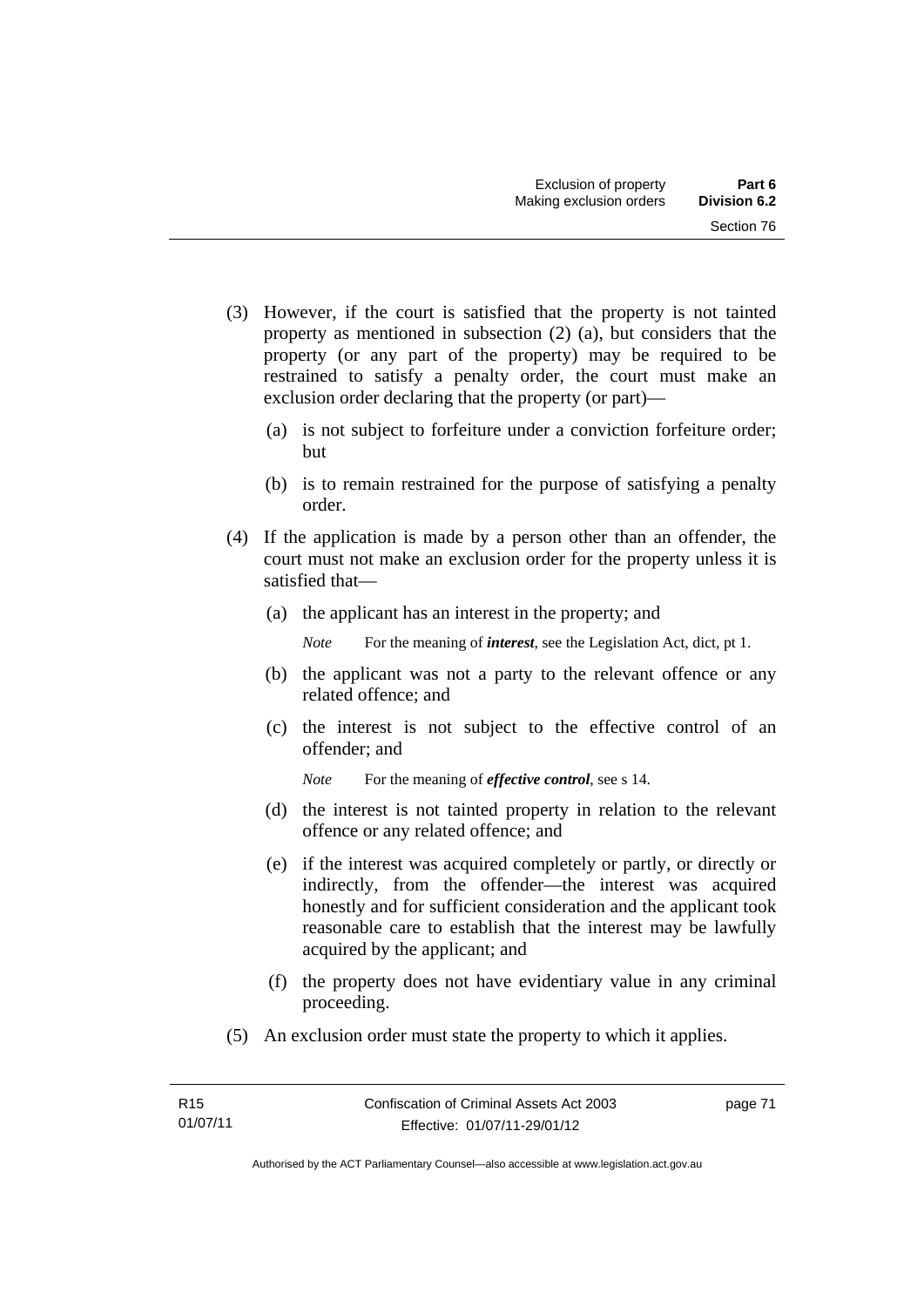## **77 Making of exclusion orders—serious offences**

- (1) This section applies to an application for an exclusion order for property if—
	- (a) a restraining order in relation to the property has been applied for in relation to serious offence; or
	- (b) the property has been restrained (but not forfeited) in relation to a serious offence; or
	- (c) a conviction forfeiture order for a serious offence has been applied for in relation to the property; or
	- (d) the property is subject to automatic forfeiture under division 5.2 (Automatic forfeiture—conviction for serious offences).
- (2) If the application is made by an offender, the relevant court must not make an exclusion order for the property unless the court is satisfied that the property—
	- (a) was lawfully acquired by the offender; and
	- (b) is not tainted property in relation to any offence against a territory law, or a law of the Commonwealth, a State, another Territory or a foreign country; and
		- *Note* For the meaning of *in relation to*, see dict.
	- (c) is not required to be restrained to satisfy a penalty order; and
	- (d) does not have evidentiary value in any criminal proceeding.
- (3) However, if the court is satisfied that the property was lawfully acquired, and is not tainted property as mentioned in subsection (2) (b), but considers that the property (or any part of the property) may be required to be restrained to satisfy a penalty order, the court must make an exclusion order declaring that the property (or part)—

R15 01/07/11

Authorised by the ACT Parliamentary Counsel—also accessible at www.legislation.act.gov.au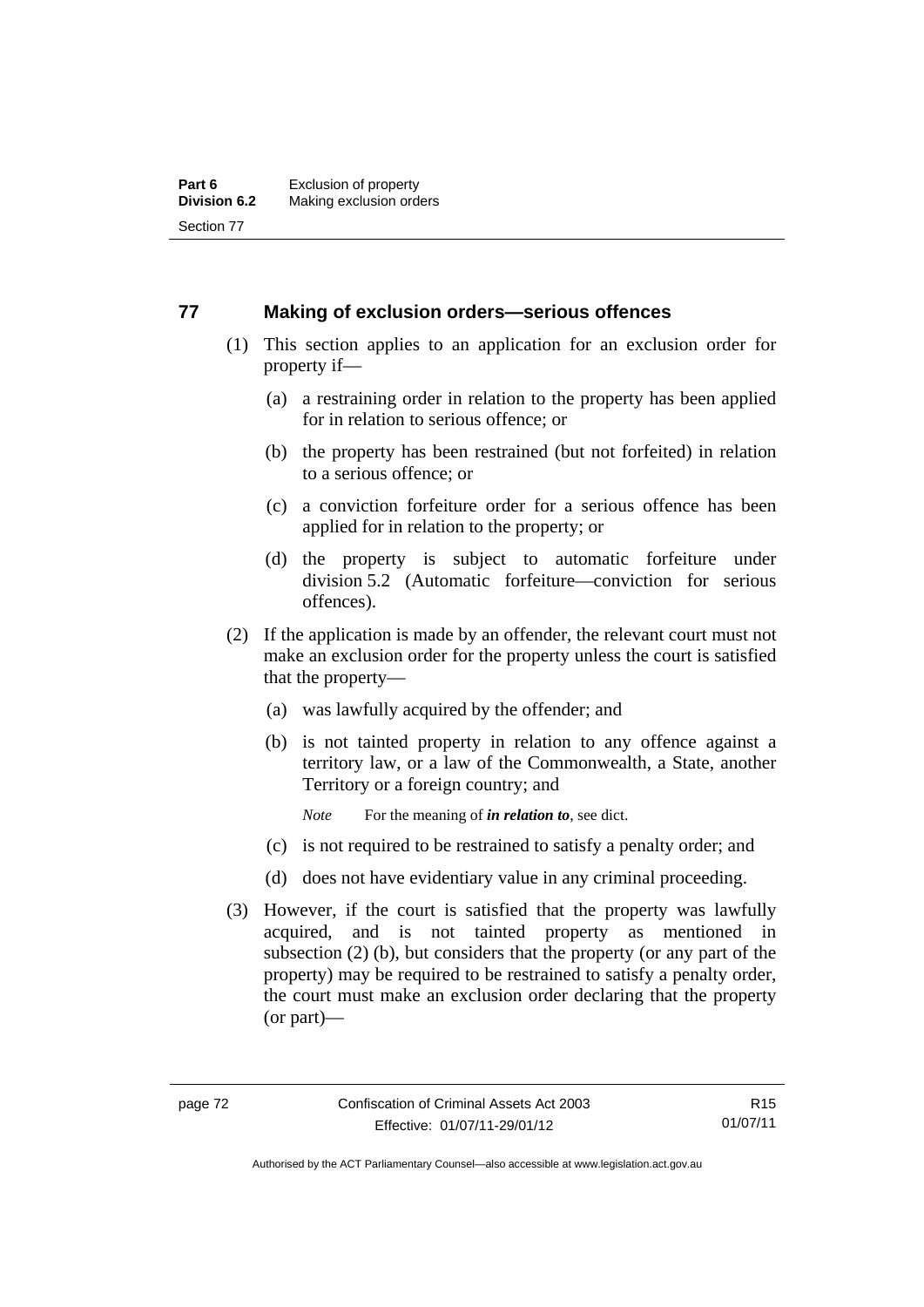- (a) is not subject to automatic forfeiture or to forfeiture under a forfeiture order; but
- (b) is to remain restrained for the purpose of satisfying a penalty order.
- (4) If the application is made by a person other than an offender, the court must not make an exclusion order for the property unless it is satisfied that—
	- (a) the applicant has an interest in the property; and

*Note* For the meaning of *interest*, see the Legislation Act, dict, pt 1.

- (b) the applicant was not a party to the relevant serious offence or any related offence; and
- (c) the interest is not subject to the effective control of an offender; and

*Note* For the meaning of *effective control*, see s 14.

- (d) the interest is not tainted property in relation to the relevant serious offence or any related offence; and
- (e) if the interest was acquired completely or partly, or directly or indirectly, from the offender—the interest was acquired honestly and for sufficient consideration and the applicant took reasonable care to establish that the interest may be lawfully acquired by the applicant;
- (f) the property does not have evidentiary value in any criminal proceeding.
- (5) An exclusion order must state the property to which it applies.

## **78 Making of exclusion orders—unclaimed tainted property**

 (1) This section applies to an application for an exclusion order for unclaimed tainted property if—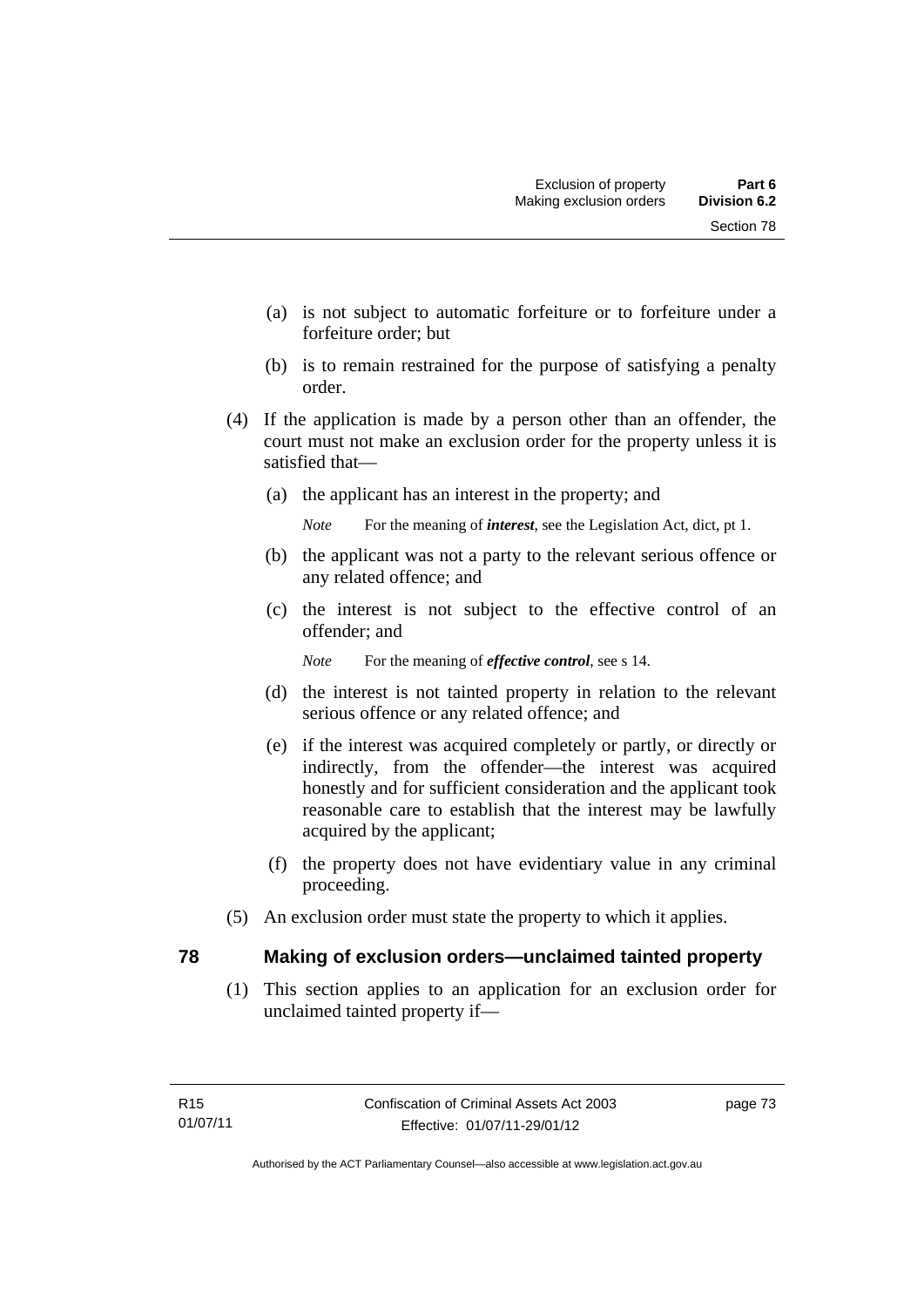- (a) an unclaimed tainted property restraining order has been applied for in relation to the property; or
- (b) the property has been restrained under an unclaimed tainted property restraining order (but not forfeited); or
- (c) the property is subject to automatic forfeiture under division 5.3 (Automatic forfeiture—unclaimed tainted property).
- (2) The court must not make an exclusion order unless the court is satisfied that—
	- (a) the applicant for the exclusion order has an interest in the property; and

*Note* For the meaning of *interest*, see the Legislation Act, dict, pt 1.

- (b) the interest was lawfully acquired by the applicant; and
- (c) the interest is not tainted property in relation to any offence against a territory law, or a law of the Commonwealth, a State, another Territory or a foreign country; and

*Note* For the meaning of *in relation to*, see dict.

- (d) the interest is not required to be restrained to satisfy a penalty order; and
- (e) the property does not have evidentiary value in any criminal proceeding.
- (3) An exclusion order must state the property to which it applies.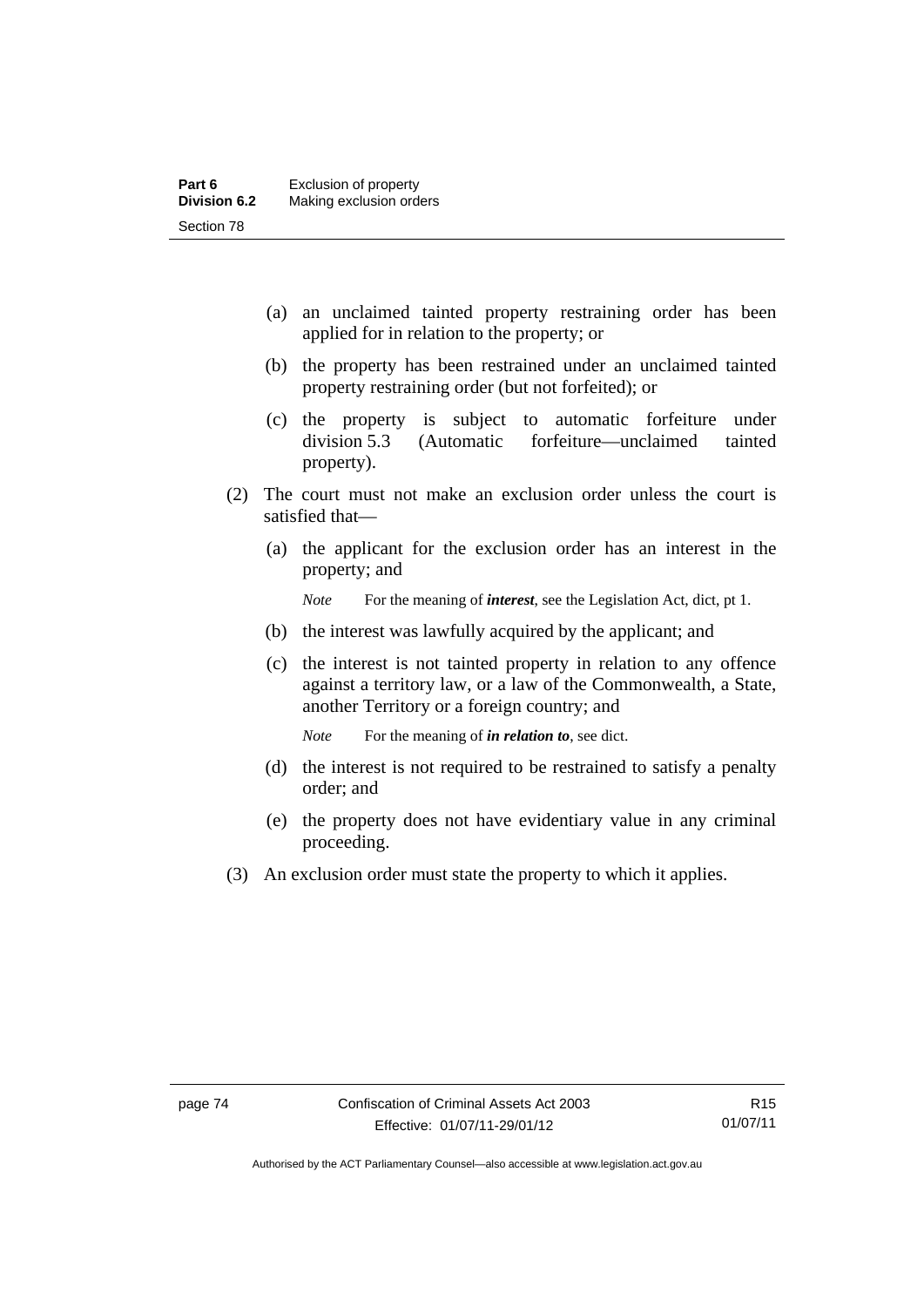# **Part 7** Penalty orders

## **Division 7.1 Benefits**

## **79 Meaning of** *commission* **of serious offence for pt 7**

In this part:

*commission*, of a serious offence, includes the alleged commission of the offence.

## **80 Meaning of** *benefits* **derived by an offender**

In this Act:

*benefits*, derived by an offender from the commission of an offence, means—

- (a) tainted property, except tainted property that was used, or was intended by the offender to be used, in relation to the commission of an offence, and property derived by anyone from that property; or
- (b) artistic profits allowed under section 81 (3) in relation to the offence; or
- (c) any service or other advantage derived by the offender from the commission of the offence.

## **Example for par (c)**

Mr Tres Adventuresome ran a small wholesale food business before becoming involved in illegal activity. He started to trade in gourmet foods as a cover for the commission of several offences involving the importation of cannabis into Australia. His move into the gourmet food trade could not have been achieved, and the offences could not have been committed, without key contacts (in the legitimate food trade) made by him. Because of the contacts, his legitimate business expanded considerably.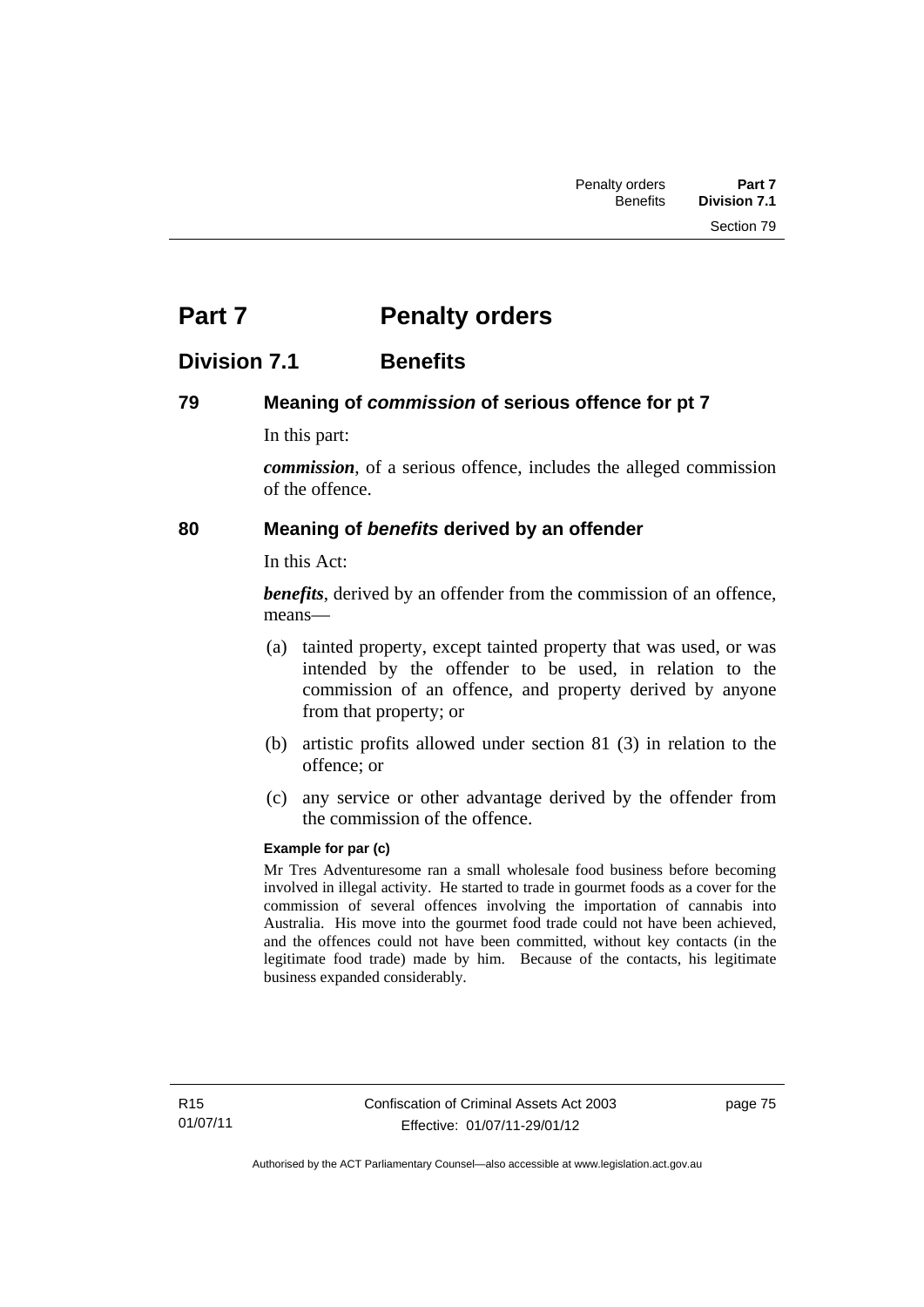| Part 7              | Penalty orders  |  |  |
|---------------------|-----------------|--|--|
| <b>Division 7.1</b> | <b>Benefits</b> |  |  |
| Section 81          |                 |  |  |

In the 12 months ending immediately before the commission of the earliest offence, Mr Adventuresome's income from the business was \$50 000. In the 12 months after then, his income from legitimate business activity (unrelated to the offences) was \$200 000. This increase in activity is entirely because of continuing (legitimate) working relationships with those key contacts.

The difference of \$150 000 is the value of a benefit derived from the commission of the offences by Mr Adventuresome because his relationship with the key contacts is an advantage derived by him from their commission.

- *Note 1 Derived* includes obtained because of an understanding or a particular outcome being made known (see s 12).
- *Note* 2 For the assessment of the value of benefits, see div 7.3.
- *Note 3* An example is part of the Act, is not exhaustive and may extend, but does not limit, the meaning of the provision in which it appears (see Legislation Act, s 126 and s 132).

### **81 Meaning of** *artistic profits*

(1) In this Act:

*artistic profits*, derived by an offender from the commission of an offence, means property, or any service or other advantage, derived from the commercial exploitation of—

- (a) the notoriety of the offender, or someone else involved in the commission of the offence (*another involved person*), that results from the offence; or
- (b) the depiction of the offence or the circumstances surrounding the offence; or
- (c) an expression of the thoughts, opinions or emotions of the offender, or another involved person, about the offence.
- (2) The commercial exploitation may be by any means, including, for example, in—
	- (a) a visual recording (for example, a film, slide, videotape, videodisc or anything else from which a visual image can be produced); or

R15 01/07/11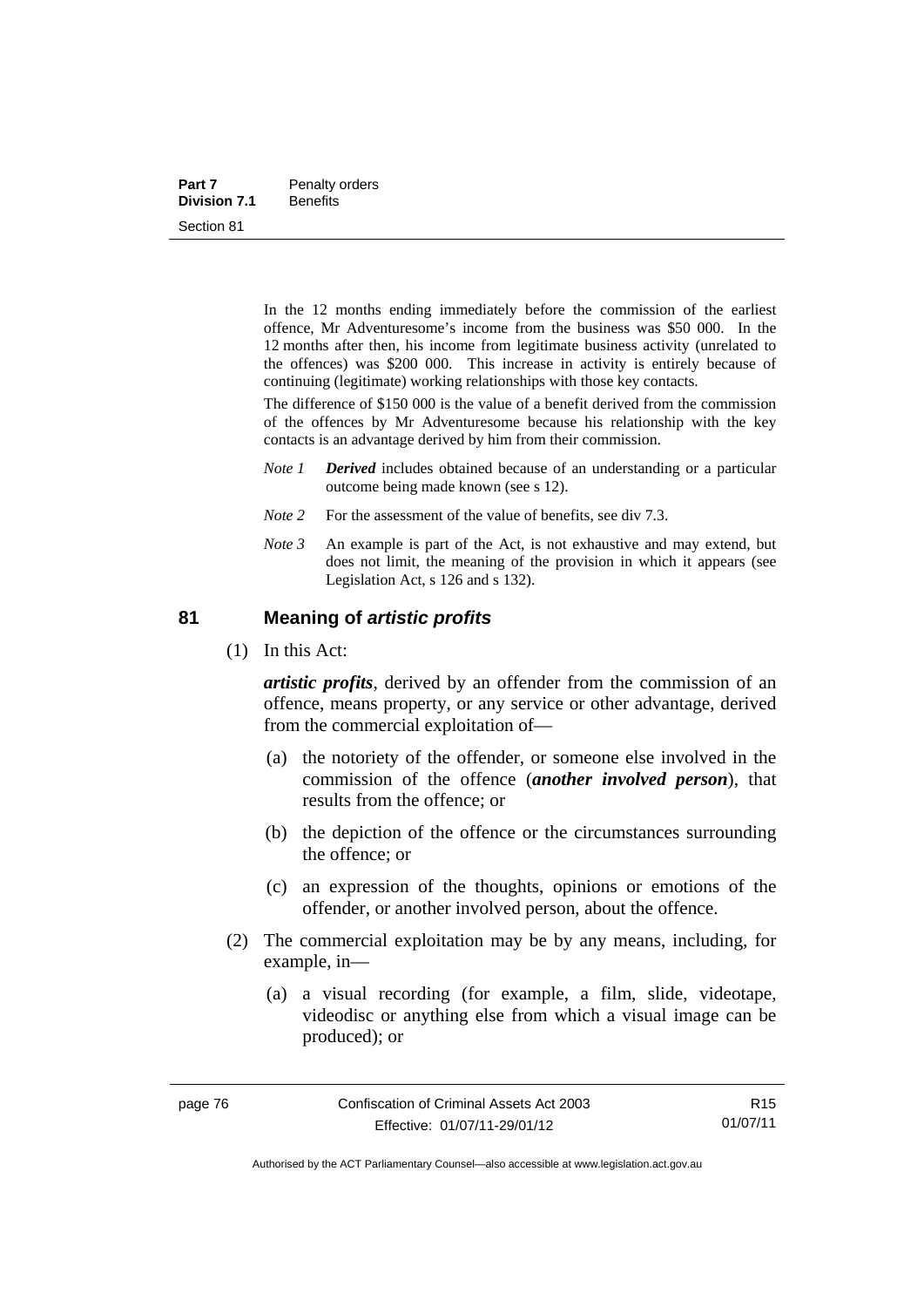- (b) a sound recording (for example, a compact disc, tape, record or anything else from which words or sounds can produced); or
- (c) printed material (for example, a book, newspaper, magazine or any other written or pictorial matter); or
- (d) a radio or television production; or
- (e) live entertainment of any kind (for example, a public presentation or speech).
- *Note* An example is part of the Act, is not exhaustive and may extend, but does not limit, the meaning of the provision in which it appears (see Legislation Act, s 126 and s 132).
- (3) A relevant court must allow artistic profits as benefits for section 80 (b) (Meaning of *benefits* derived by an offender), unless it is satisfied that it would not be in the public interest to do so.
- (4) In deciding whether it would not be in the public interest to allow artistic profits as benefits, the court must have regard to the following matters:
	- (a) the purposes of this Act;
	- (b) whether the commercial exploitation has any general social or educational value;
	- (c) the nature and purposes of the commercial exploitation, including its use for research, educational or rehabilitation purposes;
	- (d) the seriousness of the offence;
	- (e) how long ago the offence was committed.
- (5) Subsection (4) does not limit the matters to which the court may have regard.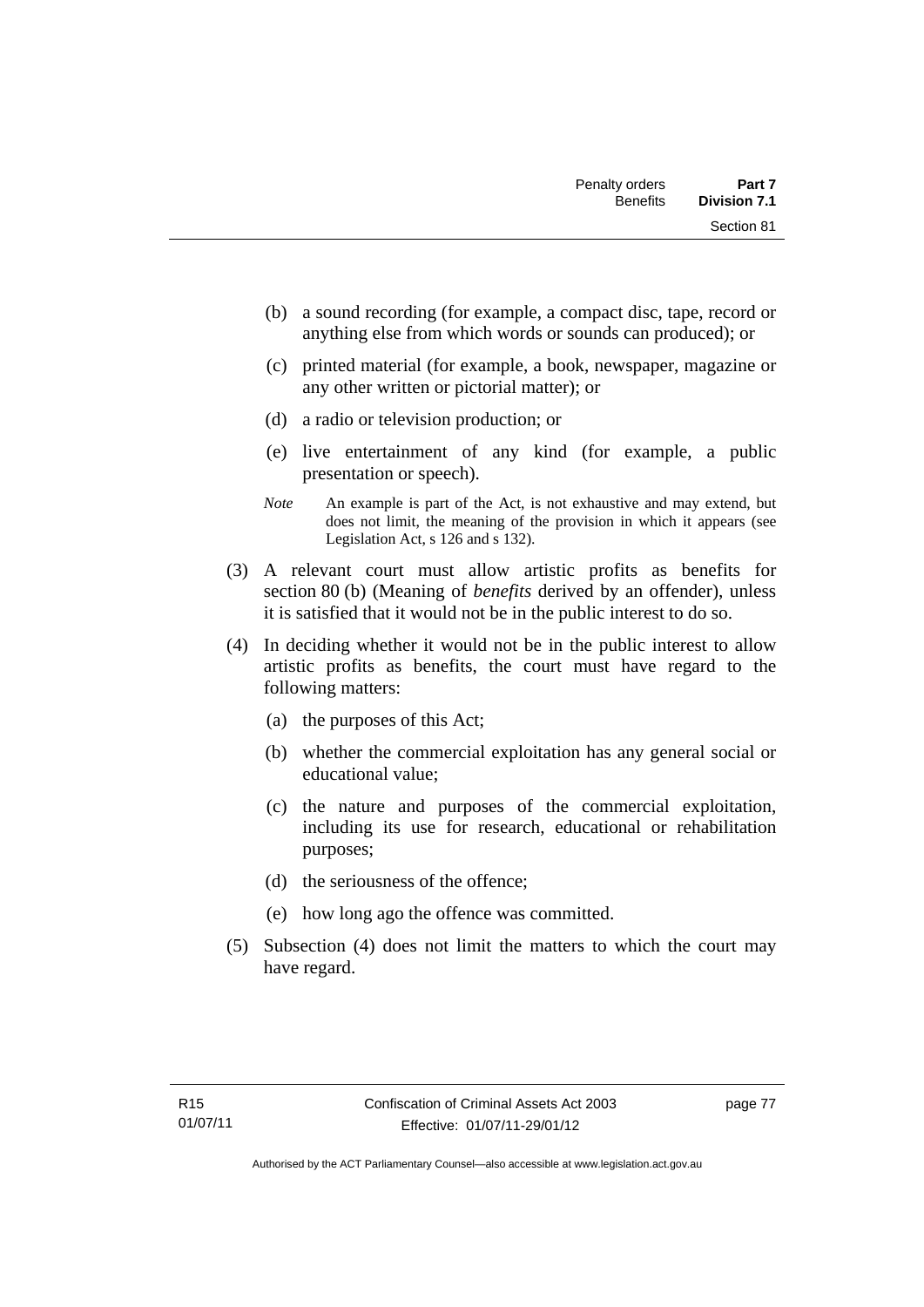**Part 7** Penalty orders<br>**Division 7.2** Making penalty **Making penalty orders** Section 82

## **Division 7.2 Making penalty orders**

*Note* For general provisions about a proceeding for a penalty order (which is a confiscation proceeding—see s 236), see pt 14.

### **82 Meaning of** *penalty order*

In this Act:

*penalty order* means an order under this division for the payment by an offender of the value of benefits derived by an offender from the commission of an offence.

#### **83 Penalty orders—application**

- (1) The DPP may apply to a relevant court for a penalty order in relation to the commission of a relevant offence by an offender.
	- *Note 1 Commission*, of a serious offence, includes the alleged commission of the offence (see s 79).
	- *Note 2 Offender* includes a corporation, see dict.
- (2) The application may be made before or after, or at the same time as, any conviction of the offender for the offence.
- (3) However, if the person has been convicted of the offence, the DPP must make the application within 2 years after the day of the conviction.
	- *Note* The court may allow leave for an application to be made after the time fixed by this section in certain circumstances (see s 246).
- (4) Subsection (3) does not apply to an application for an artistic profits restraining order.

## **84 Penalty orders—offenders convicted of ordinary offences**

(1) On application under section 83, the relevant court must make an order under this section for the payment by the offender of the value of benefits derived by the offender from the commission of an ordinary offence if satisfied that—

R15 01/07/11

Authorised by the ACT Parliamentary Counsel—also accessible at www.legislation.act.gov.au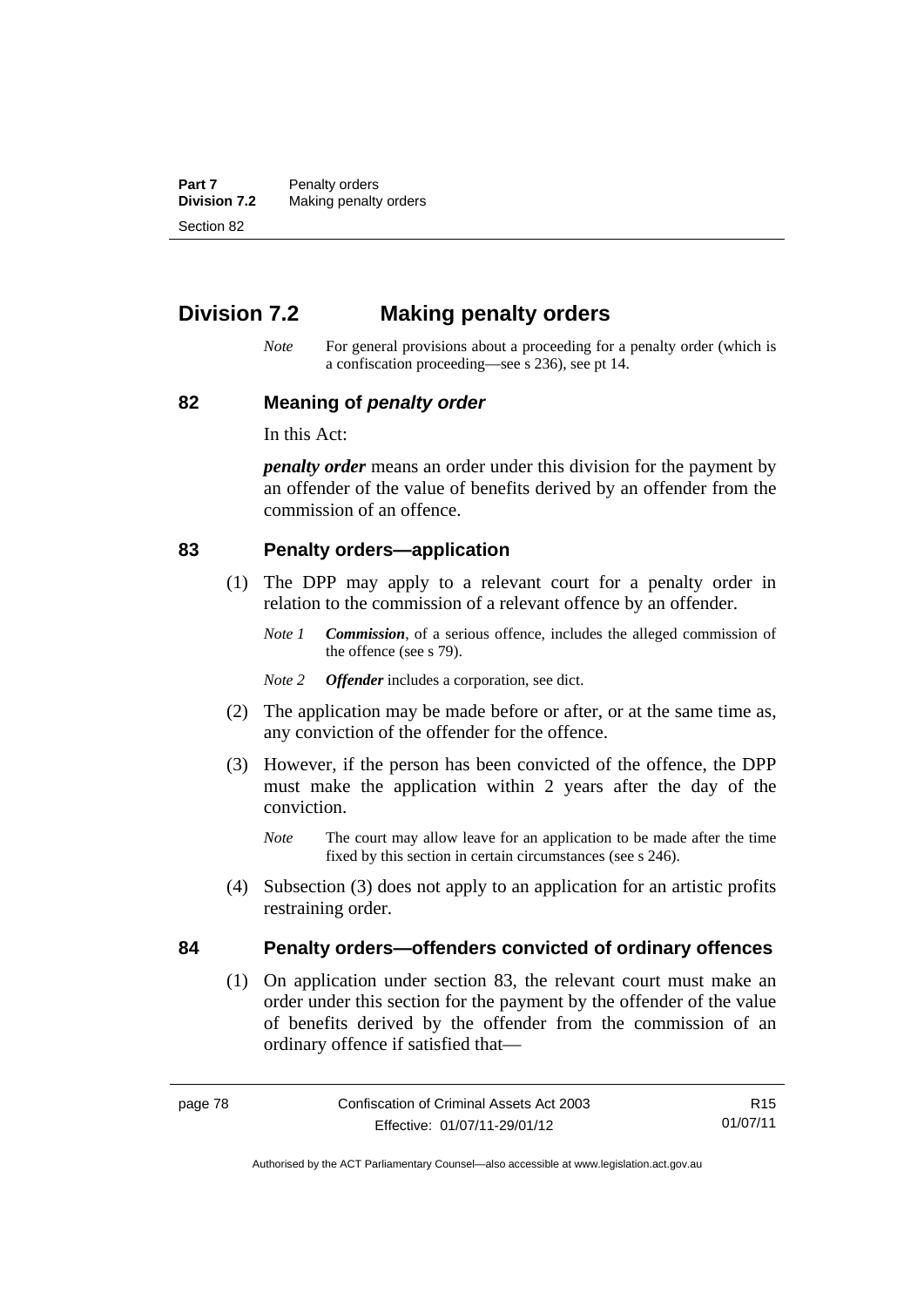- (a) the offender has been convicted of the offence or a related ordinary offence; and
- (b) the offender has not been cleared of the offence of which the offender was convicted.
- (2) To remove any doubt, a relevant court may make an order under this section that relates only to artistic profits.

## **85 Penalty orders—commission of serious offences**

- (1) On application under section 83, the court must make an order under this section for the payment by the offender of the value of benefits derived by the offender from the commission of a serious offence if the court is satisfied on the balance of probabilities—
	- (a) for an application for a penalty order that relates only to artistic profits—that the offender committed a serious offence at any time; and
	- (b) for any other application—that the offender committed a serious offence within the relevant period.
	- *Note 1* For the meaning of *relevant period*, see s (5).
	- *Note* 2 The court must be satisfied on the balance of probabilities about the commission of the offence because confiscation proceedings are civil, not criminal (see s 237).
- (2) To remove any doubt, if the relevant court is satisfied that the offender committed a serious offence within the relevant period, the court must not refuse to make a penalty order only because it is not satisfied—
	- (a) that a particular serious offence was committed by the offender within the relevant period; or
	- (b) that the offence was committed on any particular day or time within the relevant period.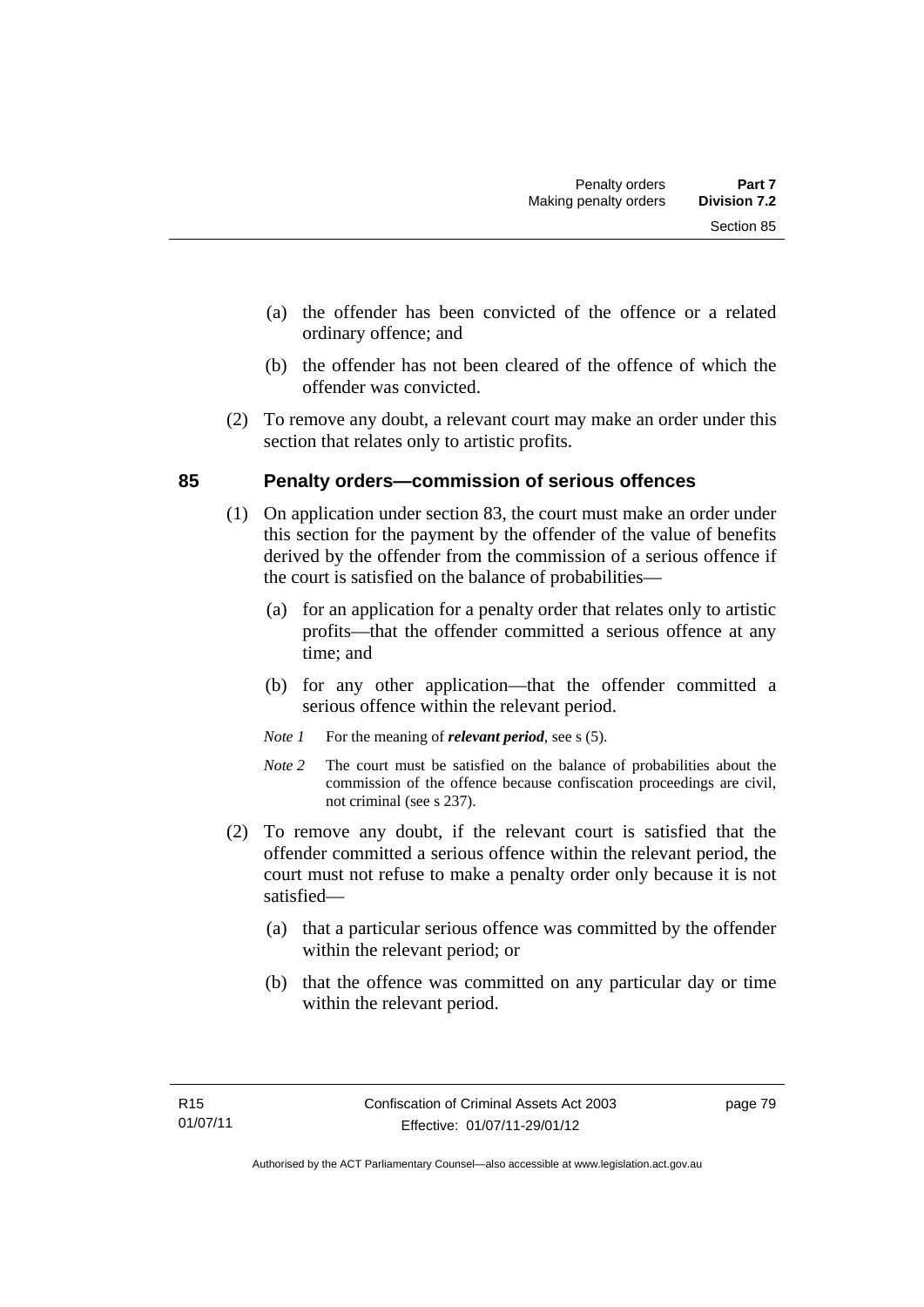- (3) Also, to remove any doubt, the relevant court must not refuse to make a penalty order in relation to the serious offence only because—
	- (a) an indictment has not been presented against the offender for the offence; or
	- (b) the offender has not been convicted of the offence; or
	- (c) the offender has been cleared of the offence, including being cleared after having been convicted of the offence; or
	- (d) a doubt is raised about whether the offender committed the offence.
	- *Note Indictment* is defined in the Legislation Act, dict, pt 1 as including an information. (See also that Act, dict, pt 1, def *present*.)
- (4) Further, to remove any doubt, the relevant court must not refuse to make a penalty order only because—
	- (a) a relevant court had previously made a penalty order under this section in relation to the offender for the same serious offence (or a related offence); and
	- (b) the order had later ended because the offender was cleared of the offence.
	- *Note* The earlier penalty order would have ended when the offender was cleared (see s 98 (a)).
- (5) In this section:

#### *relevant period* means—

- (a) if a restraining order is in force over any property in relation to the serious offence—
	- (i) 6 years before the day the application to restrain the property was made; or
	- (ii) if an extended period for making the restraining order application was allowed under section 246 (Confiscation

Authorised by the ACT Parliamentary Counsel—also accessible at www.legislation.act.gov.au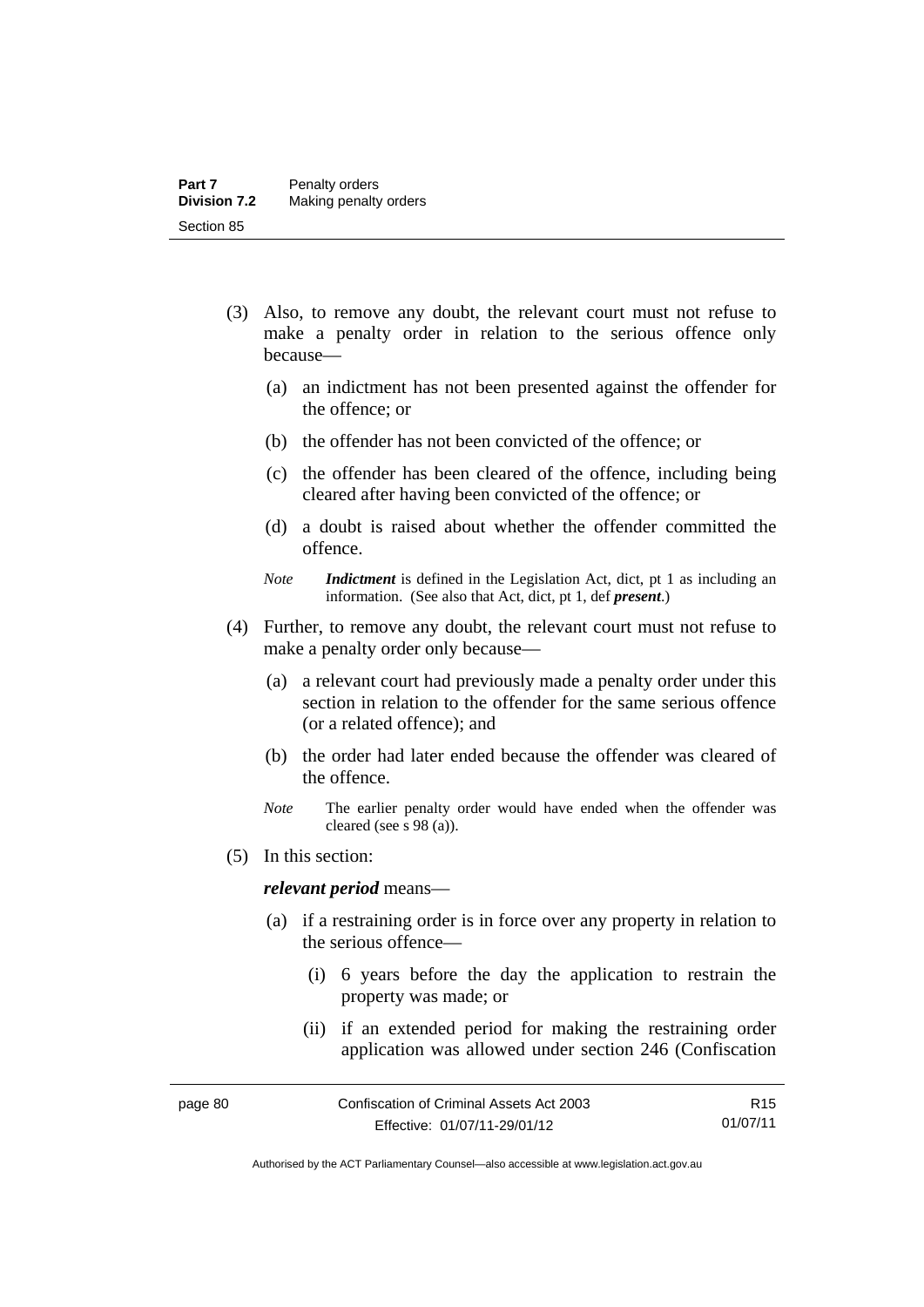proceedings—time extensions for applications)—the total of the 6-year period and the extended period; or

- (b) if a restraining order is not in force over any property in relation to the serious offence—
	- (i) 6 years before the day the application for the penalty order was made; or
	- (ii) if an extended period for making the penalty order application was allowed under section 246—the total of the 6-year period and the extended period.

## **86 Penalty orders—amount of penalty**

- (1) In making a penalty order in relation to an offence, the court must—
	- (a) assess under division 7.3 (Value of benefits) the value of any benefits (the *assessed value*) derived by the offender from the commission of the offence and any related offence; and
	- (b) order the offender to pay the Territory the amount worked out under subsection (2).
- (2) The amount payable under the penalty order is the assessed value less any amount by which the assessed value is reduced under subsection  $(3)$ .
- (3) The assessed value in relation to the offence or any related offence may be reduced if the court is satisfied that it is just and equitable that the assessed value should be reduced by any of the following amounts:
	- (a) the value of property subject to forfeiture under this Act or a corresponding law;

*Note* For the meaning of *subject to forfeiture*, see s 73.

 (b) the value of property forfeited under this Act or a corresponding law;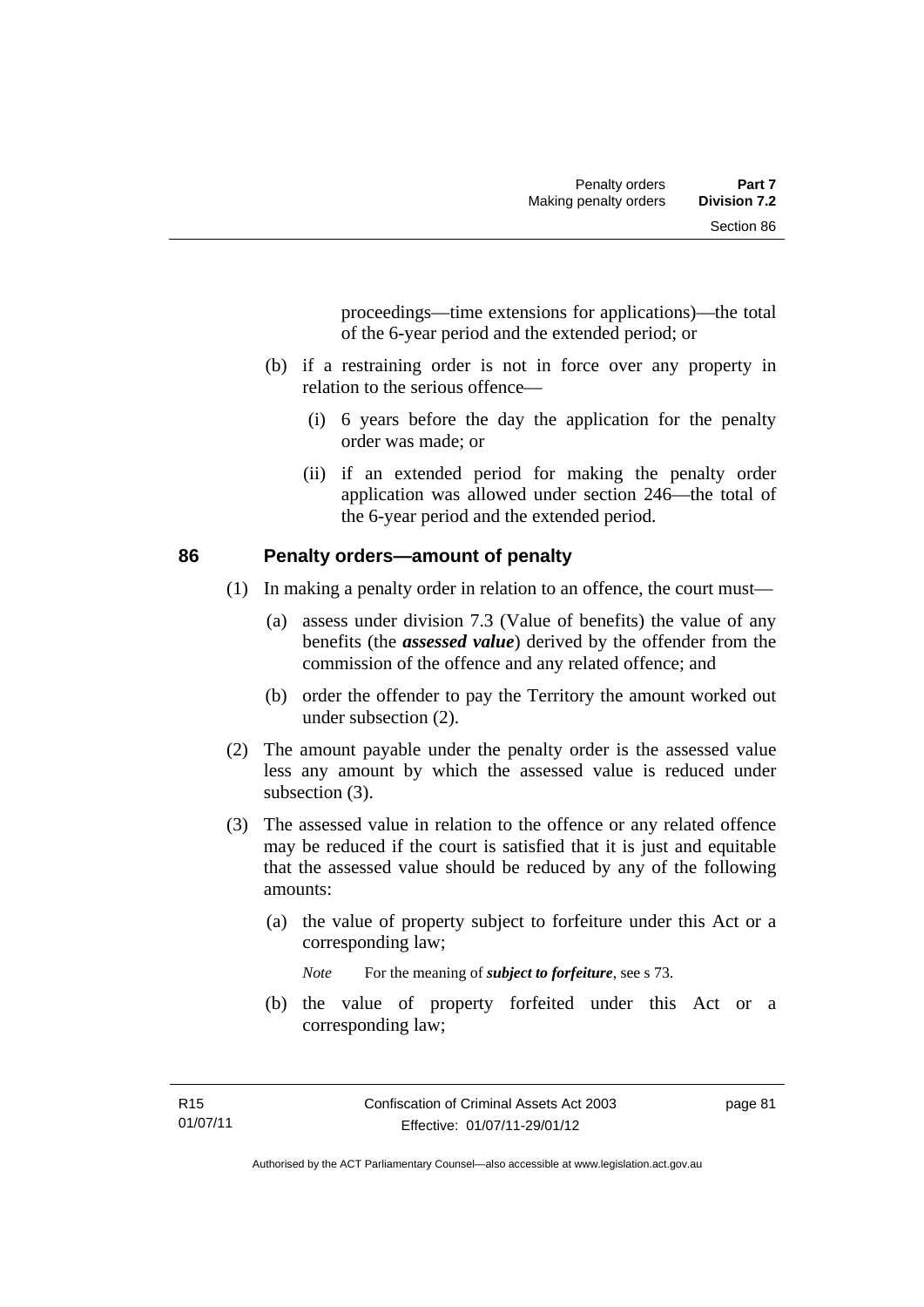- (c) the amount of any other penalty order, or any other financial penalty (however described) under a corresponding law;
- (d) any amount payable by the offender under a reparation order under the *Crimes (Sentencing) Act 2005*, or any corresponding order made under the law of the Commonwealth, a State or another Territory;
- (e) any amount payable by the offender for restitution, compensation or damages, other than any fine imposed by a court;
- (f) any amount of tax payable under a law of the Territory, the Commonwealth, a State, another Territory or a foreign country in relation to the benefits.

## **87 Penalty orders—contents**

- (1) A penalty order must state—
	- (a) the amount of the penalty payable under the order; and
	- (b) the person by whom the penalty is payable.
- (2) A failure by a relevant court to comply with this section does not invalidate the penalty order or any action by anyone to satisfy the penalty order.

## **88 Penalty orders—enforceable as judgment debt**

The amount ordered to be paid by a relevant court under a penalty order is a judgment debt owing to the Territory.

*Note* Any restrained property is automatically charged with the amount of the penalty order, and may be sold to satisfy the order (see div 7.4).

## **89 Penalty orders—variation for reassessed value of benefits**

On application by the person by whom the penalty under a penalty order is payable or the DPP, a relevant court may make an order

R15 01/07/11

Authorised by the ACT Parliamentary Counsel—also accessible at www.legislation.act.gov.au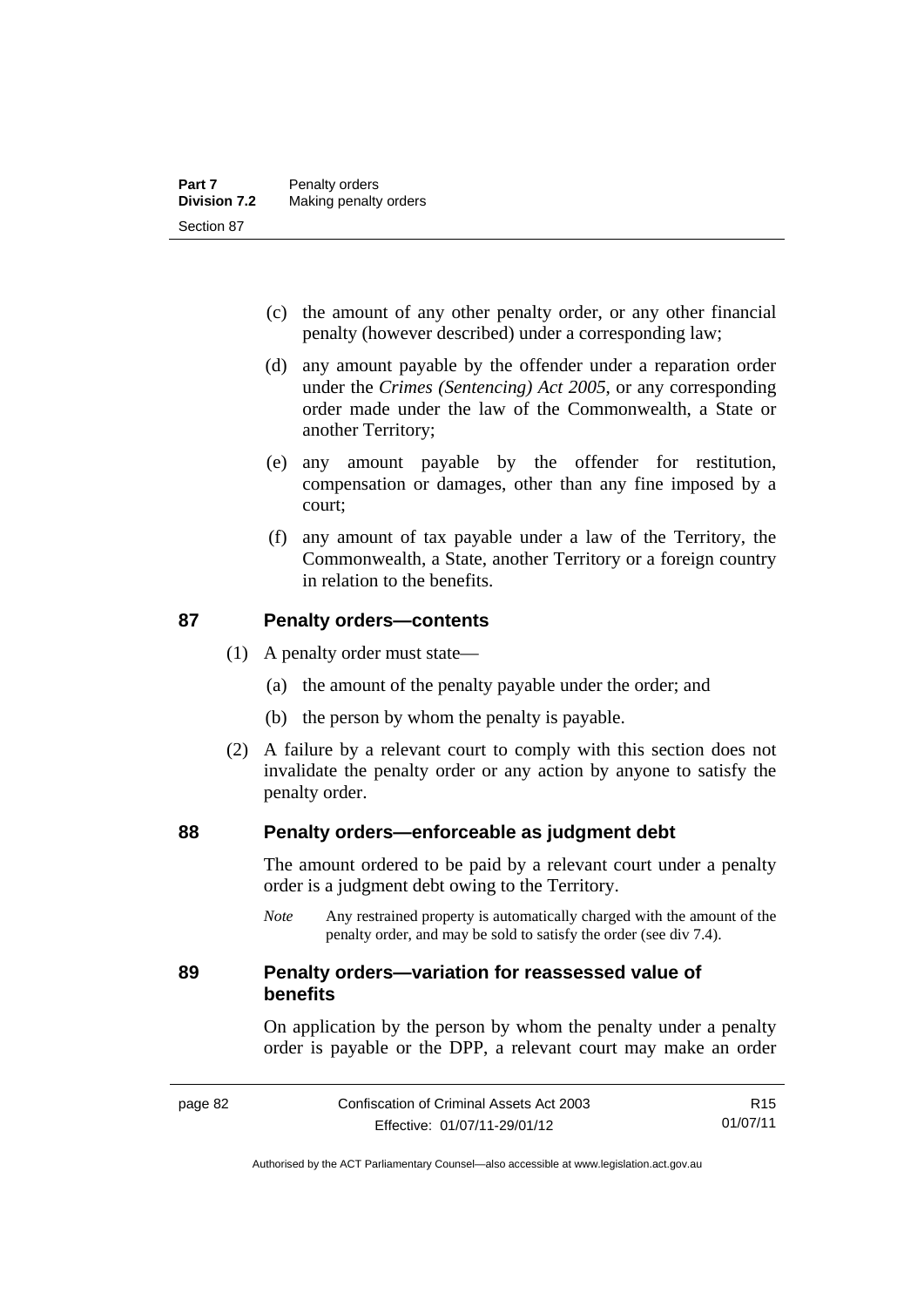varying the order to reflect the value of the relevant benefits as reassessed at the time the varying order is made.

#### **Examples**

- 1 The amount of the penalty order is reduced by the value of forfeited property (see s 86 (3) (b)). The order for the forfeiture is overturned by a court in a later proceeding. The relevant court may vary the penalty order to increase the amount of the penalty order by the value of the forfeited property.
- 2 The amount of the penalty order is reduced by an amount of tax payable by the offender in relation to a benefit (see s  $86(3)(f)$ ). The amount of tax is reduced on a review by the commissioner of taxation. The relevant court may vary the penalty order to increase the amount of the penalty order by the reduced amount of tax.
- 3 If, in example 2, the amount of the tax payable had been increased on review, the court may vary the penalty order to reduce the amount of the penalty order by the amount of the increased tax.
- *Note* An example is part of the Act, is not exhaustive and may extend, but does not limit, the meaning of the provision in which it appears (see Legislation Act, s 126 and s 132).

## **Division 7.3 Value of benefits**

## **90 Meaning of** *narcotic substance* **and** *property* **for div 7.3**

In this division:

*narcotic substance*—see the *Customs Act 1901* (Cwlth), section 4, and includes anything prescribed by regulation for this definition.

*property*, of an offender, includes—

- (a) property subject to the effective control of the offender; and
- (b) property that, immediately before it vested in the trustee for the property under the *Bankruptcy Act 1966* (Cwlth), was the offender's property.
- *Note* For the meaning of *effective control*, see s 14.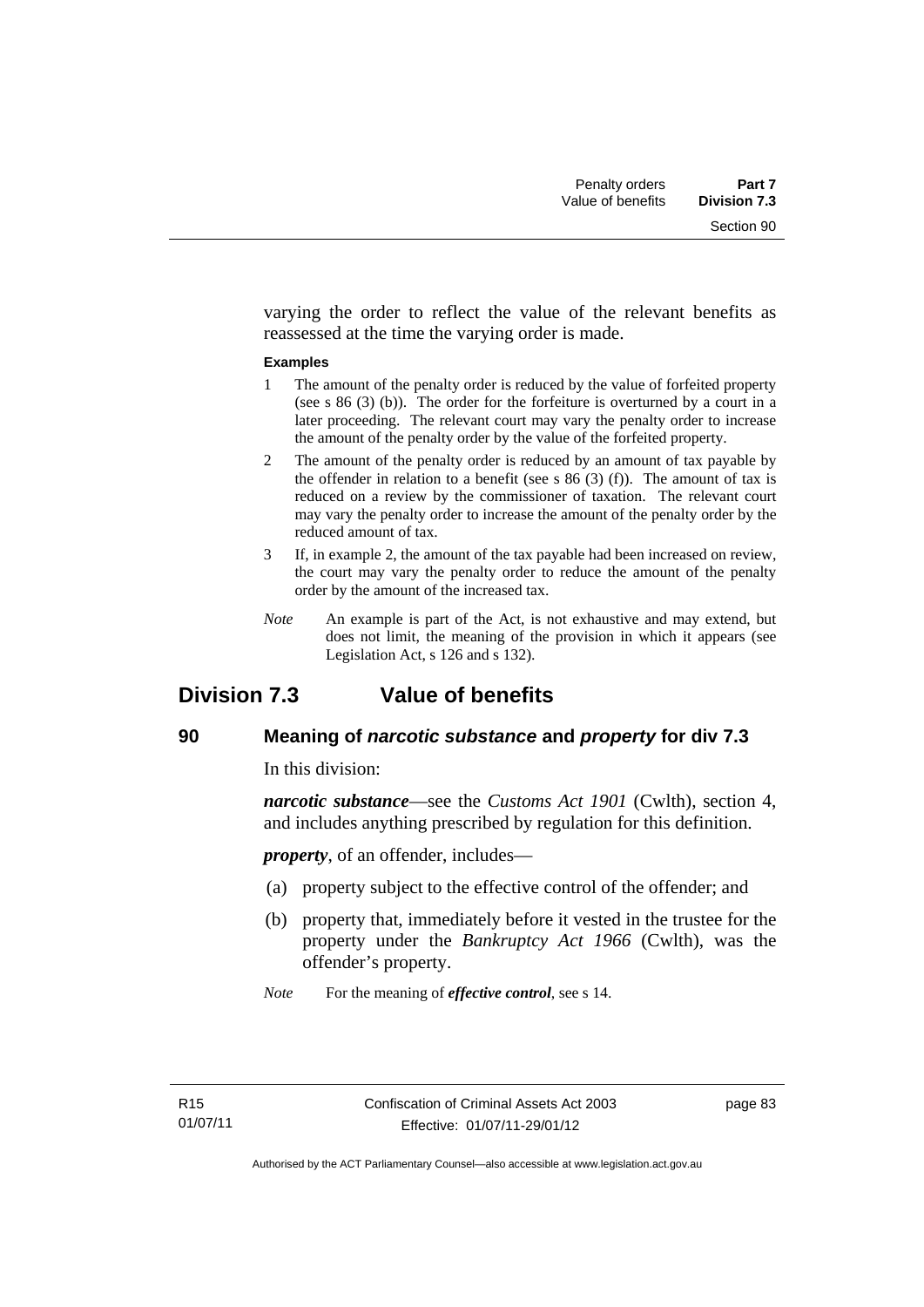### **91 Presumed value of benefits—ordinary offence**

- (1) This section applies to the assessment of the value of benefits derived by an offender from the commission of an ordinary offence (or ordinary offences).
- (2) The value of the benefits derived by the offender from the commission of the offence (or offences) is—
	- (a) if evidence is given about any increase in value of the offender's property since immediately before the offence (or the earliest offence) was committed—taken to be not less than the amount of the greatest increase in value of which evidence is given; and
	- (b) in any case—taken to include the value of any narcotic substance to which the offence (or offences) relates.

#### **Example for par (a)**

An offender has committed an ordinary offence. Just before beginning to commit the offence, the value of the offender's property was \$50 000. Two months after the offence began to be committed, the value of the offender's property was \$150 000. At the time of the application for the penalty order, however, the offender's property was only worth \$75 000.

The 'greatest increase' in the total value of the offender's property since immediately before the offence was committed is \$100 000 (\$150 000 minus \$50 000).

- *Note 1* An example is part of the Act, is not exhaustive and may extend, but does not limit, the meaning of the provision in which it appears (see Legislation Act, s 126 and s 132).
- *Note 2* For the valuation of narcotic substances, see s 93 (3) and (4).
- (3) However, the value of the benefits is taken not to include any part (or all) of the increase in value if the offender satisfies the court that the part (or all) of the increase was from either—
	- (a) property that—
		- (i) was lawfully acquired by the offender; and

R15 01/07/11

Authorised by the ACT Parliamentary Counsel—also accessible at www.legislation.act.gov.au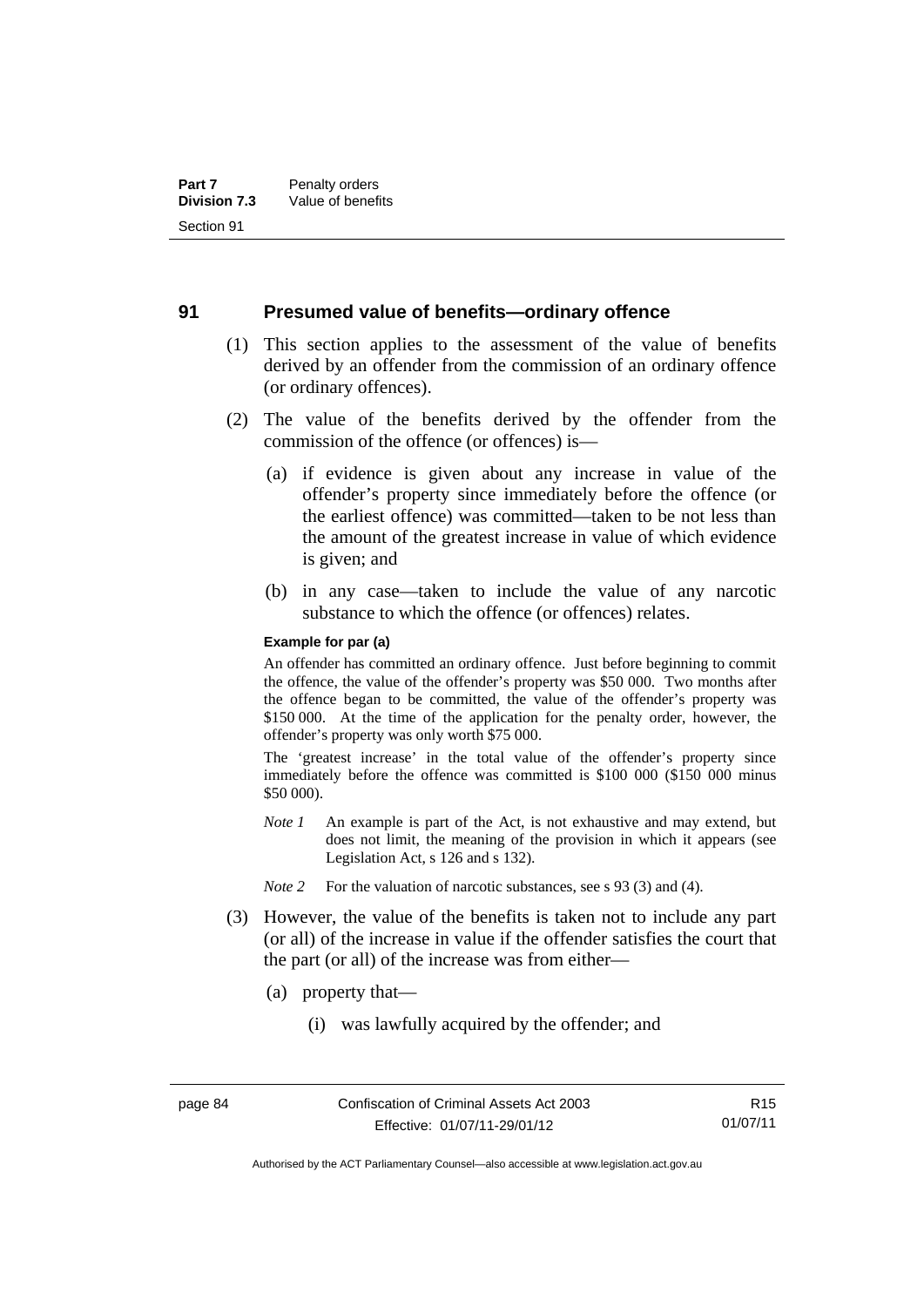- (ii) is not tainted property in relation to any offence against a territory law, or a law of the Commonwealth, a State, another Territory or a foreign country; or
- (b) benefits that were lawfully acquired by the offender.

*Note* For the meaning of *in relation to*, see dict.

 (4) This section does not apply in relation to a penalty order relating only to artistic profits.

## **92 Presumed value of benefits—serious offence**

- (1) This section applies to the assessment of the value of benefits derived by an offender from the commission of a serious offence (or serious offences).
	- *Note Commission*, of a serious offence, includes the alleged commission of the offence (see s 79).
- (2) The value of the benefits derived from the offence (or offences) is taken to include the following:
	- (a) the value of all of the offender's property on the day the application was made;
	- (b) the value of any other property held by the offender within the shorter of the following periods:
		- (i) between the day the offence (or the earliest offence) was committed and the day the application was made;
		- (ii) 6 years immediately before the day the application was made;
	- (c) the value of any narcotic substance to which the offence (or offences) relate;

*Note* For the valuation of narcotic substances, see s 93 (3) and (4).

 (d) all of the person's expenditure during the relevant period under paragraph (b) (other than expenditure to the extent that it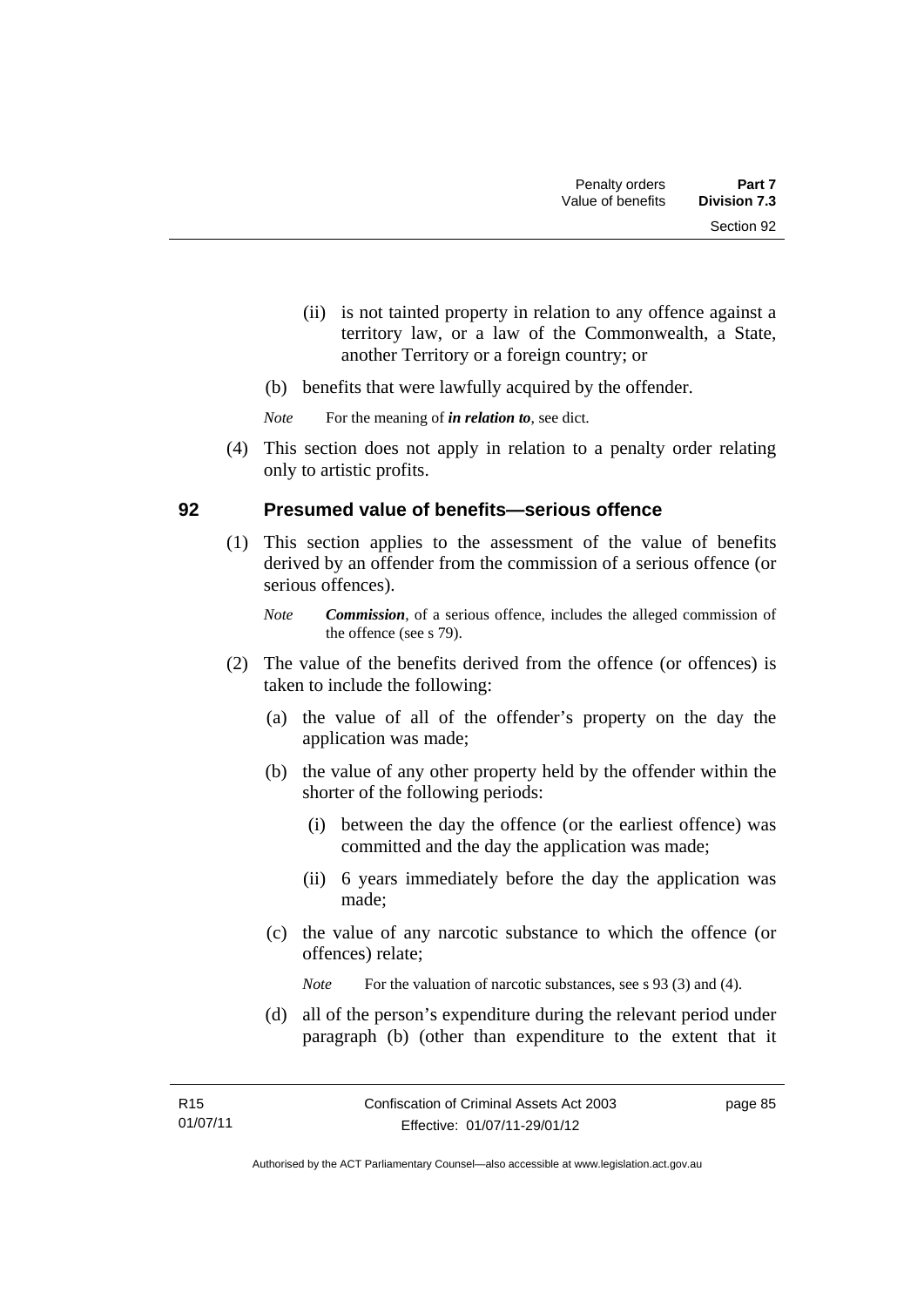resulted in the acquisition of property mentioned in paragraph (a) or (b)).

- (3) However, subsection (2) does not apply to particular property if the offender satisfies the court that the property—
	- (a) was lawfully acquired by the offender; and
	- (b) is not tainted property in relation to any offence against a territory law, or a law of the Commonwealth, a State, another Territory or a foreign country.

*Note* For the meaning of *in relation to*, see dict.

- (4) Also, subsection (2) does not apply to particular expenditure if the offender satisfies the court that the expenditure—
	- (a) was derived from property or benefits lawfully acquired by the offender; and
	- (b) the property from which the expenditure was derived is not tainted property in relation to any offence against a territory law, or a law of the Commonwealth, a State, another Territory or a foreign country.
- (5) For subsection (2) (b) (i), if a serious offence was committed over more than 1 day, the reference in the subparagraph to the day the offence was committed is a reference to the day the offence was begun to be committed.
- (6) This section does not apply in relation to a penalty order relating only to artistic profits.

## **93 Value of benefits—relevant matters**

(1) In assessing the value of a benefit derived from the commission of an offence and any related offences, the relevant court may have regard to any relevant matters.

**Examples of relevant matters**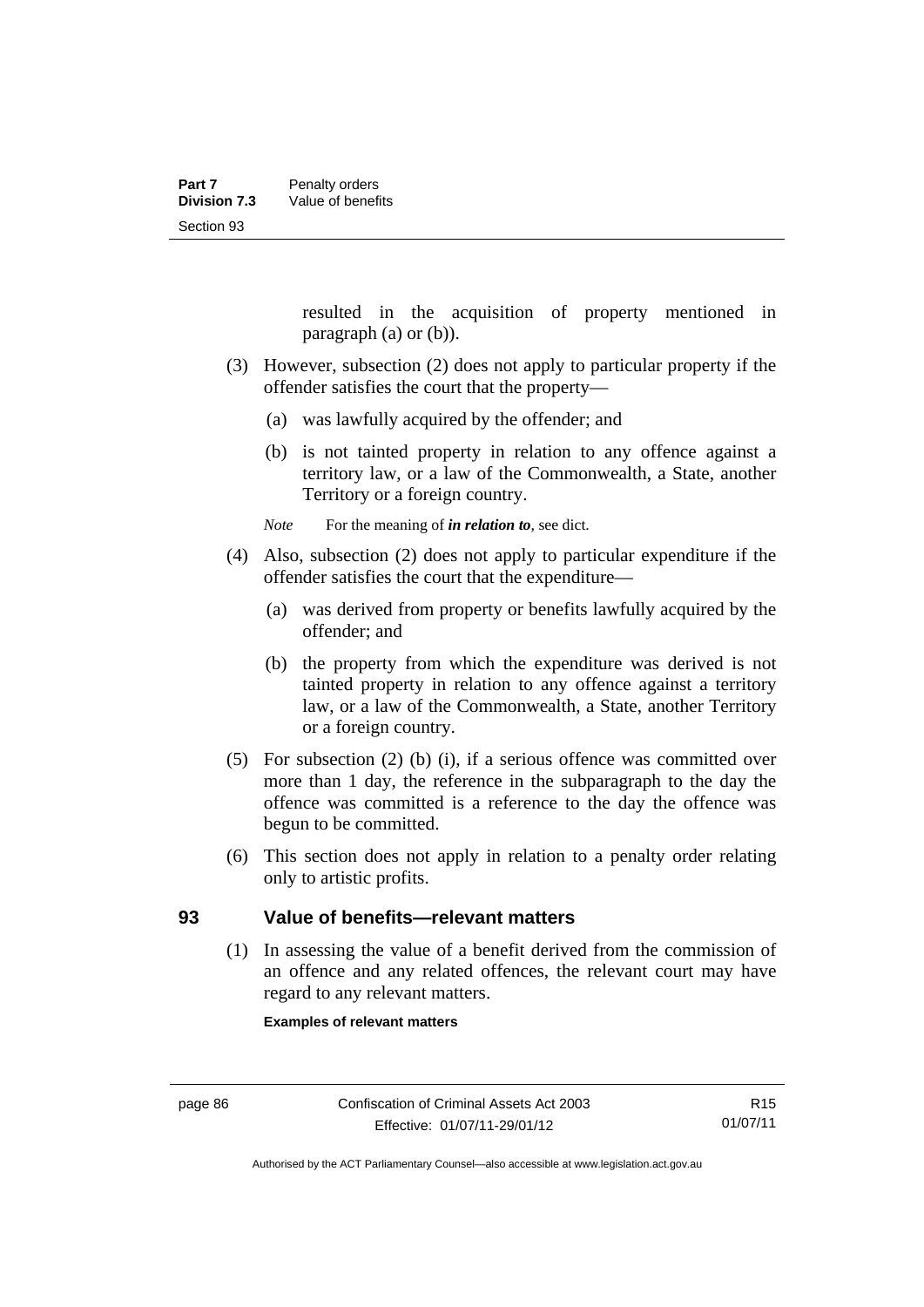Section 93

- 1 an increase in the income or profits of the offender in comparable periods before and after the offence was committed (see s 80, example for par (c))
- 2 an increase in the value of property held by the offender because of the benefit, taking into account any relevant variation in the purchasing power of money
- 3 the value of the offender's property before, during and after the commission of the offence
- 4 the income and expenditure of the offender before, during and after the commission of the offence
- 5 the part of the benefit derived from the commission of the offence and the part derived from other sources
- *Note* An example is part of the Act, is not exhaustive and may extend, but does not limit, the meaning of the provision in which it appears (see Legislation Act, s 126 and s 132).
- (2) The court must assess the value of a benefit by reference to the highest value the benefit has had since the commission of the offence or a related offence, unless the court is satisfied that the benefit should be valued differently having regard to the purposes of this Act.

### **Examples**

- 1 An offender derives a benefit worth \$10 000 from the commission of an offence. If the benefit had been derived at the time of valuation for a penalty order proceeding 2 years later, the benefit would have been worth \$11 000 (because of inflation). The court may assess the value of the benefit as \$11 000 rather than \$10 000.
- 2 The offence to which benefits relate is an ordinary offence. However, the offender later committed a related offence that was a serious offence. The court may have regard to the highest value of the benefits since the commission of the ordinary offence.
- (3) At the hearing of an application for a penalty order, a law enforcement officer who is experienced in the investigation of narcotic offences may testify, to the best of the officer's information, knowledge and belief—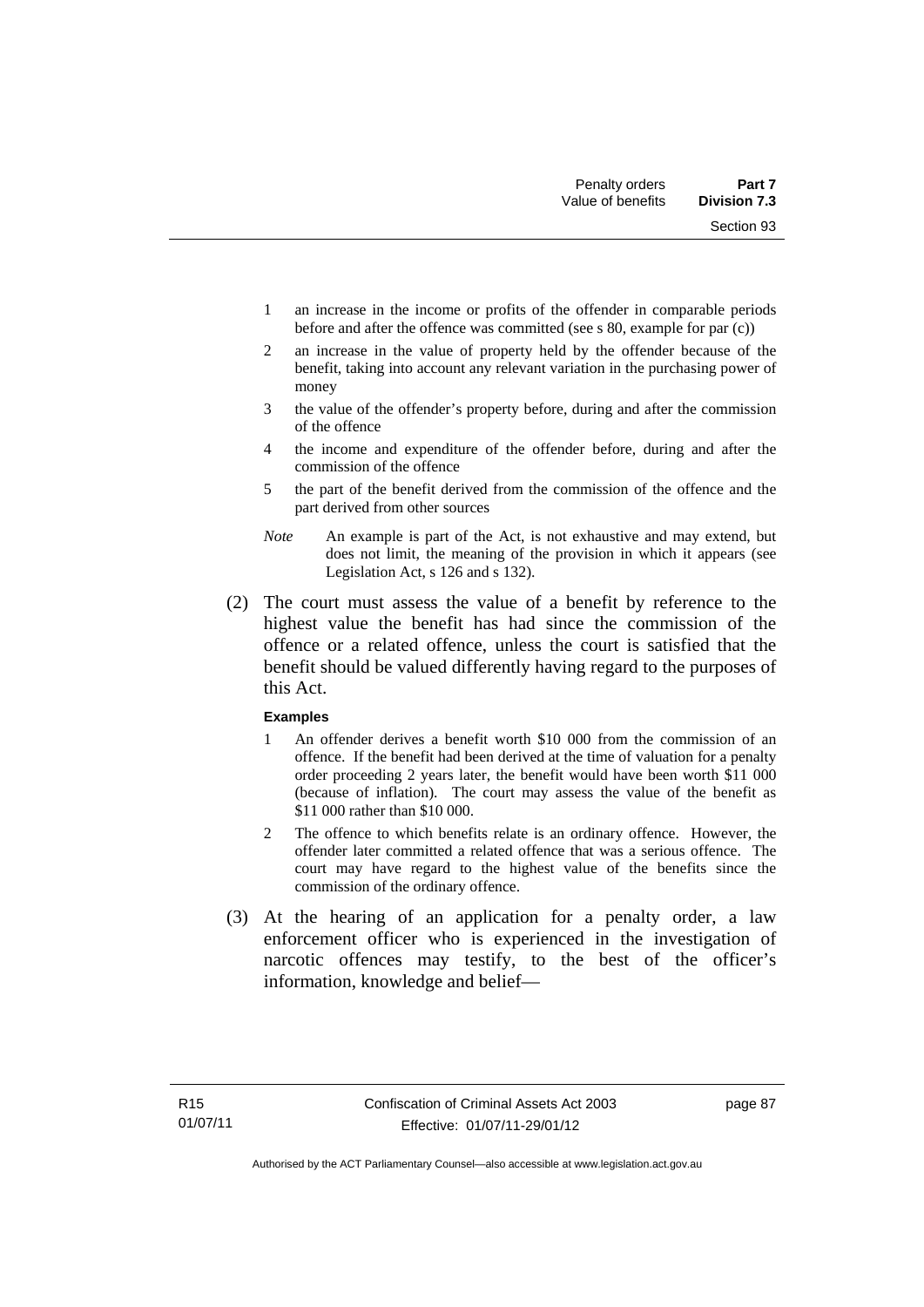- (a) in relation to the amount that was the market value of a narcotic substance at a particular time or during a particular period; or
- (b) in relation to the amount, or the range of amounts, ordinarily paid at a particular time or during a particular period, for the doing of anything in relation to a narcotic substance.
- (4) The law enforcement officer's testimony under subsection (3)—
	- (a) is admissible at the hearing despite any rule of law or practice about hearsay evidence; and
	- (b) is prima facie evidence of the matters testified.
- (5) In this section:

### *law enforcement officer* means—

- (a) a police officer; or
- (b) an officer of Customs under the *Customs Act 1901* (Cwlth).

## **Division 7.4 Satisfaction of penalty order**

## **U 94 Creation of penalty charge over restrained property**

- (1) This section applies if, in relation to an offence—
	- (a) a restraining order is made; and
	- (b) a penalty order is made.
- (2) On the making of the later of the orders, all of the restrained property is automatically charged to secure the payment to the Territory of the amount of the penalty order.
	- *Note 1* An interstate penalty charge is taken to be a penalty charge under this Act (see s 139).
	- *Note 2* If the penalty charge is over restrained property that may be recorded in a statutory property register, details of the restraining order may be recorded in the register under s 50.

R15 01/07/11

Authorised by the ACT Parliamentary Counsel—also accessible at www.legislation.act.gov.au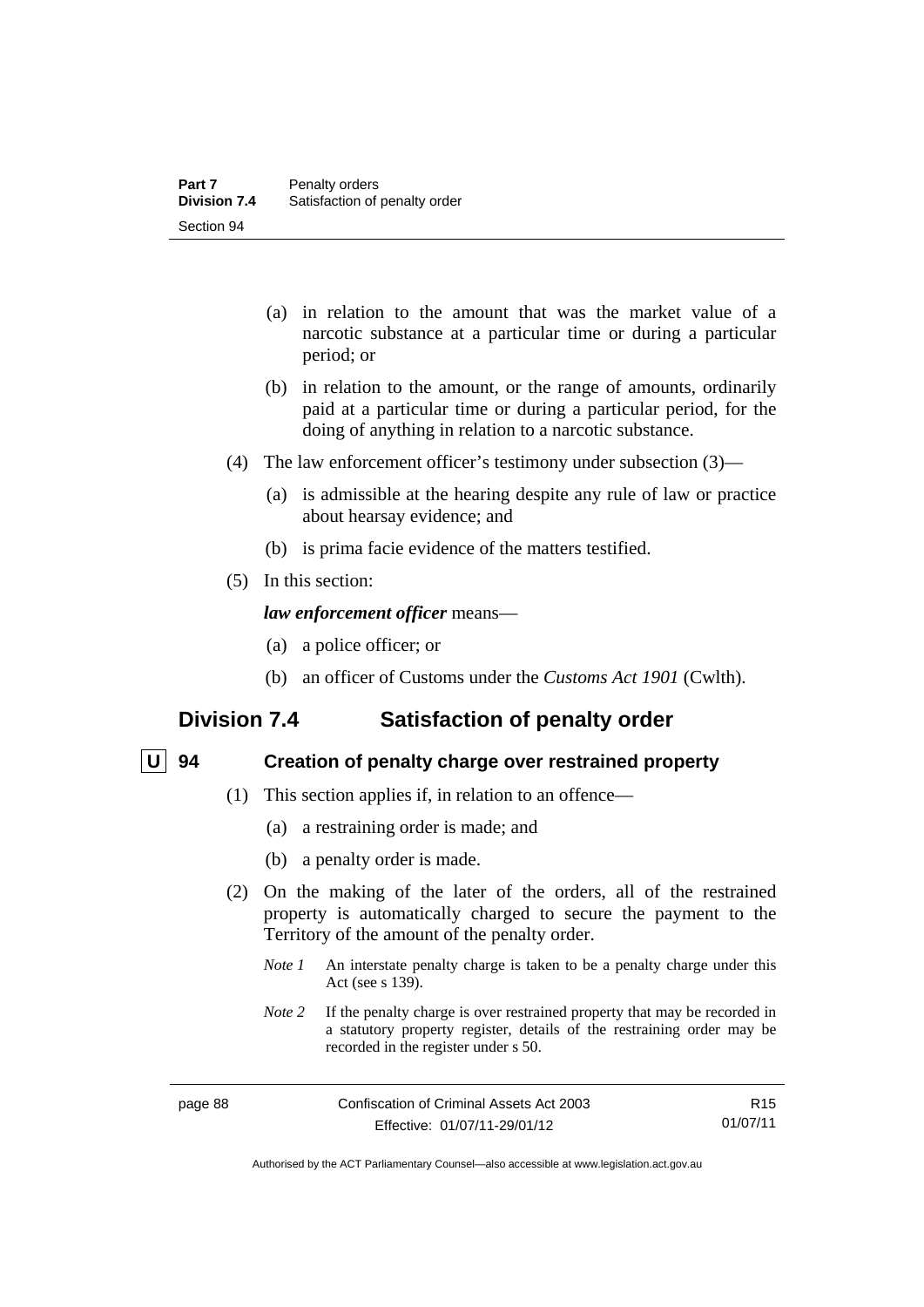- (3) If the restraining order is varied after the penalty order is made to add more property, the additional property is also automatically charged to secure payment to the Territory of the amount of the penalty order.
- (4) A charge on property created by this section (a *penalty charge*)—
	- (a) is subject to every encumbrance on the property that came into existence before the charge and that would have priority over the charge if this subsection had not been enacted; and
	- (b) has priority over all other encumbrances; and
	- (c) is not affected by any change in the ownership of the property unless the change in ownership ends the penalty charge under section 95 (c) or  $(d)$ .

### **95 When penalty charge over property ends**

A penalty charge over property ends when the earliest of the following events happens:

- (a) the penalty order for which the charge was created ends;
	- *Note* For when a penalty order ends, see s 98. See also the example to this section.
- (b) the restraining order over the property ends;
	- *Note* For when restraining orders end, see div 4.3. See also the example to this section.
- (c) the property is sold, or otherwise disposed of, with the consent of—
	- (i) the relevant court that made the penalty order; or
	- (ii) if a trustee (including the public trustee) controls the property—the trustee;
- (d) the property is sold to a purchaser who—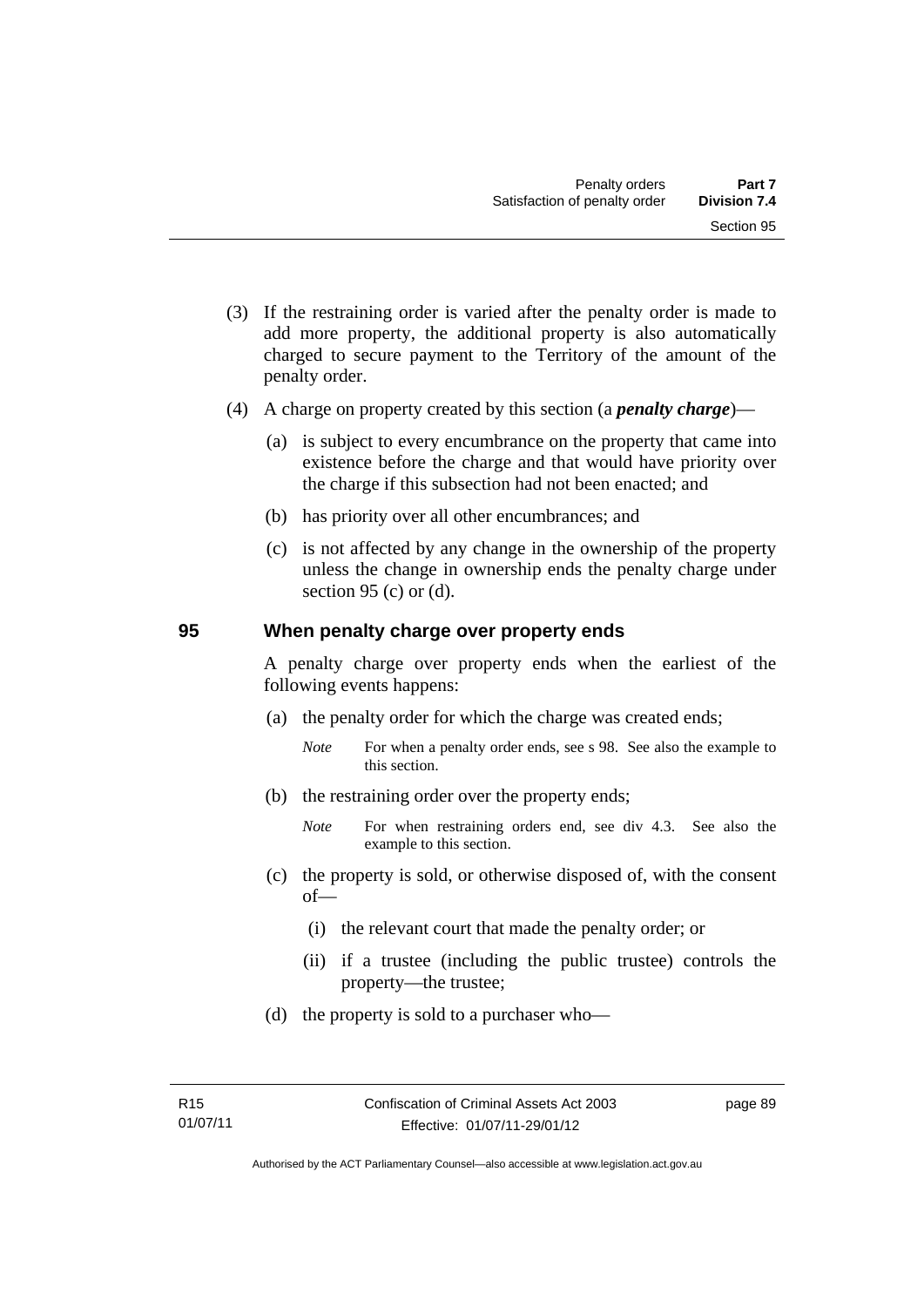- (i) buys the property honestly and for sufficient consideration; and
- (ii) at the time of the purchase, has no notice of the charge.

#### **Example of end of restraining order and penalty order**

If a penalty order is made in relation to an ordinary offence of which the offender was convicted, both the restraining order and the penalty order end if the conviction is later quashed (see s 47 and s 98).

- *Note 1* If the restraining order over the charged property is registered in a statutory property register, anyone who buys the property is taken to have notice of the charge (see s 50 (3)).
- *Note* 2 An example is part of the Act, is not exhaustive and may extend, but does not limit, the meaning of the provision in which it appears (see Legislation Act, s 126 and s 132).

### **96 Power to satisfy penalty order**

- (1) A penalty order in relation to an offence authorises the public trustee to satisfy the order out of any property restrained for the offence (including any property that becomes restrained after the order is made).
	- *Note 1* The penalty order may also be enforced as a judgment debt (see s 88).
	- *Note 2* An amount received by the public trustee to satisfy the penalty order must be paid into the confiscated assets trust fund (see s 131).
	- *Note 3* An interstate penalty charge is taken to be a penalty charge under this Act (see s 139).
- (2) To satisfy the penalty order, the public trustee may sell or otherwise dispose of restrained property that is not money in any way the public trustee considers appropriate.
	- *Note* The money realised by the public trustee from the disposal of property must be paid into the be paid into the confiscated assets trust fund (see s 131 and dict, def *fully satisfied*, par (b)).
- (3) However, the public trustee must not sell or otherwise dispose of restrained property to satisfy the order until—

R15 01/07/11

Authorised by the ACT Parliamentary Counsel—also accessible at www.legislation.act.gov.au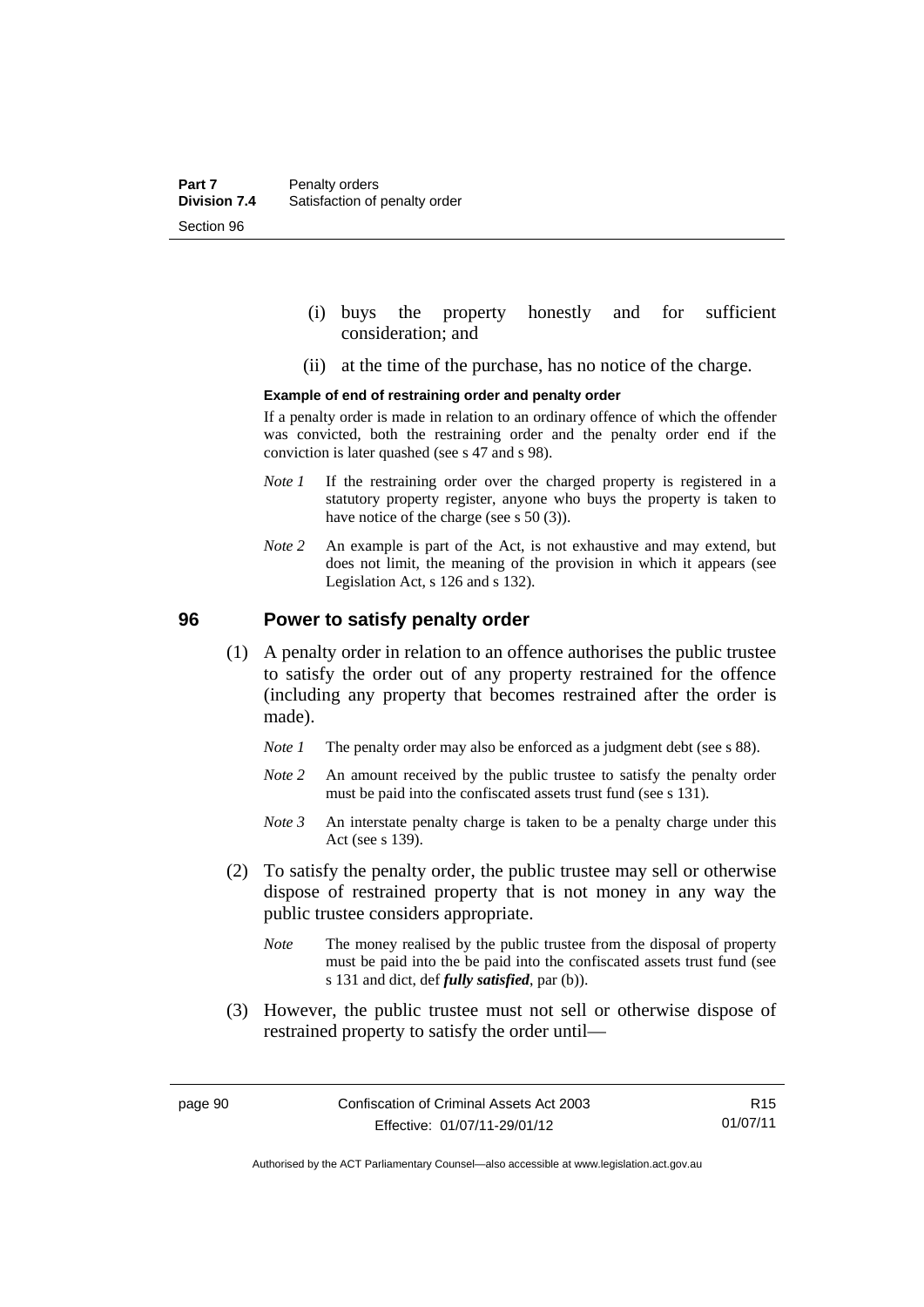- (a) all confiscation proceedings (including forfeiture proceedings) in relation to the property have been finalised; and
- (b) all proceedings in relation to the offender's conviction for the offence are finalised.
- *Note 1* For the meaning of *confiscation proceedings*, see s 236.
- *Note 2* For when confiscation and criminal proceedings are finalised, see s 18.
- *Note 3* If the offender is acquitted on appeal, the restraining order will end, and the penalty charge ends under s 95.
- (4) The penalty order also authorises the public trustee or anyone else named in the order (an *authorised agent*) to sign any instrument necessary or convenient for the disposal of restrained property.
- (5) An instrument signed by an authorised agent has the same effect as if it were signed by the person who owned the property before it was disposed of.

## **97 Public trustee to repay any amount surplus to satisfying penalty order**

If the amounts paid into the trust fund to satisfy a penalty order are more than is required to fully satisfy the order, the public trustee must pay the surplus amount to the person against whom the order was made.

## **Division 7.5 End of penalty orders**

## **98 When penalty order ends**

A penalty order ends if—

- (a) for a penalty order made under section 84 (Penalty orders offenders convicted of ordinary offences)—the offender is cleared of the offence (or offences) to which the penalty order relates, and all related offences (if any); or
- (b) the order is reversed or set aside on appeal; or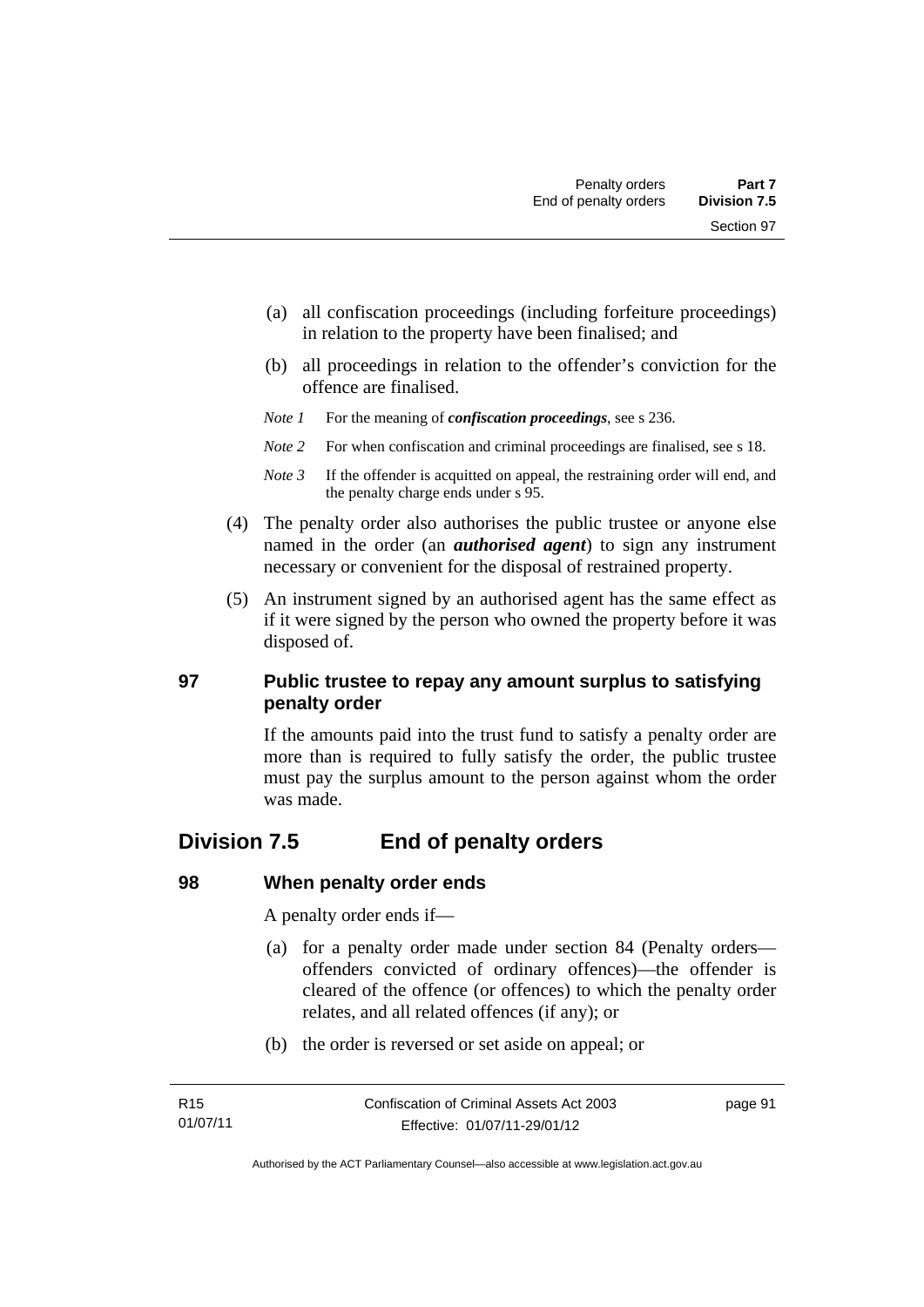- (c) the order is fully satisfied.
- *Note 1* For the meaning of *fully satisfied*, see dict.
- *Note* 2 If the order ends because it was made because of the conviction of the offender for a serious offence, and the offender is cleared, a further penalty order may be made against the offender (see s 85 (4)).

page 92 Confiscation of Criminal Assets Act 2003 Effective: 01/07/11-29/01/12

R15 01/07/11

Authorised by the ACT Parliamentary Counsel—also accessible at www.legislation.act.gov.au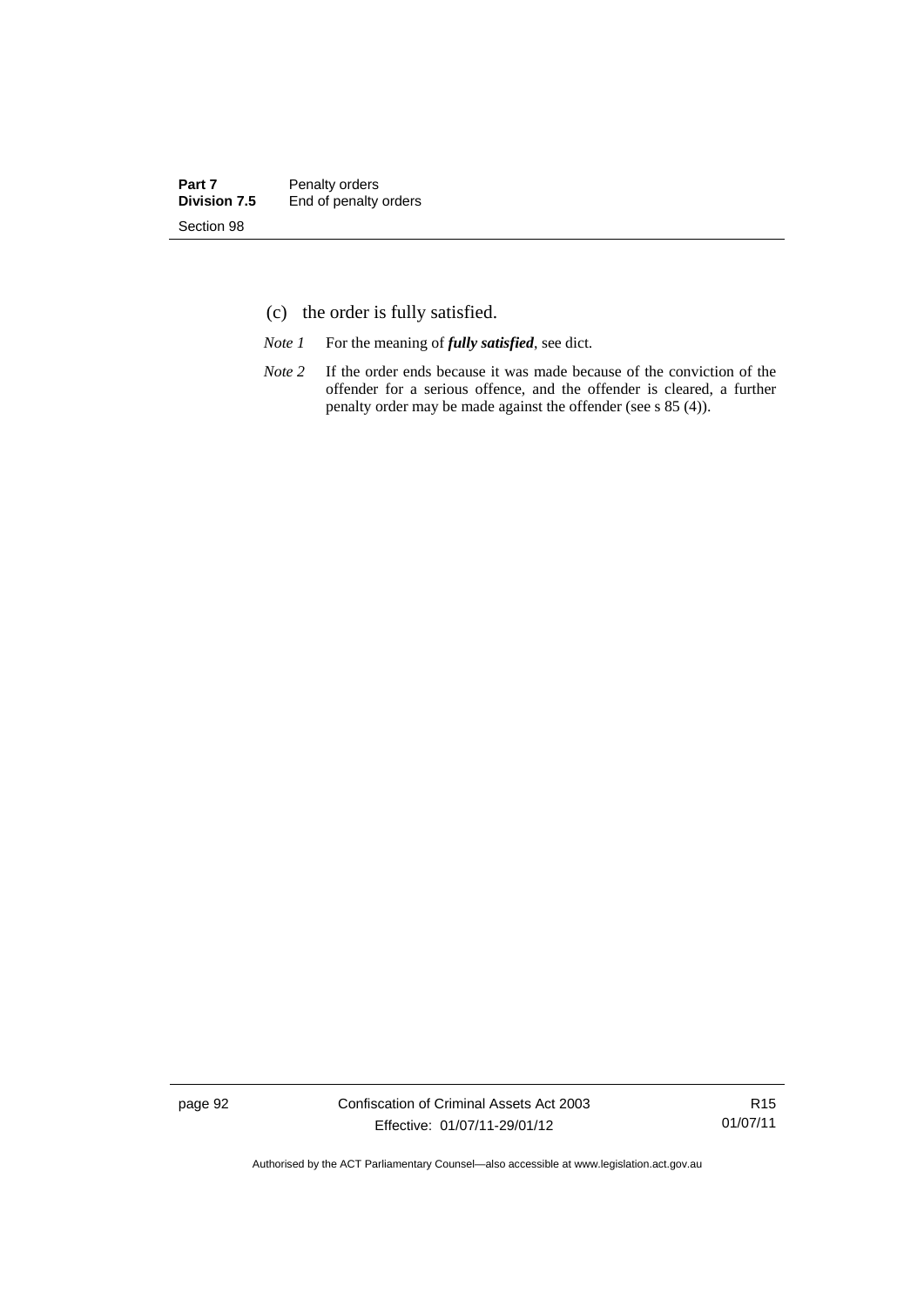# **Part 8 Restrained property**

## **Division 8.1 Management of restrained property by public trustee**

## **99 Application of div 8.1**

This division applies if the public trustee takes control of restrained property under an order under this Act.

- *Note 1* A registered interstate restraining order is taken to be a restraining order under this Act (see s 139).
- *Note 2* A provision of a law that gives an entity (including a person) a function also gives the entity powers necessary and convenient to exercise the function (see Legislation Act, s 196 and dict, pt 1, def *entity*).

## **100 Powers of public trustee to preserve restrained property etc**

 (1) The public trustee may do anything necessary or desirable to preserve the value of the restrained property.

### **Examples**

- 1 bring or defend any civil proceeding affecting the property
- 2 insure the property
- 3 if the property consists (completely or partly) of securities or investments, realise or otherwise deal with the securities or investments
- 4 if the property is related to a business—
	- (a) employ, or end the employment of, people in the business; and
	- (b) do anything else that is necessary or convenient for carrying on the business on a sound commercial basis
- 5 if the property consists, completely or partly, of shares in a corporation, exercise (to the exclusion of the registered proprietor) the rights attaching to the shares as if the public trustee were the registered holder
- *Note 1* Related powers of the public trustee include making an application to a relevant court for an order about the restrained property (see s 39) and the registration of title to, or charges over, registrable property (see s 50).

| R15      | Confiscation of Criminal Assets Act 2003 | page 93 |
|----------|------------------------------------------|---------|
| 01/07/11 | Effective: 01/07/11-29/01/12             |         |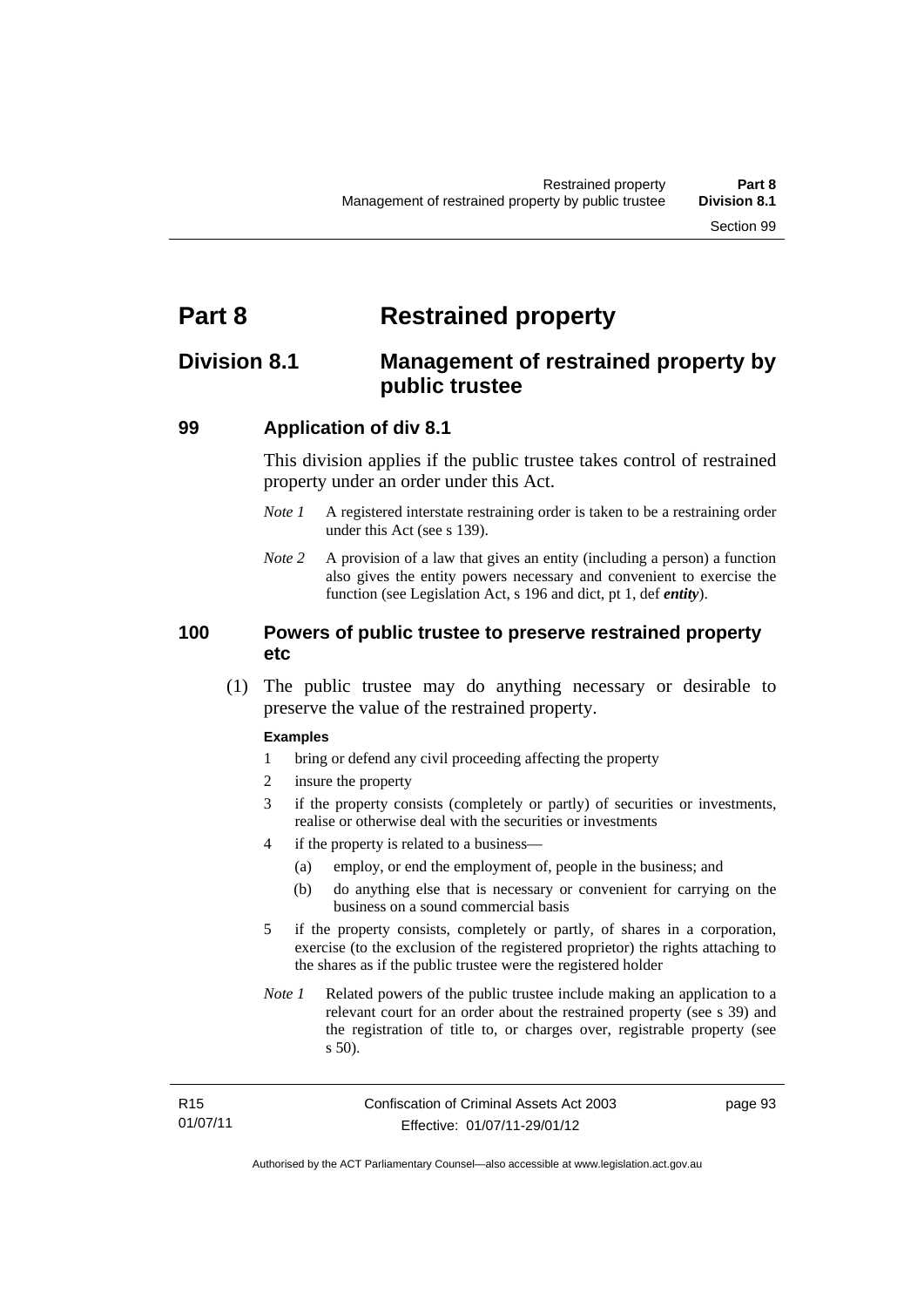- *Note* 2 An example is part of the Act, is not exhaustive and may extend, but does not limit, the meaning of the provision in which it appears (see Legislation Act, s 126 and s 132).
- (2) The owner of restrained property commits an offence if—
	- (a) the public trustee asks the owner for the person's tax file number within a stated reasonable time; and
	- (b) the owner fails to give the public trustee the person's tax file number within that time.

Maximum penalty: 50 penalty units, imprisonment for 6 months or both.

(3) An offence against this section is a strict liability offence.

## **101 Sale, modification or destruction of property by public trustee**

- (1) The public trustee may sell restrained property if—
	- (a) the property is deteriorating or substantially losing value or the public trustee considers that the property is likely to deteriorate or substantially lose value; or
	- (b) the public trustee considers that the cost of maintaining the property would be more than the value of the property if the property were forfeited.
- (2) The restraining order that applied to restrained property sold under this section applies to the proceeds of the sale of the property.
- (3) The public trustee may modify or destroy restrained property if the public trustee considers it is necessary to do so in the public interest.

#### **Examples of destruction of property in the public interest**

- 1 the restrained property cannot be used legally or the only practical use of the property is for an illegal purpose
- 2 the restrained property is a threat to public health or safety

Authorised by the ACT Parliamentary Counsel—also accessible at www.legislation.act.gov.au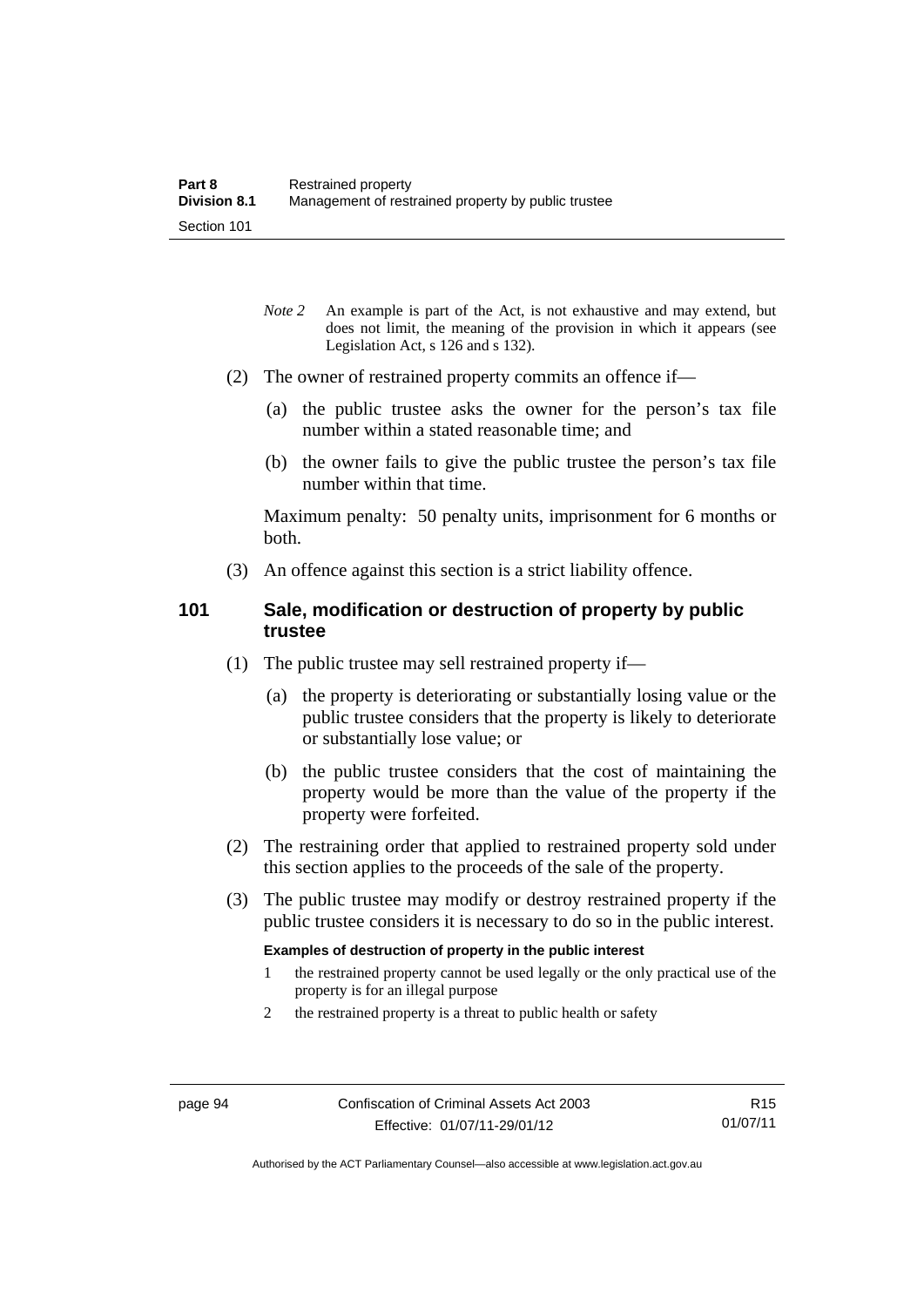*Note* An example is part of the Act, is not exhaustive and may extend, but does not limit, the meaning of the provision in which it appears (see Legislation Act, s 126 and s 132).

#### **102 Notice of sale, modification or destruction of restrained property by public trustee**

- (1) The public trustee must give written notice of a proposed sale, modification or destruction of restrained property under section 101 (the *proposed action*) to—
	- (a) the owner of the property (if known); and
	- (b) anyone else the public trustee believes may have an interest in the property.
	- *Note 1* For how documents may be given, see the Legislation Act, pt 19.5.
	- *Note 2* For the emergency modification or destruction of restrained property, see s 103.
- (2) The notice must state—
	- (a) the proposed action and the property to which it applies; and
	- (b) the date when the proposed action is to be taken (the *date of effect*); and
	- (c) that the proposed action may be taken on or after the date of effect unless a relevant court orders the public trustee not to take the proposed action.
- (3) The notice may, but need not, provide an opportunity for the person to make representations why the proposed action should not be taken.
- (4) The date of effect must not be earlier than 21 days after the day the notice is given to the person.

*Note* For the power to give a reduced period of notice, see s 103.

 (5) The public trustee must not take the proposed action before the date of effect.

page 95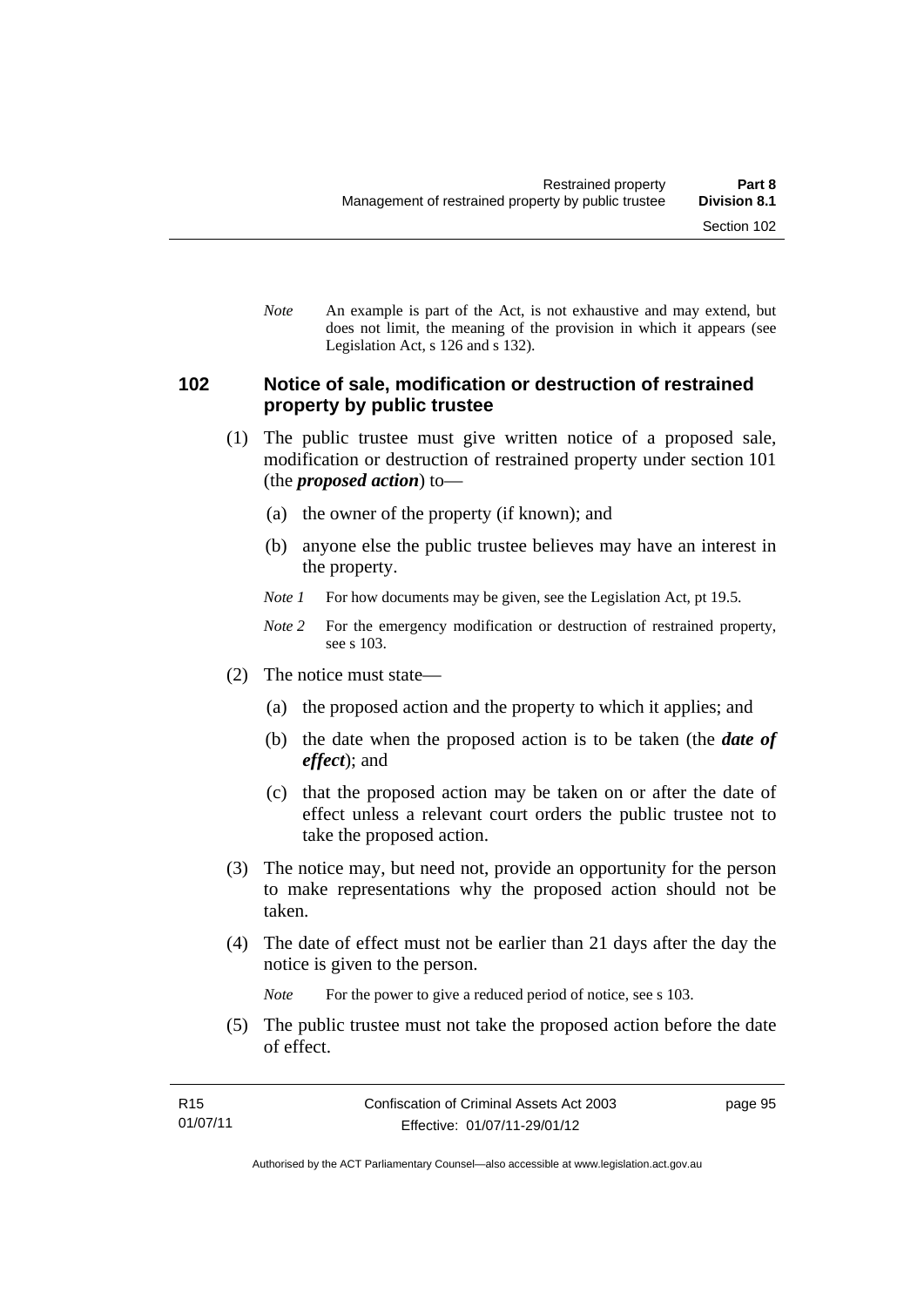*Note* For the power not to give notice of the modification or destruction of property, see s 103.

#### **103 Emergency modification or destruction of restrained property**

- (1) This section applies if the public trustee considers that restrained property is a serious threat to public health or safety.
- (2) Despite section 102, the public trustee may—
	- (a) give notice to a person under that section with a date of effect less than 21 days after the day the notice is given to the person; or
	- (b) modify or destroy the property without giving notice under that section.
- (3) If the public trustee modifies or destroys the property under subsection (2) (b), the public trustee must, as soon as practicable, give notice of the action taken, and the grounds for the action, to—
	- (a) the owner of the property (if known); and
	- (b) anyone else the public trustee believes may have an interest in the property.

#### **104 Notice details to be included in public trustee's report**

- (1) The public trustee must include details of a notice given under section 102 or section 103 in the public trustee's report under the *Annual Reports (Government Agencies) Act 2004* for—
	- (a) the financial year during which the notice was given; or
	- (b) if the chief police officer has, under this section, declared the publication of details of the notice to be prejudicial—the next financial year after the chief police officer revokes the declaration.
	- *Note Financial year* has an extended meaning in the *Annual Reports (Government Agencies) Act 2004*.

| page 96 | Confiscation of Criminal Assets Act 2003 | R <sub>15</sub> |
|---------|------------------------------------------|-----------------|
|         | Effective: 01/07/11-29/01/12             | 01/07/11        |

Authorised by the ACT Parliamentary Counsel—also accessible at www.legislation.act.gov.au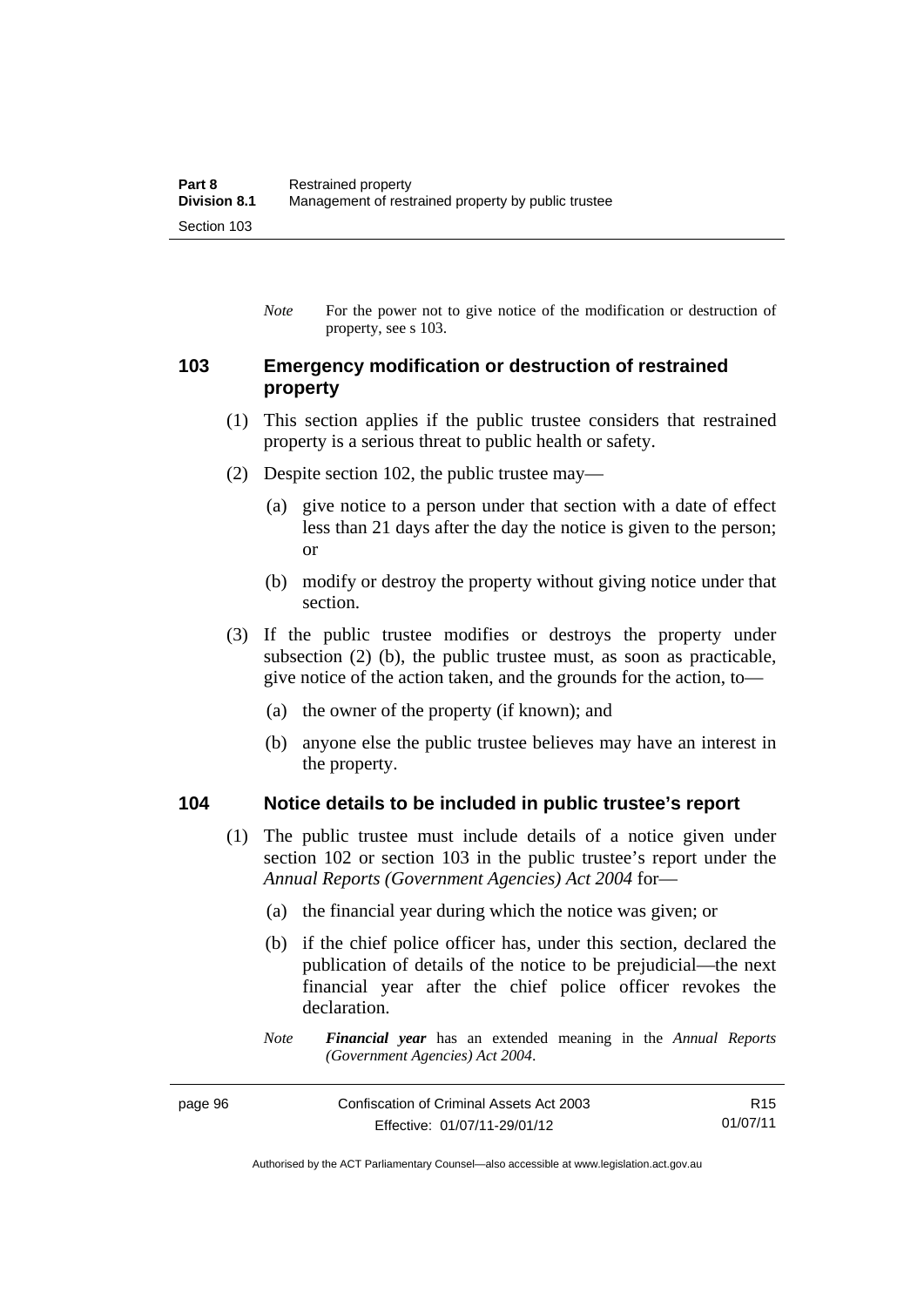- (2) Before including details of the notice in a report under subsection (1) (a), the public trustee must consult the chief police officer about whether publication of the details of the notice in the report would be likely to prejudice any police investigation.
- (3) If, in the chief police officer's opinion, the publication of the details of the notice in the report would be likely to prejudice a police investigation, the chief police officer must—
	- (a) declare the publication of the details to be prejudicial; and
	- (b) tell the public trustee, in writing, that the declaration is made.
- (4) If, in the chief police officer's opinion after making a declaration, the publication of details of the notice would no longer be likely to prejudice any police investigation, the chief police officer must—
	- (a) revoke the declaration; and
	- (b) tell the public trustee, in writing, that the declaration is revoked.
- (5) In this section:

*police investigation* includes a contemplated police investigation.

## **105 Order to stop sale, modification or destruction of restrained property**

- (1) A person may apply to a relevant court for an order stopping the public trustee from selling, modifying or disposing of restrained property under this division.
- (2) If the person was not given notice of the proposed action by the public trustee, the person may make the application only with the leave of the relevant court and if the person satisfies the court that the person has an interest in the property.
	- *Note* For general provisions about a proceeding for an order under this section (which is a confiscation proceeding—see s 236), see pt 14.

page 97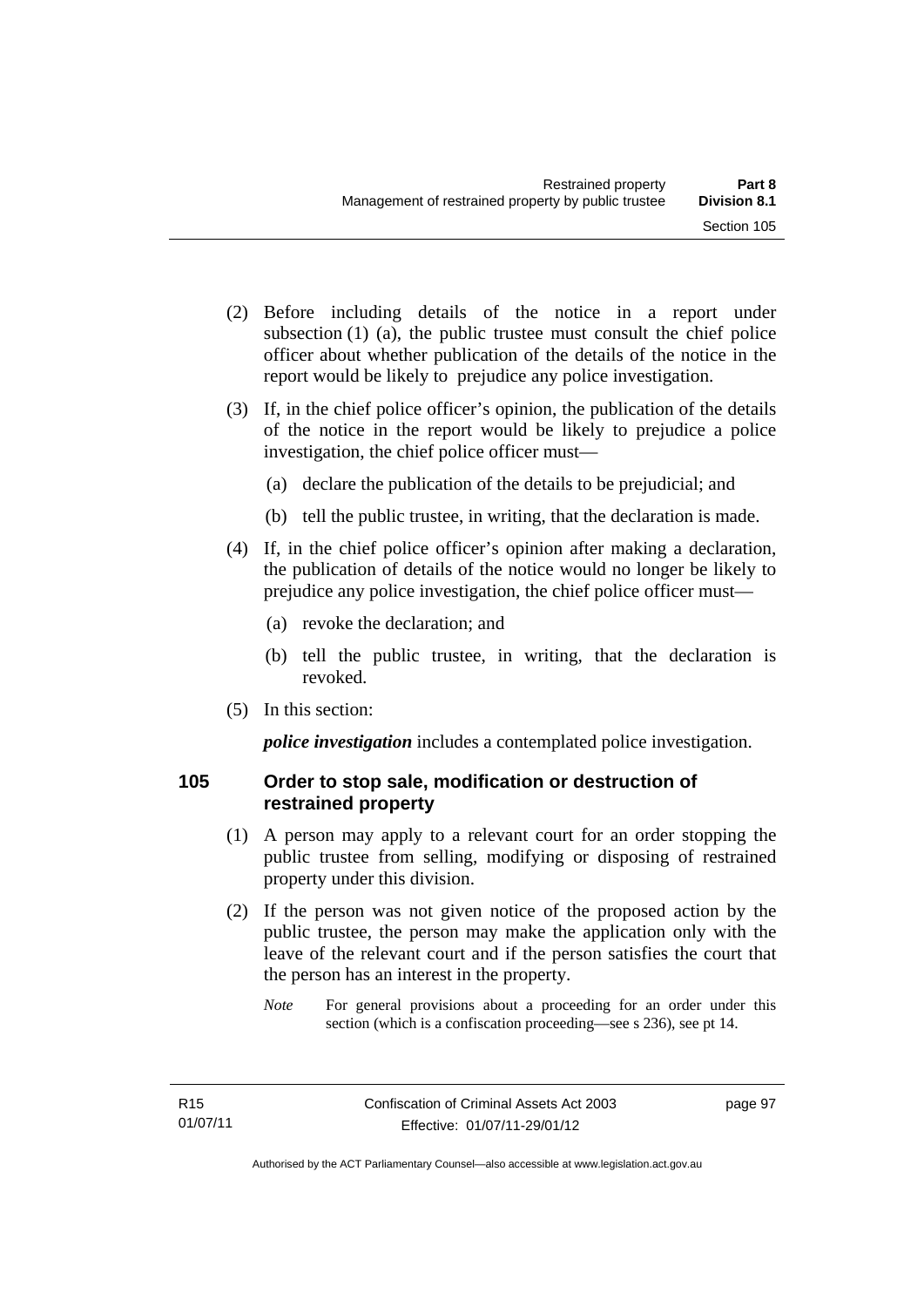(3) On an application under this section, the court may make any order about the sale, modification or destruction of the property it considers appropriate.

# **Division 8.2 Joint ownership of restrained property**

#### **106 Effect of death on joint ownership**

- (1) This section applies to property that is jointly owned if any of the owners die while the property (including any interest in the property) is subject to a restraining order.
	- *Note* A registered interstate restraining order is taken to be a restraining order under this Act (see s 139).
- (2) If the property was held by the dead person as a joint tenant, the person's death does not vest the person's interest in the property in the surviving joint owner.
- (3) If the property was held by the dead person as a tenant in common, the dead person's interest must not be transferred to anyone else because of the person's death.

#### **Examples of prohibited transfers**

The dead person's interest must not be transferred to an executor or administrator, or to a beneficiary under the dead person's will or under intestacy.

- *Note* An example is part of the Act, is not exhaustive and may extend, but does not limit, the meaning of the provision in which it appears (see Legislation Act, s 126 and s 132).
- (4) The restraining order continues to apply to the property as if the person had not died.
- (5) An automatic forfeiture of any interest of the dead person in the property, or a forfeiture order made in relation to the interest, applies as if the interest were forfeited immediately before the person died.

Authorised by the ACT Parliamentary Counsel—also accessible at www.legislation.act.gov.au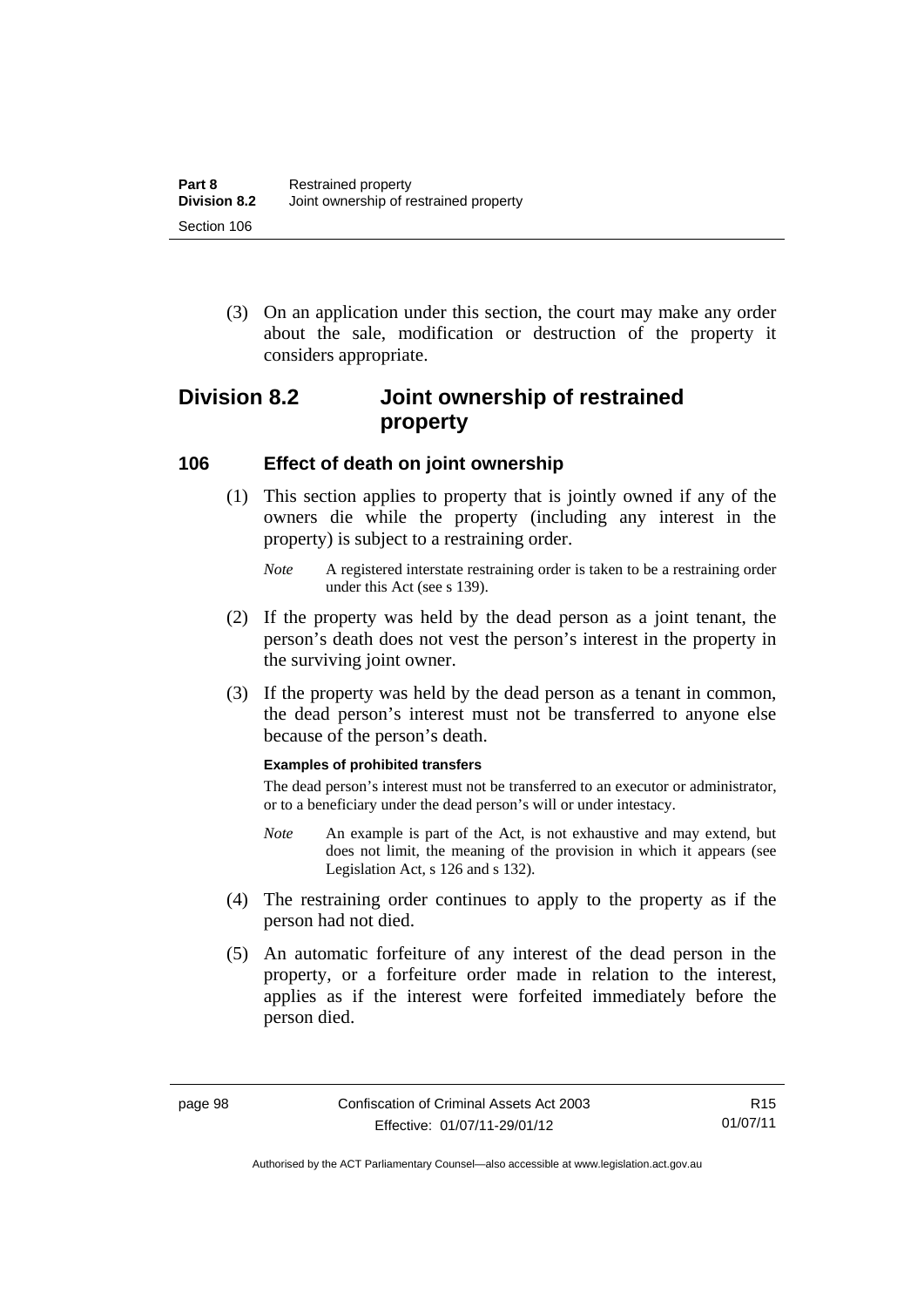- *Note 1* A registered interstate automatic forfeiture decision is taken to be an automatic forfeiture under this Act (see s 139).
- *Note 2* A registered interstate forfeiture order is taken to be a forfeiture order under this Act (see s 139).
- (6) If the restraining order stops applying to the property without it being forfeited under this Act, this section is taken not to have applied to the property.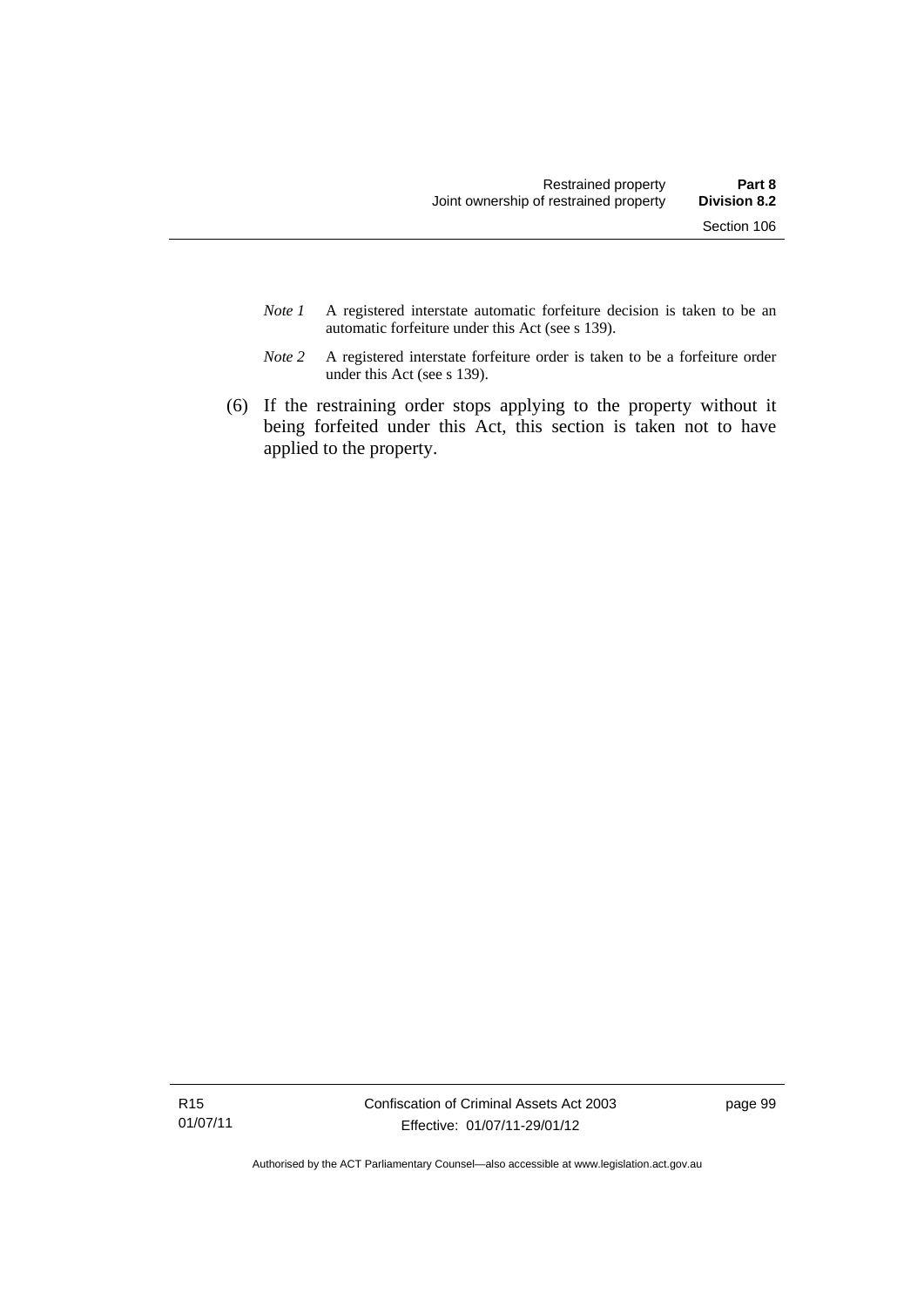**Part 9 Forfeited property**<br>**Division 9.1 Preliminary Division 9.1** Preliminary Section 107

# **Part 9 Forfeited property**

## **Division 9.1 Preliminary**

#### **107 Meaning of** *interested person* **in pt 9**

In this part:

*interested person*, in relation to property, means—

- (a) a person who has an interest in the property; or
- (b) the DPP; or
- (c) if a trustee (including the public trustee) controls the property—the trustee; or
- (d) if the property has been forfeited—a person who had an interest in the property immediately before it was forfeited.

#### **108 Forfeited property—powers of public trustee**

(1) The public trustee may take any steps that are necessary or desirable to vest forfeited property in the Territory and to bring it under the public trustee's control.

#### **Examples**

- 1 the giving notice of, or otherwise taking action to protect, the Territory's equitable interest in forfeited property
- 2 registering a caveat over forfeited property
- 3 obtaining registration of an interest in forfeited property on behalf of the Territory (including signing an instrument of transfer)
- *Note* An example is part of the Act, is not exhaustive and may extend, but does not limit, the meaning of the provision in which it appears (see Legislation Act, s 126 and s 132).
- (2) This section does not limit the powers of the public trustee under this Act in relation to the forfeited property.

#### **Example**

the public trustee may transfer an interest in property on behalf of the Territory

R15 01/07/11

Authorised by the ACT Parliamentary Counsel—also accessible at www.legislation.act.gov.au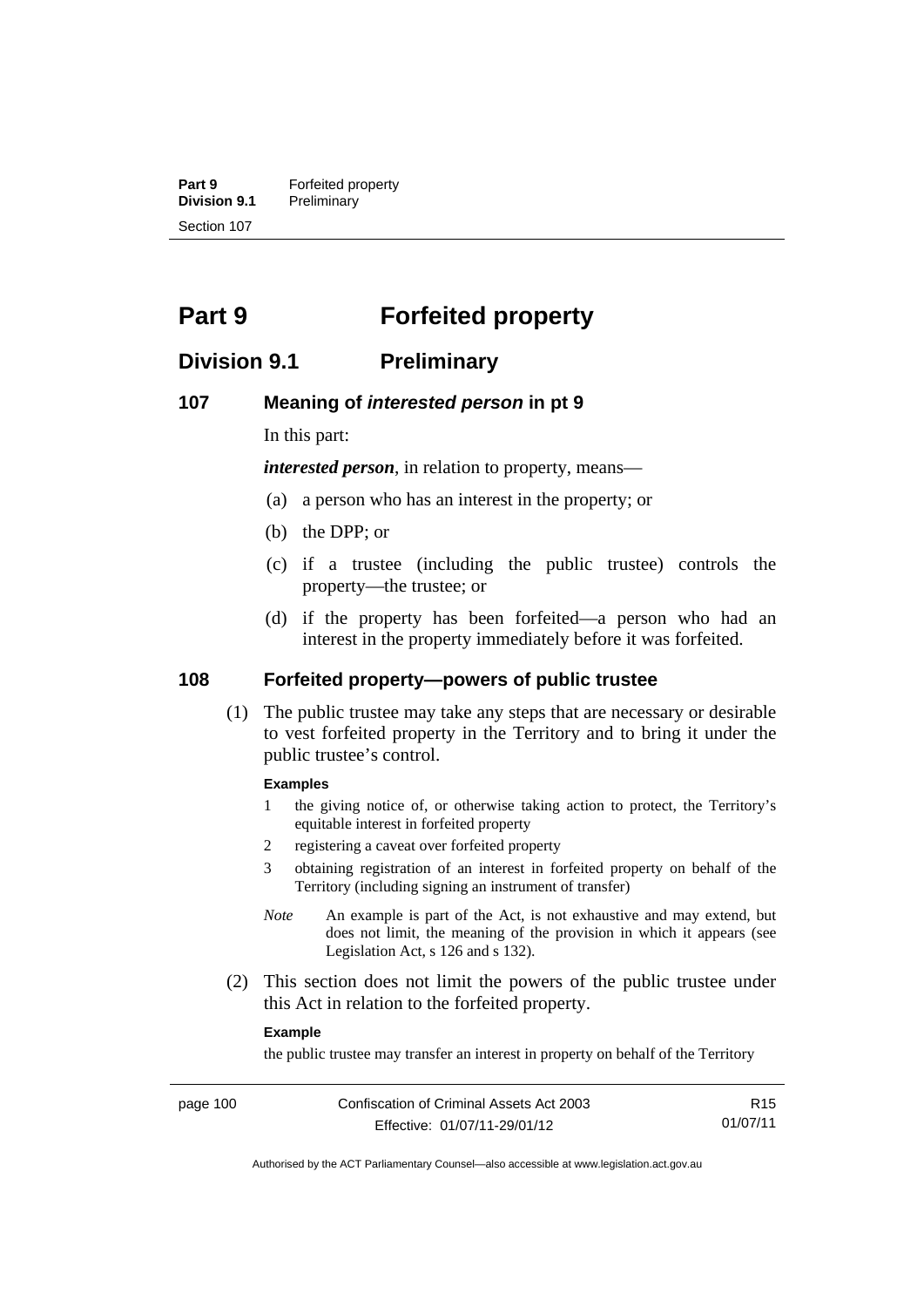*Note* A registered interstate forfeiture order is taken to be a forfeiture order under this Act (see s 139).

# **Division 9.2 Vesting and disposal of forfeited property**

#### **109 Vesting of forfeited property—general rule**

On forfeiture, the forfeited property vests absolutely in the Territory.

- *Note 1 Property* includes an interest in property, see Legislation Act, dict, pt 1.
- *Note* 2 If a joint owner of restrained property dies, and the property is later forfeited, the forfeiture takes effect as if the property had been forfeited immediately before death (see s 106).

#### **110 Vesting of registrable property on forfeiture**

- (1) This section applies despite section 109, if the forfeited property is, or is an interest in, registrable property.
- (2) On forfeiture, the property or the interest vests in equity in the Territory, but does not vest at law in the Territory until the applicable registration requirements for the property or the interest have been complied with.

#### **Example**

All of a person's property, except a mortgage over the person's house, is restrained before the person's conviction for a serious offence. All the restrained property is forfeited 14 days after the person's conviction. The mortgagee's interest is not forfeited because it was not restrained. However, all other registrable interests in the house are forfeited and vest in the Territory in equity. On registration of the interests under the *Land Titles Act 1925*, the interests vest in law in the Territory.

- *Note 1* For the power of a relevant court to order the sale of property owned by more than 1 person, see div 9.4.
- *Note 2* Non-registrable property vests 'at law' in the Territory on forfeiture, because it vests 'absolutely' under s 109. Registrable property vests 'at law' in the Territory when it is registered in the name of the Territory under this section.

page 101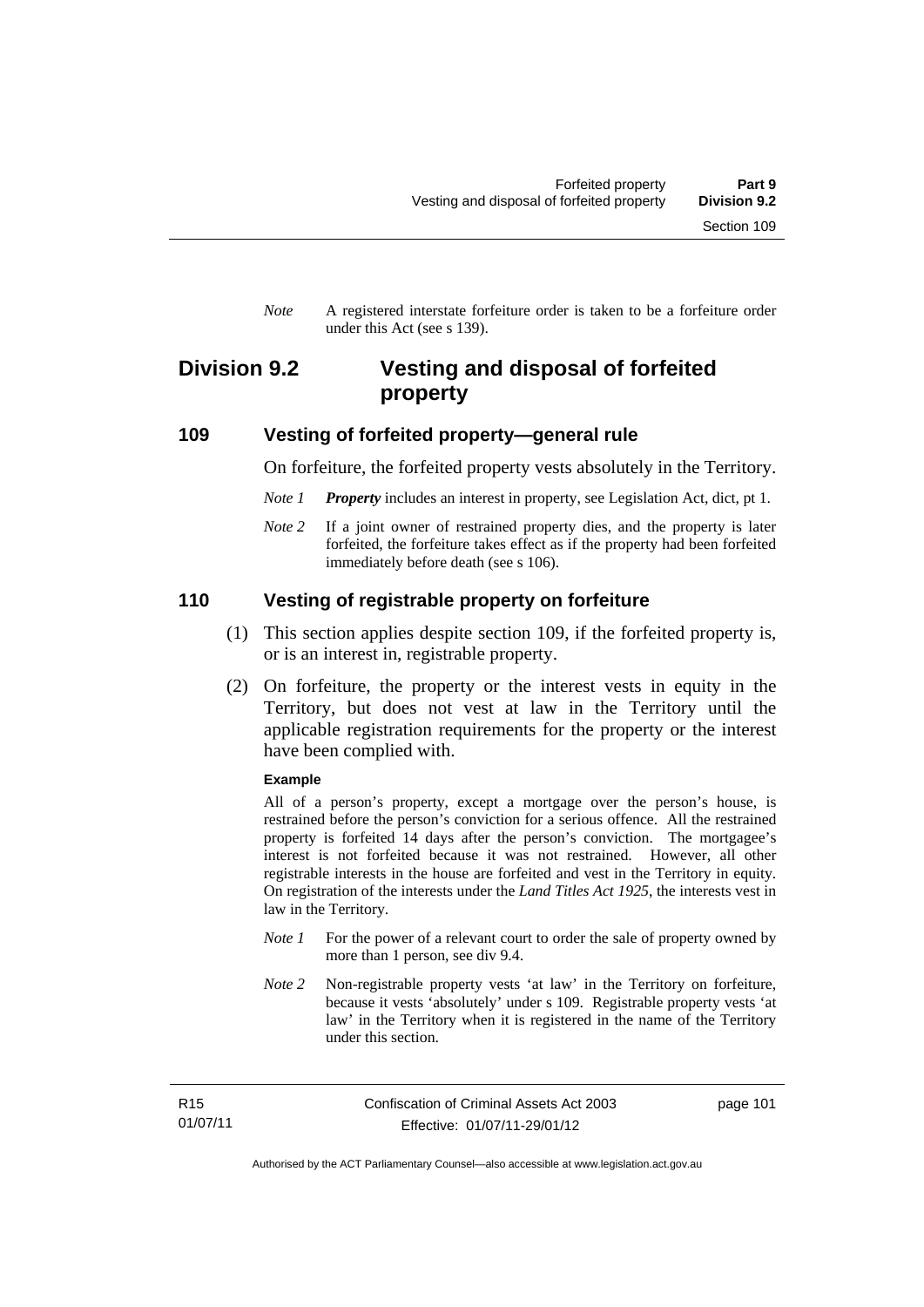- *Note 3* An example is part of the Act, is not exhaustive and may extend, but does not limit, the meaning of the provision in which it appears (see Legislation Act, s 126 and s 132).
- (3) The Territory is entitled to be registered as the owner of the property or the interest.
- (4) The registration of the Territory as the owner of the property is taken not to be a contravention of a direction under section 111 (3) in relation to the property.
	- *Note* If a joint owner of restrained property dies, and the property is later forfeited, the forfeiture takes effect as if the property had been forfeited immediately before death (see s 106).
- (5) To remove any doubt, if property is divisible into 2 or more interests and not all the interests in the property are forfeited, the other interest or interests are not ended only because of the forfeiture of another interest in the property.

#### **111 Disposal of forfeited property**

- (1) If forfeited property is money, the public trustee must pay the money into the trust fund.
- (2) The public trustee must sell or otherwise dispose of forfeited property (other than money) as soon as practicable after—
	- (a) the end of 14 days after the day the property was forfeited; and
	- (b) the property has vested at law in the Territory; and
	- (c) the public trustee has control of the property; and
	- (d) if applicable—the end of 14 days after all confiscation proceedings in relation to the property have been finalised.
	- *Note 1* A restraining order stops applying to property when the property vests in law in the Territory and the public trustee takes control of the property (see s  $45(1)(b)$ ).
	- *Note 2* The 14-day periods reflect the application periods for return or compensation orders under div 9.5 and buy-back orders under div 9.6.

R15 01/07/11

Authorised by the ACT Parliamentary Counsel—also accessible at www.legislation.act.gov.au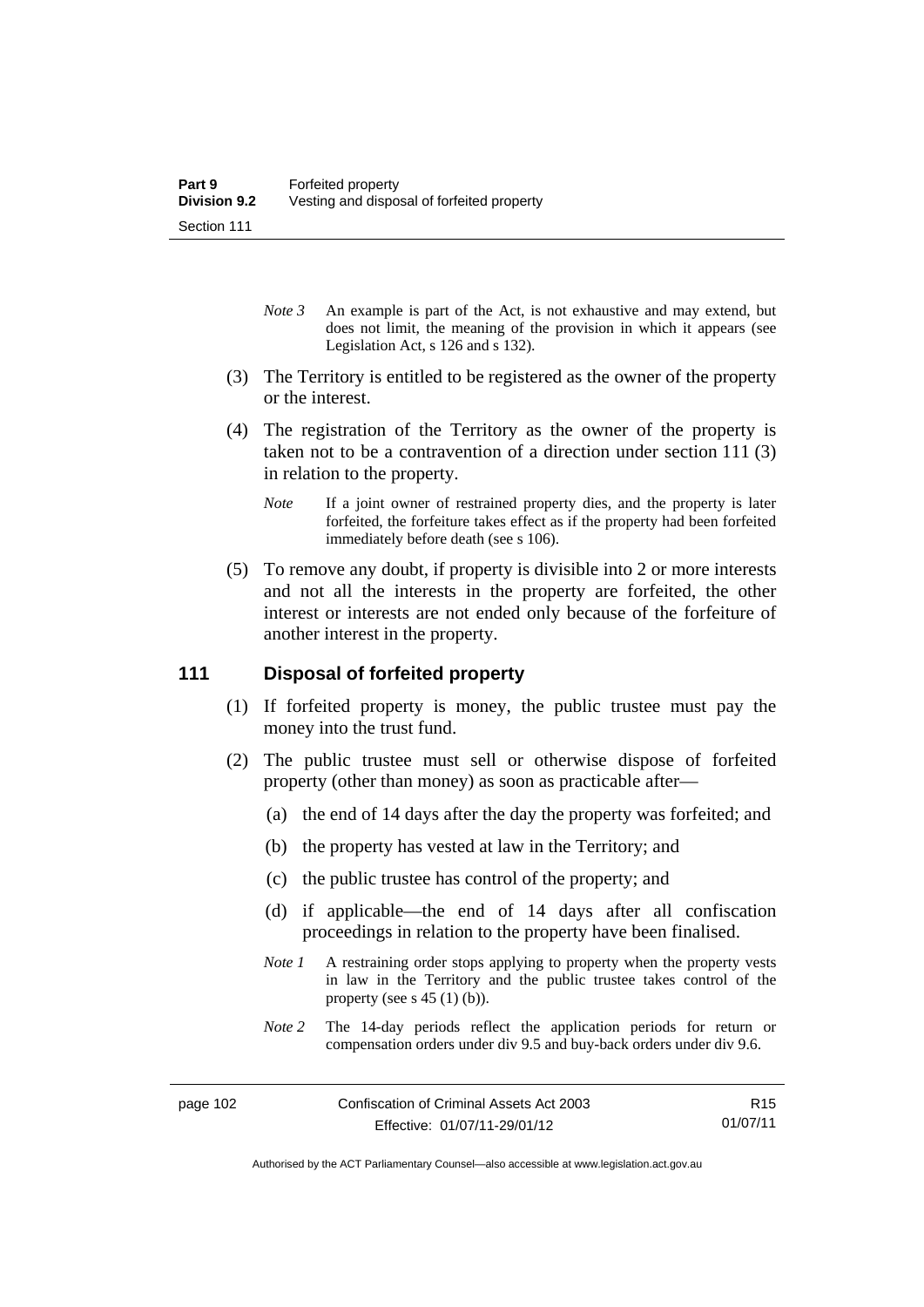*Note 3* For the sale of jointly owned property, see s 116.

- (3) However, the Minister may, after all confiscation proceedings in relation to forfeited property are finalised and before the public trustee deals with the property under subsection (1) or (2), direct that the property be dealt with in accordance with the direction (including in accordance with a law stated in the direction).
- (4) The public trustee must comply with the Minister's direction.
- (5) Also, if the DPP tells the public trustee that forfeited property has evidentiary value in a criminal proceeding, the property must not be sold or otherwise disposed of before the criminal proceeding is finalised, other than-
	- (a) for the purpose of vesting the property at law in the Territory or allowing the public trustee to take control of the property; or
	- (b) in accordance with a written direction of the DPP.

# **Division 9.3 Improperly obtained registered property interests**

*Note* For general provisions about a proceeding for an order under this section (which is a confiscation proceeding—see s 236), see pt 14.

## **112 Application of div 9.3 to registered property interests**

This division applies to forfeited property if—

- (a) the property has vested in law in the Territory after a registered property interest in the property was created; or
- (b) if the property was jointly owned immediately before forfeiture—the property has vested in trustees for sale under section 117 after the interest was created.
- *Note* If a joint owner of restrained property dies, and the property is later forfeited, the forfeiture takes effect as if the property had been forfeited immediately before death (see s 106).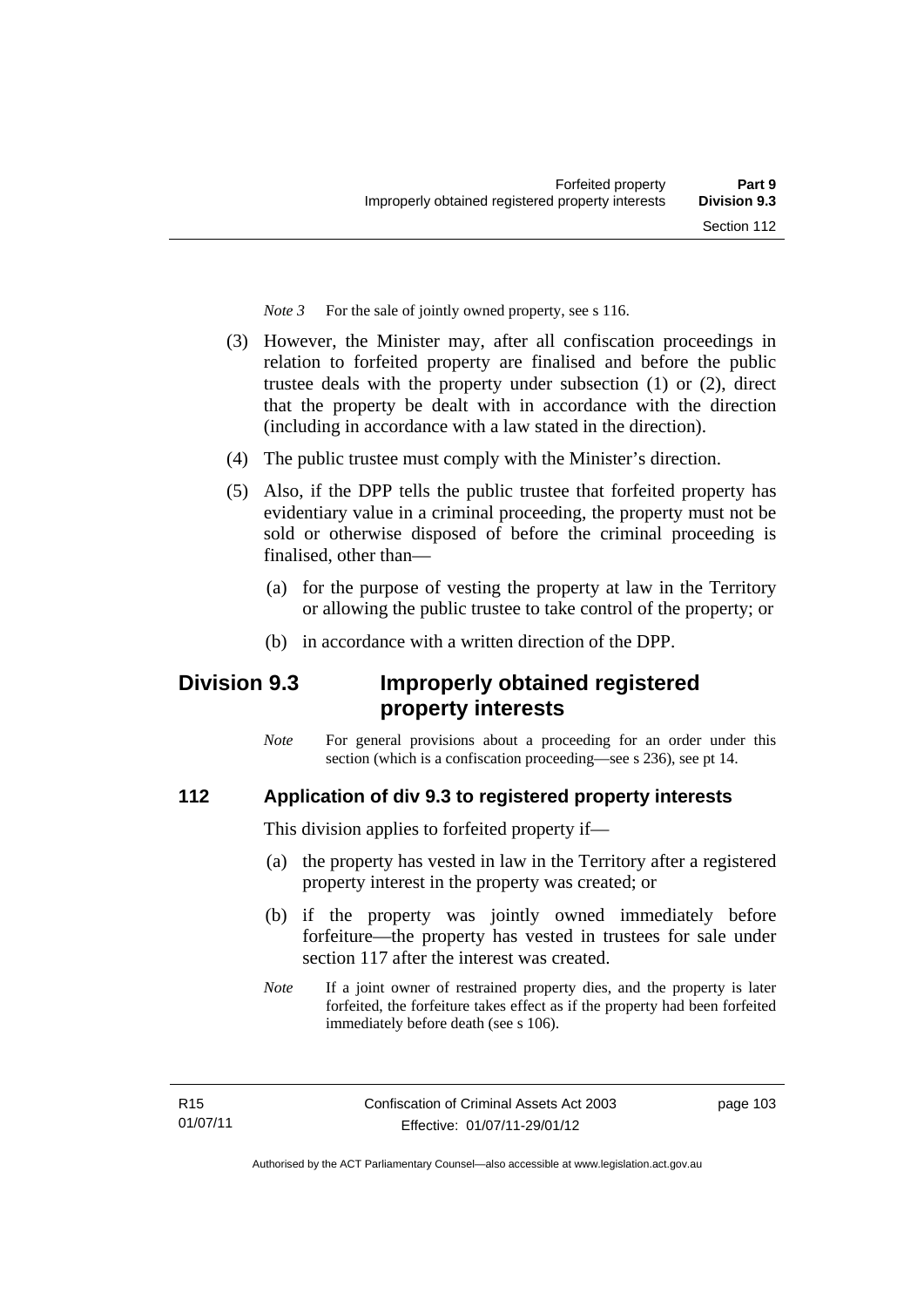## **113 Discharge of prior registered property interests given for improper purposes**

- (1) An interested person may apply to a relevant court for an order discharging a registered property interest to which forfeited property is subject.
- (2) The court must order the discharge of the registered property interest unless satisfied that—
	- (a) the interest was acquired honestly and for sufficient consideration and the person took reasonable care to establish that the interest could be lawfully acquired by the person; and
	- (b) for a registered property interest that was acquired otherwise than in the ordinary course of business—
		- (i) the owner of the registered property interest was not a party to the offence (or a related offence) in relation to which the forfeiture was made; and
		- (ii) the property is not subject to the effective control of the person who committed the offence (or a related offence) in relation to which the forfeiture was made.

*Note* For the meaning of *effective control*, see s 14.

 (3) On application by an interested person, a person responsible for a statutory property register must make the entries in the register that are necessary or desirable to give effect to the court order.

# **Division 9.4 Sale of jointly owned forfeited property**

*Note* For general provisions about proceedings for orders under this division (which are confiscation proceedings—see s 236), see pt 14.

## **114 Application of div 9.4 to jointly owned property**

 (1) This division applies to jointly owned property if the property, or an interest in the property, is forfeited under this Act.

| page 104 | Confiscation of Criminal Assets Act 2003 | R <sub>15</sub> |
|----------|------------------------------------------|-----------------|
|          | Effective: 01/07/11-29/01/12             | 01/07/11        |

Authorised by the ACT Parliamentary Counsel—also accessible at www.legislation.act.gov.au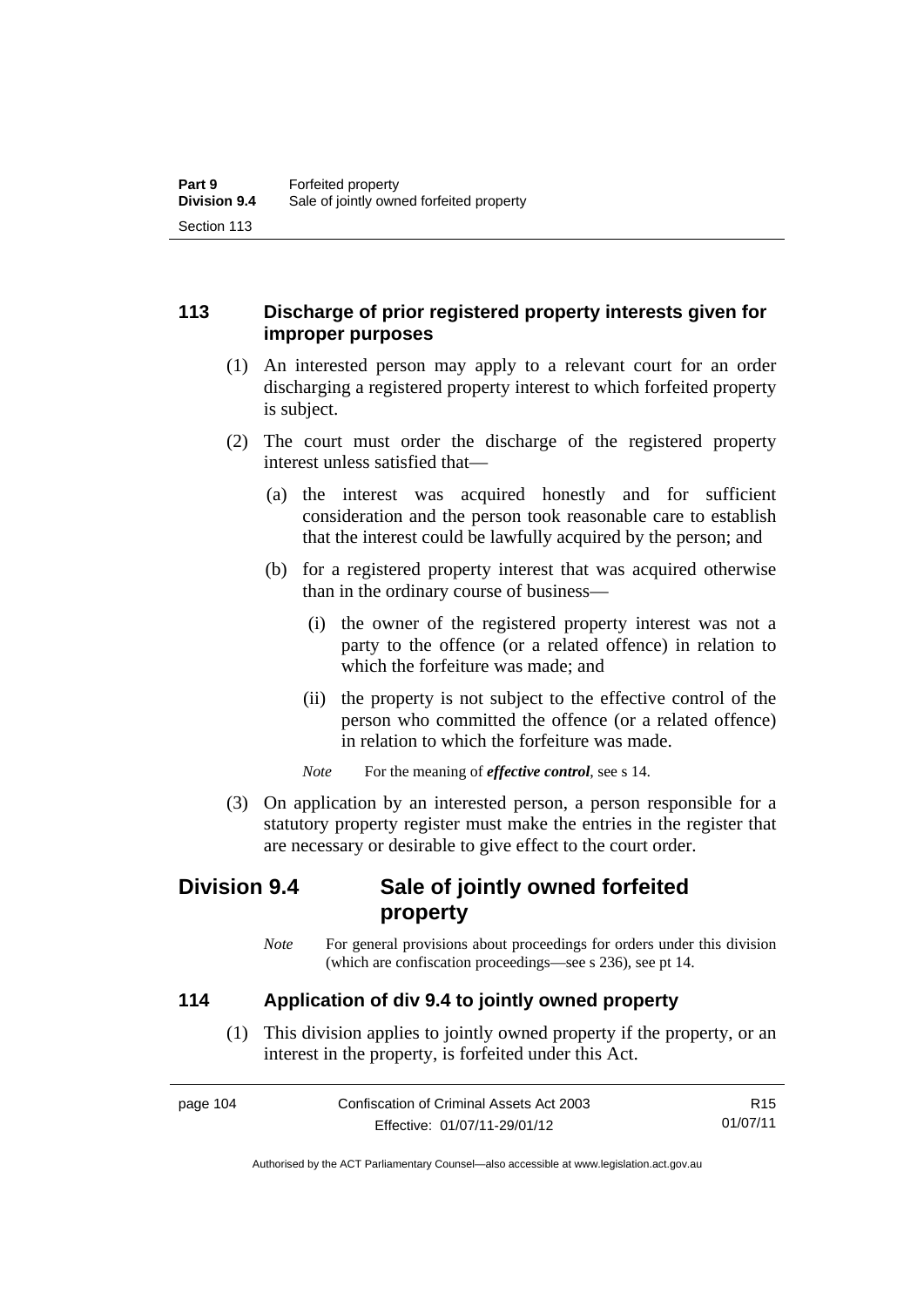- *Note 1* A registered interstate automatic forfeiture decision is taken to be an automatic forfeiture under this Act (see s 139).
- *Note 2* A registered interstate forfeiture order is taken to be a forfeiture order under this Act (see s 139).
- (2) However, this division does not affect any right of a person to sell an interest in the property that has not been forfeited if the property is not subject to an order under this division.

## **115 Inconsistency with Trustee Act or Conveyancing Act**

- (1) This section applies if there is an inconsistency between—
	- (a) this division or a court order under this division; and
	- (b) the *Trustee Act 1925* or the *Civil Law (Property) Act 2006*, division 2.4.1 (Dispositions on trust for sale or with power of sale).
- (2) If this section applies, this division or the court order overrides the legislation mentioned in subsection (1) (b), to the extent of the inconsistency.

## **116 Order for sale of jointly owned property**

(1) An interested person may apply to a relevant court for an order for the sale under a trust for sale of jointly owned property to which this division applies.

- (2) The court may order the sale of the property under a trust for sale if satisfied that the sale of the property—
	- (a) is the most practical way of ensuring a reasonable price for the property or a joint owner's interest in the property; or
	- (b) is just and equitable in all the circumstances.

*Note* A trust for sale allows property to be sold over the objections of a person.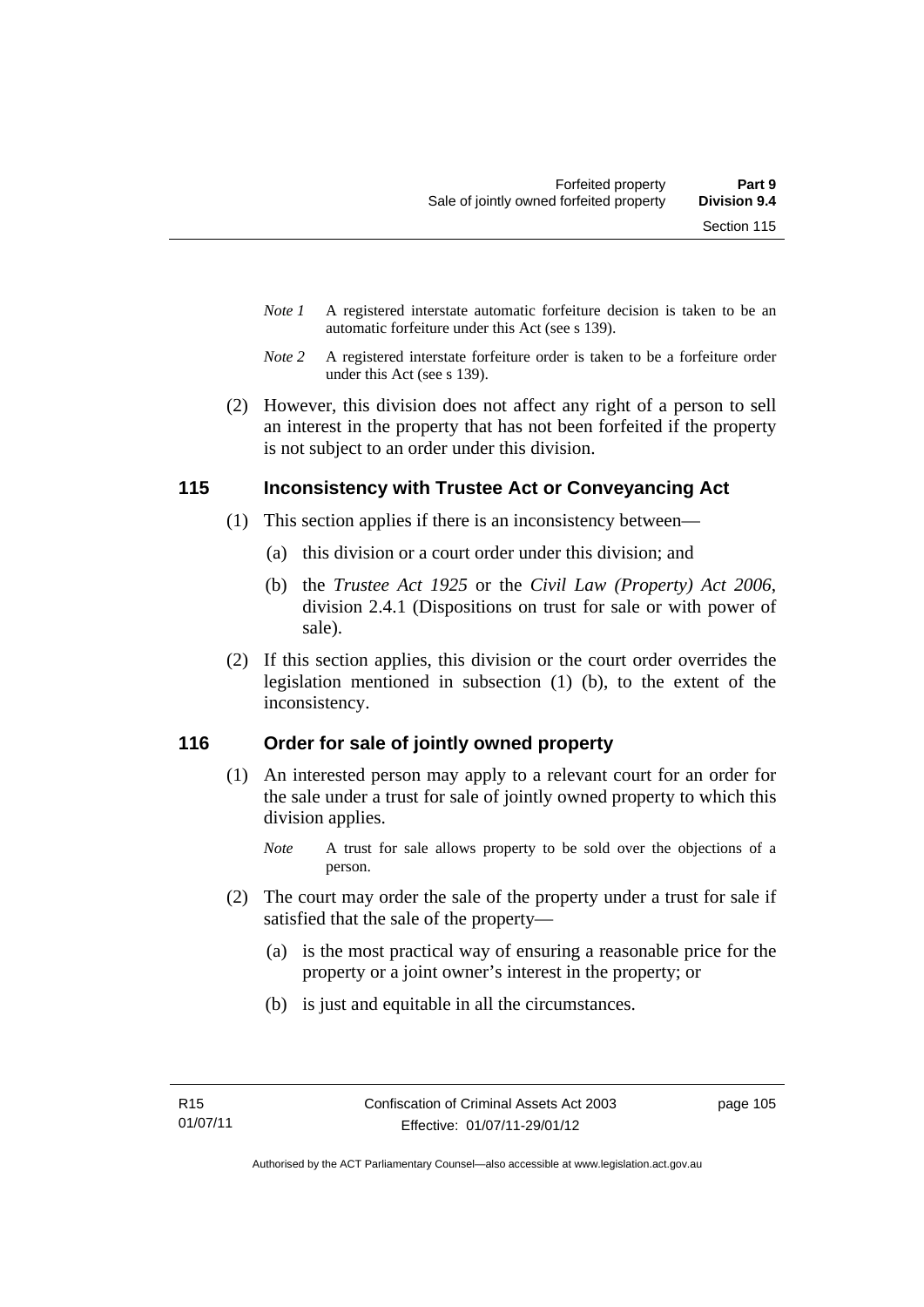(3) The court may give the trustees any directions about the property, its sale and the proceeds of the sale that the court considers appropriate.

#### **Examples of directions**

- 1 a direction that the trustees obtain a valuation of the property from a qualified valuer before the sale
- 2 a direction that the property must only be sold by auction
- 3 a direction fixing the reserve price for the sale of the property at auction
- 4 if a joint owner is allowed to buy the property, a direction that the joint owner may set off against the purchase price any share of that person in the proceeds of the sale
- *Note* An example is part of the Act, is not exhaustive and may extend, but does not limit, the meaning of the provision in which it appears (see Legislation Act, s 126 and s 132).
- (4) A joint owner of the property may buy the property only if a direction of the court allows the person to buy the property.
- (5) On application by the purchaser of the property, a person responsible for a statutory property register must make the entries in the register that are necessary or desirable to give effect to the sale of the property in accordance with the court order (and any directions of the court).

#### **117 Trust for sale of property**

- (1) If a relevant court makes an order for the sale of property under a trust for sale, the court must appoint trustees for the sale.
- (2) The trustees hold the property under a trust for sale to sell the property and, after payment of the costs and expenses of the sale and of any outgoings in relation to the property, to pay the proceeds of the sale and any income from the property to the court.
- (3) The property vests in the trustees on their appointment.
- (4) The property vests in the trustees subject to any registered property interests that apply to all of the property, other than an undivided share of the property.

R15 01/07/11

Authorised by the ACT Parliamentary Counsel—also accessible at www.legislation.act.gov.au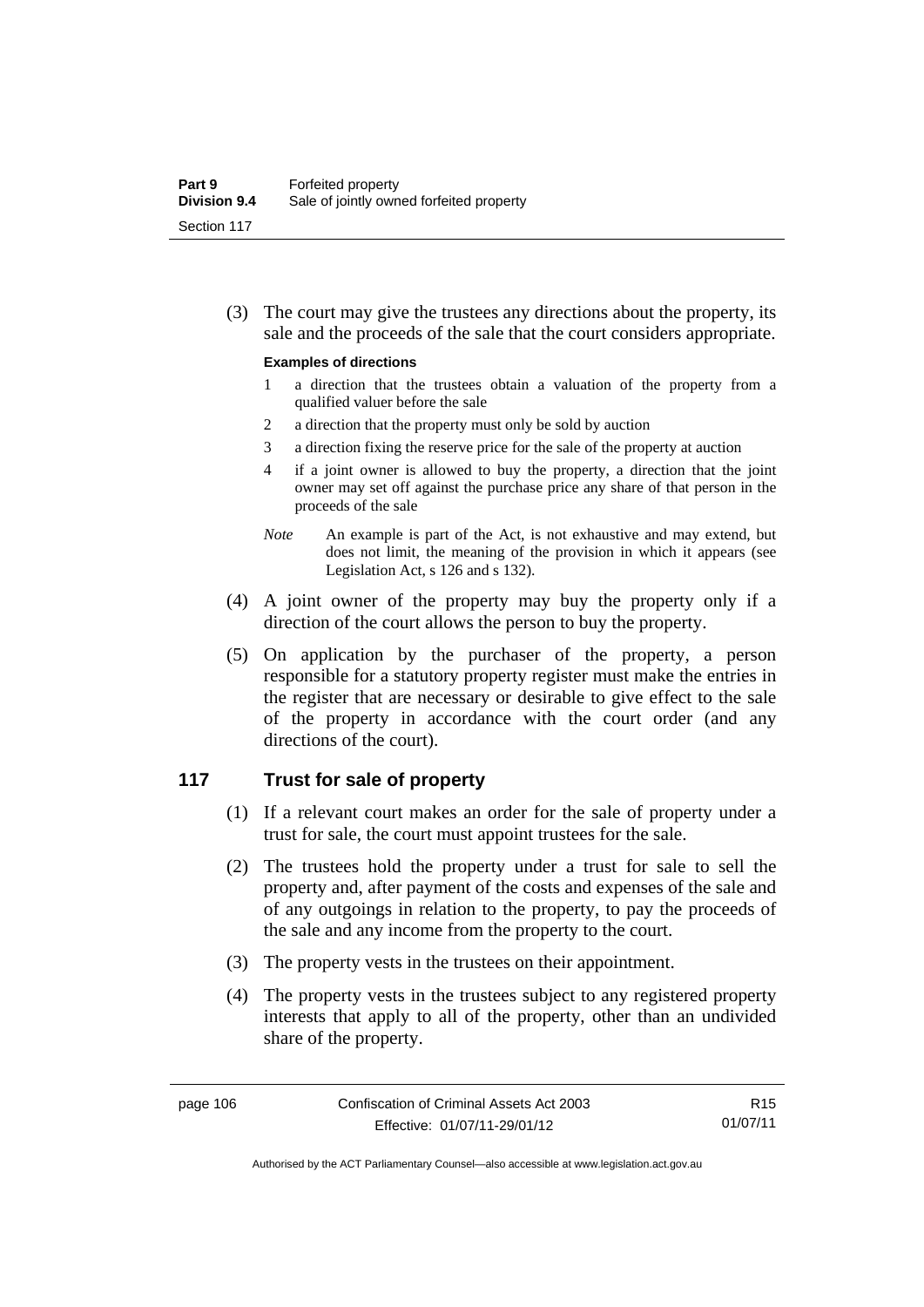#### **118 Effect of trust for sale on joint ownership**

The joint ownership of the property ends on the vesting of the property in the trustees.

#### **119 Distribution of proceeds of sale of property**

- (1) The amount paid to a relevant court under section 117 (2) is payable to the Territory.
- (2) However, the court may order the payment of part or all of the amount to a person (an *innocent joint owner*) who was a joint owner of the property immediately before it was sold under this division if—
	- (a) the innocent joint owner was not a party to the offence (or a related offence) in relation to which the forfeiture was made; and
	- (b) the innocent joint owner's interest is not subject to the effective control of a person who committed the offence (or a related offence) (an *offender*) in relation to which the forfeiture was made; and

*Note* For the meaning of *effective control*, see s 14.

- (c) for property acquired completely or partly, or directly or indirectly, from an offender—the property was acquired honestly and for sufficient consideration and the innocent joint owner took reasonable care to establish that the property could be lawfully acquired by the innocent joint owner.
- (3) For subsection (2), the court may have regard to any matter it considers appropriate, including the relationship between the offender and the innocent joint owner.

#### **120 Variation of court order for sale**

On application by the trustees for sale or an interested person, a relevant court may vary an order it has made for the sale of property

| R15      | Confiscation of Criminal Assets Act 2003 | page 107 |
|----------|------------------------------------------|----------|
| 01/07/11 | Effective: 01/07/11-29/01/12             |          |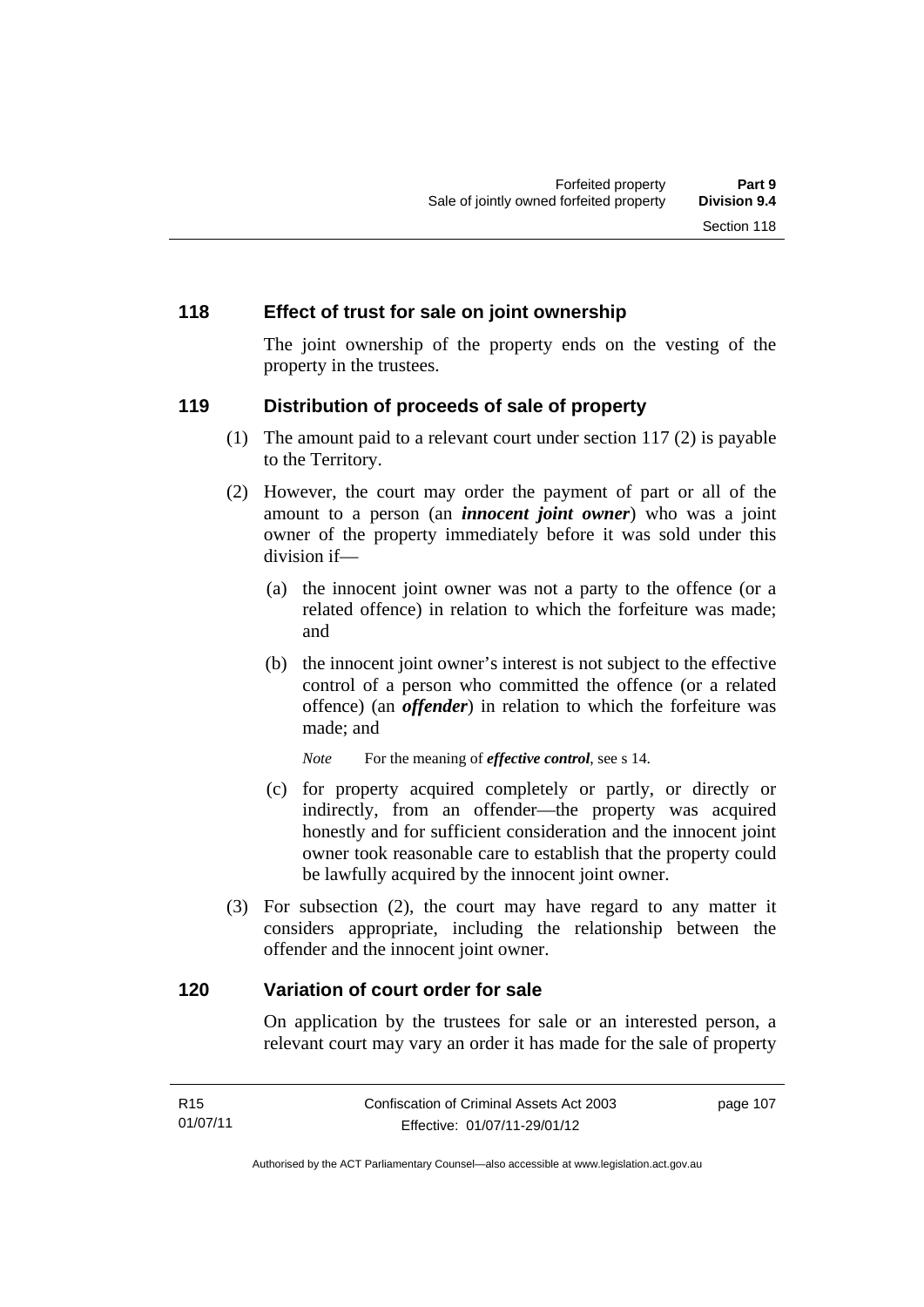under a trust for sale (or make or vary any directions about the property, its sale or the proceeds of sale).

# **Division 9.5 Forfeited property—return or compensation**

*Note* For general provisions about a proceeding for a return or compensation order (which is a confiscation proceeding—see s 236), see pt 14.

#### **121 Meaning of** *return or compensation order*

In this Act:

*return or compensation order* means an order under section 123 (Return or compensation orders—making) that an interest in forfeited property be returned to the person who held the interest immediately before its forfeiture, or that the Territory pay to the person the value of the interest.

#### **122 Return or compensation orders—application**

- (1) A person who held an interest in forfeited property immediately before its forfeiture may apply to a relevant court for a return or compensation order in relation to the interest.
- (2) The application may be made only if 1 of the following events happens (a *qualifying event*):
	- (a) if the interest was forfeited under a forfeiture order or automatic forfeiture—the person is cleared of the offence (and any related offences) to which the forfeiture related;

*Note* For the meaning of *cleared*, see s 17.

 (b) if the interest was forfeited under a forfeiture order—the proceeding in relation to the order is finalised and the order is overturned on appeal.

*Note* For the meaning of *finalised*, see s 18.

(3) The application must be made within 14 days after—

Authorised by the ACT Parliamentary Counsel—also accessible at www.legislation.act.gov.au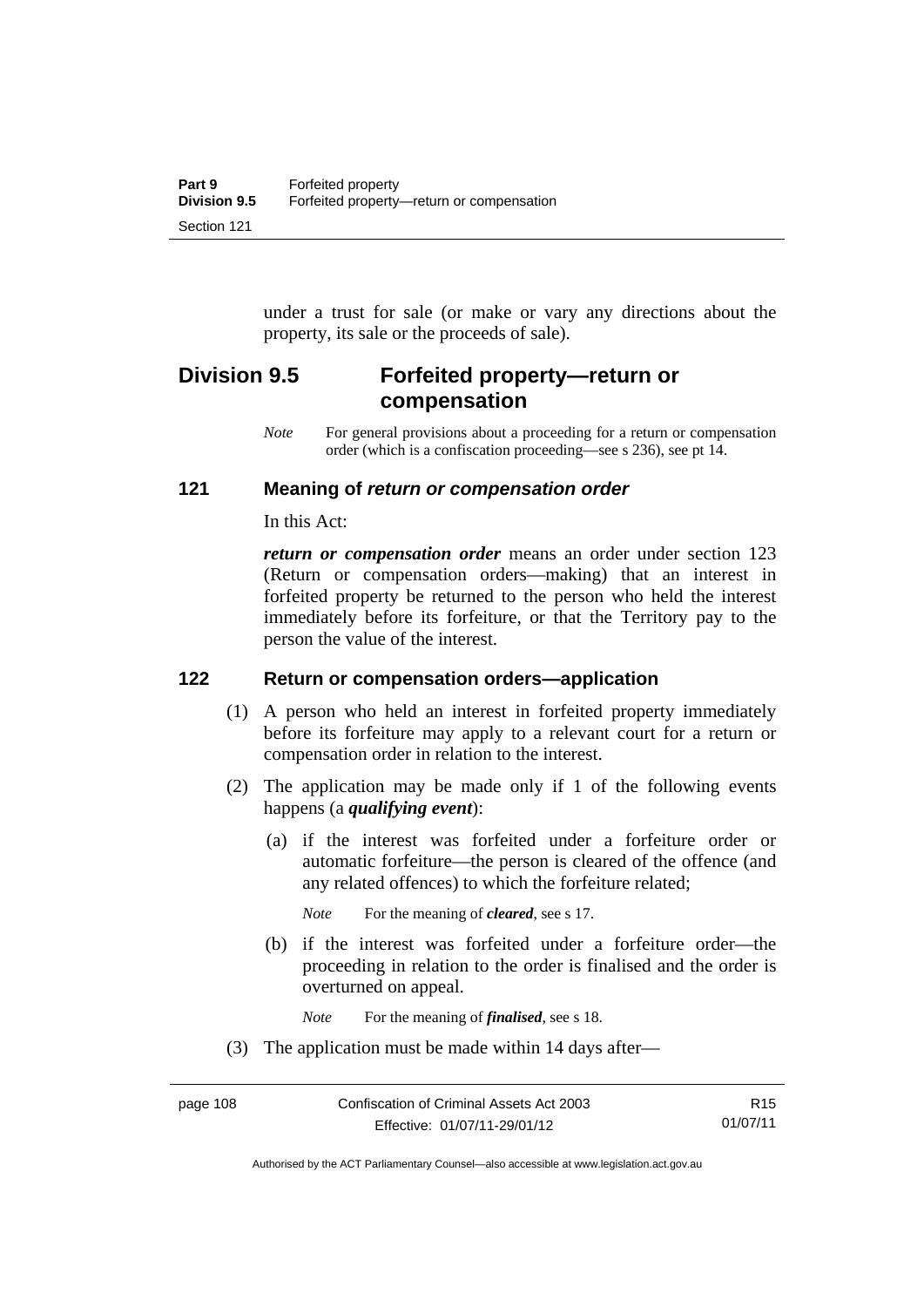- (a) the day the qualifying event happens; or
- (b) if the person only became aware of the qualifying event at a later time, and the delay in becoming aware of the event was not because of the person's neglect—the day the person became aware of the qualifying event.
- *Note* The court may allow leave for an application to be made after a time fixed by this section in certain circumstances (see s 246).

#### **123 Return or compensation orders—making**

- (1) On application under section 122, if satisfied that a qualifying event mentioned in section 122 (2) has happened in relation to a forfeited interest, the court may order—
	- (a) that the forfeited interest be returned to the person who held the interest immediately before its forfeiture; or
	- (b) that the Territory pay the person the value of the interest.
- (2) In making the order, the court must—
	- (a) declare the extent, nature and value of the person's interest in the forfeited property; and
	- (b) order that—
		- (i) if the interest is still vested in the Territory—the Territory transfer the interest to the person; or
		- (ii) in any other case—the public trustee pay the person the value declared under paragraph (a).

# **Division 9.6 Forfeited property—buyback of interest**

*Note* For general provisions about a proceeding for a buyback order (which is a confiscation proceeding—see s 236), see pt 14.

page 109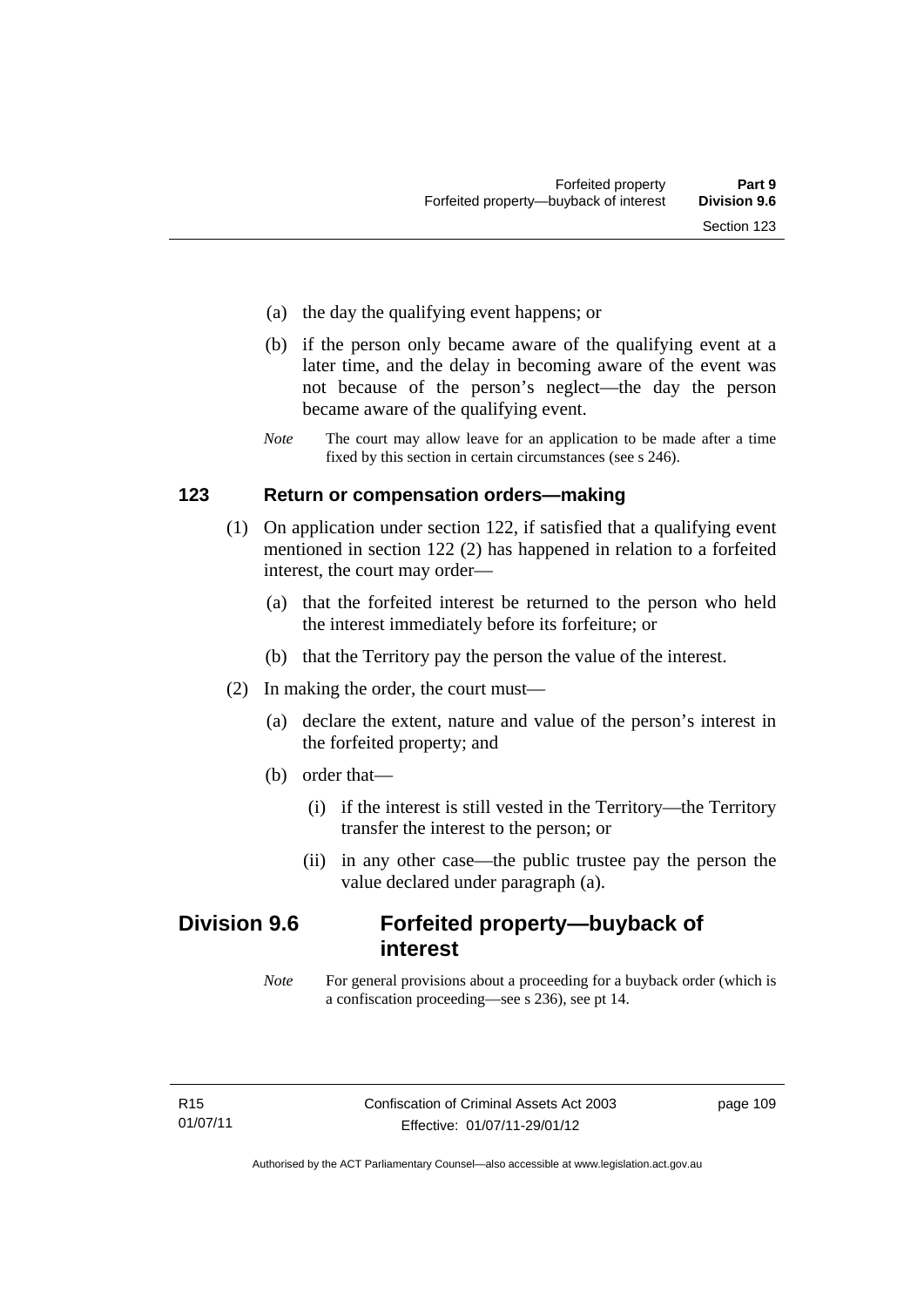#### **124 Meaning of** *buyback order*

In this Act:

*buyback order* means an order under section 126 (Buyback orders making) declaring that a person may buy an interest in forfeited property from the Territory.

#### **125 Buyback orders—application**

- (1) A person who held an interest in forfeited property immediately before its forfeiture may apply to a relevant court for a buyback order in relation to—
	- (a) that interest; or
	- (b) any other interest in the forfeited property; or
	- (c) all interests in the forfeited property.
- (2) The application must be made within 14 days after—
	- (a) the day the interest formerly held by the person was forfeited; or
	- (b) if the person only became aware of the forfeiture at a later time, and the delay in becoming aware of the forfeiture was not because of the person's neglect—the day the person became aware of the forfeiture.
	- *Note* The court may allow leave for an application to be made after a time fixed by this section in certain circumstances (see s 246).

#### **126 Buyback orders—making**

- (1) On application under section 125, the court may, by order, declare that a person may buy an interest in forfeited property from the Territory if it is satisfied that—
	- (a) the interest is still vested in the Territory; and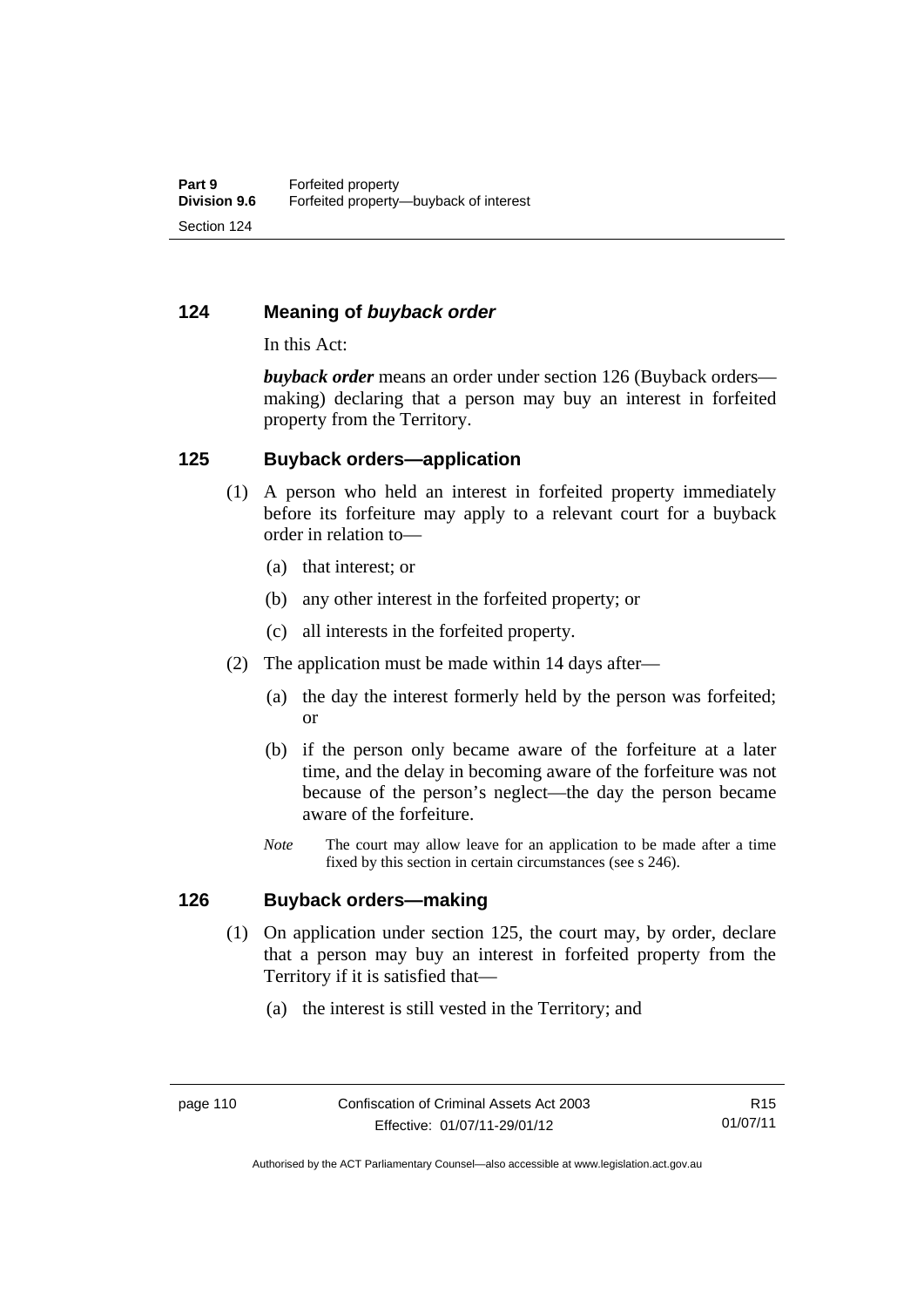- (b) it would not be contrary to the public interest (including for the purposes of this Act) to do so; and
- (c) if the order applied for is in relation to an interest other than the interest formerly held by the person—no-one else who held an interest in the forfeited property immediately before forfeiture objects to the making of the order.
	- *Note* The applicant must give notice of the application to anyone else the applicant knows to have had an interest in the property immediately before forfeiture (see s 244).
- (2) In making the order, the court must declare—
	- (a) the extent, nature and value of the interest in the forfeited property that is to be bought from the Territory; and
	- (b) that the interest may be bought from the Territory for the value declared under paragraph (a) within 1 month after the day the order is made.

## **127 Buyback orders—buying interest in property**

If a buyback order is made, and the applicant for the order pays to the public trustee the value declared under section 126 (2) (a) within 1 month after the day the order is made, the Territory must transfer the interest to the applicant.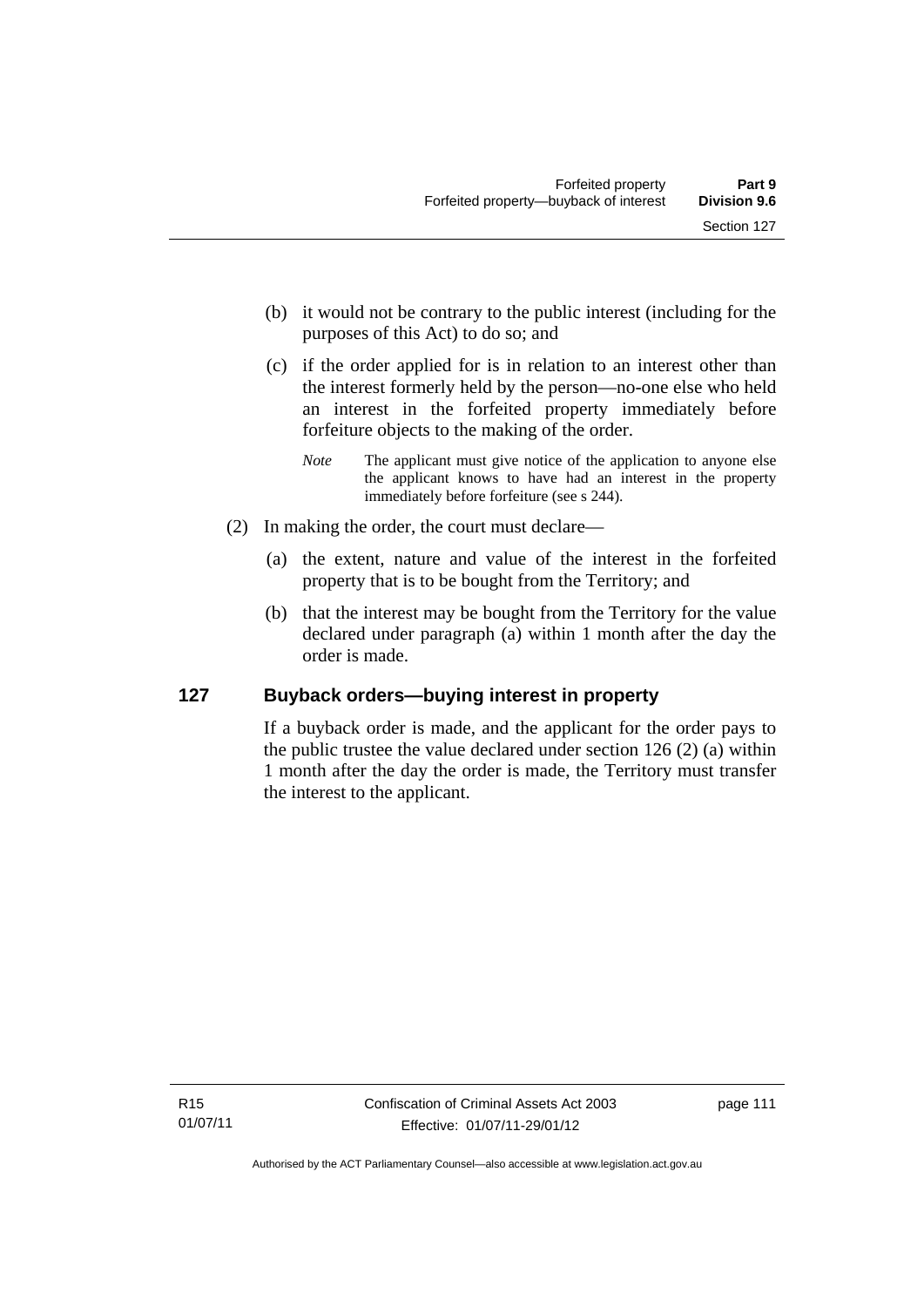#### **Part 10** Confiscated assets trust fund

Section 128

# **Part 10 Confiscated assets trust fund**

#### **128 Definitions for pt 10**

In this part:

*distributable funds* means money in the trust fund that is—

- (a) designated as distributable funds by regulation; or
- (b) declared under section 135 (4) (Review of reserved and distributable funds by public trustee) to be distributable funds.

*equitable sharing program*—see section 129.

*reserved funds* means money in the trust fund that is—

- (a) designated as reserved funds by regulation; or
- (b) declared under section 135 (2) to be reserved funds.

#### **129 Meaning of** *equitable sharing program*

(1) In this part:

*equitable sharing program* means an arrangement under which all or any of the following happen:

- (a) the Territory shares with the Commonwealth or a State a proportion of any proceeds of an unlawful activity recovered under a territory law (including this Act), if, in the Minister's opinion, the Commonwealth or that State has made a significant contribution to the recovery of the proceeds or to the investigation or prosecution of the unlawful activity;
- (b) the Commonwealth or a State shares with the Territory a proportion of any proceeds of an unlawful activity recovered under a law of the Commonwealth or that State, if, in the opinion of the appropriate Minister of the Commonwealth or

R15 01/07/11

Authorised by the ACT Parliamentary Counsel—also accessible at www.legislation.act.gov.au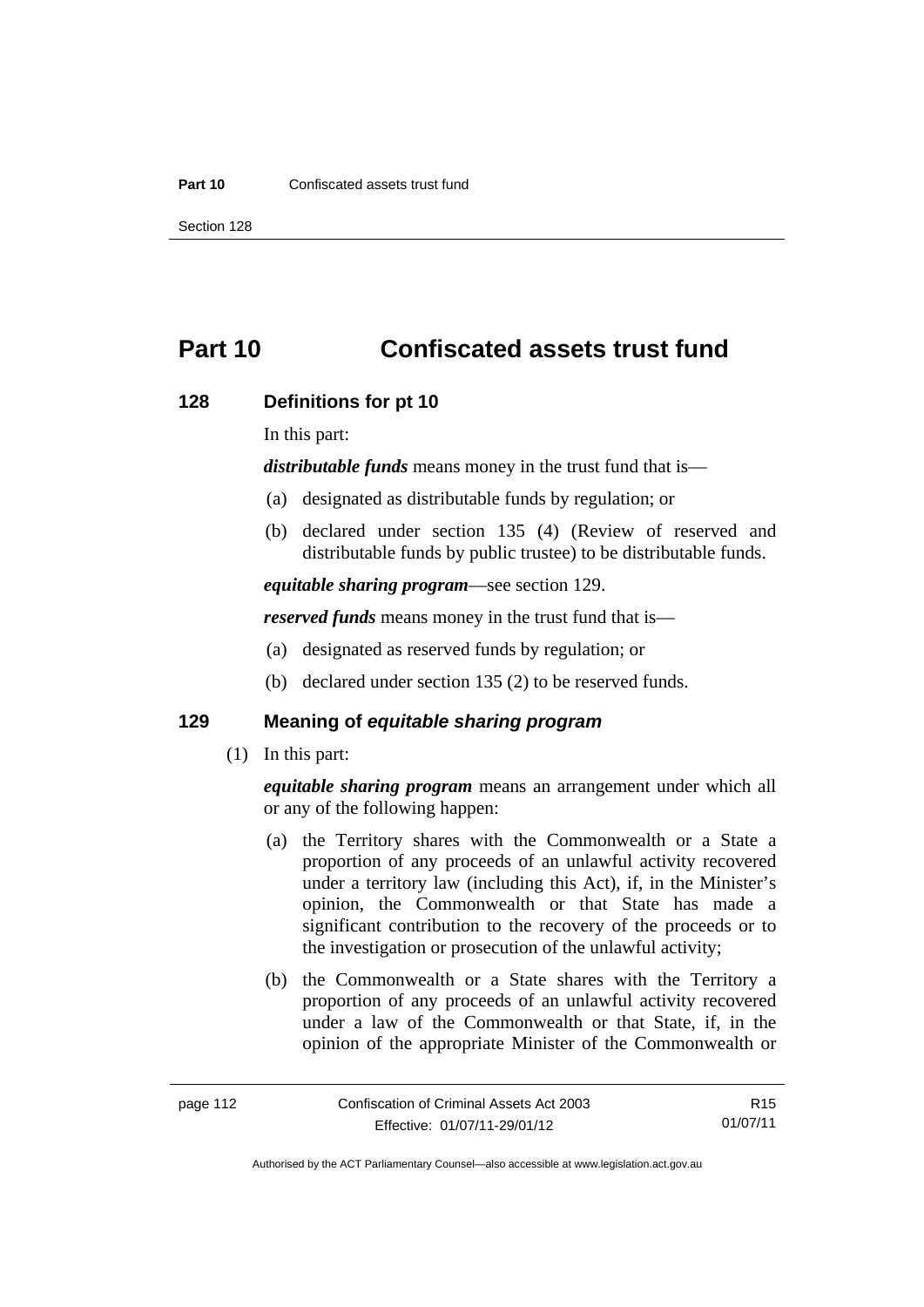that State, the Territory has made a significant contribution to the recovery of the proceeds;

- (c) the Territory shares with a foreign country a proportion of the proceeds of any unlawful activity recovered under a territory law, if, in the Minister's opinion, the foreign country has made a significant contribution to the recovery of the proceeds or to the investigation or prosecution of the unlawful activity.
- (2) In subsection (1):

*unlawful activity* means an act or omission that is—

- (a) a relevant offence; or
- (b) an offence against a law of a foreign country.

#### **130 Establishment of trust fund**

There is to be a trust fund called the confiscated assets trust fund.

#### **131 Payments into trust fund**

- (1) The following amounts must be paid into the trust fund:
	- (a) the income from the administration of restrained property;
	- (b) the forfeited money mentioned in section 111 (1) (Disposal of forfeited property) and the Criminal Code, section 377 (Unlawful possession offence—disposal of forfeited property by public trustee);
	- (c) income earned from forfeited property (including income from the administration of the property);
	- (d) amounts raised from the sale of property to satisfy penalty orders, including any income earned from those amounts;
	- (e) payments for forfeited property that is bought back under a buyback order;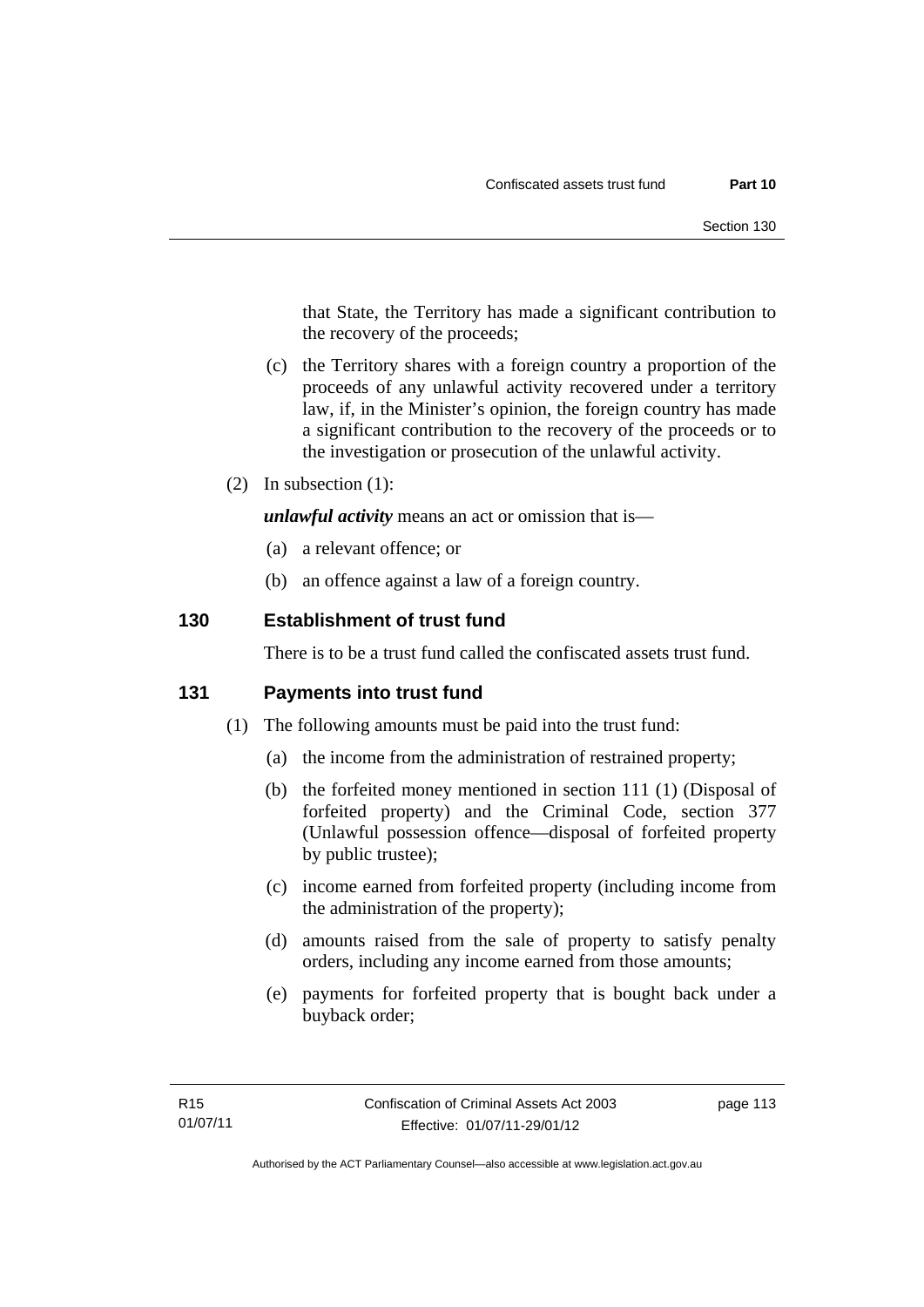Section 132

- (f) the remainder of the proceeds mentioned in the *Crimes Act 1900*, section 250 (2) (b) (Disposal of forfeited articles by public trustee) and the Criminal Code, section 377 (3) (b);
- (g) the proceeds of the enforcement of registered interstate automatic forfeiture decisions and registered interstate forfeiture orders;
- (h) payments and the proceeds of property sold to satisfy an interstate penalty orders;
- (i) payments received under the equitable sharing program.
- (2) However, this section does not apply in relation to forfeited property to which a direction under section 111 (3) (Disposal of forfeited property) applies.
- (3) Amounts paid into the trust fund must be designated as reserved funds or distributable funds in accordance with the regulations (if any).
- (4) All amounts payable into the trust fund must be paid into a trust banking account maintained under the *Financial Management Act 1996*, section 51 (Directorate trust banking accounts).

#### **132 Purposes of trust fund**

- (1) The trust fund may be used to make payments from reserved funds for the following purposes:
	- (a) payments under return or compensation orders;
	- (b) payments of compensation under the Criminal Code, section 378 (Unlawful possession offence—return of or compensation for forfeited property);
	- (c) if property in the possession or control of the public trustee is returned, or compensation paid for property that has been under the control of the public trustee, under a return or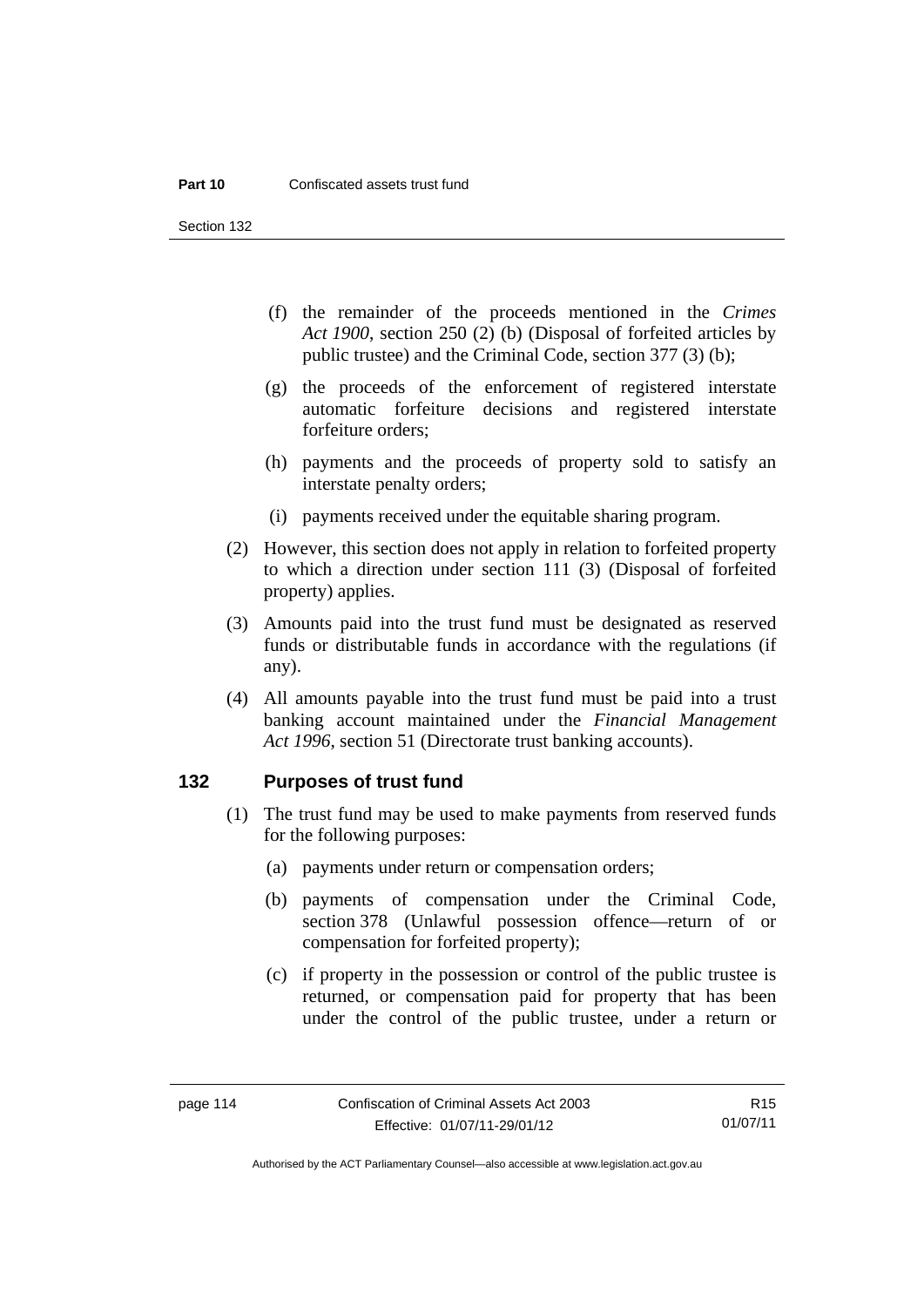compensation order—any costs, charges or expenses deducted by the public trustee in relation to the property;

- (d) the annual management fee prescribed by regulation for the public trustee;
- (e) other costs, charges or expenses of the public trustee in relation to the exercise of functions under this Act;
- (f) payments under the equitable sharing program.
- (2) The trust fund may be used to make payments from distributable funds in accordance with section 134 (2) (Distribution of surplus funds).

#### **133 Payments from trust fund**

- (1) Payments must be made in accordance with the principle that payments for a purpose for which reserved funds may be used have priority over payments for purposes for which distributable funds may be used.
- (2) The public trustee may make payments for the purposes of the trust fund.
- (3) However, a payment under the equitable sharing program or from distributable funds may be made only in accordance with a written direction of the Minister.

## **134 Distribution of surplus funds**

- (1) For section 132 (2) (Purposes of trust fund), the Minister must, at least once in each financial year, decide the amount of distributable funds available for payment from the trust fund.
- (2) The Minister may approve the use of part or all of the decided amount for any of the following purposes:
	- (a) the enforcement of territory laws;
	- (b) criminal justice activities;

page 115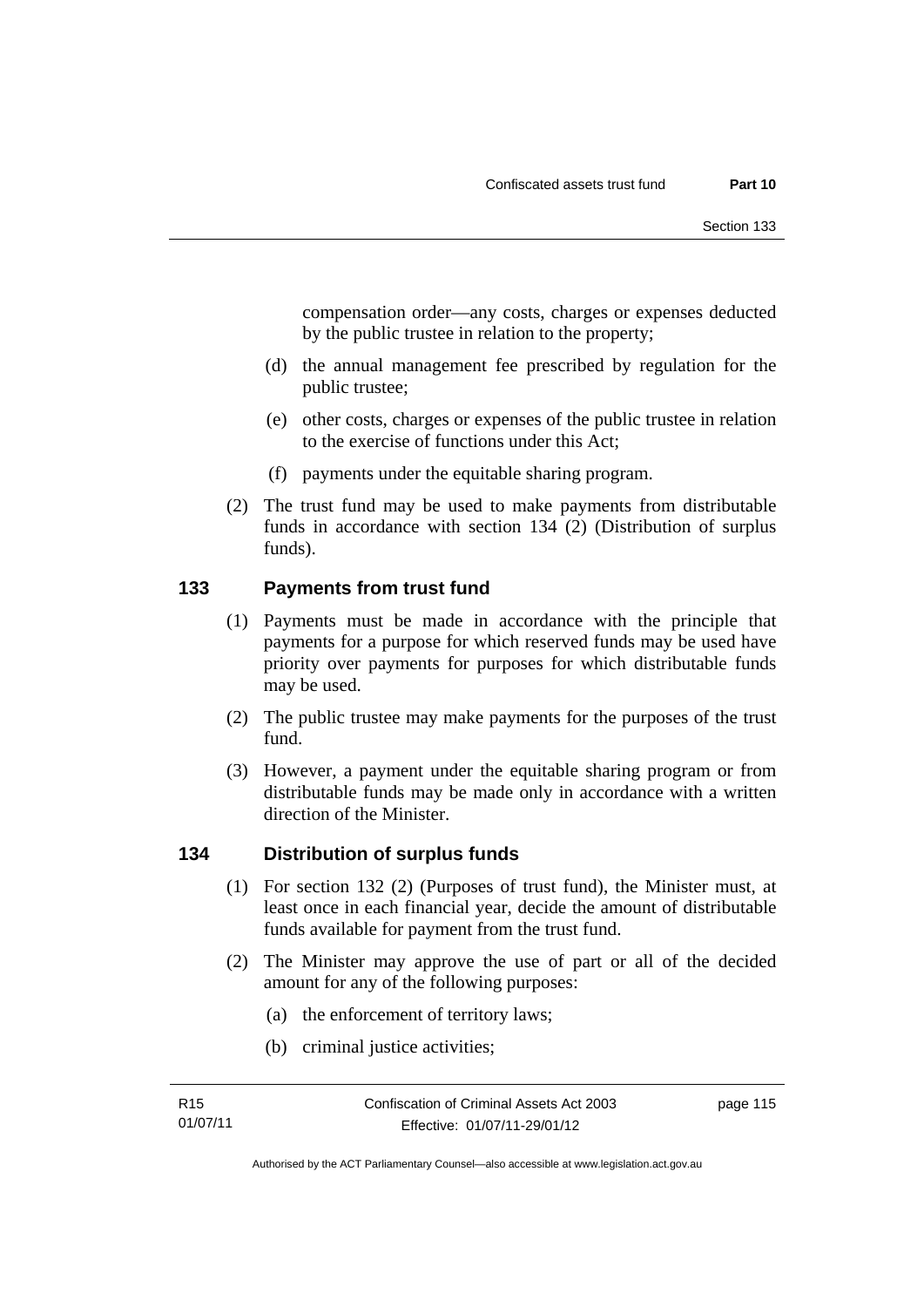- (c) crime prevention;
- (d) assistance to victims of crime;
- (e) the prevention of drug abuse;
- (f) the rehabilitation of drug users;
- (g) a purpose prescribed by regulation relating to law enforcement or drug rehabilitation and education.
- (3) An approval is a notifiable instrument.

*Note* A notifiable instrument must be notified under the Legislation Act.

#### **135 Review of reserved and distributable funds by public trustee**

- (1) The public trustee must review the trust fund at least twice each year to decide whether the amount of reserved funds is likely to be sufficient to meet the payments from reserved funds that may be made within the 6-month period after the review.
- (2) If the public trustee considers that the amount of reserved funds is likely to be insufficient, the public trustee must declare, in writing, an amount of distributable funds to be reserved funds.
- (3) The amount declared must not be more than is necessary to increase the amount of reserved funds to what is required to meet payments from reserved funds within the 6 months after the declaration is made.
- (4) If the public trustee considers that the amount of reserved funds is likely to be more than is necessary, the public trustee must declare, in writing, the amount of the surplus funds to be distributable funds.

R15 01/07/11

Authorised by the ACT Parliamentary Counsel—also accessible at www.legislation.act.gov.au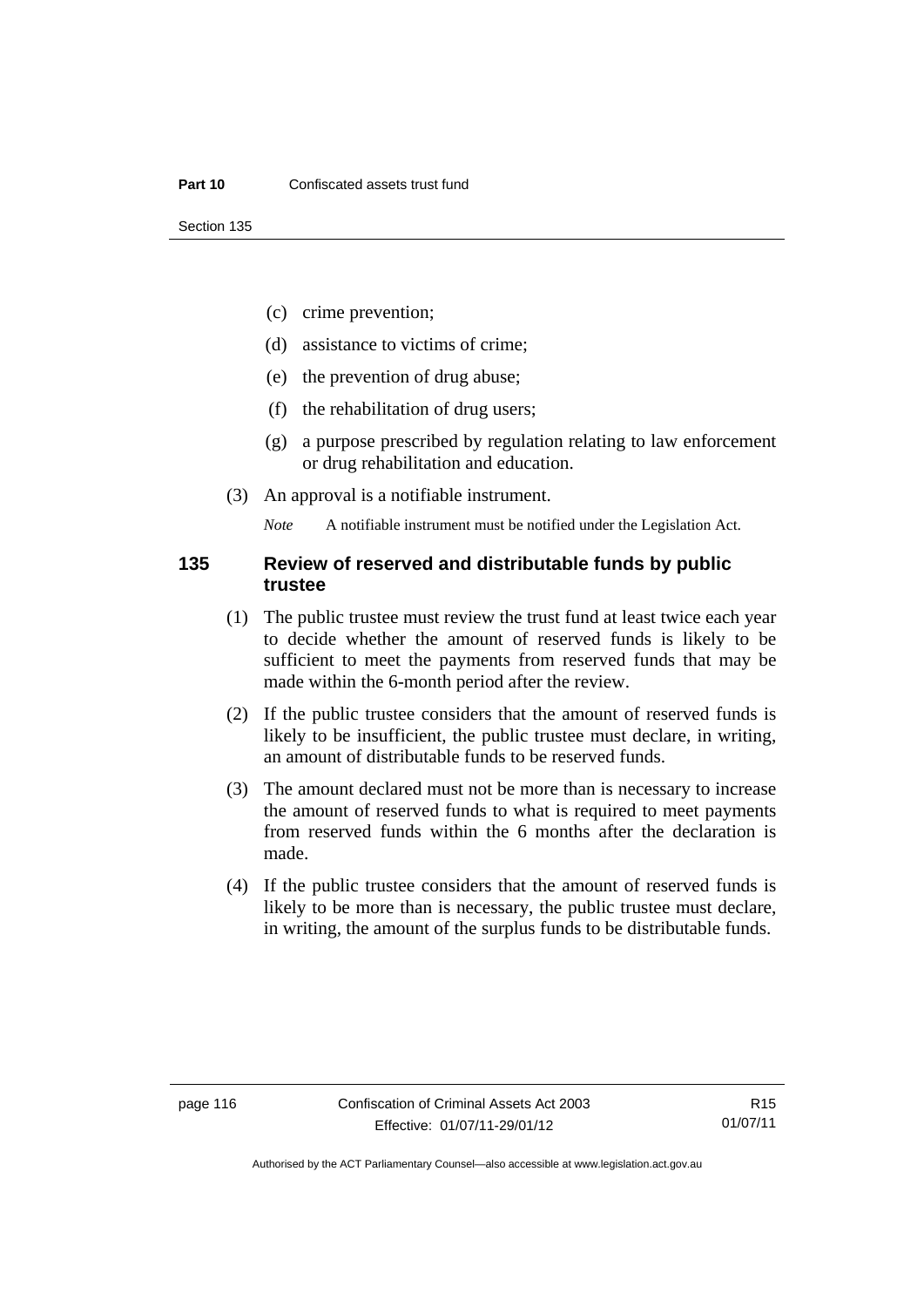# **Part 11** Interstate orders

*Note* Proceedings under this part are civil, not criminal (see s 237 (1) (b)).

#### **136 Meaning of** *authenticated* **for pt 11**

In this part:

*authenticated*, in relation to a corresponding law order, means authenticated by the entity that made the order in accordance with the corresponding law under which the order was made or the practice of the entity.

#### **Example**

if the entity is a court, the order may be authenticated by the court's seal or stamp

*Note* An example is part of the Act, is not exhaustive and may extend, but does not limit, the meaning of the provision in which it appears (see Legislation Act, s 126 and s 132).

#### **137 Interstate restraining and forfeiture orders etc registration**

- (1) This section applies if—
	- (a) an interstate restraining order expressly applies to—
		- (i) stated property in the ACT; or
		- (ii) all the property in the ACT of a person; or
		- (iii) all the property (other than stated property) in the ACT of a person; or
	- (b) an interstate automatic forfeiture decision expressly applies to property in the ACT; or
	- (c) an interstate forfeiture order expressly applies to property in the ACT.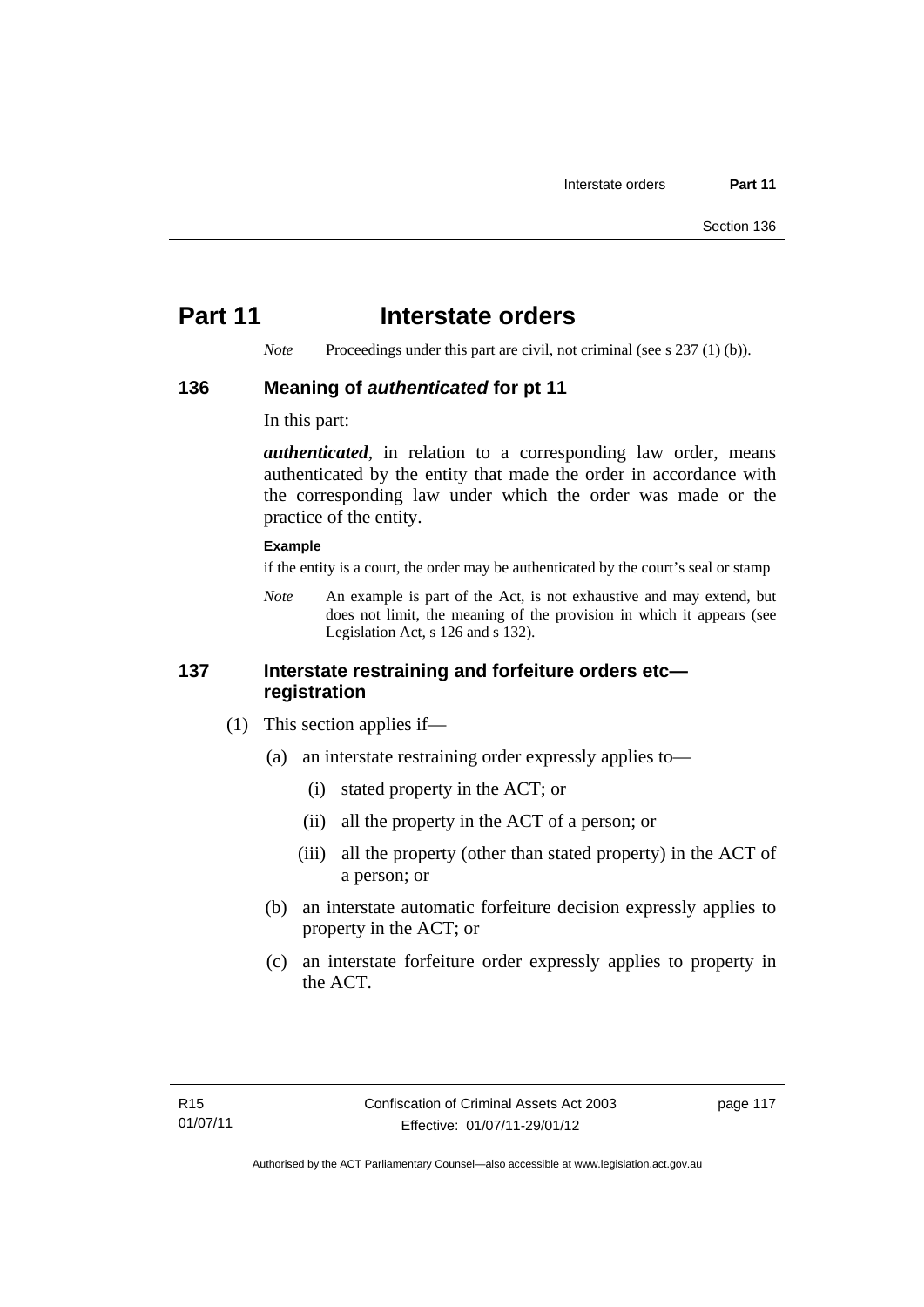Section 138

- (2) An authenticated copy of the order or decision may be registered in a relevant court by the applicant for the order or decision, the DPP or a person prescribed by regulation.
- (3) An authenticated copy of any amendment of the order or decision (made before or after the registration of the order or decision) may be registered in a relevant court by a person mentioned in subsection  $(2)$ .
- (4) Registration of the order or decision, and any amendment of the order or decision, may be refused to the extent that the order or decision, or the order or decision as amended, could not, on registration, be enforced in the ACT.
- (5) The order or decision, and any amendment of the order or decision, must be registered in accordance with the procedure of the relevant court.

#### **138 Interstate restraining and forfeiture orders etc—interim registration**

- (1) This section applies to an electronic copy of an authenticated interstate restraining order, interstate automatic forfeiture decision or interstate forfeiture order or of an authenticated copy of any amendment of such an order or decision.
- (2) If the electronic copy is certified in accordance with the procedure of a relevant court, it is taken, for this Act, to be an authenticated copy of the order, decision or amendment.
- (3) However, if the order, decision or amendment is registered in the relevant court using the electronic copy, the registration ceases to have effect at the end of 5 days after the day of registration, or when an authenticated copy of the order, decision or amendment is registered, whichever happens first.

R15 01/07/11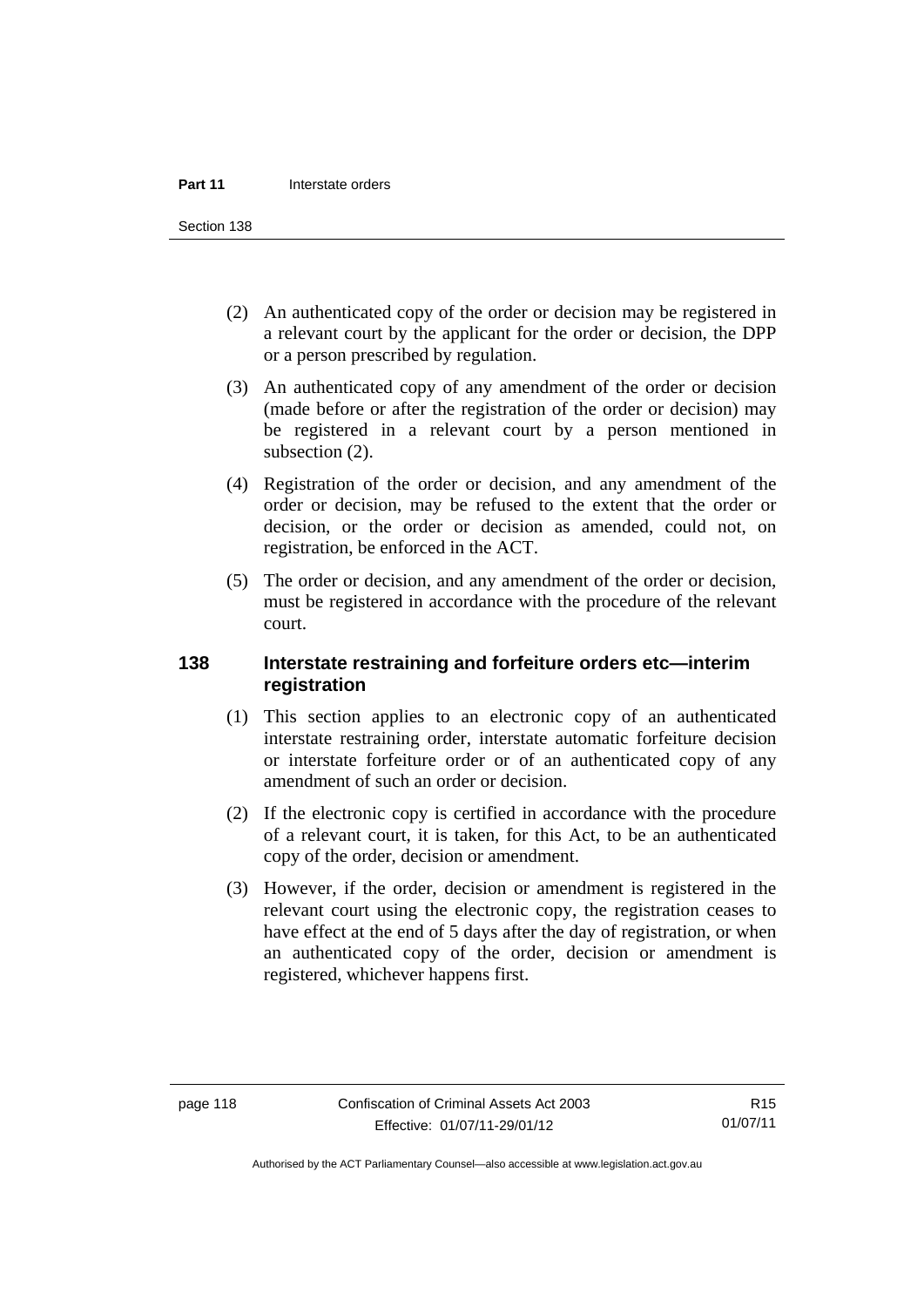(4) In this section:

*electronic copy*, of a document, includes the following copies of the document:

- (a) a faxed copy;
- (b) an emailed copy;
- (c) a scanned copy.

## **139 Interstate restraining and forfeiture orders etc—effect of registration**

- (1) For this Act, a registered interstate restraining order is taken to be a restraining order under this Act.
- (2) For this Act, a registered interstate automatic forfeiture decision is taken to be an automatic forfeiture under division 5.2 (Automatic forfeiture—conviction for serious offences).
- (3) For this Act, a registered interstate civil forfeiture order is taken to be a civil forfeiture order under this Act.
- (4) For this Act, a registered interstate conviction forfeiture order is taken to be a conviction forfeiture order under this Act.
- (5) An amendment of a registered interstate order or decision mentioned in this section has effect for this Act only if it is registered under this part.

#### **140 Interstate restraining and forfeiture orders etc—ending of registration**

A registered interstate restraining order, automatic forfeiture decision or forfeiture order ceases to be registered under this Act if—

 (a) it ceases to be in force under the corresponding law under which it was made; or

page 119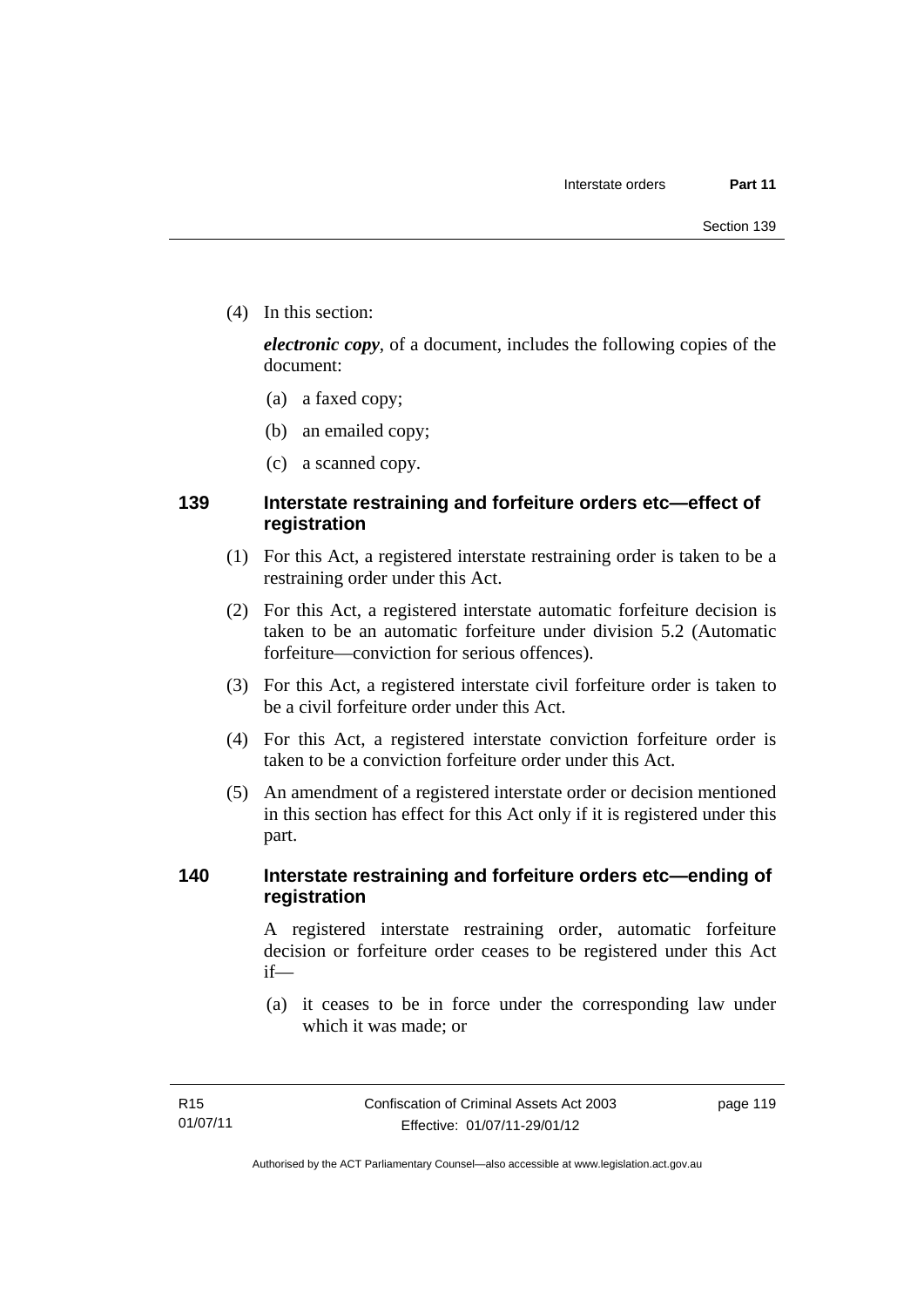Section 141

(b) its registration is cancelled under section 141.

#### **141 Interstate restraining and forfeiture orders etc cancellation of registration**

- (1) The registration of an interstate restraining order, interstate automatic forfeiture decision or interstate forfeiture order may be cancelled by a relevant court, or an officer of a relevant court prescribed by regulation, if—
	- (a) the registration was improperly obtained; or
	- (b) details of any amendment of the order or decision, or any direction of the entity that made the order or decision, was not given to the relevant court in accordance with the procedure of the court.
- (2) The registration of an interstate restraining order, interstate automatic forfeiture decision or interstate forfeiture order, or an amendment of such an order or decision, may be cancelled by a relevant court, to the extent that the order or decision, or the order or decision as amended, cannot be enforced in the ACT.

#### **142 Creation of interstate penalty charges**

- (1) This section applies if—
	- (a) an interstate restraining order is made because of the commission, or the alleged commission, of a relevant offence by a person; and
	- (b) an interstate penalty order is made against the person in relation to the offence; and
	- (c) the interstate restraining order is registered under this Act; and
	- (d) the interstate penalty order is registered in the ACT under the *Service and Execution of Process Act 1992* (Cwlth).

Authorised by the ACT Parliamentary Counsel—also accessible at www.legislation.act.gov.au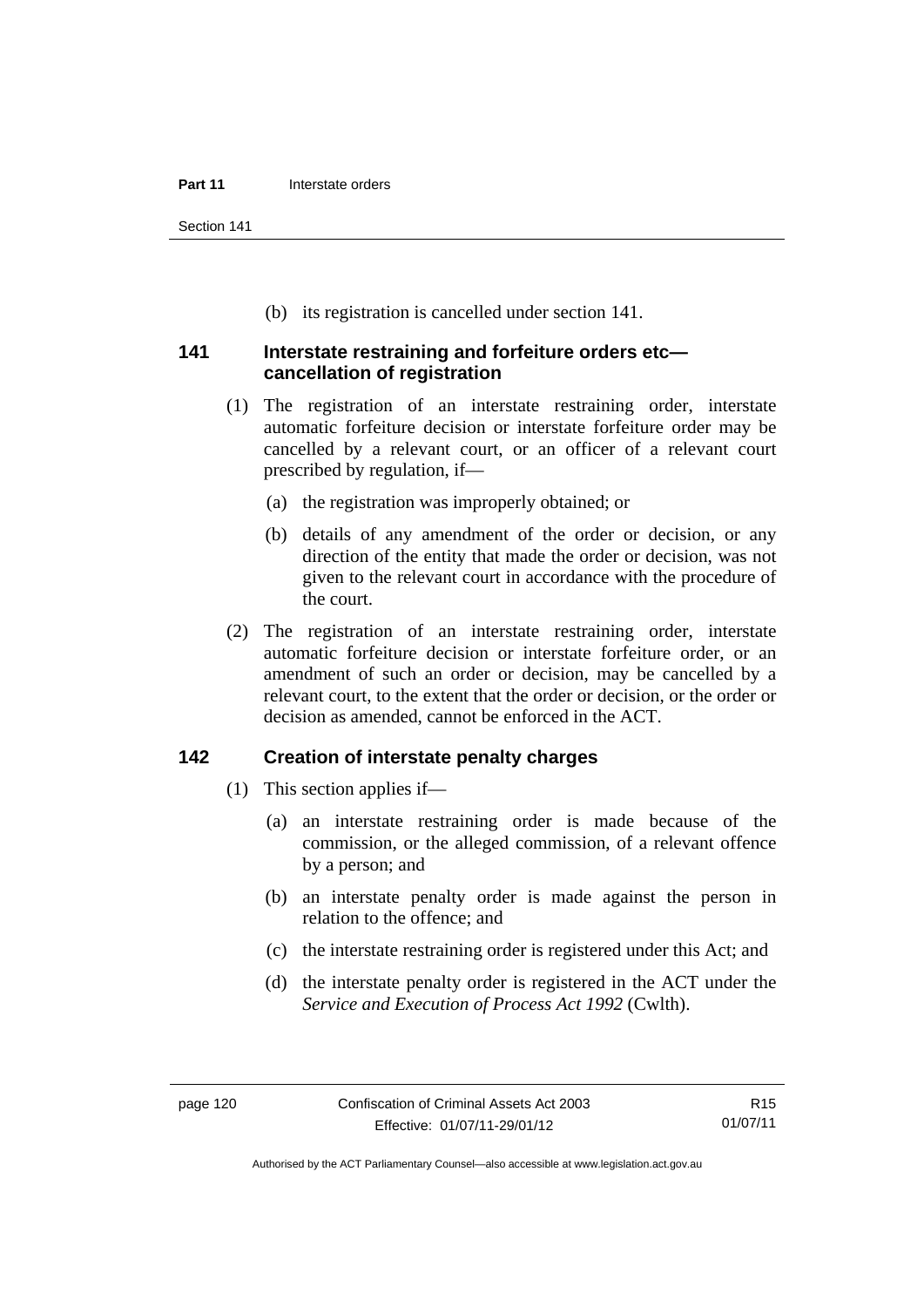- (2) On the registration of both of the orders mentioned in subsection (1) (c) and (d), a charge (an *interstate penalty charge*) to secure the amount payable under the interstate penalty order is created over the property in the ACT restrained under the interstate restraining order.
- (3) If the interstate restraining order is amended, after the interstate penalty order is made, to add more property, and the interstate restraining order is registered under this part, the additional property is also subject to the penalty charge on registration of the amendment.

## **143 Interstate penalty charges—effect of creation**

For this Act, an interstate penalty charge is taken to be a penalty charge under this Act.

Authorised by the ACT Parliamentary Counsel—also accessible at www.legislation.act.gov.au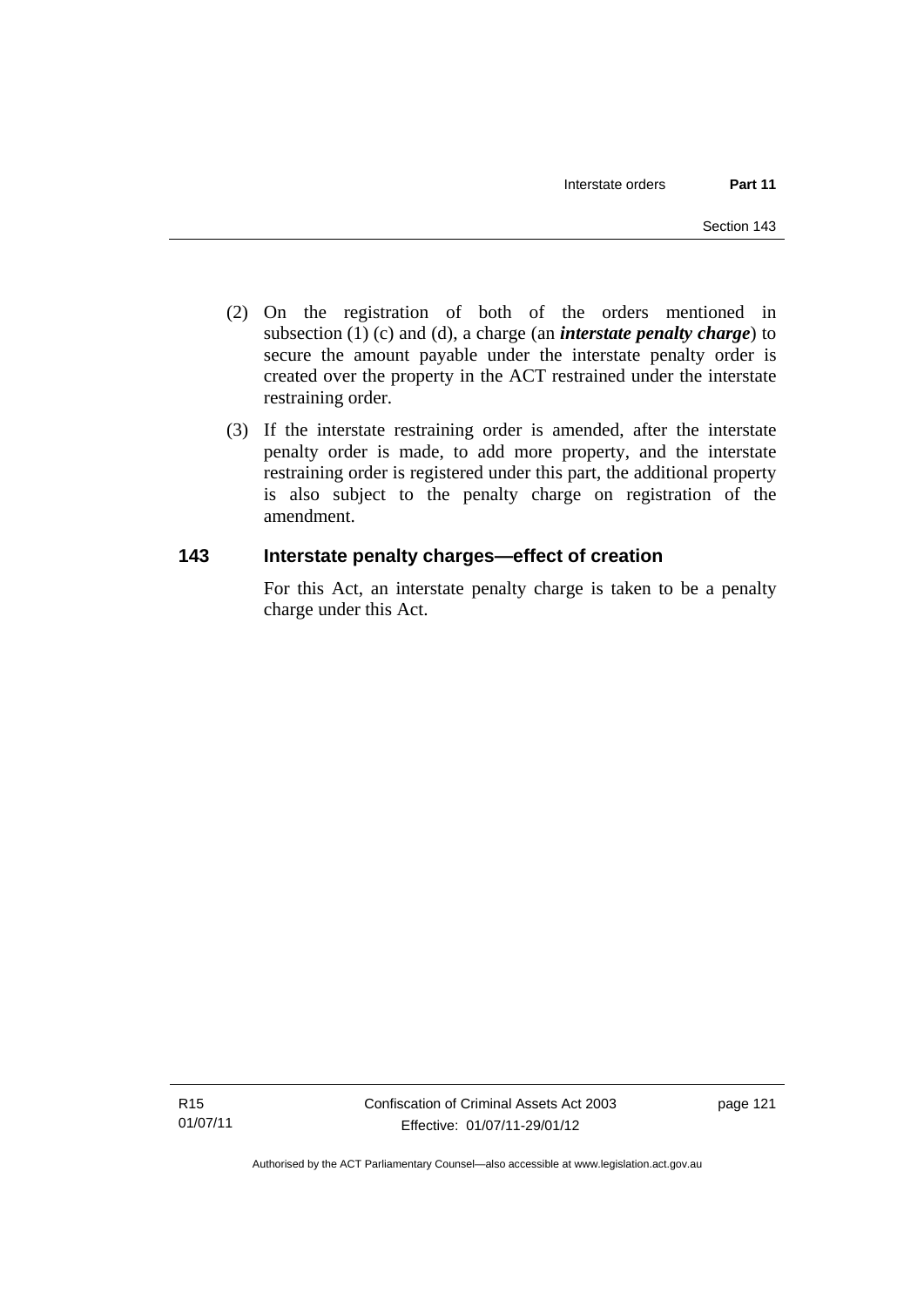**Part 12** Information gathering<br>**Division 12.1** Inquiry notices **Inquiry notices** Section 144

# **Part 12 Information gathering**

## **Division 12.1 Inquiry notices**

#### **144 Meaning of** *inquiry notice*

In this Act:

*inquiry notice* means a notice by a police officer requiring a financial institution to give the officer stated information in relation to—

- (a) an account with the institution (including whether an account has existed or does exist); or
- (b) a transaction (other than in relation to an account) conducted, or proposed to be conducted, by or with the institution (including whether a transaction has been conducted).
- *Note 1 Account* includes a safe-deposit box (see dict, def *account*).
- *Note* 2 It is an offence to contravene an inquiry notice, to give false or misleading information in purported compliance with an inquiry notice, or to disclose the existence or operation of the notice (see div 12.6).

#### **145 Inquiry notices—giving**

- (1) A police officer of the rank of commander (or higher) may give an inquiry notice to a financial institution.
- (2) The inquiry notice may be given only if the police officer is satisfied that the information to which the notice relates is relevant to deciding whether—
	- (a) an application could be made for an order under this Act (including for another order under this part), a corresponding law order, or a search warrant under part 13 (Search warrants), in relation to anyone; or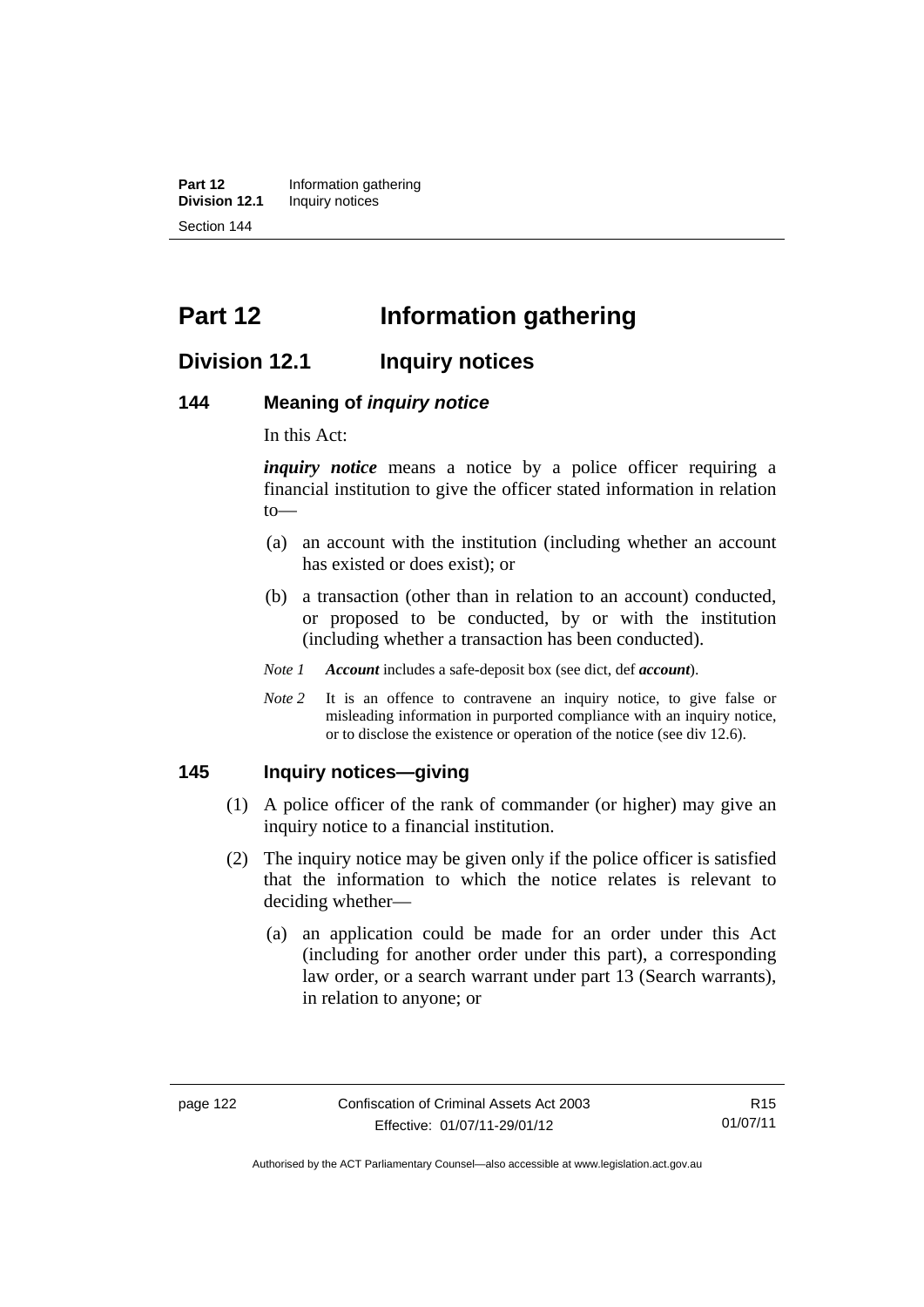- (b) a proceeding could be begun against anyone for an offence against this Act or a corresponding law or for a money laundering offence.
- *Note* A *money laundering offence* includes a prescribed offence against a law of the Commonwealth, a State or another Territory, see dict.
- (3) The police officer must give a copy of the notice to the financial institution to which the notice applies.
	- *Note* For how documents may be served, see the Legislation Act, pt 19.5.

## **146 Inquiry notices—form**

- (1) An inquiry notice must be signed by the police officer giving it.
- (2) The notice must state—
	- (a) that it is an inquiry notice under this Act; and
	- (b) the financial institution to which the notice applies; and
	- (c) the information that the financial institution is required to give; and
	- (d) how the information is to be given; and
	- (e) that the inquiry notice is a non-disclosable information order.
	- *Note* The disclosure of the existence or operation of a non-disclosable information order is prohibited (see s 192).
- (3) The notice must also include a statement setting out the effect of division 12.6 (Information order offences) in relation to inquiry notices.

## **147 Inquiry notices—immunity for complying financial institutions and staff**

A civil proceeding does not lie against a financial institution, or an officer, employee or agent of a financial institution, in relation to loss, damage or injury of any kind to someone else because of the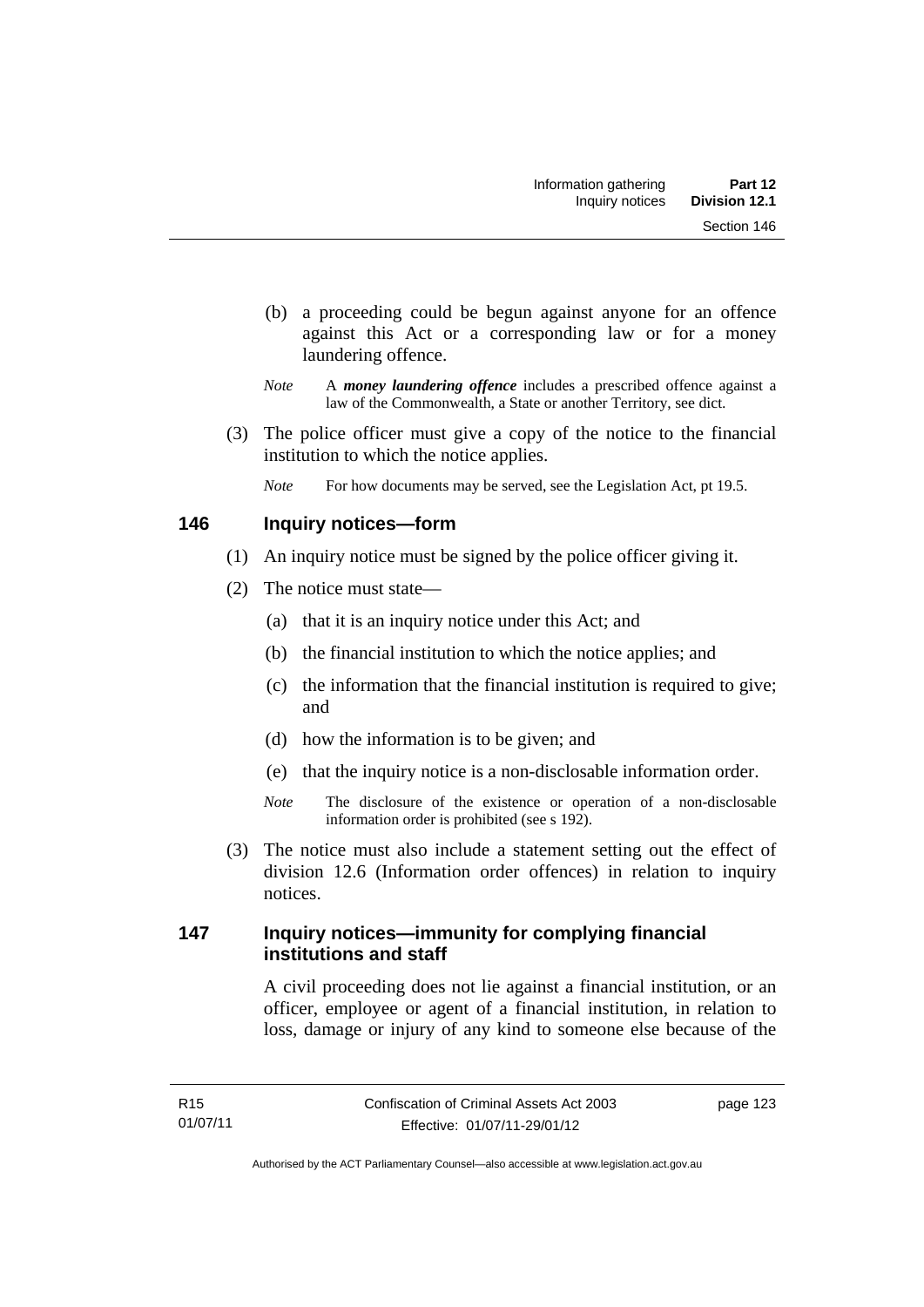| Part 12       | Information gathering |  |
|---------------|-----------------------|--|
| Division 12.2 | Monitoring orders     |  |
| Section 148   |                       |  |

giving of information honestly to a police officer in compliance with (or purported compliance with) an inquiry notice

## **Division 12.2 Monitoring orders**

- *Note 1* For general provisions about a proceeding for a monitoring order (which is a confiscation proceeding—see s 236), see pt 14.
- *Note 2* In particular, no advance notice to anyone is required of the application for the order, and the application may be heard in closed court, without the offender or the public being present (see s 243).

#### **148 Meaning of** *monitoring order*

In this Act:

*monitoring order* means an order under section 151 (Monitoring orders—making) requiring a financial institution give a police officer information obtained or held by the institution about transactions conducted, or proposed to be conducted, by a person with the institution.

#### **149 Monitoring orders—application**

- (1) A police officer may apply to a relevant court for a monitoring order.
- (2) The application may be made only if the police officer has reasonable grounds for suspecting that the person in relation to whom the order is sought—
	- (a) has committed, or is about to commit, a serious offence; or
	- (b) was involved in the commission, or is about to be involved in the commission, of a serious offence; or
	- (c) has derived, or is about to derive, property or a benefit from the commission of a serious offence.
	- *Note Serious offence* means an offence against a territory law or the law of the Commonwealth, a State or another Territory that is punishable by imprisonment for 5 years or longer (see s 13 (2)).

page 124 Confiscation of Criminal Assets Act 2003 Effective: 01/07/11-29/01/12 R15 01/07/11

Authorised by the ACT Parliamentary Counsel—also accessible at www.legislation.act.gov.au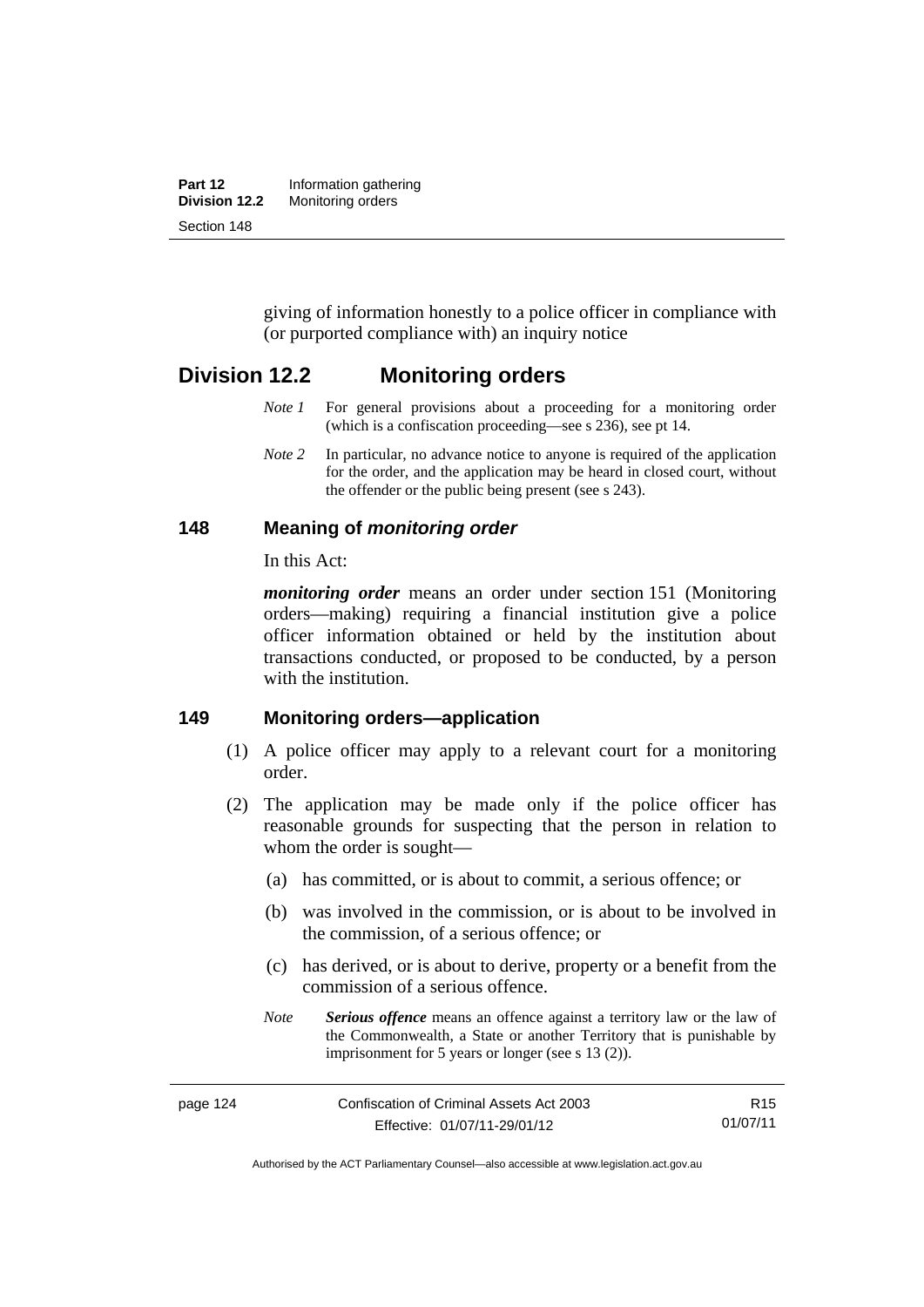#### **150 Monitoring orders—affidavit supporting application**

- (1) An application for a monitoring order must be supported by an affidavit of the applicant police officer stating the grounds for the officer's suspicions.
- (2) The court may require the police officer to give additional information about the grounds on which the order is sought.

## **151 Monitoring orders—making**

- (1) This section applies if an application is made under section 149 (Monitoring orders—application) to a relevant court for a monitoring order requiring a financial institution to give a police officer information obtained or held by the institution about transactions conducted, or proposed to be conducted with the institution, by the person in relation to whom the order is sought.
- (2) The relevant court must make the monitoring order sought if, having regard to the police officer's affidavit supporting the application and any other evidence before the court, the court is satisfied that there are reasonable grounds for the officer's suspicions stated in the affidavit.
- (3) The order must state—
	- (a) that it is a monitoring order under this Act; and
	- (b) the financial institution to which the order applies; and
	- (c) the person in relation to whom the order is made; and
	- (d) the nature of the transactions to be monitored; and
	- (e) the information that the financial institution is required to give; and
	- (f) how the information is to be given; and
	- (g) the period for which the order has effect; and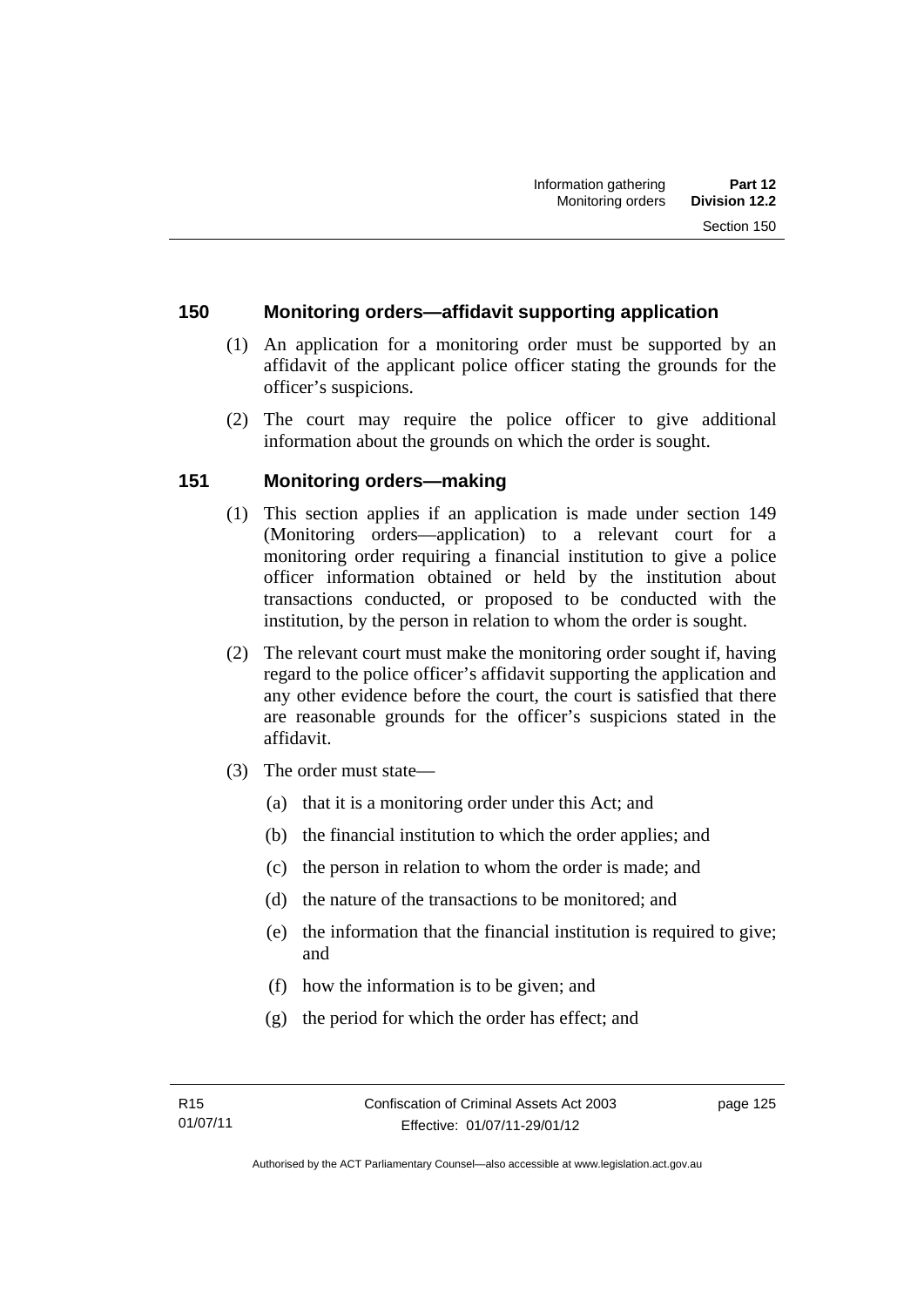- (h) that the monitoring order is a non-disclosable information order.
- *Note* The disclosure of the existence or operation of a non-disclosable information order is prohibited (see s 192).
- (4) The order must also include a statement setting out the effect of division 12.6 (Information order offences) in relation to monitoring orders.
- (5) The period mentioned in subsection (3) (g) must not begin earlier than the day when notice of the order is given to the financial institution and must end not later than 3 months after the day when the order is made.
- (6) To remove any doubt, a relevant court may make 2 or more monitoring orders (including for successive periods) in relation to the same person.
- (7) The chief police officer must give a copy of a monitoring order to the financial institution to which the order applies.
	- *Note* For how documents may be served, see the Legislation Act, pt 19.5.

## **Division 12.3 Transaction suspension orders**

- *Note 1* For general provisions about a proceeding for a transaction suspension order (which is a confiscation proceeding—see s 236), see pt 14.
- *Note 2* In particular, no advance notice to anyone is required of the application for the order, and the application may be heard in closed court, without the offender or the public being present (see s 243).

#### **152 Meaning of** *transaction suspension order*

(1) In this Act:

*transaction suspension order* means an order under section 155 (Transaction suspension orders—making) requiring a financial institution, on becoming aware of a transaction (including a proposed transaction) to be conducted through a stated account, to—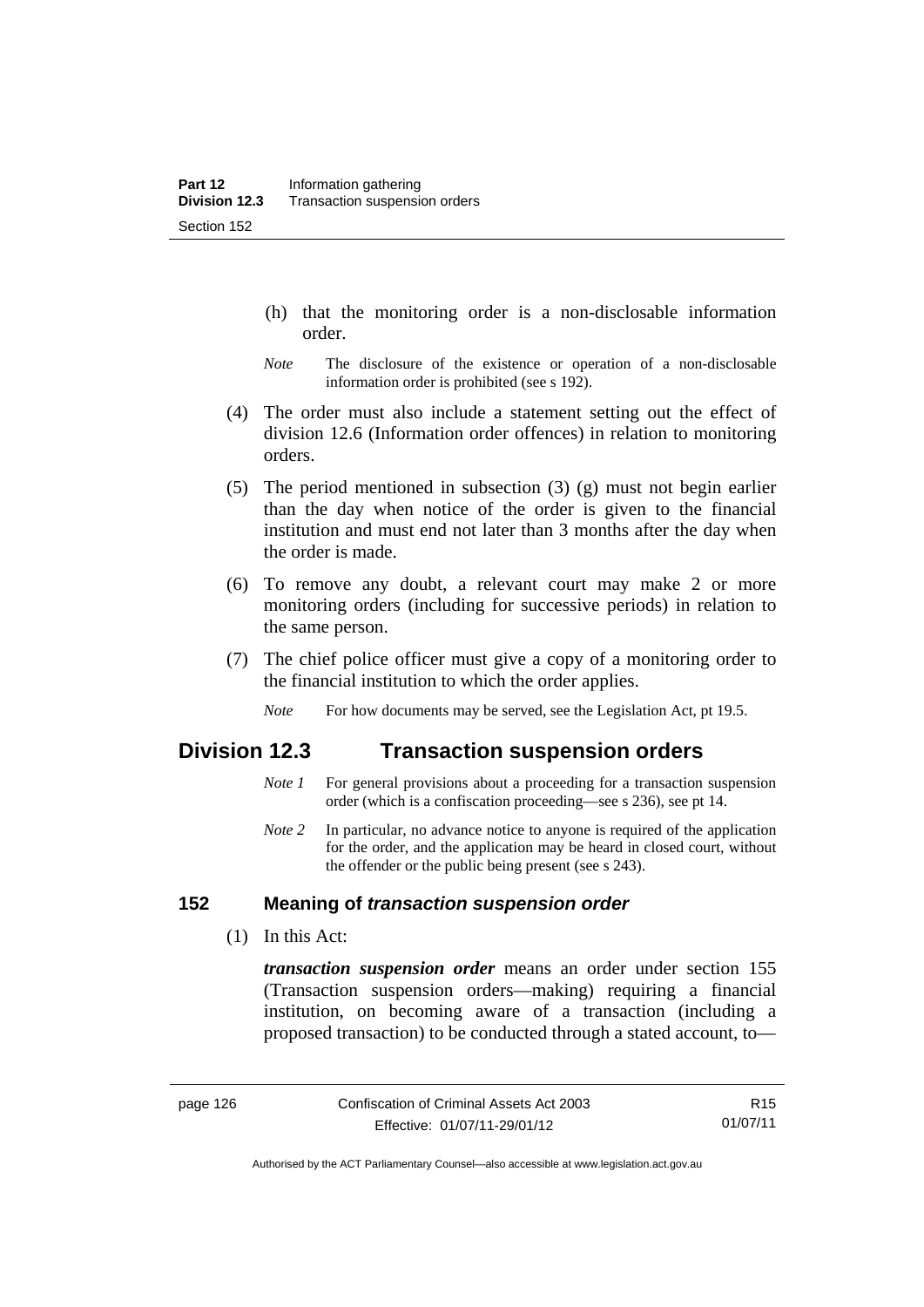- (a) immediately tell a police officer about the transaction; and
- (b) delay the processing of the transaction for 48 hours after the institution becomes aware of the transaction.
- (2) In this section:

*account* does not include a safe-deposit box.

#### **153 Transaction suspension orders—application**

- (1) A police officer may apply to a relevant court for a transaction suspension order.
- (2) The application may be made only if the police officer has reasonable grounds for suspecting that—
	- (a) the person in relation to whom the order is sought—
		- (i) has committed, or is about to commit, a money laundering offence; or
		- (ii) was involved in the commission, or is about to be involved in the commission, of a money laundering offence; or
		- (iii) has derived, or is about to derive, property or a benefit from the commission of a money laundering offence; and
	- (b) the account in relation to which the order is sought is operated by, or under the effective control of, the person.
		- *Note 1* For the meaning of *effective control*, see s 14.
		- *Note 2* A *money laundering offence* includes a prescribed offence against a law of the Commonwealth, a State or another Territory (see dict).
		- *Note* 3 For the meaning of *in relation to*, see dict.
- (3) To remove any doubt, the application may be made in relation to 2 or more accounts.

page 127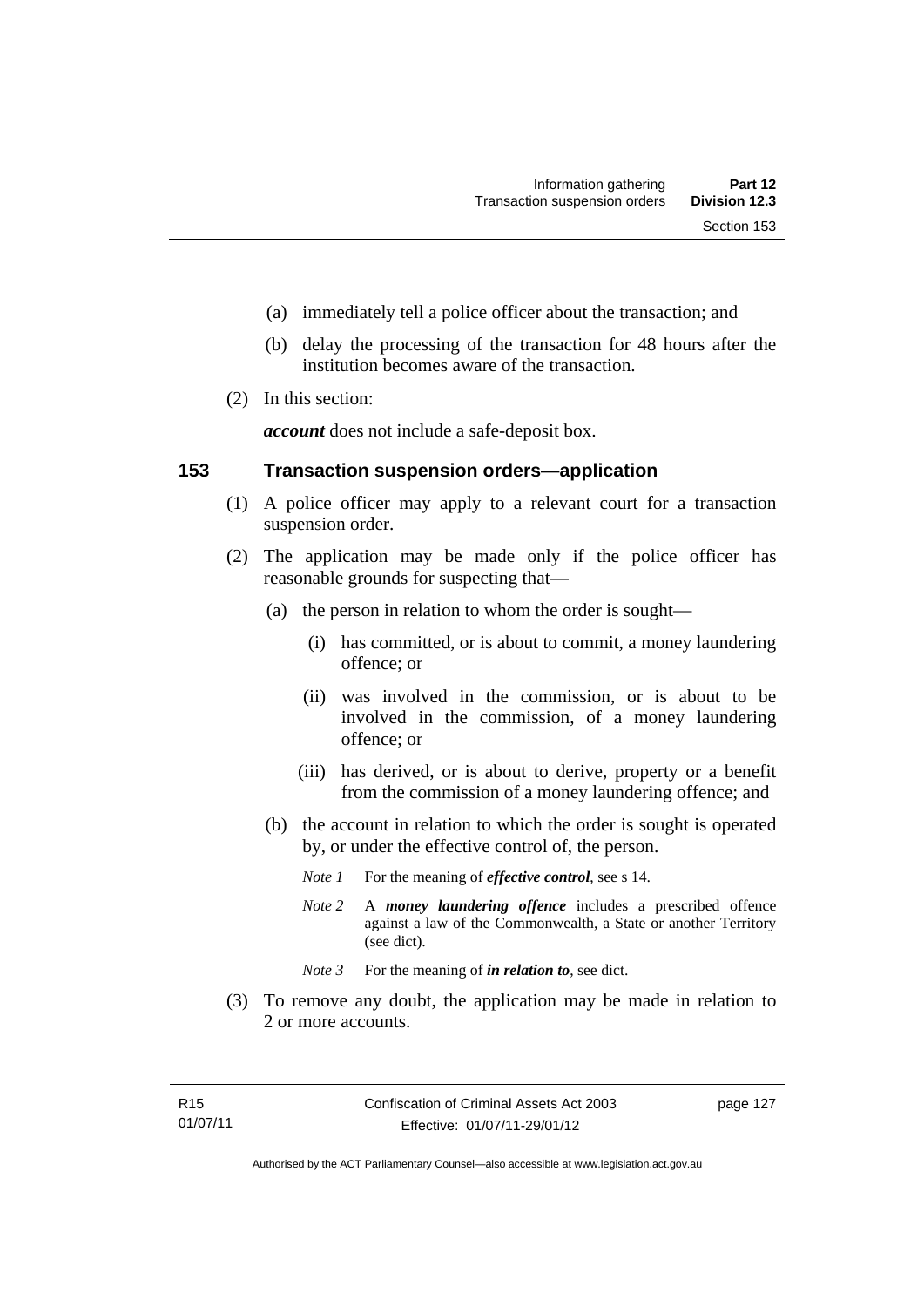## **154 Transaction suspension orders—affidavit supporting application**

- (1) An application for a transaction suspension order must be supported by an affidavit of the applicant police officer stating—
	- (a) the grounds for the officer's suspicions; and
	- (b) the account in relation to which the order is sought.
- (2) The court may require the police officer to give additional information about the grounds on which the order is sought.

#### **155 Transaction suspension orders—making**

- (1) This section applies if an application is made under section 153 (Transaction suspension orders—application) to a relevant court for a transaction suspension order requiring a financial institution, on becoming aware of a transaction (including a proposed transaction) to be conducted through the account to which the application relates, to—
	- (a) immediately tell a police officer about the transaction; and
	- (b) delay the processing of the transaction for 48 hours after the institution becomes aware of the transaction.
- (2) The relevant court must make the transaction suspension order sought if, having regard to the police officer's affidavit supporting the application and any other evidence before the court, the court is satisfied that there are reasonable grounds for the officer's suspicions stated in the affidavit.
- (3) The order must state—
	- (a) that it is a transaction suspension order under this Act; and
	- (b) the terms of the order; and
	- (c) the financial institution to which the order applies; and
	- (d) the account in relation to which the order is made; and

Authorised by the ACT Parliamentary Counsel—also accessible at www.legislation.act.gov.au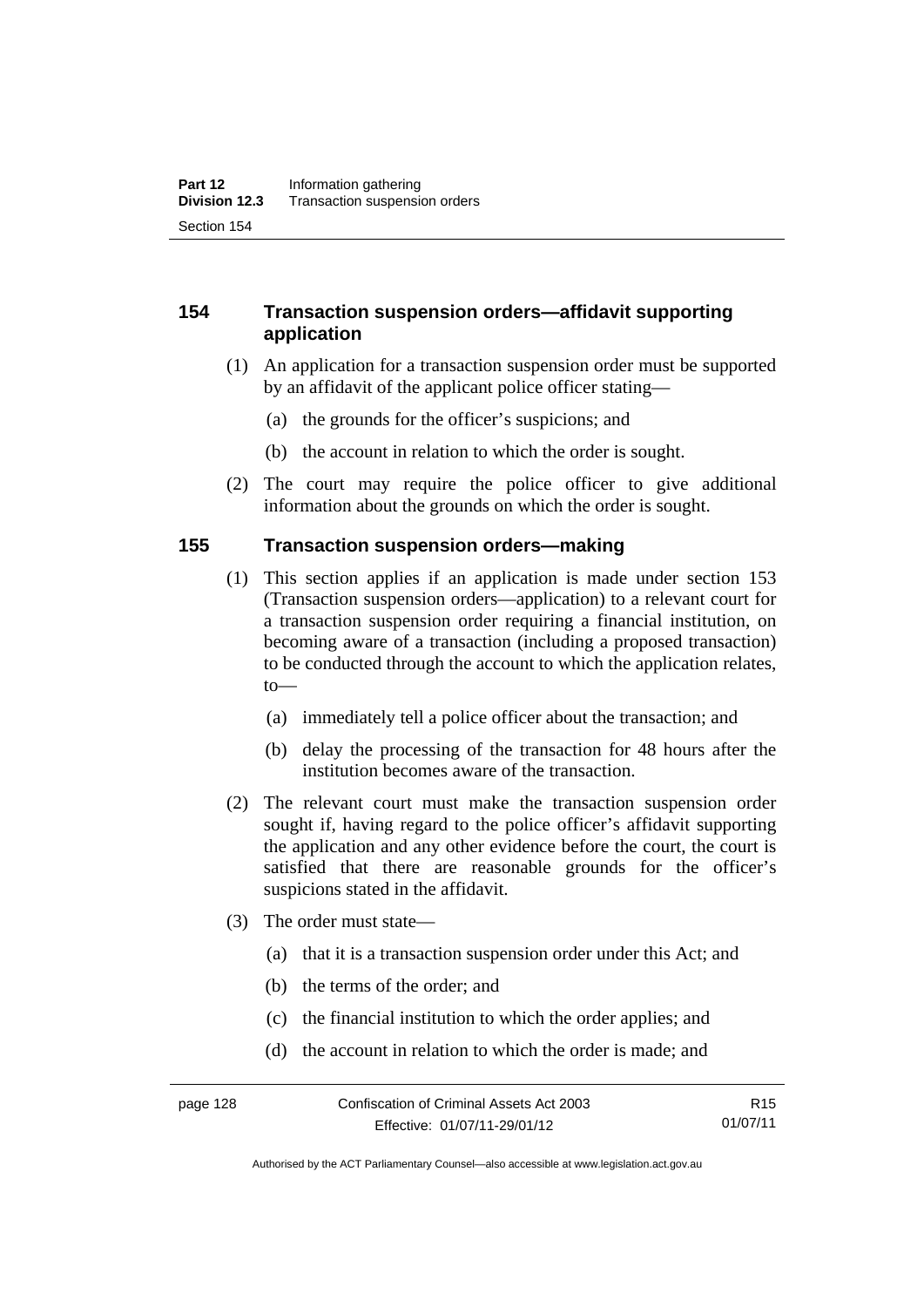- (e) how notice of transactions (including proposed transactions) is to be given; and
- (f) the period for which the order has effect; and
- (g) that the transaction suspension order is a non-disclosable information order.
- *Note 1* The disclosure of the existence or operation of a non-disclosable information order is prohibited (see s 192).
- *Note 2* An order cannot be made in relation to a safe-deposit box (see s 152 (2)).
- (4) The order must also include a statement setting out the effect of division 12.6 (Information order offences) in relation to transaction suspension orders.
- (5) The period mentioned in subsection (3) (f) must not begin earlier than the day when notice of the order is given to the financial institution and must end not later than 3 months after the day when the order is made.
- (6) To remove any doubt, a relevant court may make 2 or more transaction suspension orders (including for successive periods) in relation to the same account.
- (7) The chief police officer must give a copy of a transaction suspension order to the financial institution to which the order applies.
	- *Note* For how documents may be served, see the Legislation Act, pt 19.5.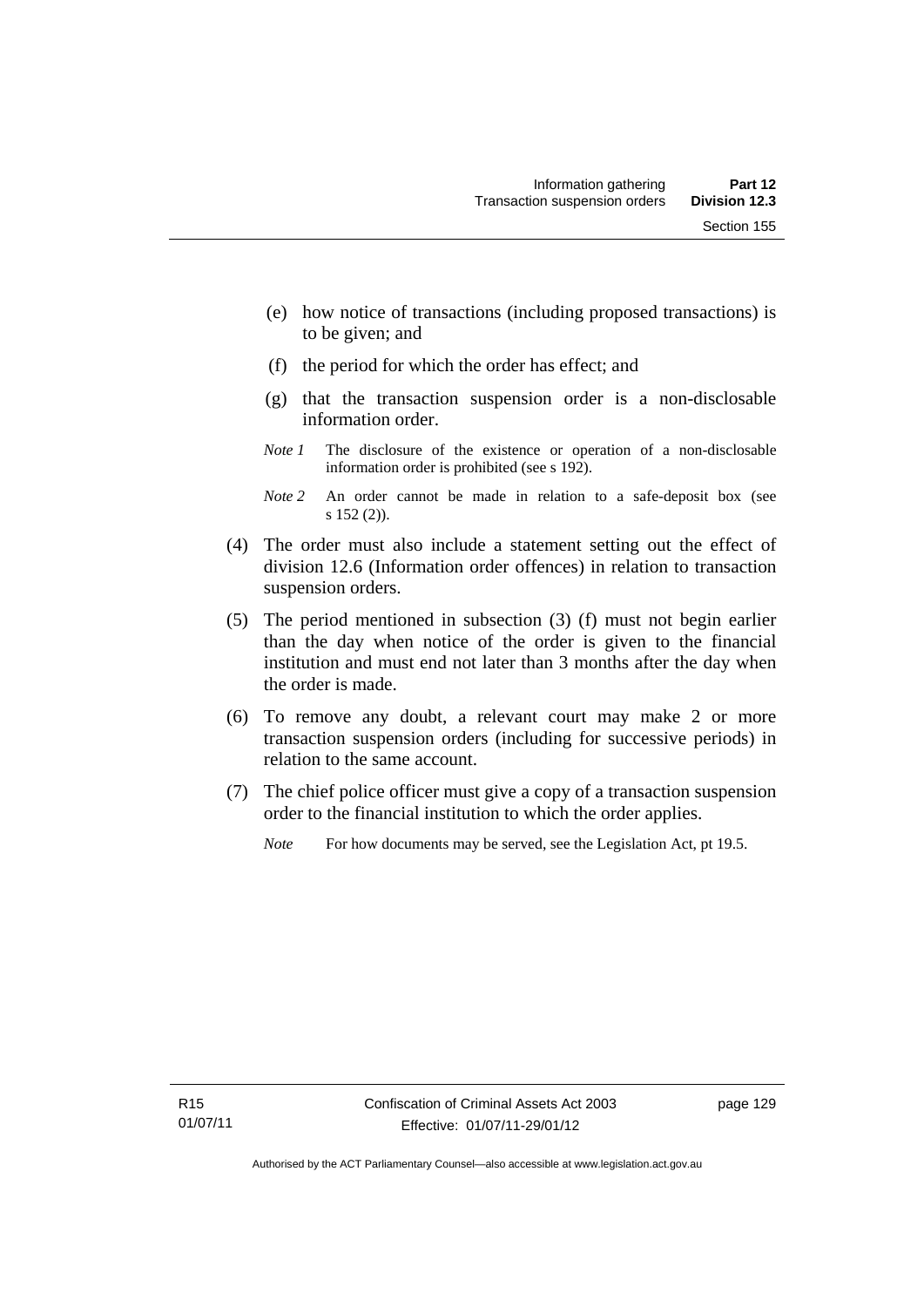# **Division 12.4 Production orders for propertytracking documents**

- *Note 1* For general provisions about a proceeding for a production order (which is a confiscation proceeding—see s 236), see pt 14.
- *Note 2* In particular, no advance notice to anyone is required of the application for the order, and the application may be heard in closed court, without the offender or the public being present (see s 243).

#### **156 Meaning of** *production order*

In this Act:

*production order* means an order under section 160 (Production orders—making) requiring a person to give a police officer any property-tracking documents in the person's possession or control that relate to the person or property (or both) stated in the order.

## **157 Meaning of** *property-tracking document*

In this Act:

*property-tracking document* means—

- (a) a document relevant to identifying, locating or quantifying—
	- (i) property (including tainted property and property under the effective control of a person) in relation to which action has been or could be taken under this Act or a corresponding law; or
	- (ii) benefits derived by a person from the commission (or the alleged commission) of a relevant offence; or
	- (iii) evidence in relation to property or benefits mentioned in subparagraph (i) or (ii); or
- (b) a document relevant to identifying or locating a document necessary for the transfer of property mentioned in paragraph (a) (i); or

R15 01/07/11

Authorised by the ACT Parliamentary Counsel—also accessible at www.legislation.act.gov.au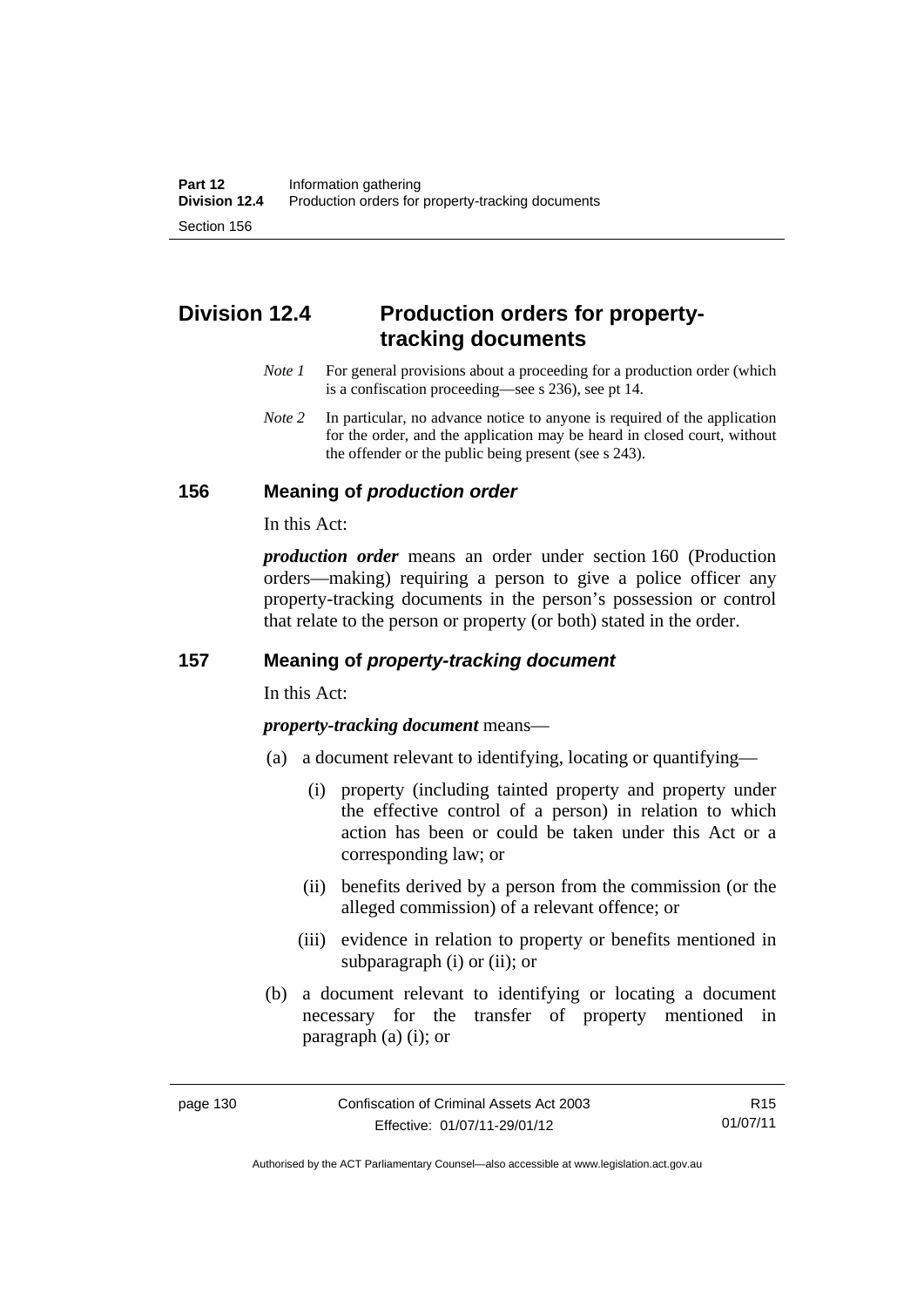- (c) a document relevant to understanding a document mentioned in paragraph (a) or (b).
- *Note 1* For the meaning of *effective control*, see s 14.
- *Note 2* For the meaning of *in relation to*, see dict.

# **158 Production orders—application**

- (1) A police officer may apply to a relevant court for a production order.
- (2) The application may be made only if the police officer has reasonable grounds for suspecting that—
	- (a) someone has committed a relevant offence; and
	- (b) the person against whom the order is sought has possession or control of a property-tracking document in relation to the offence.
	- *Note Relevant offence* includes an offence against the law of the Commonwealth, a State or another Territory that may be dealt with under a law of the Commonwealth, the State or the other Territory as an indictable offence (see s 13 (2)).

# **159 Production orders—affidavit supporting application**

- (1) An application for a production order must be supported by an affidavit of the applicant police officer stating the grounds for the officer's suspicions.
- (2) The court may require the police officer to give additional information about the grounds on which the order is sought.

# **160 Production orders—making**

(1) This section applies if an application is made under section 158 (Production orders—application) to a relevant court for a production order requiring a person to give a police officer any propertytracking documents in the person's possession or control that relate to the person or property (or both) to which the application relates.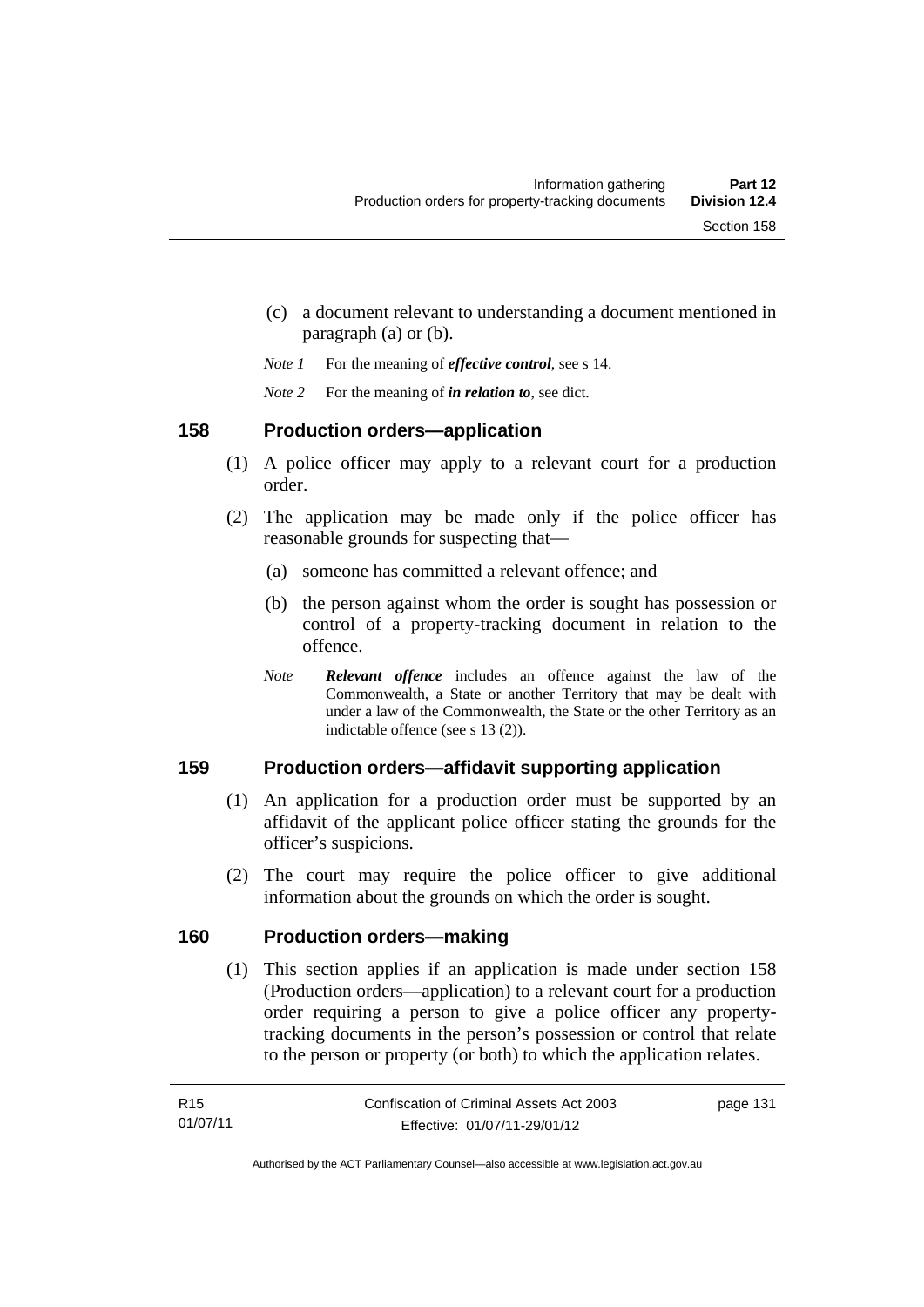- (2) The relevant court must make the production order sought if, having regard to the police officer's affidavit supporting the application and any other evidence before the court, the court is satisfied that there are reasonable grounds for the officer's suspicions stated in the affidavit.
- (3) A production order must state—
	- (a) that it is a production order under this Act; and
	- (b) the person to whom the order applies; and
	- (c) that the person must give to a police officer any propertytracking documents in the person's possession or control that relate to the person or property (or both) stated in the order; and
	- (d) the place where and the time when, or the period within which, the documents must to be given to a police officer; and
	- (e) whether the relevant court making the order has declared that the order is a non-disclosable production order.
	- *Note* The disclosure of the existence or operation of a non-disclosable information order is prohibited (see s 192).
- (4) The order must also include a statement setting out the effect of division 12.6 (Information order offences) in relation to the order.
- (5) The chief police officer must give a copy of a production order to the person to whom the order applies.
	- *Note* For how documents may be served, see the Legislation Act, pt 19.5.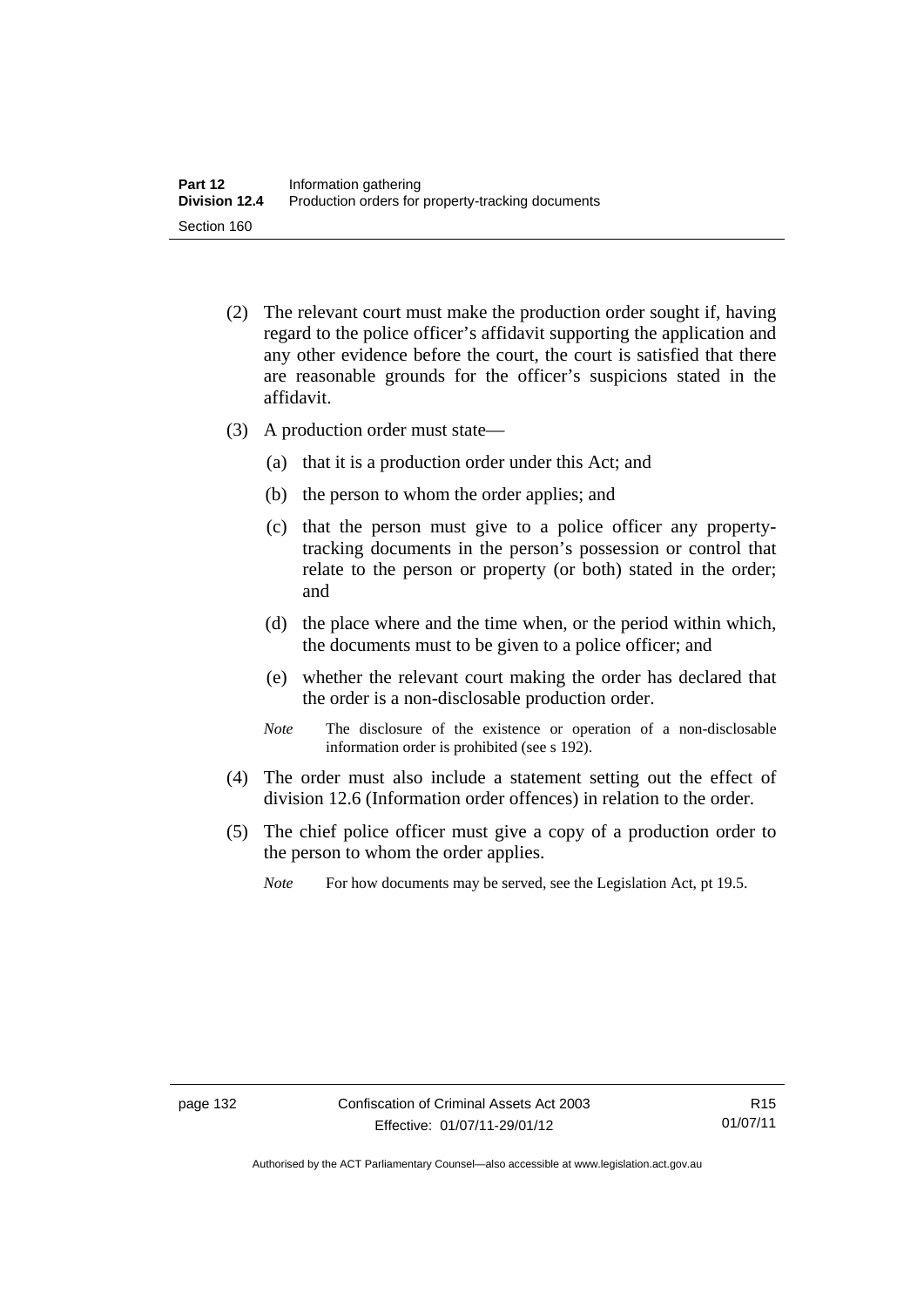# **161 Production order proceedings—restrictions on disclosure**

 (1) On application by the applicant police officer, a relevant court hearing an application for a production order may declare that the order is a non-disclosable production order.

- (2) In deciding whether to make a declaration under subsection (1), the court must have regard to whether the declaration—
	- (a) would promote the purposes of this Act; or
	- (b) is desirable to protect the integrity of an investigation (however described) for any purpose or a prosecution of an offence.
- (3) The court may also have regard to any other relevant matter in deciding whether to make a declaration under subsection (1).

# **162 Production orders—variation**

- (1) This section applies if a court makes a production order requiring a person to give a document to a police officer.
- (2) The person may apply to the court for an order varying the production order.
- (3) If the court is satisfied that a document to which the production order relates is essential to the person's lawful business activities, the court may, by order, vary the production order to require the person to make the document available to a police officer for inspection.

### **163 Production orders—consequential powers about documents**

 (1) If a document is given to a police officer under a production order, the officer may—

*Note* The disclosure of the existence or operation of a non-disclosable information order is prohibited (see s 192).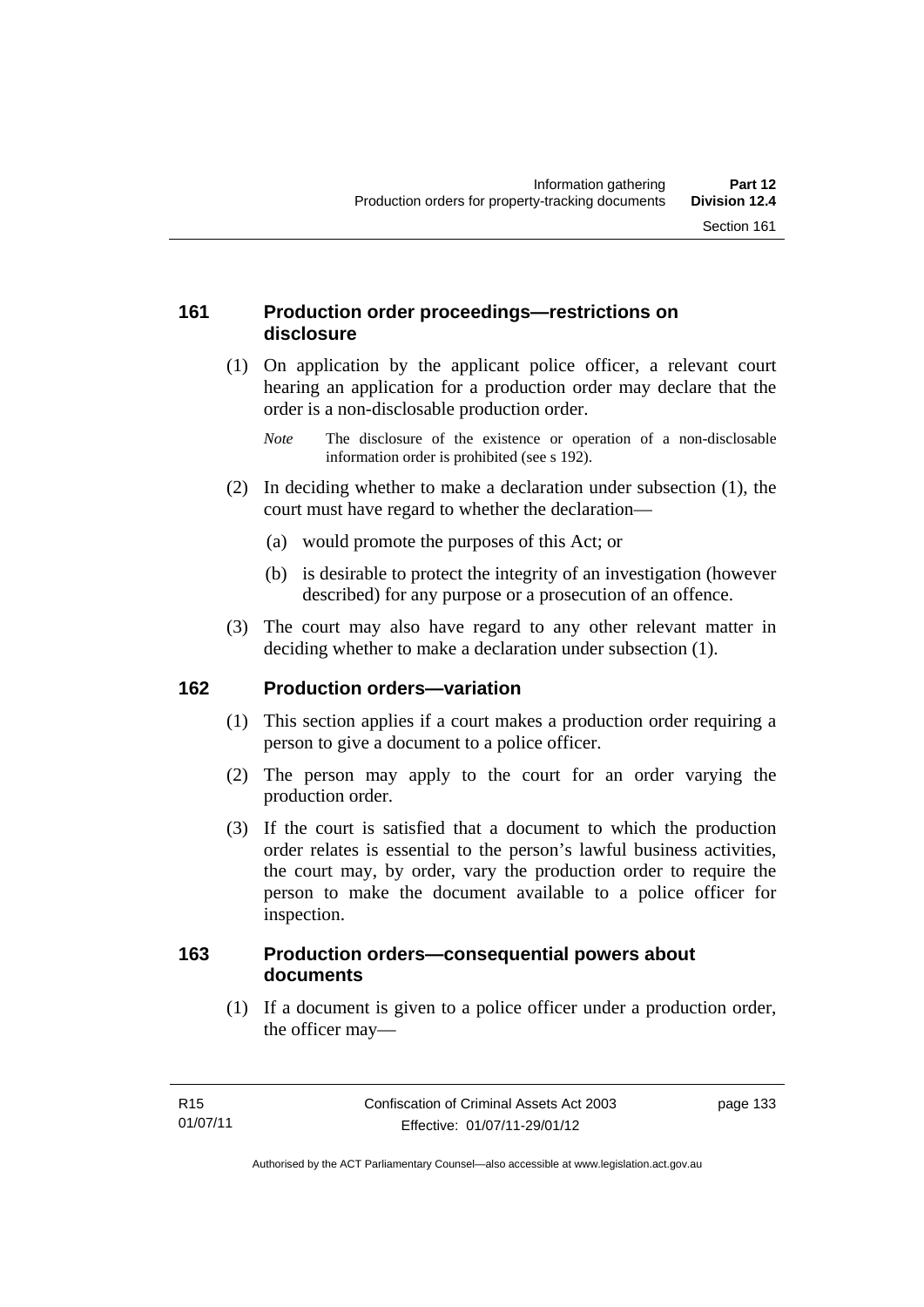- (a) take possession of, and make copies of, or take extracts from, the document; and
- (b) keep the document for the period necessary for this Act.
- (2) If a police officer keeps a document given to the officer under a production order, the officer must, if asked by a person who would be entitled to inspect the document if it was not in the officer's possession—
	- (a) give the person a copy of the document certified by the officer in writing to be a true copy of the document; or
	- (b) at any reasonable time, allow the person to inspect the document, make copies of it or take extracts from it.
- (3) If a document is made available to a police officer for inspection under a production order as varied under section 162, the officer may make copies of, or take extracts from, the document.

# **Division 12.5 Examination orders and notices**

- *Note 1* For general provisions about a proceeding for an examination order (which is a confiscation proceeding—see s 236), see pt 14.
- *Note 2* In particular, no advance notice to anyone is required of the application for the order, and the application may be heard in closed court, without the person to whom the notice applies or the public being present (see s 243).

# **Subdivision 12.5.1 Preliminary**

#### **164 Definitions for div 12.5**

In this division:

*associate*, of a person, includes an individual or corporation that has a family, personal, business or other relationship with the person.

*authorised investigator*—see section 165 (1).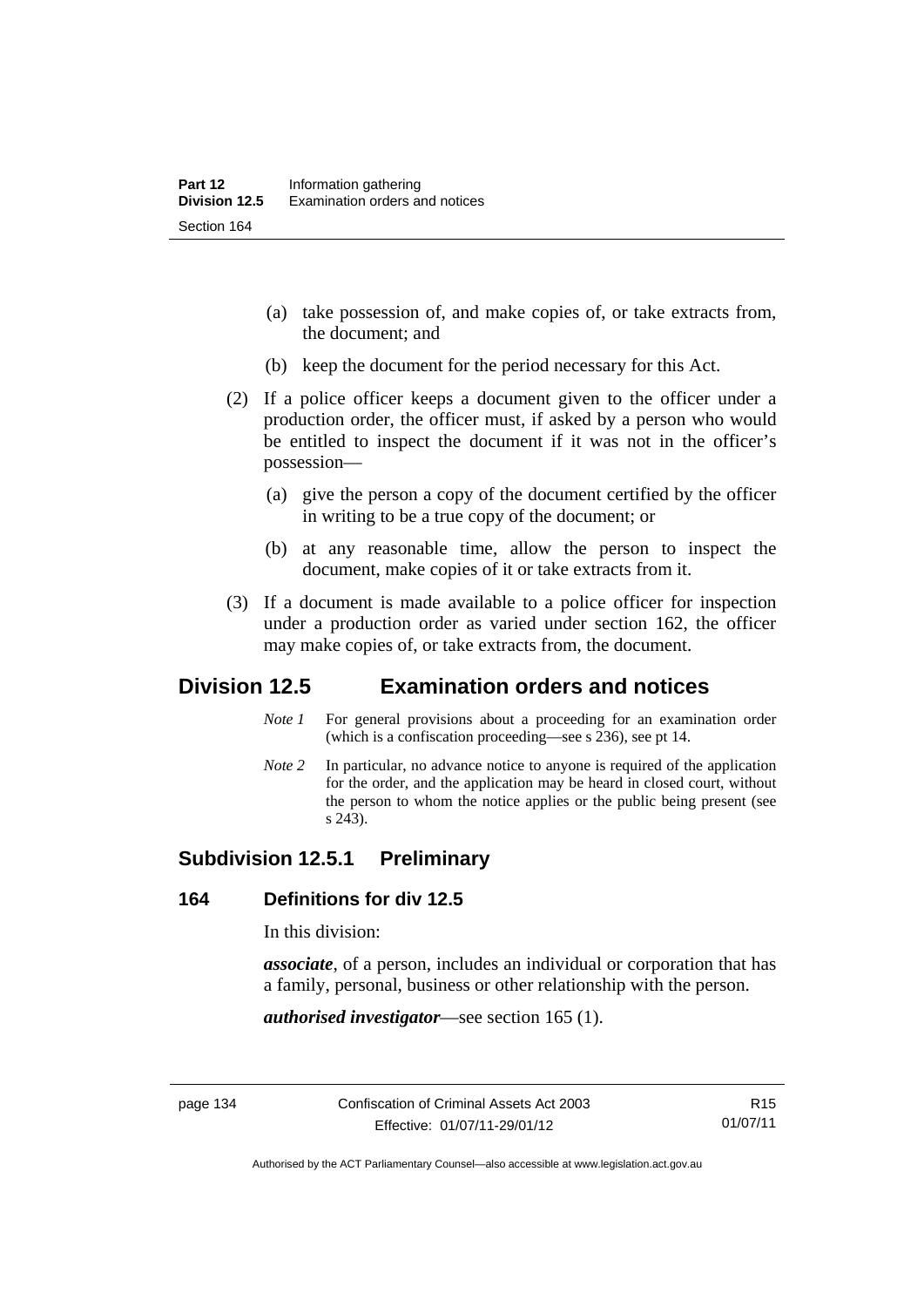*investigation*, in relation to a person, means—

- (a) an investigation of any of the following:
	- (i) any property of or under the effective control of, and any dealings with property by, the person or an associate of the person in relation to which action has been or could be taken under this Act or a corresponding law;
	- (ii) benefits derived by the person, or an associate of the person, from the commission (or the alleged commission) of a relevant offence;
	- (iii) the financial affairs of the person or an associate of the person; or
- (b) an investigation to decide whether an application could be made for an order under this Act (including another order under this part), a corresponding law order or a search warrant under part 13 (Search warrants), in relation to anyone; or
- (c) an investigation to decide whether a proceeding could be begun against anyone for an offence against this Act or a corresponding law or for a money laundering offence.
- *Note 1* For the meaning of *effective control*, see s 14.
- *Note* 2 For the meaning of *in relation to*, see dict.
- *Note 3* A *money laundering offence* includes a prescribed offence against a law of the Commonwealth, a State or another Territory (see dict).

#### **165 Authorised investigators**

 (1) The chief police officer may, in writing, authorise a police officer (an *authorised investigator*) of the rank of superintendent (or higher) to exercise powers under this division in relation to the investigation stated in the authorisation.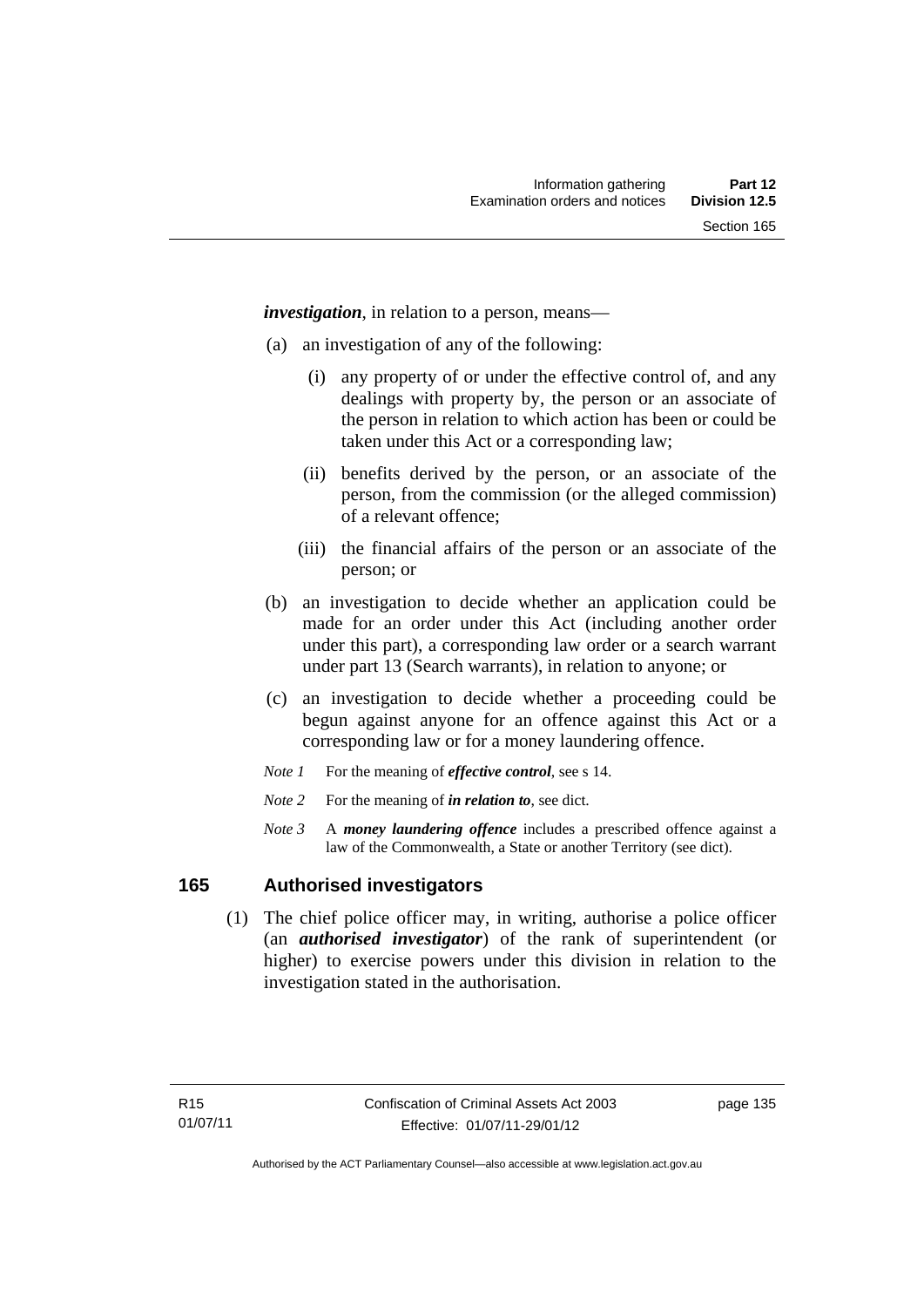- (2) The chief police officer may give an authorisation under subsection (1) only if the chief police officer is satisfied that the police officer has the necessary qualifications, expertise and experience to examine people in relation to the investigation.
- (3) An authorised investigator must exercise the investigator's functions under the supervision of, and in accordance with any directions of, the DPP.
- (4) For subsection (3), the authorised investigator must consult with the DPP about the conduct of an examination.

# **Subdivision 12.5.2 Examination orders**

# **166 Meaning of** *examination order*

In this Act:

*examination order* means an order under section 169 (Examination orders—making) authorising an authorised investigator to give the person (or people) to whom the order applies an examination notice in relation to the investigation stated in the order.

# **167 Examination orders—application**

- (1) An authorised investigator may apply to a relevant court for an examination order for the investigation for which the investigator is an authorised investigator.
- (2) The application must state the investigation to which the application relates and the person (or people) the investigator proposes to examine in relation to the investigation.
- (3) The application may be made only if the authorised investigator has reasonable grounds for suspecting that the person (or people) can give the investigator information or documents, including propertytracking documents, (or both) in relation to the investigation for which the investigator is an authorised investigator.

*Note* For the meaning of *in relation to*, see dict.

page 136 Confiscation of Criminal Assets Act 2003 Effective: 01/07/11-29/01/12

R15 01/07/11

Authorised by the ACT Parliamentary Counsel—also accessible at www.legislation.act.gov.au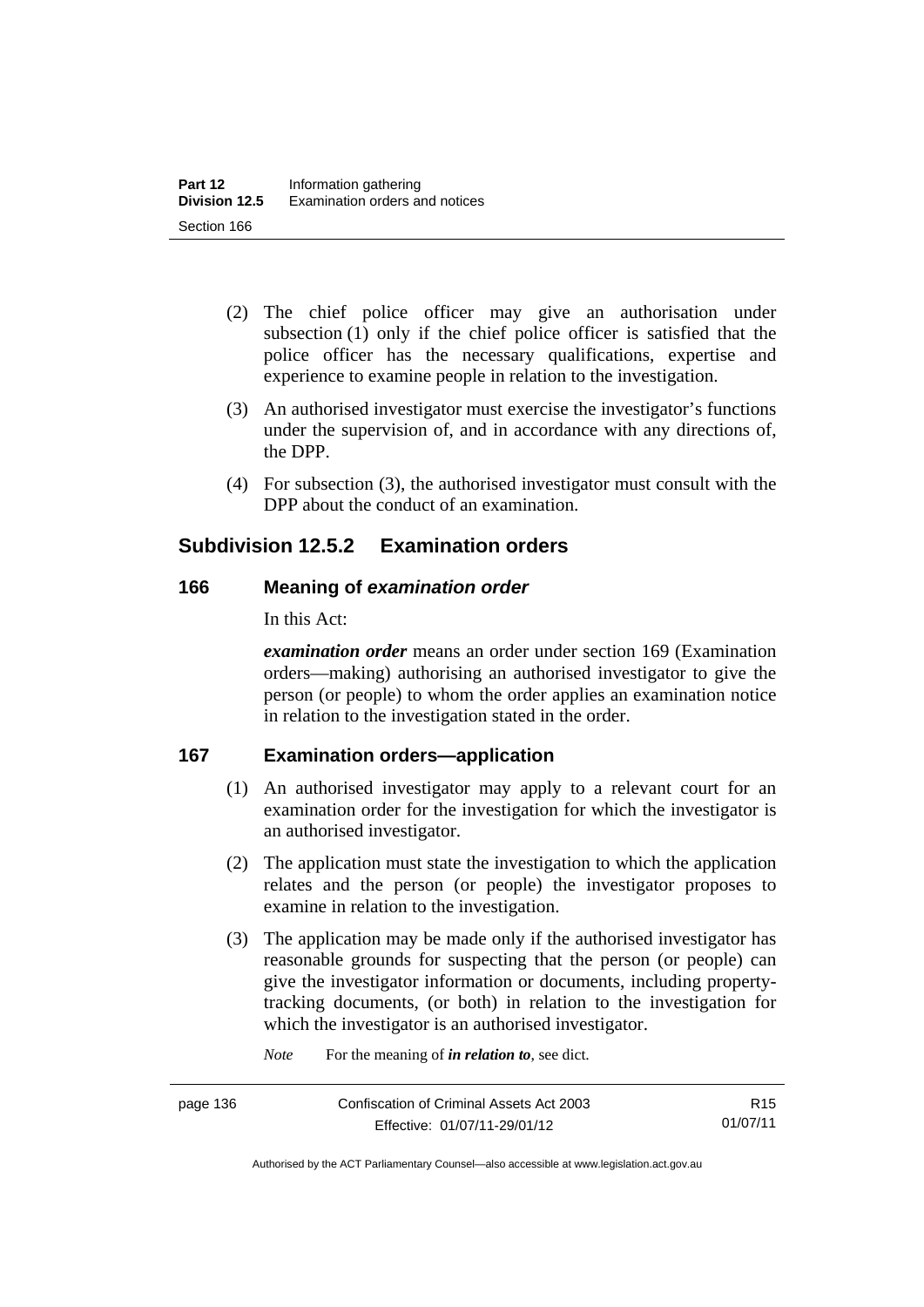# **168 Examination orders—affidavit supporting application**

- (1) An application for an examination order must be supported by an affidavit of the applicant authorised investigator stating the grounds for the investigator's suspicions.
- (2) The court may require the authorised investigator to give additional information about the grounds on which the order is sought.

# **169 Examination orders—making**

- (1) This section applies if an application is made under section 167 (Examination orders—application) to a relevant court for an examination order authorising an authorised investigator to give the person (or people) to whom the application relates an examination notice in relation to the investigation stated in the application.
- (2) The relevant court must make the examination order if, having regard to the authorised investigator's affidavit supporting the application and any other evidence before the court, the court is satisfied that—
	- (a) the investigator is authorised under section 165 (Authorised investigators) in relation to the investigation stated in the application; and
	- (b) there are reasonable grounds for the investigator's suspicions stated in the affidavit.
- (3) An examination order must state—
	- (a) that it is an examination order under this Act; and
	- (b) the person (or people) to whom the order applies; and
	- (c) the investigation to which the order relates; and
	- (d) whether the order applies to documents; and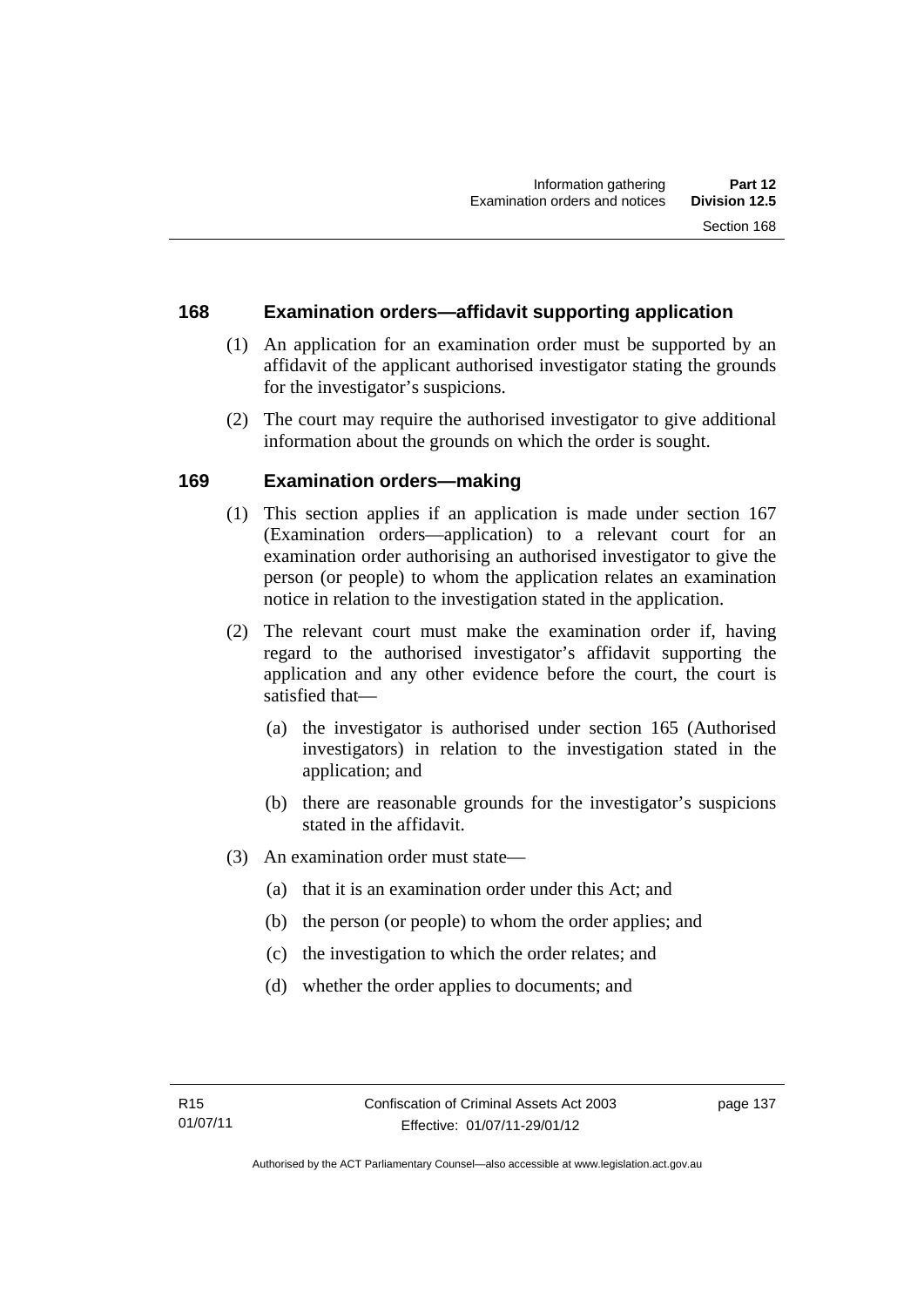- (e) if the order applies to documents—the kinds of documents that a person to whom the order applies may be required to produce under an examination notice; and
- (f) whether the relevant court making the order has declared that the order is a non-disclosable examination order.
- *Note* The disclosure of the existence or operation of a non-disclosable information order is prohibited (see s 192).

#### **170 Examination order proceedings—restrictions on disclosure**

- (1) On application by the applicant authorised investigator, a relevant court hearing an application for an examination order may declare that the order is a non-disclosable examination order.
	- *Note* The disclosure of the existence or operation of a non-disclosable information order is prohibited (see s 192).
- (2) In deciding whether to make a declaration under subsection (1), the court must have regard to whether the declaration—
	- (a) would promote the purposes of this Act; or
	- (b) is desirable to protect the integrity of an investigation (however described) for any purpose or a prosecution of an offence.
- (3) The court may also have regard to any other relevant matter in deciding whether to make a declaration under subsection (1).

# **Subdivision 12.5.3 Examination notices**

#### **171 Meaning of** *examination notice*

In this Act: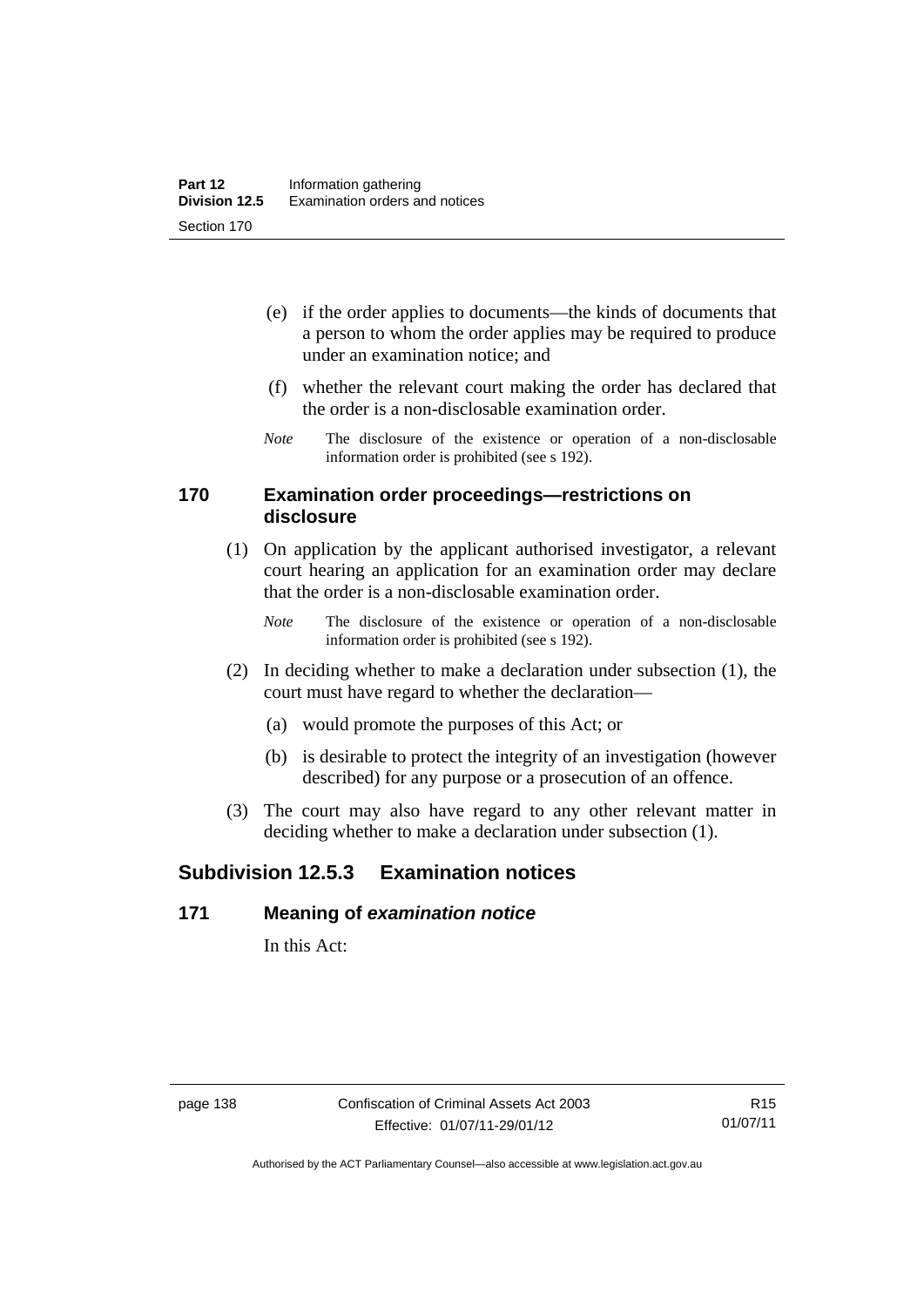*examination notice* means a notice by an authorised investigator requiring a person to give the investigator any information or documents (or both) the person has in relation to the investigation stated in the notice.

- *Note 1* For the meaning of *in relation to*, see dict.
- *Note* 2 It is an offence to contravene an examination notice, to give false or misleading information in purported compliance with an examination notice, or to disclose the existence or operation of the notice (see sdiv 12.5.5 and div 12.6).

### **172 Examination notices—giving**

 (1) An authorised investigator may give an examination notice to a person who is subject to an examination order for the investigation authorised by the order.

*Note* For how documents may be served, see the Legislation Act, pt 19.5.

- (2) The examination notice is a non-disclosable examination notice if the relevant court that made the examination order to which the notice relates declared that the examination order is a nondisclosable examination order.
	- *Note* The disclosure of the existence or operation of a non-disclosable information order is prohibited (see s 192).
- (3) To remove any doubt, an authorised investigator may give 2 or more examination notices in relation to the same investigation to the same person.

#### **173 Examination notices—form**

- (1) An examination notice must be signed by the authorised investigator giving it.
- (2) The notice must state—
	- (a) that it is an examination notice under this Act; and
	- (b) the person to whom the notice applies; and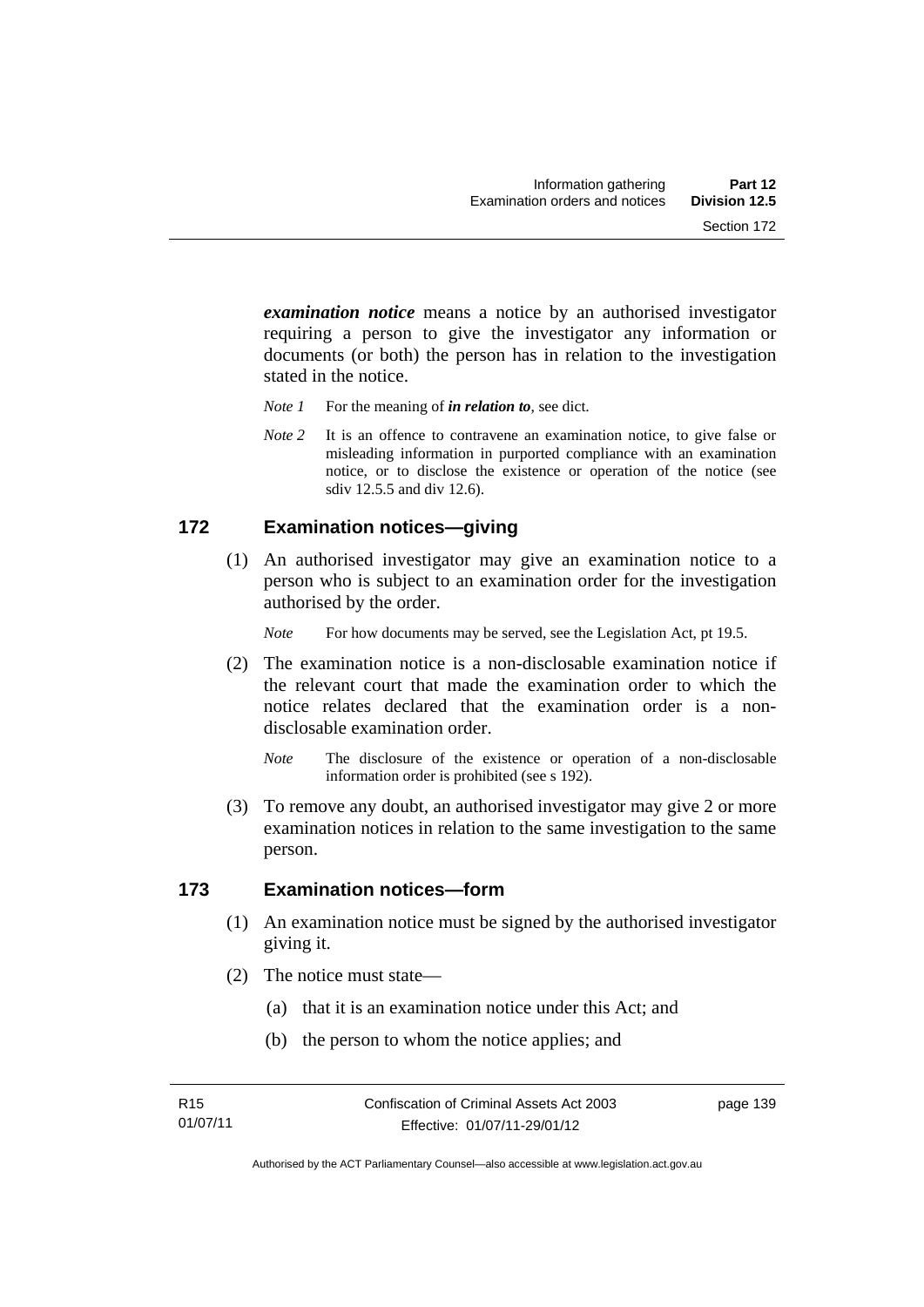- (c) the investigation about which the person is to be examined; and
- (d) the time when and the place where the person is required to attend for examination; and
- (e) whether the examination notice is a non-disclosable examination notice.
- *Note 1* For when an examination notice is non-disclosable, see s 172 (2).
- *Note 2* The disclosure of the existence or operation of a non-disclosable information order is prohibited (see s 192).
- (3) If the examination order to which the notice relates applies to documents, the notice may require the person to give the authorised investigator, at the examination, any documents (including propertytracking documents) of the kind stated in the order that the person has in relation to the investigation stated in the notice.
- (4) The notice must also include a statement setting out the effect of subdivision 12.5.5 (Offences—examination notices) and division 12.6 (Information order offences) in relation to examination notices.

#### **Subdivision 12.5.4 Conducting examinations**

#### **174 Time and place of examination**

- (1) The examination of a person must be conducted at the time and place stated in the examination notice given to the person.
- (2) However, the time and place of the examination may be changed by agreement between the authorised investigator and the person to whom the examination notice was given or the person's lawyer.

#### **175 Requirements made of person examined**

(1) A person to whom an examination notice applies may be examined on oath or affirmation by the authorised investigator.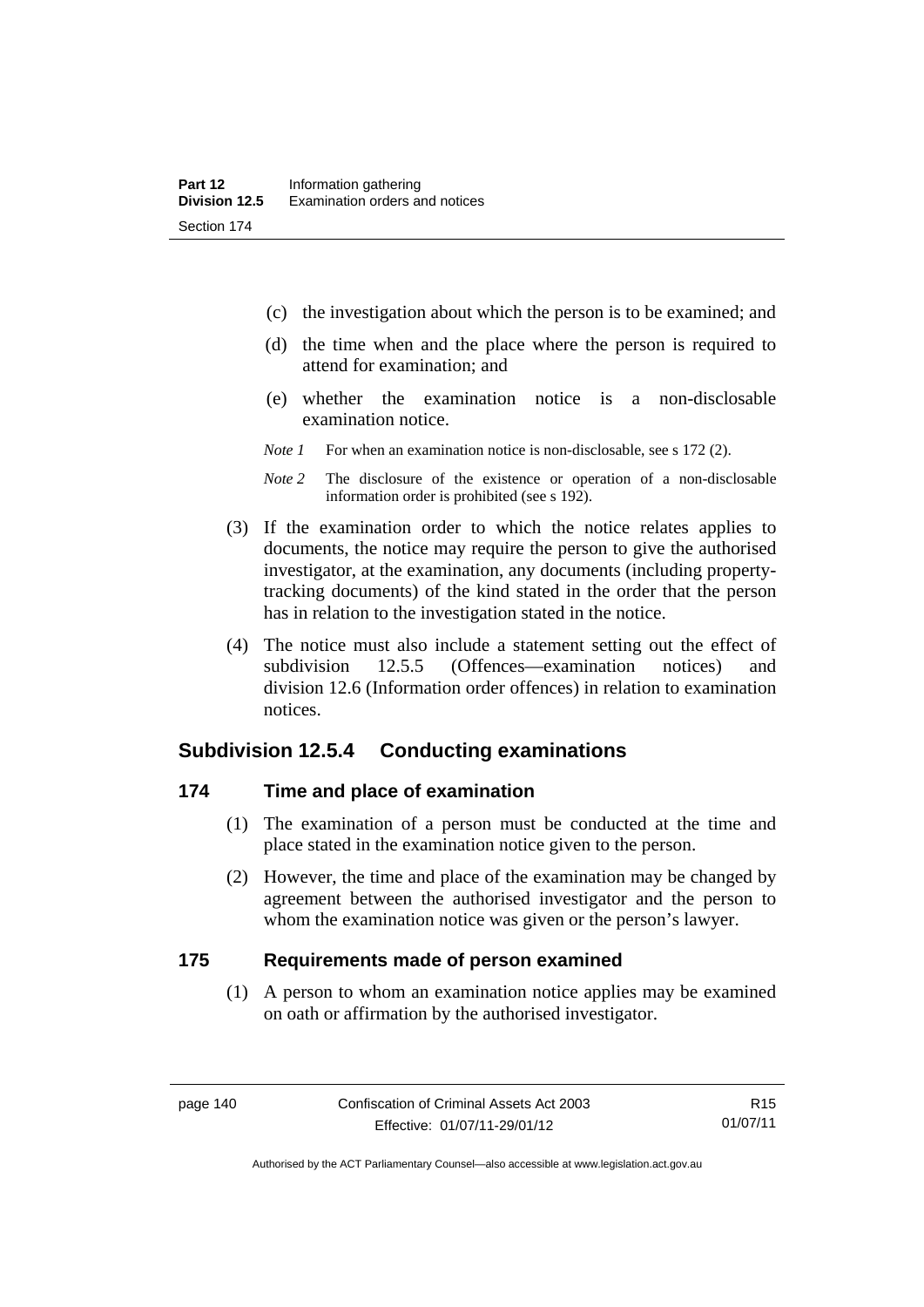- *Note* For the taking of an oath or the making of an affirmation, see the *Oaths and Affirmations Act 1984.*
- (2) For subsection (1), the authorised investigator may—
	- (a) require the person either to take an oath or make an affirmation; and
	- (b) administer an oath or affirmation to the person.
- (3) The authorised investigator may require the person to answer a question that is put to the person at the examination.

## **176 Conduct of examination**

- (1) The examination of the person must take place in private.
- (2) The authorised investigator may give directions about who may be present during the examination, or during a part of it.
- (3) The following people are entitled to be present at the examination:
	- (a) the authorised investigator;
	- (b) the person being examined, and the person's lawyer;
	- (c) anyone else who is entitled to be present because of a direction under subsection (2).
- (4) The authorised investigator may arrange for a record of the examination to be made.
- (5) The *Evidence (Miscellaneous Provisions) Act 1991*, part 3 (Use of audiovisual links and audio links) applies to an examination under this division as if a reference to evidence were a reference to an examination under this division and any other necessary changes were made.
	- *Note* An authorised investigator is a territory court for the *Evidence (Miscellaneous Provisions) Act 1991*, pt 3 (see s 16, defs *State*, *Territory court* and *tribunal*).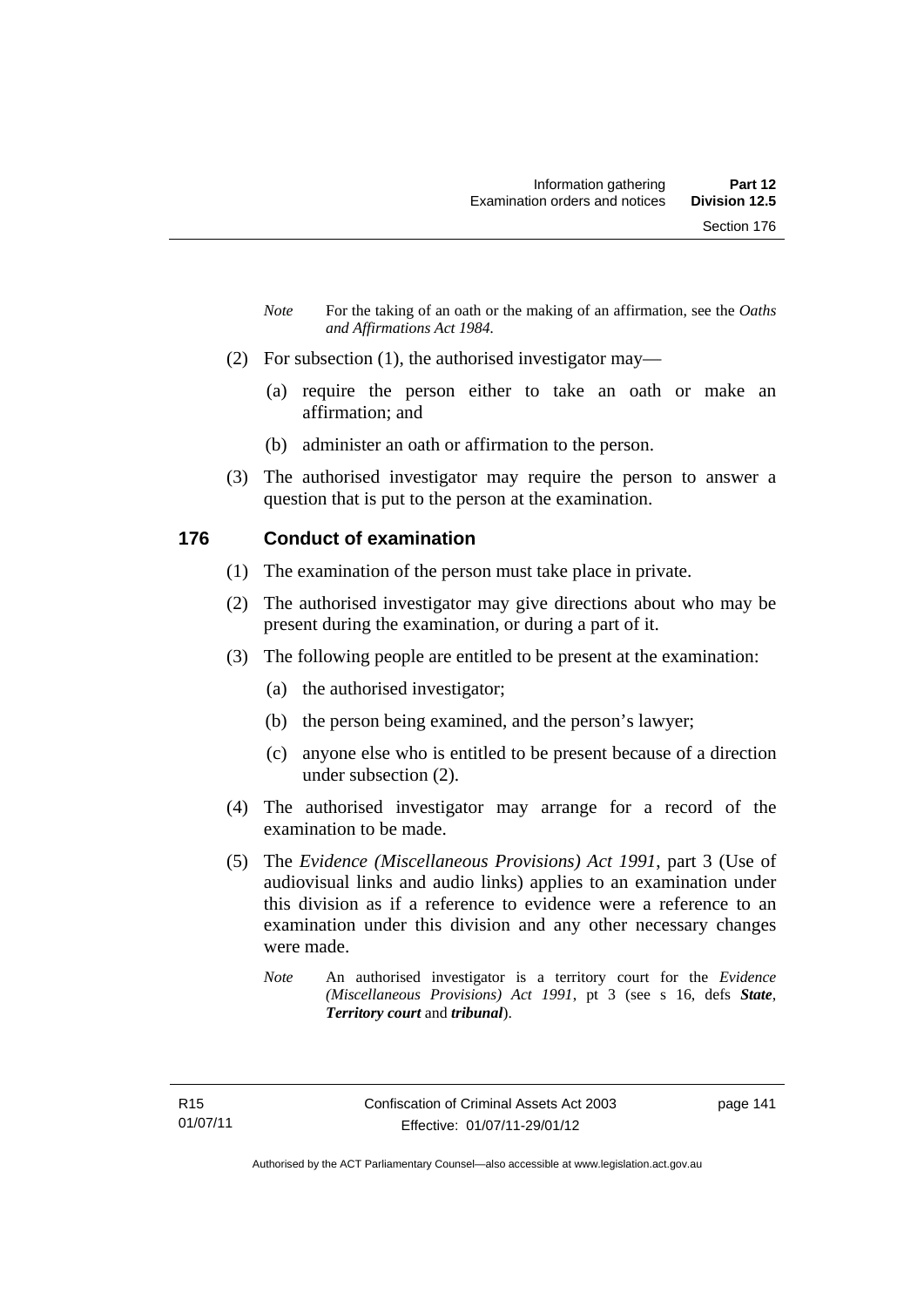### **177 Role of the examinee's lawyer**

The lawyer of the person being examined may, at the times during the examination that the authorised investigator decides, address the investigator and examine the person about matters about which the investigator has examined (or proposes to examine) the person.

#### **178 Examinations—consequential powers about documents**

- (1) If a document is given to an authorised investigator under an examination notice, the investigator may—
	- (a) take possession of, and make copies of, or take extracts from, the document; and
	- (b) keep the document for the period necessary for this Act.
- (2) If an authorised investigator keeps a document given to the investigator under an examination notice, the investigator must, if asked by a person who would be entitled to inspect the document if it was not in the investigator's possession—
	- (a) give the person a copy of the document certified by the investigator in writing to be a true copy of the document; or
	- (b) at any reasonable time, allow the person to inspect the document, make copies of it or take extracts from it.

#### **179 Examinations—additional restrictions on disclosure**

- (1) This section applies in relation to the examination of a person under an examination notice (other than a notice that is a non-disclosable examination notice under section 172 (2) (Examination notices giving)).
	- *Note 1* For non-disclosable examination notices, see s 172 (2). The disclosure of the existence or operation of a non-disclosable examination notice is prohibited (see s 192).
	- *Note* 2 The disclosure of matter relating to a direction under this section is prohibited (see s 185).

R15 01/07/11

Authorised by the ACT Parliamentary Counsel—also accessible at www.legislation.act.gov.au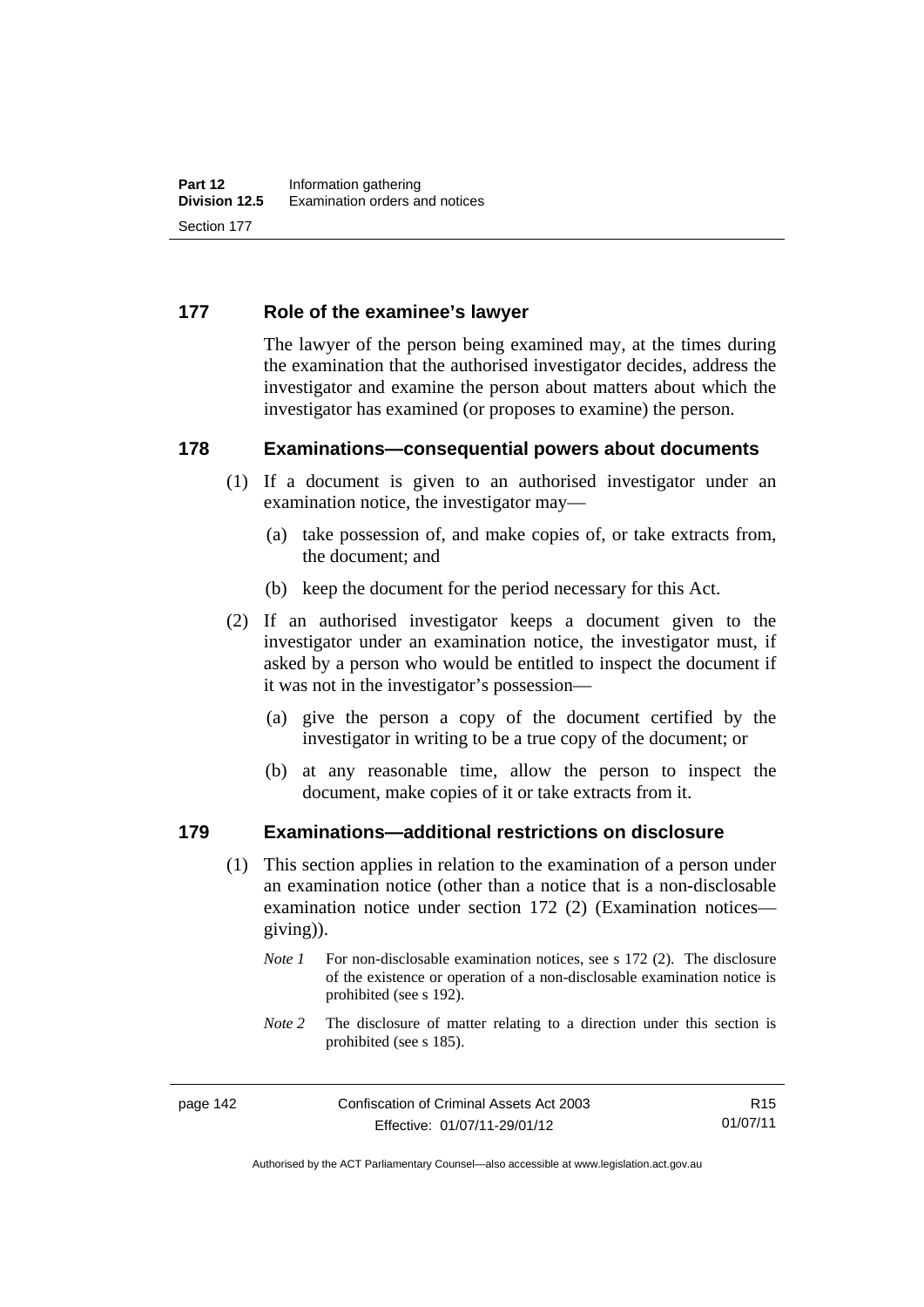- (2) An authorised investigator may, on the investigator's own initiative or at the request of the person being examined or the DPP, give directions prohibiting or restricting the publication or disclosure of all or any of the following:
	- (a) the fact that an examination notice has been given to a person;
	- (b) any information about the examination (whether or not an examination has been held);
	- (c) any information given, statement made, document produced or thing done during the examination;
	- (d) any information, document or thing derived from anything mentioned in this subsection.
- (3) In deciding whether to give a direction under subsection (2), the authorised investigator must have regard to whether the direction—
	- (a) would promote the purposes of this Act; or
	- (b) is desirable to protect the integrity of an investigation (however described) for any purpose or a prosecution of an offence.
- (4) The authorised investigator may also have regard to any other relevant matter in deciding whether to give a direction under subsection (2).

#### **180 Protection of authorised investigator etc**

- (1) An authorised investigator has, in the exercise of his or her functions as an authorised investigator, the same protection and immunity as a judge.
- (2) A lawyer appearing at the examination on behalf of the person being examined has the same protection and immunity as a barrister has in appearing for a party in a proceeding in the Supreme Court.
- (3) A person being examined under this division—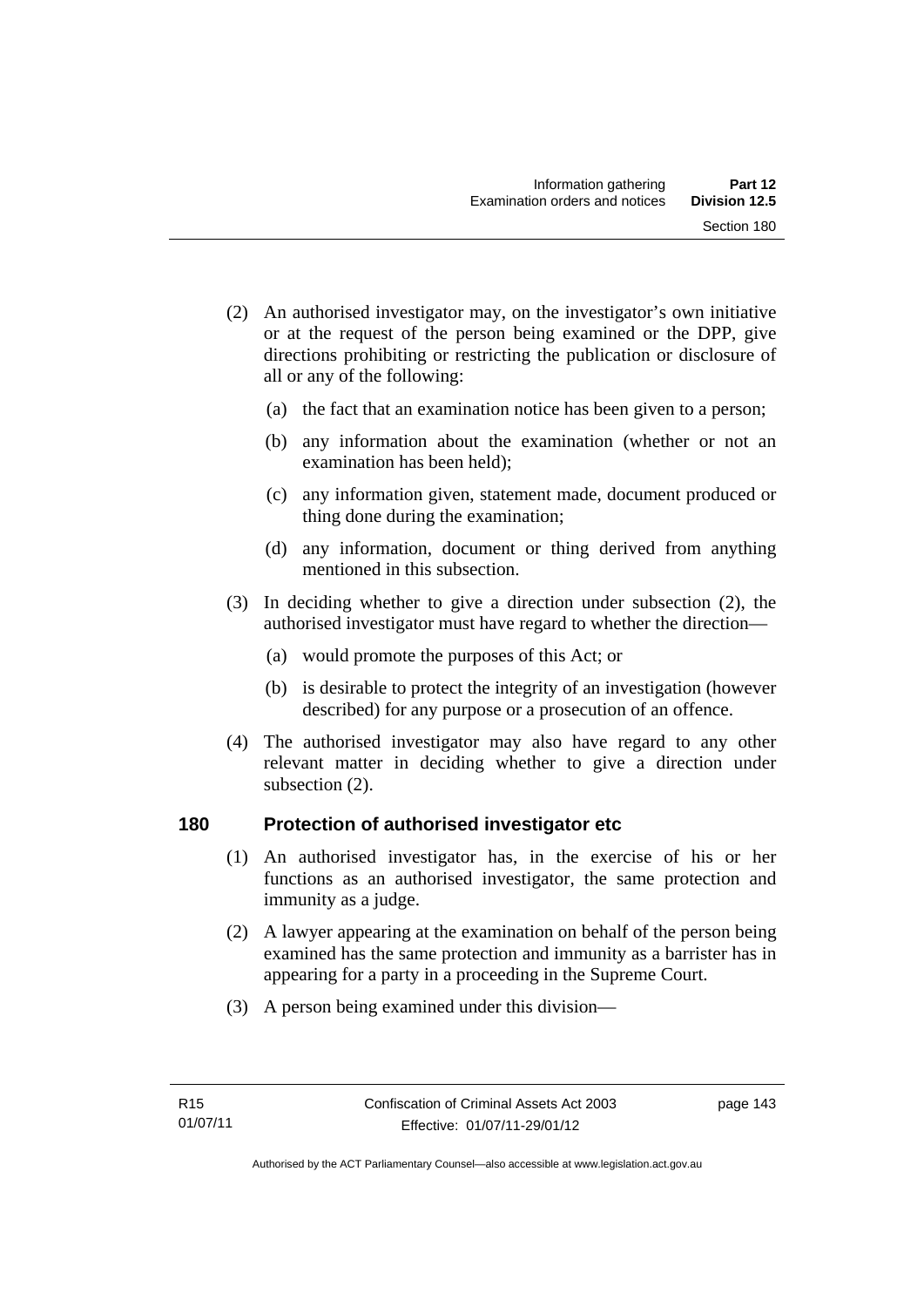- (a) has the same protection as a witness in a proceeding in the Supreme Court; and
- (b) in addition to the penalties provided by this Act, is subject to the same liabilities as a witness in a proceeding in the Supreme Court.

# **Subdivision 12.5.5 Offences—examination notices**

*Note* For other applicable offences, see div 12.6 (Information order offences).

#### **181 Obstruction etc of authorised investigator**

- (1) A person commits an offence if—
	- (a) the person knows that, or is reckless about the fact that, a person is an authorised investigator; and
	- (b) the person obstructs, hinders, intimidates or resists the investigator in the exercise of the investigator's functions.

Maximum penalty: 200 penalty units, imprisonment for 2 years or both.

(2) Strict liability applies to subsection (1) (b).

#### **182 Failing to attend examination**

- (1) A person commits an offence if the person is required by an examination notice to attend an examination and the person fails to attend the examination at—
	- (a) the time and place stated in the notice; or
	- (b) the time and place as changed under section 174 (2) (Time and place of examination).

Maximum penalty: 200 penalty units, imprisonment for 2 years or both.

(2) An offence against this section is a strict liability offence.

Authorised by the ACT Parliamentary Counsel—also accessible at www.legislation.act.gov.au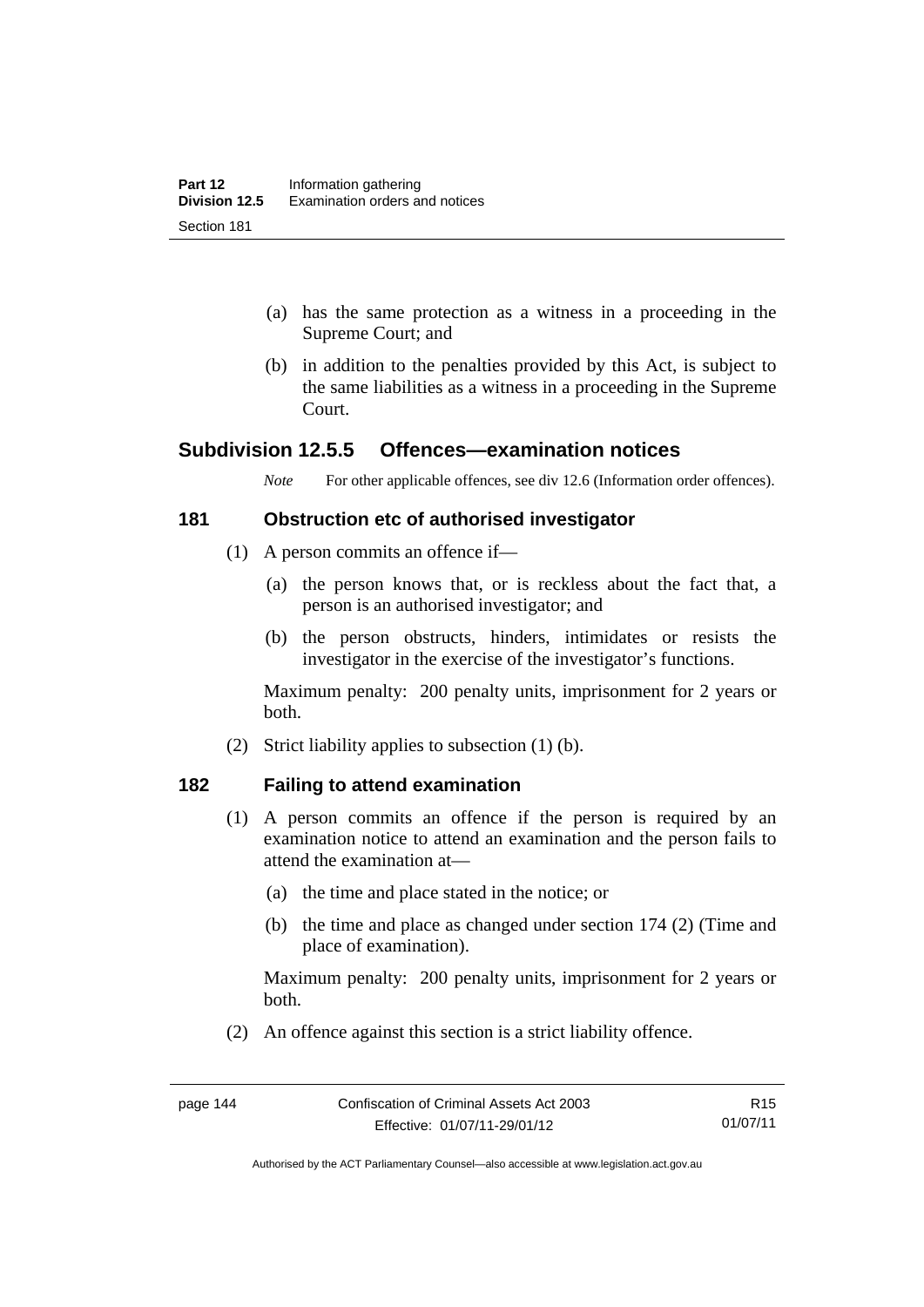### **183 Offences relating to appearance at examination**

- (1) A person who is required by an examination notice to attend an examination commits an offence if, during the examination, the person—
	- (a) fails to be sworn or to make an affirmation that the authorised investigator requires the person to swear or make; or
	- (b) fails to answer a question that the authorised investigator requires the person to answer; or
	- (c) fails to produce a document that the person is required under the examination notice to produce at the examination; or
	- (d) leaves the examination before being excused by the authorised investigator.

Maximum penalty: 200 penalty units, imprisonment for 2 years or both.

- (2) However, subsection (1) (c) does not apply if the person complied with the notice in relation to production of a document (if any) to the extent that it was practicable to do so.
- (3) An offence against this section is a strict liability offence.

# **184 Unauthorised presence at an examination**

- (1) A person commits an offence if the person—
	- (a) is present at an examination; and
	- (b) is not entitled under section 176 (3) (Conduct of examination) to be present.

Maximum penalty: 50 penalty units, imprisonment for 6 months or both.

(2) An offence against this section is a strict liability offence.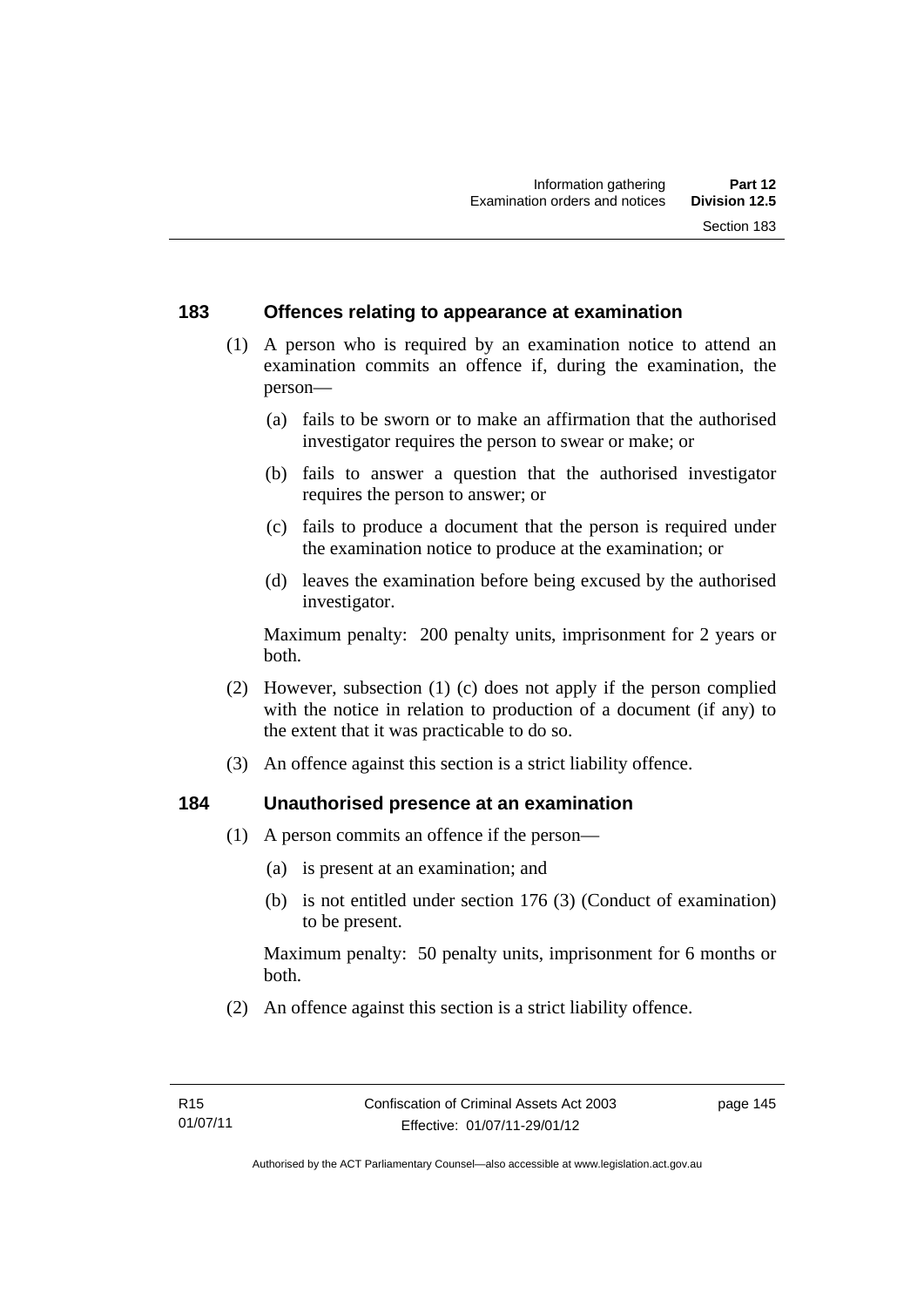#### **185 Examinations—additional disclosure offences**

*Note* An offence against this section is a strict liability offence, see s (7).

- (1) A person commits an offence if—
	- (a) an authorised investigator has given a direction under section 179 (2) (Examinations—additional restrictions on disclosure) prohibiting or restricting the publication or disclosure of a matter mentioned in the subsection; and
	- (b) the person has notice of the direction (whether by being given a copy of the direction or otherwise); and
	- (c) the person publishes or discloses the matter to someone else.

Maximum penalty: 200 penalty units, imprisonment for 2 years or both.

- (2) A person commits an offence if—
	- (a) an authorised investigator has given a direction under section 179 (2) prohibiting or restricting the publication or disclosure of a matter mentioned in the subsection; and
	- (b) the person has notice of the direction (whether by being given a copy of the direction or otherwise); and
	- (c) the person publishes or discloses information to someone else; and
	- (d) the other person could infer from the information the matter to which the direction relates.

Maximum penalty: 200 penalty units, imprisonment for 2 years or both.

- (3) Subsections (1) and (2) do not apply if the publication or disclosure is made to any of the following entities in the circumstances mentioned for the entity:
	- (a) a police officer—in any circumstances;

Authorised by the ACT Parliamentary Counsel—also accessible at www.legislation.act.gov.au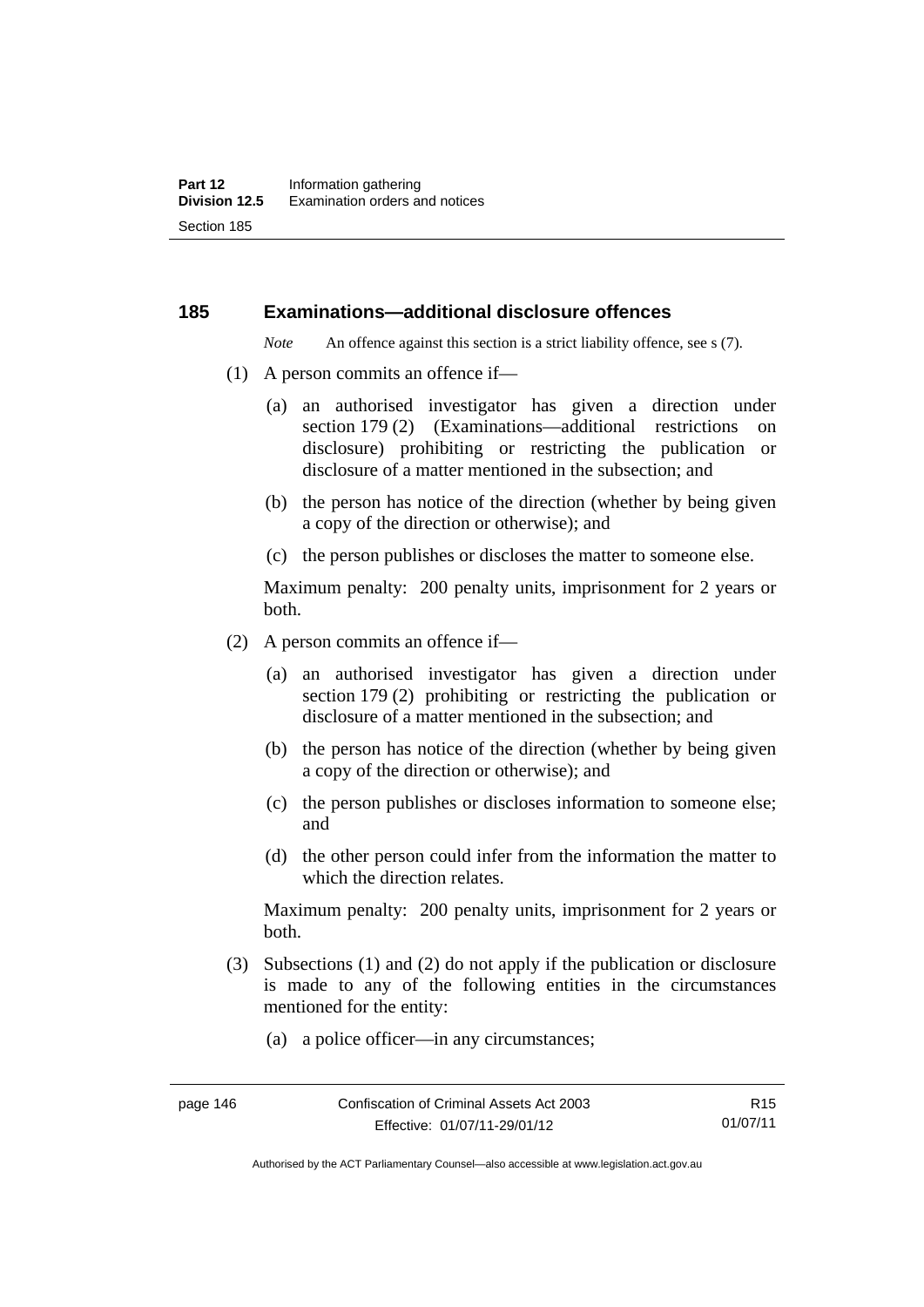- (b) an officer, employee or agent of the person—to ensure that the order is complied with and the person to whom the publication or disclosure is made is given notice of the direction (whether by being given a copy of the restraining order to which the direction relates or otherwise) by the person making the publication or disclosure;
- (c) a lawyer—to obtain legal advice or representation in relation to the order;
- (d) a relevant court—with the court's leave.
	- *Note* The application for leave, and any proceeding with the court's leave, must be heard in closed court, see s (8).
- (4) Also, subsections (1) and (2) do not apply if the publication or disclosure is made—
	- (a) by a police officer in the exercise of the officer's functions; or
	- (b) for the purpose of giving or obtaining legal advice, or making legal representations, in relation to the order.
- (5) A person commits an offence if—
	- (a) an authorised investigator has given a direction under section 179 (2) (Examinations—additional restrictions on disclosure) prohibiting or restricting the publication or disclosure of a matter mentioned in the subsection; and
	- (b) the person receives information in relation to the matter in accordance with subsection (3) or (4); and
	- (c) the person ceases to be a person mentioned in subsection (3) or  $(4)$ ; and
	- (d) the person publishes or discloses the matter to someone else.

Maximum penalty: 200 penalty units, imprisonment for 2 years or both.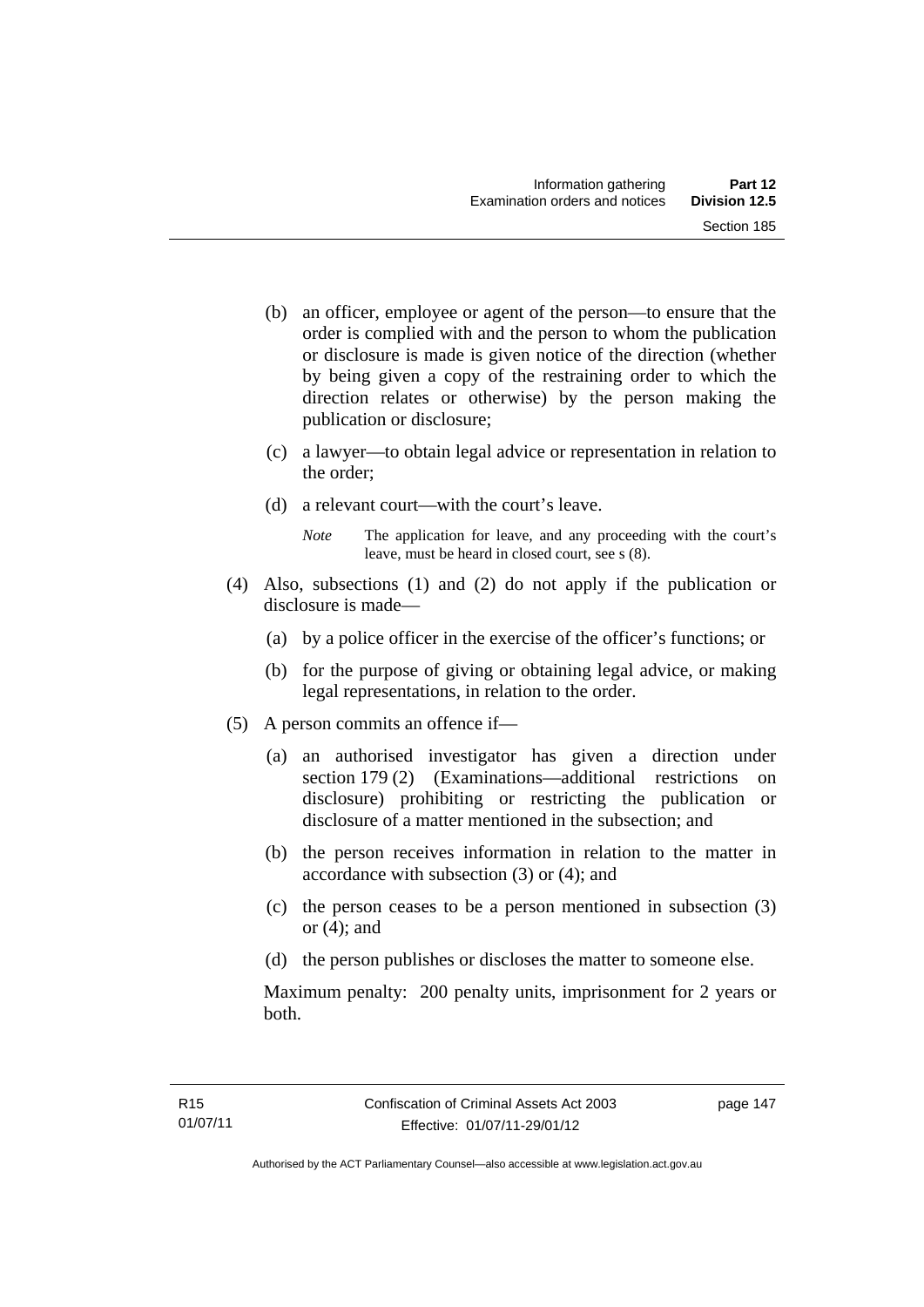- (6) A person commits an offence if—
	- (a) an authorised investigator has given a direction under section 179 (2) prohibiting or restricting the publication or disclosure of a matter mentioned in the subsection; and
	- (b) the person receives information in relation to the matter in accordance with subsection (3) or (4); and
	- (c) the person ceases to be a person mentioned in subsection (3) or (4); and
	- (d) the person publishes or discloses information to someone else; and
	- (e) the other person could infer from the information the matter to which the direction relates.

Maximum penalty: 200 penalty units, imprisonment for 2 years or both.

- (7) An offence against this section is a strict liability offence.
- (8) For subsection (3) (d), an application for leave, and any proceeding with the court's leave, must be heard in closed court.

# **Division 12.6 Information order offences**

#### **186 Meaning of** *information order*

In this Act:

*information order* means—

- (a) an inquiry notice; or
- (b) a monitoring order; or
- (c) a transaction suspension order; or
- (d) a production order; or
- (e) an examination order; or

Authorised by the ACT Parliamentary Counsel—also accessible at www.legislation.act.gov.au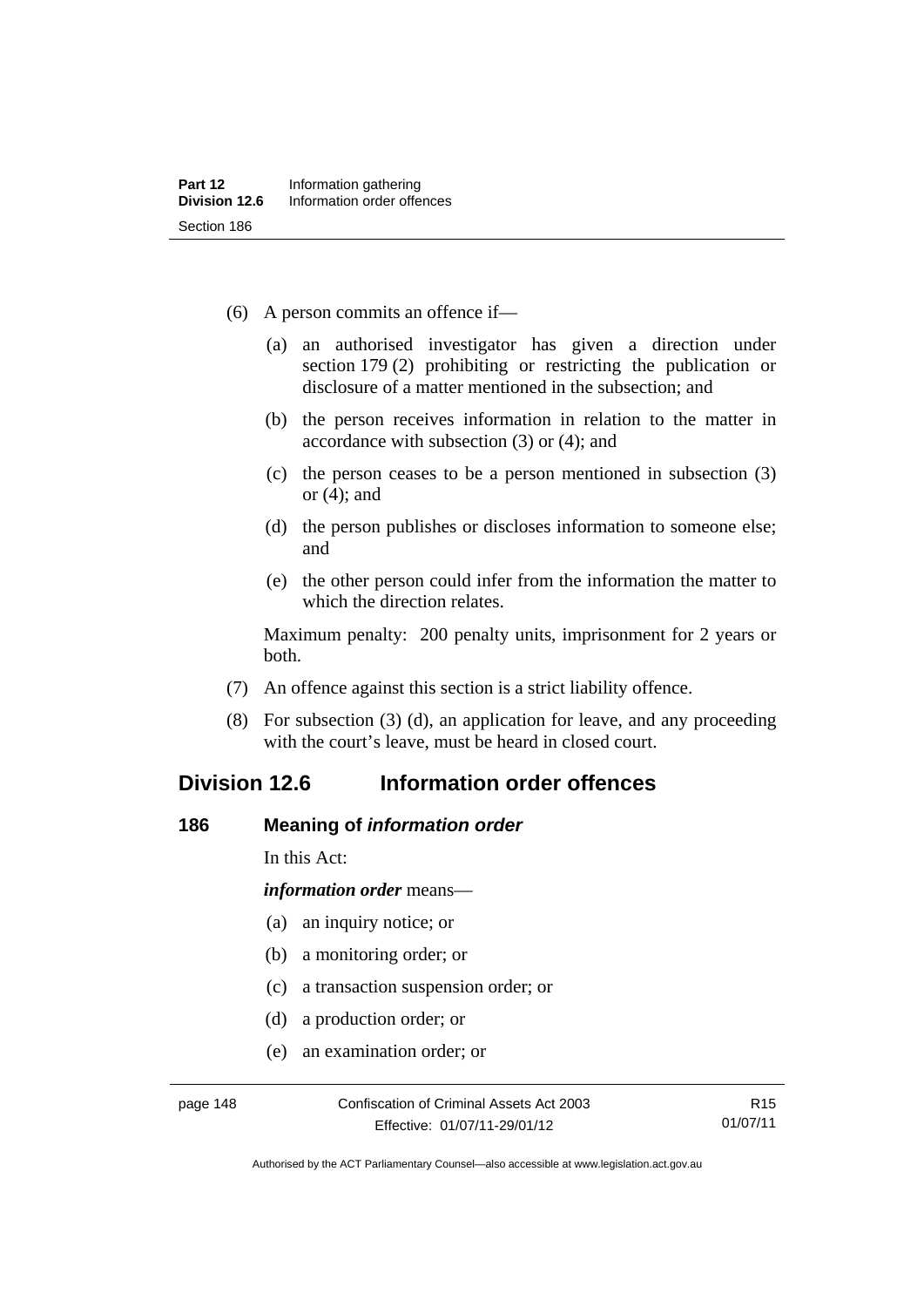(f) an examination notice.

# **187 Information orders—failure to comply**

A person commits an offence if—

- (a) the person is given an information order (other than an examination notice); and
- (b) the person fails to comply with the order.

Maximum penalty: 200 penalty units, imprisonment for 2 years or both.

*Note* For contravention of an examination notice, see s 182.

#### **188 Information orders—false or misleading information**

- (1) A person commits an offence if—
	- (a) the person gives information to a police officer; and
	- (b) the person does so knowing that the information—
		- (i) is false or misleading in a material particular; or
		- (ii) omits something that makes the information false or misleading in a material particular; and
	- (c) the information is given in compliance (or purported compliance) with an information order.

Maximum penalty: 200 penalty units, imprisonment for 2 years or both.

- (2) Subsection (1) (c) does not apply if, before the information was given by the person to the police officer, a police officer did not take reasonable steps to tell the person of the existence of the offence against subsection (1).
- (3) For subsection (2), it is sufficient if the following form of words is used: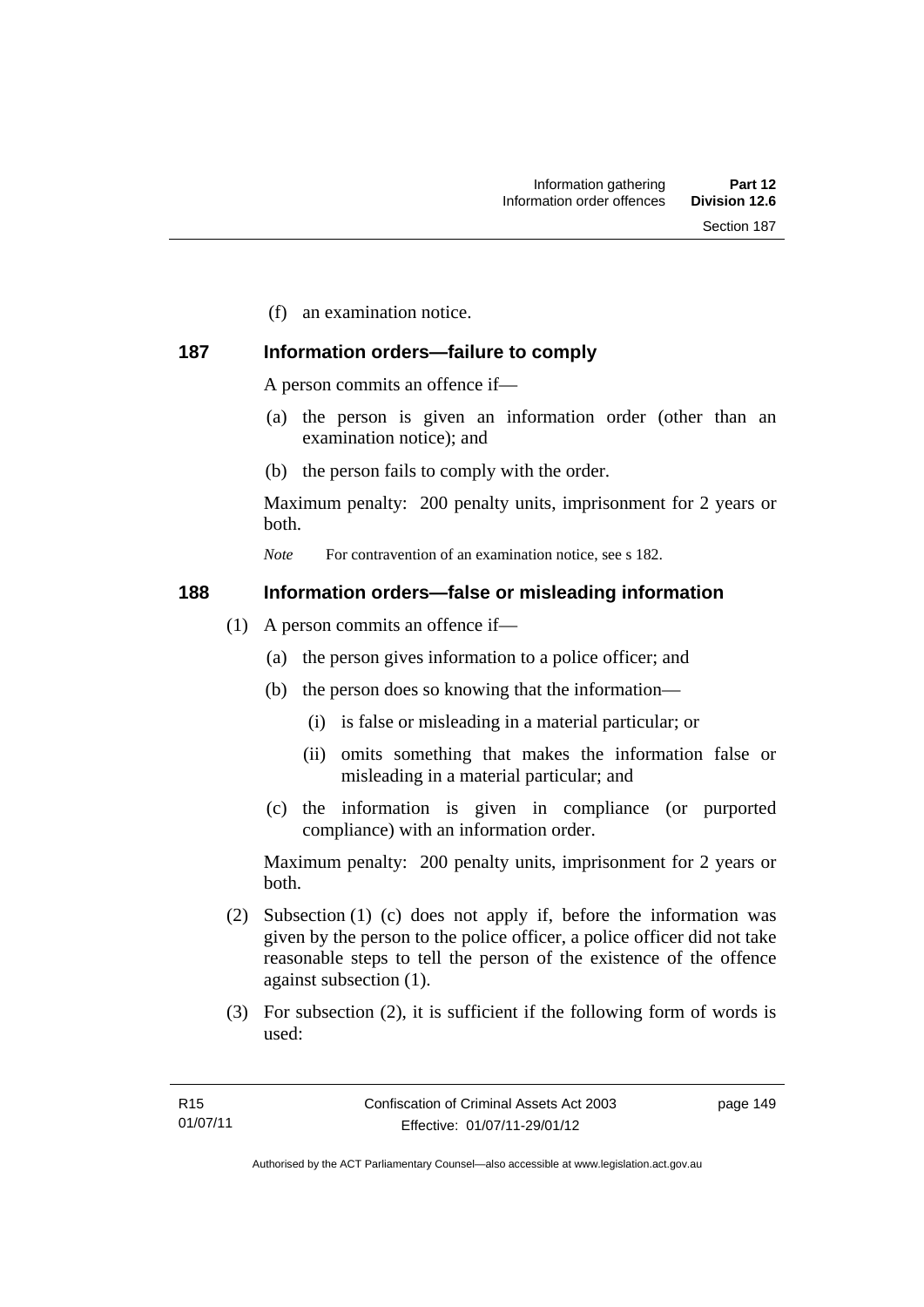'Giving false or misleading information is an offence with serious consequences'.

#### **189 Information orders—false or misleading documents**

- (1) A person commits an offence if—
	- (a) the person produces a document to a police officer (including an authorised investigator); and
	- (b) the person does so knowing that the document is false or misleading in a material particular; and
	- (c) the document is produced in compliance (or purported compliance) with an information order.

Maximum penalty: 200 penalty units, imprisonment for 2 years or both.

- (2) Subsection (1) does not apply to a person who produces a document to a police officer if the document is accompanied by a written statement signed by the person (or, for a corporation, by an officer of the corporation)—
	- (a) stating that the document is, to the person's knowledge, false or misleading in a material particular; and
	- (b) setting out, or referring to, the material particular in which the document is, to the person's knowledge, false or misleading.

#### **190 Destruction etc of documents**

- (1) A person commits an offence if—
	- (a) the person is given—
		- (i) a production order for a property-tracking document; or
		- (ii) an examination notice that requires the person to produce a document at an examination; and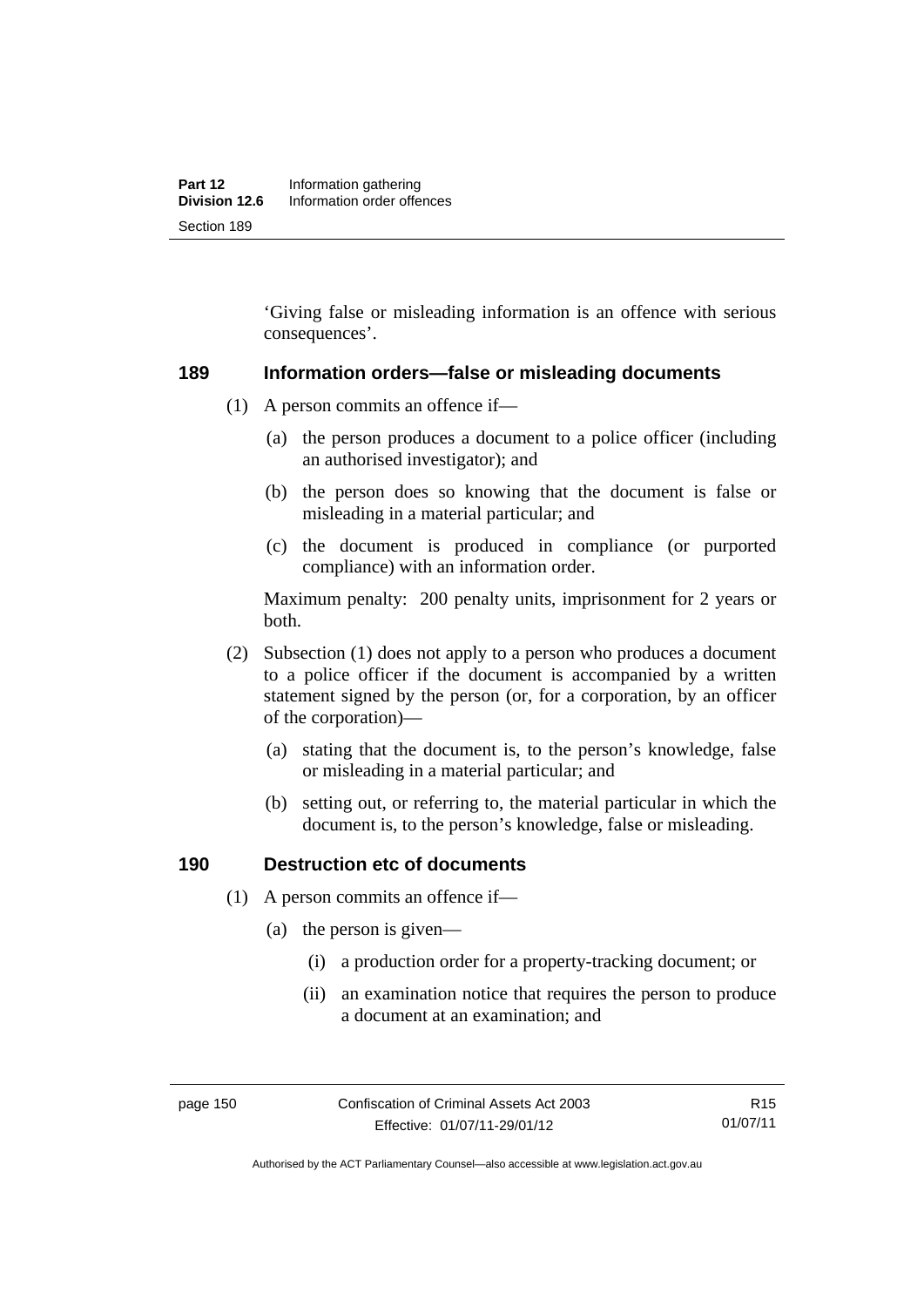(b) the person intentionally destroys, damages, changes or otherwise interferes with the document.

Maximum penalty: 500 penalty units, imprisonment for 5 years or both.

- (2) A person commits an offence if—
	- (a) the person is given—
		- (i) a production order for a property-tracking document; or
		- (ii) an examination notice that requires the person to produce a document at an examination; and
	- (b) the person destroys, damages, changes or otherwise interferes with the document.

Maximum penalty: 50 penalty units, imprisonment for 6 months or both.

- (3) An offence against subsection (2) a strict liability offence.
- (4) An offence against subsection (2) is declared to be a relevant offence.

#### **191 Meaning of** *non-disclosable information order*

In this Act:

*non-disclosable information order* means any of the following information orders:

- (a) an inquiry notice;
- (b) a monitoring order;
- (c) a transaction suspension order;
- (d) a production order that is declared under section 161 (1) (Production order proceedings—restrictions on disclosure) to be a non-disclosable production order;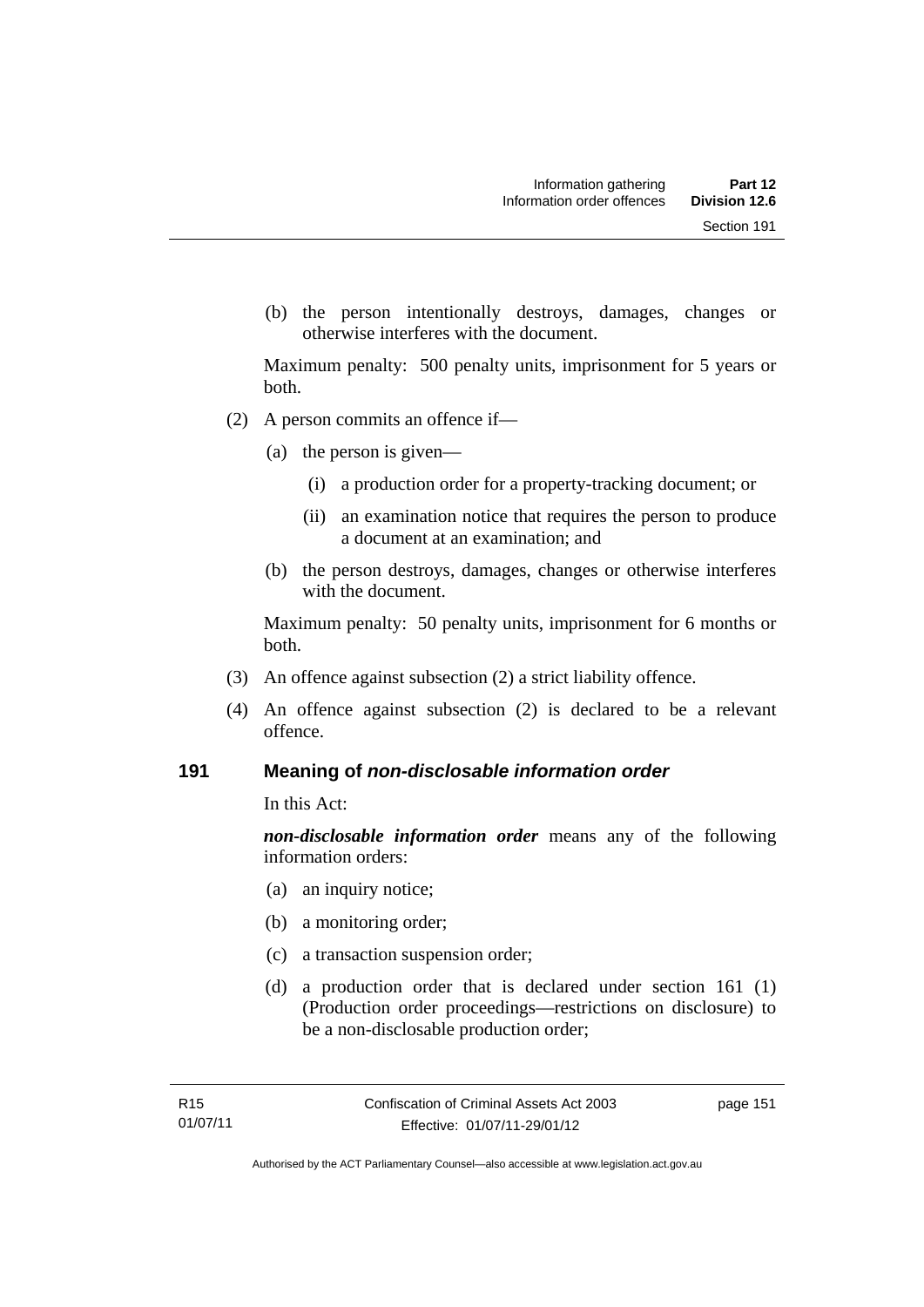- (e) an examination order that is declared under section 170 (1) (Examination order proceedings—restrictions on disclosure) to be a non-disclosable examination order;
- (f) an examination notice that is a non-disclosable examination notice under section 172 (2) (Examination notices—giving).

#### **192 Information orders—disclosure offences**

*Note* An offence against this section is a strict liability offence (see s (7)).

 (1) A person commits an offence if the person publishes or discloses the existence or operation of a non-disclosable information order to someone else.

Maximum penalty: 200 penalty units, imprisonment for 2 years or both.

- (2) A person commits an offence if—
	- (a) the person publishes or discloses information to someone else; and
	- (b) the other person could infer from the information the existence or operation of a non-disclosable information order.

Maximum penalty: 200 penalty units, imprisonment for 2 years or both.

- (3) Subsections (1) and (2) do not apply if the publication or disclosure is made to any of the following entities in the circumstances mentioned for the entity:
	- (a) a police officer—in any circumstances;
	- (b) an officer, employee or agent of the person—to ensure that the order is complied with and the person to whom the publication or disclosure is made is given notice of the offences against this section by the person making the publication or disclosure;

R15 01/07/11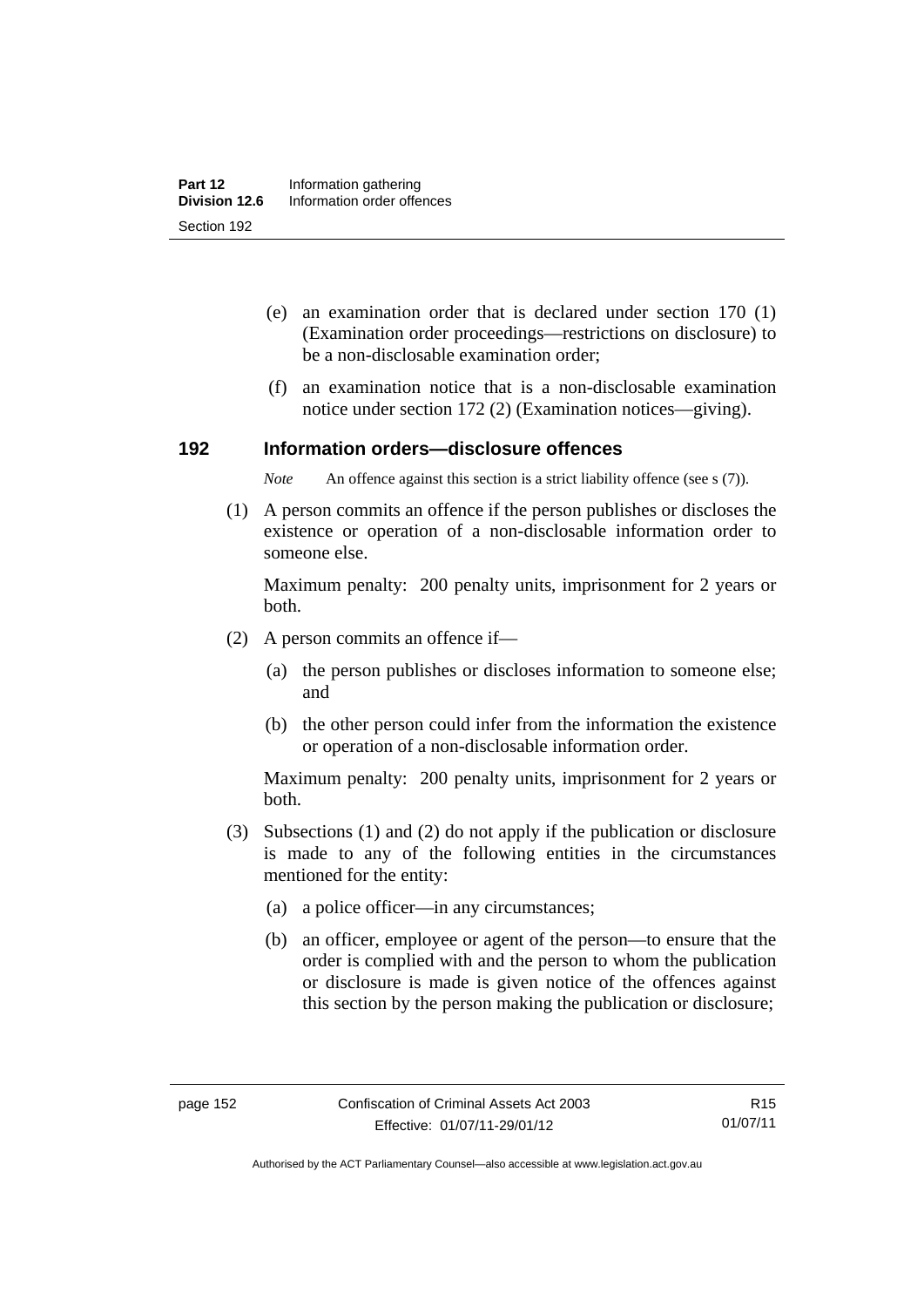- (c) a lawyer—to obtain legal advice or representation in relation to
- the order;
- (d) a relevant court—with the court's leave.

- (4) Also, subsections (1) and (2) do not apply if the publication or disclosure is made—
	- (a) by a police officer in the exercise of the officer's functions; or
	- (b) for the purpose of giving or obtaining legal advice, or making legal representations, in relation to the order.
- (5) A person commits an offence if—
	- (a) the person receives information in relation to a non-disclosable information order in accordance with subsection (3) or (4); and
	- (b) the person ceases to be a person mentioned in subsection (3) or  $(4)$ ; and
	- (c) the person publishes or discloses the existence or operation of the order to someone else.

Maximum penalty: 200 penalty units, imprisonment for 2 years or both.

- (6) A person commits an offence if—
	- (a) the person receives information in relation to a non-disclosable information order in accordance with subsection (3) or (4); and
	- (b) the person ceases to be a person mentioned in subsection (3) or  $(4)$ ; and
	- (c) the person publishes or discloses information to someone else; and

*Note* The application for leave, and any proceeding with the court's leave, must be heard in closed court (see s (8)).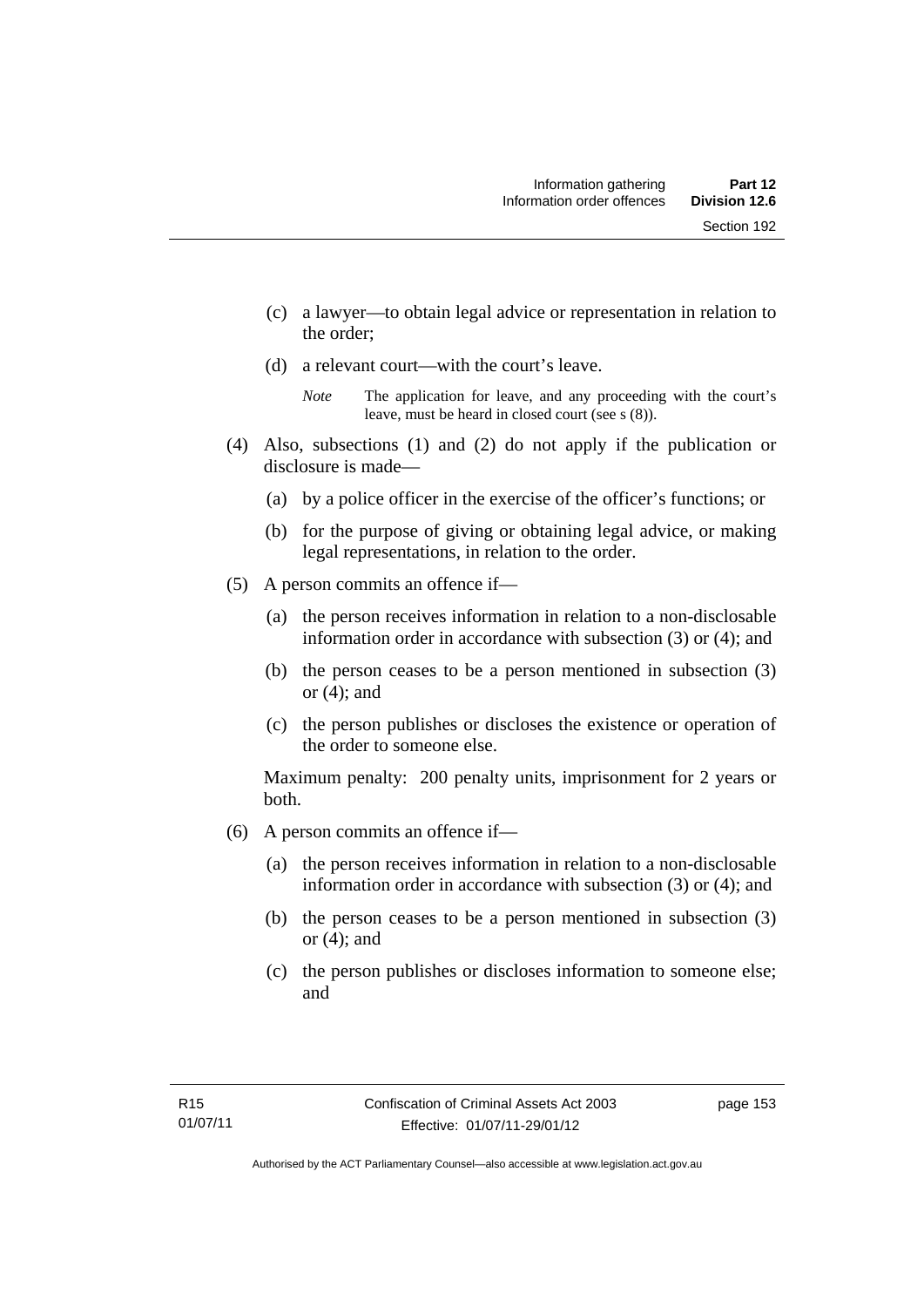(d) the other person could infer from the information the existence or operation of the order.

Maximum penalty: 200 penalty units, imprisonment for 2 years or both.

- (7) An offence against this section is a strict liability offence.
- (8) For subsection (3) (d), an application for leave, and any proceeding with the court's leave, must be heard in closed court.

#### **193 Information orders—disclosure by police officers**

- (1) This section applies to a non-disclosable information order.
- (2) A police officer may disclose the existence or operation of the order for the purposes of, or in the course of, a legal proceeding.

- (3) However, a police officer is not required to disclose to a court the existence or operation of the order.
- (4) In this section:

*disclosure*, of the existence or operation of the order, includes the disclosure of information to a person from which the person could reasonably infer the existence or operation of the order.

#### **194 Information orders—protection of complying financial institutions**

- (1) This section applies to a financial institution, and to an officer, employee or agent of the institution, if—
	- (a) the institution complies with an information order; and
	- (b) information given under the order relates to a money laundering offence.

*Note* A police officer may also disclose the existence or operation of the order in the exercise of the officer's functions (see s 192 (4) (b)).

Authorised by the ACT Parliamentary Counsel—also accessible at www.legislation.act.gov.au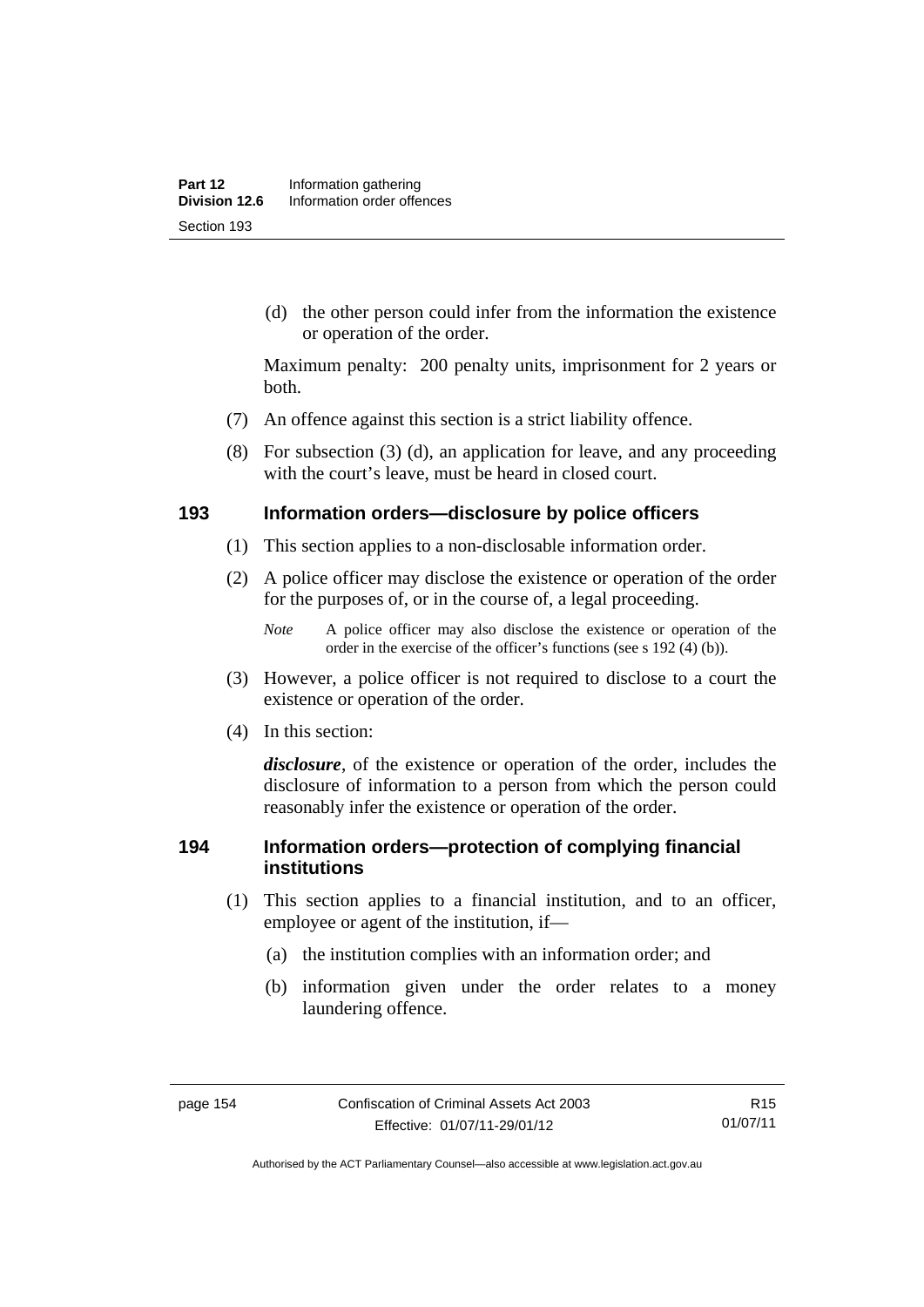(2) The institution or person is taken not to have been at any time in possession of the information given under the order.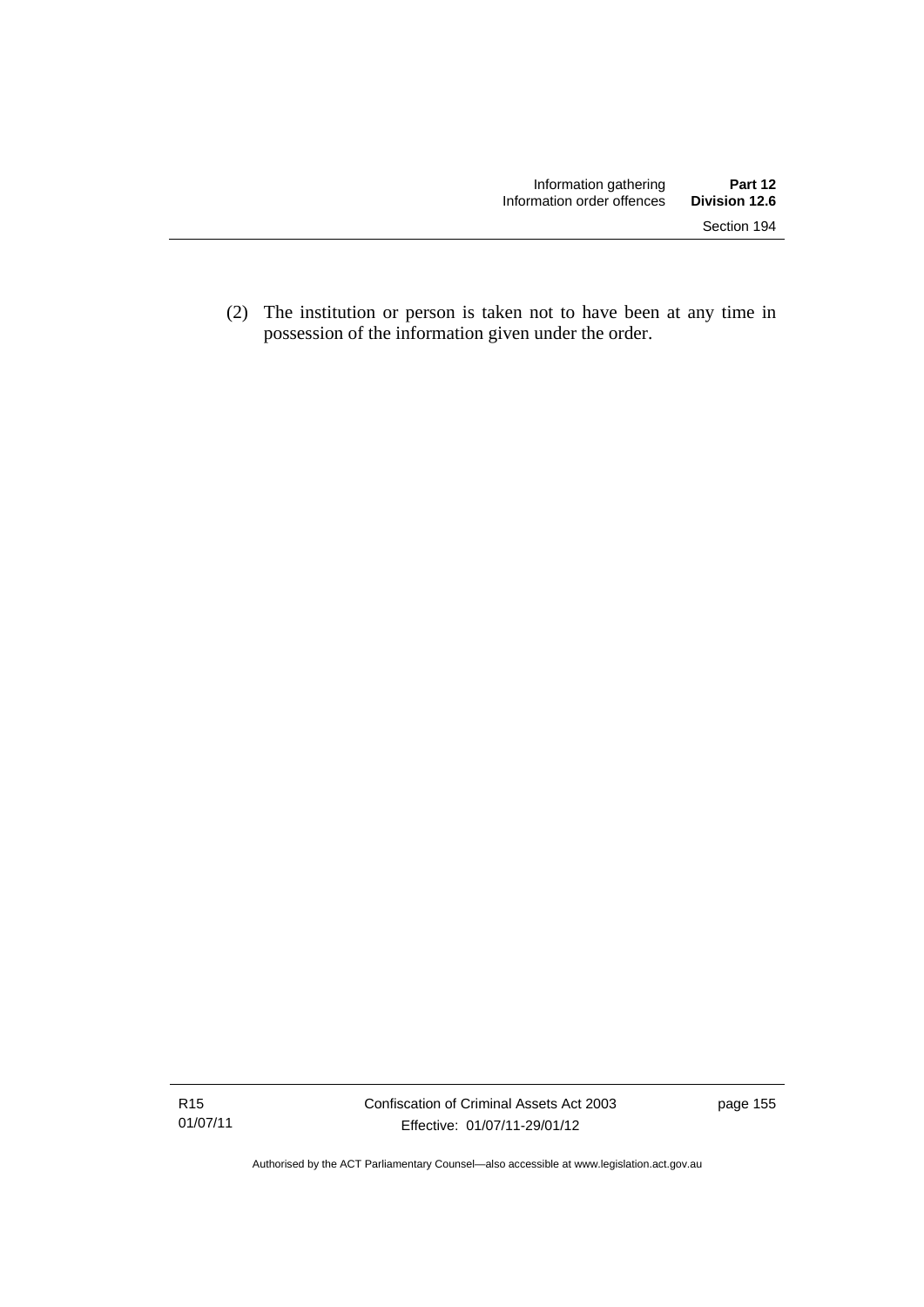**Part 13 Search warrants**<br>**Division 13.1 Preliminary Division 13.1** Section 195

# **Part 13 Search warrants**

# **Division 13.1 Preliminary**

#### **195 Definitions for pt 13**

In this part:

*at* includes in or on.

*data* includes—

- (a) information in any form; and
- (b) any program (or part of a program).

*data storage device* means a thing containing, or designed to contain, data for use by a computer.

*executing police officer*, of a search warrant, means—

- (a) the police officer (the *first police officer*) named in the warrant as the police officer responsible for executing the warrant; or
- (b) if the first police officer does not intend to be present at the execution of the warrant—another police officer whose name has been written in the warrant by the first police officer; or
- (c) another police officer whose name has been written in the warrant by the police officer last named in the warrant.

*frisk search* means—

- (a) a search of a person conducted by quickly running the hands over the person's outer garments; and
- (b) an examination of anything worn or carried by the person that is conveniently and voluntarily removed by the person.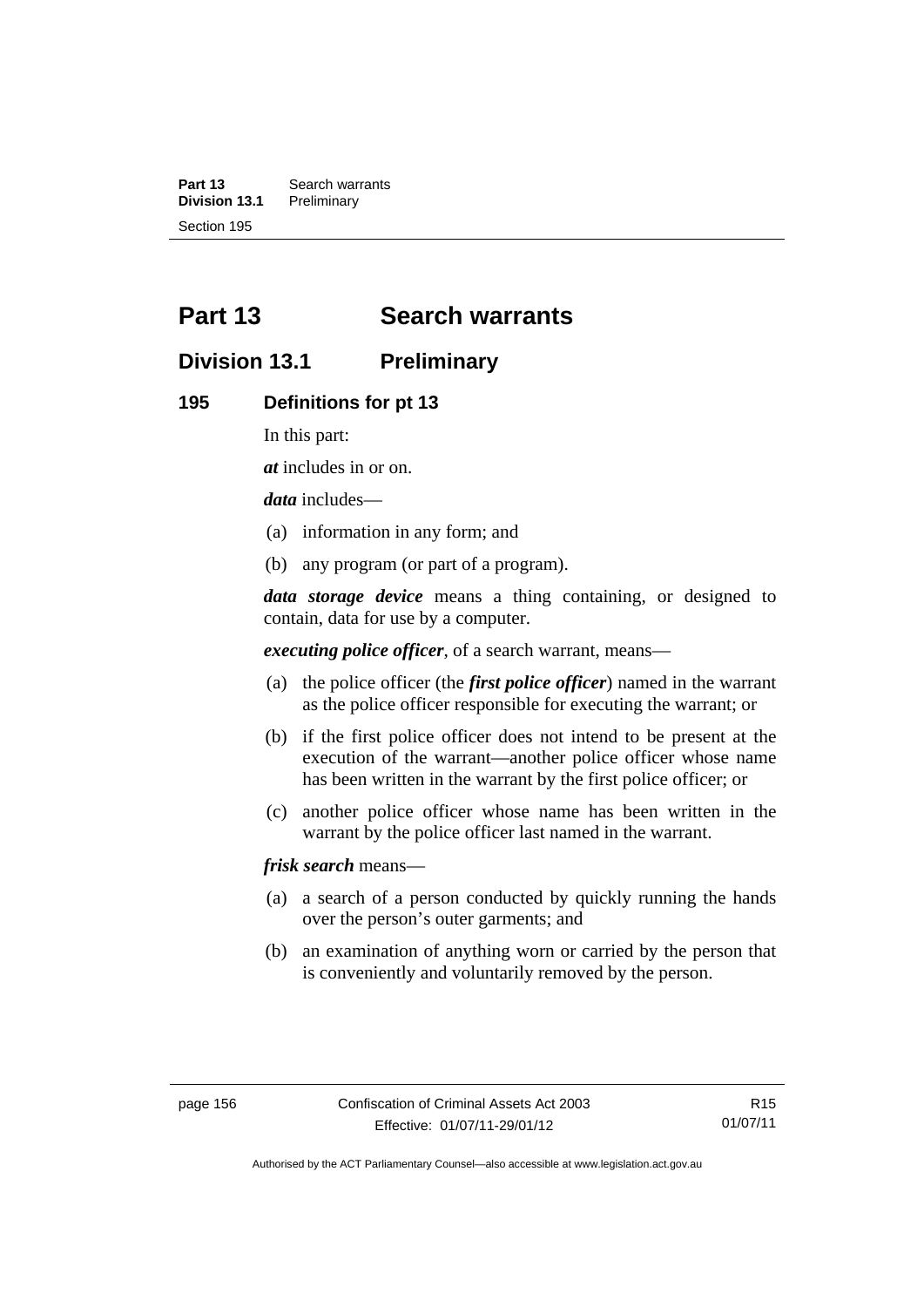*issuing officer*, for a search warrant, means—

- (a) a judge, the registrar or a deputy registrar of the Supreme Court; or
- (b) a magistrate; or
- (c) the registrar or a deputy registrar of the Magistrates Court if authorised by the Chief Magistrate to issue search warrants under this part.

*occupier*, of premises, includes—

- (a) a person believed, on reasonable grounds, to be an occupier of the premises; and
- (b) a person apparently in charge of the premises.

*ordinary search* means a search of a person or of articles in a person's possession, which may include—

- (a) requiring the person to remove the person's overcoat, coat or jacket and any gloves, shoes or hat; and
- (b) an examination of those items.

*person assisting*, in relation to a search warrant, means a person who has been authorised by an executing police officer to assist in executing the warrant.

*premises* includes the following:

- (a) land (whether vacant or occupied);
- (b) any structure, building, vehicle or place (whether built or not);
- (c) any part of a structure, building, vehicle or place.

*search warrant* means a warrant issued under section 199 (Issuing search warrants) that is in force.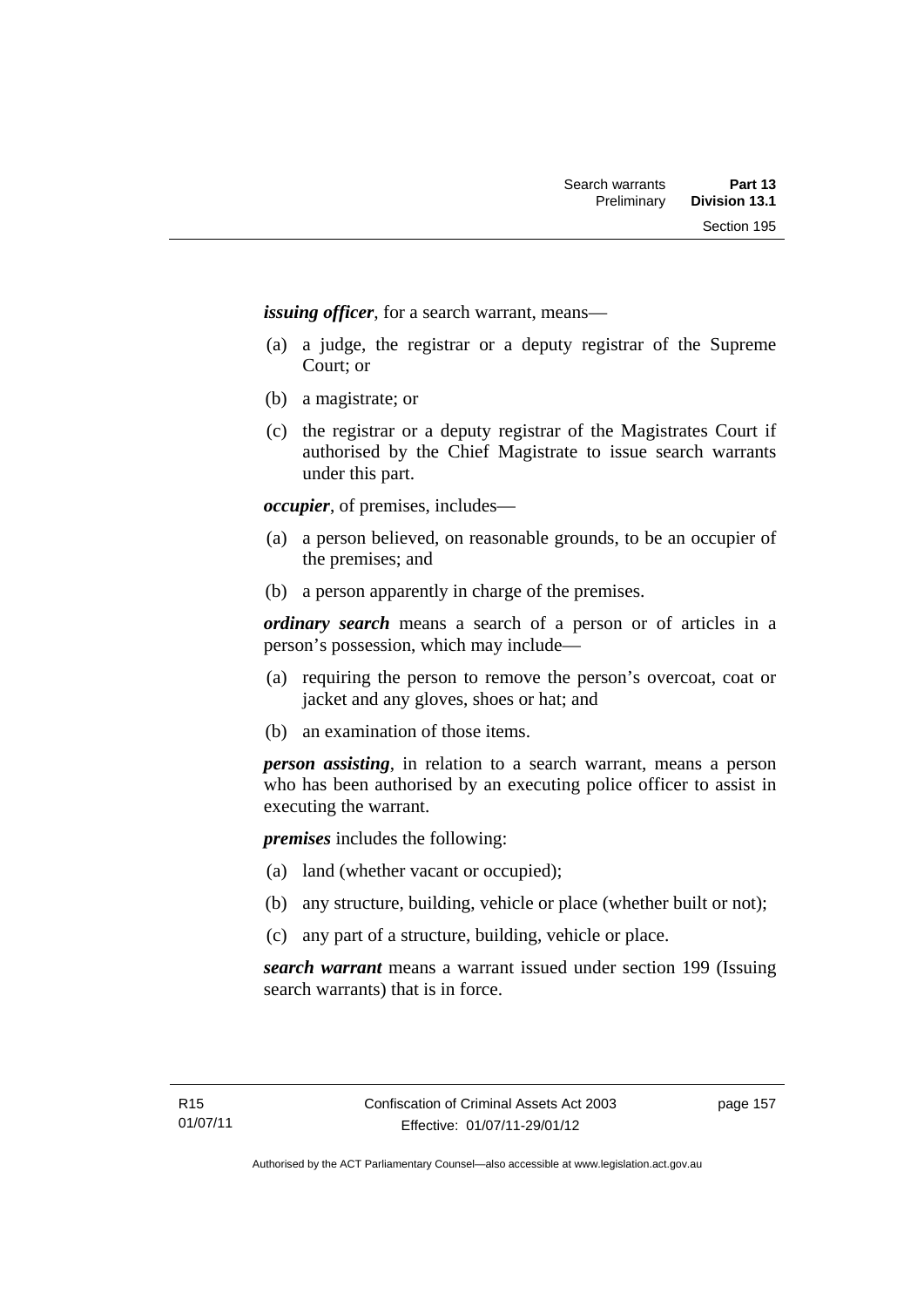#### *target material* means—

- (a) property (including tainted property and property under the effective control of a person) in relation to which action has been or could be taken under this Act; or
	- *Note 1* For the meaning of *effective control*, see s 14.
	- *Note 2* For the meaning of *in relation to*, see dict.
- (b) benefits derived by a person from the commission of a relevant offence; or
- (c) evidence in relation to property or benefits mentioned in paragraph (a) or (b); or
- (d) evidence in relation to a relevant offence.

*vehicle* includes an aircraft or vessel.

# **Division 13.2 Search warrants—general**

#### **196 Applications for search warrants—general**

- (1) A police officer may apply to an issuing officer for a search warrant to enter premises.
- (2) The application must be sworn and state the grounds on which the warrant is sought.
- (3) The issuing officer may refuse to consider the application until the applicant police officer gives the issuing officer all the information the issuing officer requires about the application in the way the issuing officer requires.

# **197 Offence for making false etc statements in search warrant applications**

A police officer commits an offence if—

 (a) the police officer makes a statement (whether orally, in a document or in any other way); and

page 158 Confiscation of Criminal Assets Act 2003 Effective: 01/07/11-29/01/12 R15 01/07/11

Authorised by the ACT Parliamentary Counsel—also accessible at www.legislation.act.gov.au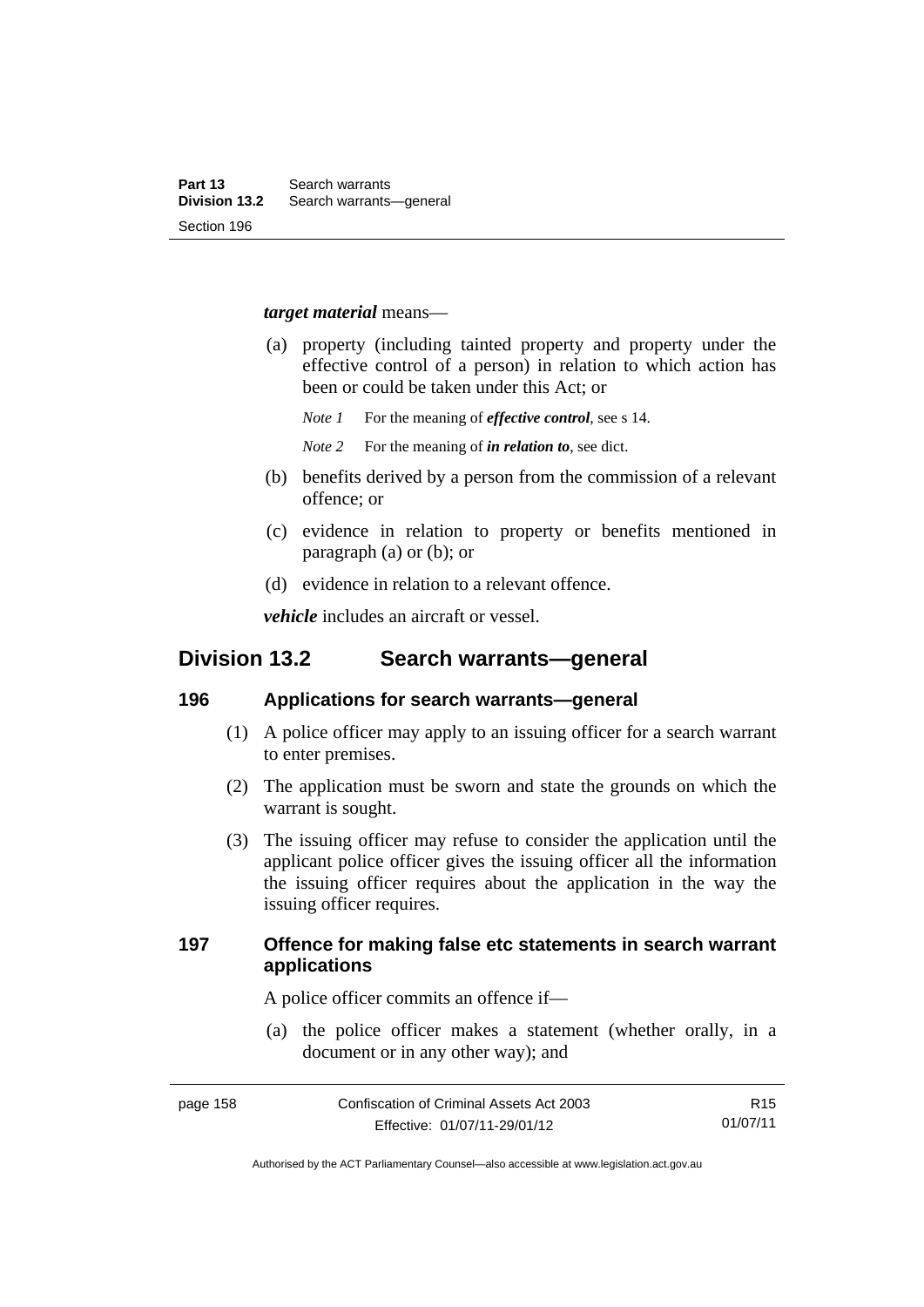- (b) the police officer does so knowing that the statement—
	- (i) is false or misleading in a material particular; or
	- (ii) omits something that makes the statement false or misleading in a material particular; and
- (c) the statement is made to an issuing officer in relation to an application for a search warrant.

Maximum penalty: 200 penalty units, imprisonment for 2 years or both.

# **198 Additional contents of search warrant applications**

- (1) If the person applying for a search warrant suspects that it will be necessary to use firearms in executing the warrant, the person must state the suspicion, and the grounds for the suspicion, in the application.
- (2) If a person applying for a warrant to search premises has previously applied for a warrant for the same premises, the person must, in the application, include particulars of the earlier application and its outcome.

# **199 Issuing search warrants**

(1) An issuing officer may issue a warrant to search premises if satisfied that there are reasonable grounds for suspecting that there is at the premises, or will be within the next 72 hours, target material.

*Note At* includes in or on (see s 195).

 (2) If an application for a search warrant is made under section 203 (Applying for search warrants by telephone or other electronic means), this section applies as if the reference in subsection (1) to 72 hours were a reference to 48 hours.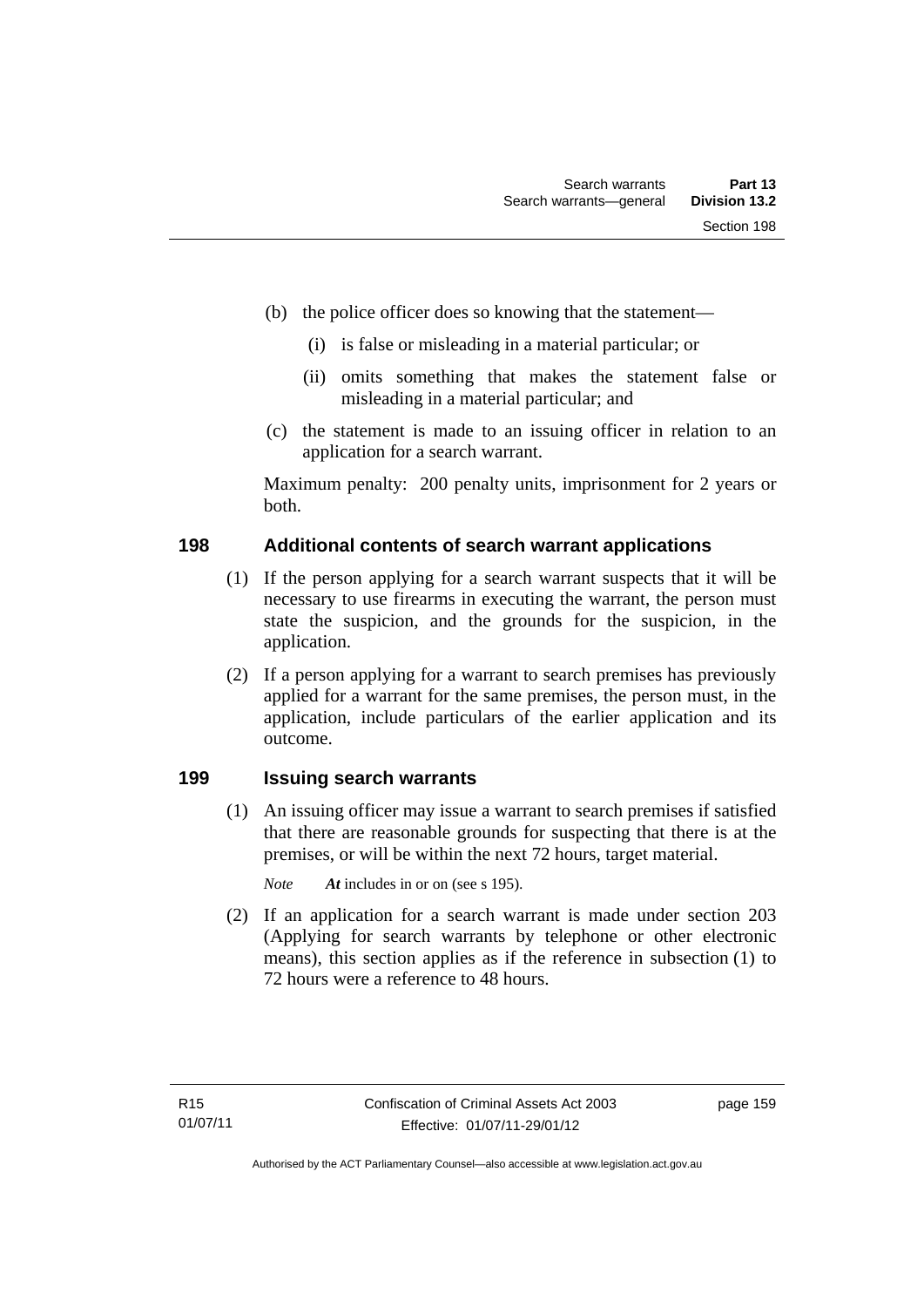# **200 When search warrant for property-tracking document may be issued**

If the target material in relation to which a search warrant is being issued is a property-tracking document, the issuing officer may issue a search warrant in relation to the document only if the issuing officer is satisfied that—

- (a) the document cannot be identified or described with sufficient particularity for the purpose of obtaining a production order; or
- (b) a production order requiring the document has been given but not complied with; or
- (c) there are reasonable grounds to suspect that a production order would not be complied with; or
- (d) the investigation to which the warrant is being sought might be prejudiced by seeking a production order.

#### **201 Contents of search warrants**

- (1) A search warrant must state—
	- (a) the kind of target material that is to be searched for under the warrant; and
	- (b) a description of the premises to which the warrant relates; and
	- (c) the name of the executing police officer; and
	- (d) when the warrant expires (see subsection (2)); and
	- (e) whether the warrant may be executed at any time or only during particular hours (see 210); and
	- (f) whether the warrant authorises an ordinary search or frisk search of a person who is at or near the premises when the warrant is executed if the executing police officer or a person assisting suspects on reasonable grounds that the person has target material in the person's possession.

R15 01/07/11

Authorised by the ACT Parliamentary Counsel—also accessible at www.legislation.act.gov.au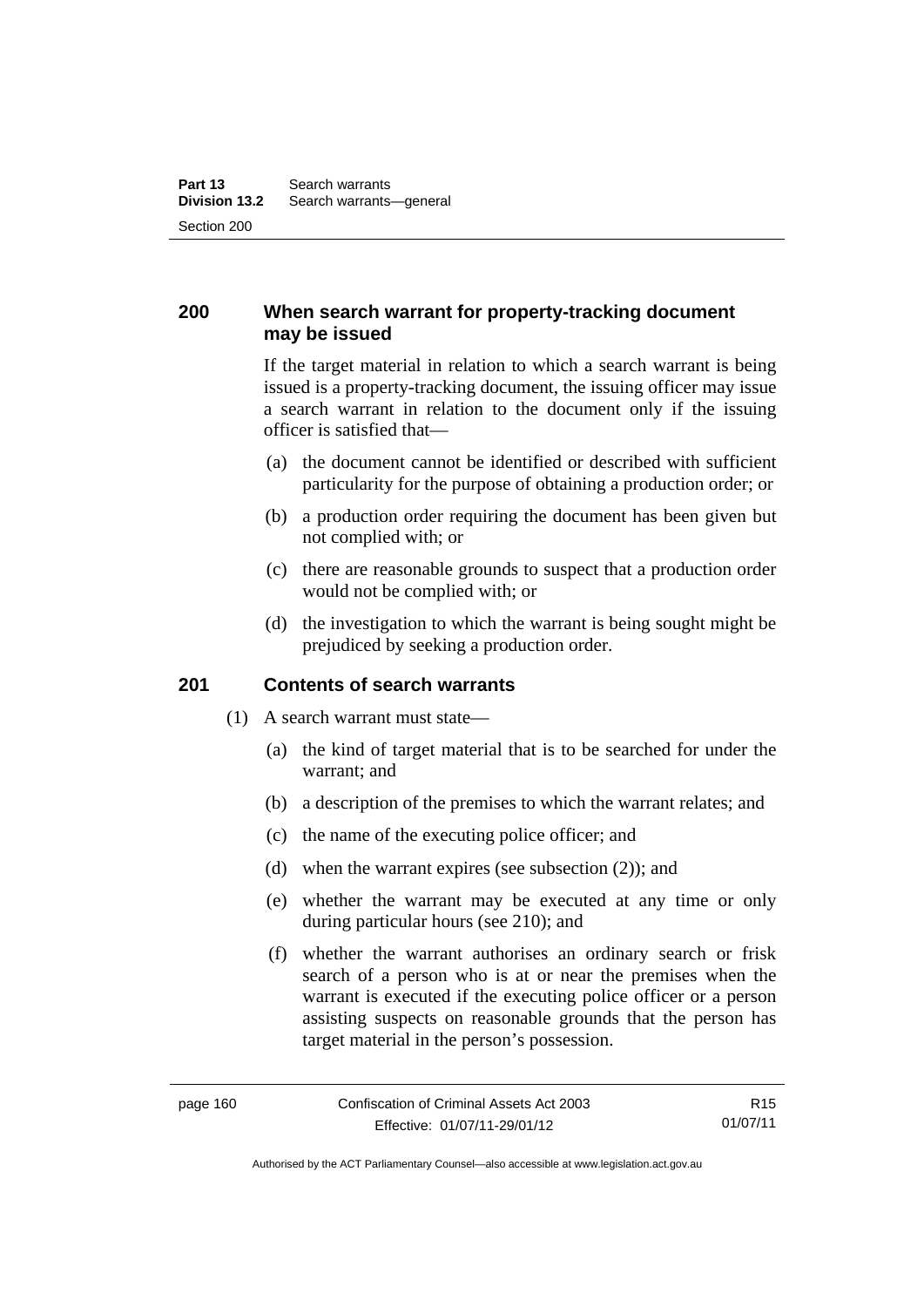- (2) The time stated in the search warrant under subsection (1) (d) as the time when the warrant expires must be not later than—
	- (a) if the application for the warrant is made under section 204 (Issuing search warrants by telephone or other electronic means)—48 hours after the warrant is issued; or
	- (b) in any other case—the end of the 7th day after the day the warrant is issued.

#### **Example**

If a warrant is issued at 3 pm on a Monday, the expiry time stated must not be later than midnight on Monday in the following week.

- *Note* An example is part of the Act, is not exhaustive and may extend, but does not limit, the meaning of the provision in which it appears (see Legislation Act, s 126 and s 132).
- (3) Subsection (1) (d) does not prevent the issue of successive search warrants in relation to the same premises.

# **202 Authorisation given by search warrants**

- (1) A search warrant authorises an executing police officer, or a person assisting—
	- (a) to enter the premises and, if the premises are a vehicle, to enter the vehicle, wherever it is; and
	- (b) to search the premises for the kind of target material stated in the warrant, and to seize things of that kind found at the premises; and
	- (c) to seize any other thing found at the premises in the course of the search that the executing police officer or a person assisting believes on reasonable grounds to be target material in relation to which the warrant relates (including evidence of a relevant offence) or evidence of a summary offence if the police officer believes on reasonable grounds that seizure of the thing is necessary to prevent its concealment, loss or destruction or its use in committing an offence; and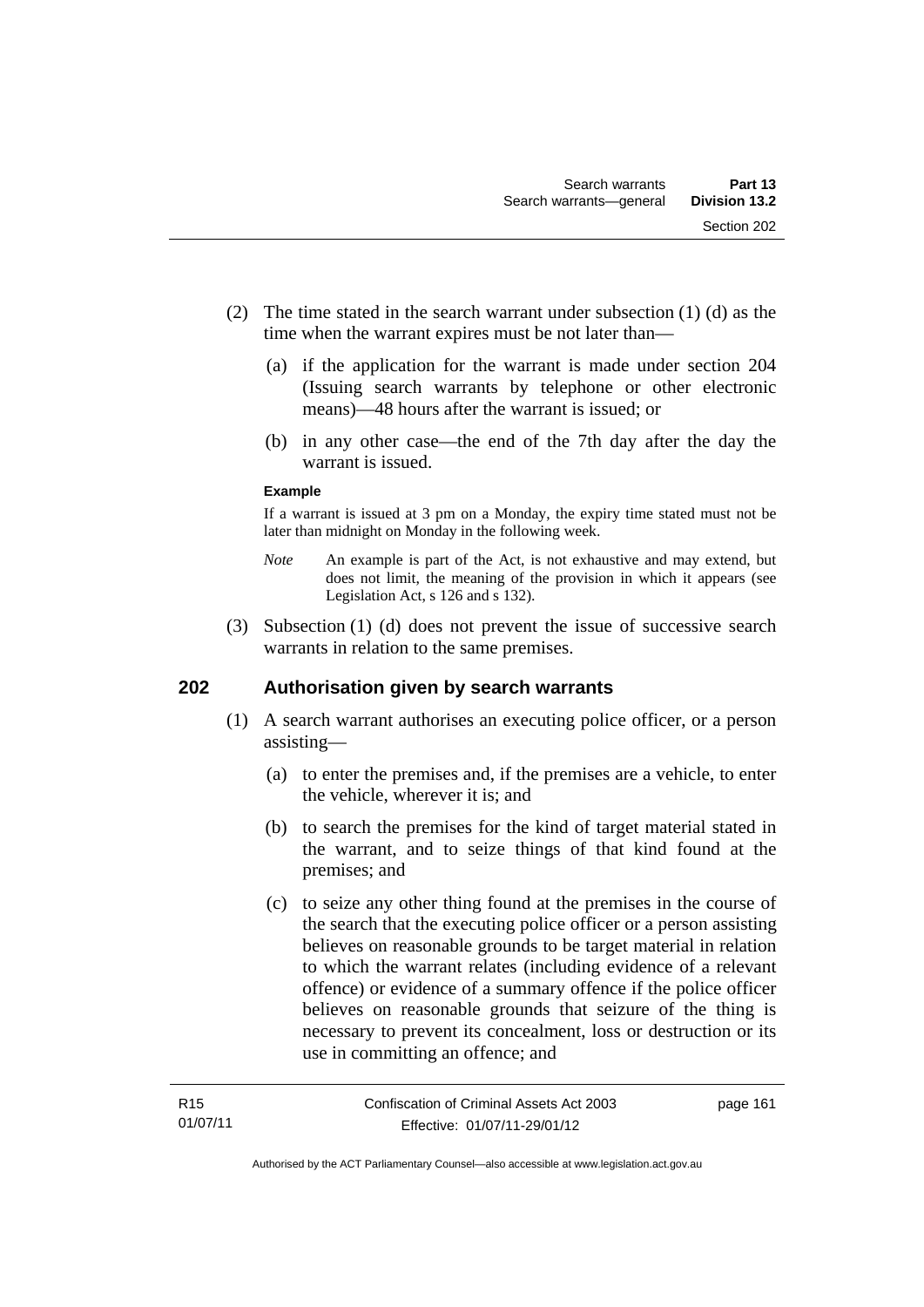- (d) if the warrant allows—to conduct an ordinary search or frisk search of a person at or near the premises if the executing police officer or a person assisting suspects on reasonable grounds that the person has target material in the person's possession.
- (2) A search warrant authorises an executing police officer to make things seized under the warrant available to another police officer, any public servant or anyone who holds a position under a territory law, or a law of the Commonwealth, a State or another Territory, if it is necessary to do so for investigating or prosecuting an offence to which the things relate.

# **Division 13.3 Telephone and electronic warrants**

# **203 Applying for search warrants by telephone or other electronic means**

- (1) A police officer may apply to an issuing officer for a search warrant by telephone, fax or other electronic means—
	- (a) in an urgent case; or
	- (b) if the delay that would happen if an application were made in person would frustrate the effective execution of the warrant.
- (2) The application—
	- (a) must include all information that would be required in an application under division 13.2 (Search warrants—general) for a search warrant; and
	- (b) may, if necessary, be made before the information is sworn.
- (3) The issuing officer may require—
	- (a) communication by voice to the extent that it is practicable in the circumstances; and
	- (b) any further information.

Authorised by the ACT Parliamentary Counsel—also accessible at www.legislation.act.gov.au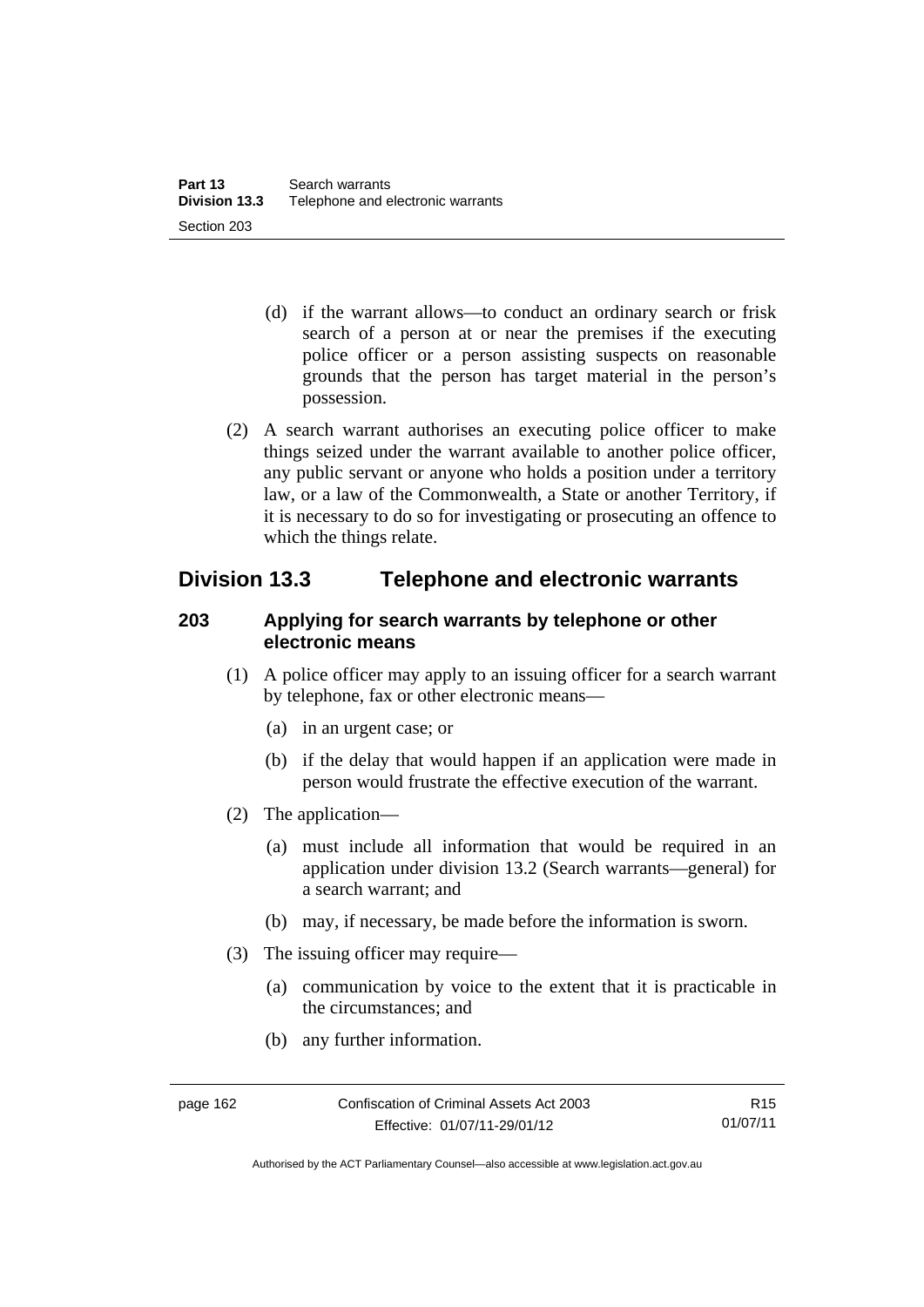### **204 Issuing search warrants by telephone or other electronic means**

- (1) The issuing officer may complete and sign the same form of search warrant that would be issued under section 199 (Issuing search warrants) if satisfied that—
	- (a) a search warrant in the terms of the application should be issued urgently; or
	- (b) the delay that would happen if an application were made in person would frustrate the effective execution of the warrant.
- (2) If the issuing officer issues the search warrant, the officer must tell the applicant, by telephone, fax or other electronic means, of the terms of the warrant and the date and time when it was signed.
- (3) The applicant must then—
	- (a) complete a form of search warrant in terms substantially corresponding to those given by the issuing officer; and
	- (b) state on the form—
		- (i) the name of the issuing officer; and
		- (ii) the date and time the warrant was signed by the issuing officer.
- (4) The applicant must, by the end of the day after the 1st of the relevant events happens, give the issuing officer—
	- (a) the form of search warrant completed by the applicant; and
	- (b) if the information was unsworn under section 203 (2) (b) (Applying for search warrants by telephone or other electronic means)—the sworn information.
- (5) The issuing officer must attach the form of search warrant completed by the issuing officer to the documents given under subsection  $(4)$ .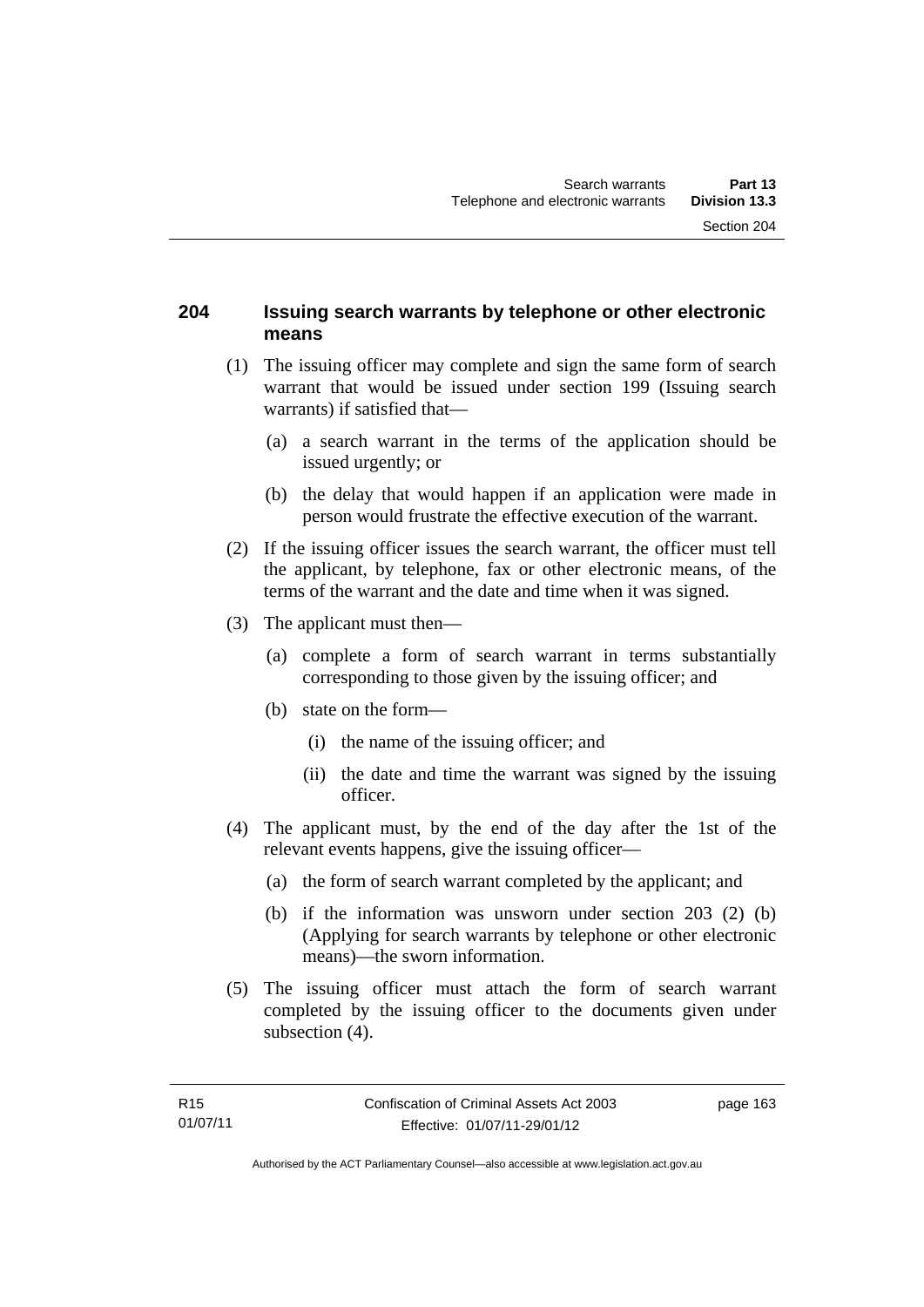(6) In subsection (4):

*relevant event* means the day when—

- (a) the warrant is executed; or
- (b) the warrant expires.

### **205 Unsigned warrants by telephone or other electronic means in court proceedings**

- (1) This section applies if—
	- (a) it is material, in any proceeding, for a court to be satisfied that the exercise of a power under a search warrant issued under this division was properly authorised; and
	- (b) the form of search warrant signed by the issuing officer is not produced in evidence.
- (2) The court must assume that the exercise of the power was not properly authorised unless the contrary is proved.

# **206 Offence for stating incorrect names in warrants by telephone or other electronic means**

A person commits an offence if—

- (a) the person executes a document or presents a document to a person; and
- (b) the document purports to be a form of search warrant under section 204 (Issuing search warrants by telephone or other electronic means); and
- (c) the person states a name of an issuing officer in the document; and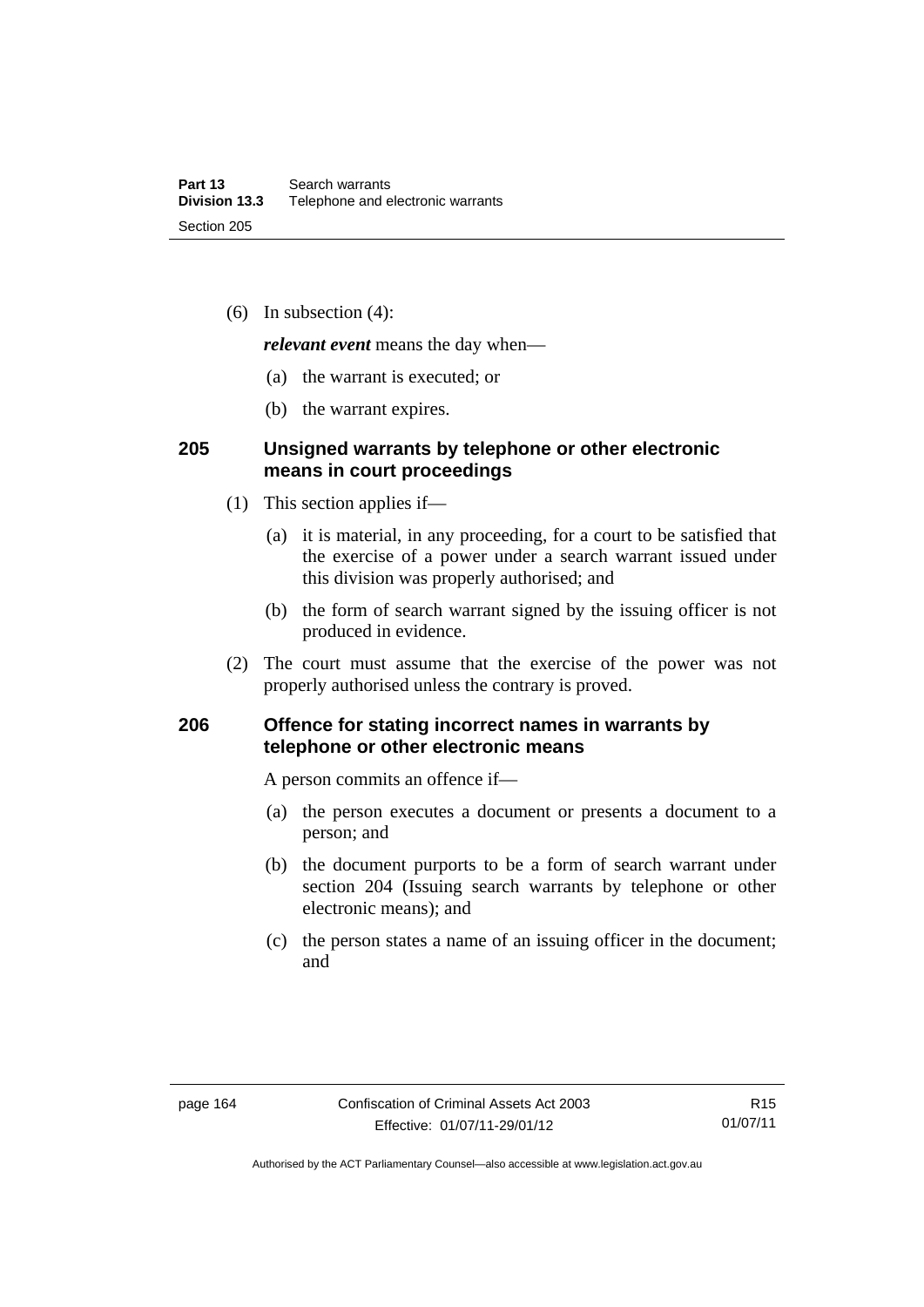(d) the name is not the name of the issuing officer that authorised the warrant.

Maximum penalty: 200 penalty units, imprisonment for 2 years or both.

# **207 Offence for execution etc of search warrant departing in material form**

A person commits an offence if—

- (a) the person executes a document or presents a document to a person; and
- (b) the document purports to be a form of search warrant under section 204 (Issuing search warrants by telephone or other electronic means); and
- (c) the document departs in a material particular from the form authorised by the issuing officer.

Maximum penalty: 200 penalty units, imprisonment for 2 years or both.

# **208 Offence for execution etc of unauthorised form of search warrant**

A person commits an offence if—

- (a) the person executes a document or presents a document to a person; and
- (b) the document purports to be a form of search warrant under section 204 (Issuing search warrants by telephone or other electronic means); and
- (c) the document—
	- (i) has not been authorised by an issuing officer under that section; or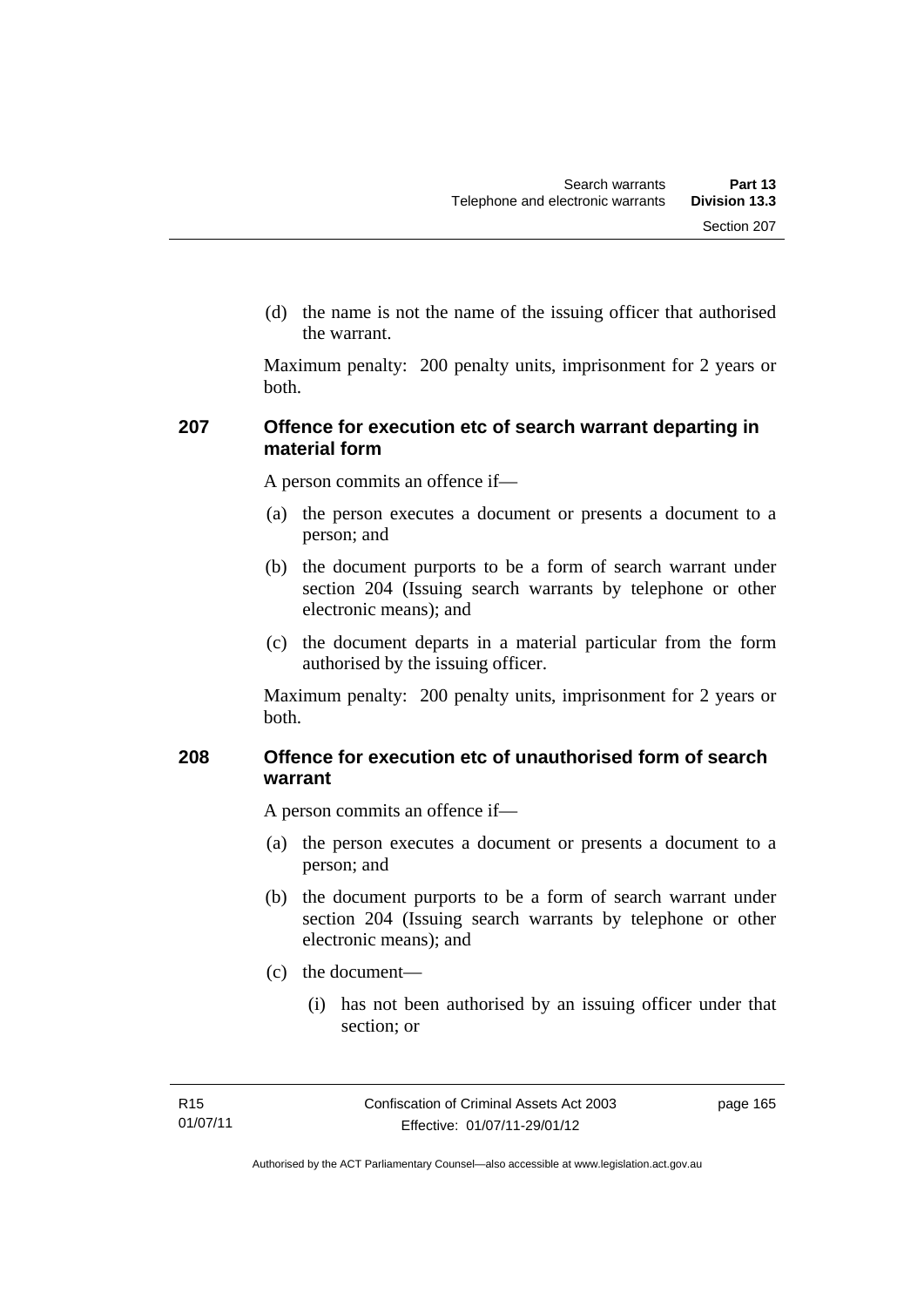(ii) departs in a material particular from the terms authorised by the issuing officer under that section.

Maximum penalty: 200 penalty units, imprisonment for 2 years or both.

#### **209 Offence for giving unauthorised form of search warrant**

A person commits an offence if—

- (a) the person purports to give a form of search warrant to an issuing officer under section 204 (4) (b) (Issuing search warrants by telephone or other electronic means); and
- (b) the document is not the form of search warrant that the person executed.

Maximum penalty: 200 penalty units, imprisonment for 2 years or both.

# **Division 13.4 Executing search warrants**

*Note* A court has a discretion to admit improperly obtained evidence (see *Evidence Act 1995* (Cwlth), s 138).

## **210 Search warrants—whether must be executed only during particular hours**

A search warrant must not authorise a search during the period beginning at 9 pm on a day and ending at 6 am on the next day unless the issuing officer is satisfied that—

- (a) it would not be practicable to conduct the search at another time; or
- (b) it is necessary to prevent the concealment, loss or destruction of target material.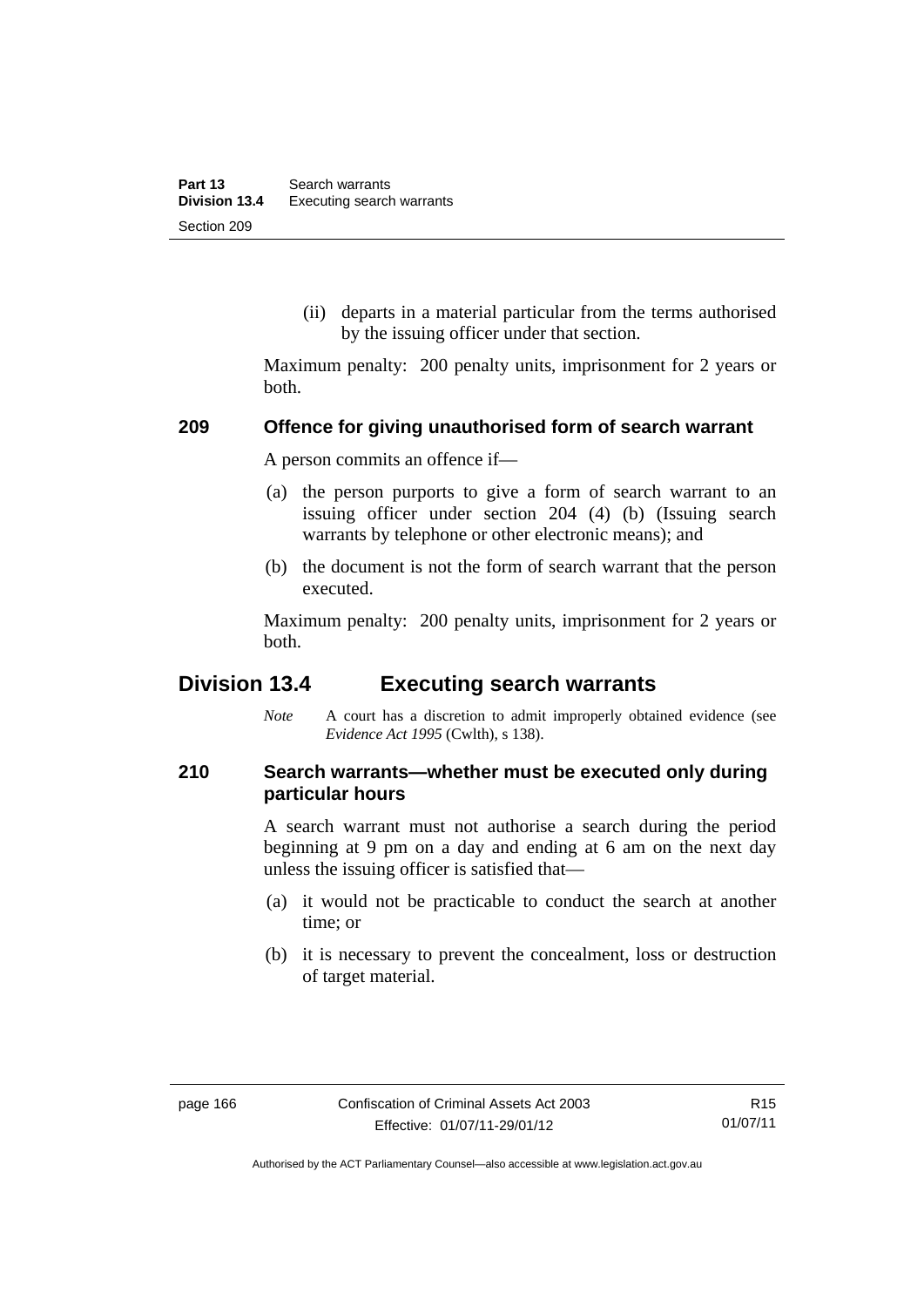### **211 Search warrants—restrictions on personal searches**

- (1) A search warrant cannot authorise a strip search or a search of a person's body cavities.
- (2) If a search warrant authorises an ordinary search or frisk search of a person—
	- (a) a different search from the search authorised must not be done under the warrant; and
	- (b) the search must be conducted by a person of the same sex as the person being searched.
- (3) However, if a transgender or intersex person is searched, the person may require that the search be conducted by either a male or a female.
- (4) If the transgender or intersex person requires that the search be conducted by a male, the person is taken, for this section, to be male.
- (5) If the transgender or intersex person requires that the search be conducted by a female, the person is taken, for this section, to be female.
- (6) A person assisting who is not a police officer must not take part in searching a person.
- (7) In this section:

*strip search* means a search of a person or of articles in the possession of a person, which may include all or any of the following:

- (a) requiring the person to remove all of his or her clothing;
- (b) an examination of the person's body (but not of the person's body cavities) and of those clothes.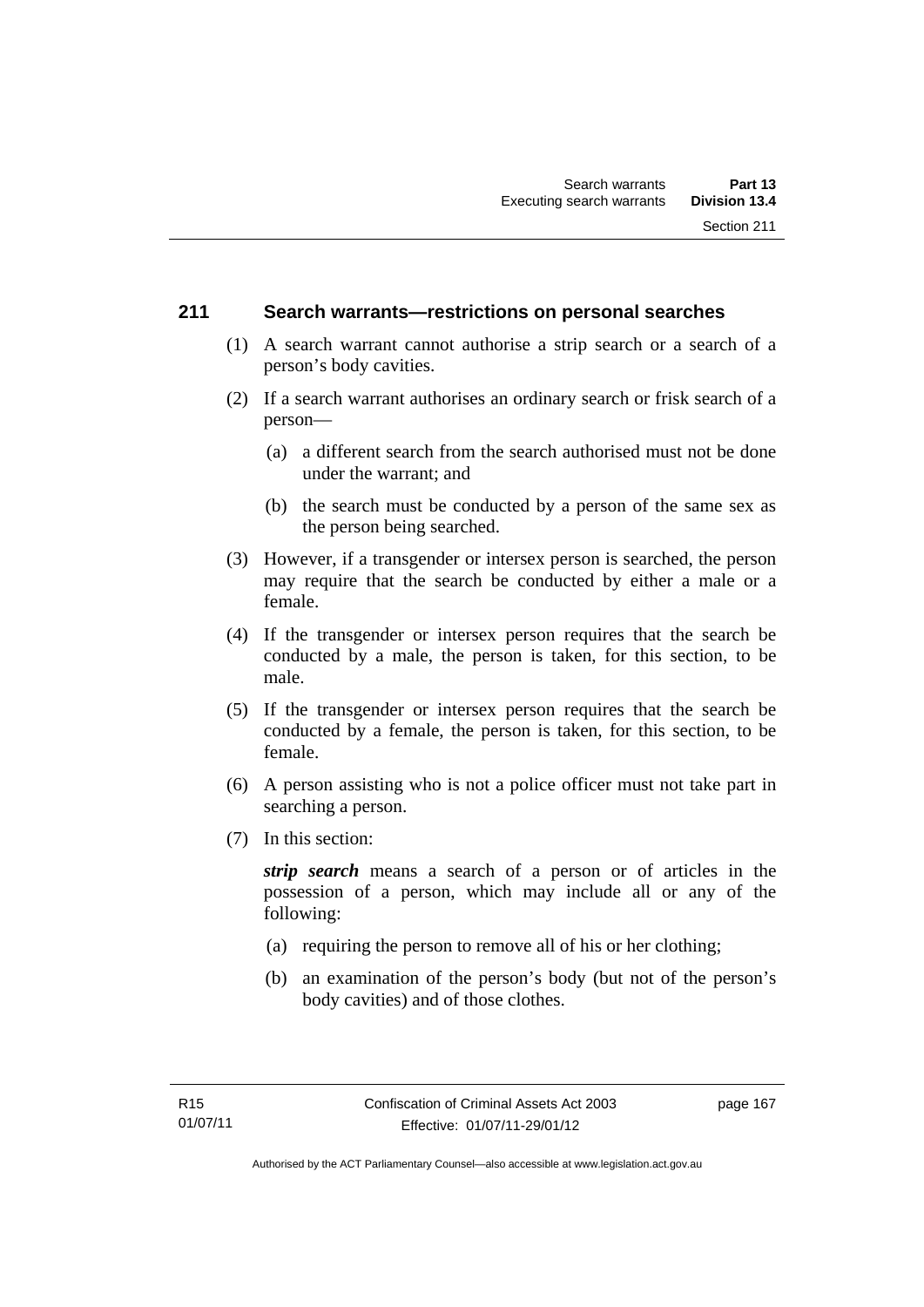# **212 Use of force and availability of assistance in executing search warrant**

- (1) Force may be used in executing a search warrant as follows:
	- (a) by an executing police officer—force against people and things may be used that is necessary and reasonable in the circumstances;
	- (b) by a person assisting who is a police officer—force against people and things may be used that is necessary and reasonable in the circumstances;
	- (c) by a person assisting who is not a police officer—force against things may be used that is necessary and reasonable in the circumstances.
- (2) An executing police officer may obtain the assistance in executing the warrant that is necessary and reasonable in the circumstances.

### **213 Search warrants—announcement before entry**

- (1) An executing police officer must, before anyone enters premises under a search warrant—
	- (a) announce that the person is authorised to enter the premises; and
	- (b) give anyone at the premises an opportunity to allow entry to the premises; and
	- (c) if the occupier of the premises, or someone else who apparently represents the occupier, is present at the premises identify himself or herself to that person.
- (2) The executing police officer is not required to comply with subsection (1) if the police officer believes on reasonable grounds that immediate entry to the premises is required to ensure—
	- (a) the safety of anyone (including any police officer or person assisting); or

Authorised by the ACT Parliamentary Counsel—also accessible at www.legislation.act.gov.au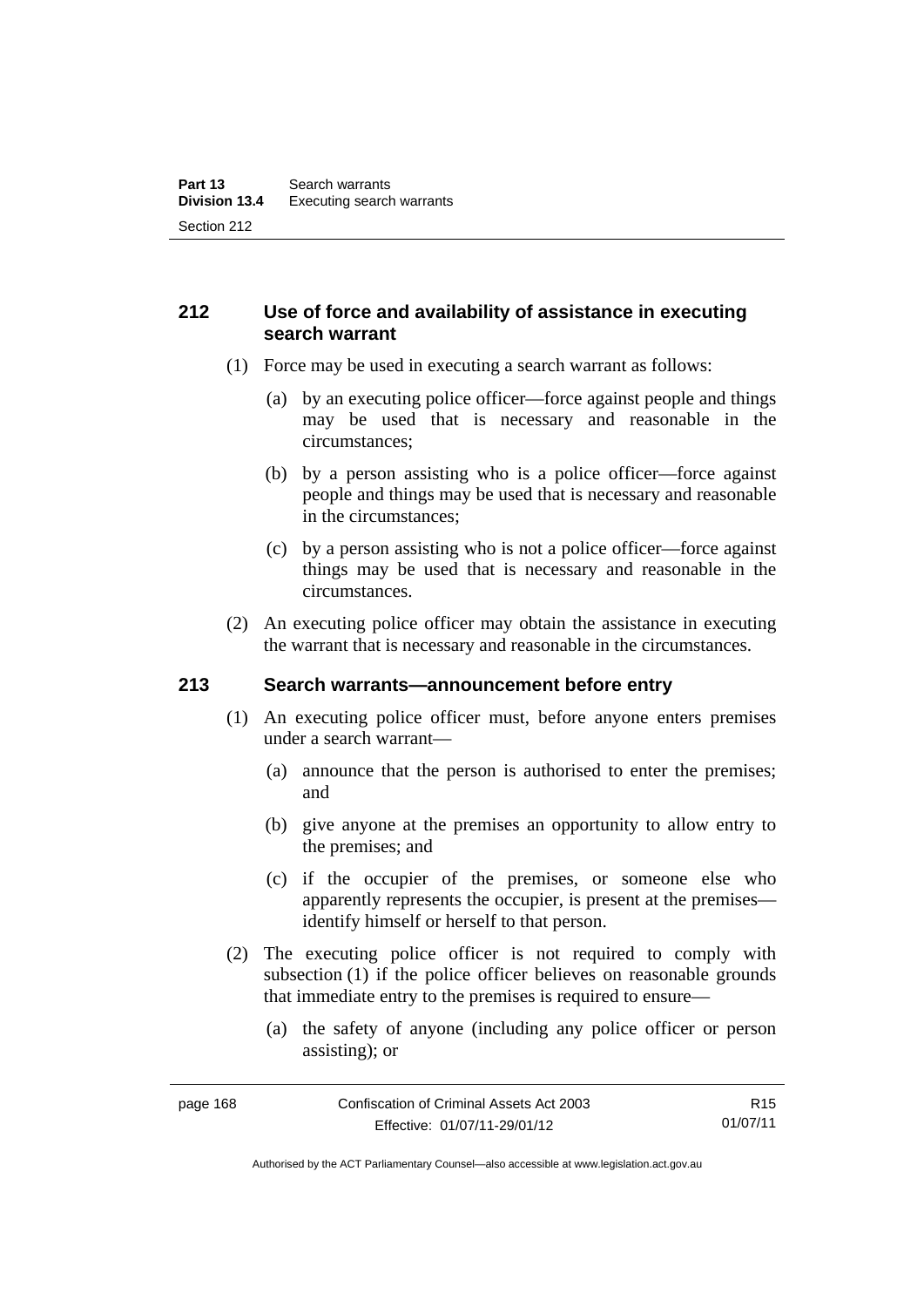(b) that the effective execution of the warrant is not frustrated.

## **214 Details of search warrant to be given to occupier etc**

- (1) If the occupier of the premises, or someone else who apparently represents the occupier, is present at the premises while a search warrant is being executed, the executing police officer or a person assisting must make available to the person—
	- (a) a copy of the warrant; and
	- (b) a document setting out the rights and obligations of the person.
- (2) Before a person is searched under a search warrant, the executing police officer or a person assisting must show the person a copy of the warrant.
- (3) The copy of the warrant need not include the issuing officer's signature or the seal or stamp of the court in which the issuing officer holds office or is employed.

### **215 Occupier entitled to be present during search etc**

- (1) If an occupier of premises, or someone else who apparently represents the occupier, is present at the premises while a search warrant is being executed, the occupier or person is entitled to observe the search being conducted.
- (2) However, the person is not entitled to observe the search if—
	- (a) to do so would impede the search; or
	- (b) the person is under arrest, and allowing the person to observe the search being conducted would interfere with the objectives of the search.
- (3) This section does not prevent 2 or more areas of the premises being searched at the same time.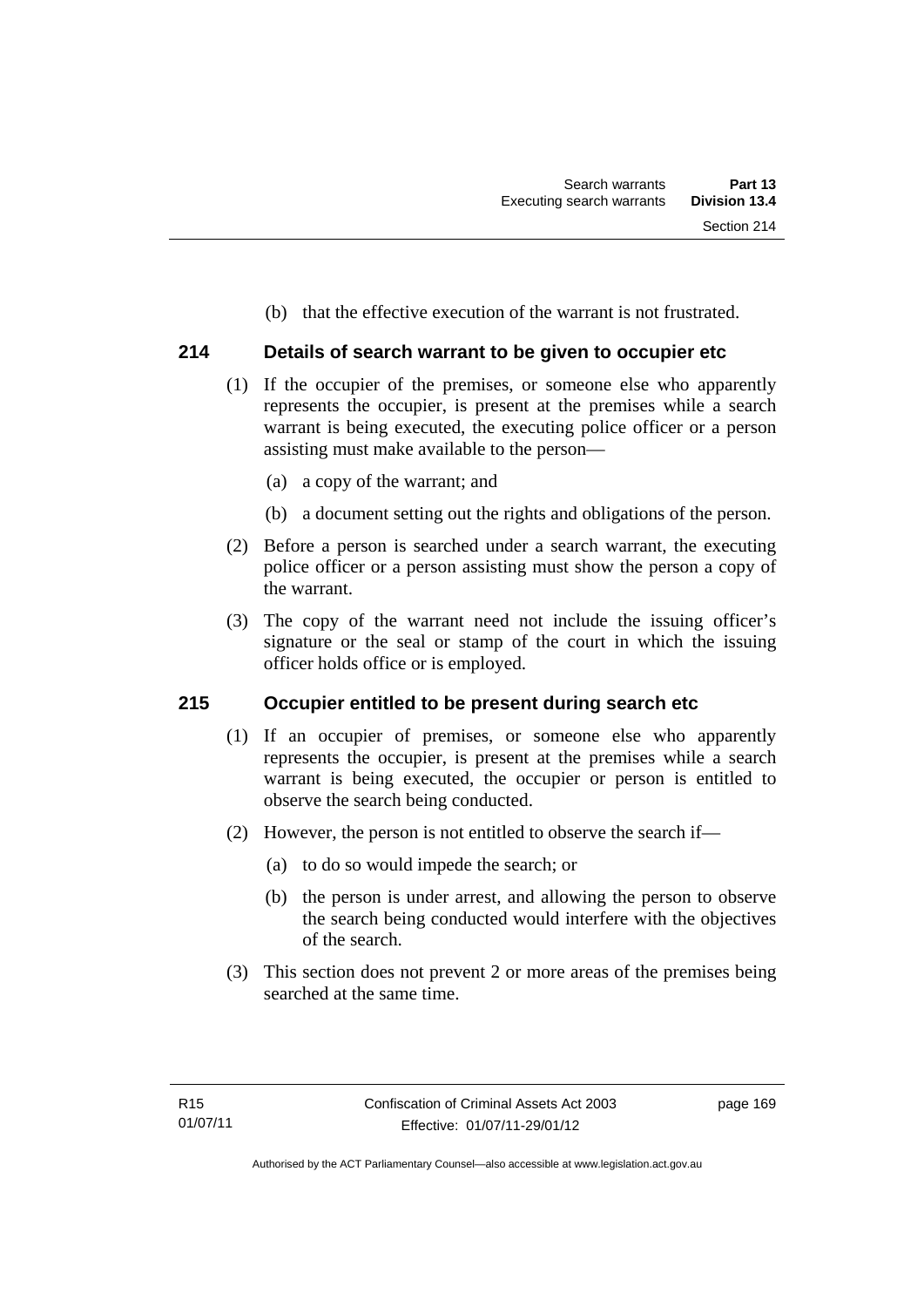# **216 Particular powers available to officers executing search warrant**

- (1) In executing a search warrant, the executing police officer or a person assisting may take photographs (including video recordings) of the premises or of people or things at the premises—
	- (a) for a purpose incidental to the execution of the warrant; or
	- (b) if the occupier of the premises consents in writing.
- (2) The executing police officer and a person assisting may complete the execution of a search warrant only if the warrant is in force, after all of them temporarily leave the premises—
	- (a) for not more than 1 hour; or
	- (b) for a longer period if the occupier of the premises consents in writing.
- (3) The execution of a search warrant may be completed if—
	- (a) the execution is stopped by an order of a court; and
	- (b) the order is later reversed or set aside on appeal; and
	- (c) the warrant is still in force.

### **217 Use of equipment to examine or process things**

- (1) The executing police officer, or a person assisting, for a search warrant may bring into or onto the premises any equipment reasonably necessary to examine or process a thing found at the premises to decide whether it may be seized under the warrant.
- (2) The executing police officer or a person assisting may operate equipment already at the premises to carry out an examination or processing if the officer believes on reasonable grounds that—
	- (a) the equipment is suitable; and

Authorised by the ACT Parliamentary Counsel—also accessible at www.legislation.act.gov.au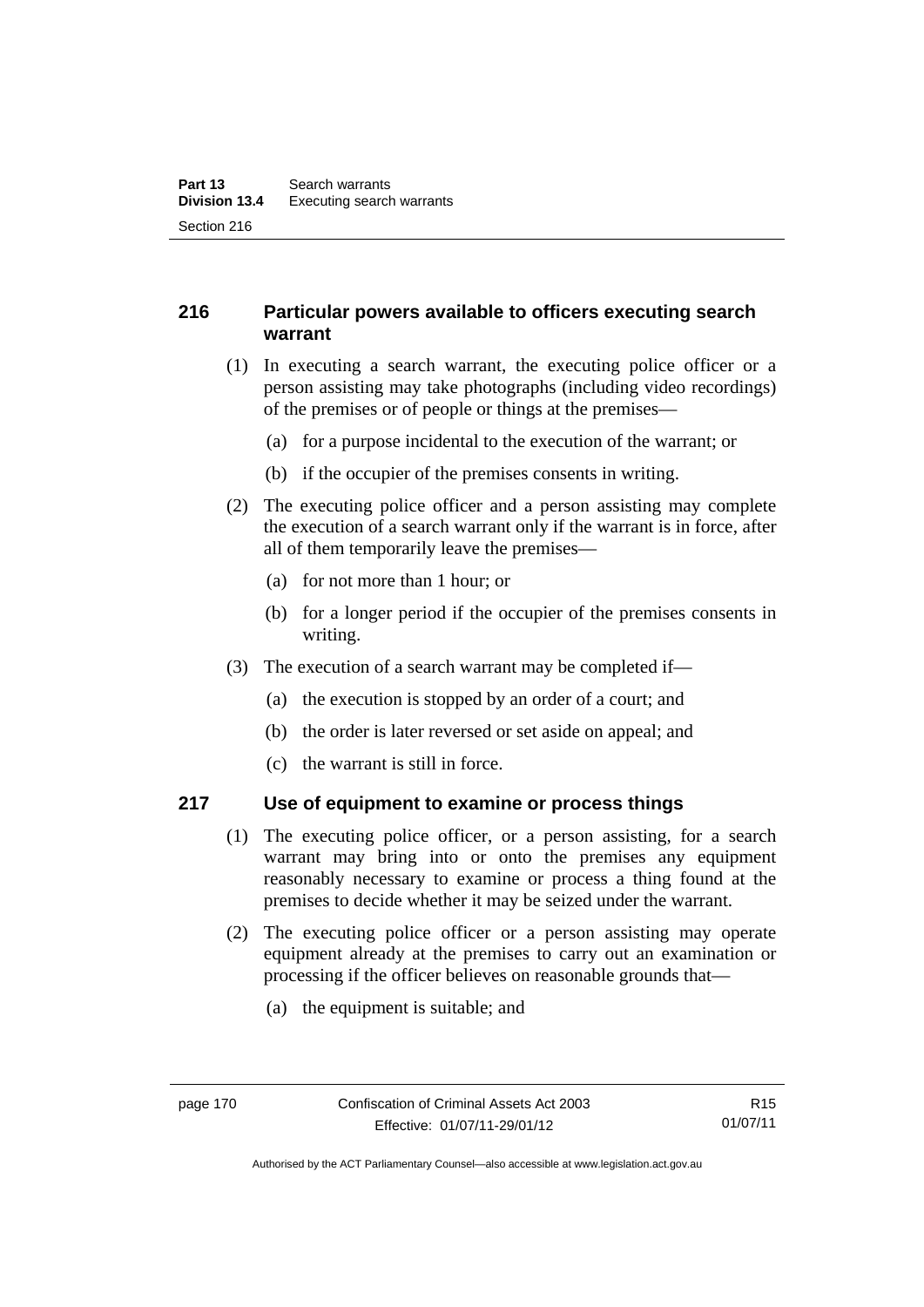(b) the examination or processing may be carried out without damaging the equipment or thing.

# **218 Moving things to another place for examination or processing**

- (1) A thing found at the premises may be moved to another place for examination or processing to decide whether it may be seized under a search warrant if—
	- (a) both of the following subparagraphs apply:
		- (i) there are reasonable grounds for believing that the thing is or contains target material;
		- (ii) it is significantly more practicable to do so having regard to the timeliness and cost of examining or processing the thing at another place and the availability of expert assistance; or
	- (b) the occupier of the premises consents in writing.
- (2) The thing may be moved to another place for examination or processing for no longer than 72 hours.
- (3) An executing police officer may apply to an issuing officer for an extension of that time if the executing police officer believes on reasonable grounds that the thing cannot be examined or processed within 72 hours.
- (4) The executing police officer must give notice of the application to the occupier of premises, and the occupier is entitled to be heard on the application.
- (5) If a thing is moved to another place under this section, the executing police officer must, if practicable—
	- (a) tell the occupier of the address of the place, and when, the examination or processing will be carried out; and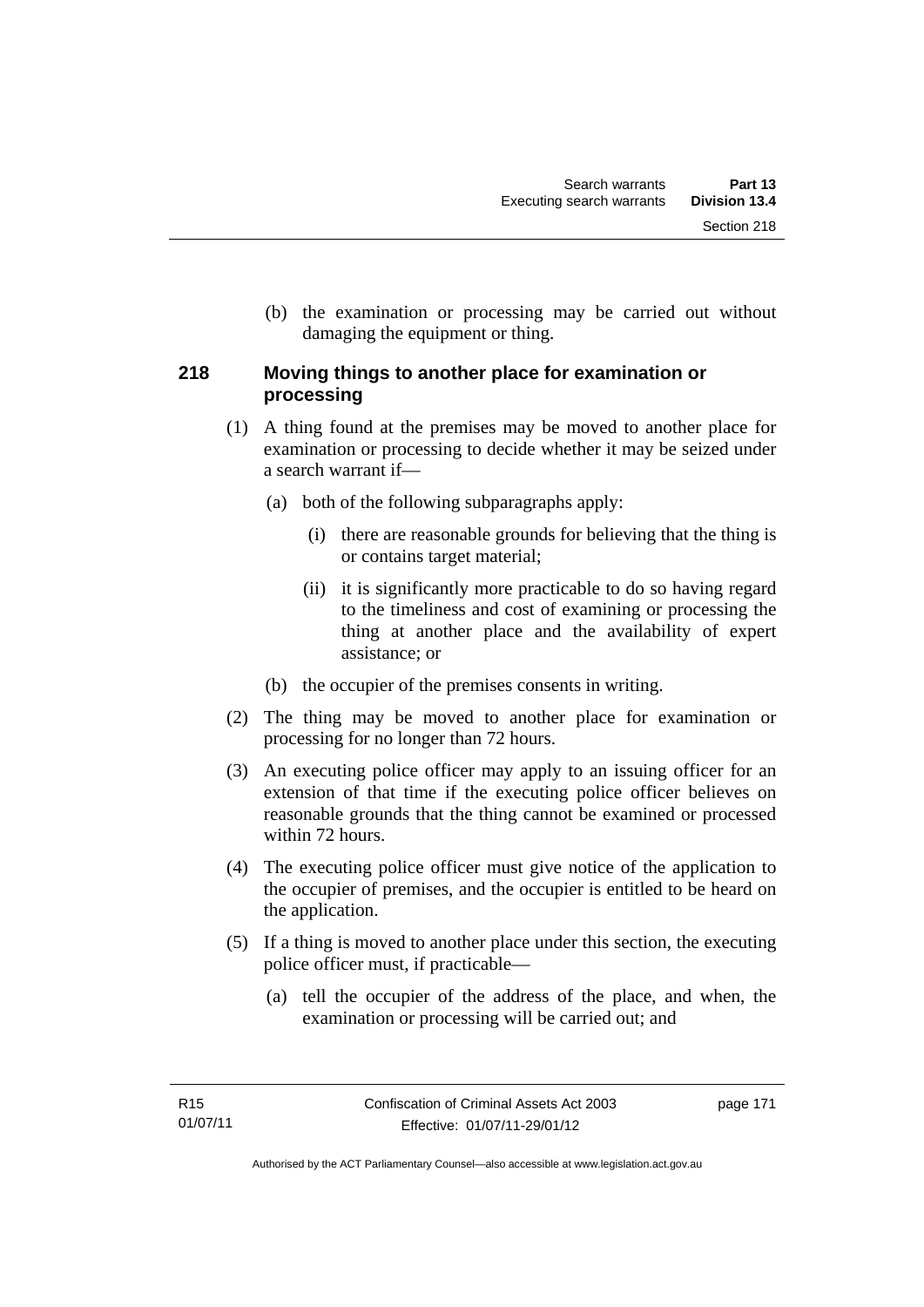- (b) allow the occupier or the occupier's representative to be present during the examination or processing.
- (6) The provisions of this part relating to the issue of search warrants apply, with any necessary changes, to the giving of an extension under this section.

### **219 Use of electronic equipment at premises**

- (1) An executing police officer or a person assisting may operate electronic equipment at the premises to access data (including data not held at the premises) if the officer or person believes on reasonable grounds that—
	- (a) the data might be target material; and
	- (b) the equipment can be operated without damaging it.
	- *Note* An executing police officer may obtain an order requiring a person with knowledge of a computer or computer system to provide assistance (see s 220).
- (2) If the executing police officer or person assisting believes that any data accessed by operating the electronic equipment might be target material, the officer or person may—
	- (a) copy the data to a data storage device brought to the premises; or
	- (b) if the occupier of the premises agrees in writing—copy the data to a data storage device at the premises.
- (3) The executing police officer or person assisting may take the device from the premises.
- (4) The executing police officer, or a person assisting who is a police officer, may do the following things if the officer or person finds that any target material is accessible using the equipment:
	- (a) seize the equipment and any data storage device;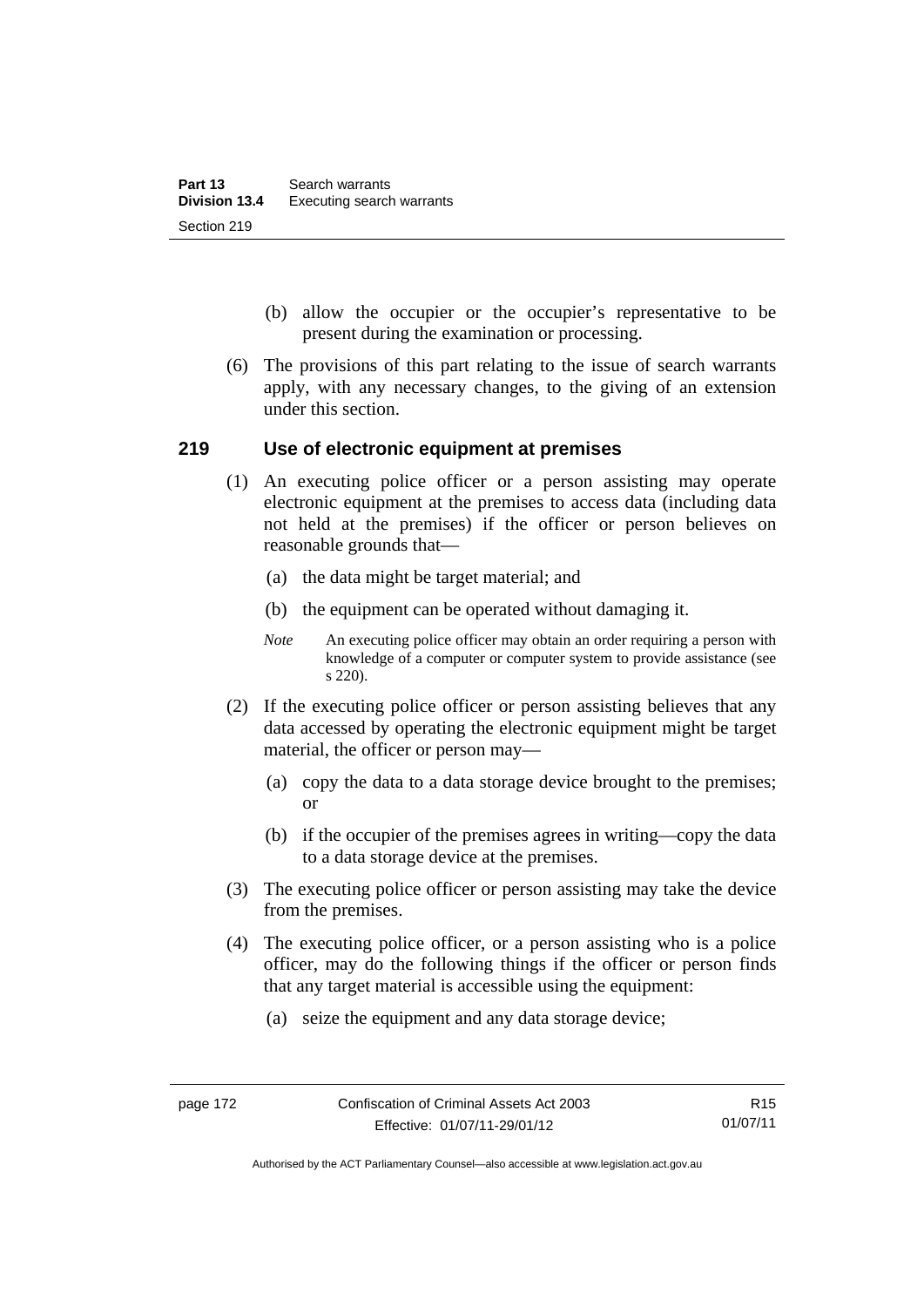- (b) if the material can, by using facilities at the premises, be put in documentary form—operate the facilities to put the material in that form and seize the documents so produced.
- (5) A police officer may seize equipment under subsection (4) (a) only if—
	- (a) it is not practicable to copy the data as mentioned in subsection (2) or to put the material in documentary form as mentioned in subsection (4) (b); or
	- (b) possession of the equipment by the occupier could be an offence.

### **220 Person with knowledge of computer or computer system to assist access etc**

- (1) An executing police officer may apply to an issuing officer for an order requiring a stated person to provide any information or assistance that is reasonably necessary to allow the executing police officer or a person assisting to do all or any of the following:
	- (a) access data held in or accessible from a computer that is on the premises;
	- (b) copy the data to a data storage device;
	- (c) convert the data into documentary form.
- (2) The issuing officer may make an order if satisfied that—
	- (a) there are reasonable grounds for suspecting that target material is accessible from the computer; and
	- (b) the stated person is—
		- (i) reasonably suspected of possessing, or having under the person's control, target material of the kind stated in the search warrant; or
		- (ii) the owner or lessee of the computer; or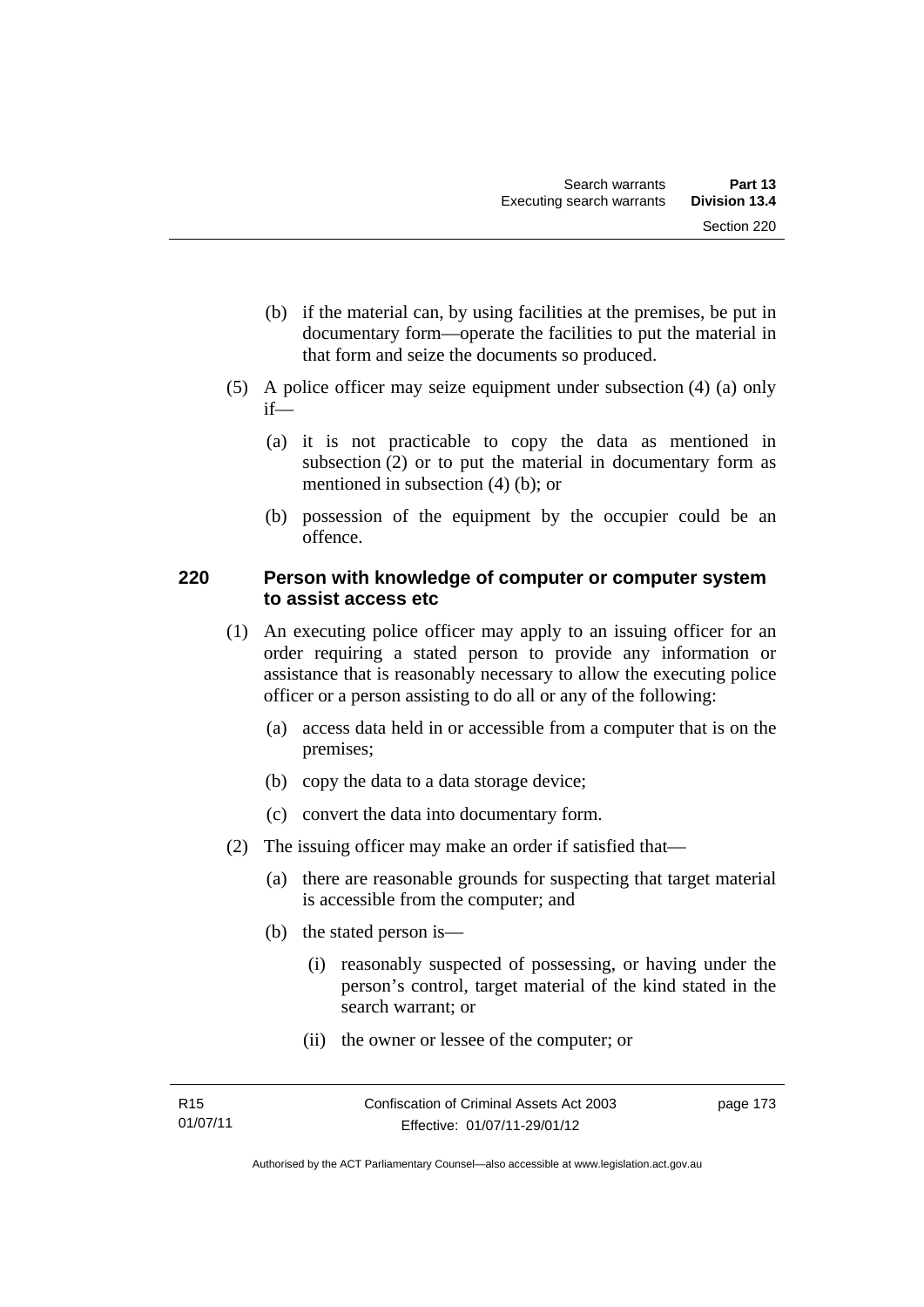- (iii) an employee of the owner or lessee of the computer; and
- (c) the stated person has knowledge of—
	- (i) the computer or a computer network of which the computer forms a part; or
	- (ii) measures applied to protect data held in or accessible from the computer.
- (3) A person commits an offence if a person contravenes an order under this section.

Maximum penalty: 50 penalty units, imprisonment for 6 months or both.

 (4) The provisions of this part relating to the issue of search warrants apply, with any necessary changes, to the giving of an order under this section.

### **221 Securing electronic equipment**

- (1) If the executing police officer or a person assisting believes on reasonable grounds that—
	- (a) target material may be accessible by operating electronic equipment at the premises; and
	- (b) expert assistance is required to operate the equipment; and
	- (c) if the officer or person does not take action, the material may be destroyed, altered or otherwise interfered with;

the officer or person may do whatever is necessary to secure the equipment, whether by locking it up, placing a guard or otherwise.

- (2) The executing police officer or a person assisting must give written notice to the occupier of the premises of—
	- (a) the officer's or person's intention to secure the equipment; and
	- (b) the fact that the equipment may be secured for up to 24 hours.

R15 01/07/11

Authorised by the ACT Parliamentary Counsel—also accessible at www.legislation.act.gov.au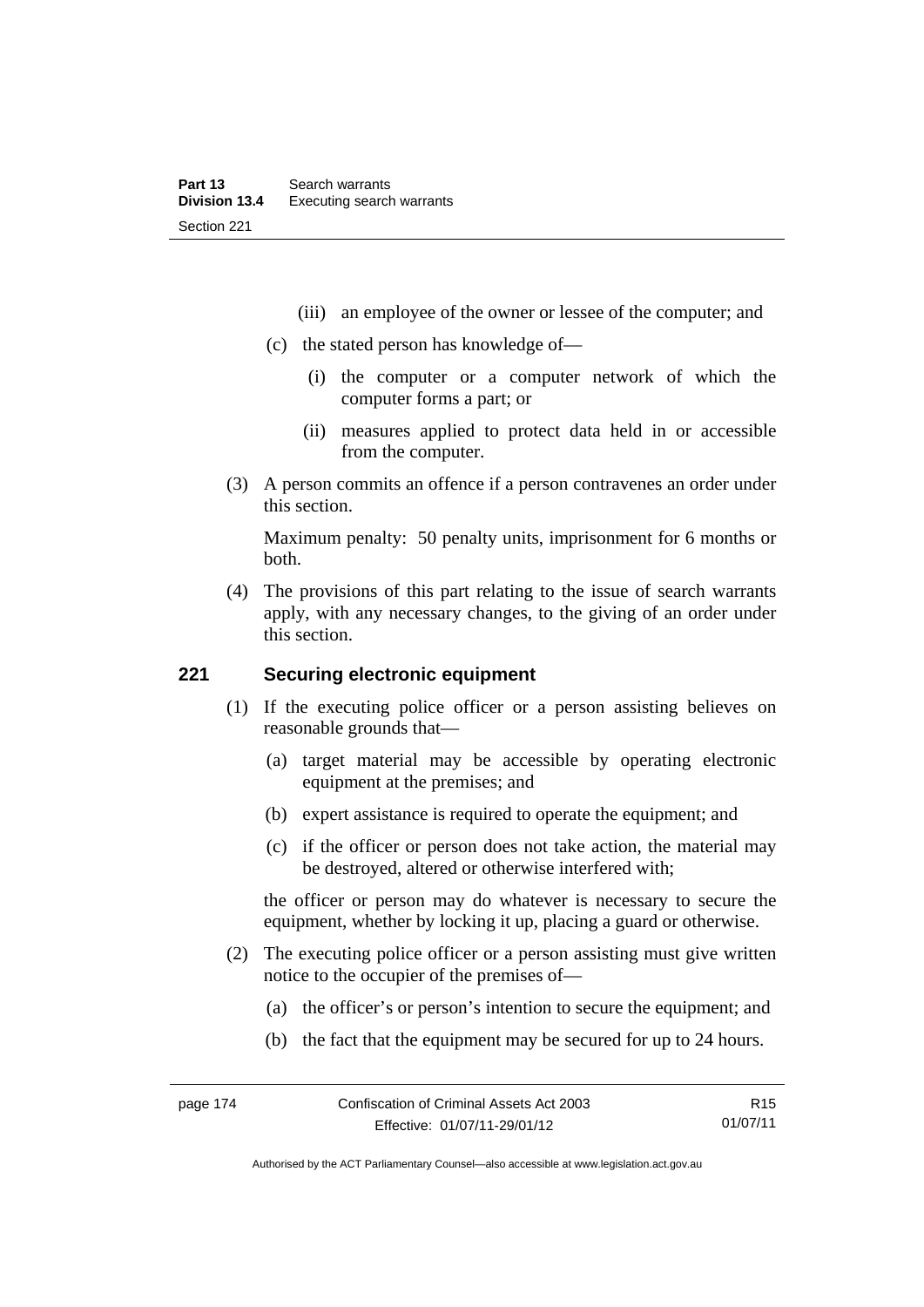- (3) The equipment may be secured until the earliest of the following events happens:
	- (a) the end of 24 hours;
	- (b) the equipment is operated by the expert.
- (4) If the executing police officer or a person assisting believes on reasonable grounds that the expert assistance will not be available within 24 hours, the officer or person may apply to the issuing officer to extend the period.
- (5) The executing police officer or a person assisting must tell the occupier of the premises of the officer's or person's intention to apply for an extension, and the occupier is entitled to be heard on the application.
- (6) The provisions of this part relating to the issue of search warrants apply, with any necessary changes, to the giving of an extension under this section.

# **222 Copies of seized things to be provided**

- (1) If the occupier of the premises, or someone else who apparently represents the occupier, is present at the premises while a search warrant is executed, the occupier or other person may ask a police officer who seizes—
	- (a) a document, film, computer file or other thing that can be readily copied; or
	- (b) a data storage device in which the information can be readily copied;

to give the occupier or other person a copy of the thing or the information.

 (2) The police officer must do so as soon as practicable after the seizure.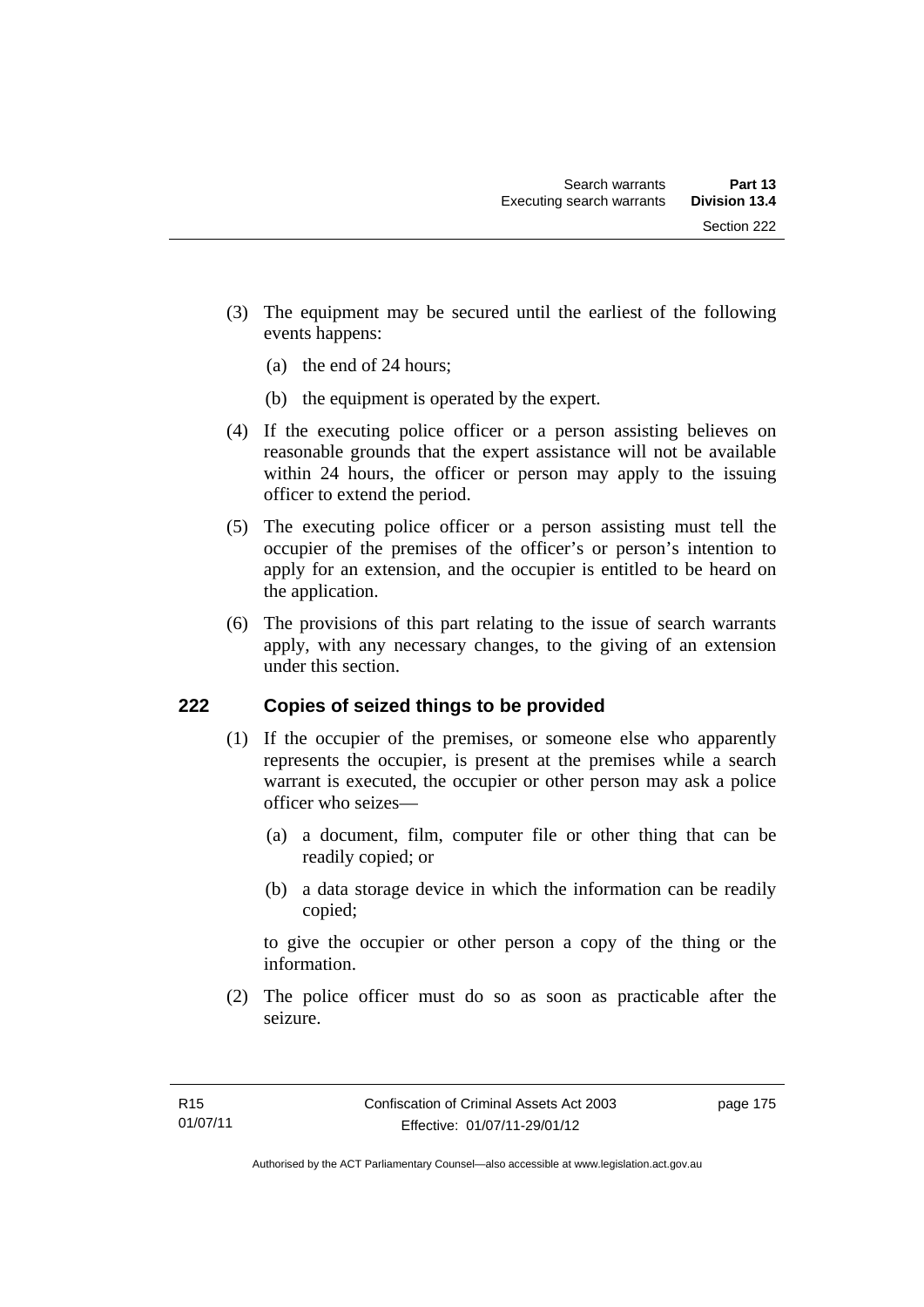- (3) However, the police officer is not required to do so if—
	- (a) the thing was seized under section 219 (Use of electronic equipment at premises); or
	- (b) possession by the occupier of the thing or information could be an offence.

### **223 Providing documents after execution of search warrant**

Documents are taken to have been seized under a search warrant if—

- (a) the documents were at, or accessible from, the premises of a financial institution when a search warrant in relation to the premises was executed; and
- (b) the documents could not be found at that time; and
- (c) the financial institution provides them to the executing police officer as soon as practicable after the execution of the warrant.

# **Division 13.5 Stopping and searching vehicles**

### **224 Searches of vehicles without search warrant in emergency situations**

- (1) This section applies if a police officer believes, on reasonable grounds, that—
	- (a) a thing that is target material is in or on a vehicle; and
	- (b) it is necessary to exercise a power under subsection (2) to prevent the thing from being concealed, lost or destroyed; and
	- (c) it is necessary to exercise the power without the authority of a search warrant because the circumstances are serious and urgent.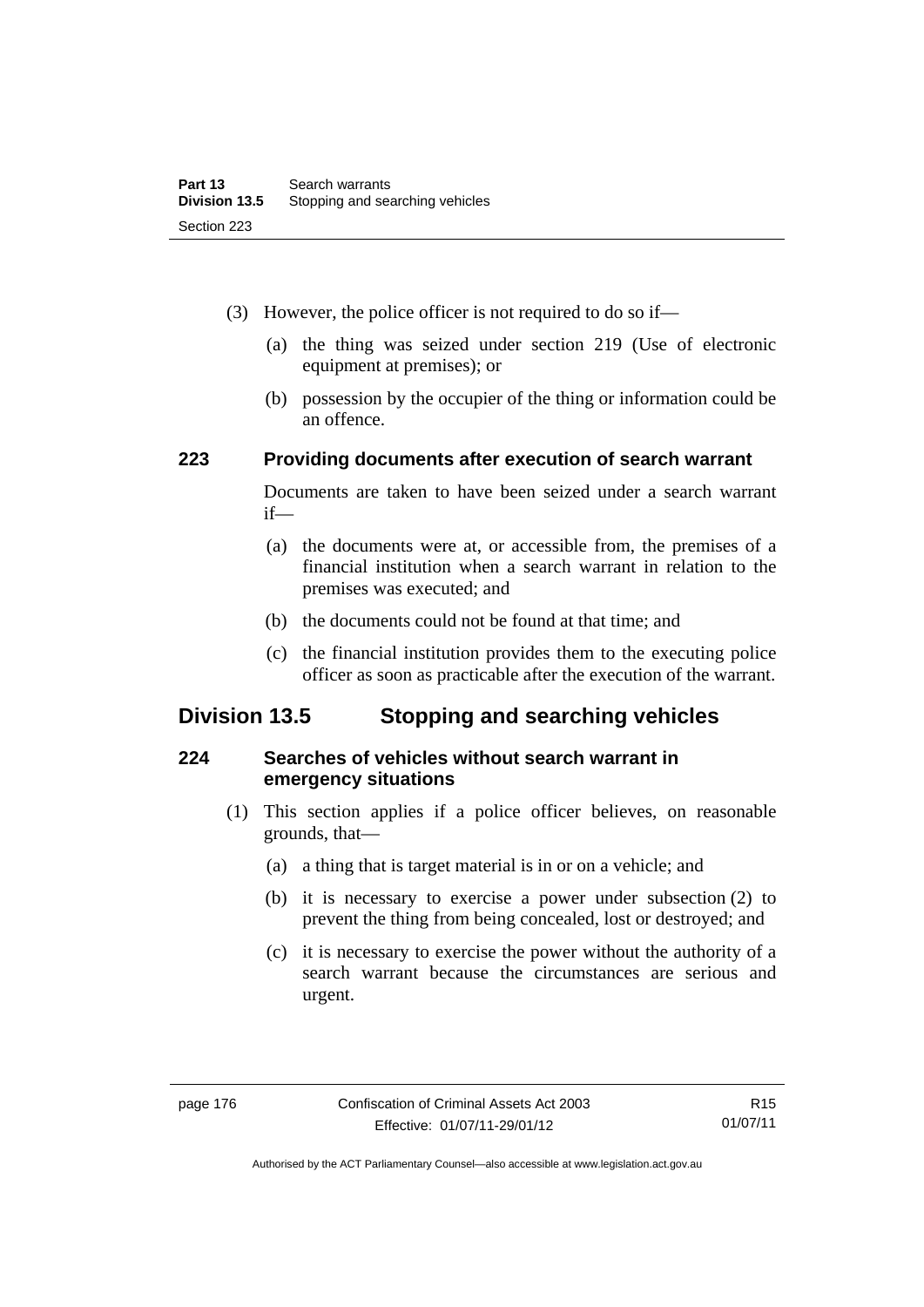- (2) If this section applies, the police officer may—
	- (a) stop and detain the vehicle; and
	- (b) search the vehicle, and any container in or on the vehicle, for the thing; and
	- (c) seize the thing if the officer finds it.
- (3) If, in the course of searching for the thing, the police officer finds something else that is target material, the police officer may seize that thing if the officer suspects, on reasonable grounds, that—
	- (a) it is necessary to seize it to prevent its concealment, loss or destruction; and
	- (b) it is necessary to seize it without the authority of a search warrant because the circumstances are serious and urgent.
- (4) The police officer must exercise the police officer's powers subject to section 225.

### **225 How police officer exercises powers under s 224**

When a police officer exercises a power under section 224 (Searches of vehicles without search warrant in emergency situations) in relation to a vehicle, the police officer—

- (a) may use the assistance that is necessary and reasonable; and
- (b) must search the vehicle in a public place or in some other place to which members of the public have ready access; and
- (c) must not detain the vehicle for longer than is necessary and reasonable to search it and any container in or on the vehicle; and
- (d) may use the force that is necessary and reasonable in the circumstances, but must not damage the vehicle, or any container in or on the vehicle, by forcing open a part of the vehicle or container unless—

page 177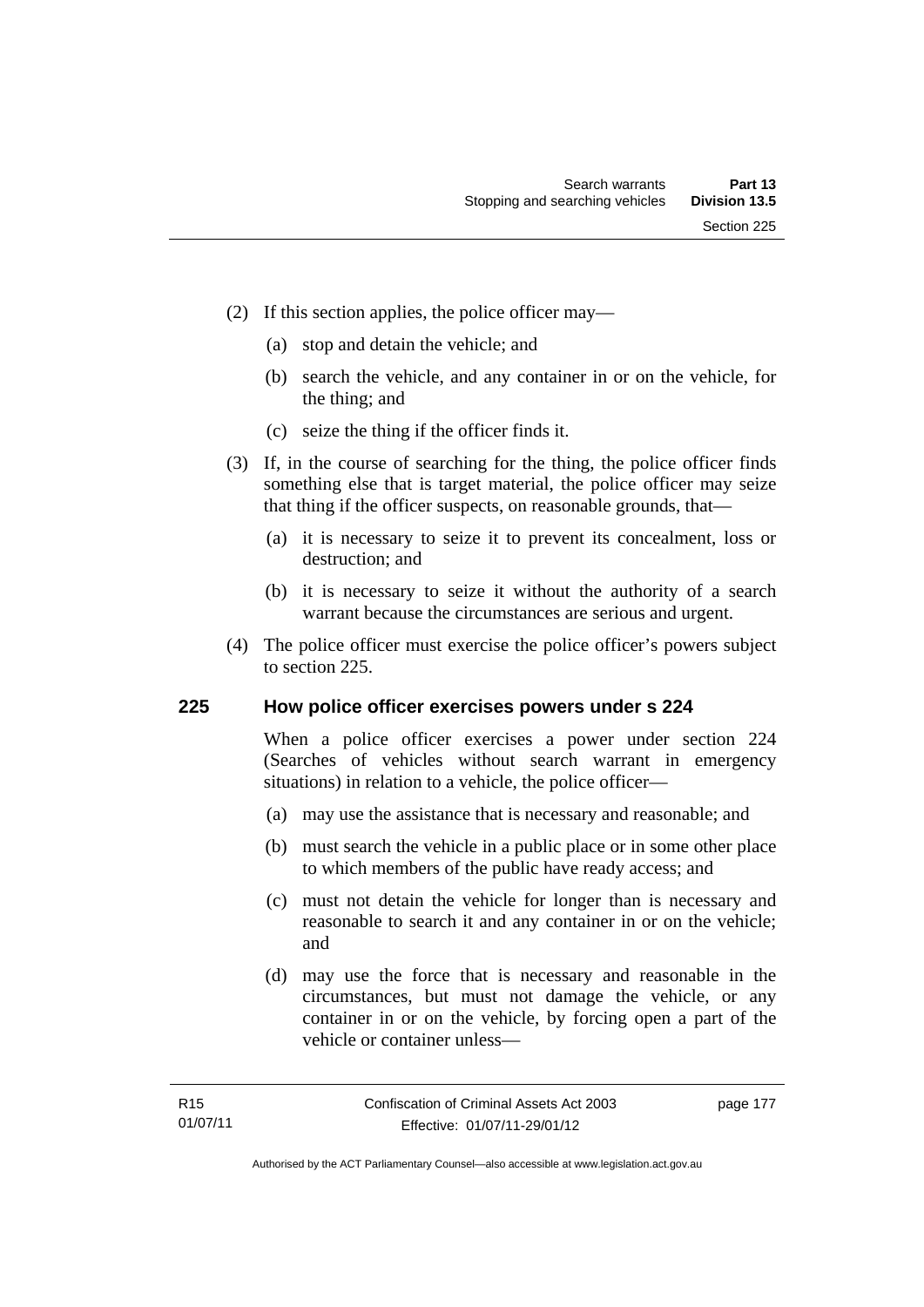- (i) the person (if any) apparently in charge of the vehicle has been given a reasonable opportunity to open that part or container; or
- (ii) it is not possible to give that person such an opportunity.

# **Division 13.6 Search warrants—things seized**

### **226 Receipts for things seized under search warrants**

- (1) This section applies to—
	- (a) a thing seized under a search warrant; or
	- (b) a thing moved under section 218 (1) (Moving things to another place for examination or processing); or
	- (c) a thing seized under section 224 (Searches of vehicles without search warrant in emergency situations).
- (2) As soon as practicable after a thing is seized under this part by the executing police officer or a person assisting, the officer or person must give a receipt for it to the person from whom it was seized.
- (3) If, for any reason, it is not practicable to comply with subsection (2), the executing police officer or person assisting must leave the receipt, secured conspicuously, at the place of seizure.
- (4) A receipt under this section must include—
	- (a) a description of the thing seized; and
	- (b) if the thing is moved under section 218 (1)—where the thing is to be taken to.
- (5) A single receipt may be given for 2 or more things.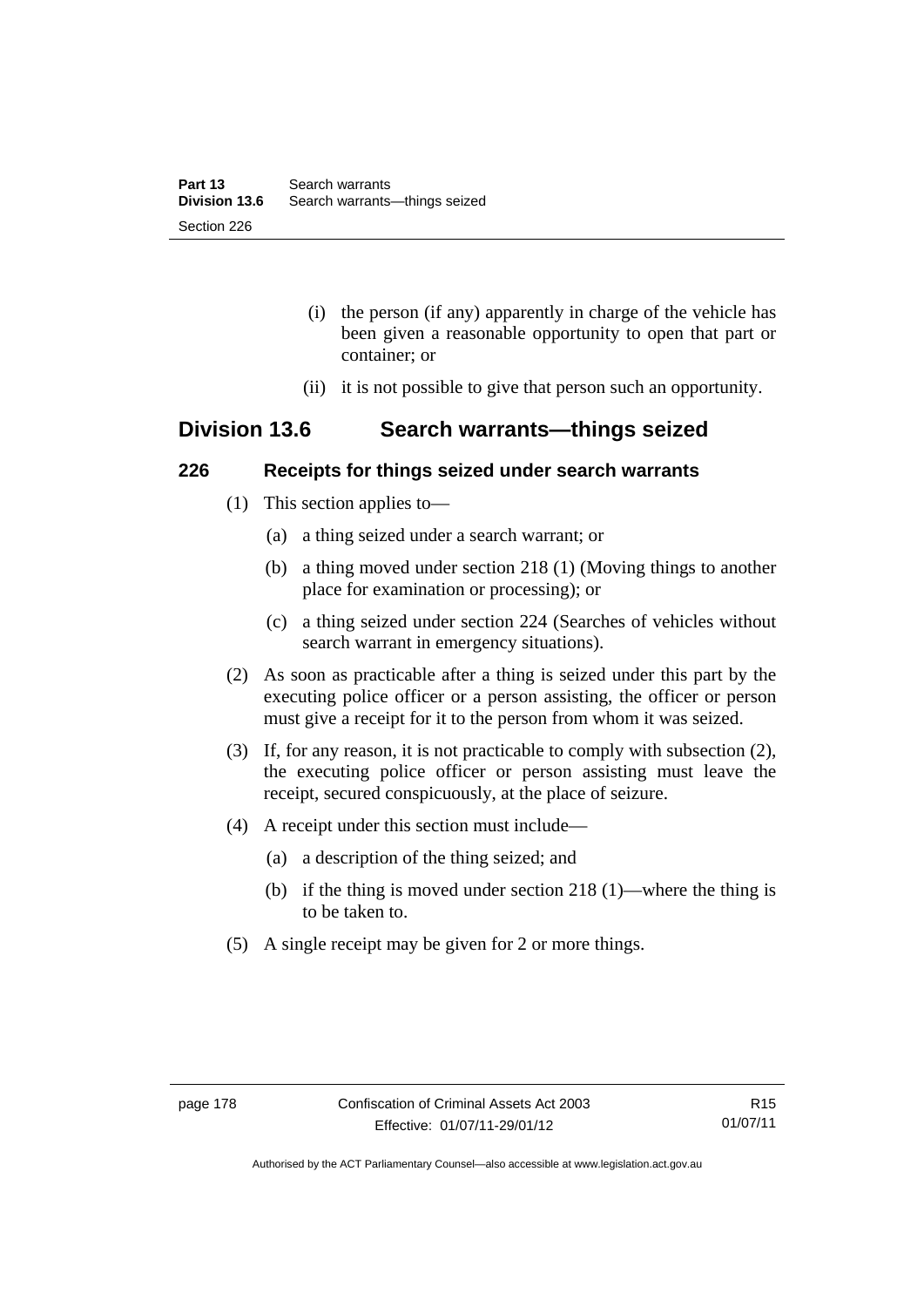### **227 Keeping seized things under search warrants**

- (1) This section applies to a police officer in relation to a thing seized under this part if—
	- (a) the reason for the thing's seizure no longer exists or it is decided that the thing is not to be used in evidence; or
	- (b) if the thing was seized under section 224 (Searches of vehicles without search warrant in emergency situations)—the period of 60 days after the day of the thing's seizure ends.
- (2) The police officer must take reasonable steps to return the thing to the person from whom it was seized or to the owner if that person is not entitled to possess it.
- (3) However, the police officer does not have to take those steps if—
	- (a) if subsection  $(1)$  (b) applies—
		- (i) a proceeding in relation to which the thing might provide evidence has been begun before the end of the 60-day period and has not been finalised (including an appeal to a court in relation to the proceeding); or
		- (ii) an order is in force under section 228 (Keeping things for further period); or
	- (b) if subsection (1) (a) or (b) applies—the police officer is otherwise authorised (by a law, or an order of a court, of the Territory, the Commonwealth, a State or another Territory) to keep, destroy or dispose of the thing; or
	- (c) the thing is forfeited or forfeitable to the Territory, the Commonwealth or a State or is the subject of a dispute about ownership.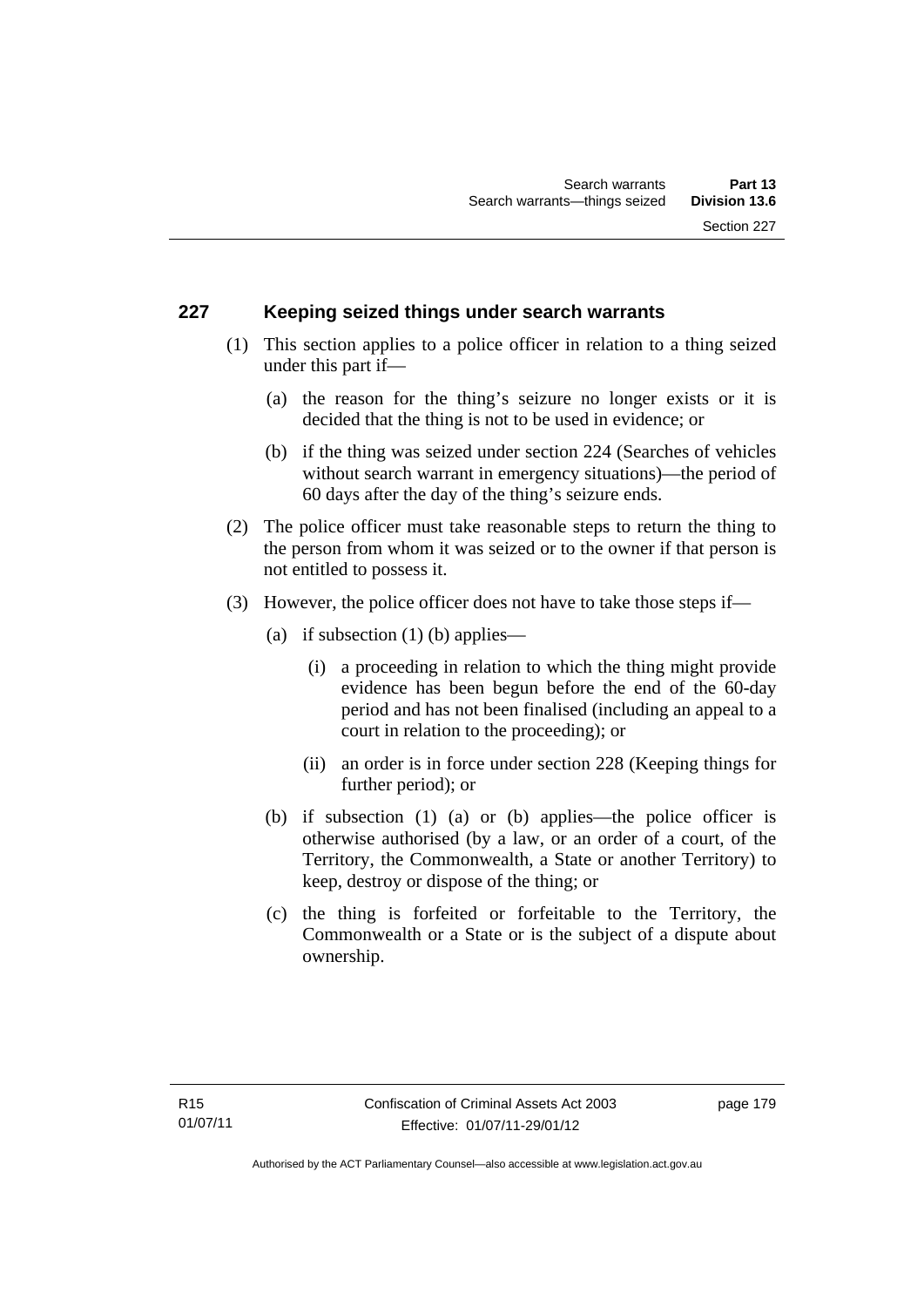# **228 Keeping things for further period**

- (1) This section applies if a thing has been seized by a police officer under this part and a proceeding in relation to which the thing might provide evidence has not begun before the end of—
	- (a) 60 days after the day of the seizure; or
	- (b) a period previously stated in an order of an issuing officer under this section.
- (2) A police officer may apply to an issuing officer for an order that the officer may keep the thing for a further period.
- (3) Before making the application, the police officer must—
	- (a) take reasonable steps to discover whose interests would be affected by the keeping of the thing; and
	- (b) if it is practicable to do so, tell each person the officer believes to be such a person of the proposed application.
- (4) The provisions of this part relating to the issue of search warrants apply, with any necessary changes, to the making of an order under this section.

### **229 Issuing officer may order keeping of thing**

- (1) The issuing officer may order that the police officer who made an application under section 228 (Keeping things for further period) may keep the thing if the issuing officer is satisfied that it is necessary for the police officer to do so for the purpose of beginning or conducting a proceeding under this Act, another territory law or the law of the Commonwealth, a State or another Territory.
- (2) The order must state the period for which the officer may keep the thing.
- (3) The provisions of this part relating to the issue of search warrants apply, with any necessary changes, to the making of an order under this section.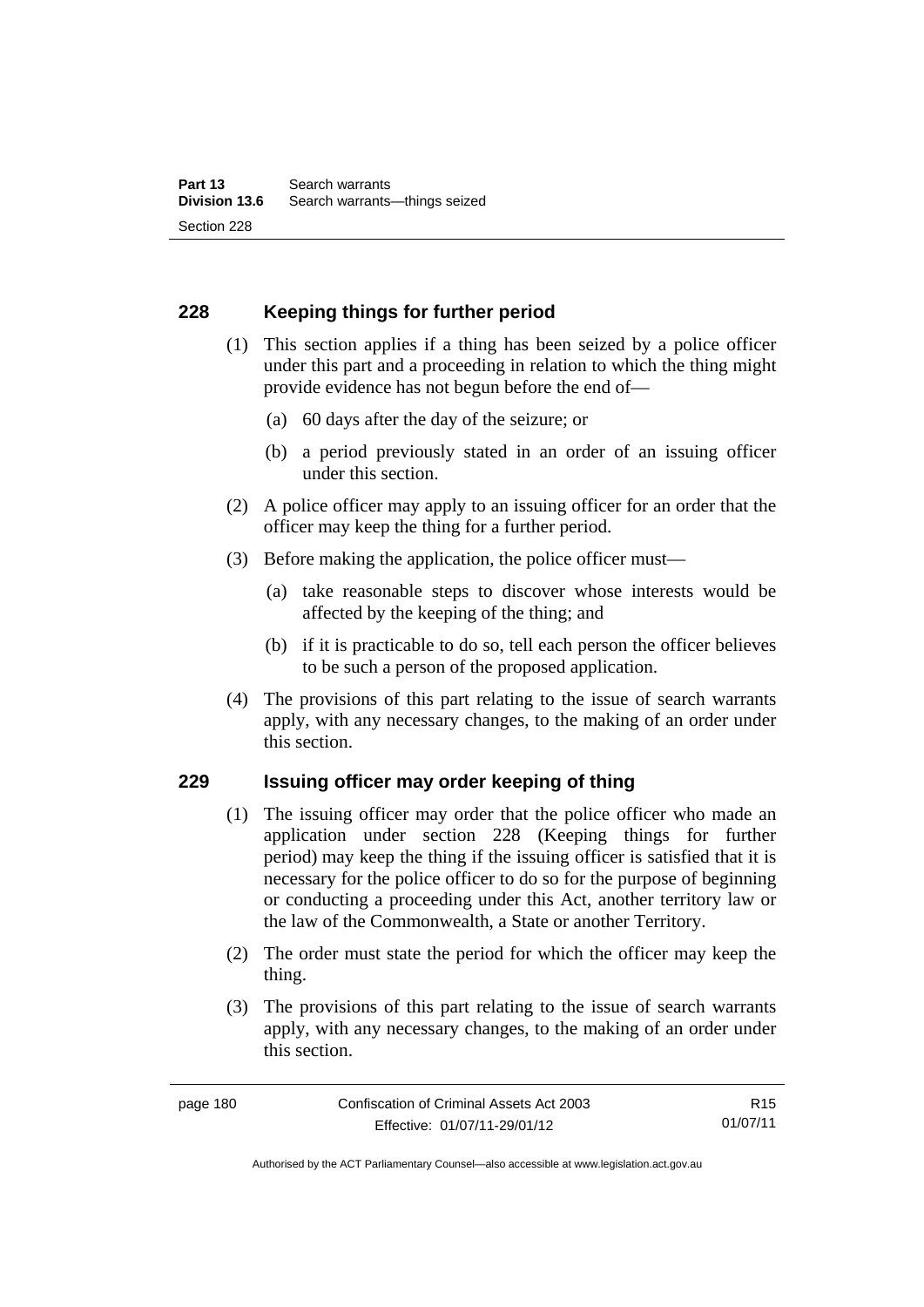### **230 Transfer of things seized to public trustee**

At the direction of the DPP, a police officer must transfer custody of a thing seized under this part to the public trustee.

# **Division 13.7 Search warrants—miscellaneous**

### **231 Search warrants—false or misleading information**

- (1) A person commits an offence if—
	- (a) the person gives information to a police officer or person assisting a police officer; and
	- (b) the person does so knowing that the information—
		- (i) is false or misleading in a material particular; or
		- (ii) omits something that makes the information false or misleading in a material particular; and
	- (c) the information is given in compliance (or purported compliance) with a requirement under this part.

Maximum penalty: 200 penalty units, imprisonment for 2 years or both.

- (2) Subsection (1) (c) does not apply if, before the information was given by the person to the police officer or person assisting, a police officer or person assisting did not take reasonable steps to tell the person of the existence of the offence against subsection (1).
- (3) For subsection (2), it is sufficient if the following form of words is used:

'Giving false or misleading information is an offence with serious consequences'.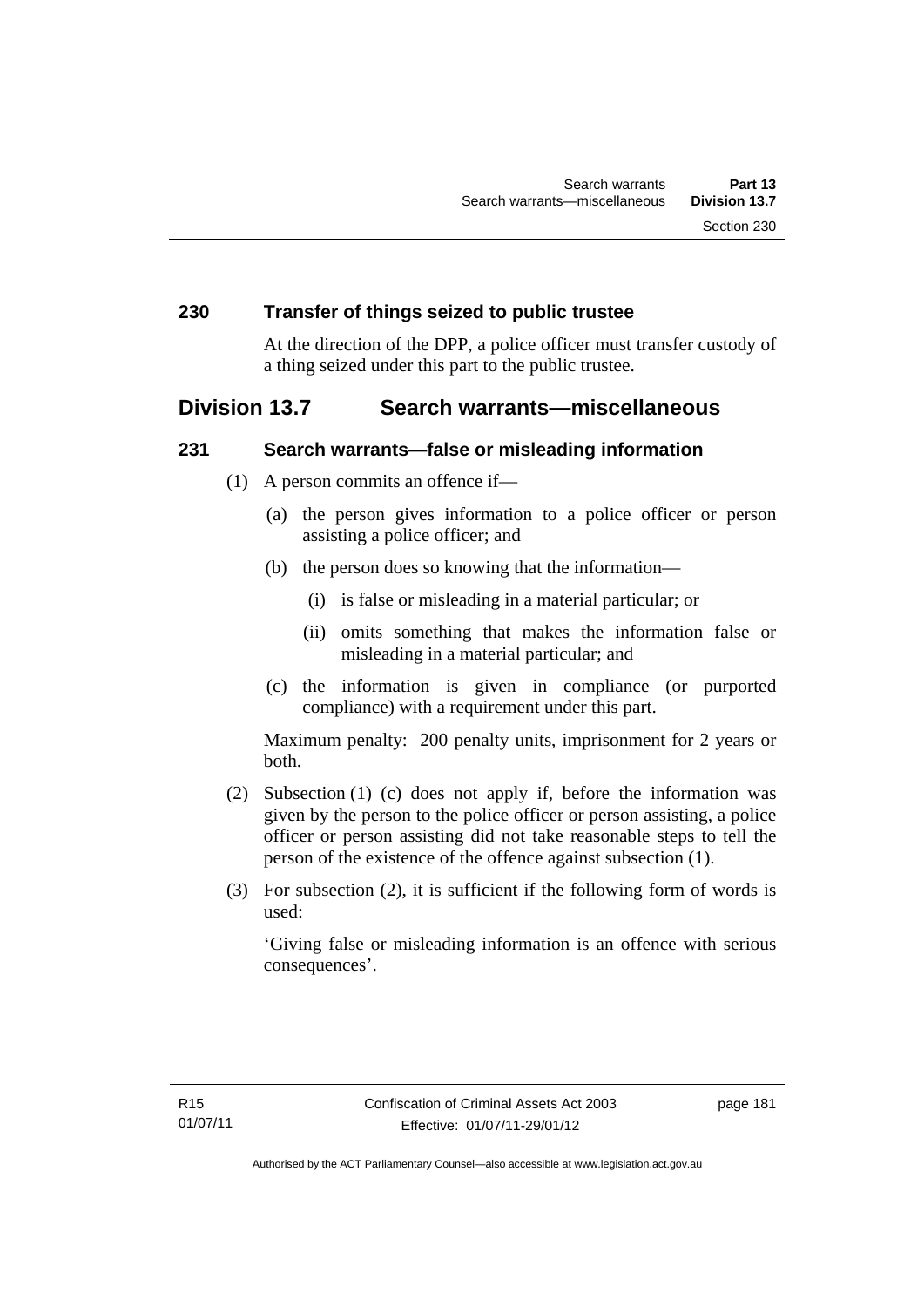### **232 Search warrants—false or misleading documents**

- (1) A person commits an offence if—
	- (a) the person produces a document to a police officer or a person assisting a police officer; and
	- (b) the person does so knowing that the document is false or misleading in a material particular; and
	- (c) the document is produced in compliance (or purported compliance) with a requirement under this part.

Maximum penalty: 200 penalty units, imprisonment for 2 years or both.

- (2) Subsection (1) does not apply to a person who produces a document to a police officer or person assisting if the document is accompanied by a written statement signed by the person (or, for a corporation, by an officer of the corporation)—
	- (a) stating that the document is, to the person's knowledge, false or misleading in a material particular; and
	- (b) setting out, or referring to, the material particular in which the document is, to the person's knowledge, false or misleading.

### **233 Obstruction etc of police officers and people assisting**

- (1) A person commits an offence if—
	- (a) the person knows that, or is reckless about the fact that, a person is a police officer; and
	- (b) the person obstructs, hinders, intimidates or resists the officer in the exercise of the officer's functions under this part.

Maximum penalty: 200 penalty units, imprisonment for 2 years or both.

 (2) For this section, it is immaterial whether the defendant was aware that the police officer was exercising the officer's functions.

page 182 Confiscation of Criminal Assets Act 2003 Effective: 01/07/11-29/01/12 R15 01/07/11

Authorised by the ACT Parliamentary Counsel—also accessible at www.legislation.act.gov.au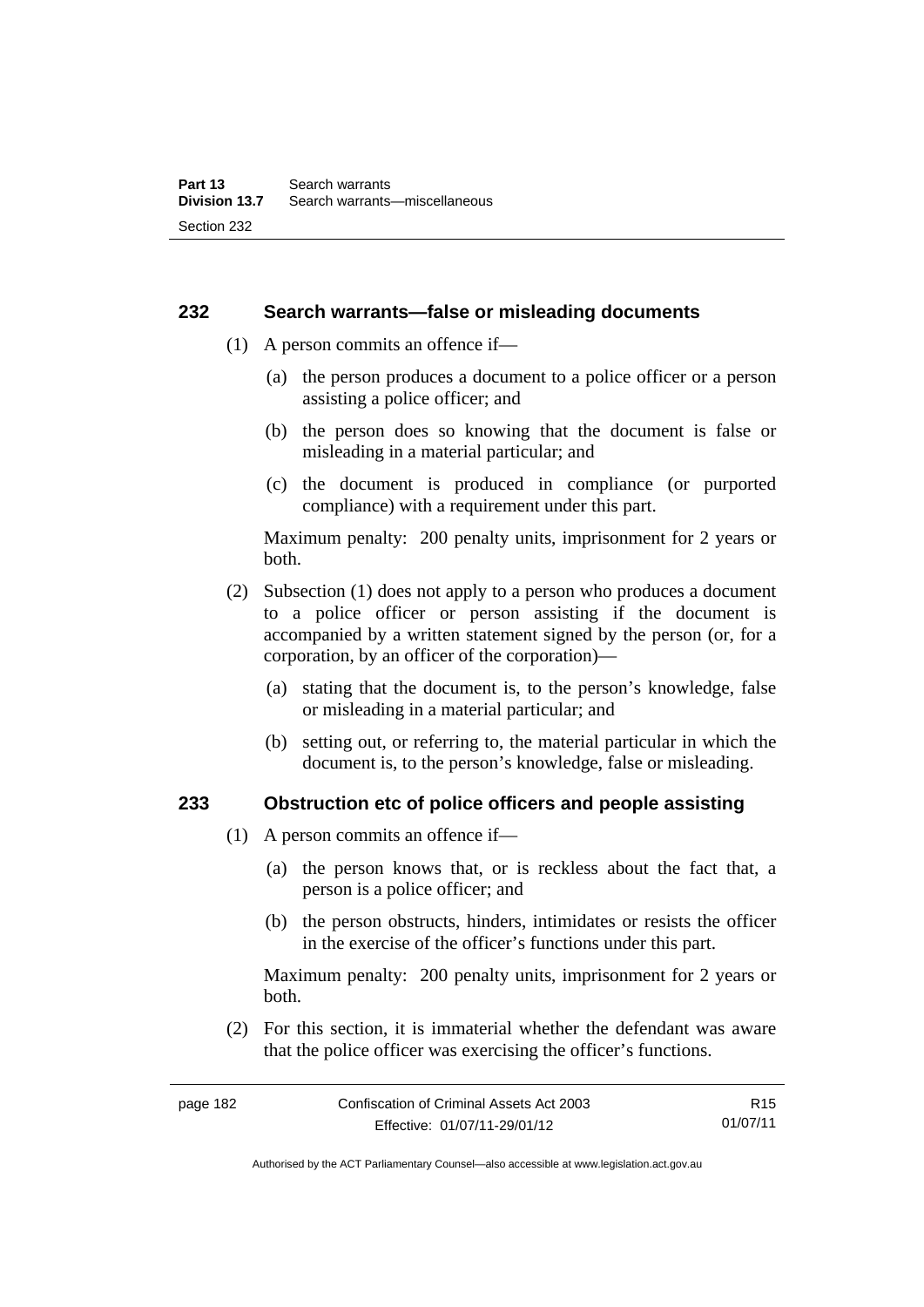(3) Strict liability applies to subsection (1) (b).

# **234 Damage etc to be minimised**

- (1) In the exercise, or purported exercise, of a function under this part, a police officer must take all reasonable steps to ensure that the police officer, and any person assisting who is not a police officer, causes as little inconvenience, detriment and damage as practicable.
- (2) If a police officer, or a person assisting who is not a police officer, damages anything in the exercise or purported exercise of a function under this part, the police officer or person assisting must give written notice of the particulars of the damage to the person whom the police officer or person assisting believes on reasonable grounds is the owner of the thing.
- (3) If the damage happens on premises entered under this part in the absence of the occupier, the notice may be given by securing it in a conspicuous place on the premises.

# **235 Compensation**

- (1) A person may claim reasonable compensation from the Territory if the person suffers loss or expense because of the exercise, or purported exercise, of a function under this part by a police officer or a person assisting who is not a police officer.
- (2) Compensation may be claimed and ordered in a proceeding for—
	- (a) compensation brought in a court of competent jurisdiction; or
	- (b) an offence against this Act or another territory law brought against the person making the claim for compensation.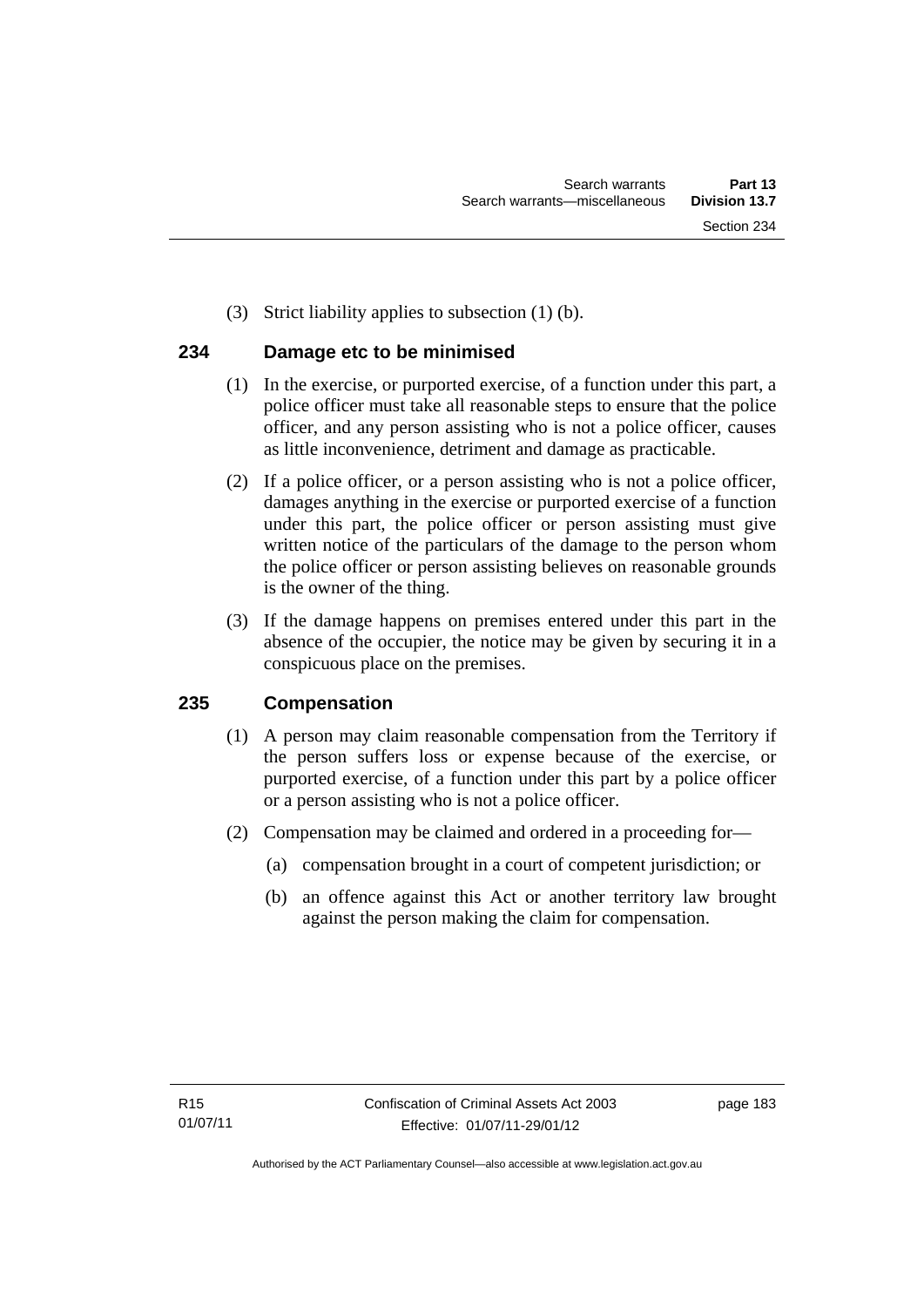(3) A court must not order the payment of reasonable compensation for the loss or expense unless it is satisfied it is just to make the order in the circumstances of the particular case.

**Example for claim for damage or corruption of computer data** 

The court may have regard to whether the occupier of the premises and any employees, agents or officers of the occupier, if they were available at the time, gave any appropriate warning or guidance on the operation of the computer equipment.

- *Note* An example is part of the Act, is not exhaustive and may extend, but does not limit, the meaning of the provision in which it appears (see Legislation Act, s 126 and s 132).
- (4) A regulation may prescribe matters that may, must or must not be taken into account by the court in considering whether it is just to make the order.

page 184 Confiscation of Criminal Assets Act 2003 Effective: 01/07/11-29/01/12

Authorised by the ACT Parliamentary Counsel—also accessible at www.legislation.act.gov.au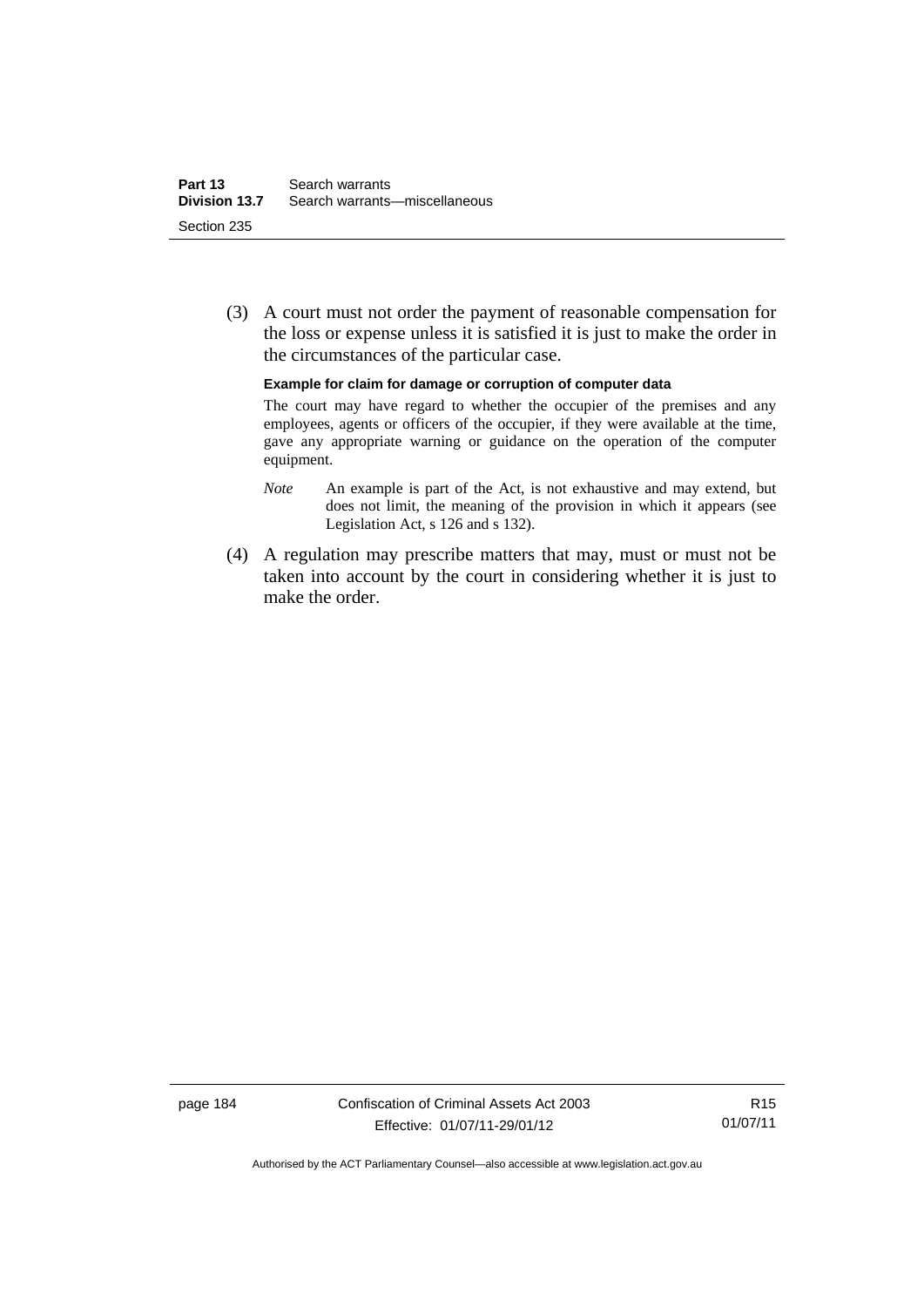### **236 Meaning of** *confiscation proceeding*

(1) In this Act:

*confiscation proceeding* means a proceeding in a relevant court in relation to any of the following orders under this Act:

- (a) a restraining order;
- (b) an additional order under section 39 in relation to a restraining order or restrained property;
- (c) a conviction forfeiture order;
- (d) an order under section 59 (Automatic forfeiture—court order declaring property automatically forfeited);
- (e) an order under section 60 (Automatic forfeiture—court orders);
- (f) a civil forfeiture order;
- (g) an exclusion order;
- (h) a penalty order;
- (i) an order under section 105 (Order to stop sale, modification or destruction of restrained property);
- (j) an order under section 113 for the discharge of a registered property interest in forfeited property;
- (k) an order under division 9.4 (Sale of jointly owned forfeited property);
- (l) a return or compensation order;
- (m) a monitoring order;
- (n) a transaction suspension order;

page 185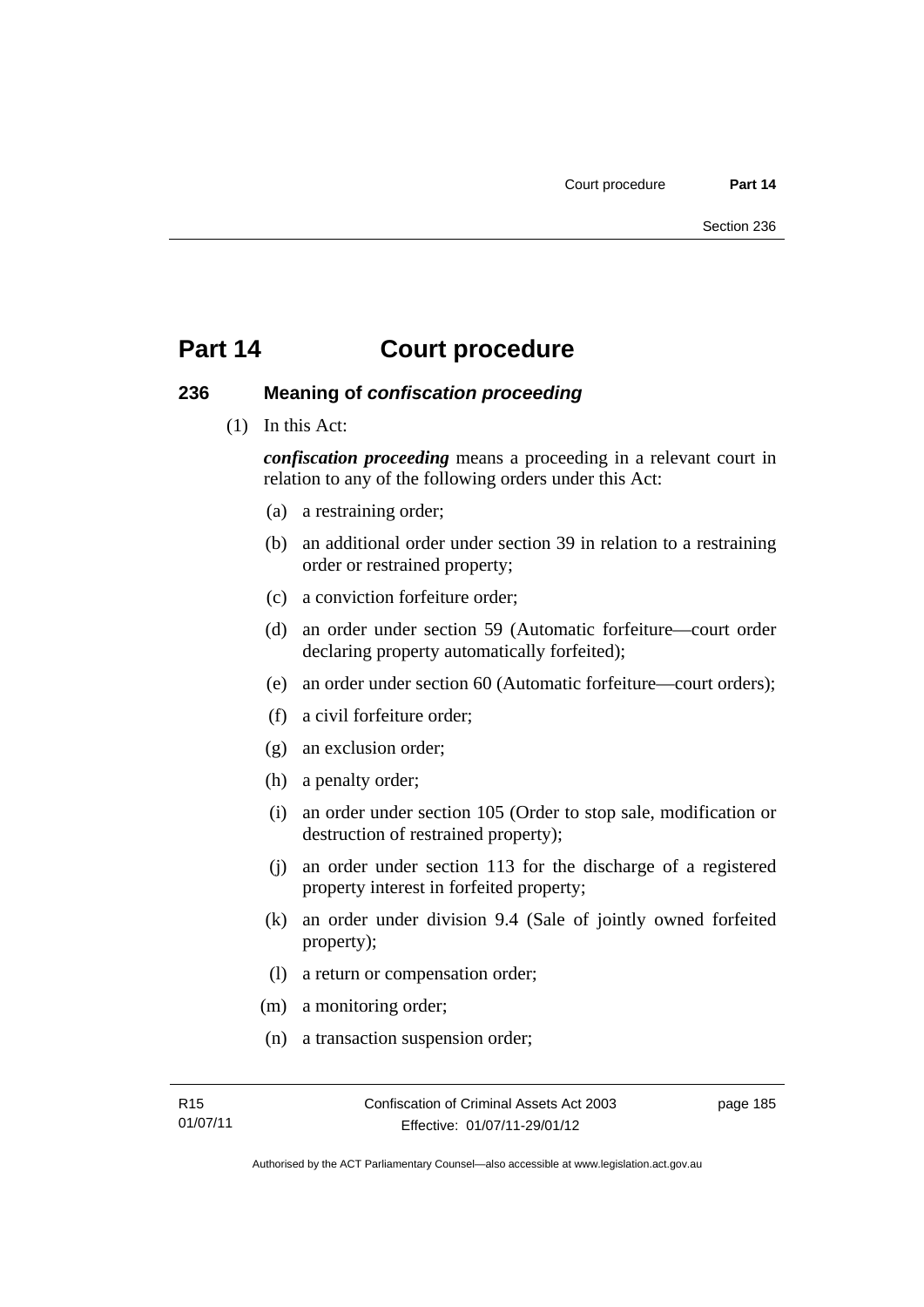- (o) a production order;
- (p) an examination order
- (q) a buyback order;
- (r) an order under section 239 (2) (c) or section 240 (2) to transfer a proceeding to another court;
- (s) an additional order under section 250 (Confiscation proceedings—additional orders);
- (t) an order under this Act in relation to an order mentioned in paragraphs (a) to (s), whether made before, at the same time, or after the making of that order.

#### **Examples for par (t)—general**

- 1 an order under section 24 to set aside a dealing with restrained property
- 2 an order under section 35 restricting the disclosure of the making of a restraining order
- 3 an order under section 49 extending the operation of a restraining order
- 4 an interlocutory order in relation to an order mentioned in paragraphs (a) to (s)

#### **Examples for par (t)—additional orders under s 39 and s 250**

- 1 see the examples to s 39 (1) for examples of additional orders in relation to restraining orders and restrained property
- 2 see the examples to s 250 (1) for examples of additional orders in relation to other confiscation proceedings
- *Note* An example is part of the Act, is not exhaustive and may extend, but does not limit, the meaning of the provision in which it appears (see Legislation Act, s 126 and s 132).
- (2) However, a *confiscation proceeding* does not include—
	- (a) a registered corresponding law order that is taken to be a kind of order mentioned in subsection (1); or
	- (b) a proceeding under part 11 (Interstate orders).

R15 01/07/11

Authorised by the ACT Parliamentary Counsel—also accessible at www.legislation.act.gov.au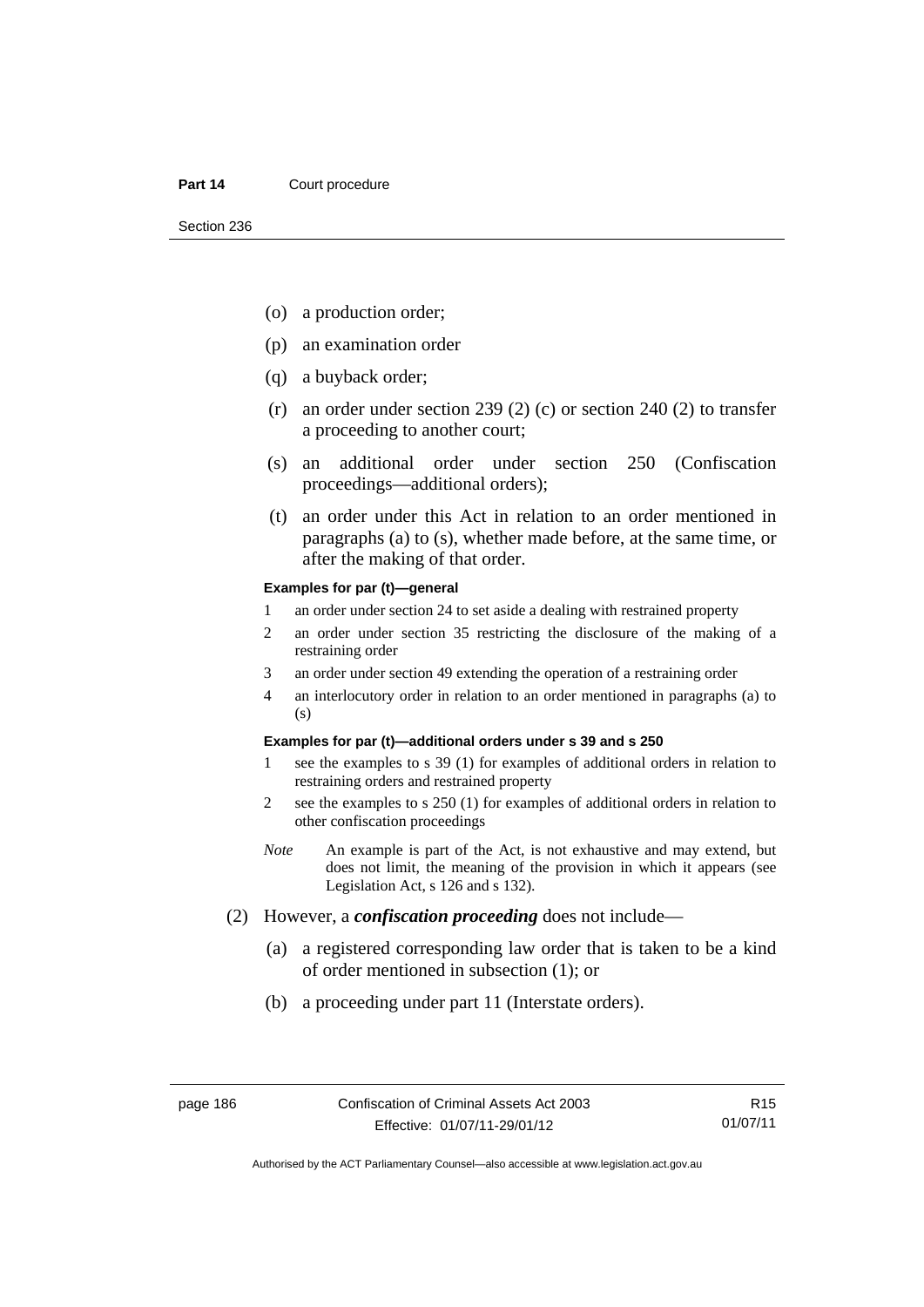# **237 Confiscation and corresponding law order proceedings are civil, not criminal**

- (1) This section applies to—
	- (a) a confiscation proceeding; and
	- (b) a proceeding under part 11 (Interstate orders) in relation to a corresponding law order.
- (2) The proceeding is a civil proceeding, not a criminal proceeding.
- (3) Without limiting subsection (2)—
	- (a) any rules of interpretation applying only to the criminal law do not apply to the interpretation of the provisions of this Act or any other territory law in relation to the proceeding; and
	- (b) the rules of evidence applying to a civil proceeding apply to the proceeding, and the rules of evidence applying to a criminal proceeding do not apply.

### **Example for par (b)**

In hearing an application for a civil forfeiture order, whether the offender committed a serious offence is to be decided by the court on the balance of probabilities.

*Note* An example is part of the Act, is not exhaustive and may extend, but does not limit, the meaning of the provision in which it appears (see Legislation Act, s 126 and s 132).

### **238 Meaning of** *relevant court*

In this Act:

*relevant court*, for a confiscation proceeding or a proceeding under part 11 (Interstate orders) in relation to a corresponding law order, means the court, or any court, that has jurisdiction under this part to hear and decide the proceeding.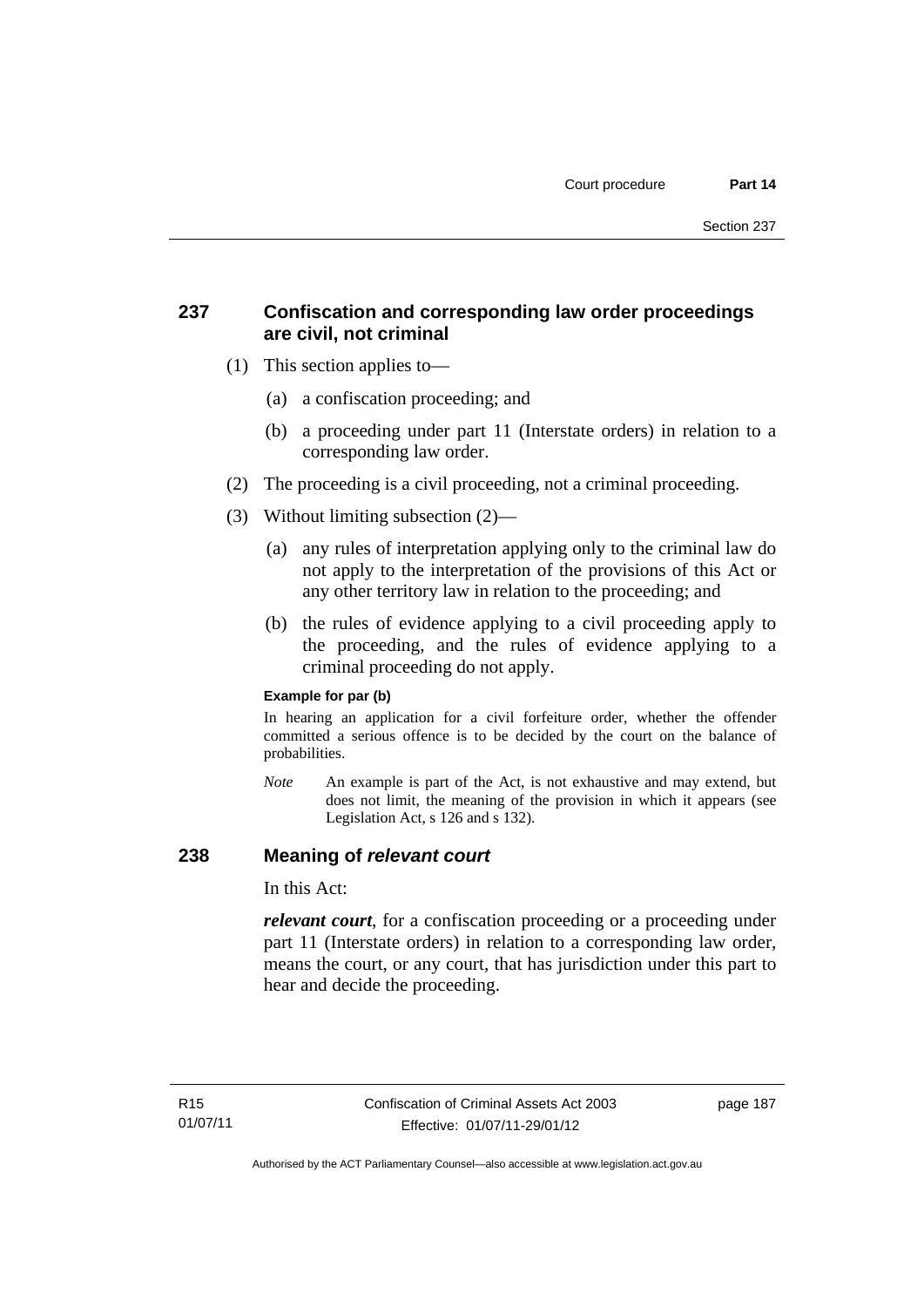Section 239

### **239 Jurisdiction of Magistrates Court—confiscation proceedings**

- (1) The Magistrates Court has jurisdiction to hear and decide a confiscation proceeding if—
	- (a) the value of the property and benefits to which the proceeding relates (as decided by the Magistrates Court) is not more than the amount the Magistrates Court may award for a personal action at law (the *Magistrates Court limit*); and
	- (b) title to land is not genuinely in question in the proceeding.
	- *Note* For the amount the Magistrates Court may award for a personal action at law (see *Magistrates Court Act 1930*, s 257).
- (2) However, if the value of the property and benefits to which the proceeding relates (as decided by the Magistrates Court) is more than the Magistrates Court limit, the Magistrates Court has jurisdiction to hear and decide the matter to—
	- (a) dismiss the proceeding on its merits (but not for want of jurisdiction); or
	- (b) make an order or orders in relation to property or benefits to the value of the limit; or
	- (c) on the application of the DPP, or on the court's own initiative, by order, transfer the proceeding to the Supreme Court.
- (3) Despite the Magistrates Court limit, the Magistrates Court has jurisdiction to hear and decide the following confiscation proceedings:
	- (a) any application for a monitoring order, transaction suspension order, production order or examination order;
	- (b) any proceeding in relation to a relevant offence that has been disposed of summarily by the court;

R15 01/07/11

Authorised by the ACT Parliamentary Counsel—also accessible at www.legislation.act.gov.au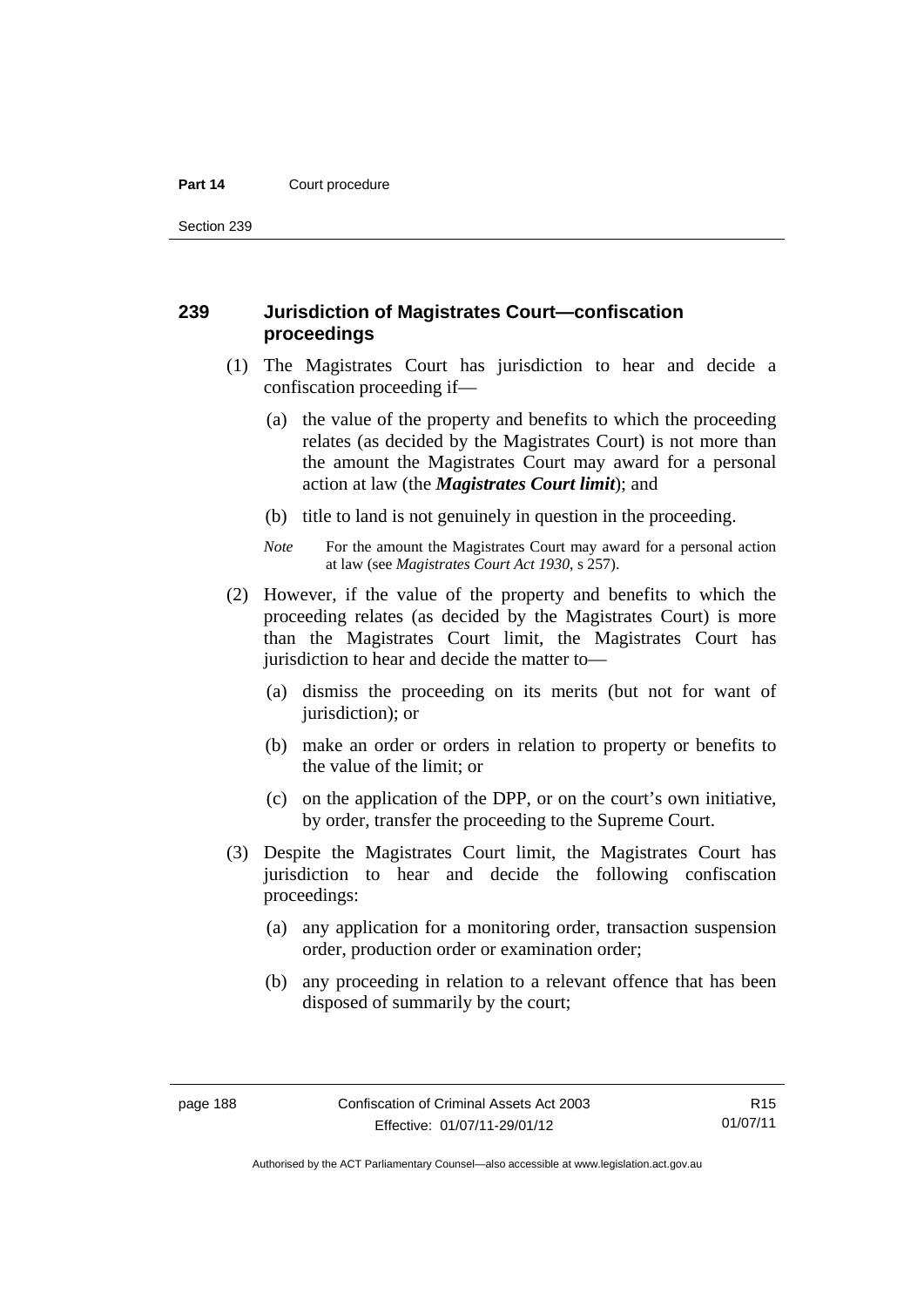(c) a proceeding transferred to the court by the Supreme Court under section 241 (2).

#### **Example for par (b)**

Mr Somewhat Wayward is summarily convicted of a relevant offence by the Magistrates Court. The value of the benefits received by Mr Wayward from the commission of the offence was \$10 000 more than the Magistrates Court limit. The Magistrates Court may make a penalty order against Mr Wayward for the full amount of the benefits despite their value being more than the amount the Magistrates Court may award for a personal action at law.

- *Note* An example is part of the Act, is not exhaustive and may extend, but does not limit, the meaning of the provision in which it appears (see Legislation Act, s 126 and s 132).
- (4) For this section—
	- (a) the Magistrates Court has jurisdiction to decide—
		- (i) what is the property and benefits to which the proceeding relates; and
		- (ii) the value of any property and benefits to which the proceeding relates; and
		- (iii) whether title to land is genuinely in question; and
	- (b) title to land is genuinely in question in the proceeding if the Magistrates Court would not have jurisdiction to hear the proceeding under the *Magistrates Court Act 1930*, section 264 (Proceedings affecting title to land).

### **240 Jurisdiction of Magistrates Court—interstate orders**

- (1) The Magistrates Court has jurisdiction to hear and decide any proceeding under part 11 (Interstate orders) in relation to a corresponding law order.
- (2) To remove any doubt, the Magistrates Court is a relevant court even if—

page 189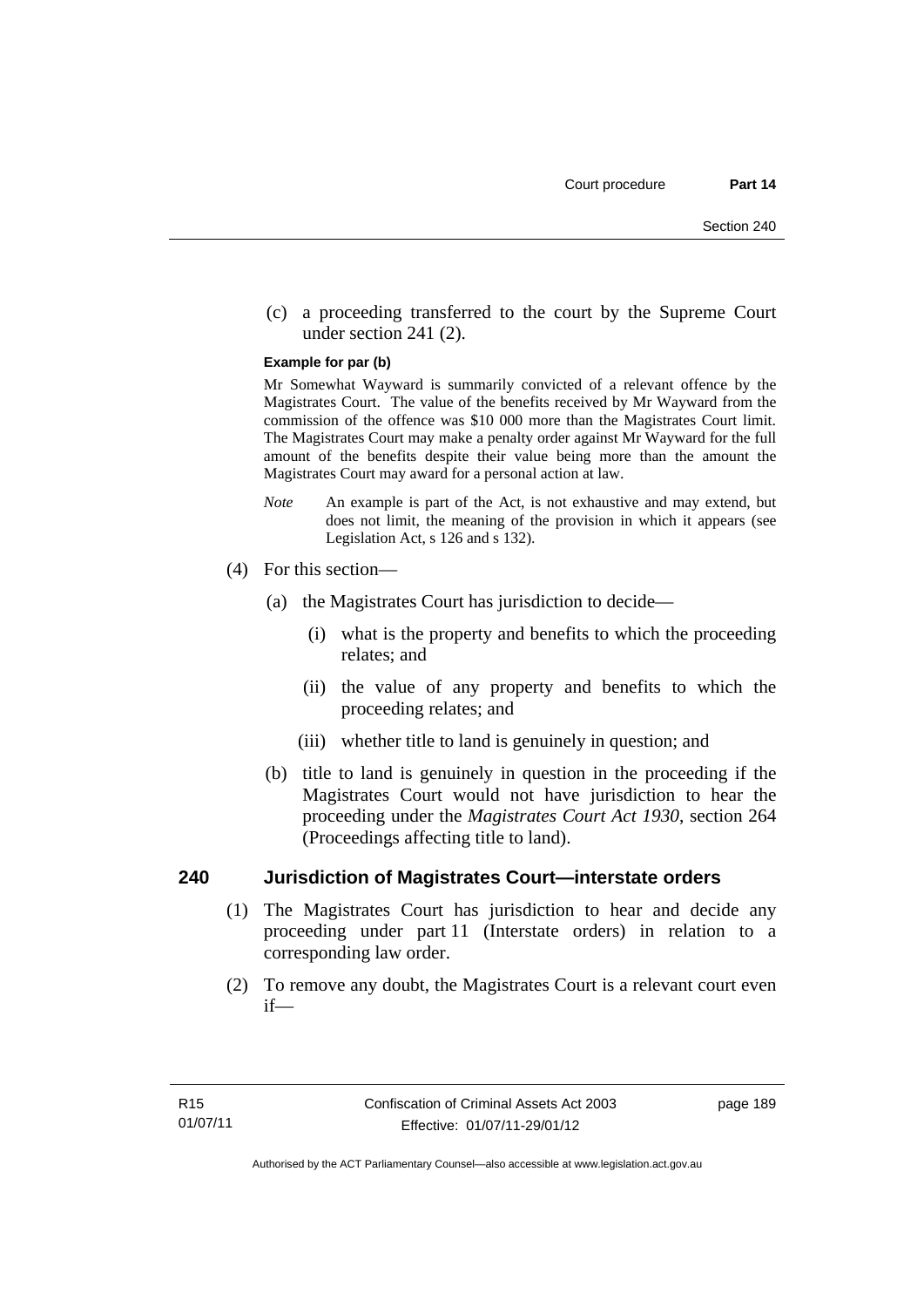Section 241

- (a) the value of the property and benefits to which the corresponding order relates is more than the amount the Magistrates Court may award for a personal action at law; or
- (b) title to land was genuinely in question in the proceeding for the making of the corresponding law order.

### **241 Jurisdiction of Supreme Court**

- (1) The Supreme Court has jurisdiction to hear and decide any confiscation proceeding or any proceeding under part 11 (Interstate orders) in relation to a corresponding law order.
- (2) The Supreme Court may, by order, transfer a confiscation proceeding to the Magistrates Court if the value of the property and benefits to which the proceeding relates (as decided by the Supreme Court)—
	- (a) is less than or equal to the amount the Magistrates Court may award for a personal action at law; and
	- (b) does not include land the title to which is genuinely in question.
- (3) An order under subsection (2) may be made on the application of the DPP or of a person with an interest in the property or on the Supreme Court's own initiative.

### **242 Confiscation proceedings—transferred proceedings**

If a proceeding is transferred from a court (the *first court*) to another court under section 239 (2) (c) or section 241 (2)—

 (a) the proceeding is taken to have been begun in the other court; and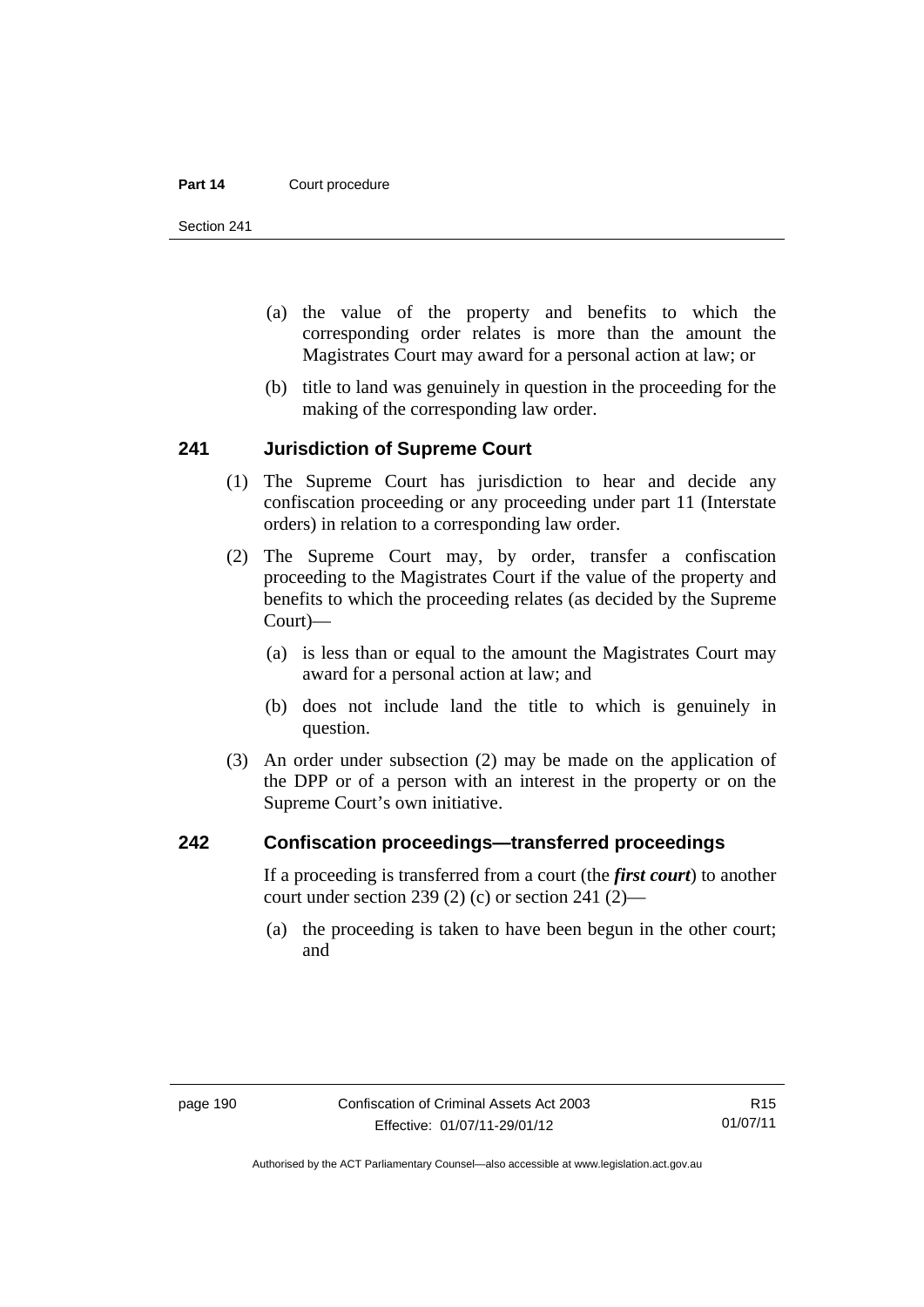(b) evidence given before, and documents filed with, the first court are taken to have been given before, or filed with, the other court.

#### **Example for par (b)**

If a proceeding is transferred from the Magistrates Court to the Supreme Court, the Supreme Court may make findings of fact based on the transcript of evidence given before the Magistrates Court without rehearing the evidence.

*Note* An example is part of the Act, is not exhaustive and may extend, but does not limit, the meaning of the provision in which it appears (see Legislation Act, s 126 and s 132).

### **243 Restricted access proceedings—notice of applications etc**

- (1) This section applies to a confiscation proceeding for any of the following orders (a *restricted access proceeding*):
	- (a) a restraining order;
	- (b) an application by the DPP or public trustee for an additional order under section 39 in relation to a restraining order or restrained property;
	- (c) an order under section 49 (Extension of time for restraining orders) that a restraining order—
		- (i) is to remain in force for a stated period (or as stated in the order); or
		- (ii) that has ended is to be revived for a stated period (or as stated in the order);
	- (d) a monitoring order;
	- (e) a transaction suspension order;
	- (f) a production order (other than an application to vary a production order under section 162);
	- (g) an examination order.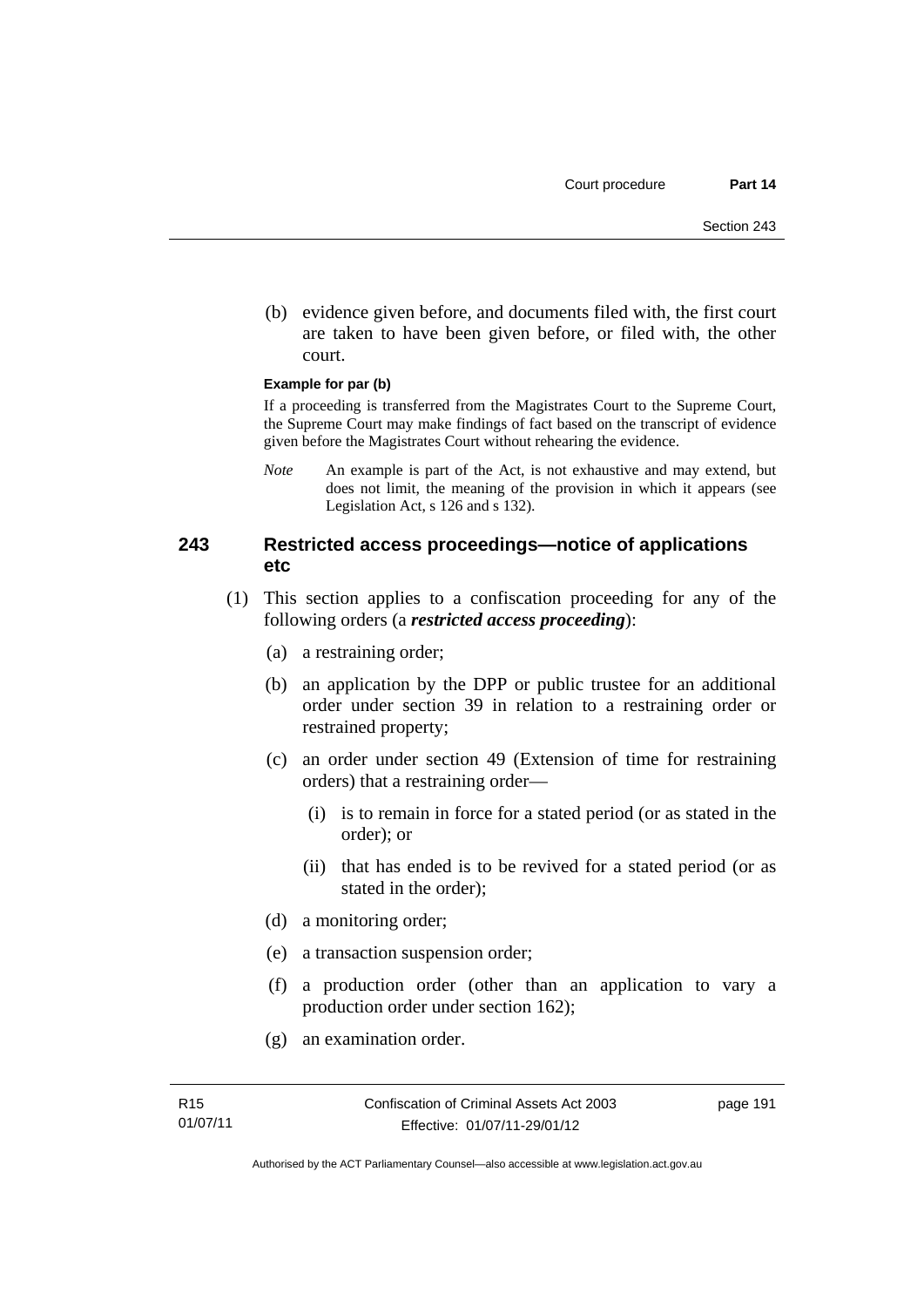Section 244

- (2) An application to begin a restricted access proceeding may be made to a relevant court without notice to the person against whom the relevant order is sought.
- (3) If an application is made to begin a restricted access proceeding without notice to the person against whom the relevant order is sought, the applicant is the only party to the application.
- (4) If notice is given to the person against whom the order is sought, the person is entitled to appear and to present evidence at the hearing of the application, but the person's absence does not prevent the court from making the order.
- (5) The relevant court must hold a restricted access proceeding in closed court if the applicant asks and may give directions about who may be present.

### **244 Other confiscation proceedings—notice of applications etc**

- (1) This section applies to an application to a relevant court to begin a confiscation proceeding (other than a restricted access proceeding mentioned in section 243) or to amend such an application.
	- *Note 1* No notice of the application is required for a restricted access proceeding (see s 243 (2)).
	- *Note 2* In particular, no advance notice to anyone is required of the application for the order, and the application may be heard in closed court, without the offender or the public being present (see s 243).
	- *Note 3* Related confiscation proceedings are taken to be an interlocutory application and started in accordance with the procedure of the relevant court (see s 245).
- (2) The applicant must give written notice of the application to each of the following people, if applicable (a *notifiable person*):
	- (a) if the application is made by the DPP—the person in relation to whom the order is sought;
	- (b) if the application is made by someone else—the DPP;

R15 01/07/11

Authorised by the ACT Parliamentary Counsel—also accessible at www.legislation.act.gov.au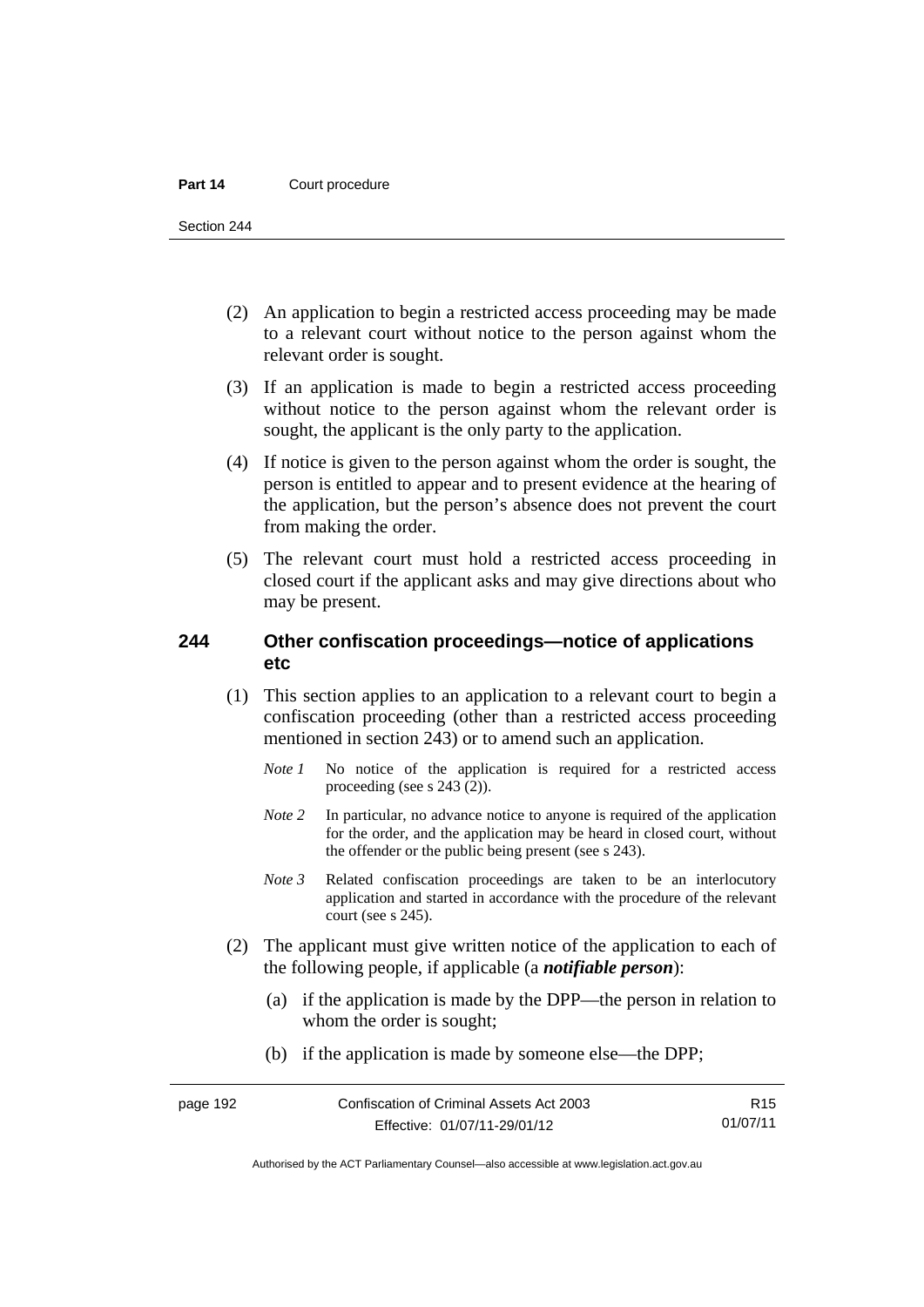- (c) if the public trustee has been directed to take control of the property—the public trustee;
- (d) anyone else the applicant believes may have an interest in the property or benefits that are the subject of the proceeding (or, for forfeited property, may have had an interest in the property or benefits immediately before the property was forfeited).
- (3) Notice of the application must include a statement of the grounds for the application.
- (4) If a notifiable person proposes to oppose the application, the notifiable person must give the applicant written notice of the grounds on which the application will be opposed.
- (5) However, the court may waive the requirement to give written notice of the application to a notifiable person if the person is present in the court when the application is made.
- (6) The court may direct the applicant give notice of the application to anyone and may give directions about how the notice is to be given.
- (7) A notifiable person, and anyone else who claims an interest in the property or benefits, is entitled to appear and to present evidence at the hearing of the application, but the person's absence does not prevent the court from making an order.

## **245 Applications for another confiscation proceeding in relation to same offence**

After the beginning of a confiscation proceeding in relation to a particular offence, any other confiscation proceeding in relation to the same or a related offence—

- (a) is taken to be an interlocutory application in relation to the first proceeding; and
- (b) may be started in accordance with the procedure of the relevant court.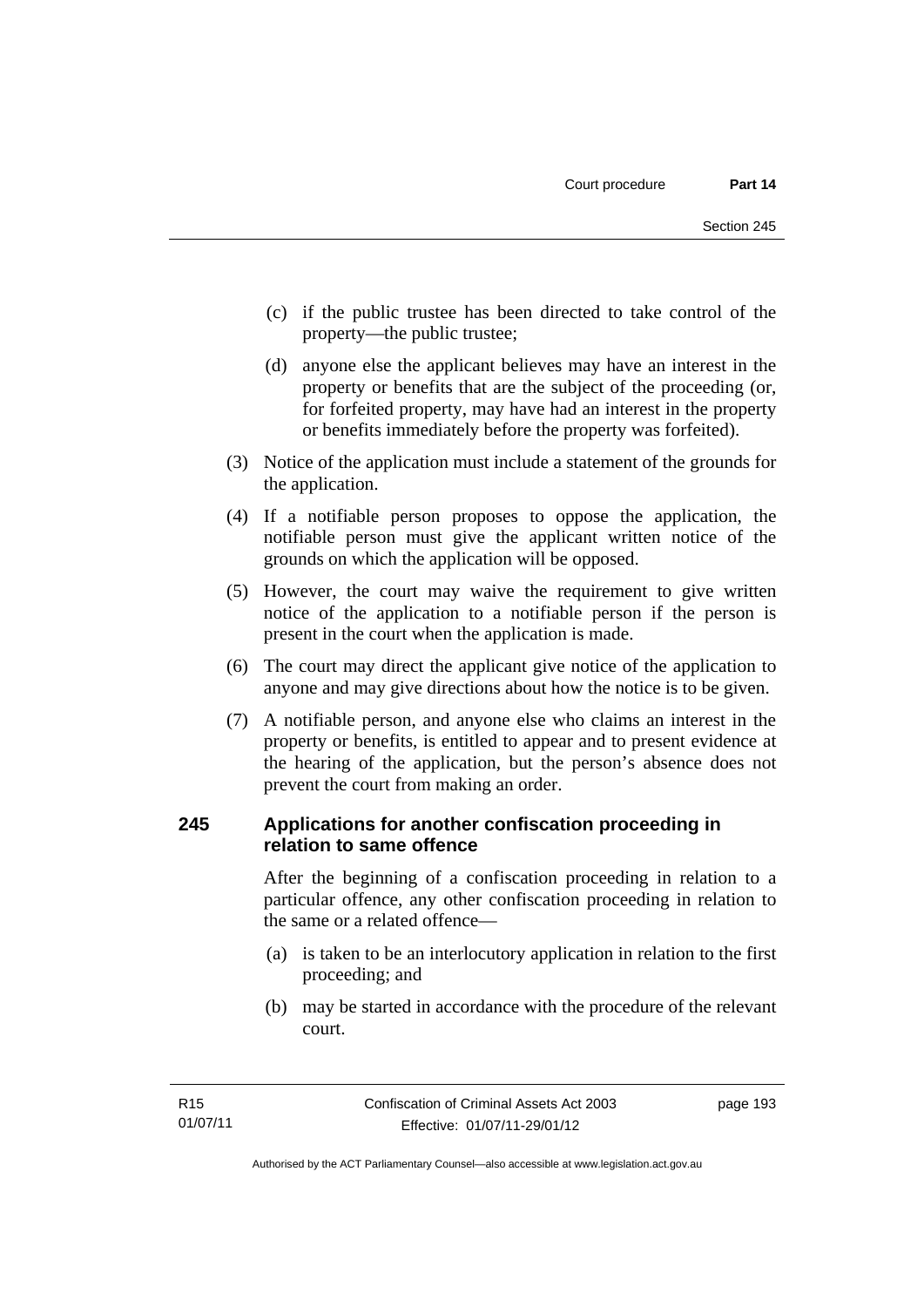Section 246

# **246 Confiscation proceedings—time extensions for applications**

- (1) A relevant court may give leave for—
	- (a) an application in relation to any confiscation proceeding to be made after the end of a period otherwise provided by this Act (the *standard period*); or
	- (b) if an application for a particular order in relation to an offence has already been made in relation to the offence (or a related offence)—another application for an order of that kind to be made in relation to the same offence (or a related offence), whether before or after the end of the standard period; or
	- (c) the amendment of an application for an order under this Act to vary the property or benefits to which the application relates.
- (2) The court may give leave only if satisfied that—
	- (a) property or benefits to which the application relates were (or will be) derived from the offence, or identified, after the end of the standard period; or
	- (b) necessary evidence has (or will) become available only after the end of the standard period; or
	- (c) it is otherwise desirable having regard to the purposes of this Act.
- (3) To remove any doubt, this section does not authorise a relevant court to give leave for an application for an exclusion order in relation to property that has been forfeited.

### **247 Confiscation proceedings—amendment of applications**

- (1) A relevant court may amend an application in any confiscation proceeding on the application, or with the consent, of the applicant.
- (2) The application may be amended at any time before the proceeding for the application is finalised.

Authorised by the ACT Parliamentary Counsel—also accessible at www.legislation.act.gov.au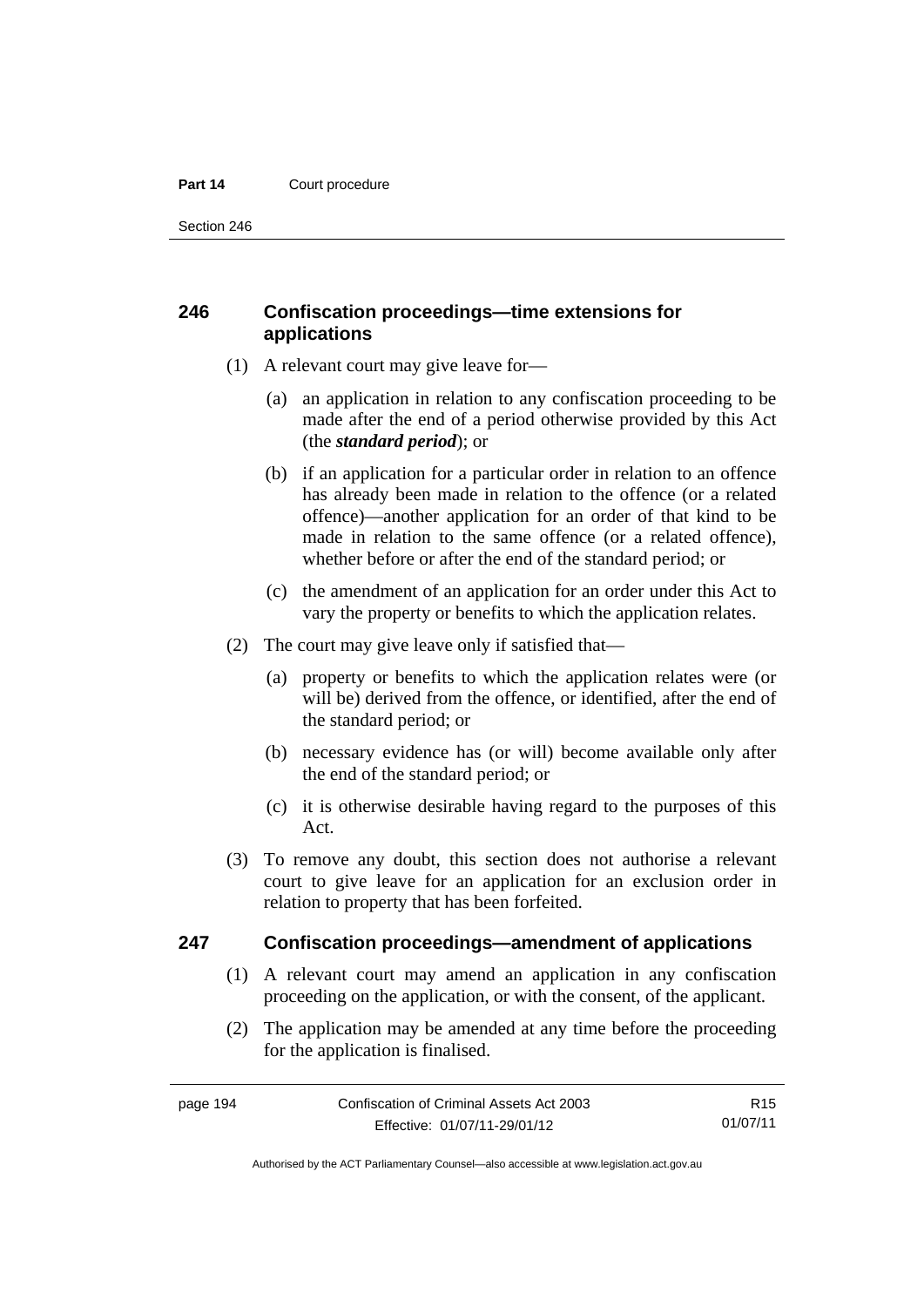### **248 Confiscation proceedings—relevant material**

For a confiscation proceeding, the relevant court may take into account any material it considers appropriate.

#### **Example of material that may be considered appropriate**

evidence given in, and the transcript of, any proceedings for or about the offence to which the order sought relates

- *Note 1* Evidence may be given in the confiscation proceeding of a conviction, acquittal, sentencing, order or about proceedings in a court by a certificate signed by a judge, magistrate, registrar or proper officer of the court (see *Evidence Act 1995* (Cwlth), s 178).
- *Note* 2 An example is part of the Act, is not exhaustive and may extend, but does not limit, the meaning of the provision in which it appears (see Legislation Act, s 126 and s 132).

### **249 Confiscation proceedings—witness not required to answer questions prejudicing investigation**

A witness in the hearing of a confiscation proceeding is not required to answer a question or produce a document if the relevant court is satisfied that answering the question or producing the document may prejudice an investigation or prosecution in relation to a relevant offence.

## **250 Confiscation proceedings—additional orders**

 (1) A relevant court may, when it makes an order in a confiscation proceeding (a *primary order*) or at any later time, make any other order (an *additional order*) that it considers appropriate for varying or giving effect to the primary order.

### **Examples of additional orders**

- 1 an order for the examination of anyone before the court, or an officer of the court, about any property that may be forfeited property
- 2 an order directing the owner of forfeited property or anyone else to give to a stated person, within a stated period, a sworn statement about stated particulars of the forfeited property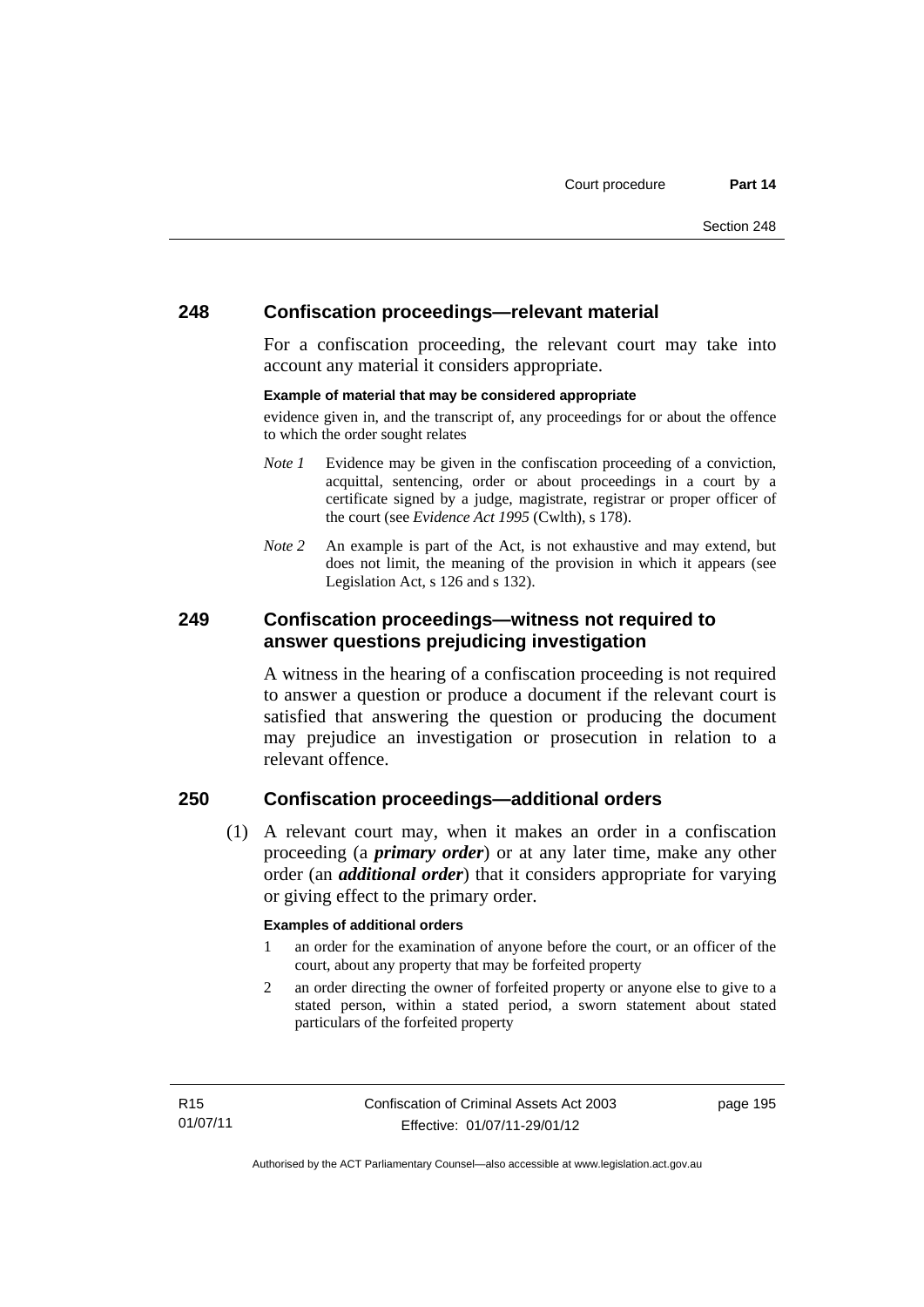Section 250

- 3 an order directing the owner of forfeited property or anyone else to do anything necessary or convenient to be done to allow the public trustee to take control of the property in accordance with a forfeiture order, including anything necessary or convenient to be done to bring the property within the jurisdiction
- 4 an order in relation to the registration of title to, or charges over, property under a territory law
- 5 an order for the substituted service of a restraining order
- *Note* An example is part of the Act, is not exhaustive and may extend, but does not limit, the meaning of the provision in which it appears (see Legislation Act, s 126 and s 132).
- (2) However, this section does not authorise a relevant court to make an additional order in relation to a restraining order or restrained property (including an order for the exclusion of property from a restraining order).
	- *Note 1* For additional orders about restraining orders and restrained property, see s 39 and the notes to that section.
	- *Note 2* For the power to give orders to give effect to an automatic forfeiture for conviction for a serious offence (which operates over restrained property), see s 60.
- (3) An additional order may be made on the relevant court's own initiative, or on the application of any of the following people:
	- (a) the applicant for the primary order;
	- (b) the DPP;
	- (c) the public trustee;
	- (d) anyone with an interest in the property or benefits to which the application relates;
	- (e) anyone else with the court's leave.
- (4) To remove any doubt, an additional order under this section does not end only because the order to which the additional order relates ends.

R15 01/07/11

Authorised by the ACT Parliamentary Counsel—also accessible at www.legislation.act.gov.au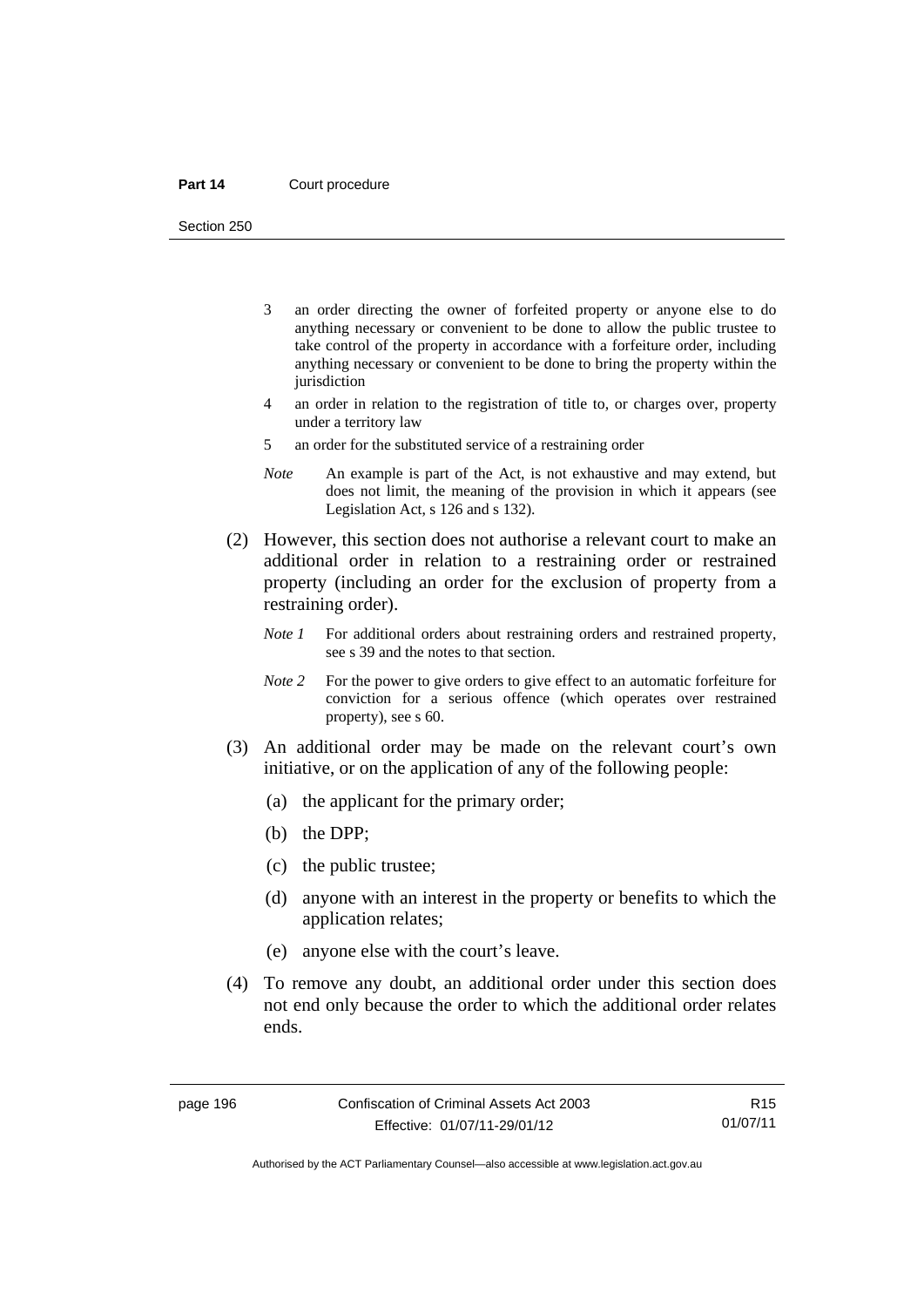# **251 Contravention of additional orders under s 250**

A person commits an offence if—

- (a) a relevant court makes an additional order under section 250; and
- (b) the person has notice of the order (whether by being given a copy of the order or otherwise); and
- (c) the person contravenes the order.

Maximum penalty: 200 penalty units, imprisonment for 2 years or both.

## **252 Confiscation proceedings—consent orders**

- (1) A relevant court may make an order in a confiscation proceeding with the consent of the applicant in the proceeding and everyone whom it has reason to believe has an interest in the property, benefits, transaction, document or information that is the subject of the proceeding.
- (2) An order may be made with consent under subsection (1) without consideration of the matters which the court would otherwise consider in the proceeding.

### **253 Confiscation proceedings—notice of making orders**

- (1) If a relevant court makes an order in a confiscation proceeding, the applicant for the order must give a copy of the order to—
	- (a) if the application is made by the DPP—the person in relation to whom the order is sought; and
	- (b) if the application is made by someone else—the DPP; and
	- (c) if the public trustee has been directed to take control of the property—the public trustee; and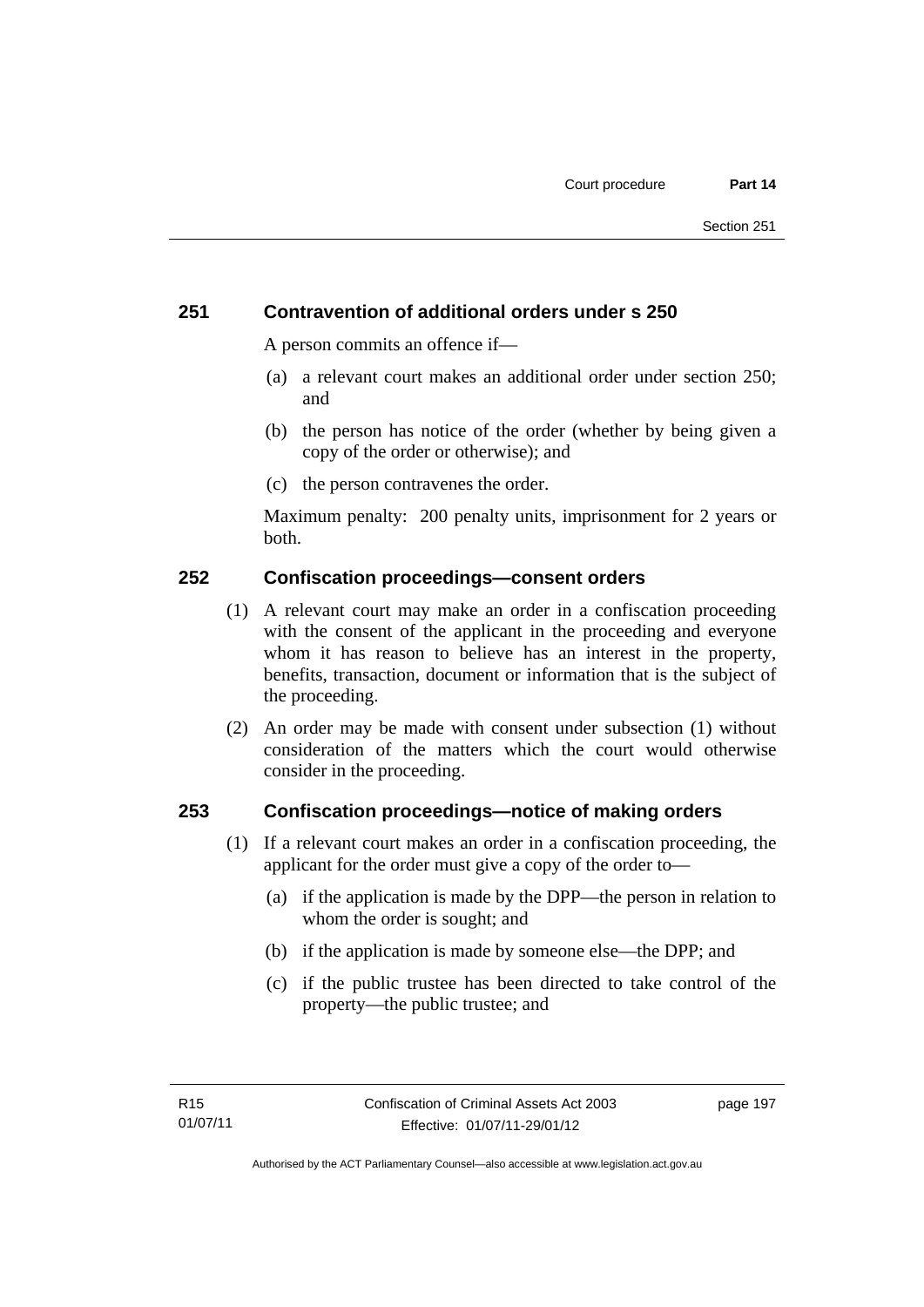Section 254

- (d) anyone else the applicant believes may have an interest in the property or benefits that are the subject of the proceeding (or, for forfeited property, may have had an interest in the property or benefits immediately before the property was forfeited).
- *Note* For how documents may be served, see the Legislation Act, pt 19.5.
- (2) The court may order the applicant to give notice of the order to anyone else and may give directions about how the notice is to be given.
- (3) The court must not make an order under subsection (2) if compliance with the order would be inconsistent with a direction under section 69 (1) (b) (Civil forfeiture order proceedings restrictions on disclosure).
- (4) This section does not apply to the making of restraining orders or non-disclosable information orders.
	- *Note* See div 4.2 about notice of the making of restraining orders and pt 12 about making information orders.

### **254 Concurrent proceedings**

This Act does not prevent a relevant court from conducting a confiscation proceeding at the same time as another confiscation proceeding or another civil or criminal proceeding, if the court considers it desirable for the purposes of this Act.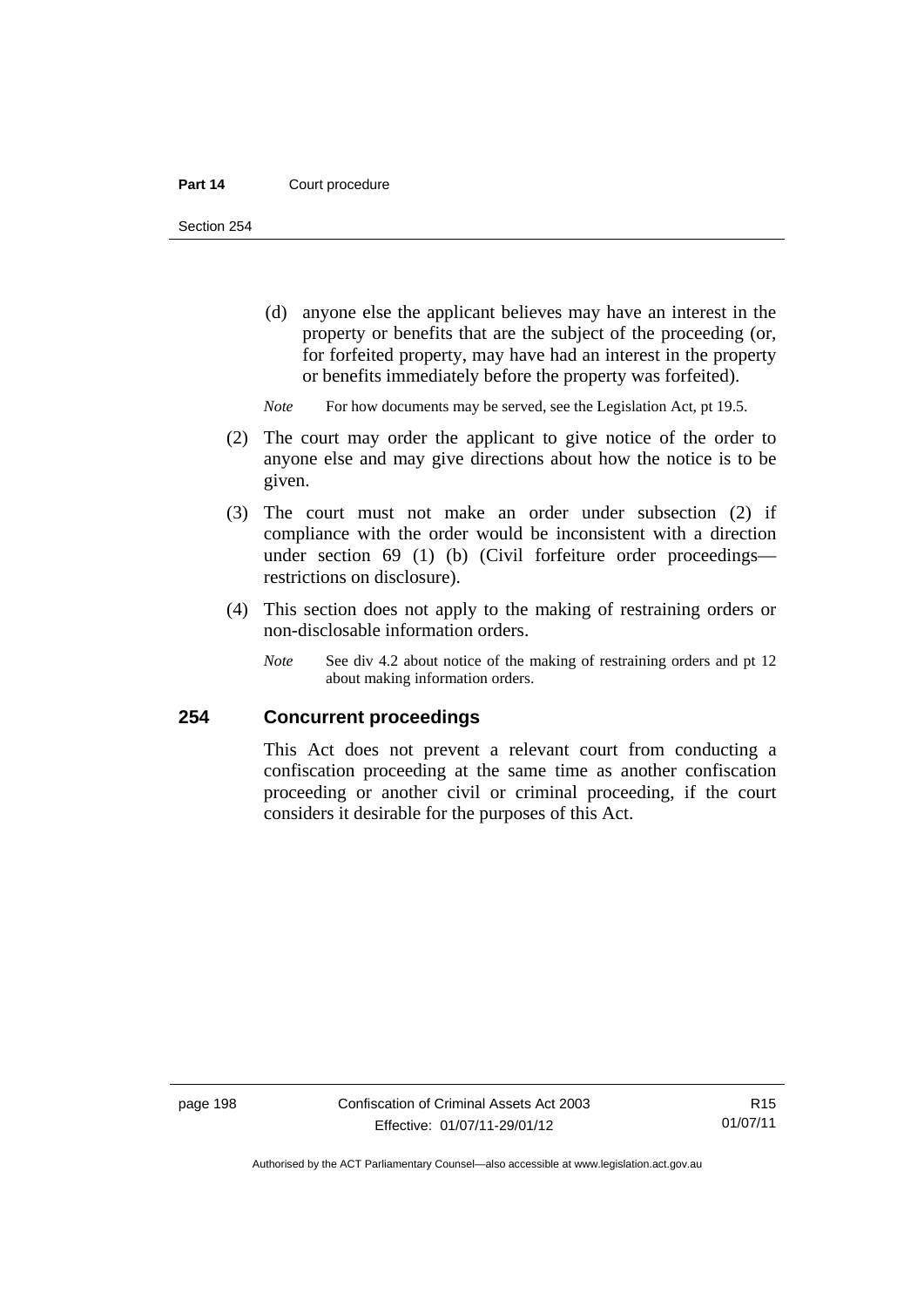# **Part 15 Miscellaneous**

### **255 Selfincrimination and other privileges overridden**

- (1) This section applies despite the Legislation Act, part 15.4 (Preservation of certain common law privileges) if a person is required to disclose anything in a confiscation proceeding, by an order under this Act, or otherwise under this Act.
- (2) The person is not excused from the disclosure because—
	- (a) the disclosure might tend to incriminate the person or make the person liable to a penalty, or the person's property liable to forfeiture, under this Act or another territory law; or
	- (b) the disclosure would be in breach of an obligation (whether imposed by law or otherwise) of the person not to make the disclosure.

#### **Example—legal professional privilege**

A person is not excused from disclosing a document because to do so would be in breach of an obligation by a lawyer to a client not to disclose the existence or contents of the document.

- *Note* An example is part of the Act, is not exhaustive and may extend, but does not limit, the meaning of the provision in which it appears (see Legislation Act, s 126 and s 132).
- (3) However, the disclosure is inadmissible against the person making the disclosure in a civil or criminal proceeding except—
	- (a) in a criminal proceeding in relation to giving false or misleading documents, information or testimony; or
	- (b) in a proceeding on an application under this Act; or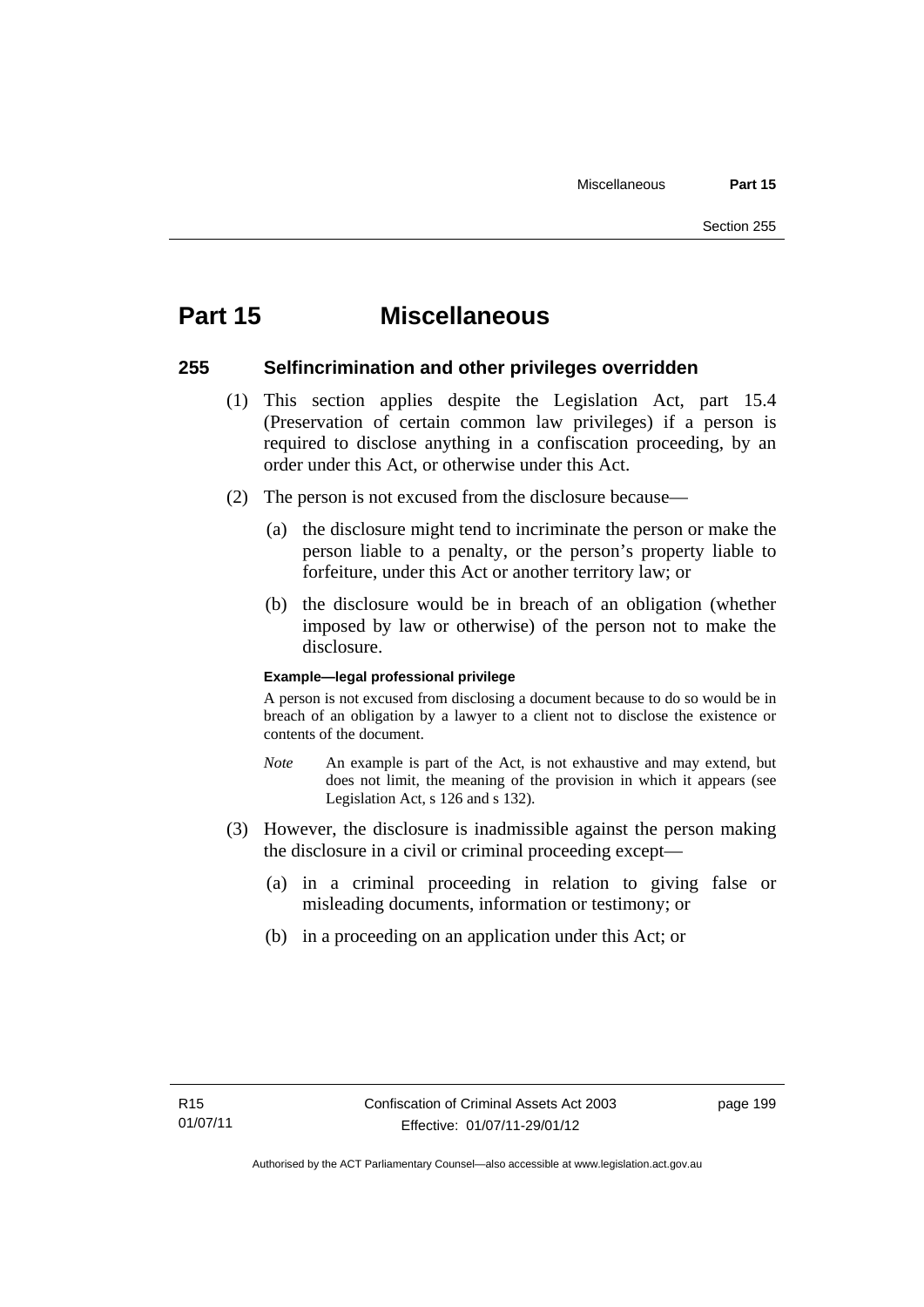#### **Part 15** Miscellaneous

Section 256

- (c) in a proceeding for an additional order under section 39 or section 250 in relation to another confiscation proceeding under this Act; or
- (d) in a proceeding for enforcement of a confiscation forfeiture order, an automatic forfeiture or a penalty order; or
- (e) for a document—in a civil proceeding in relation to a right or liability it gives or imposes.
- (4) An action does not lie against a person because of the disclosure if it is in breach of an obligation the person would otherwise have (whether imposed by law or applying otherwise).
- (5) In this section:

*disclosure*, by a person, includes—

- (a) the person answering a question or giving testimony or information to someone else; and
- (b) the person giving or producing a statement, document or anything else to someone else.

#### **Example of** *disclosure*

giving information about the nature or location of property held by anyone

### **256 Powers under Act not limited by criminal proceedings**

To remove any doubt, the fact that a criminal proceeding has begun, or is about to begin, (whether or not under this Act) against a person to whom an order under this Act or an examination notice applies does not prevent the person or anyone else from complying, or permit a person to refuse to comply, with the order or notice.

R15 01/07/11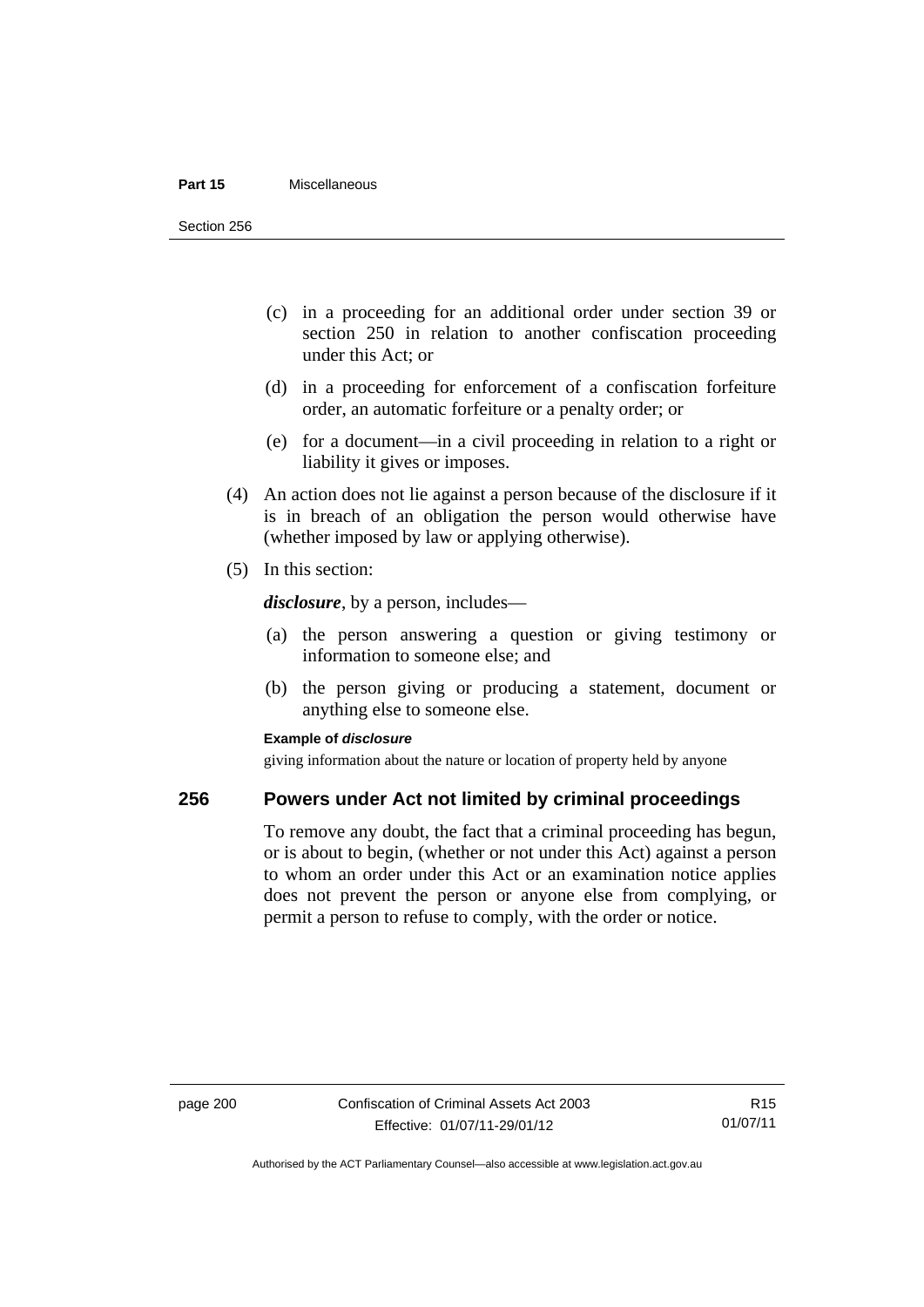### **257 Powers under Act do not limit each other or powers under other laws**

A power under this Act does not limit or exclude—

- (a) the operation of another power under this Act; or
- (b) the operation of another territory law, or a law of the Commonwealth, a State or another Territory.

#### **Example for par (a)**

a search warrant under part 13 and an examination notice, production order and monitoring order may be used independently, or in conjunction with each other, in relation to identifying and locating tainted property and benefits derived from an offence.

#### **Example for par (b)**

a search warrant under the *Crimes Act 1900* may be applied for to locate target material rather than a search warrant under this Act, part 13.

*Note* An example is part of the Act, is not exhaustive and may extend, but does not limit, the meaning of the provision in which it appears (see Legislation Act, s 126 and s 132).

### **258 Examination orders—reporting requirements**

- (1) As soon as practicable after the end of each financial year, the chief police officer must give the Minister a report about the operation of division 12.5 (Examination orders and notices) during the financial year.
- (2) The report must include the following information for the financial year:
	- (a) the number of applications for examination orders made during the year;
	- (b) the number of people given examination notices during the year;
	- (c) the number of investigations to which the notices related;
	- (d) the number of examinations conducted during the year.

page 201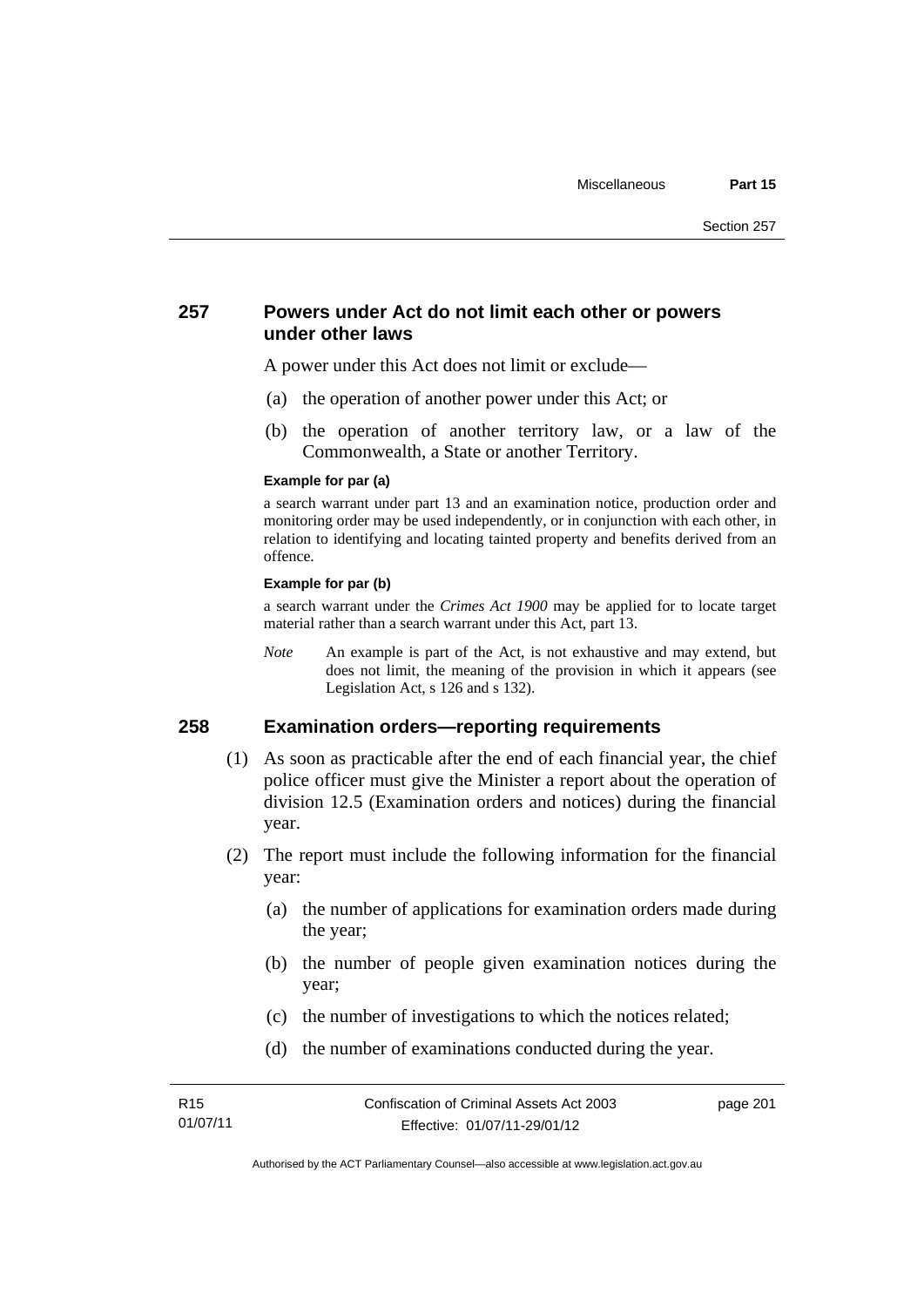#### **Part 15** Miscellaneous

Section 258

- (3) The report must also include the following information for the financial year (whether or not the examination notice to which it relates was given during the year):
	- (a) the number and kind of confiscation proceedings begun during the year in relation to matters for which an examination notice has been given to a person;
	- (b) the estimated value of property either restrained or confiscated during the year in relation to matters for which an examination notice had been given to a person;
	- (c) the number of charges laid relating to examination notice offences during the year;
	- (d) the number of arrests made during the year in relation to matters for which an examination notice has been given to a person;
	- (e) the number and kind of complaints made during the year to the Australian Federal Police or the Commonwealth Ombudsman in relation to examination notices;
	- (f) the number of complaints of the kind mentioned in paragraph (e) resolved during the year and their outcome;
	- (g) the number and kind of legal proceedings begun during the year in relation to examination notices (other than charges mentioned in paragraph (c) or proceedings begun by the DPP or a police officer);
	- (h) the number of legal proceedings of the kind mentioned in paragraph (g) finalised during the year and their outcome.
- (4) The Minister must present a copy of each report given to the Minister under subsection (1) to the Legislative Assembly within 6 sitting days after the day the Minister receives it.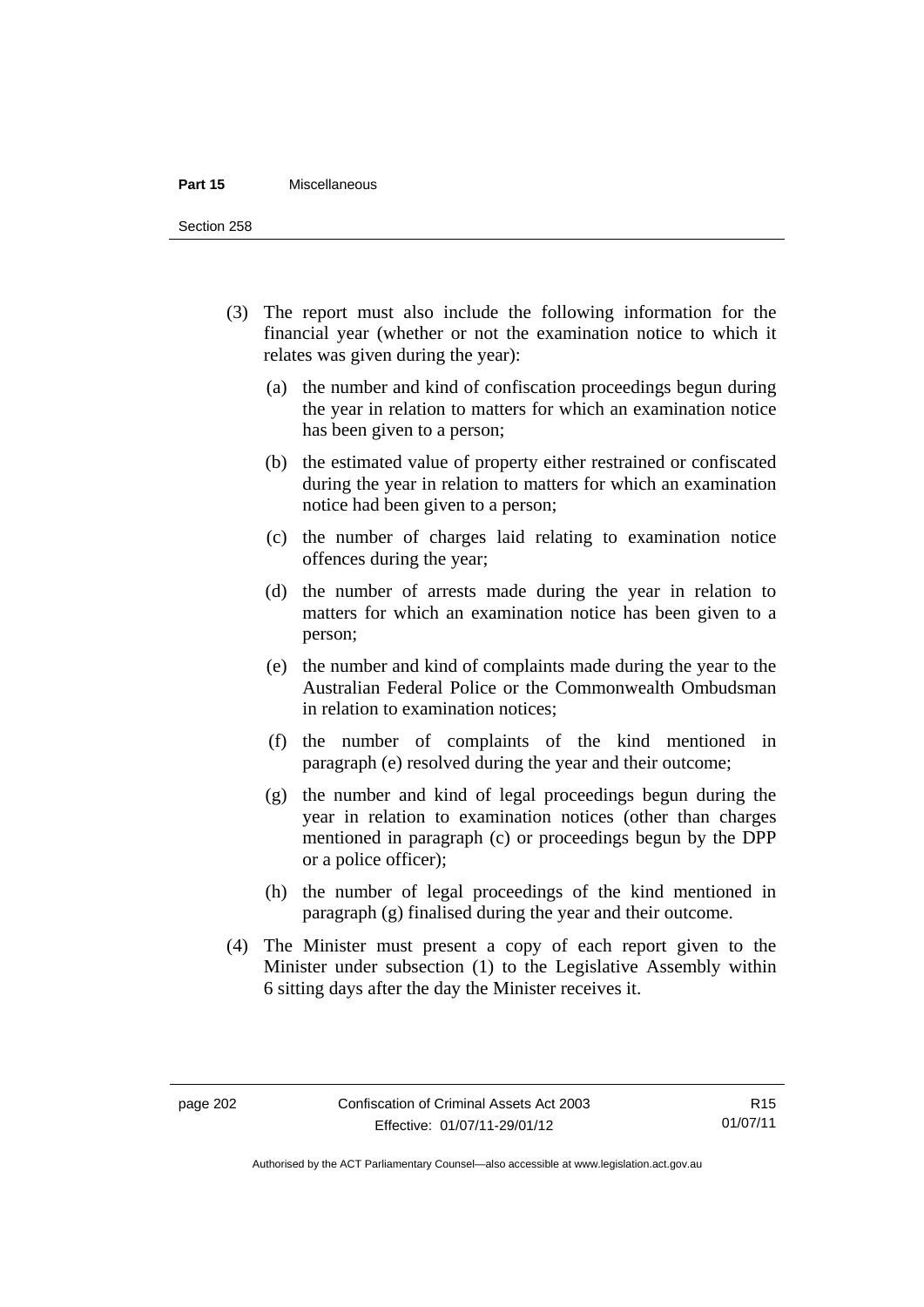# **259 Approved forms**

- (1) The Minister may, in writing, approve forms for this Act.
- (2) If the Minister approves a form for a particular purpose, the approved form must be used for that purpose.

*Note* For other provisions about forms, see the Legislation Act, s 255.

(3) An approved form is a notifiable instrument.

*Note* A notifiable instrument must be notified under the Legislation Act.

# **260 Regulation-making power**

- (1) The Executive may make regulations for this Act.
	- *Note* A regulation must be notified, and presented to the Legislative Assembly, under the Legislation Act.
- (2) A regulation may prescribe offences for contraventions of a regulation and prescribe maximum penalties of not more than 10 penalty units for offences against a regulation.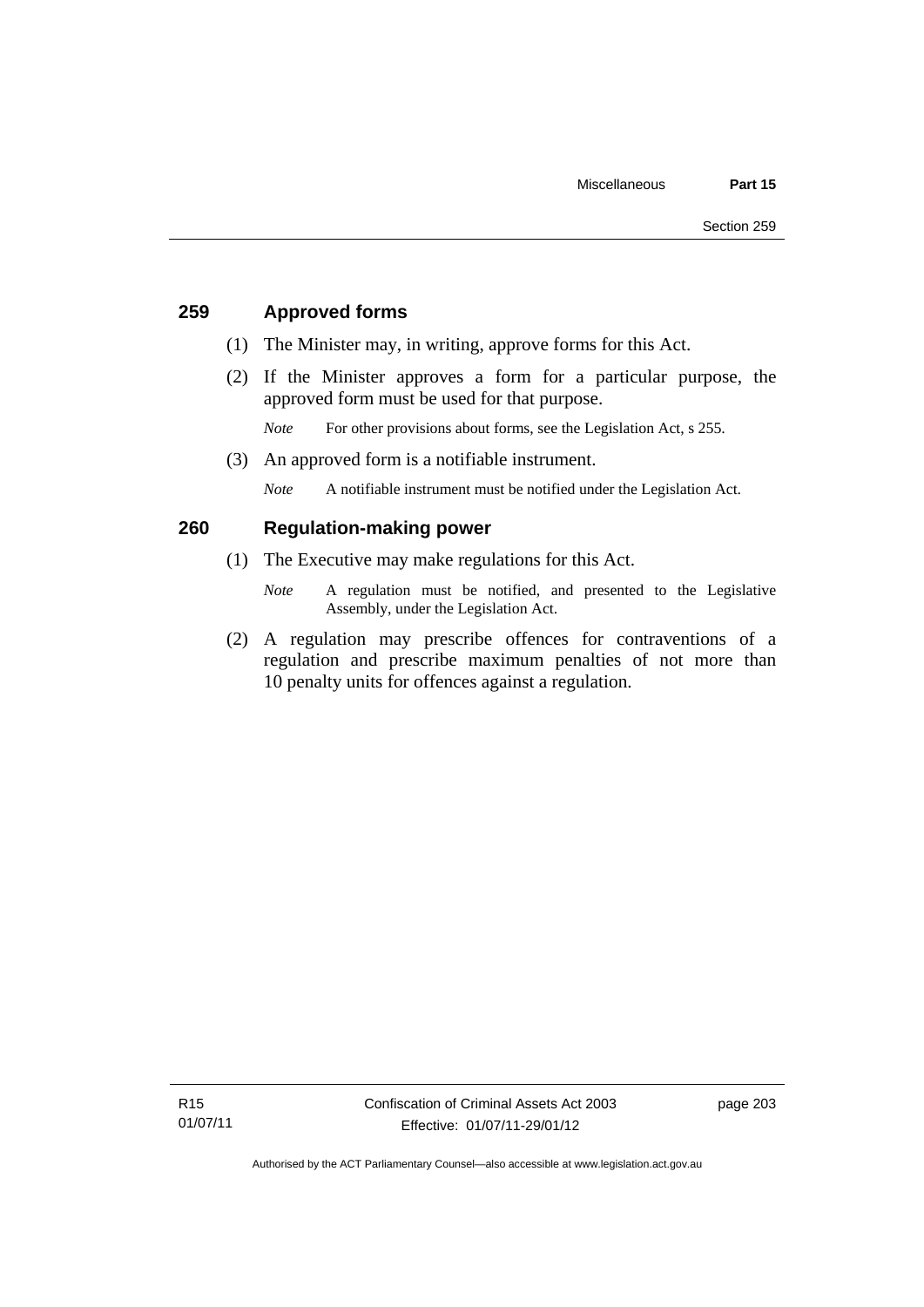Dictionary

# **Dictionary**

(see s 6)

- *Note 1* The Legislation Act contains definitions and other provisions relevant to this Act.
- *Note 2* In particular, the Legislation Act, dict, pt 1, defines the following terms:
	- authorised deposit-taking institution
	- child
	- domestic partner (see s 169)
	- DPP
	- entity
	- fail
	- foreign country
	- found guilty
	- function
	- indictment
	- interest (in relation to land or other property)
	- intersex person (see s 169B)
	- lawyer
	- $\bullet$  may (see also s 146)
	- must (see also s 146)
	- police officer
	- present
	- property
	- public trustee
	- registrar-general
	- transgender person (see s169A).

page 204 Confiscation of Criminal Assets Act 2003 Effective: 01/07/11-29/01/12

R15 01/07/11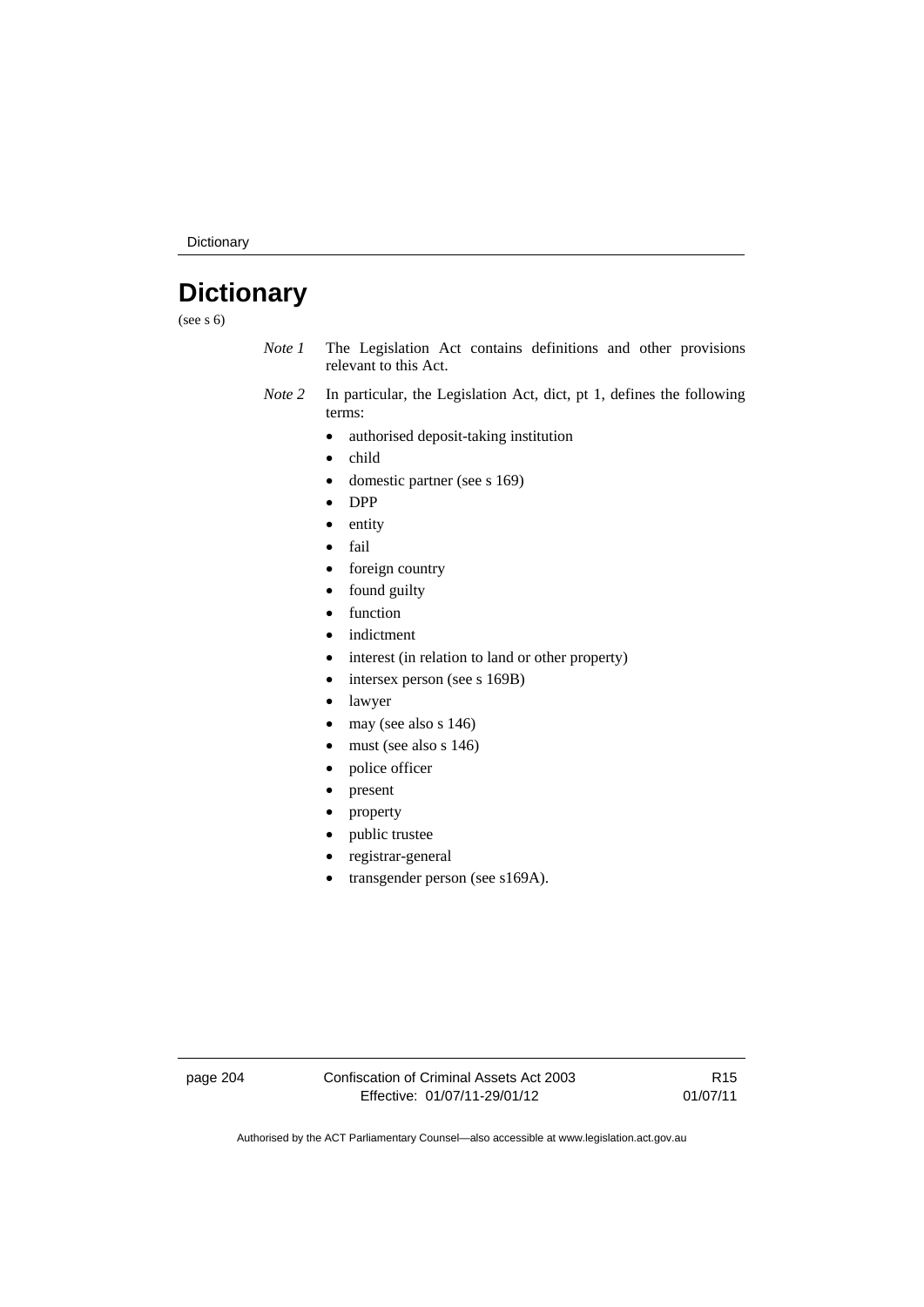# *abscond*—see section 16.

*account* means any facility or arrangement through which a financial institution accepts deposits or allows withdrawals, and includes—

- (a) a facility or arrangement for a fixed term deposit or a safedeposit box; and
- (b) a facility or arrangement prescribed by regulation for this definition.

*agent*, for an agent that is a corporation, includes an officer, employee or agent of the corporation.

*artistic profits*—see section 81.

*artistic profits restraining order*—see section 20.

*associate*, for division 12.5 (Examination orders and notices) see section 164.

*at*, for part 13 (Search warrants)—see section 195.

*authenticated*, in relation to a corresponding law order, for part 11 (Interstate orders)—see section 136.

*authorised investigator*, for division 12.5 (Examination orders and notices)—see section 165 (1).

*automatic forfeiture*, of property, means the forfeiture of the property—

- (a) under division 5.2 (Automatic forfeiture—conviction for serious offences); or
- (b) under division 5.3 (Automatic forfeiture—unclaimed tainted property).
- *Note* A registered interstate automatic forfeiture decision is taken to be an automatic forfeiture under this Act (see s 139).

*benefit* includes service or advantage.

| R <sub>15</sub> | Confiscation of Criminal Assets Act 2003 | page 205 |
|-----------------|------------------------------------------|----------|
| 01/07/11        | Effective: 01/07/11-29/01/12             |          |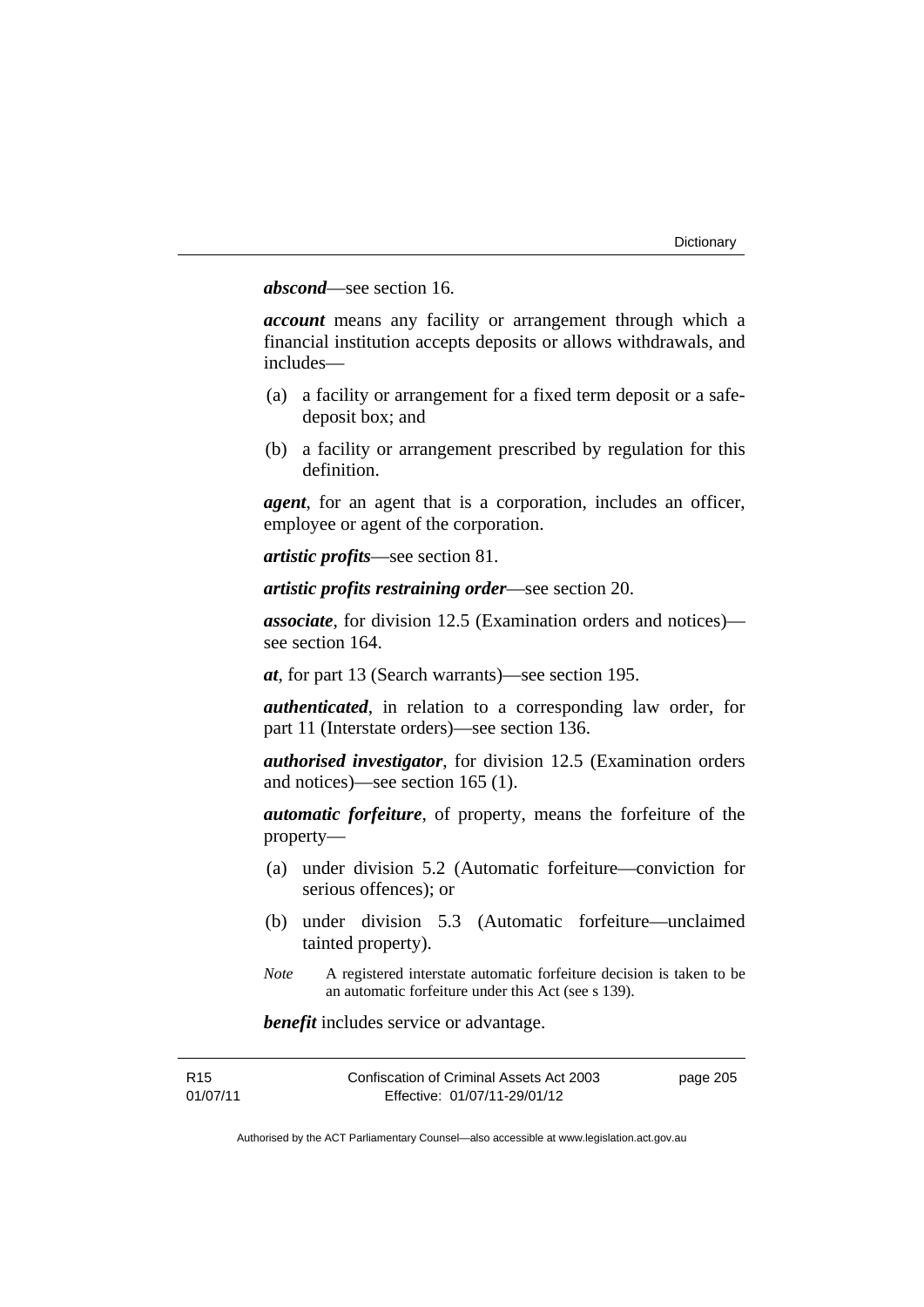*benefits*, derived by an offender—see section 80. *buyback order*—see section 124. *civil forfeiture order*—see section 65. *cleared*, of an offence—see section 17. *commission*— (a) of a serious offence, for part 7 (Penalty orders)—see section 79; and (b) of an offence by a person who has absconded—includes the alleged commission of the offence by the person. *confiscation proceeding*—see section 236.

*convicted*—see section 15 (1).

*conviction forfeiture order*—see section 52.

*corresponding law* means a law of the Commonwealth, a State or another Territory that is declared by regulation to be a corresponding law, whether or not the law corresponds, or substantially corresponds, to this Act.

*corresponding law order* means an order, notice or decision (however described) made under a corresponding law, whether or not the order, notice or decision—

- (a) is made by a court; or
- (b) corresponds, or substantially corresponds, to an order, notice or decision under this Act.

*data*, for part 13 (Search warrants)—see section 195.

*data storage device*, for part 13 (Search warrants)—see section 195.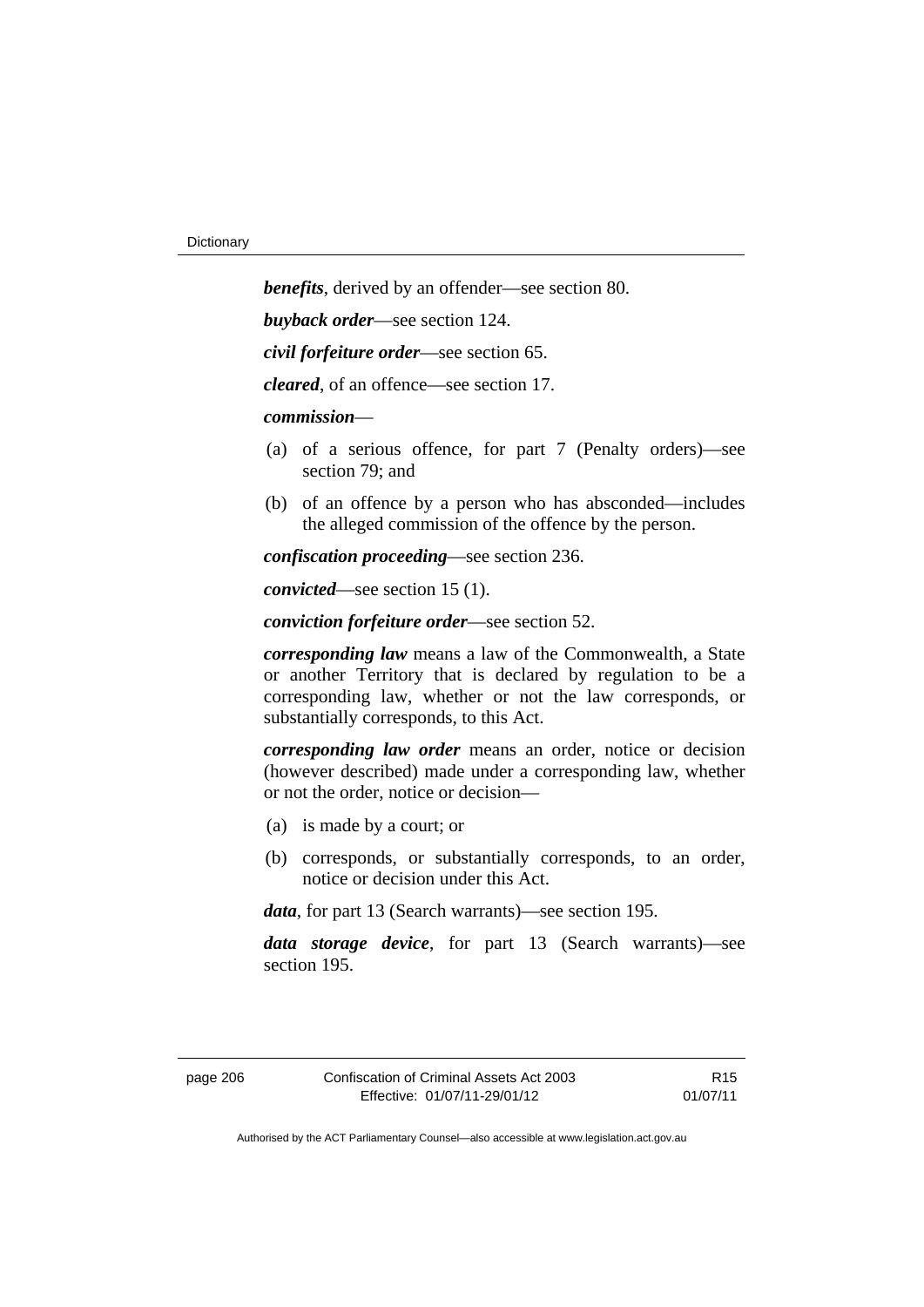*dealing*, with property of a person, includes, for example—

- (a) if a debt is owed to the person—making a payment to anyone in reduction of the debt; and
- (b) disposing of the property (including, for example, making a gift of the property or removing the property from the ACT or Australia); and
- (c) receiving the property, whether as a gift or otherwise; and
- (d) creating or assigning an interest in the property; and
- (e) using the property to obtain or extend credit; and
- (f) using credit secured against the property.
- *Note* An example is part of the Act, is not exhaustive and may extend, but does not limit, the meaning of the provision in which it appears (see Legislation Act, s 126 and s 132).

*derived*—see section 12.

*distributable funds*, for part 10 (Confiscated assets trust fund) see section 128.

*effective control*, of property—see section 14.

*encumbrance*, in relation to property, includes any interest, mortgage, charge, right, claim or demand in relation to the property.

*equitable sharing program*, for part 10 (Confiscated assets trust fund)—see section 129.

*examination notice*—see section 171.

*examination order*—see section 166.

*exclusion order*—see section 72.

*executing police officer*, of a search warrant, for part 13 (Search warrants)—see section 195.

R15 01/07/11 Confiscation of Criminal Assets Act 2003 Effective: 01/07/11-29/01/12

page 207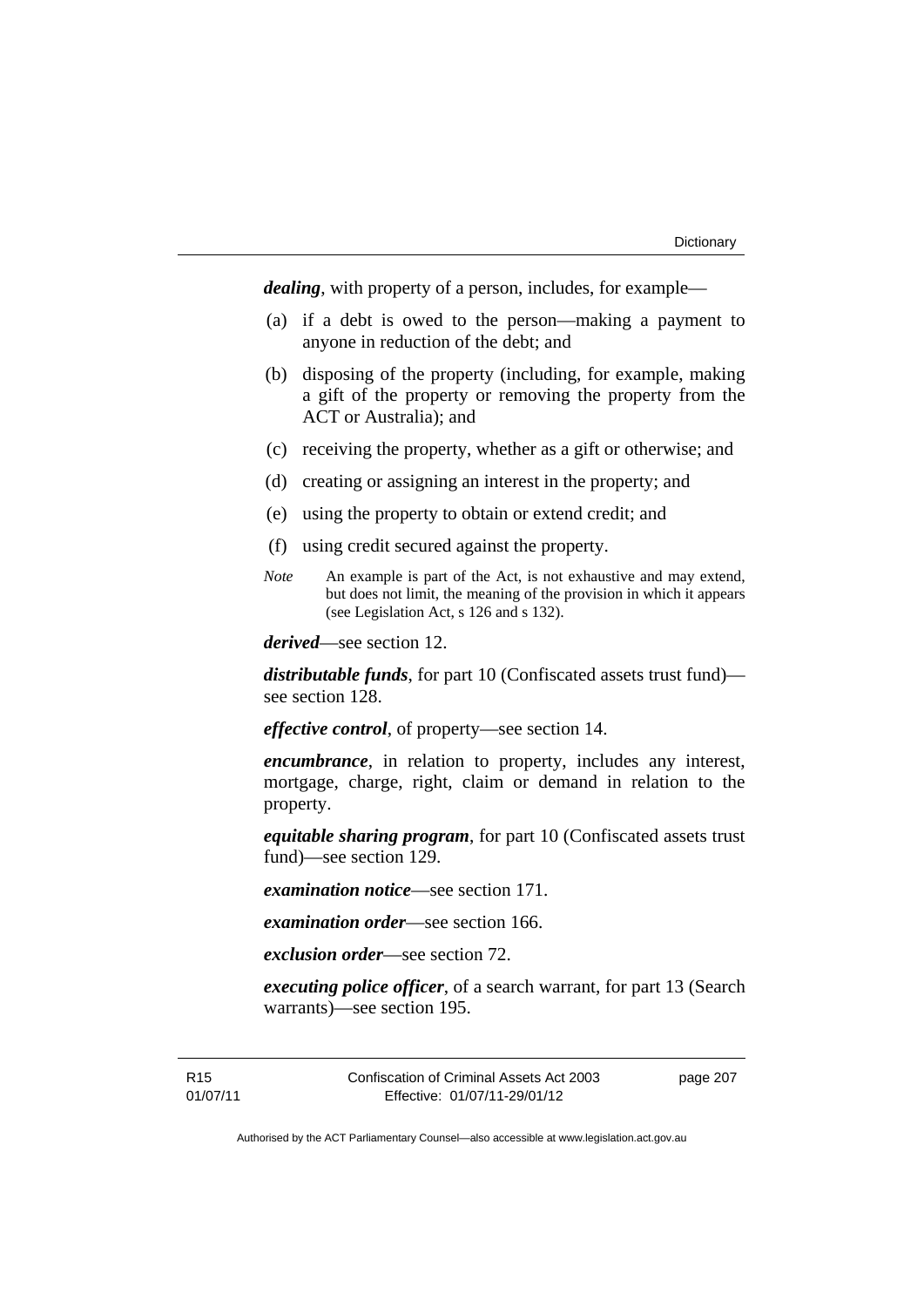*finalised*, for a confiscation or criminal proceeding—see section 18.

*financial institution* means—

- (a) an authorised deposit-taking institution; or
- (b) the Reserve Bank of Australia; or
- (c) an entity registered or incorporated as a cooperative housing society or similar society under the law of the Territory, a State or another Territory; or
- (d) a person who carries on State banking within the meaning of the Commonwealth Constitution, section 51 (13); or
- (e) a corporation that is, or that, if it had been incorporated in Australia, would be, a financial corporation within the meaning of the Commonwealth Constitution, section 51 (20); or
- (f) a person who permits someone else to deposit money with the person for use by the other person in relation to gaming or betting; or
- (g) an entity prescribed by regulation for this definition.

*forfeited* property, means property forfeited under part 5 (Forfeiture of property).

*forfeiture order* means a civil forfeiture order or a conviction forfeiture order.

*Note* A registered interstate forfeiture order is taken to be a forfeiture order under this Act (see s 139).

*forfeiture or penalty application*, for division 4.3 (Duration of restraining orders)—see section 41.

*frisk search*, for part 13 (Search warrants)—see section 195.

*fully satisfied*—a forfeiture order or penalty order, or an automatic forfeiture of property, is *fully satisfied* when—

| page 208 | Confiscation of Criminal Assets Act 2003 | R <sub>15</sub> |
|----------|------------------------------------------|-----------------|
|          | Effective: 01/07/11-29/01/12             | 01/07/11        |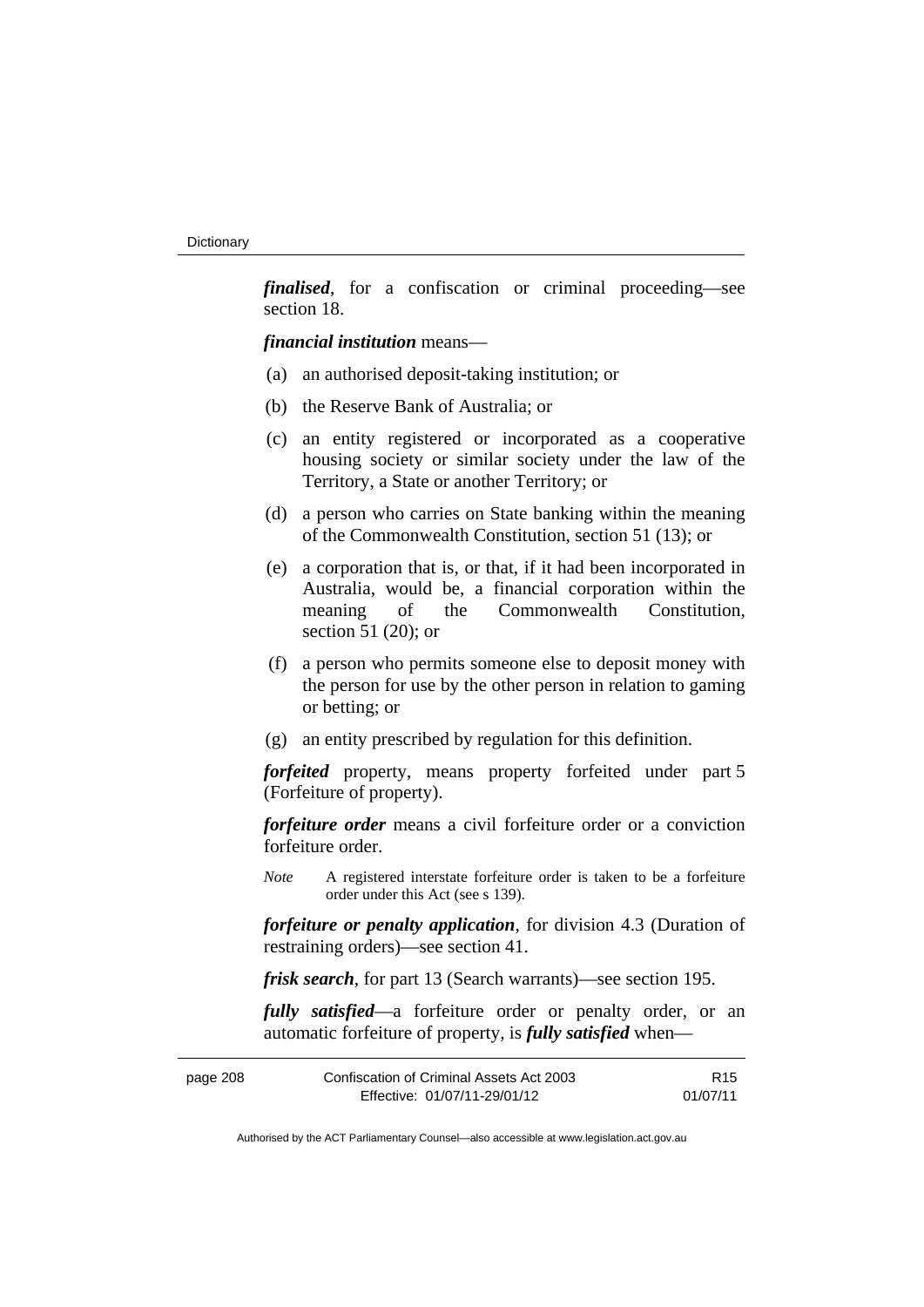- (a) for an automatic forfeiture of property or a forfeiture order—the property that is the subject of the automatic forfeiture or order has vested in law in the Territory and the public trustee has taken control of the property; and
- (b) for a penalty order—the amount of the order has been paid to, or recovered by, the Territory or realised by the public trustee from the disposal of property.

*information order*—see section 186.

*inquiry notice*—see section 144.

*in relation to*—to remove any doubt, *in relation to* includes—

- (a) in; and
- (b) for or for the purposes of; and
- (c) in connection with; and
- (d) in respect of; and
- (e) with respect to.

#### **Example**

The phrase 'property used, or intended to be used by an offender, in relation to the commission of an offence' (in s 3 (d) and elsewhere) refers to all or any of the following:

- (a) property used *in* or *in relation to* the commission of the offence;
- (b) property used *for* or *for the purposes of* the commission of the offence;
- (c) property used *in connection with* the commission of the offence;
- (d) property used *in respect of* the commission of the offence;
- (e) property used *with respect to* the commission of the offence.
- *Note* An example is part of the Act, is not exhaustive and may extend, but does not limit, the meaning of the provision in which it appears (see Legislation Act, s 126 and s 132).

*interested person*, for part 8 (Forfeited property)—see section 107.

page 209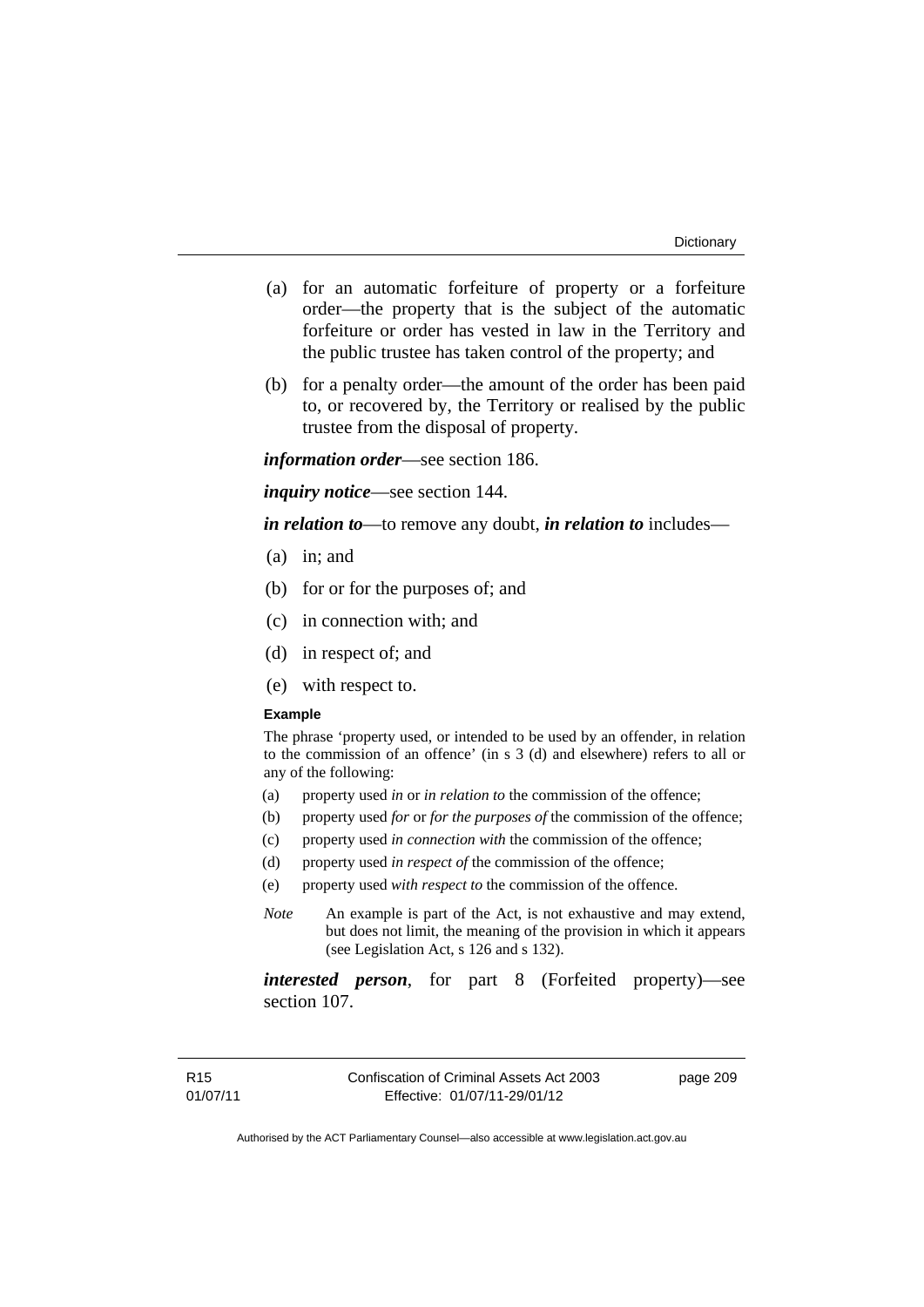*interstate automatic forfeiture decision* means a corresponding law order prescribed by regulation for this definition.

*interstate civil forfeiture order* means a corresponding law order prescribed by regulation for this definition.

*interstate conviction forfeiture order* means a corresponding law order prescribed by regulation for this definition.

*interstate forfeiture order* means an interstate civil forfeiture order or interstate conviction forfeiture order.

*interstate penalty charge*—see section 142 (2) (Interstate penalty charges).

*interstate penalty order* means a corresponding law order prescribed by regulation for this definition.

*interstate restraining order* means a corresponding law order prescribed by regulation for this definition.

*investigation*, for division 12.5 (Examination orders and notices)—see section 164.

*issuing officer*, for a search warrant, for part 13 (Search warrants)—see section 195.

*joint ownership*—property is *jointly owned* if the owners own the property as joint tenants or tenants in common.

*money laundering offence* means—

- (a) an offence against the *Crimes Act 1900*, division 6.2A (Money laundering and organised fraud); or
- (b) an offence against a law of the Commonwealth, a State or another Territory that is declared by regulation to be a corresponding offence, whether or not the offence corresponds, or substantially corresponds, to an offence mentioned in paragraph (a).

*monitoring order*—see section 148.

| page 210 | Confiscation of Criminal Assets Act 2003 | R15      |
|----------|------------------------------------------|----------|
|          | Effective: 01/07/11-29/01/12             | 01/07/11 |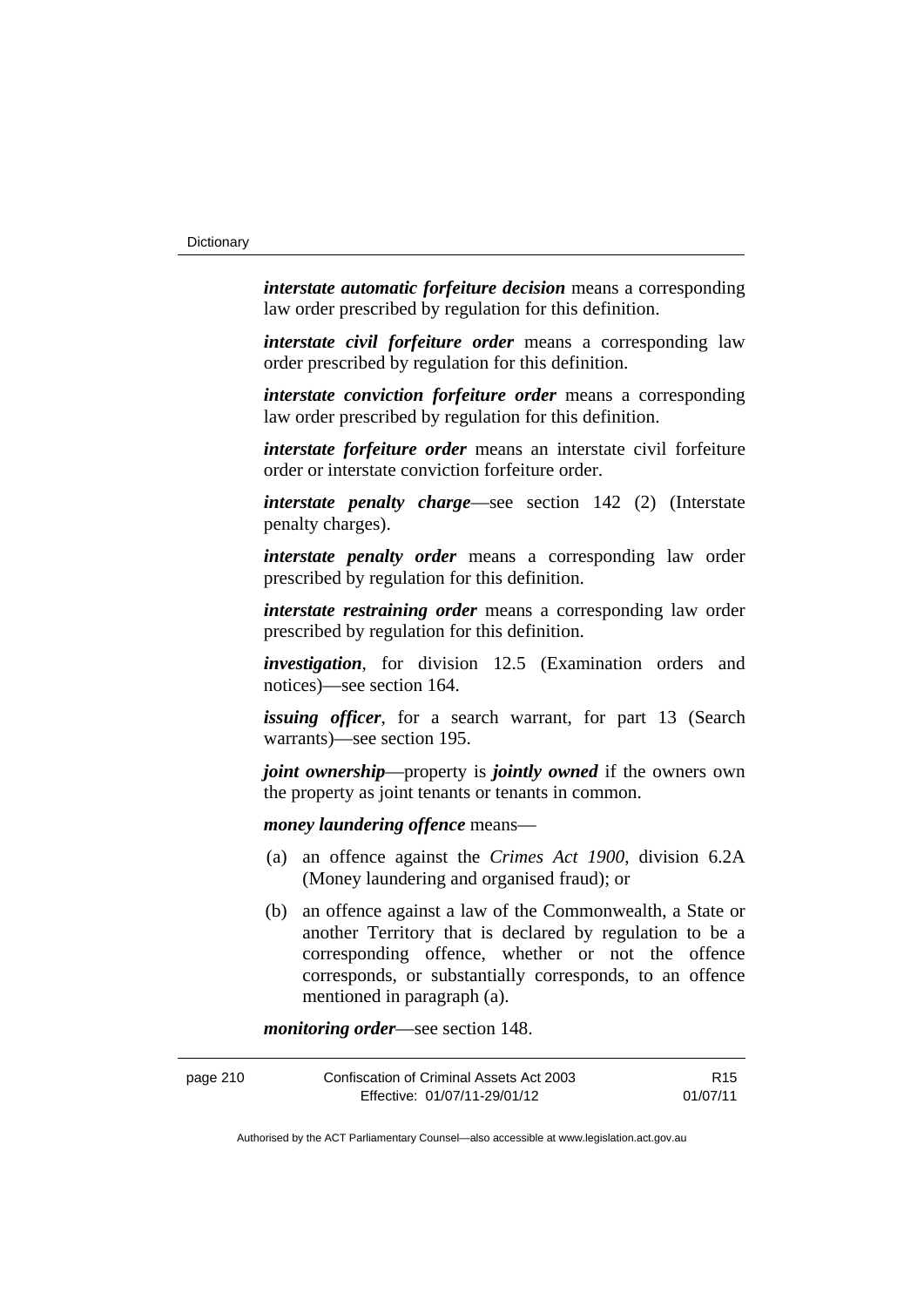*narcotic substance*, for division 7.3 (Value of benefits)—see section 90.

*non-disclosable information order*—see section 191.

*occupier*, of premises, for part 13 (Search warrants)—see section 195.

*offence*—see section 13 (1).

*offender*, in relation to an offence, means a person (including a corporation) who committed, or is alleged to have committed, the offence.

*Note* A reference to a *person* generally includes a reference to a corporation as well as an individual, see the Legislation Act, s 160. (See also the Legislation Act, dict, pt 1, def *person*.)

*ordinary offence*—see section 13 (2).

*ordinary search*, for part 13 (Search warrants)—see section 195.

*party*, to an offence, means a person who—

- (a) commits or participates in the offence; or
- (b) is an accessory before or after the fact to the offence.

*penalty charge*—see section 94 (4) (Creation of penalty charge over restrained property).

*Note* An interstate penalty charge is taken to be a penalty charge under this Act (see s 142).

*penalty order*—see section 82.

*person assisting*, in relation to a search warrant, for part 13 (Search warrants)—see section 195.

*premises*, for part 13 (Search warrants)—see section 195.

*production order*—see section 156.

R15 01/07/11 Confiscation of Criminal Assets Act 2003 Effective: 01/07/11-29/01/12

page 211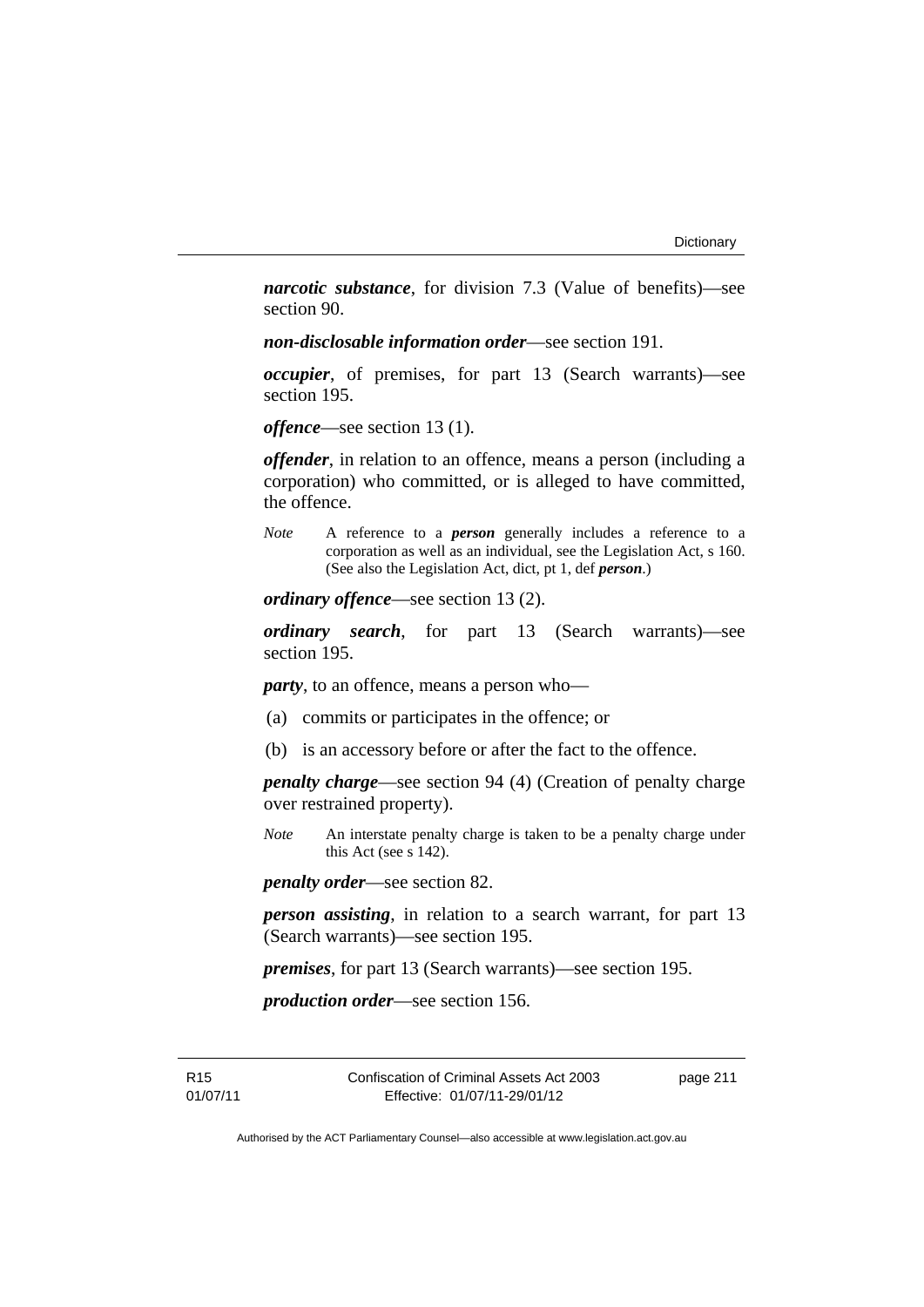# *property*—

- (a) of an offender, for division 7.3 (Value of benefits)—see section 90; and
- (b) of a person, includes property in which the person has a beneficial interest.

*property-tracking document*—see section 157.

*purposes of this Act*—see section 3.

*quashed*—see section 15 (3) and (4).

*registered*, for a corresponding law order, means registered under part 11 (Interstate orders).

*registrable property* means property title to which is passed by registration in a statutory property register.

*registered property interest* means an interest in property recorded in a statutory property register.

*related* offence—see section 13 (3).

*relevant court*—see section 238.

*relevant offence*—see section 13 (2).

*reserved funds*, for part 10 (Confiscated assets trust fund)—see section 128.

*restrained*, in relation to property, means property subject to a restraining order.

*restraining order*—see section 19.

*Note* A registered interstate restraining order is taken to be a restraining order under this Act (see s 139).

*return or compensation order*—see section 121.

*search warrant*, for part 13 (Search warrants)—see section 195.

| page 212 | Confiscation of Criminal Assets Act 2003 | R <sub>15</sub> |
|----------|------------------------------------------|-----------------|
|          | Effective: 01/07/11-29/01/12             | 01/07/11        |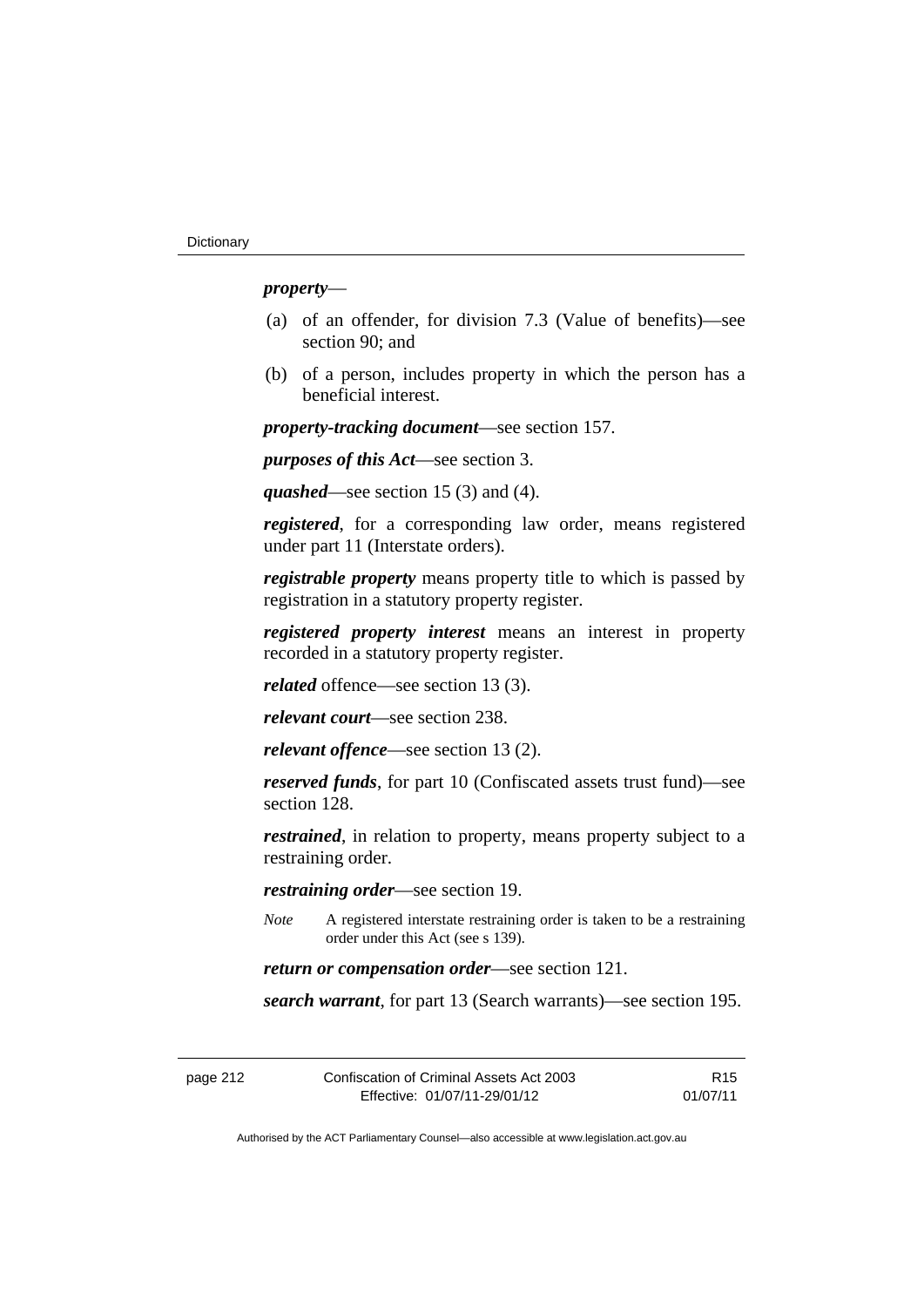*serious offence*—see section 13 (2).

*statutory property register* means a register kept under a territory law, or a law of the Commonwealth, a State or another Territory, for recording ownership of property (including interests in property) if—

- (a) title to the property is passed by registration in the register of ownership of the property; or
- (b) the owner of an interest in the property may lose the interest if the interest is not registered in the register.

#### **Examples**

- 1 the register of land titles kept under the *Land Titles Act 1925*, section 43
- 2 the register of interests in goods mentioned in the *Sale of Motor Vehicles Act 1977*, part 4A (Registration of interests in motor vehicles)
- *Note* An example is part of the Act, is not exhaustive and may extend, but does not limit, the meaning of the provision in which it appears (see Legislation Act, s 126 and s 132).

*subject to forfeiture*, in relation to property—see section 73.

*sufficient consideration*, in relation to acquiring or disposing or otherwise dealing with property, means acquiring, disposing of, or otherwise dealing with, the property for a consideration that is sufficient and that appropriately reflects the value of the property having regard only to commercial considerations.

*tainted property*—see section 10.

*target material*, for part 13 (Search warrants)—see section 195.

*transaction suspension order*—see section 152.

*trust fund* means the confiscated assets trust fund under section 130.

*unclaimed tainted property*—see section 11.

R15 01/07/11 page 213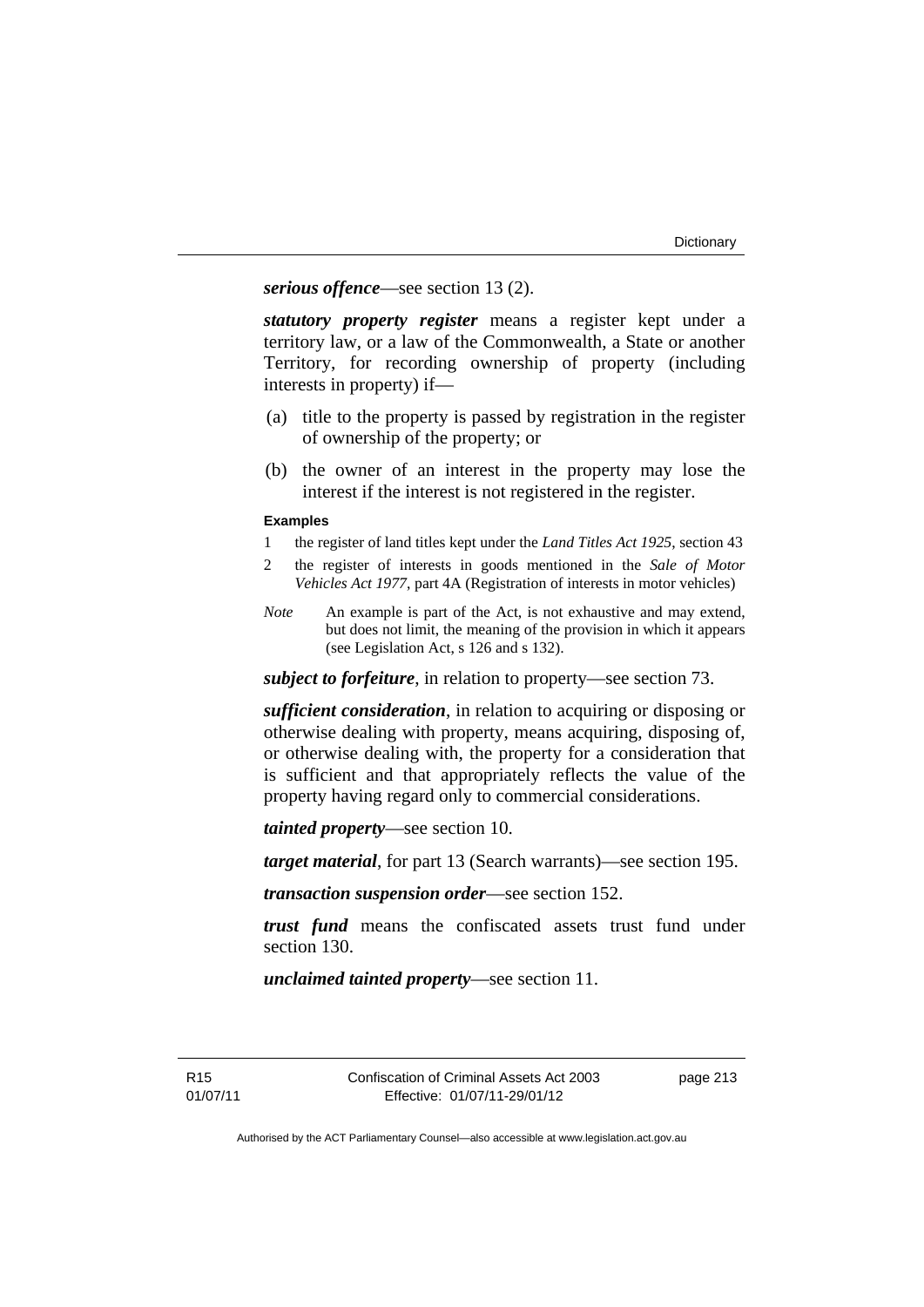Dictionary

*unclaimed tainted property restraining order*—see section 21. *vehicle*, for part 13 (Search warrants)—see section 195.

page 214 Confiscation of Criminal Assets Act 2003 Effective: 01/07/11-29/01/12

R15 01/07/11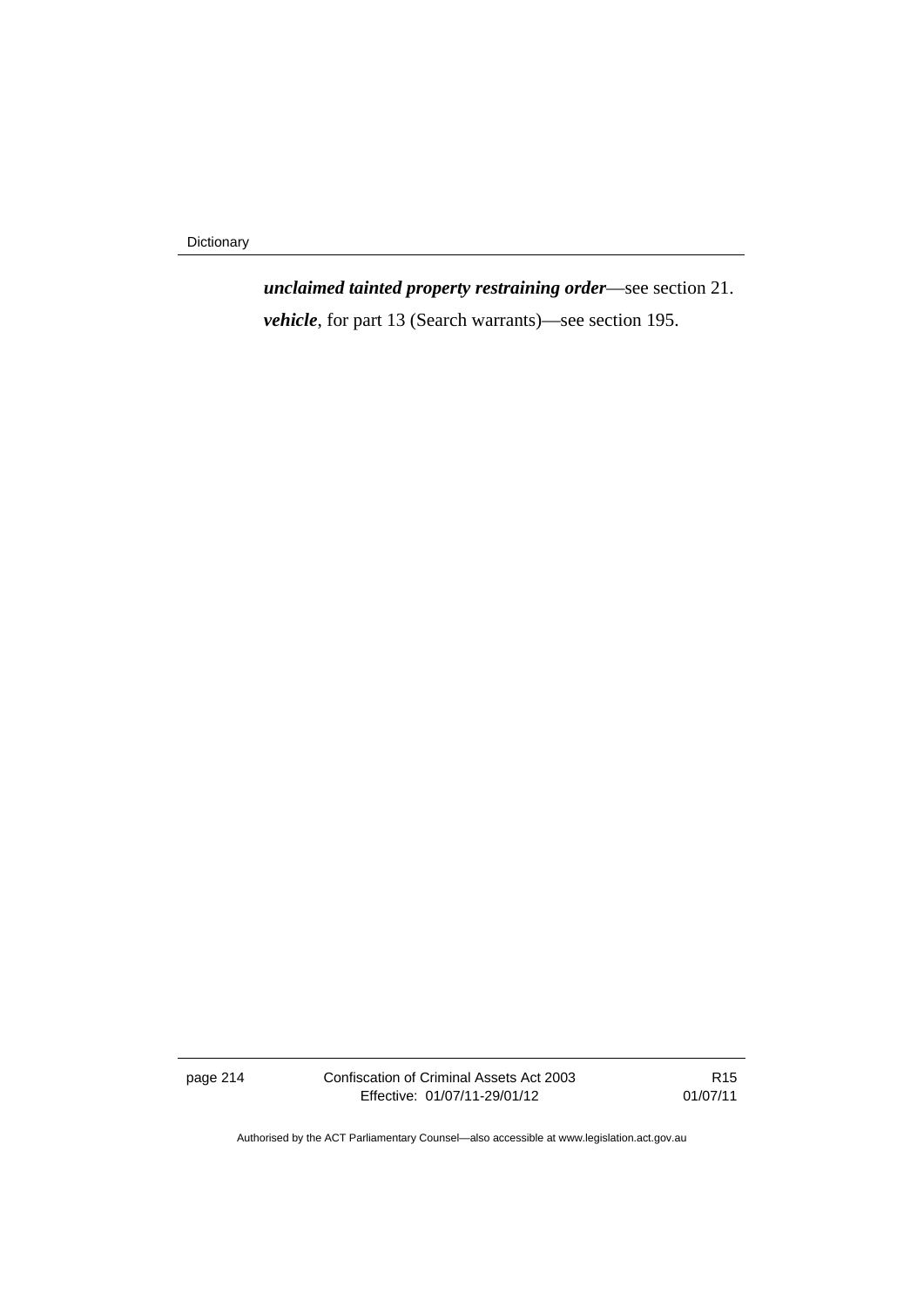# **Endnotes**

# **1 About the endnotes**

Amending and modifying laws are annotated in the legislation history and the amendment history. Current modifications are not included in the republished law but are set out in the endnotes.

Not all editorial amendments made under the *Legislation Act 2001*, part 11.3 are annotated in the amendment history. Full details of any amendments can be obtained from the Parliamentary Counsel's Office.

Uncommenced amending laws and expiries are listed in the legislation history and the amendment history. These details are underlined. Uncommenced provisions and amendments are not included in the republished law but are set out in the last endnote.

If all the provisions of the law have been renumbered, a table of renumbered provisions gives details of previous and current numbering.

The endnotes also include a table of earlier republications.

| $SL = Subordinate$ law<br>$LA =$ Legislation Act 2001<br>$LR =$ legislation register<br>$sub =$ substituted<br>$LRA =$ Legislation (Republication) Act 1996 | $A = Act$<br>$AF =$ Approved form<br>$am = amended$<br>$amdt = amendment$<br>$AR = Assembly resolution$<br>$ch = chapter$<br>$CN =$ Commencement notice<br>$def = definition$<br>$DI = Disallowable instrument$<br>$dict = dictionary$<br>$disallowed = disallowed by the Legislative$<br>Assembly<br>$div = division$<br>$exp = expires/expired$<br>$Gaz = gazette$<br>$hdg = heading$<br>$IA = Interpretation Act 1967$<br>$ins = inserted/added$ | $NI = Notifiable$ instrument<br>$Q = Qd$<br>$om = omitted/repealed$<br>$ord = ordinance$<br>$orig = original$<br>par = paragraph/subparagraph<br>$pres = present$<br>$prev = previous$<br>$(\text{prev}) = \text{previously}$<br>$pt = part$<br>$r = rule/subrule$<br>$reloc = relocated$<br>$renum = renumbered$<br>$R[X]$ = Republication No<br>$RI = reissue$<br>$s = section/subsection$<br>$sch = schedule$<br>$sdiv = subdivision$<br>underlining = whole or part not commenced |
|-------------------------------------------------------------------------------------------------------------------------------------------------------------|-----------------------------------------------------------------------------------------------------------------------------------------------------------------------------------------------------------------------------------------------------------------------------------------------------------------------------------------------------------------------------------------------------------------------------------------------------|---------------------------------------------------------------------------------------------------------------------------------------------------------------------------------------------------------------------------------------------------------------------------------------------------------------------------------------------------------------------------------------------------------------------------------------------------------------------------------------|
| $mod = modified/modification$<br>or to be expired                                                                                                           |                                                                                                                                                                                                                                                                                                                                                                                                                                                     |                                                                                                                                                                                                                                                                                                                                                                                                                                                                                       |

# **2 Abbreviation key**

R15 01/07/11 Confiscation of Criminal Assets Act 2003 Effective: 01/07/11-29/01/12

page 215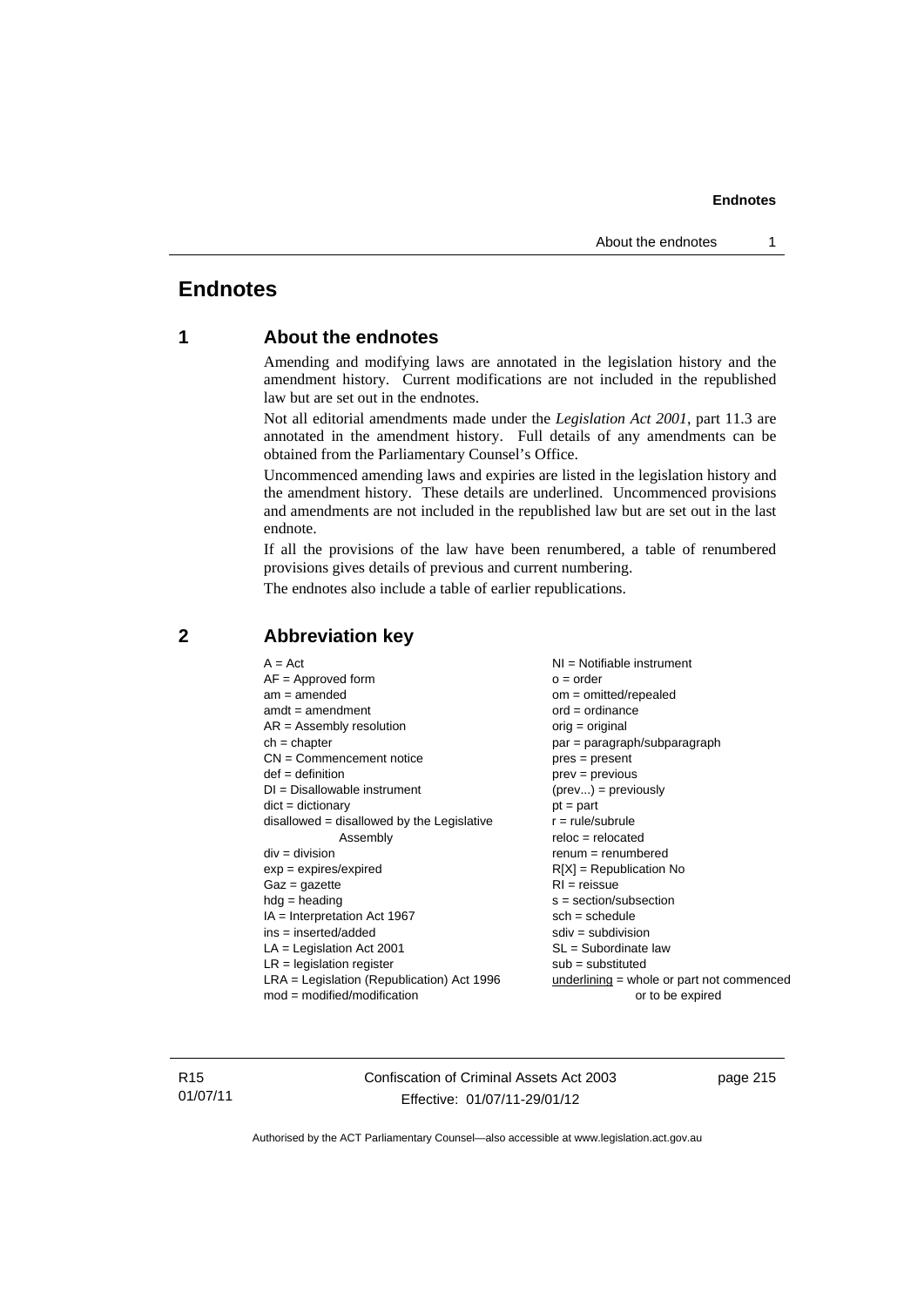3 Legislation history

# **3 Legislation history**

# **Confiscation of Criminal Assets Act 2003 A2003-8**

notified LR 27 March 2003

s 1, s 2 commenced 27 March 2003 (LA s 75 (1))

remainder commenced 15 August 2003 (s 2 and CN2003-7)

as amended by

## **Legislation (Gay, Lesbian and Transgender) Amendment Act 2003 A2003-14 sch 1 pt 1.6**

notified LR 27 March 2003 s 1, s 2 commenced 27 March 2003 (LA s 75 (1)) sch 1 pt 1.6 commenced 28 March 2003 (s 2)

#### **Evidence (Miscellaneous Provisions) Amendment Act 2003 A2003-48 sch 2 pt 2.2**

notified LR 31 October 2003 s 1, s 2 commenced 31 October 2003 (LA s 75 (1)) sch 2 pt 2.2 commenced 30 April 2004 (s 2 and LA s 79)

# **Statute Law Amendment Act 2003 (No 2) A2003-56 sch 3 pt 3.6**

notified LR 5 December 2003 s 1, s 2 commenced 5 December 2003 (LA s 75 (1)) sch 3 pt 3.6 commenced 19 December 2003 (s 2)

#### **Annual Reports Legislation Amendment Act 2004 A2004-9 sch 1 pt 1.9**

notified LR 19 March 2004

s 1, s 2 commenced 19 March 2004 (LA s 75 (1))

pt 1.9 commenced 13 April 2004 (s 2 and see Annual Reports (Government Agencies) Act 2004 A2004-8, s 2 and CN2004-5)

# **Statute Law Amendment Act 2004 A2004-42 sch 3 pt 3.5**  notified LR 11 August 2004

s 1, s 2 commenced 11 August 2004 (LA s 75 (1)) sch 3 pt 3.5 commenced 25 August 2004 (s 2 (1))

page 216 Confiscation of Criminal Assets Act 2003 Effective: 01/07/11-29/01/12

R15 01/07/11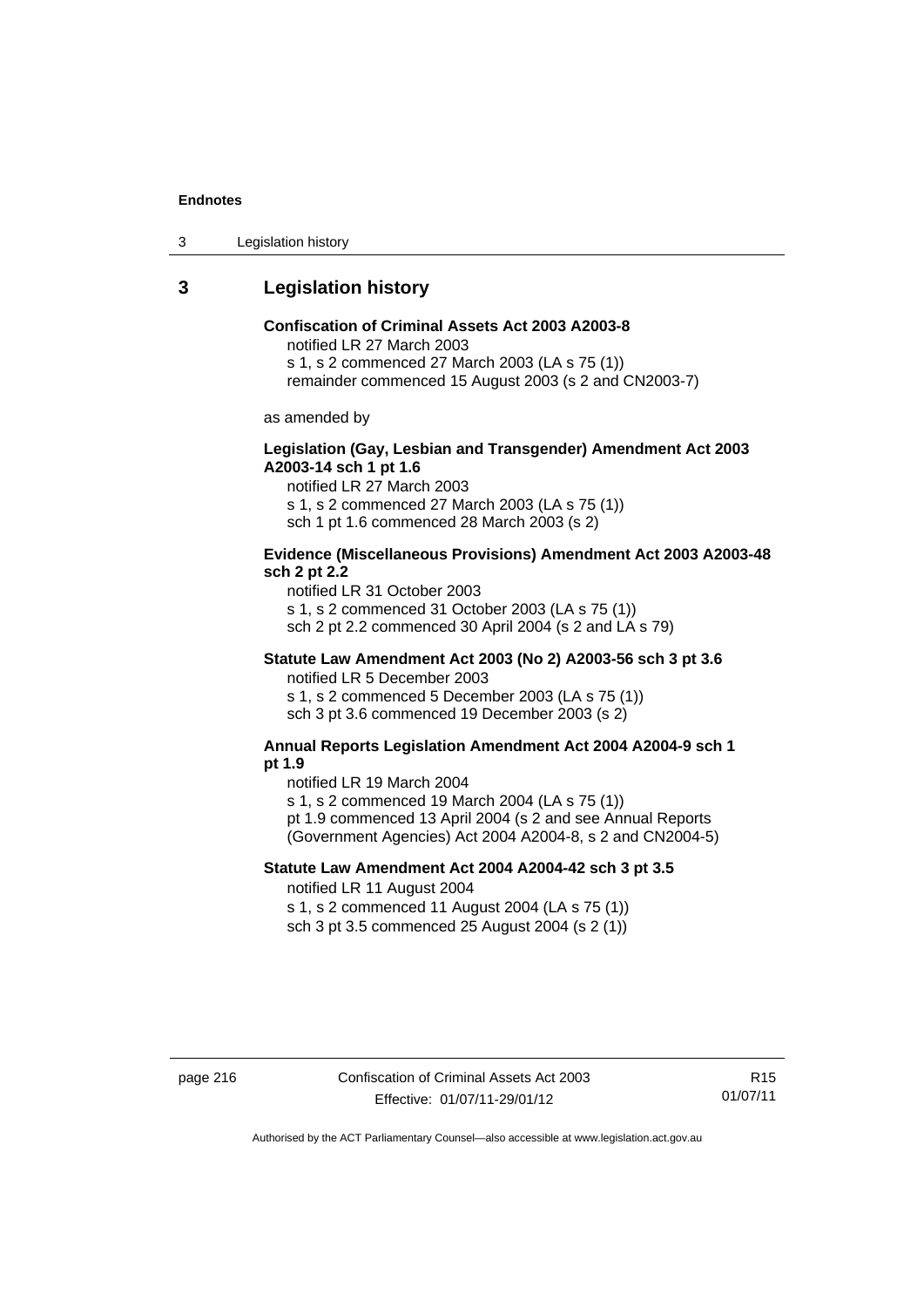# **Court Procedures (Consequential Amendments) Act 2004 A2004-60 sch 1 pt 1.12**

notified LR 2 September 2004

s 1, s 2 commenced 2 September 2004 (LA s 75 (1)) sch 1 pt 1.12 commenced 10 January 2005 (s 2 and see Court Procedures Act 2004 A2004-59, s 2 and CN2004-29)

#### **Justice and Community Safety Legislation Amendment Act 2005 A2005-5 pt 5**

notified LR 23 February 2005 s 1, s 2 commenced 23 February 2005 (LA s 75 (1)) pt 5 commenced 24 February 2005 (s 2 (2))

### **Justice and Community Safety Legislation Amendment Act 2005 (No 4) A2005-60 sch 1 pt 1.6**

notified LR 1 December 2005

s 1, s 2 taken to have commenced 23 November 2005 (LA s 75 (2)) sch 1 pt 1.6 commenced 22 December 2005 (s 2 (4))

#### **Sentencing Legislation Amendment Act 2006 A2006-23 sch 1 pt 1.5**  notified LR 18 May 2006

s 1, s 2 commenced 18 May 2006 (LA s 75 (1)) sch 1 pt 1.5 commenced 2 June 2006 (s 2 (1) and see Crimes (Sentence Administration) Act 2005 A2005-59 s 2, Crimes (Sentencing) Act 2005 A2005-58, s 2 and LA s 79)

### **Civil Law (Property) Act 2006 A2006-38 sch 1 pt 1.3**

notified LR 28 September 2006

s 1, s 2 commenced 28 September 2006 (LA s 75 (1))

sch 1 pt 1.3 commenced 28 March 2007 (s 2 and LA s 79)

# **Children and Young People (Consequential Amendments) Act 2008 A2008-20 sch 4 pt 4.3**

notified LR 17 July 2008

s 1, s 2 commenced 17 July 2008 (LA s 75 (1))

s 3 commenced 18 July 2008 (s 2 (1))

sch 4 pt 4.3 commenced 27 February 2009 (s 2 (5) and see Children and Young People Act 2008 A2008-19, s 2 and CN2008-17 (and see CN2008-13))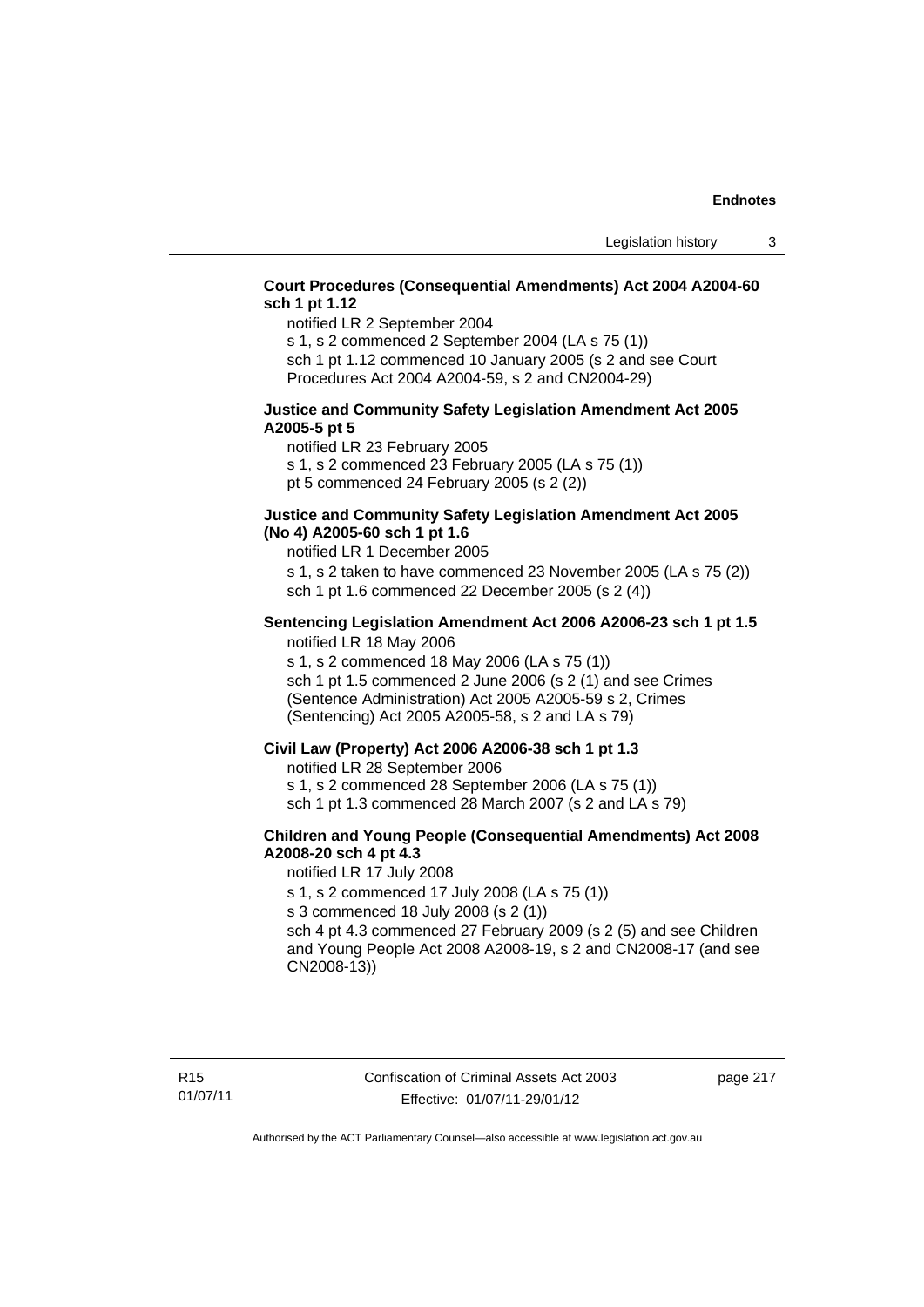| 4 | Amendment history |
|---|-------------------|
|---|-------------------|

# **Crimes Legislation Amendment Act 2008 A2008-44 sch 1 pt 1.1**

notified LR 9 September 2008

s 1, s 2 commenced 9 September 2008 (LA s 75 (1)) sch 1 pt 1.1 commenced 30 May 2009 (s 2 and CN2009-4)

#### **Personal Property Securities Act 2010 A2010-15 sch 2 pt 2.1**

notified LR 1 April 2010

s 1, s 2 commenced 1 April 2010 (LA s 75 (1))

sch 2 pt 2.1 awaiting commencement (s 2 (2)-(4))

| Note 1 | If a commencement notice has not fixed a commencement day<br>before the day of the registration commencement time, the<br>remaining provisions automatically commence on the day of<br>the registration commencement time (see s 2 (2), LA s 79 does<br>not apply to this Act). |
|--------|---------------------------------------------------------------------------------------------------------------------------------------------------------------------------------------------------------------------------------------------------------------------------------|
| Note 2 | For the meaning of registration commencement time see the<br>Personal Property Securities Act 2009 (Cwlth).                                                                                                                                                                     |

### **Administrative (One ACT Public Service Miscellaneous Amendments) Act 2011 A2011-22 sch 1 pt 1.33**

notified LR 30 June 2011

s 1, s 2 commenced 30 June 2011 (LA s 75 (1)) sch 1 pt 1.33 commenced 1 July 2011 (s 2 (1))

# **4 Amendment history**

#### **Commencement**

s 2 om LA s 89 (4) **General overview**  s 9 am A2008-44 amdt 1.13 **Key concepts**  pt 3 hdg note ins A2005-5 s 13 am A2008-44 amdts 1.1-1.3 **Meaning of** *derived*  s 12 am A2008-44 amdt 1.13 **Meaning of** *offence* **and of particular kinds of offences**  s 13 am A2008-44 amdt 1.4 **Meaning of** *convicted* **and** *quashed* s 15 am A2005-5 s 14; A2006-23 amdt 1.38; A2008-20 amdt 4.6, amdt 4.7

page 218 Confiscation of Criminal Assets Act 2003 Effective: 01/07/11-29/01/12

R15 01/07/11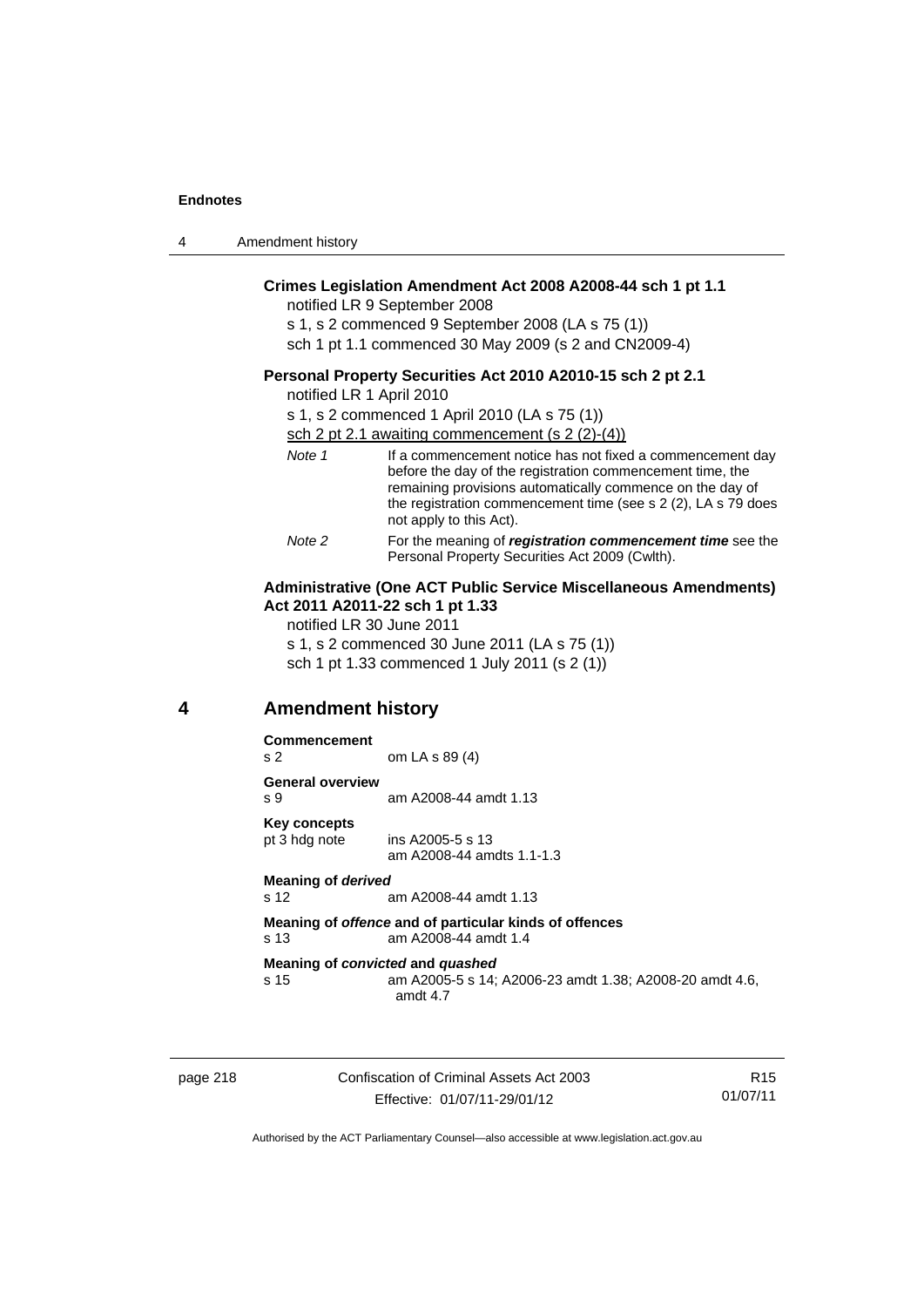```
When does someone abscond
s 16 am A2005-5 s 19; A2008-44 amdt 1.13 
When is someone cleared of an offence 
s 17 am A2005-5 s 19 
Meaning of restraining order 
s 19 am A2006-23 amdt 1.39 
Contravening restraining orders 
s 23 am A2006-23 amdt 1.40 
Restraining orders—time for making certain applications 
s 27 am A2005-5 s 15; A2008-44 amdt 1.13 
Restraining orders over other property—affidavit supporting application 
s 29 am A2005-5 s 16, s 19; A2008-44 amdt 1.13 
Restraining orders over other property—making 
s 31 am A2005-5 s 19; A2008-44 amdt 1.13 
Restraining orders—contents 
s 33 am A2006-23 amdt 1.41 
Payment of living and business expenses from restrained property 
s 37 def domestic partner om A2003-14 amdt 1.18 
                 def domestic partnership om A2003-14 amdt 1.18 
Additional orders about restraining orders and restrained property 
s 39 am A2006-23 amdt 1.42 
When restraining order ends—ordinary offences 
s 47 hdg am A2008-44 amdt 1.13 
s 47 table renum R3 LA
               am A2005-5 s 19; A2008-44 amdt 1.13 
When restraining order ends—serious offences 
s 48 table renum R3 LA
               am A2005-5 s 19; A2008-44 amdt 1.13 
Extension of time for restraining orders 
s 49 am A2008-44 amdt 1.13 
Penalty orders—execution against restrained property 
s 51 hdg sub A2006-23 amdt 1.43
Meaning of conviction forfeiture order 
s 52 am A2008-44 amdt 1.13 
Conviction forfeiture orders—application
s 53 am A2008-44 amdt 1.13 
Conviction forfeiture orders—making
s 54 am A2008-44 amdt 1.13
```
R15 01/07/11 Confiscation of Criminal Assets Act 2003 Effective: 01/07/11-29/01/12

page 219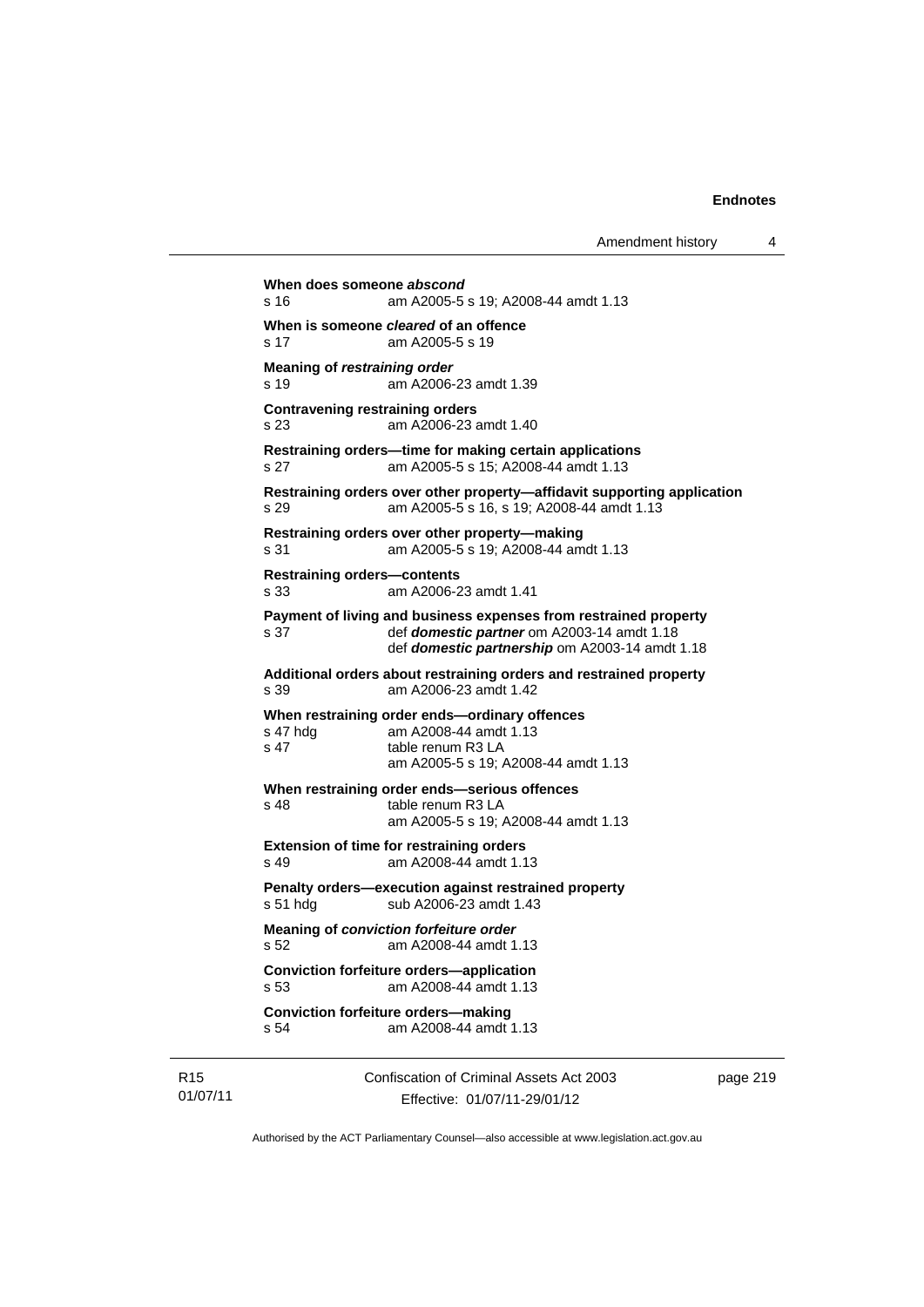```
4 Amendment history 
           Civil forfeiture orders—making 
           s 67 am A2005-5 s 19 
           Making of exclusion orders—ordinary offences 
           s 76 hdg am A2008-44 amdt 1.13 
           s 76 am A2008-44 amdt 1.13 
           Meaning of benefits derived by an offender 
           s 80 am A2003-56 amdt 3.127 
           Penalty orders—application 
           s 83 am A2008-44 amdt 1.5, amdt 1.13 
           Penalty orders—offenders convicted of ordinary offences 
           s 84 hdg am A2008-44 amdt 1.13<br>s 84 am A2008-44 amdt 1.13
                           am A2008-44 amdt 1.13
           Penalty orders—commission of serious offences 
           s 85 am A2005-5 s 19 
           Penalty orders—amount of penalty 
           s 86 am A2006-23 amdt 1.44 
                            (3) (d) note exp 2 June 2011 (see A2005-58 s 147 (2) (a)) 
           Presumed value of benefits—ordinary offence 
           s 91 hdg am A2008-44 amdt 1.13<br>s 91 am A2008-44 amdt 1.13
                           am A2008-44 amdt 1.13
           Value of benefits—relevant matters 
           s 93 am A2008-44 amdt 1.13 
           Creation of penalty charge over restrained property 
           s 94 am A2010-15 amdt 2.1
           When penalty charge over property ends 
           s 95 am A2008-44 amdt 1.13 
           When penalty order ends 
           s 98 am A2008-44 amdt 1.13 
           Notice details to be included in public trustee's report 
           s 104 am A2004-9 amdt 1.12 
           Inconsistency with Trustee Act or Conveyancing Act 
           s 115 am A2006-38 amdt 1.3 
           Meaning of equitable sharing program 
           s 129 am A2008-44 amdt 1.6, amdt 1.13 
           Payments into trust fund 
           s 131 am A2011-22 amdt 1.100 
           Creation of interstate penalty charges 
           s 142 am A2008-44 amdt 1.13
```
page 220 Confiscation of Criminal Assets Act 2003 Effective: 01/07/11-29/01/12

R15 01/07/11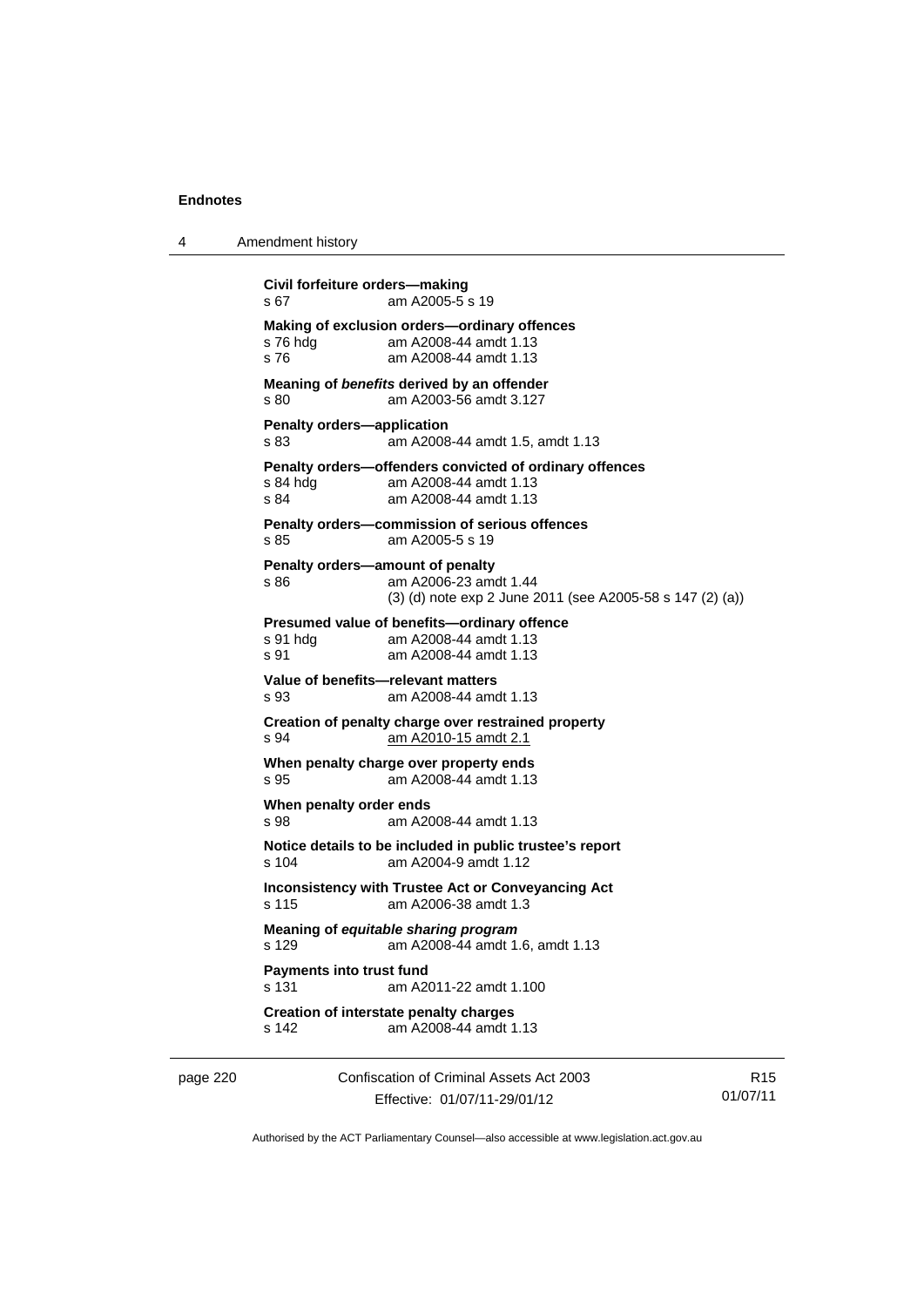```
Meaning of property-tracking document 
s 157 am A2008-44 amdt 1.7, amdt 1.13 
Production orders—application 
s 158 am A2008-44 amdt 1.13 
Definitions for div 12.5 
s 164 def investigation am A2008-44 amdt 1.13 
Conduct of examination 
s 176 am A2003-48 amdt 2.2 
Destruction etc of documents
s 190 am A2008-44 amdt 1.8, amdt 1.13 
Definitions for pt 13 
s 195 def target material am A2008-44 amdt 1.13 
Authorisation given by search warrants 
s 202 am A2008-44 amdt 1.13 
Search warrants—restrictions on personal searches 
s 211 am A2003-14 amdt 1.19, amdt 1.20; ss renum R1 LA (see 
                 A2003-8 amdt 1.21) 
Copies of seized things to be provided 
s 222 am A2004-42 amdt 3.22 
Jurisdiction of Magistrates Court—confiscation proceedings 
s 239 am A2004-60 amdt 1.76, amdt 1.77; A2008-44 amdt 1.13 
Other confiscation proceedings—notice of applications etc 
s 244 am A2005-60 amdt 1.14 
Applications for another confiscation proceeding in relation to same offence 
                am A2005-60 amdt 1.15
Confiscation proceedings—witness not required to answer questions 
prejudicing investigation 
s 249 am A2008-44 amdt 1.13 
Consequential and transitional matters 
pt 16 hdg exp 15 August 2005 (s 269) 
Repeal of Proceeds of Crime legislation 
s 261 om LA s 89 (3) 
Orders under repealed Act 
s 262 exp 15 August 2005 (s 269) 
Proceedings for offences committed before the commencement of this Act 
s 263 exp 15 August 2005 (s 269)
```
R15 01/07/11 Confiscation of Criminal Assets Act 2003 Effective: 01/07/11-29/01/12

page 221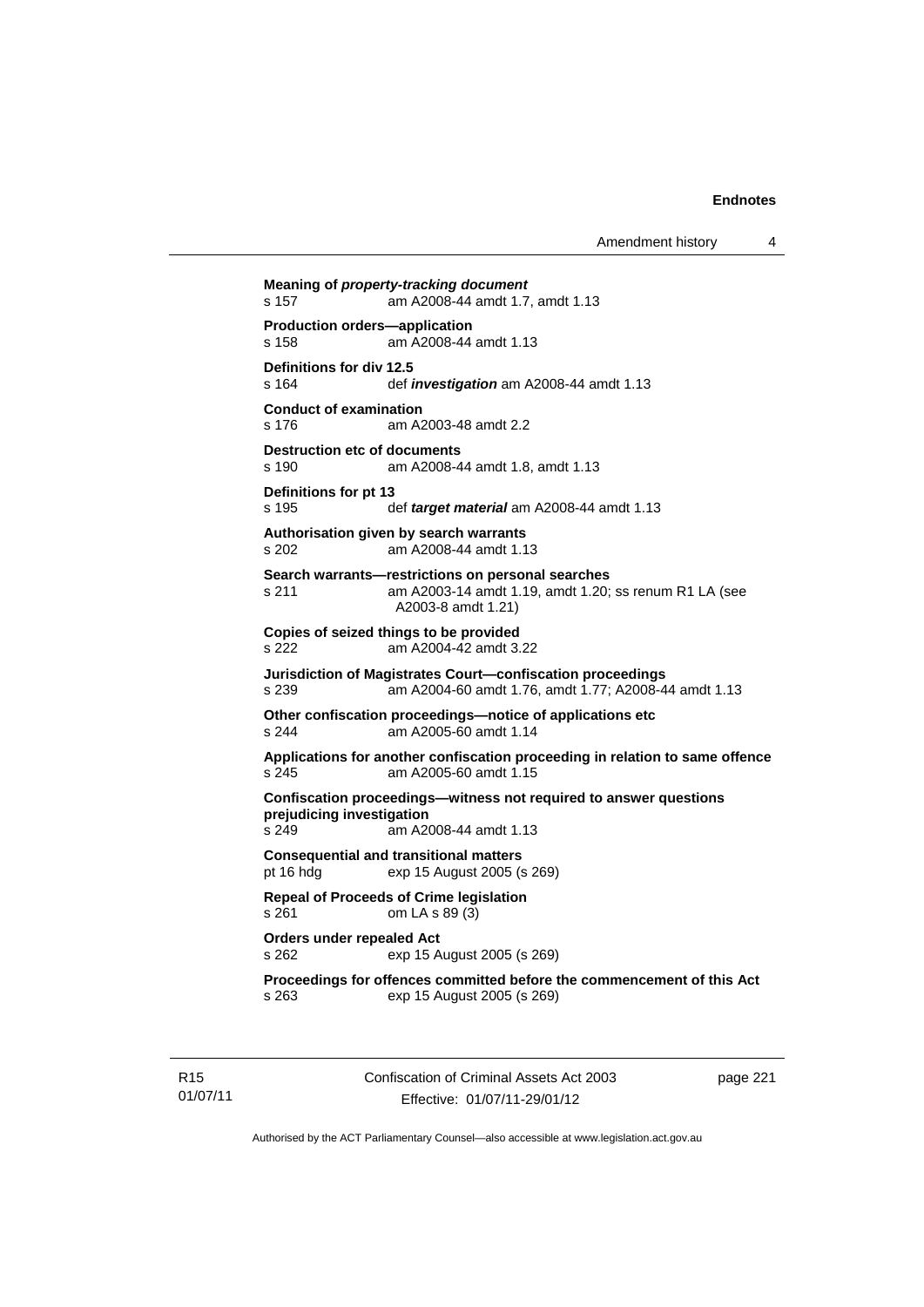5 Earlier republications

**Use of information etc obtained under repealed Act**  s 264 exp 15 August 2005 (s 269) **Confiscated assets trust fund**  s 265 exp 15 August 2005 (s 269) **Transitional regulations**  s 266 exp 15 August 2005 (s 269) **Modification of pt 16's operation**  s 267 exp 15 August 2005 (s 269) **Amendments of other legislation—sch 1**  s 268 om LA s 89 (3) **Expiry of pt 16**  s 269 exp 15 August 2005 (s 269) **Amendments of other legislation**  sch 1 om LA s 89 (3) **Dictionary**  dict am A2003-14 amdt 1.22; A2005-5 s 17; A2008-44 amdt 1.9 def *indictable offence* om A2008-44 amdt 1.10 def *ordinary indictable offence* om A2008-44 amdt 1.11 def *ordinary offence* ins A2008-44 amdt 1.11 def *present* om A2005-5 s 18 def *relevant offence* ins A2008-44 amdt 1.12

# **5 Earlier republications**

Some earlier republications were not numbered. The number in column 1 refers to the publication order.

Since 12 September 2001 every authorised republication has been published in electronic pdf format on the ACT legislation register. A selection of authorised republications have also been published in printed format. These republications are marked with an asterisk (\*) in column 1. Electronic and printed versions of an authorised republication are identical.

| <b>Republication No</b> | <b>Amendments to</b> | <b>Republication date</b> |
|-------------------------|----------------------|---------------------------|
| 1                       | A2003-14             | 15 August 2003            |
| $\mathcal{P}$           | A2003-56             | 19 December 2003          |
| 3                       | A2004-9              | 13 April 2004             |
| 4                       | A2004-9              | 30 April 2004             |
|                         |                      |                           |

page 222 Confiscation of Criminal Assets Act 2003 Effective: 01/07/11-29/01/12

R15 01/07/11